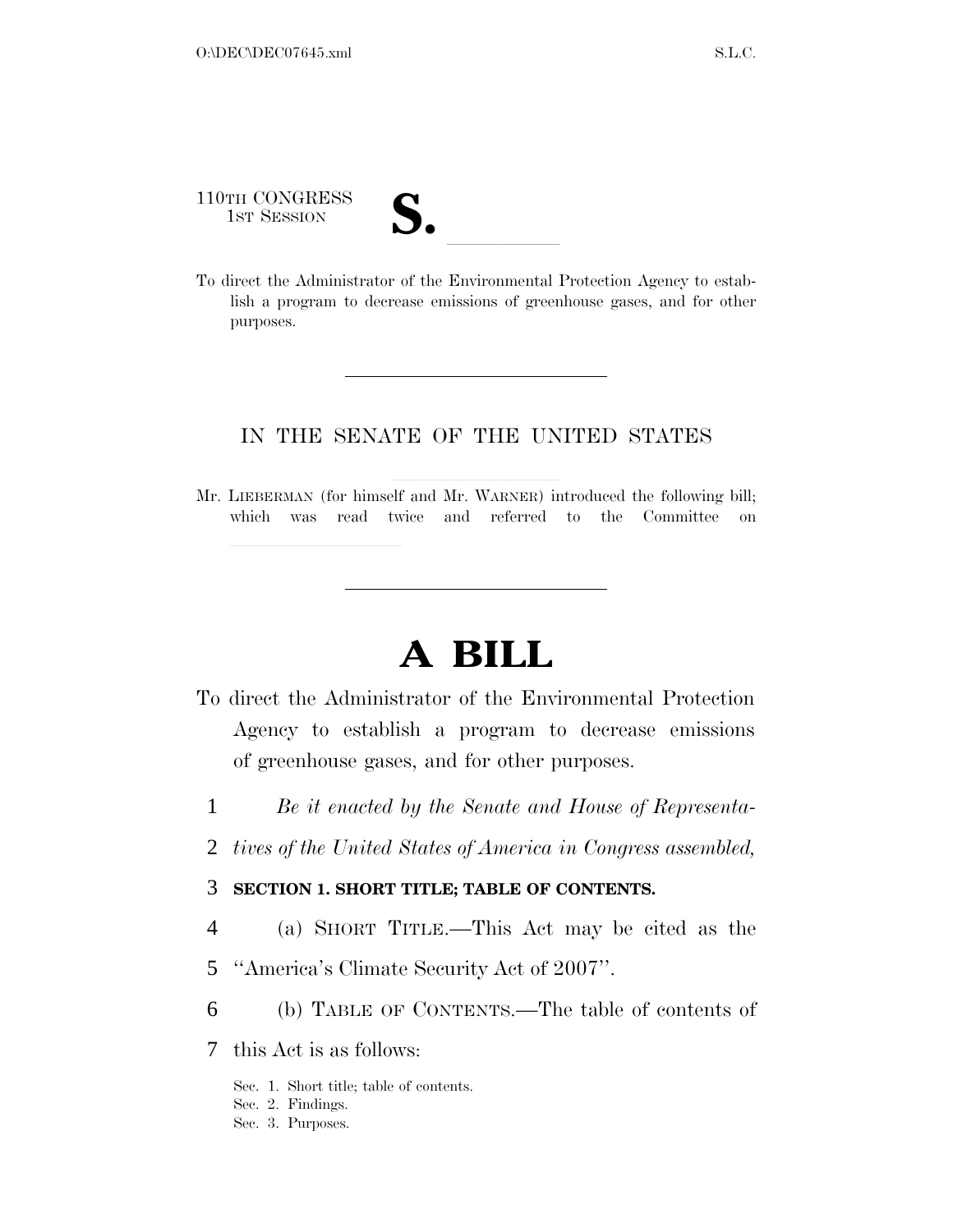Sec. 4. Definitions.

#### TITLE I—CAPPING GREENHOUSE GAS EMISSIONS

#### Subtitle A—Tracking Emissions

- Sec. 1101. Purpose.
- Sec. 1102. Definitions.

Sec. 1103. Reporting requirements.

- Sec. 1104. Data quality and verification.
- Sec. 1105. Federal greenhouse gas registry.
- Sec. 1106. Enforcement.

#### Subtitle B—Reducing Emissions

- Sec. 1201. Emission allowance account.
- Sec. 1202. Compliance obligation.
- Sec. 1203. Penalty for noncompliance.

#### TITLE II—MANAGING AND CONTAINING COSTS EFFICIENTLY

#### Subtitle A—Trading

- Sec. 2101. Sale, exchange, and retirement of emission allowances.
- Sec. 2102. No restriction on transactions.
- Sec. 2103. Allowance transfer system.
- Sec. 2104. Allowance tracking system.

#### Subtitle B—Banking

- Sec. 2201. Indication of calendar year.
- Sec. 2202. Effect of time.

# Subtitle C—Borrowing

- Sec. 2301. Regulations.
- Sec. 2302. Term.
- Sec. 2303. Repayment with interest.

#### Subtitle D—Offsets

- Sec. 2401. Outreach initiative on revenue enhancement for agricultural producers.
- Sec. 2402. Establishment of domestic offset program.
- Sec. 2403. Eligible agricultural and forestry offset project types.
- Sec. 2404. Project initiation and approval.
- Sec. 2405. Offset verification and issuance of allowances for agricultural and forestry projects.
- Sec. 2406. Tracking of reversals for sequestration projects.
- Sec. 2407. Examinations.
- Sec. 2408. Timing and the provision of offset allowances.
- Sec. 2409. Offset registry.
- Sec. 2410. Environmental considerations.
- Sec. 2411. Program review.

#### Subtitle E—International Credits

- Sec. 2501. Use of international allowances or credits.
- Sec. 2502. Regulations.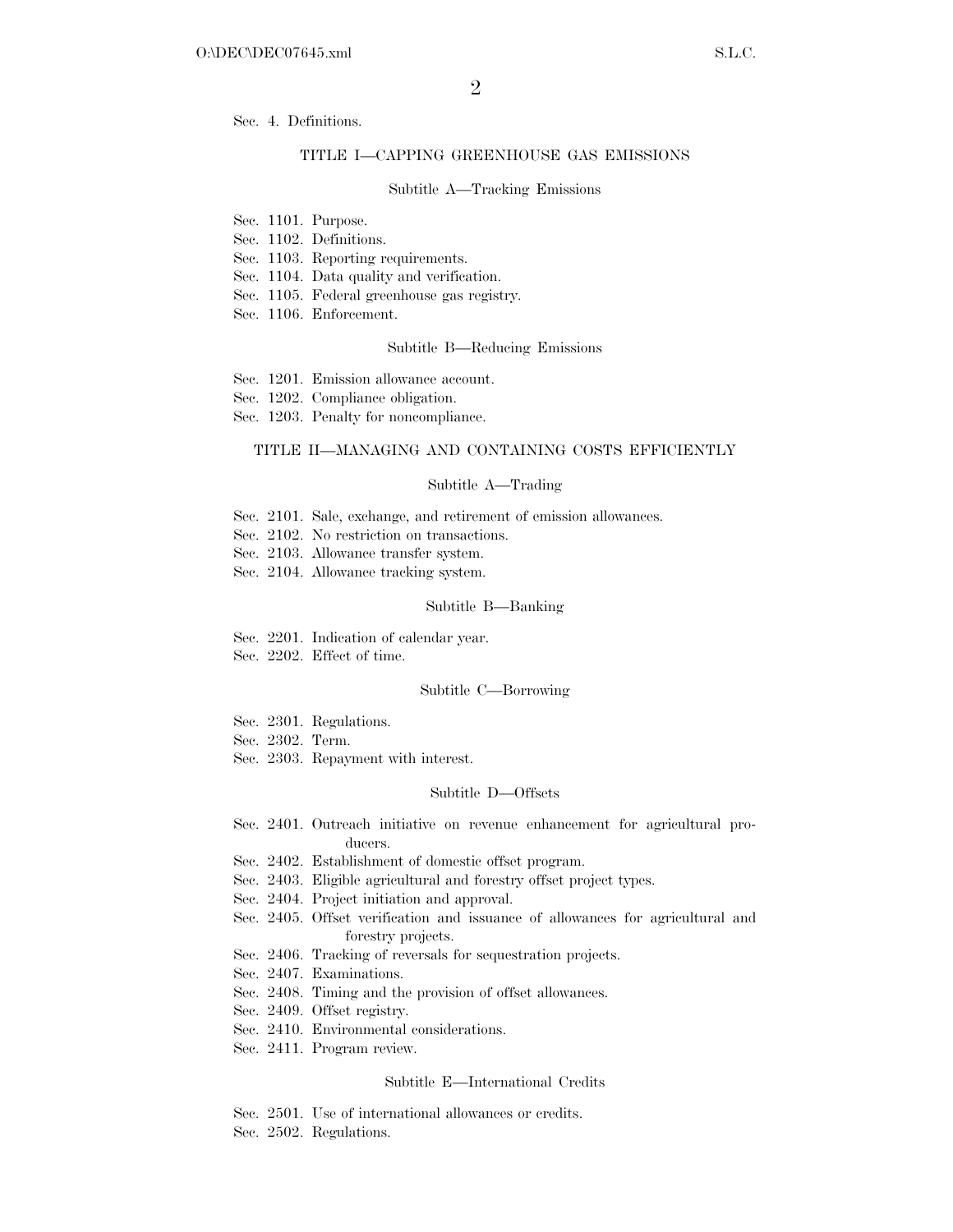Sec. 2503. Facility certification.

Subtitle F—Carbon Market Efficiency Board

Sec. 2601. Purposes.

- Sec. 2602. Establishment of Carbon Market Efficiency Board.
- Sec. 2603. Duties.
- Sec. 2604. Powers.

Sec. 2605. Estimate of costs to economy of limiting greenhouse gas emissions.

#### TITLE III—ALLOCATING AND DISTRIBUTING ALLOWANCES

Subtitle A—Early Auctions

Sec. 3101. Allocation for early auctions.

Subtitle B—Annual Auctions

Sec. 3201. Allocation for annual auctions.

#### Subtitle C—Early Action

Sec. 3301. Allocation.

Sec. 3302. Distribution.

#### Subtitle D—States

Sec. 3401. Allocation for energy savings.

Sec. 3402. Allocation for States with programs that exceed Federal emission reduction targets.

Sec. 3403. General allocation.

#### Subtitle E—Electricity Consumers

- Sec. 3501. Allocation.
- Sec. 3502. Distribution.

Sec. 3503. Use.

Sec. 3504. Reporting.

#### Subtitle F—Bonus Allowances for Carbon Capture and Geological Sequestration

Sec. 3601. Allocation.

- Sec. 3602. Qualifying projects.
- Sec. 3603. Distribution.
- Sec. 3604. 10-Year limit.
- Sec. 3605. Exhaustion of bonus allowance account.

#### Subtitle G—Domestic Agriculture and Forestry

Sec. 3701. Allocation.

Sec. 3702. Agricultural and forestry greenhouse gas management research.

Sec. 3703. Distribution.

#### Subtitle H—International Forest Protection

- Sec. 3801. Findings.
- Sec. 3802. Definition of forest carbon activities.
- Sec. 3803. Allocation.
- Sec. 3804. Definition and eligibility requirements.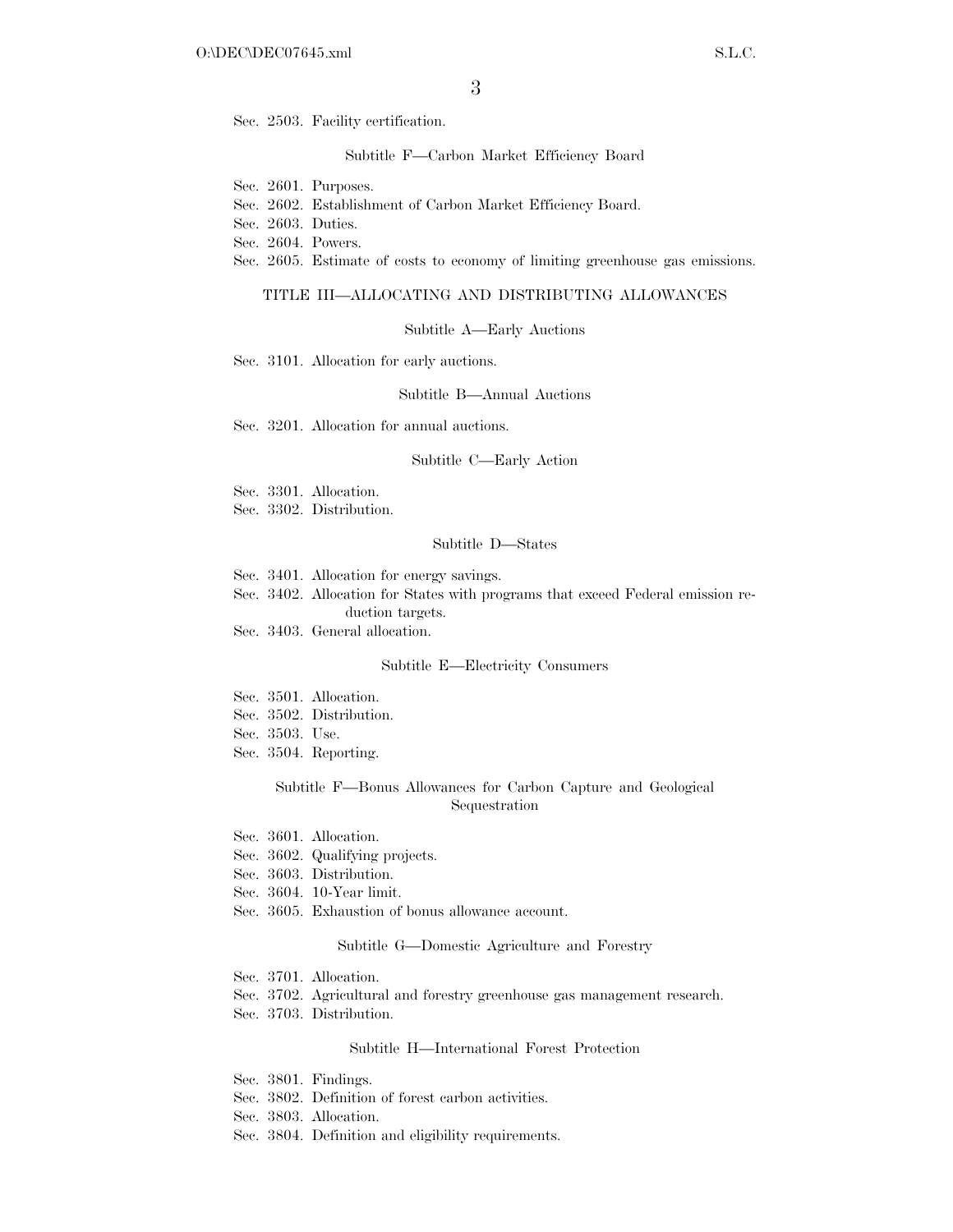Sec. 3805. International forest carbon activities.

Sec. 3806. Reviews and discount.

#### Subtitle I—Covered Facilities

Sec. 3901. Allocation.

Sec. 3902. Distribution system.

- Sec. 3903. Distributing emission allowances within the electric power sector.
- Sec. 3904. Distributing emission allowances within the industrial sector.

#### TITLE IV—AUCTIONS AND USES OF AUCTION PROCEEDS

#### Subtitle A—Funds

Sec. 4101. Establishment.

Sec. 4102. Amounts in Funds.

Sec. 4103. Transfers to Funds.

#### Subtitle B—Climate Change Credit Corporation

Sec. 4201. Establishment.

Sec. 4202. Applicable laws.

Sec. 4203. Board of directors.

#### Subtitle C—Auctions

Sec. 4301. Early auctions.

Sec. 4302. Annual auctions.

#### Subtitle D—Energy Technology Deployment

- Sec. 4401. In general.
- Sec. 4402. Zero- or low-carbon energy technologies deployment.
- Sec. 4403. Advanced coal and sequestration technologies program.
- Sec. 4404. Fuel from cellulosic biomass.
- Sec. 4405. Advanced technology vehicles manufacturing incentive program.

#### Subtitle E—Energy Consumers

- Sec. 4501. Proportions of funding availability.
- Sec. 4502. Rural energy assistance program.

#### Subtitle F—Climate Change Worker Training Program

- Sec. 4601. Funding.
- Sec. 4602. Purposes.
- Sec. 4603. Establishment.
- Sec. 4604. Grants to States.
- Sec. 4605. Types of assistance.

#### Subtitle G—Adaptation Program for Natural Resources in United States and Territories

- Sec. 4701. Definitions.
- Sec. 4702. Adaptation fund.

#### Subtitle H—Climate Change and National Security Program

Sec. 4801. Interagency Climate Change and National Security Council. Sec. 4802. Funding.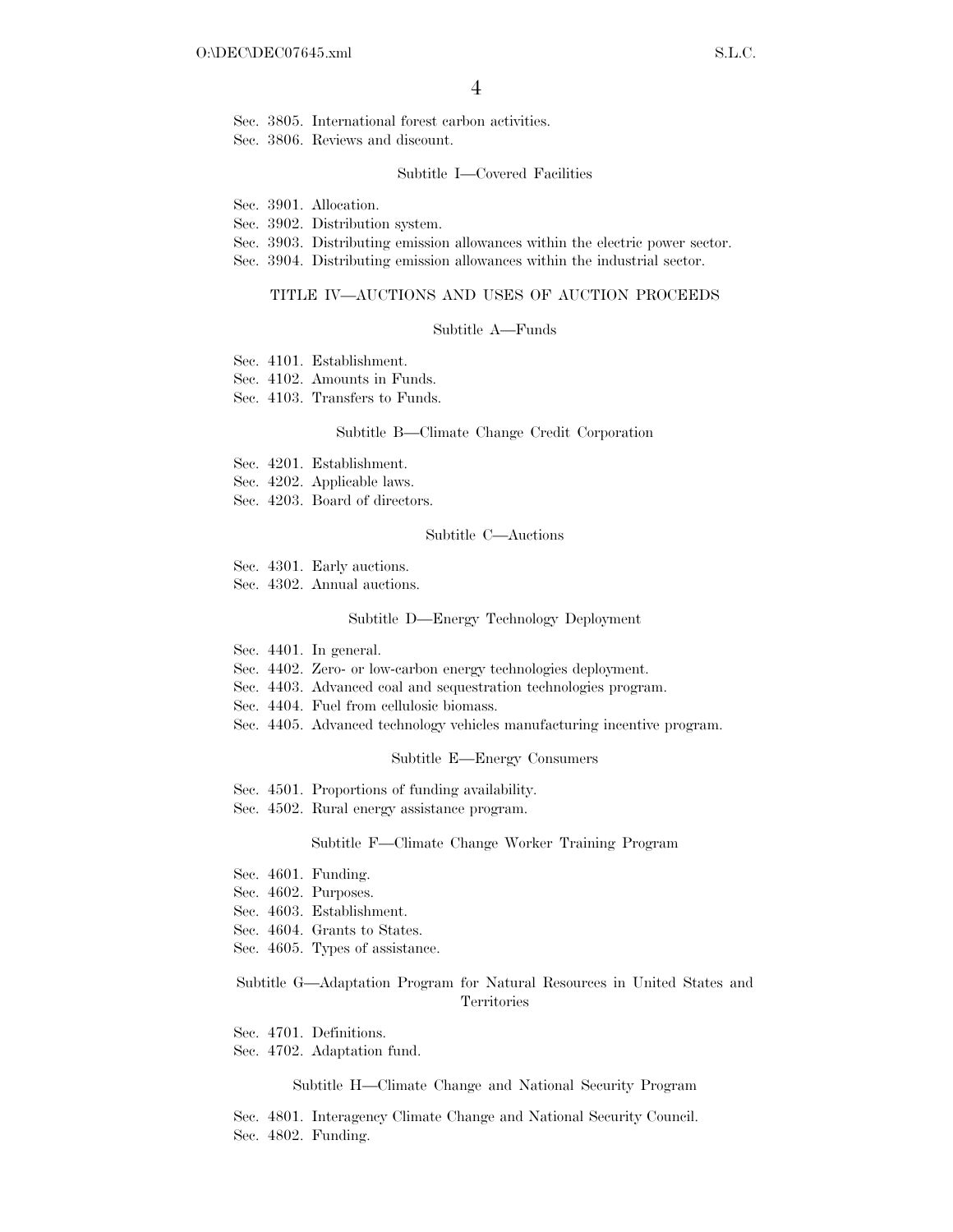#### Subtitle I—Audits

Sec. 4901. Review and audit by Comptroller General of the United States.

#### TITLE V—ENERGY EFFICIENCY

#### Subtitle A—Appliance Efficiency

Sec. 5101. Residential boilers.

Sec. 5102. Regional variations in heating or cooling standards.

#### Subtitle B—Building Efficiency

Sec. 5201. Updating State building energy efficiency codes.

Sec. 5202. Conforming amendment.

#### TITLE VI—GLOBAL EFFORT TO REDUCE GREENHOUSE GAS EMISSIONS

Sec. 6001. Definitions.

Sec. 6002. Purposes.

Sec. 6003. International negotiations.

Sec. 6004. Interagency review.

Sec. 6005. Presidential determinations.

Sec. 6006. International reserve allowance program.

Sec. 6007. Adjustment of international reserve allowance requirements.

#### TITLE VII—REVIEWS

- Sec. 7001. National Academy of Sciences Review.
- Sec. 7002. Transportation sector review.
- Sec. 7003. Adaptation review.

#### TITLE VIII—FRAMEWORK FOR GEOLOGICAL SEQUESTRATION OF CARBON DIOXIDE

- Sec. 8001. National drinking water regulations.
- Sec. 8002. Assessment of geological storage capacity for carbon dioxide.
- Sec. 8003. Study of the feasibility relating to construction of pipelines and geological carbon dioxide sequestration activities.
- Sec. 8004. Liabilities for closed geological storage sites.

#### TITLE IX—MISCELLANEOUS

- Sec. 9001. Paramount interest waiver.
- Sec. 9002. Corporate environmental disclosure of climate change risks.
- Sec. 9003. Administrative procedure and judicial review.
- Sec. 9004. Retention of State authority.
- Sec. 9005. Tribal authority.
- Sec. 9006. Authorization of appropriations.

# 1 **SEC. 2. FINDINGS.**

- 2 Congress finds that—
- 3 (1) unchecked global warming poses a signifi-
- 4 cant threat to—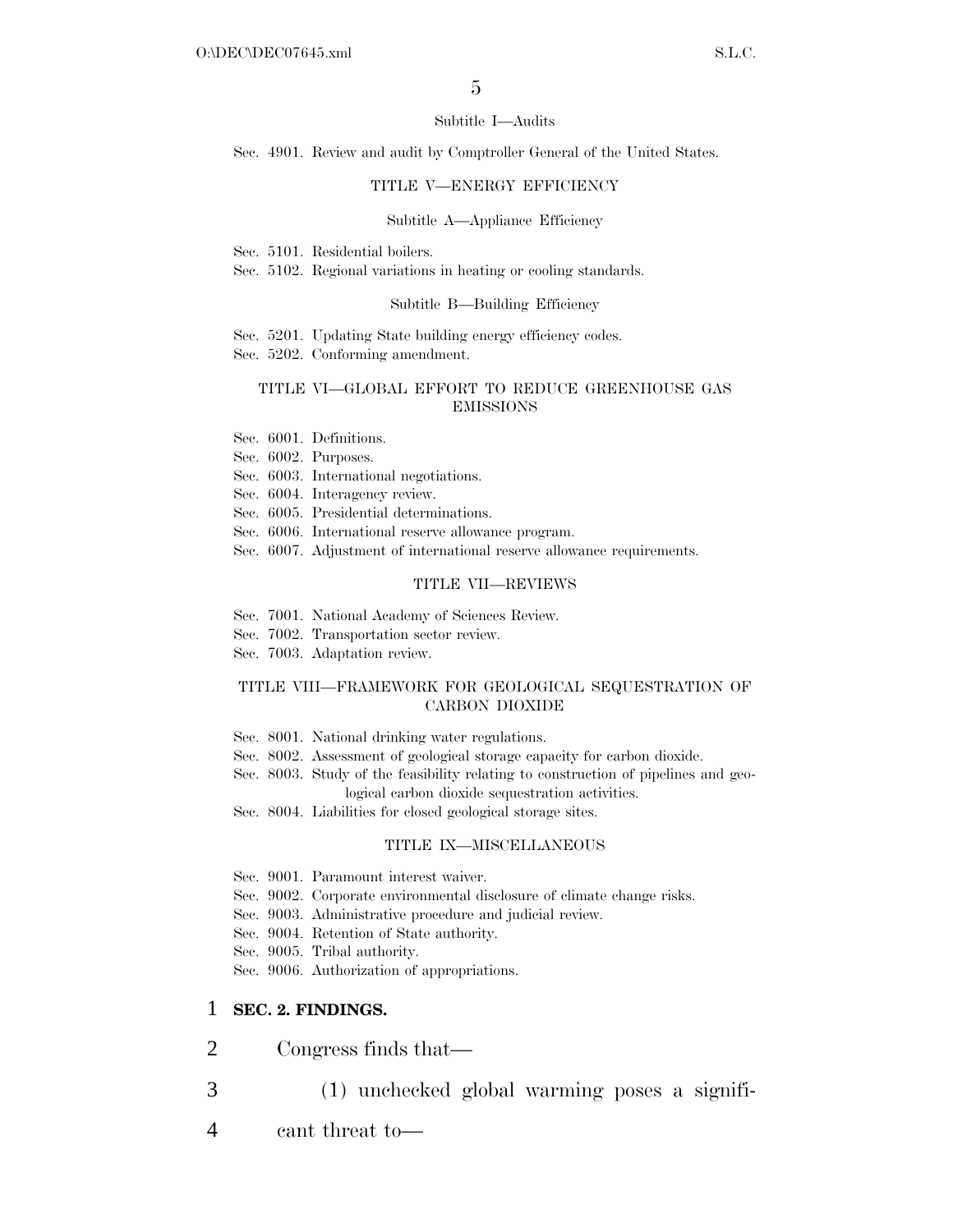| $\mathbf{1}$   | (A) the national security and economy of             |
|----------------|------------------------------------------------------|
| $\overline{2}$ | the United States;                                   |
| 3              | (B) public health and welfare in the                 |
| $\overline{4}$ | United States;                                       |
| 5              | (C) the well-being of other countries; and           |
| 6              | (D) the global environment;                          |
| $\overline{7}$ | (2) under the United Nations Framework Con-          |
| 8              | vention on Climate Change, done at New York on       |
| 9              | May 9, 1992, the United States is committed to sta-  |
| 10             | bilizing greenhouse gas concentrations in the atmos- |
| 11             | phere at a level that will prevent dangerous anthro- |
| 12             | pogenic interference with the climate system;        |
| 13             | (3) according to the Fourth Assessment Report        |
| 14             | of the Intergovernmental Panel on Climate Change,    |
| 15             | stabilizing greenhouse gas concentrations in the at- |
| 16             | mosphere at a level that will prevent dangerous in-  |
| 17             | terference with the climate system will require a    |
| 18             | global effort to reduce anthropogenic greenhouse gas |
| 19             | emissions worldwide by 50 to 85 percent below 2000   |
| 20             | levels by $2050$ ;                                   |
| 21             | (4) prompt, decisive action is critical, since       |
| 22             | global warming pollutants can persist in the atmos-  |
| 23             | phere for more than a century;                       |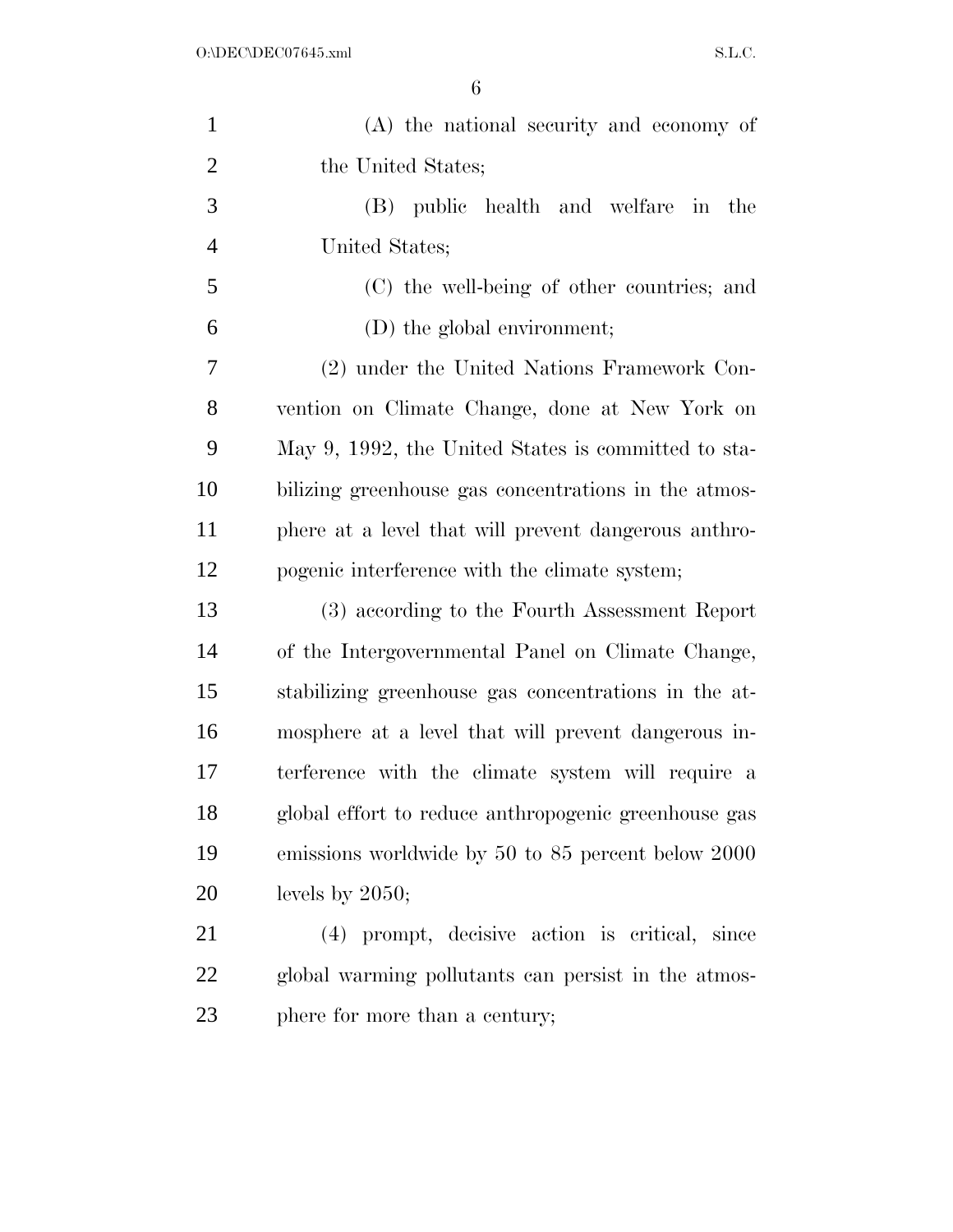| $\mathbf{1}$   | (5) the ingenuity of the people of the United         |
|----------------|-------------------------------------------------------|
| $\overline{2}$ | States will allow the United States to become a lead- |
| 3              | er in curbing global warming;                         |
| $\overline{4}$ | $(6)$ it is possible and desirable to cap green-      |
| 5              | house gas emissions, from sources that together ac-   |
| 6              | count for the majority of those emissions in the      |
| 7              | United States, at the current level in 2012, and to   |
| 8              | lower the cap each year between 2012 and 2050, on     |
| 9              | the condition that the system includes—               |
| 10             | (A) cost containment measures;                        |
| 11             | (B) periodic review of requirements;                  |
| 12             | (C) an aggressive program for deploying               |
| 13             | advanced energy technology;                           |
| 14             | (D) programs to assist low- and middle-in-            |
| 15             | come energy consumers; and                            |
| 16             | (E) programs to mitigate the impacts of               |
| 17             | any unavoidable global climate change;                |
| 18             | (7) Congress may need to update the emissions         |
| 19             | caps in order to account for continuing scientific    |
| 20             | data and steps taken, or not taken, by foreign coun-  |
| 21             | tries;                                                |
| 22             | (8) accurate emission data and timely compli-         |
| 23             | ance with the requirements of the greenhouse gas      |
| 24             | emission reduction and trading program established    |
| 25             | under this Act are needed to ensure that reductions   |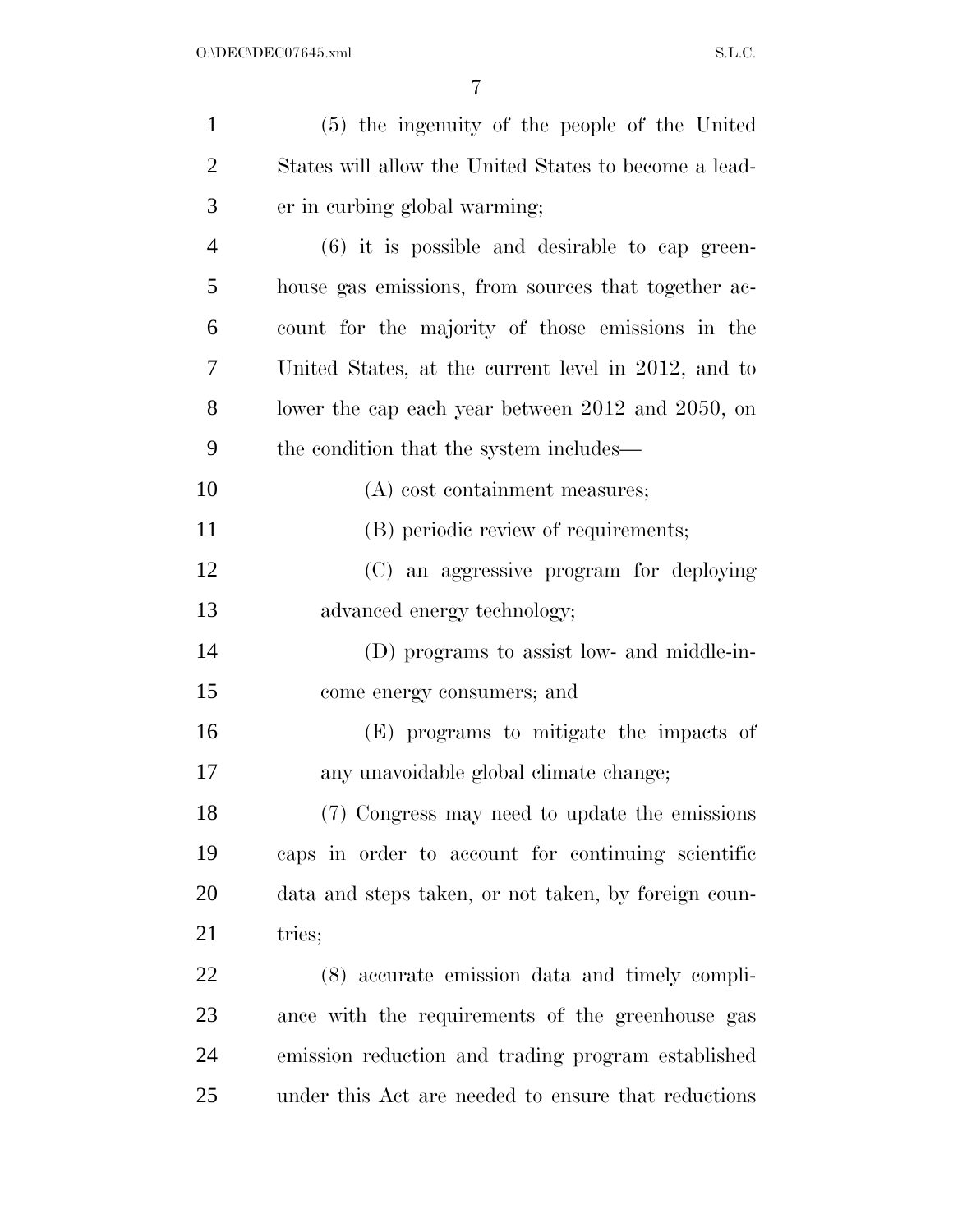| $\mathbf{1}$   | are achieved and to provide equity, efficiency, and  |
|----------------|------------------------------------------------------|
| $\overline{2}$ | openness in the market for allowances subject to the |
| 3              | program; and                                         |
| $\overline{4}$ | (9) additional policies external to a cap-and-       |
| 5              | trade program may be required, including with re-    |
| 6              | spect to-                                            |
| 7              | $(A)$ the transportation sector, where reduc-        |
| 8              | ing greenhouse gas emissions requires changes        |
| 9              | in the vehicle, in the fuels, and in consumer be-    |
| 10             | havior; and                                          |
| 11             | (B) the built environment, where reducing            |
| 12             | direct and indirect greenhouse gas emissions re-     |
| 13             | quires changes in buildings, appliances, light-      |
| 14             | ing, heating, cooling, and consumer behavior.        |
|                |                                                      |
| 15             | SEC. 3. PURPOSES.                                    |
| 16             | The purposes of this Act are—                        |
| 17             | (1) to establish the core of a Federal program       |
| 18             | that will reduce United States greenhouse gas emis-  |
| 19             | sions substantially enough between 2007 and 2050     |
| 20             | to avert the catastrophic impacts of global climate  |
| 21             | change; and                                          |
| 22             | (2) to accomplish that purpose while preserving      |
| 23             | robust growth in the United States economy and       |
| 24             | avoiding the imposition of hardship on United States |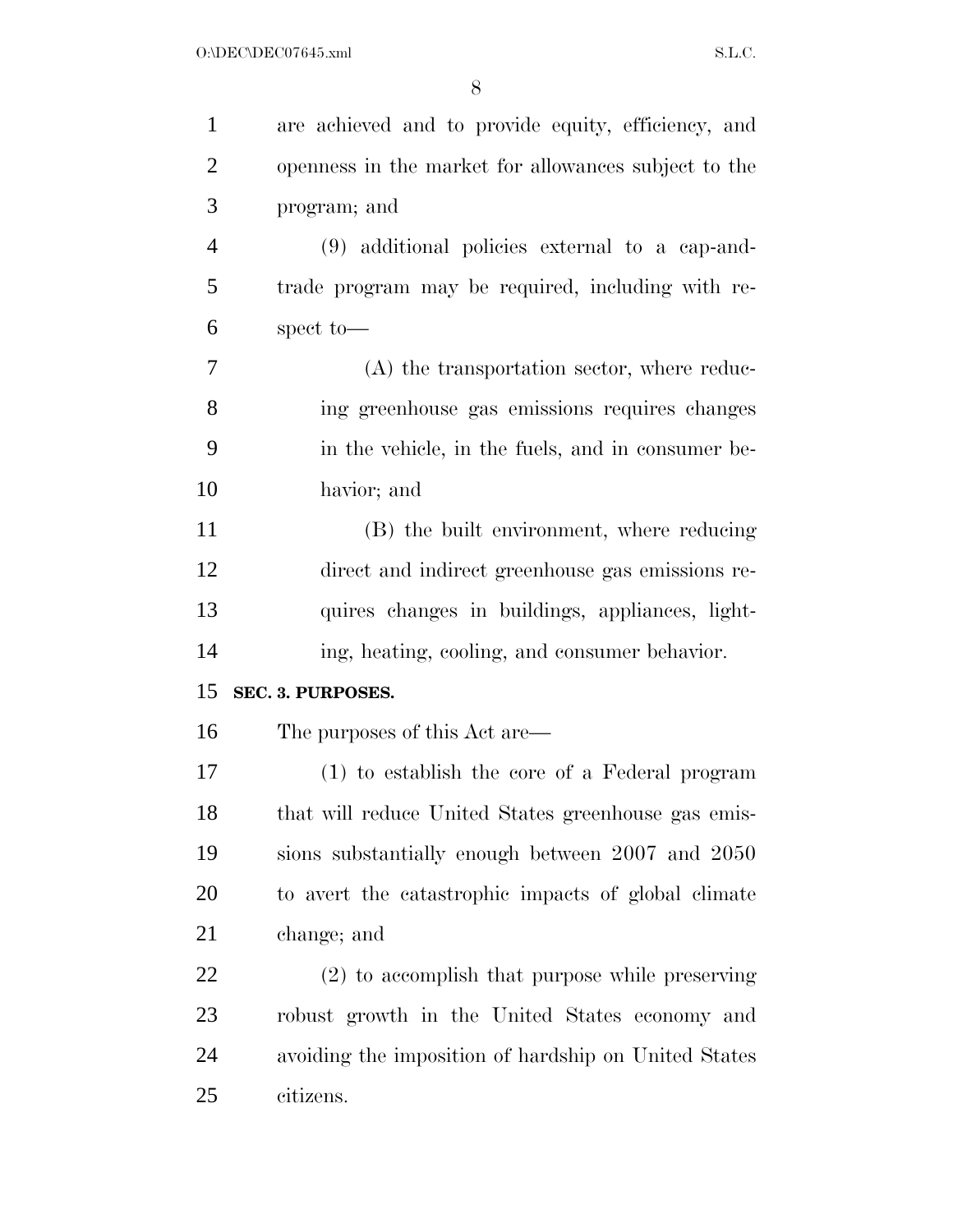# **SEC. 4. DEFINITIONS.**

In this Act:

| 3              | (1) ADDITIONAL AND ADDITIONALITY.—The                  |
|----------------|--------------------------------------------------------|
| $\overline{4}$ | terms "additional" and "additionality" mean the ex-    |
| 5              | tent to which reductions in greenhouse gas emissions   |
| 6              | or increases in sequestration are incremental to busi- |
| 7              | ness-as-usual, measured as the difference between—     |
| 8              | (A) baseline greenhouse gas fluxes of an               |
| 9              | offset project; and                                    |
| 10             | (B) greenhouse gas fluxes of the offset                |
| 11             | project.                                               |
| 12             | (2) ADMINISTRATOR.—The term "Adminis-                  |
| 13             | trator" means the Administrator of the Environ-        |
| 14             | mental Protection Agency.                              |
| 15             | (3) BASELINE.—The term "baseline" means                |
| 16             | the greenhouse gas flux or carbon stock that would     |
| 17             | have occurred in the absence of an offset allowance.   |
| 18             | (4)<br>BIOLOGICAL SEQUESTRATION;<br>BIO-               |
| 19             | LOGICALLY SEQUESTERED.—The terms "biological           |
| 20             | sequestration" and "biologically sequestered"          |
| 21             | mean-                                                  |
| 22             | (A) the removal of greenhouse gases from               |
| 23             | the atmosphere by terrestrial biological means,        |
| 24             | such as by growing plants; and                         |
| 25             | (B) the storage of those greenhouse gases              |
| 26             | without reversal in the plants or related soils.       |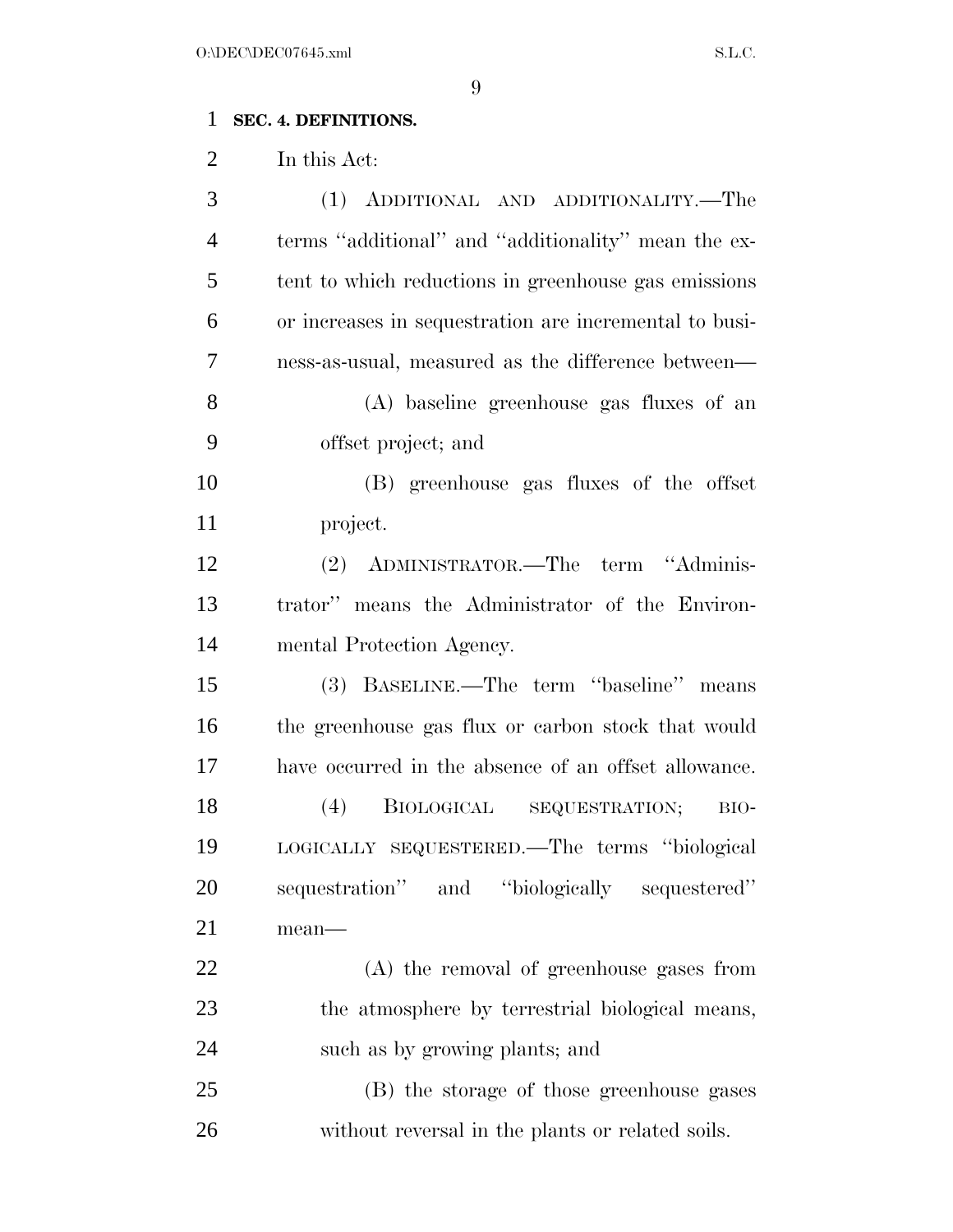| $\mathbf{1}$   | (5) CARBON DIOXIDE EQUIVALENT.—The term             |
|----------------|-----------------------------------------------------|
| $\overline{2}$ | "carbon dioxide equivalent" means, for each green-  |
| 3              | house gas, the quantity of the greenhouse gas that  |
| $\overline{4}$ | the Administrator determines makes the same con-    |
| 5              | tribution to global warming as 1 metric ton of car- |
| 6              | bon dioxide.                                        |
| 7              | (6) CORPORATION.—The term "Corporation"             |
| 8              | means the Climate Change Credit Corporation es-     |
| 9              | tablished by section $4201(a)$ .                    |
| 10             | (7) COVERED FACILITY.—The term "covered             |
| 11             | facility" means—                                    |
| 12             | (A) any facility within the electric power          |
| 13             | sector that contains fossil fuel-fired electricity  |
| 14             | generating units that together emit more than       |
| 15             | 10,000 carbon dioxide equivalents of green-         |
| 16             | house gas in any year;                              |
| 17             | (B) any facility within the industrial sector       |
| 18             | that emits more than 10,000 carbon dioxide          |
| 19             | equivalents of greenhouse gas in any year;          |
| 20             | (C) any facility that in any year produces,         |
| 21             | or any entity that in any year imports,             |
| <u>22</u>      | petroleum- or coal-based transportation fuel,       |
| 23             | the use of which will emit more than 10,000         |
| 24             | carbon dioxide equivalents of greenhouse gas,       |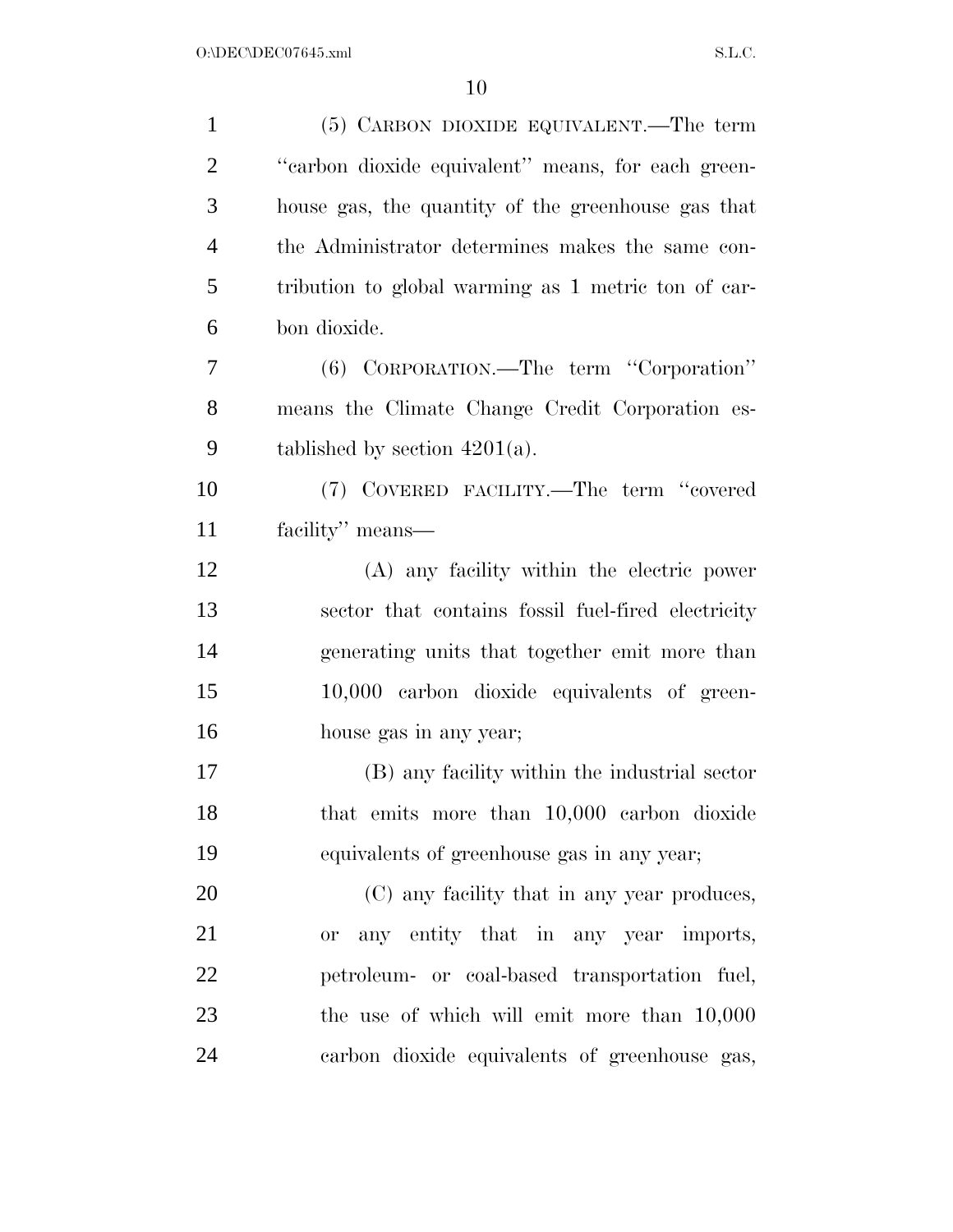| $\mathbf{1}$   | assuming no capture and permanent sequestra-        |
|----------------|-----------------------------------------------------|
| $\overline{2}$ | tion of that gas; or                                |
| 3              | (D) any facility that in any year produces,         |
| 4              | or any entity that in any year imports, nonfuel     |
| 5              | chemicals that will emit more than 10,000 car-      |
| 6              | bon dioxide equivalents of greenhouse gas, as-      |
| 7              | suming no capture and destruction or perma-         |
| 8              | nent sequestration of that gas.                     |
| 9              | (8) DESTRUCTION.—The term "destruction"             |
| 10             | means the conversion of a greenhouse gas by ther-   |
| 11             | mal, chemical, or other means—                      |
| 12             | $(A)$ to another gas with a low- or zero-           |
| 13             | global warming potential; and                       |
| 14             | (B) for which credit given reflects the ex-         |
| 15             | tent of reduction in global warming potential       |
| 16             | actually achieved.                                  |
| 17             | (9) ELECTRIC POWER SECTOR.—The term                 |
| 18             | "electric power sector" means the "Electric Power"  |
| 19             | Industry", as that term is used in Table ES-7 of    |
| 20             | the Environmental Protection Agency document en-    |
| 21             | titled "Inventory of U.S. Greenhouse Gas Emissions" |
| 22             | and Sinks: 1990–2005".                              |
| 23             | (10) EMISSION ALLOWANCE.—The term "emis-            |
| 24             | sion allowance" means an authorization to emit 1    |
| 25             | carbon dioxide equivalent of greenhouse gas.        |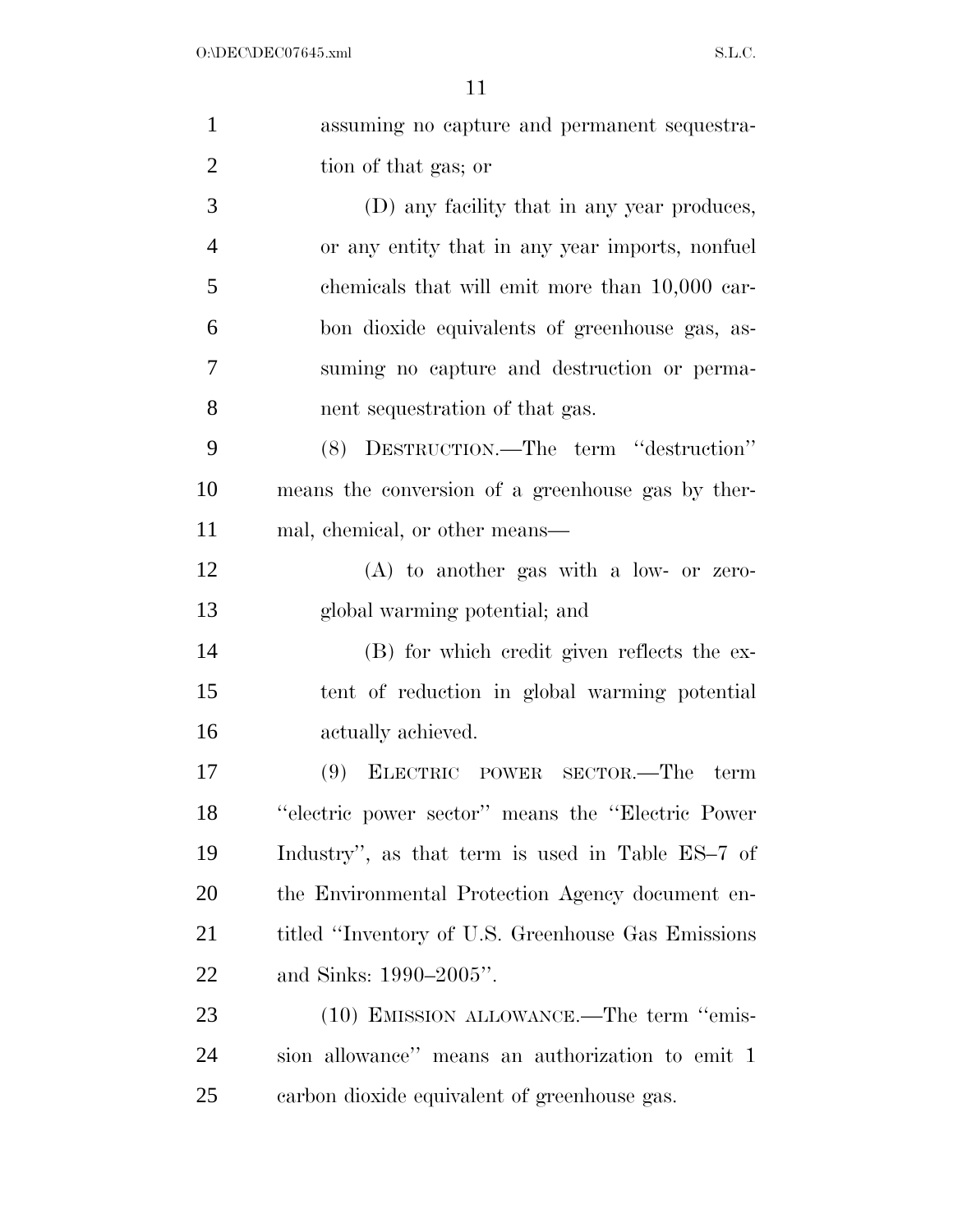| $\mathbf{1}$   | (11) EMISSION ALLOWANCE ACCOUNT.—The                   |
|----------------|--------------------------------------------------------|
| $\overline{2}$ | term "Emission Allowance Account" means the ag-        |
| 3              | gregate of emission allowances that the Adminis-       |
| $\overline{4}$ | trator establishes for a calendar year.                |
| 5              | (12) FACILITY.—The term "facility" means—              |
| 6              | $(A)$ a building, structure, or installation lo-       |
| 7              | cated on 1 or more contiguous or adjacent              |
| 8              | properties of an entity in the United States;          |
| 9              | and                                                    |
| 10             | (B) at the option of the Administrator, any            |
| 11             | activity or operation that has a technical con-        |
| 12             | nection with the activities carried out at a facil-    |
| 13             | ity, such as use of transportation fleets, pipe-       |
| 14             | lines, transmission lines, and distribution lines,     |
| 15             | but that is not conducted or located on the            |
| 16             | property of the facility.                              |
| 17             | (13) FAIR MARKET VALUE.—The term "fair                 |
| 18             | market value" means the average price, in a par-       |
| 19             | ticular calendar year, of an emission allowance auc-   |
| 20             | tioned by the Corporation.                             |
| 21             | (14) GEOLOGICAL SEQUESTRATION; GEOLOGI-                |
| 22             | CALLY SEQUESTERED.—The terms "geological se-           |
| 23             | questration" and "geologically sequestered" mean       |
| 24             | the long-term isolation of greenhouse gases, without   |
| 25             | reversal, in geological formations, in accordance with |
|                |                                                        |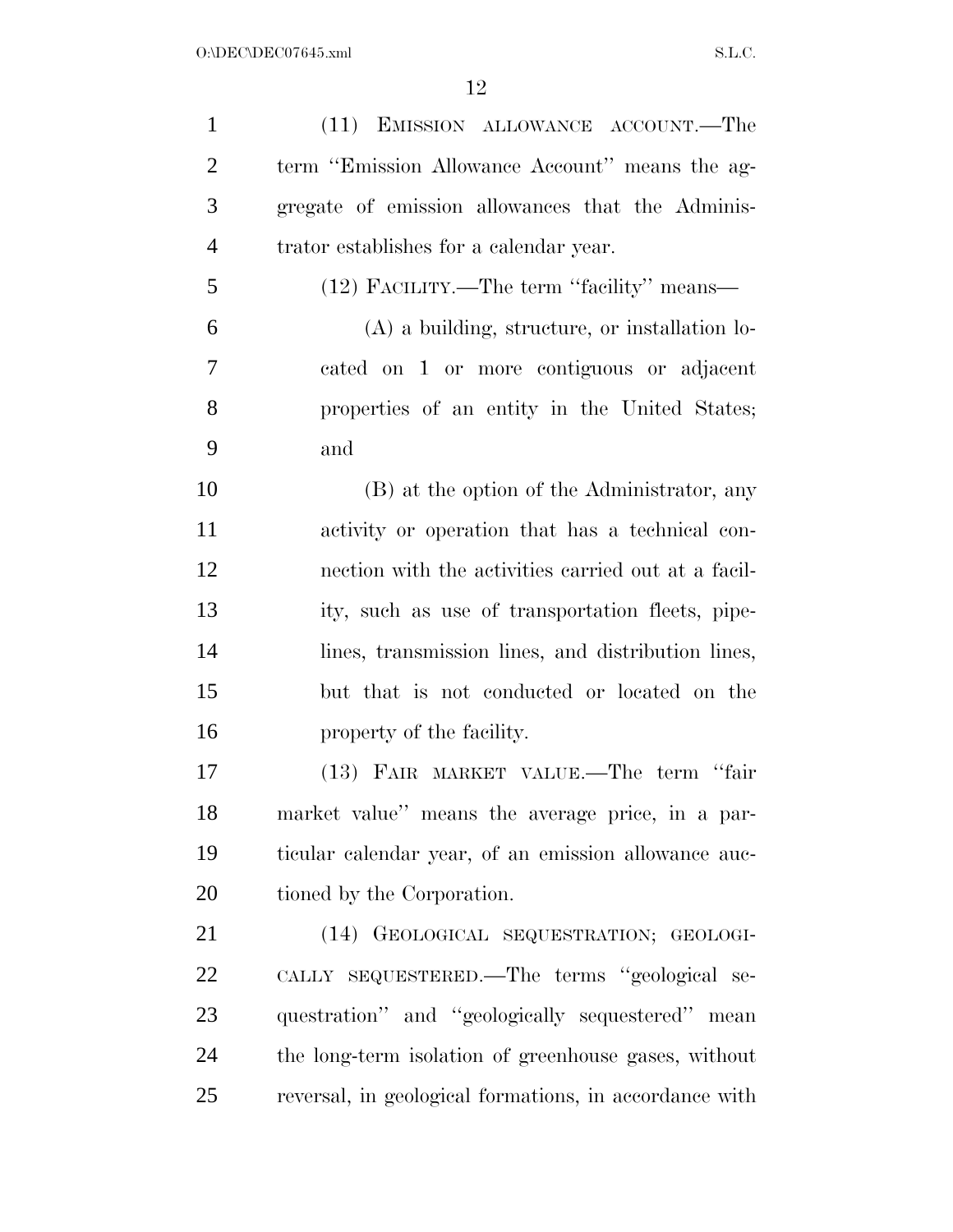| $\mathbf{1}$   | section $1421(d)$ of the Safe Drinking Water Act $(42)$ |
|----------------|---------------------------------------------------------|
| $\overline{2}$ | U.S.C. 300h(d)).                                        |
| 3              | (15) GREENHOUSE GAS.—The term "green-                   |
| $\overline{4}$ | house gas" means any of-                                |
| 5              | (A) carbon dioxide;                                     |
| 6              | (B) methane;                                            |
| 7              | (C) nitrous oxide;                                      |
| 8              | (D) sulfur hexafluoride;                                |
| 9              | (E) a hydrofluorocarbon; or                             |
| 10             | $(F)$ a perfluorocarbon.                                |
| 11             | (16) INDUSTRIAL SECTOR.—The term "indus-                |
| 12             | trial sector" means "Industry", as that term is used    |
| 13             | in Table ES-7 of the Environmental Protection           |
| 14             | Agency document entitled "Inventory of U.S. Green-      |
| 15             | house Gas Emissions and Sinks: 1990–2005".              |
| 16             | (17) LEAKAGE.—The term "leakage" means—                 |
| 17             | (A) a potentially unaccounted increase in               |
| 18             | greenhouse gas emissions by a facility or entity        |
| 19             | caused by an offset project that produces an ac-        |
| 20             | counted reduction in greenhouse gas emissions;          |
| 21             | <b>or</b>                                               |
| 22             | (B) a potentially unaccounted decrease in               |
| 23             | sequestration that is caused by an offset project       |
| 24             | that results in an accounted increase in seques-        |
| 25             | tration.                                                |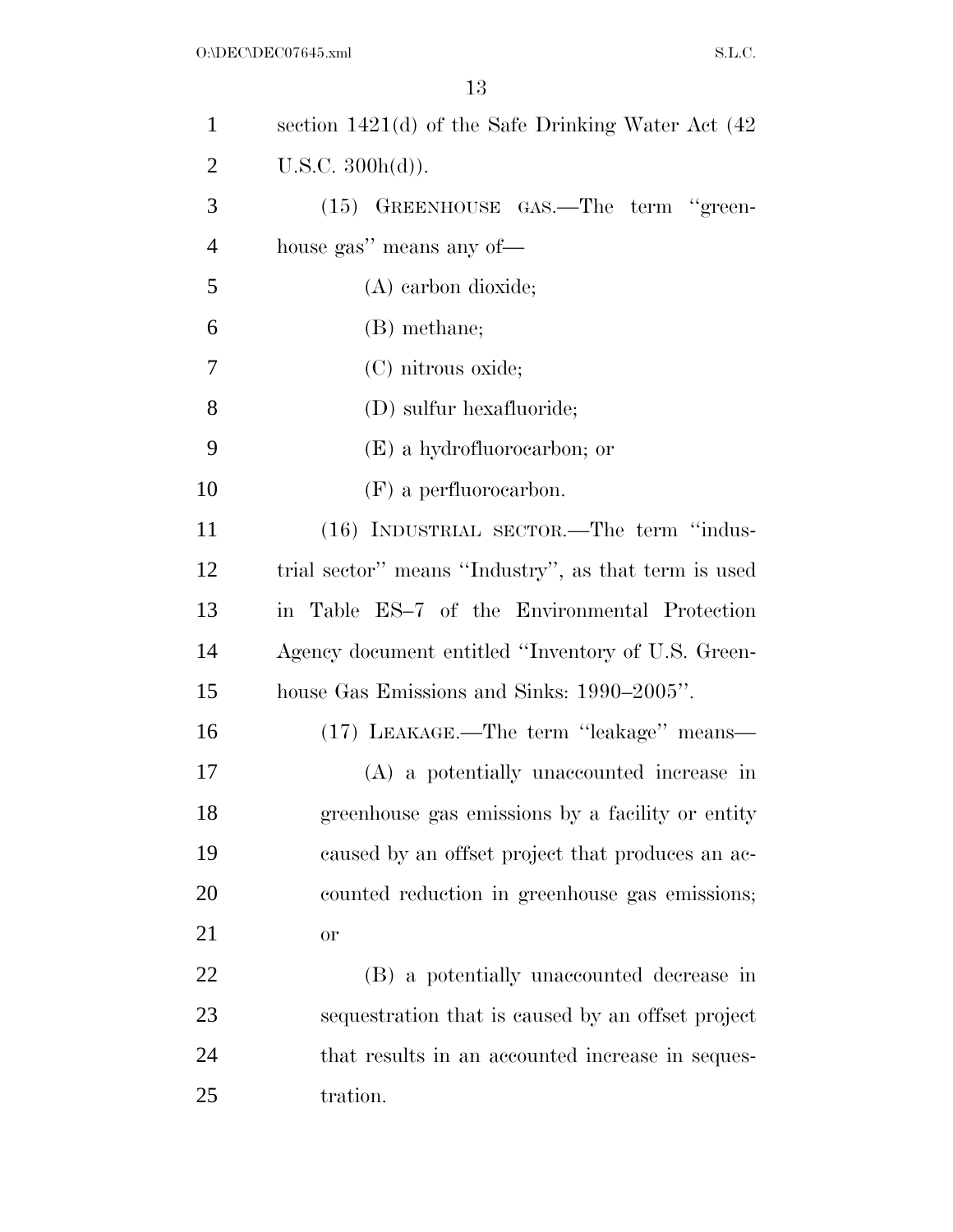| $\mathbf{1}$   | (18) LOAD-SERVING ENTITY.—The term "load-              |
|----------------|--------------------------------------------------------|
| $\overline{2}$ | serving entity" means an entity, whether public or     |
| 3              | private—                                               |
| $\overline{4}$ | (A) that has a legal, regulatory, or con-              |
| 5              | tractual obligation to deliver electricity to retail   |
| 6              | consumers; and                                         |
| $\tau$         | (B) whose rates and costs are, except in               |
| 8              | the case of a registered electric cooperative, reg-    |
| 9              | ulated by a State agency, regulatory commis-           |
| 10             | sion, municipality, or public utility district.        |
| 11             | (19) NEW ENTRANT.—The term "new entrant"               |
| 12             | means any facility that commences operation on or      |
| 13             | after January 1, 2008.                                 |
| 14             | (20) OFFSET ALLOWANCE.—The term "offset                |
| 15             | allowance" means a unit of reduction in the quantity   |
| 16             | of emissions or an increase in sequestration equal to  |
| 17             | 1 carbon dioxide equivalent at a facility that is not  |
| 18             | a covered facility, where the reduction in emissions   |
| 19             | or increase in sequestration is eligible to be used as |
| 20             | an additional means of compliance for the submis-      |
| 21             | sion requirements established under section 1202.      |
| 22             | OFFSET PROJECT.—The term "offset<br>(21)               |
| 23             | project" means a project, other than a project at a    |
| 24             | covered facility, that reduces greenhouse gas emis-    |
| 25             | sions or increases sequestration of carbon dioxide.    |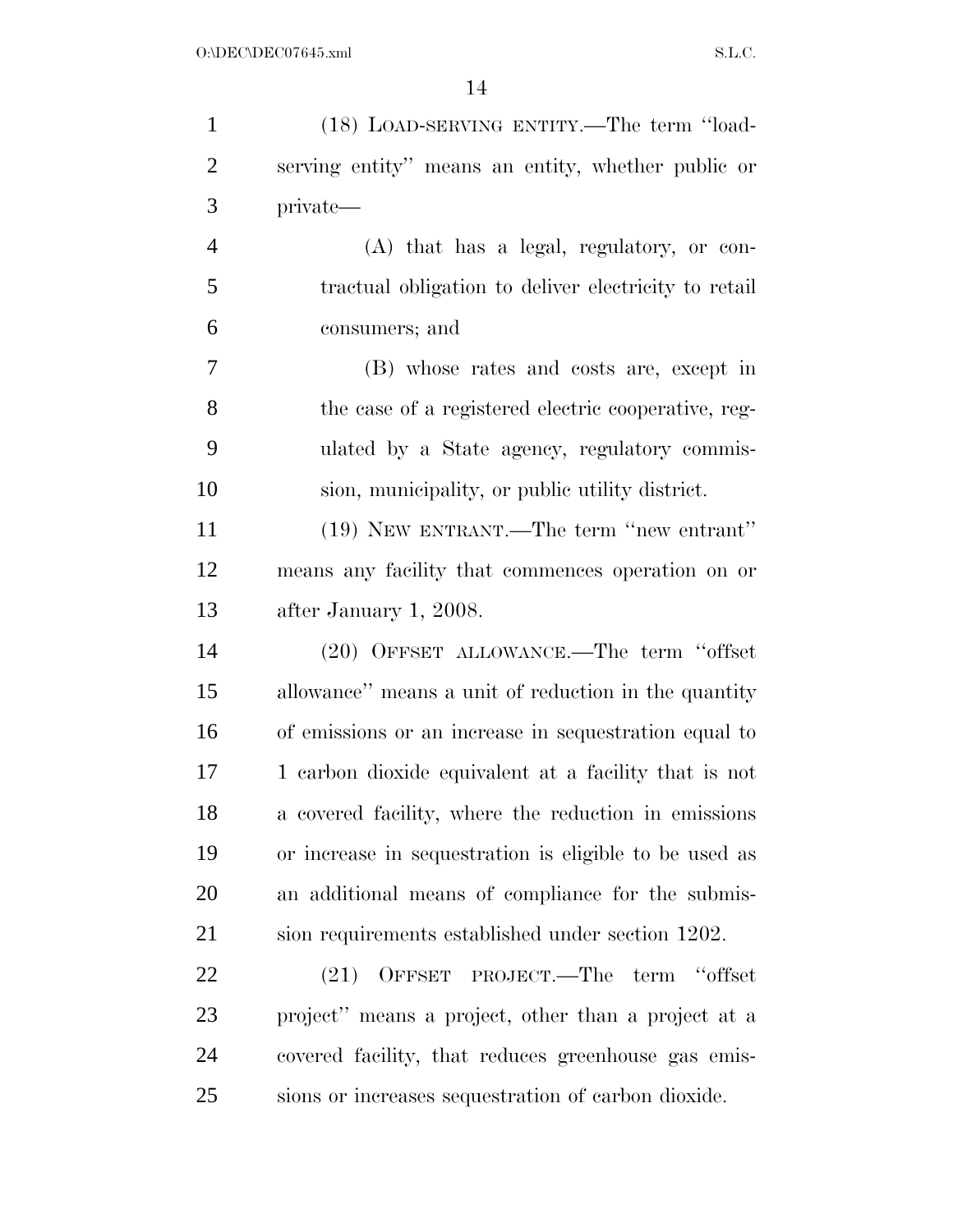| $\mathbf{1}$   | (22) PROJECT DEVELOPER.—The term "project            |
|----------------|------------------------------------------------------|
| $\overline{2}$ | developer" means an individual or entity imple-      |
| 3              | menting an offset project.                           |
| $\overline{4}$ | (23) RETAIL RATE FOR DISTRIBUTION SERV-              |
| 5              | ICE.                                                 |
| 6              | (A) IN GENERAL.—The term "retail rate                |
| 7              | for distribution service" means the rate that a      |
| 8              | load-serving entity charges for the use of the       |
| 9              | system of the load-serving entity.                   |
| 10             | (B) EXCLUSION.—The term "retail rate                 |
| 11             | for distribution service" does not include any       |
| 12             | energy component of the rate.                        |
| 13             | (24) RETIRE AN EMISSION ALLOWANCE.—The               |
| 14             | term "retire an emission allowance" means to dis-    |
| 15             | qualify an emission allowance for any subsequent     |
| 16             | use, regardless of whether the use is a sale, ex-    |
| 17             | change, or submission of the allowance in satisfying |
| 18             | a compliance obligation.                             |
| 19             | (25) REVERSAL.—The term "reversal" means             |
| 20             | an intentional or unintentional loss of sequestered  |
| 21             | carbon dioxide to the atmosphere.                    |
| 22             | (26)<br>RURAL ELECTRIC COOPERATIVE.—The              |
| 23             | term "rural electric cooperative" means a coopera-   |
| 24             | tively-owned association that is eligible to receive |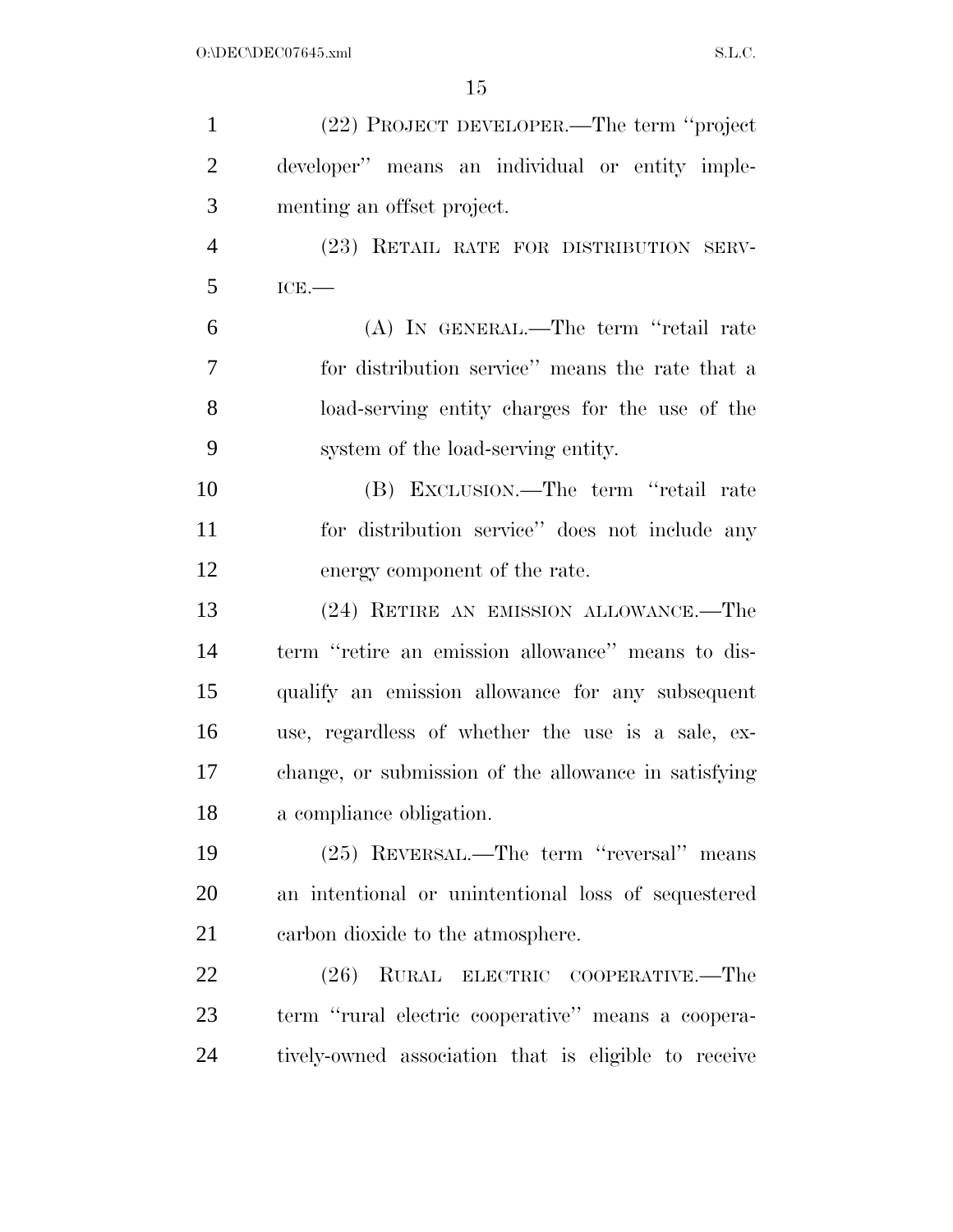| $\mathbf{1}$   | loans under section 4 of the Rural Electrification     |
|----------------|--------------------------------------------------------|
| $\overline{2}$ | Act of 1936 (7 U.S.C. 904).                            |
| 3              | (27) SEQUESTERED AND SEQUESTRATION.-                   |
| $\overline{4}$ | The terms "sequestered" and "sequestration" mean       |
| 5              | the capture, permanent separation, isolation, or re-   |
| 6              | moval of greenhouse gases from the atmosphere.         |
| 7              | (28) STATE REGULATORY AUTHORITY.-The                   |
| 8              | term "State regulatory authority" means any State      |
| 9              | agency that has ratemaking authority with respect      |
| 10             | to the retail rate for distribution service.           |
| 11             | (29) TRANSPORTATION SECTOR.—The<br>term                |
| 12             | "transportation sector" means "Transportation", as     |
| 13             | that term is used in Table ES-7 of the Environ-        |
| 14             | mental Protection Agency document entitled, "In-       |
| 15             | ventory of U.S. Greenhouse Gas Emissions and           |
| 16             | Sinks: 1990-2005".                                     |
| 17             | <b>TITLE I-CAPPING GREENHOUSE</b>                      |
| 18             | <b>GAS EMISSIONS</b>                                   |
| 19             | <b>Subtitle A—Tracking Emissions</b>                   |
| 20             | <b>SEC. 1101. PURPOSE.</b>                             |
| 21             | The purpose of this subtitle is to establish a Federal |
| 22             | greenhouse gas registry that—                          |
| 23             | $(1)$ is complete, consistent, transparent, and ac-    |
| 24             | curate;                                                |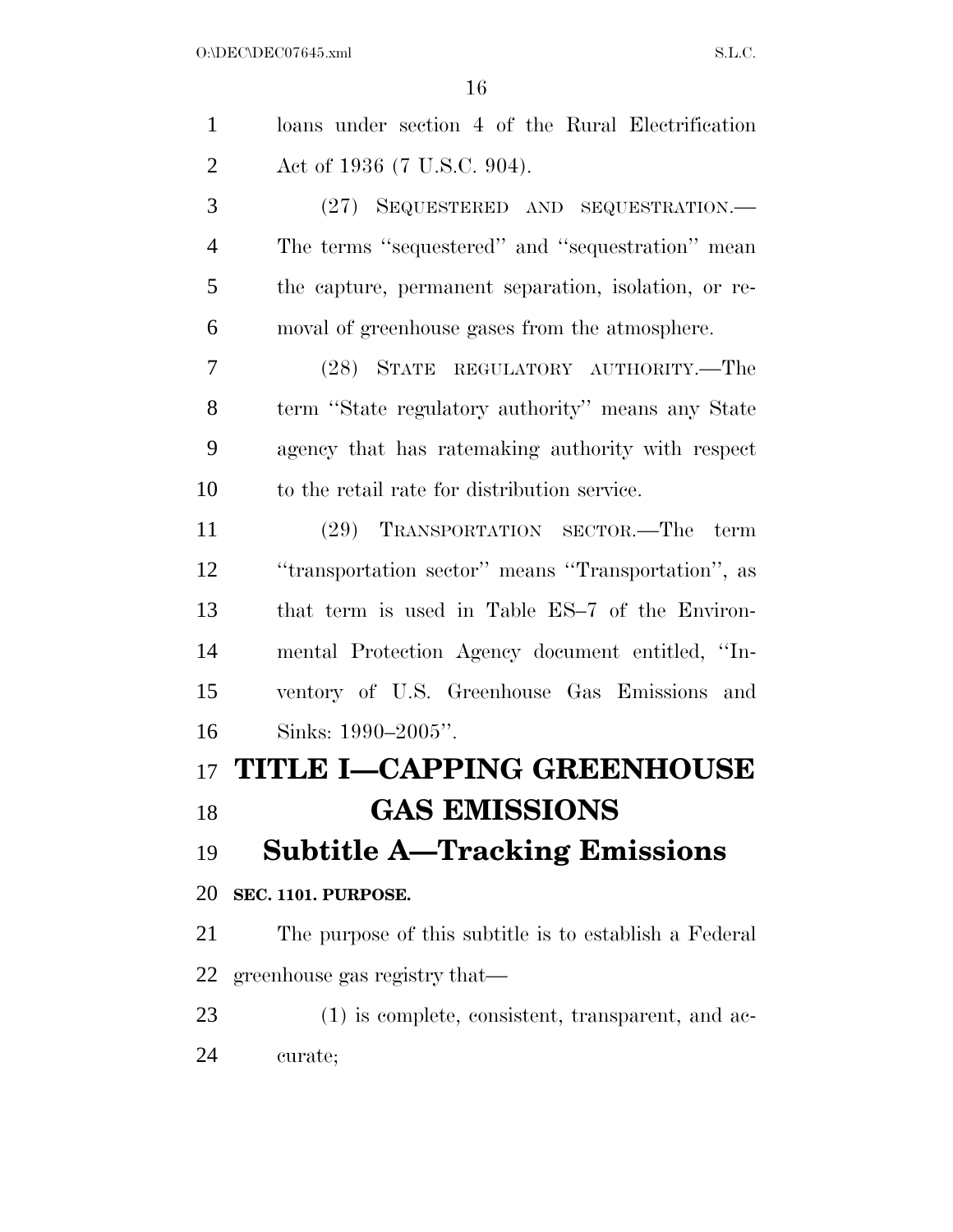| $\mathbf{1}$   | (2) will collect reliable and accurate data that        |
|----------------|---------------------------------------------------------|
| $\overline{2}$ | can be used by public and private entities to design    |
| 3              | efficient and effective energy security initiatives and |
| $\overline{4}$ | greenhouse gas emission reduction strategies; and       |
| 5              | (3) will provide appropriate high-quality data to       |
| 6              | be used for implementing greenhouse gas reduction       |
| 7              | policies.                                               |
| 8              | SEC. 1102. DEFINITIONS.                                 |
| 9              | In this subtitle:                                       |
| 10             | $(1)$ AFFECTED FACILITY.—                               |
| 11             | (A) IN GENERAL.—The term "affected fa-                  |
| 12             | cility" means—                                          |
| 13             | (i) a covered facility;                                 |
| 14             | (ii) another facility that emits<br>$\mathbf{a}$        |
| 15             | greenhouse gas, as determined by the Ad-                |
| 16             | ministrator; and                                        |
| 17             | (iii) at the option of the Adminis-                     |
| 18             | trator, a vehicle fleet with emissions of               |
| 19             | more than 10,000 carbon dioxide equiva-                 |
| 20             | lents per year, assuming no double-count-               |
| 21             | ing of emissions.                                       |
| 22             | (B) EXCLUSIONS.—The term "affected fa-                  |
| 23             | cility" does not include any facility that—             |
| 24             | (i) is not a covered facility;                          |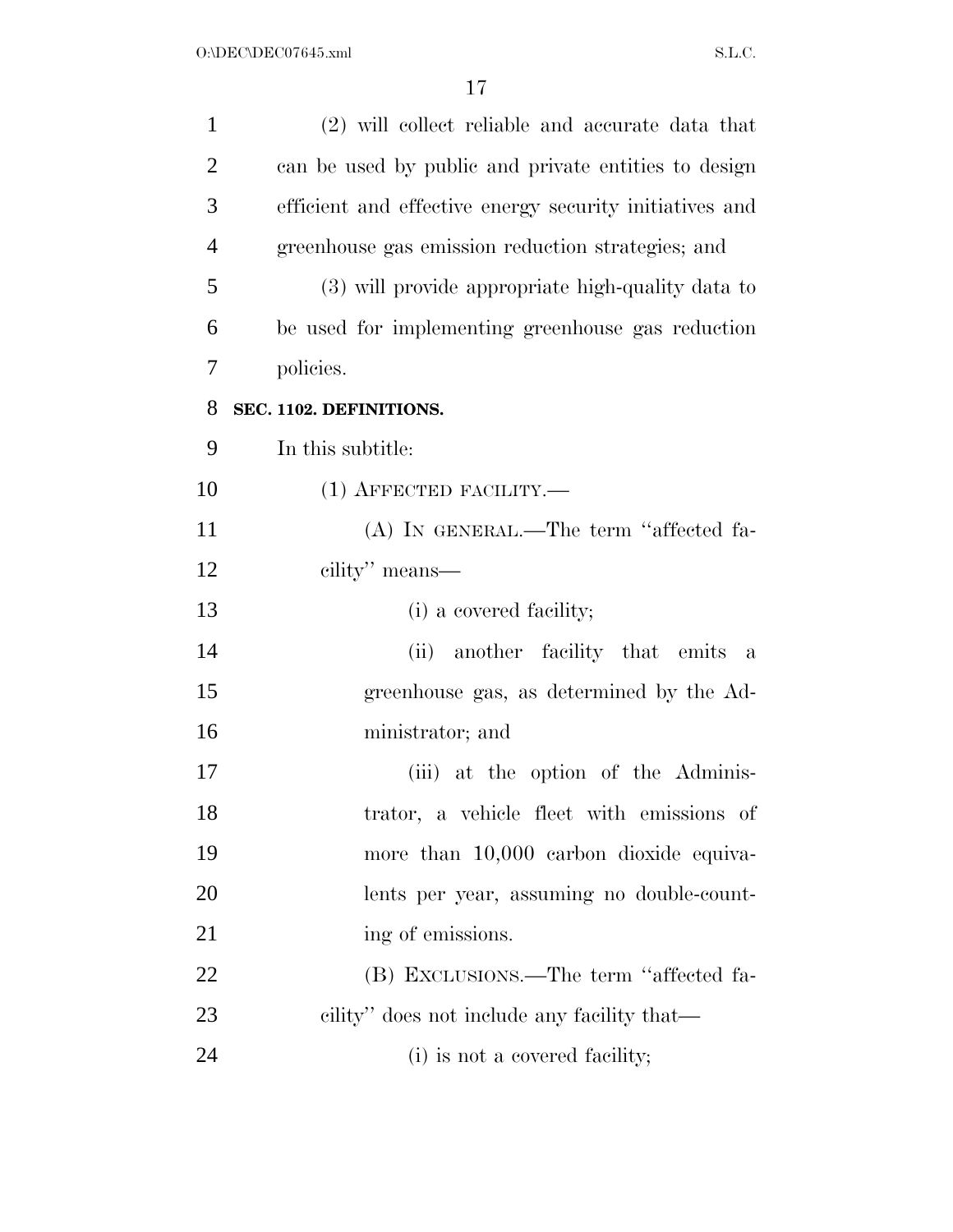| $\mathbf{1}$   | (ii) is owned or operated by a small                  |
|----------------|-------------------------------------------------------|
| $\overline{2}$ | business (as described in part 121 of title           |
| 3              | 13, Code of Federal Regulations (or a suc-            |
| $\overline{4}$ | cessor regulation)); and                              |
| 5              | (iii) emits fewer than $10,000$ carbon                |
| 6              | dioxide equivalents in any year.                      |
| 7              | (2) CARBON CONTENT.—The term "carbon con-             |
| 8              | tent" means the quantity of carbon (in carbon diox-   |
| 9              | ide equivalent) contained in a fuel.                  |
| 10             | (3) CLIMATE REGISTRY.—The term "Climate               |
| 11             | Registry" means the greenhouse gas emissions reg-     |
| 12             | istry jointly established and managed by more than    |
| 13             | 40 States and Indian tribes to collect high-quality   |
| 14             | greenhouse gas emission data from facilities, cor-    |
| 15             | porations, and other organizations to support var-    |
| 16             | ious greenhouse gas emission reporting and reduc-     |
| 17             | tion policies for the member States and Indian        |
| 18             | tribes.                                               |
| 19             | (4) FEEDSTOCK FOSSIL FUEL.—The term                   |
| 20             | "feedstock fossil fuel" means fossil fuel used as raw |
| 21             | material in a manufacturing process.                  |
| 22             | (5) GREENHOUSE GAS EMISSIONS.—The term                |
| 23             | "greenhouse gas emissions" means emissions of a       |
| 24             | greenhouse gas, including—                            |
|                |                                                       |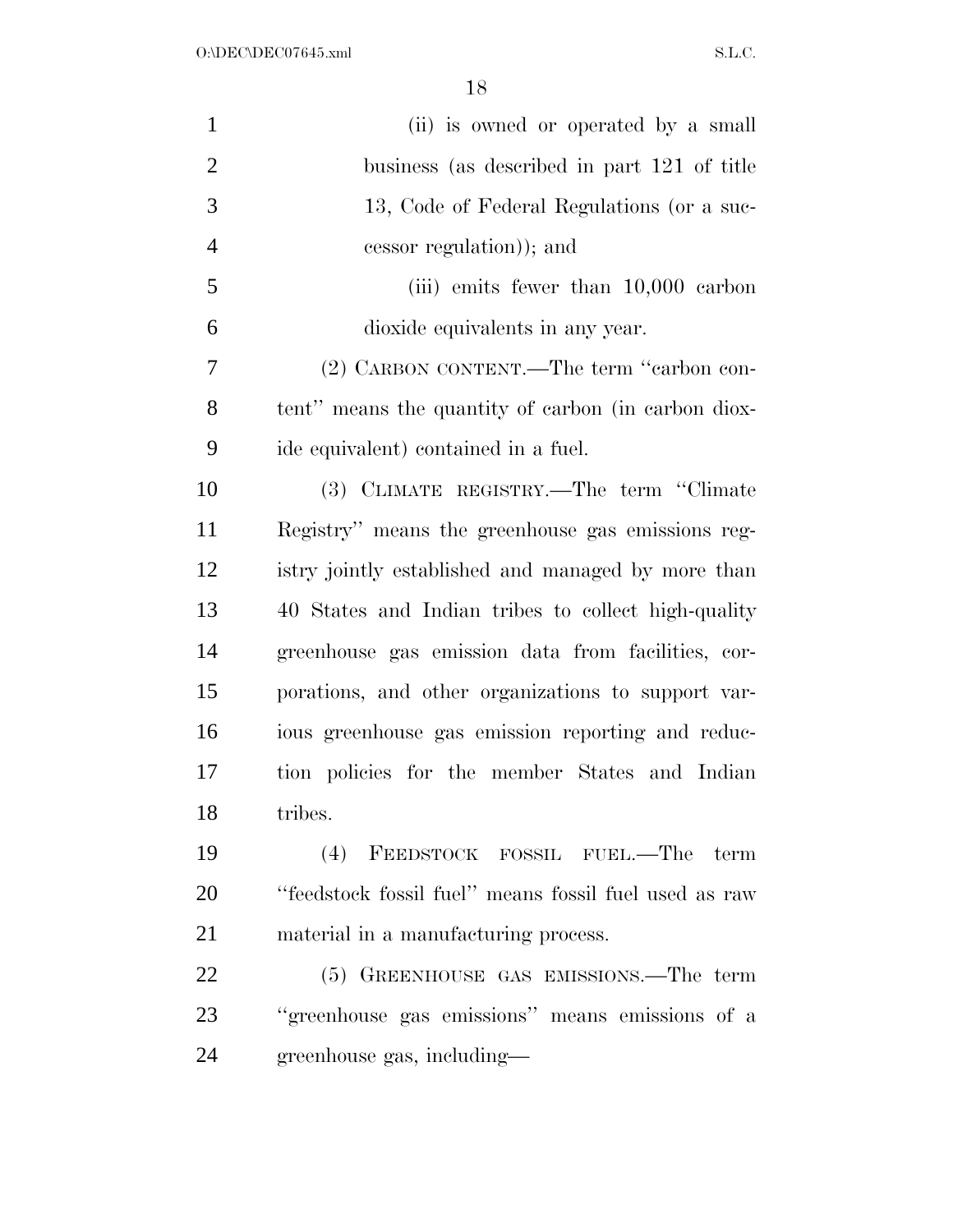| $\mathbf{1}$   | (A) stationary combustion source emissions            |
|----------------|-------------------------------------------------------|
| $\overline{2}$ | emitted as a result of combustion of fuels in         |
| 3              | stationary equipment, such as boilers, furnaces,      |
| $\overline{4}$ | burners, turbines, heaters, incinerators, engines,    |
| 5              | flares, and other similar sources;                    |
| 6              | (B) process emissions consisting of emis-             |
| 7              | sions from chemical or physical processes other       |
| 8              | than combustion;                                      |
| 9              | (C) fugitive emissions consisting of inten-           |
| 10             | tional and unintentional emissions from equip-        |
| 11             | ment leaks, such as joints, seals, packing, and       |
| 12             | gaskets, or from piles, pits, cooling towers, and     |
| 13             | other similar sources; and                            |
| 14             | (D) biogenic emissions resulting from bio-            |
| 15             | logical processes, such as anaerobic decomposi-       |
| 16             | tion, nitrification, and denitrification.             |
| 17             | $(6)$ INDIAN TRIBE.—The term "Indian tribe"           |
| 18             | has the meaning given the term in section 4 of the    |
| 19             | Indian Self-Determination and Education Assistance    |
| 20             | Act (25 U.S.C. 450b).                                 |
| 21             | (7) REGISTRY.—The term "Registry" means               |
| 22             | the Federal greenhouse gas registry established       |
| 23             | under section $1105(a)$ .                             |
| 24             | (8) SOURCE.—The term "source" means any               |
| 25             | building, structure, installation, unit, point, oper- |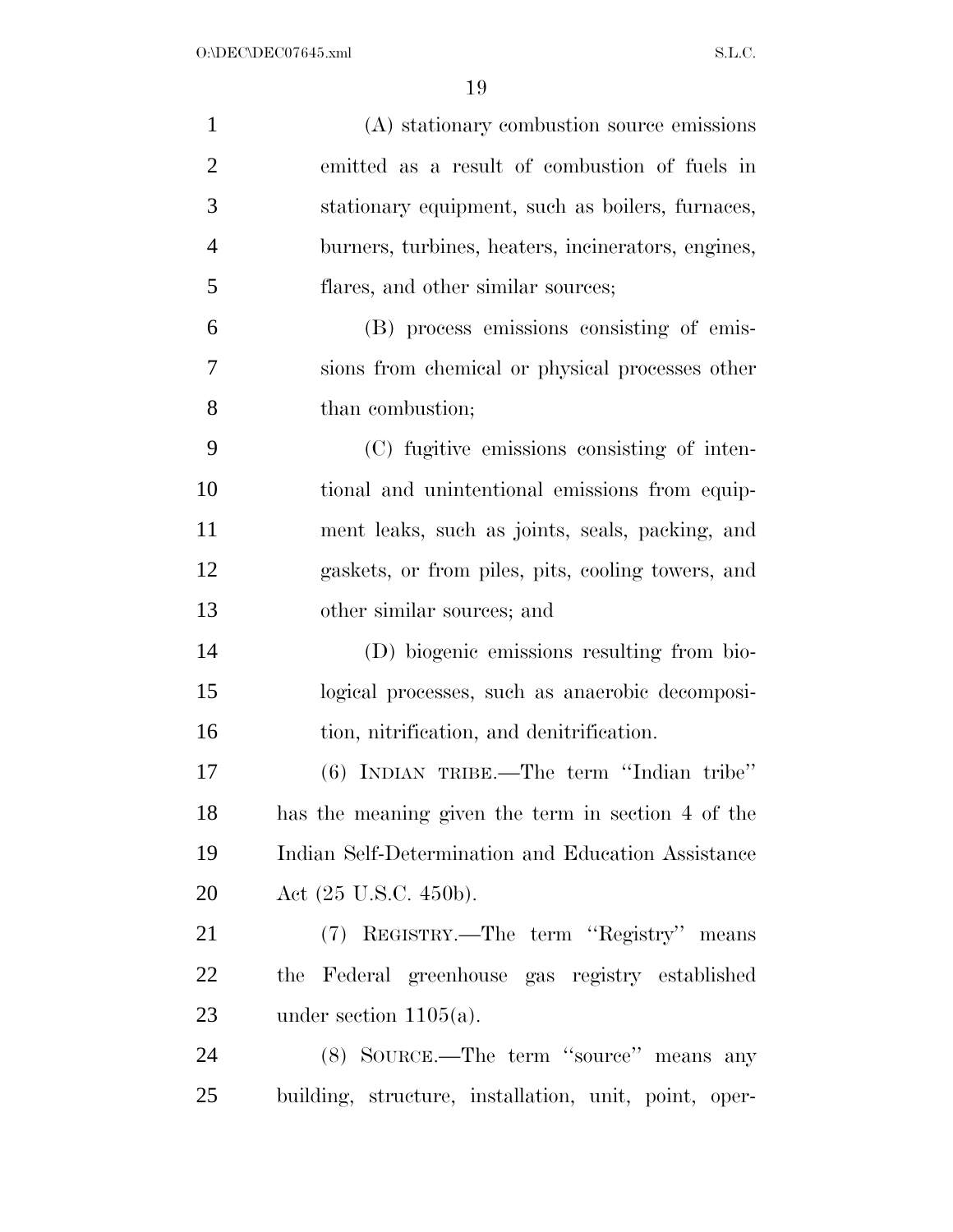$O:\Delta$ DEC $O$ 7645.xml S.L.C.

 ation, vehicle, land area, or other item that emits or may emit a greenhouse gas.

# **SEC. 1103. REPORTING REQUIREMENTS.**

 (a) IN GENERAL.—Subject to this section, each af- fected facility shall submit to the Administrator, for inclu- sion in the Registry, periodic reports, including annual and quarterly data, that—

 (1) include the quantity and type of fossil fuels, including feedstock fossil fuels, that are extracted, produced, refined, imported, exported, or consumed at or by the facility;

 (2) include the quantity of hydrofluorocarbons, perfluorocarbons, sulfur hexafluoride, nitrous oxide, carbon dioxide that has been captured and seques- tered, and other greenhouse gases generated, pro- duced, imported, exported, or consumed at or by the facility;

 (3) include the quantity of electricity generated, imported, exported, or consumed by or at the facil- ity, and information on the quantity of greenhouse gases emitted when the imported, exported, or con- sumed electricity was generated, as determined by 23 the Administrator;

 (4) include the aggregate quantity of all green-house gas emissions from sources at the facility, in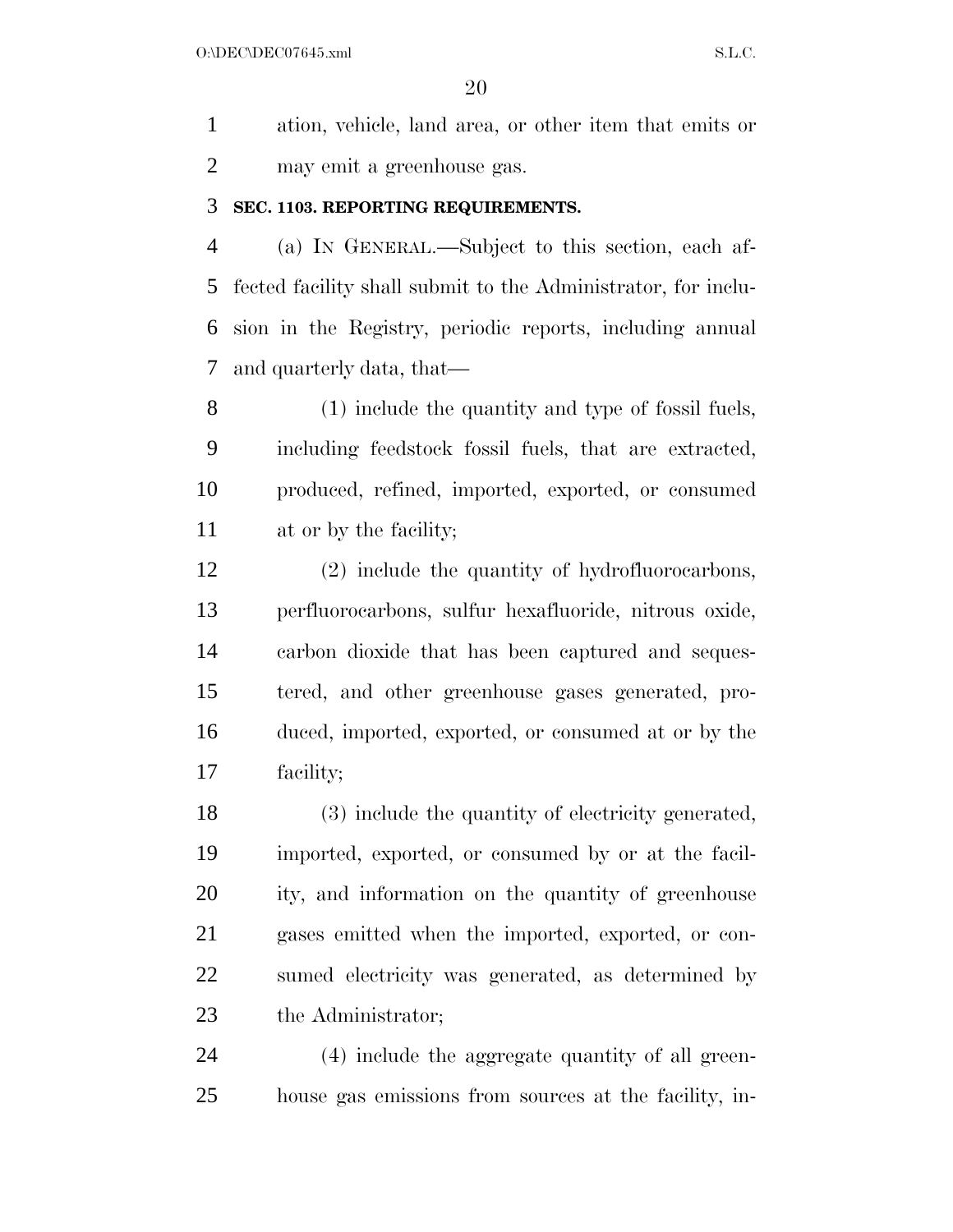$O:\Delta$ DEC\DEC07645.xml S.L.C.

| $\mathbf{1}$   | cluding stationary combustion source emissions,       |
|----------------|-------------------------------------------------------|
| $\overline{2}$ | process emissions, and fugitive emissions;            |
| 3              | (5) include greenhouse gas emissions expressed        |
| $\overline{4}$ | in metric tons of each greenhouse gas emitted and     |
| 5              | in the quantity of carbon dioxide equivalents of each |
| 6              | greenhouse gas emitted;                               |
| 7              | $(6)$ include a list and description of sources of    |
| 8              | greenhouse gas emissions at the facility;             |
| 9              | (7) quantify greenhouse gas emissions in ac-          |
| 10             | cordance with the measurement standards estab-        |
| 11             | lished under section 1104;                            |
| 12             | (8) include other data necessary for accurate         |
| 13             | and complete accounting of greenhouse gas emis-       |
| 14             | sions, as determined by the Administrator;            |
| 15             | (9) include an appropriate certification regard-      |
| 16             | ing the accuracy and completeness of reported data,   |
| 17             | as determined by the Administrator; and               |
| 18             | (10) are submitted electronically to the Admin-       |
| 19             | istrator, in such form and to such extent as may be   |
| 20             | required by the Administrator.                        |
| 21             | (b) DE MINIMIS EXEMPTIONS.—                           |
| 22             | (1) IN GENERAL.—The Administrator may de-             |
| 23             | termine-                                              |
| 24             | (A) whether certain sources at a facility             |
| 25             | should be considered to be eligible for a de          |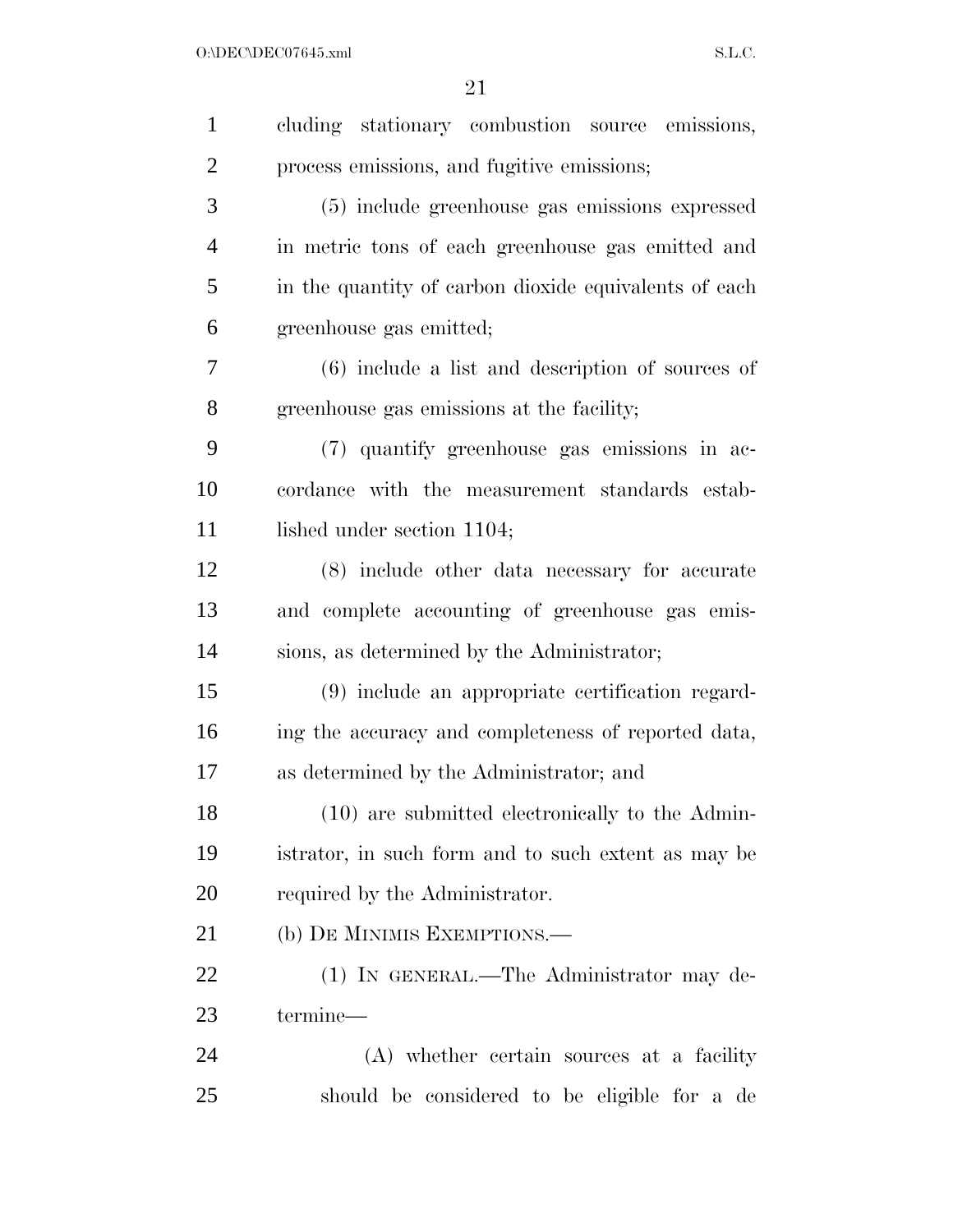| $\mathbf{1}$   | minimis exemption from a requirement for re-                 |
|----------------|--------------------------------------------------------------|
| $\overline{2}$ | porting under subsection (a); and                            |
| 3              | (B) the level of greenhouse gases emitted                    |
| $\overline{4}$ | from a source that would qualify for such an                 |
| 5              | exemption.                                                   |
| 6              | (2) FACTORS.—In making a determination                       |
| 7              | under paragraph (1), the Administrator shall con-            |
| 8              | sider the availability and suitability of simplified         |
| 9              | techniques and tools for quantifying emissions and           |
| 10             | the cost to measure those emissions relative to the          |
| 11             | purposes of this title, including the goal of collecting     |
| 12             | complete and consistent facility-wide data.                  |
| 13             | (c) VERIFICATION OF REPORT REQUIRED. Before                  |
| 14             | including the information from a report required under       |
| 15             | this section in the Registry, the Administrator shall verify |
| 16             | the completeness and accuracy of the report using infor-     |
| 17             | mation provided under this section, obtained under section   |
| 18             | $9003(c)$ , or obtained under other provisions of law.       |
| 19             | (d) TIMING.—                                                 |
| 20             | $(1)$ CALENDAR YEARS 2004 THROUGH 2007.—                     |
| 21             | For a baseline period of calendar years 2004                 |
| 22             | through 2007, each affected facility shall submit re-        |
| 23             | quired annual data described in this section to the          |
| 24             | Administrator not later than March 31, 2009.                 |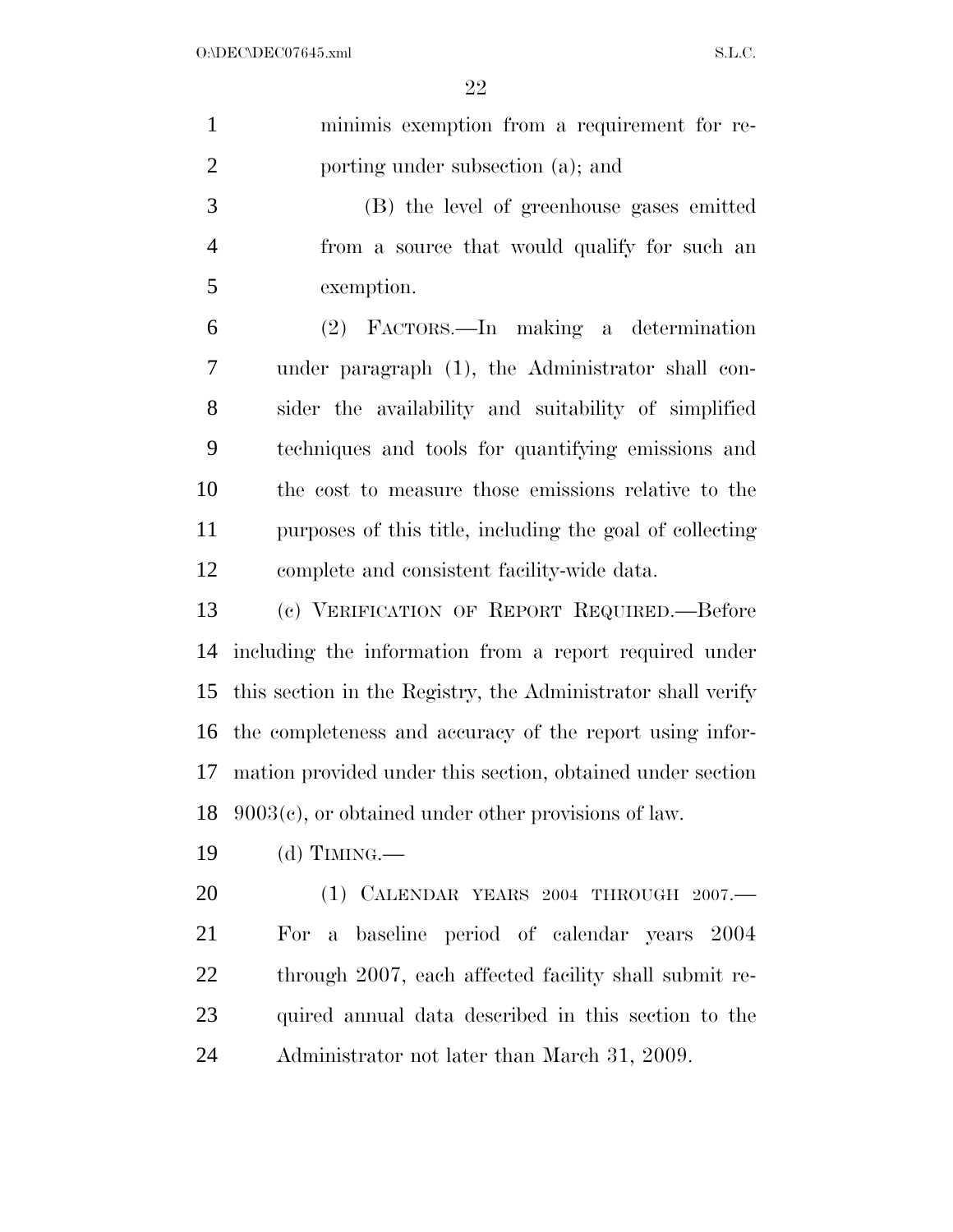| $\mathbf{1}$   | (2) SUBSEQUENT CALENDAR YEARS.—For cal-                       |  |  |
|----------------|---------------------------------------------------------------|--|--|
| $\overline{2}$ | endar year 2008 and each subsequent calendar year,            |  |  |
| 3              | each affected facility shall submit quarterly data de-        |  |  |
| 4              | scribed in this section to the Administrator not later        |  |  |
| 5              | than 60 days after the end of the applicable quarter.         |  |  |
| 6              | (e) NO EFFECT ON OTHER REQUIREMENTS.—Noth-                    |  |  |
| 7              | ing in this title affects any requirement in effect as of the |  |  |
| 8              | date of enactment of this Act relating to the reporting       |  |  |
| 9              | $of$ —                                                        |  |  |
| 10             | (1) fossil fuel production, refining, importation,            |  |  |
| 11             | exportation, or consumption data;                             |  |  |
| 12             | $(2)$ greenhouse gas emission data; or                        |  |  |
| 13             | $(3)$ other relevant data.                                    |  |  |
| 14             | SEC. 1104. DATA QUALITY AND VERIFICATION.                     |  |  |
| 15             | (a) PROTOCOLS AND METHODS.—                                   |  |  |
| 16             | (1) IN GENERAL.—The Administrator shall es-                   |  |  |
| 17             | tablish by regulation, taking into account the work           |  |  |
| 18             | done by the Climate Registry, comprehensive proto-            |  |  |
| 19             | cols and methods to ensure the accuracy, complete-            |  |  |
| 20             | ness, consistency, and transparency of data<br>on             |  |  |
| 21             | greenhouse gas emissions and fossil fuel production,          |  |  |
| 22             | refining, importation, exportation, and consumption           |  |  |
| 23             | submitted to the Registry that include—                       |  |  |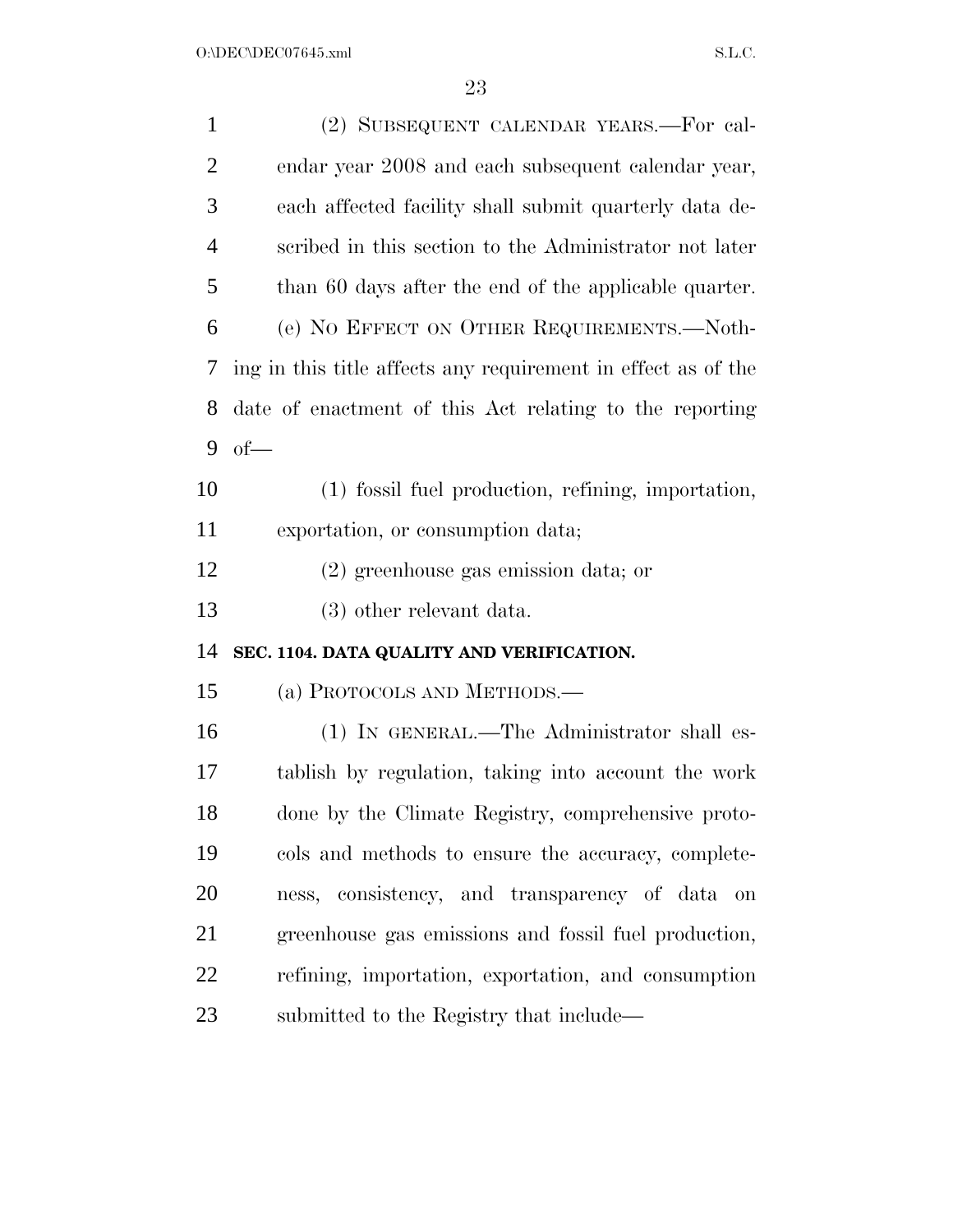| $\mathbf{1}$   | (A) accounting and reporting standards for         |
|----------------|----------------------------------------------------|
| $\overline{2}$ | fossil fuel production, refining, importation, ex- |
| 3              | portation, and consumption;                        |
| $\overline{4}$ | (B) a requirement that, where techno-              |
| 5              | logically feasible, submitted data are monitored   |
| 6              | using monitoring systems for fuel flow or emis-    |
| 7              | sions, such as continuous emission monitoring      |
| 8              | systems or equivalent systems of similar rigor,    |
| 9              | accuracy, quality, and timeliness;                 |
| 10             | (C) a requirement that, if a facility has al-      |
| 11             | ready been directed to monitor emissions of a      |
| 12             | greenhouse gas using a continuous emission         |
| 13             | monitoring system under existing law, that sys-    |
| 14             | tem be used in complying with this Act with re-    |
| 15             | spect to the greenhouse gas;                       |
| 16             | (D) for cases in which the Administrator           |
| 17             | determines that monitoring emissions with the      |
| 18             | precision, reliability, accessibility, and timeli- |
| 19             | ness similar to that provided by a continuous      |
| 20             | emission monitoring system are not techno-         |
| 21             | logically feasible, standardized methods for cal-  |
| 22             | culating greenhouse gas emissions in specific in-  |
| 23             | dustries using other readily available and reli-   |

able information, such as fuel consumption, ma-

terials consumption, production, or other rel-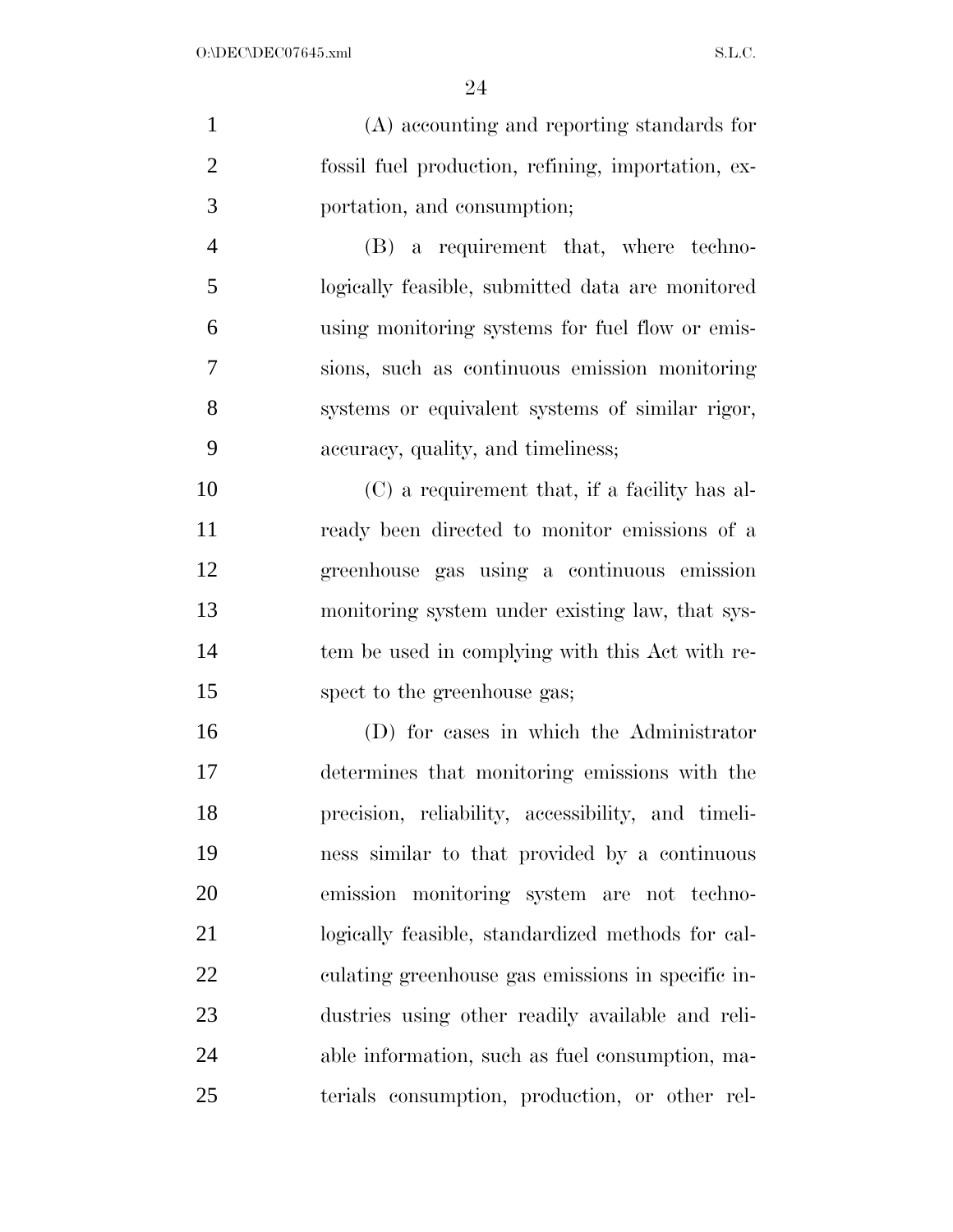| $\mathbf{1}$   | evant activity data, on the condition that those     |
|----------------|------------------------------------------------------|
| $\overline{2}$ | methods do not underreport emissions, as com-        |
| 3              | pared with the continuous emission monitoring        |
| $\overline{4}$ | system;                                              |
| 5              | (E) information on the accuracy of meas-             |
| 6              | urement and calculation methods;                     |
| 7              | (F) methods to avoid double-counting of              |
| 8              | greenhouse gas emissions;                            |
| 9              | (G) protocols to prevent an affected facility        |
| 10             | from avoiding the reporting requirements of          |
| 11             | this title; and                                      |
| 12             | (H) protocols for verification of data sub-          |
| 13             | mitted by affected facilities.                       |
| 14             | (2)<br>BEST PRACTICES.—The protocols<br>and          |
| 15             | methods developed under paragraph (1) shall incor-   |
| 16             | porate and conform to the best practices from the    |
| 17             | most recent Federal, State, and international proto- |
| 18             | cols for the measurement, accounting, reporting, and |
| 19             | verification of greenhouse gas emissions to ensure   |
| 20             | the accuracy, completeness, and consistency of the   |
| 21             | data.                                                |
| 22             | (b) VERIFICATION; INFORMATION BY REPORTING           |
| 23             | ENTITIES.—Each affected facility shall—              |
| 24             | (1) provide information sufficient for the Ad-       |
| 25             | ministrator to verify, in accordance with the proto- |
|                |                                                      |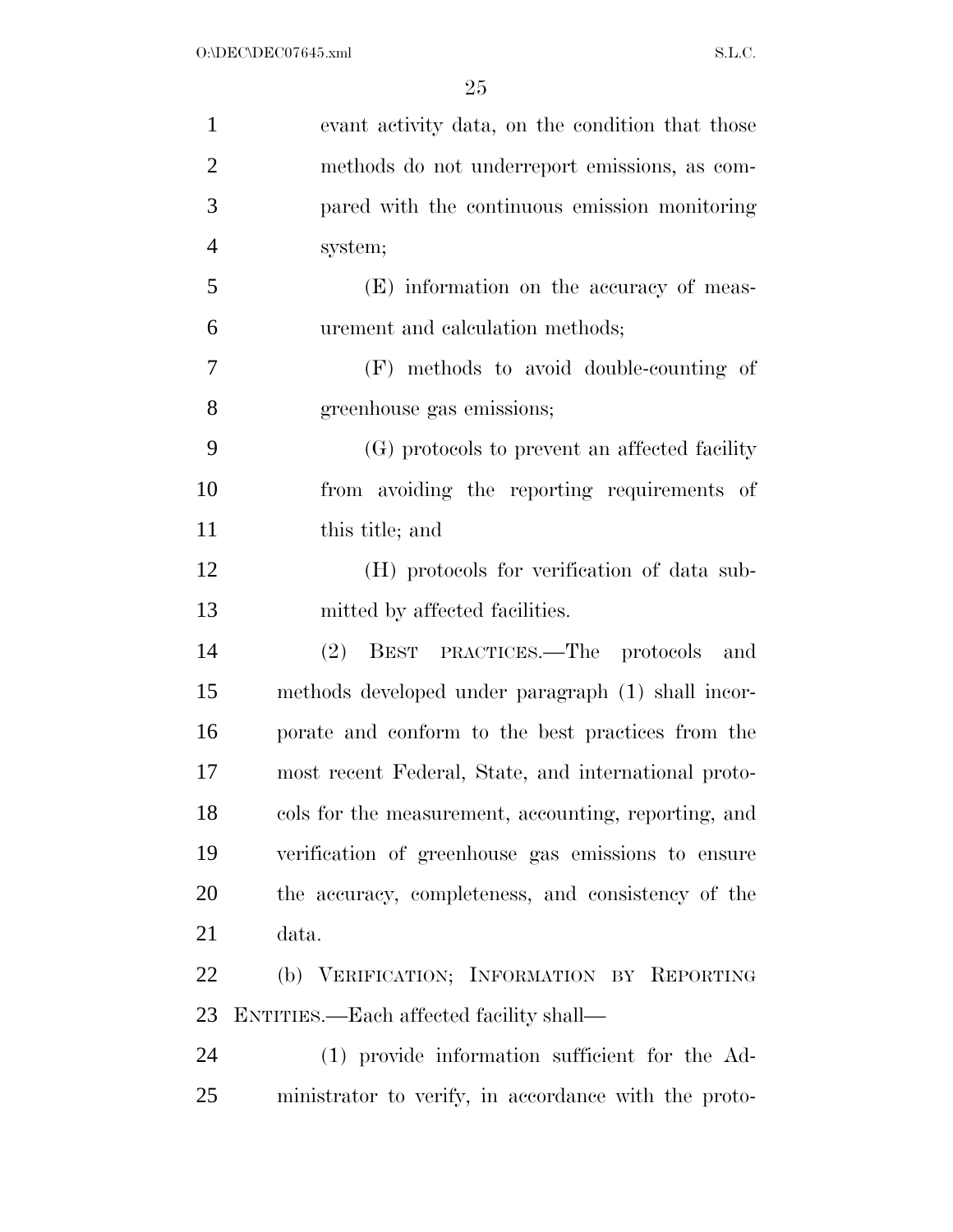| cols and methods developed under subsection (a),             |  |
|--------------------------------------------------------------|--|
| that the fossil fuel data and greenhouse gas emission        |  |
| data of the affected facility have been completely           |  |
| and accurately reported; and                                 |  |
| $(2)$ ensure the submission or retention, for the            |  |
| 5-year period beginning on the date of provision of          |  |
| the information, of-                                         |  |
| $(A)$ data sources;                                          |  |
| (B) information on internal control activi-                  |  |
| ties;                                                        |  |
| (C) information on assumptions used in re-                   |  |
| porting emissions and fuels;                                 |  |
| (D) uncertainty analyses; and                                |  |
| (E) other relevant data and information to                   |  |
| facilitate the verification of reports submitted to          |  |
| the Registry.                                                |  |
| (c) WAIVER OF REPORTING REQUIREMENTS.-The                    |  |
| 18 Administrator may waive reporting requirements for spe-   |  |
| cific facilities if the Administrator determines that suffi- |  |
| cient and equally or more reliable data are available under  |  |
| other provisions of law.                                     |  |
| (d) MISSING DATA.—If information, satisfactory to            |  |
| the Administrator, is not provided for an affected facility, |  |
| the Administrator shall—                                     |  |
|                                                              |  |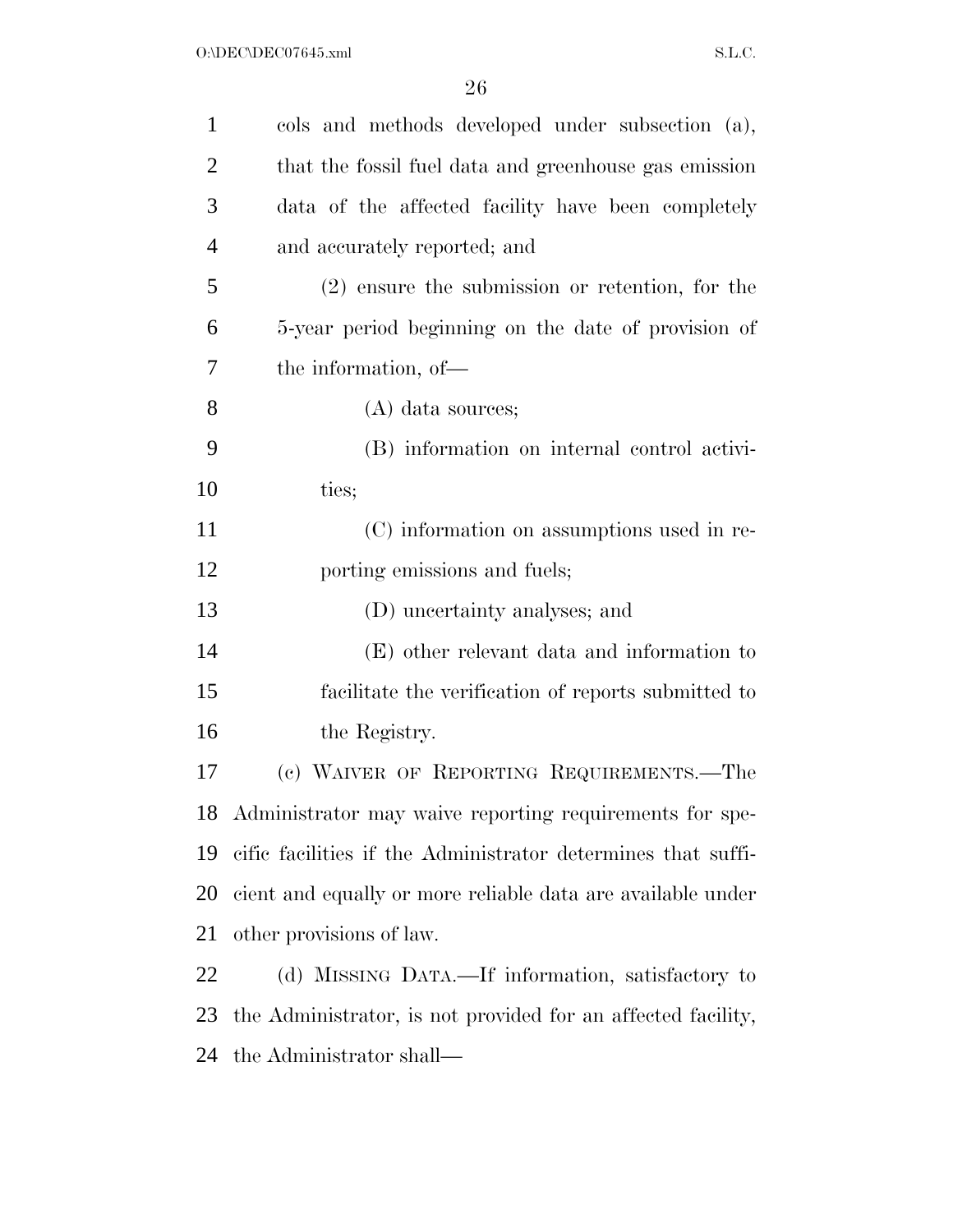(1) prescribe methods to estimate emissions for the facility for each period for which data are miss- ing, reflecting the highest emission levels that may reasonably have occurred during the period for which data are missing; and (2) take appropriate enforcement action pursu- ant to this section and section 9003(b). **SEC. 1105. FEDERAL GREENHOUSE GAS REGISTRY.**  (a) ESTABLISHMENT.—The Administrator shall es- tablish a Federal greenhouse gas registry. (b) ADMINISTRATION.—In establishing the Registry, the Administrator shall— (1) design and operate the Registry; (2) establish an advisory body that is broadly representative of private enterprise, agriculture, en- vironmental groups, and State, tribal, and local gov- ernments to guide the development and management of the Registry; (3) provide coordination and technical assist- ance for the development of proposed protocols and methods, taking into account the duties carried out by the Climate Registry, to be published by the Ad-ministrator;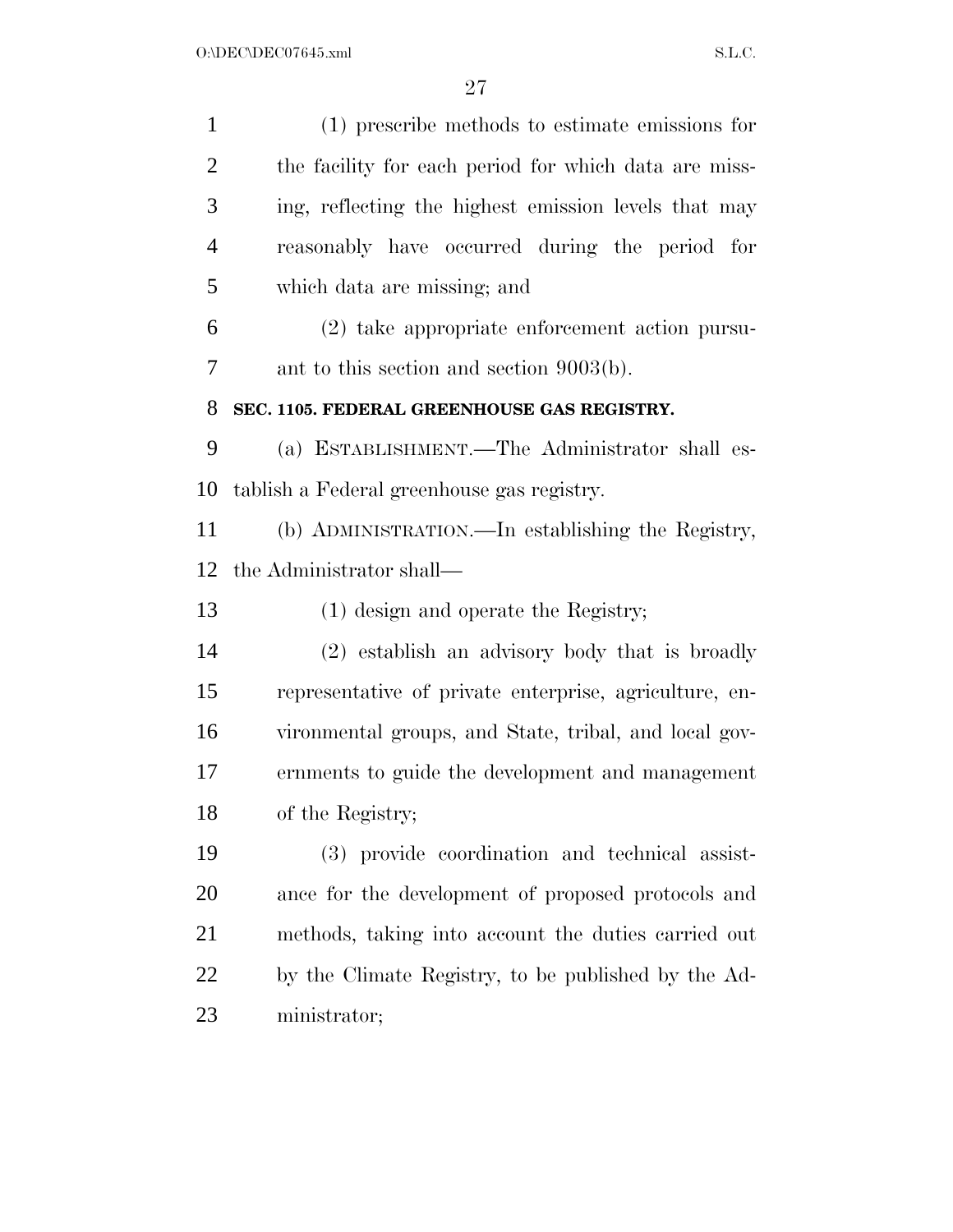| $\mathbf{1}$   | $(4)(A)$ develop an electronic format for report-                        |
|----------------|--------------------------------------------------------------------------|
| $\overline{2}$ | under guidelines established under section<br>ing                        |
| 3              | $1104(a)(1)$ ; and                                                       |
| $\overline{4}$ | (B) make the electronic format available to re-                          |
| 5              | porting entities;                                                        |
| 6              | (5) verify and audit the data submitted by re-                           |
| 7              | porting entities;                                                        |
| 8              | (6) establish consistent policies for calculating                        |
| 9              | carbon content and greenhouse gas emissions for                          |
| 10             | each type of fossil fuel reported under section 1103;                    |
| 11             | (7) calculate carbon content and greenhouse gas                          |
| 12             | emissions associated with the combustion of fossil                       |
| 13             | fuel data reported by reporting entities;                                |
| 14             | (8) immediately publish on the Internet all in-                          |
| 15             | formation contained in the Registry, except in any                       |
| 16             | case in which publishing the information would re-                       |
| 17             | sult in a disclosure of—                                                 |
| 18             | (A) information vital to national security,                              |
| 19             | as determined by the President; or                                       |
| 20             | (B) confidential business information that                               |
| 21             | cannot be derived from information that is oth-                          |
| 22             | erwise publicly available and that would cause                           |
| 23             | significant calculable competitive harm if pub-                          |
| 24             | (except that information<br>lished<br>relating<br>$\mathop{\mathrm{to}}$ |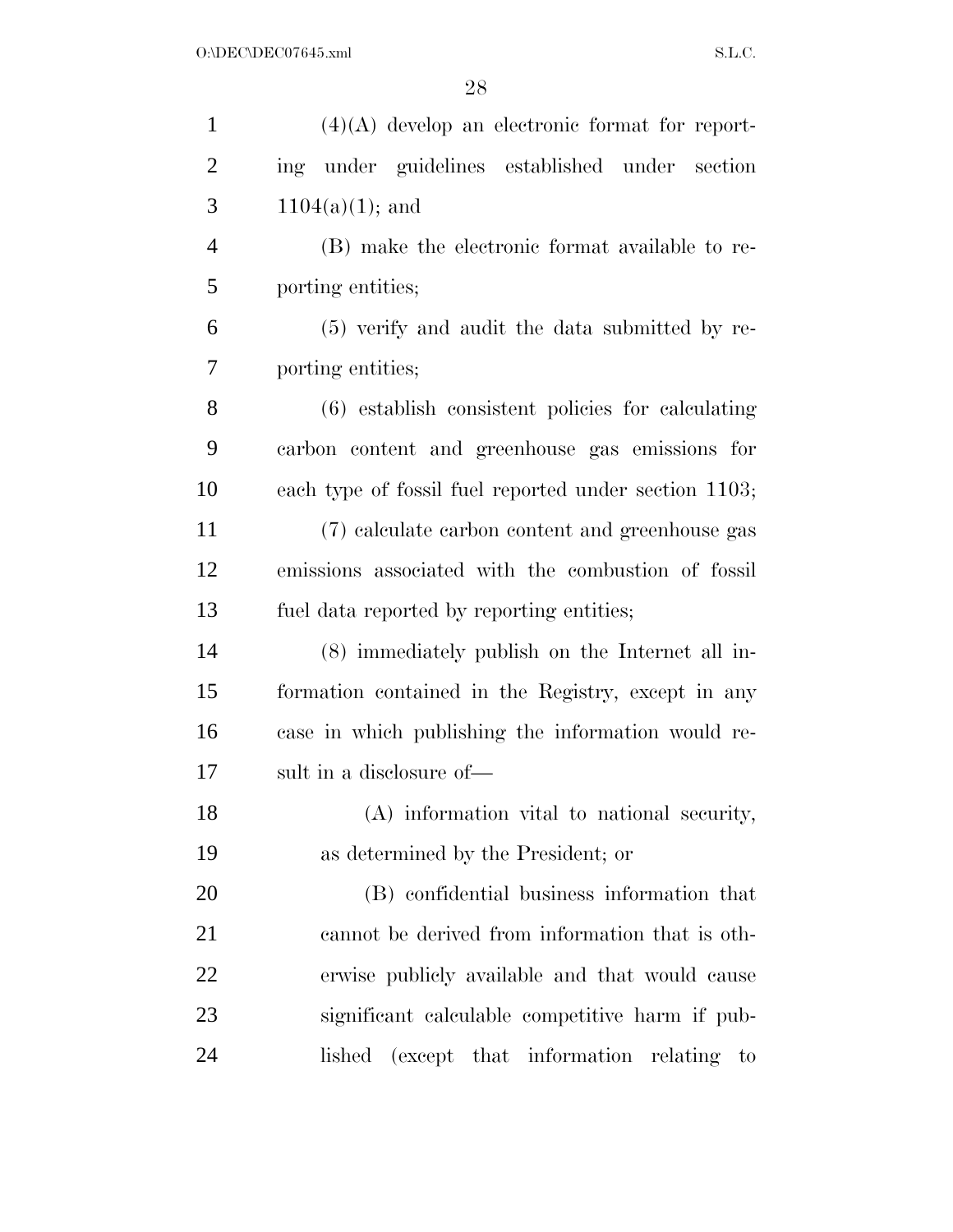$O:\DEC\DECO7645.xml$  S.L.C.

 greenhouse gas emissions shall not be consid- ered to be confidential business information). (c) THIRD-PARTY VERIFICATION.—The Adminis- trator may use the services of third parties that have no conflicts of interest to verify reports required under sec- tion 1103. (d) REGULATIONS.—The Administrator shall— (1) not later than 180 days after the date of enactment of this Act, propose regulations to carry out this section; and (2) not later than July 1, 2008, promulgate final regulations to carry out this section. **SEC. 1106. ENFORCEMENT.**  (a) CIVIL ACTIONS.—The Administrator may bring a civil action in United States district court against the owner or operator of an affected facility that fails to com- ply with any requirement of this subtitle. (b) PENALTY.—Any person that has violated or is violating this subtitle shall be subject to a civil penalty of not more than \$25,000 per day of each violation. **Subtitle B—Reducing Emissions SEC. 1201. EMISSION ALLOWANCE ACCOUNT.**  (a) IN GENERAL.—The Administrator shall establish a separate quantity of emission allowances for each of cal-endar years 2012 through 2050.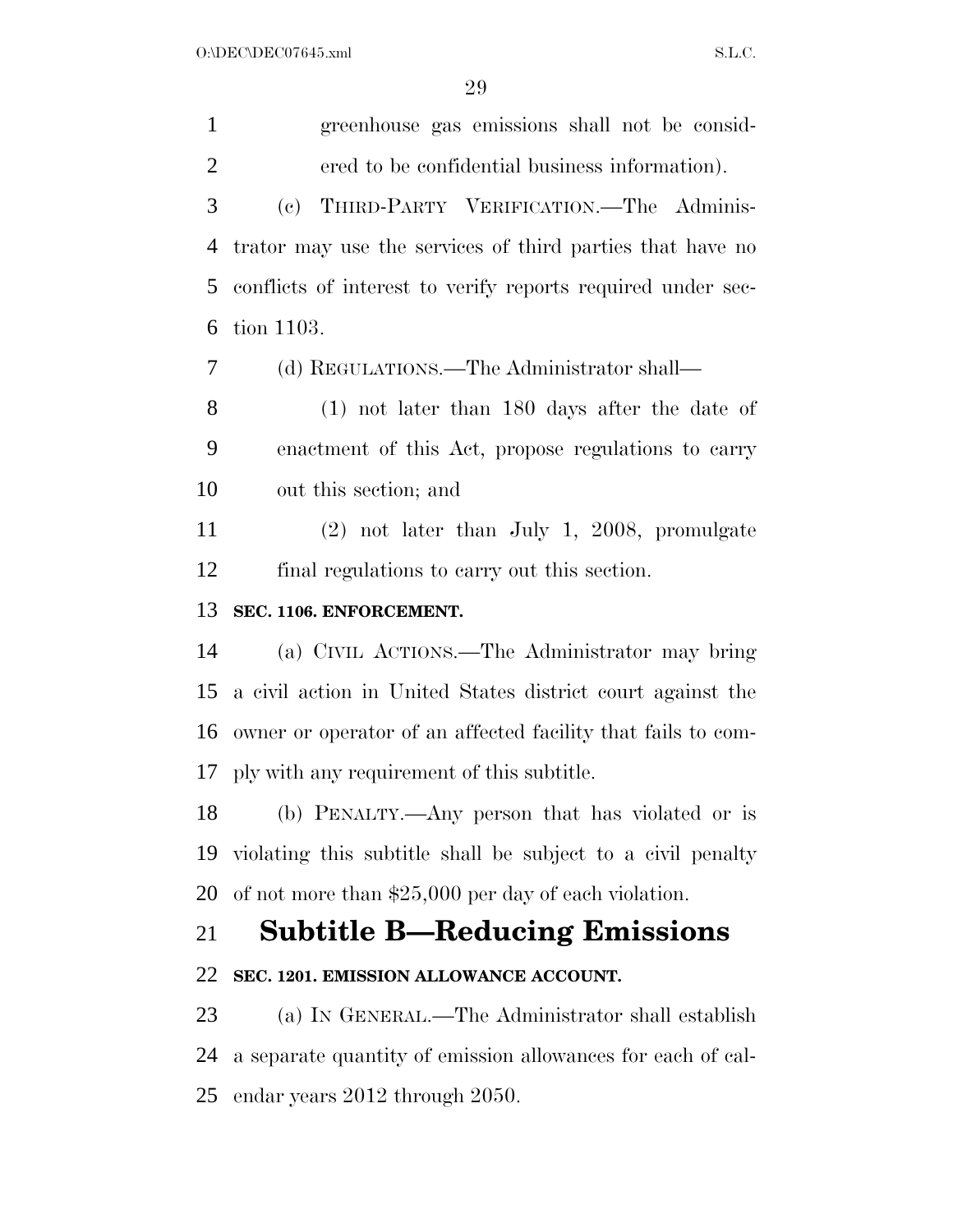(b) IDENTIFICATION NUMBERS.—The Administrator shall assign to each emission allowance established under subsection (a) a unique identification number that in- cludes the calendar year for which that emission allowance was established. (c) LEGAL STATUS OF EMISSION ALLOWANCES.—

 (1) IN GENERAL.—An emission allowance shall not be a property right.

 (2) TERMINATION OR LIMITATION.—Nothing in this Act or any other provision of law limits the au- thority of the United States to terminate or limit an emission allowance.

 (3) OTHER PROVISIONS UNAFFECTED.—Noth- ing in this Act relating to emission allowances shall affect the application of, or compliance with, any other provision of law to or by a covered facility.

 (d) ALLOWANCES FOR EACH CALENDAR YEAR.—The numbers of emission allowances established by the Admin- istrator for each of calendar years 2012 through 2050 shall be as follows:

| Calendar Year | Number of Emission Allowances (in<br>Millions) |
|---------------|------------------------------------------------|
| 2012          | 5,200                                          |
| 2013          | 5,104                                          |
| 2014          | 5,008                                          |
| 2015          | 4,912                                          |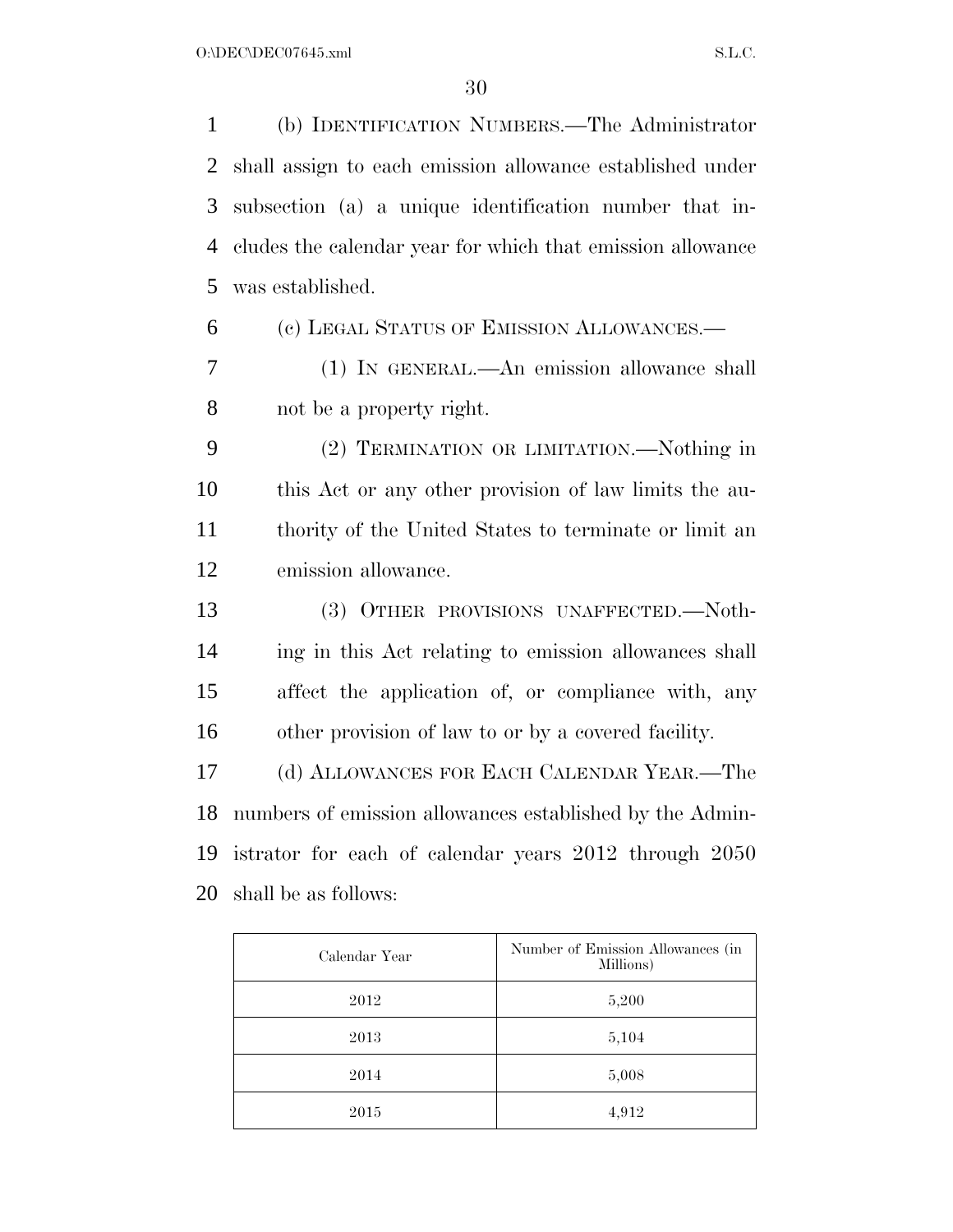| Calendar Year       | Number of Emission Allowances (in<br>Millions) |
|---------------------|------------------------------------------------|
| 2016                | 4,816                                          |
| $\bf 2017$          | 4,720                                          |
| 2018                | 4,624                                          |
| 2019                | 4,528                                          |
| 2020                | 4,432                                          |
| 2021                | 4,336                                          |
| $\boldsymbol{2022}$ | 4,240                                          |
| $\boldsymbol{2023}$ | 4,144                                          |
| $\,2024$            | 4,048                                          |
| $\boldsymbol{2025}$ | 3,952                                          |
| 2026                | 3,856                                          |
| $\boldsymbol{2027}$ | 3,760                                          |
| $\boldsymbol{2028}$ | 3,664                                          |
| 2029                | 3,568                                          |
| 2030                | 3,472                                          |
| $\,2031$            | 3,376                                          |
| $\boldsymbol{2032}$ | 3,280                                          |
| $\boldsymbol{2033}$ | 3,184                                          |
| $\,2034$            | $\;\:3.088$                                    |
| $\boldsymbol{2035}$ | 2,992                                          |
| $\,2036\,$          | $2,\!896$                                      |
| $\boldsymbol{2037}$ | 2,800                                          |
| $\boldsymbol{2038}$ | $2.704\,$                                      |
| $\boldsymbol{2039}$ | 2,608                                          |
| 2040                | $2,\!512$                                      |
| $\,2041$            | $2,\!416$                                      |
| $2042\,$            | $2,\!320$                                      |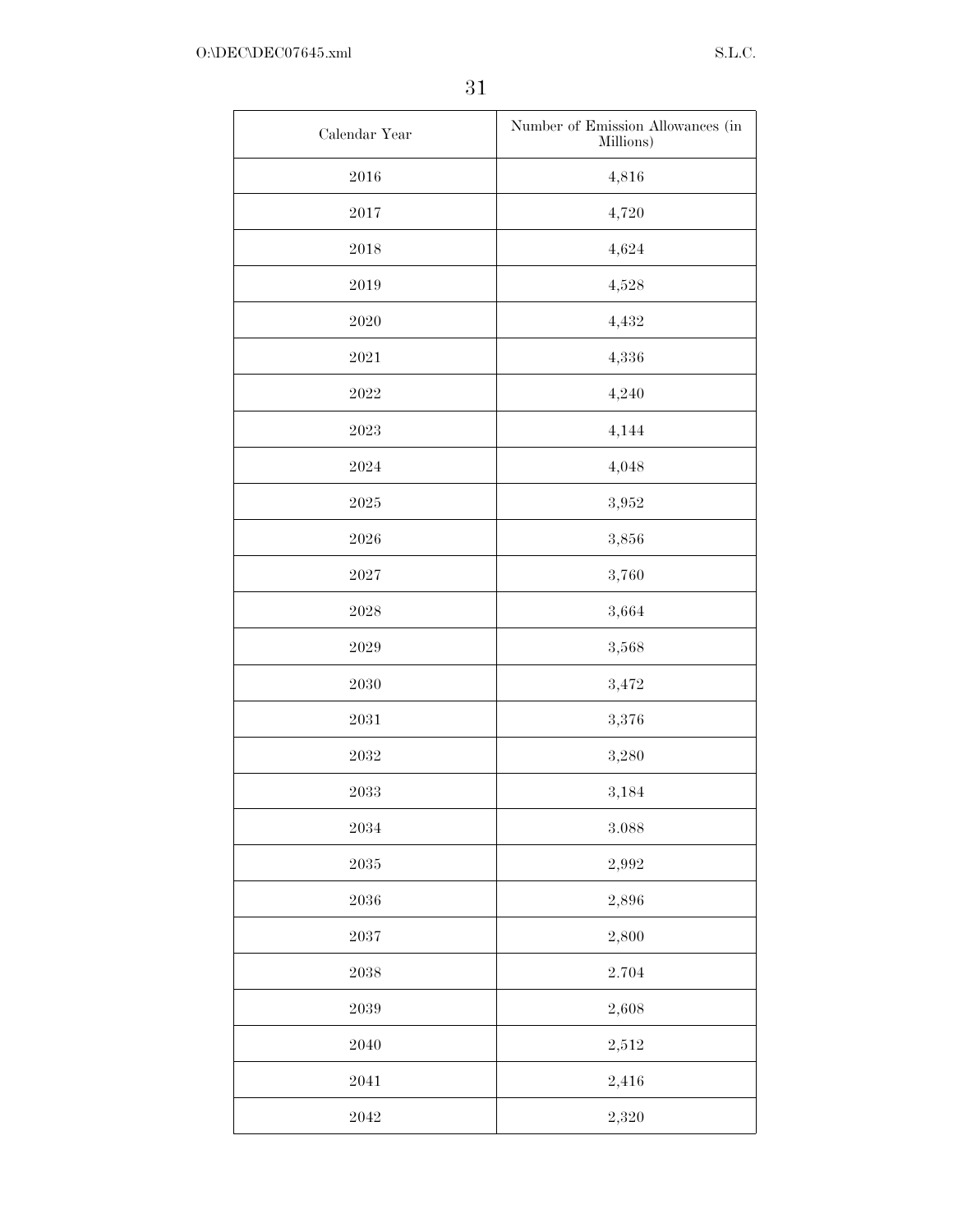| Calendar Year | Number of Emission Allowances (in<br>Millions) |
|---------------|------------------------------------------------|
| 2043          | 2.224                                          |
| 2044          | 2,128                                          |
| 2045          | 2,032                                          |
| 2046          | 1,936                                          |
| 2047          | 1,840                                          |
| 2048          | 1,744                                          |
| 2049          | 1,646                                          |
| 2050          | 1,560                                          |

# **SEC. 1202. COMPLIANCE OBLIGATION.**

 (a) IN GENERAL.—Not later than 90 days after the end of a calendar year, the owner or operator of a covered facility shall submit to the Administrator an emission al- lowance, an offset allowance awarded pursuant to subtitle D of title II, or an international allowance or credit ob- tained in compliance with regulations promulgated under section 2502, for each carbon dioxide equivalent of green-house gas that—

 (1) was emitted by that facility during the pre-ceding year;

 (2) will, assuming no capture and permanent geological sequestration of that gas, be emitted from the use of any petroleum- or coal-based transpor- tation fuel that was produced or imported at that fa-cility during the preceding year; and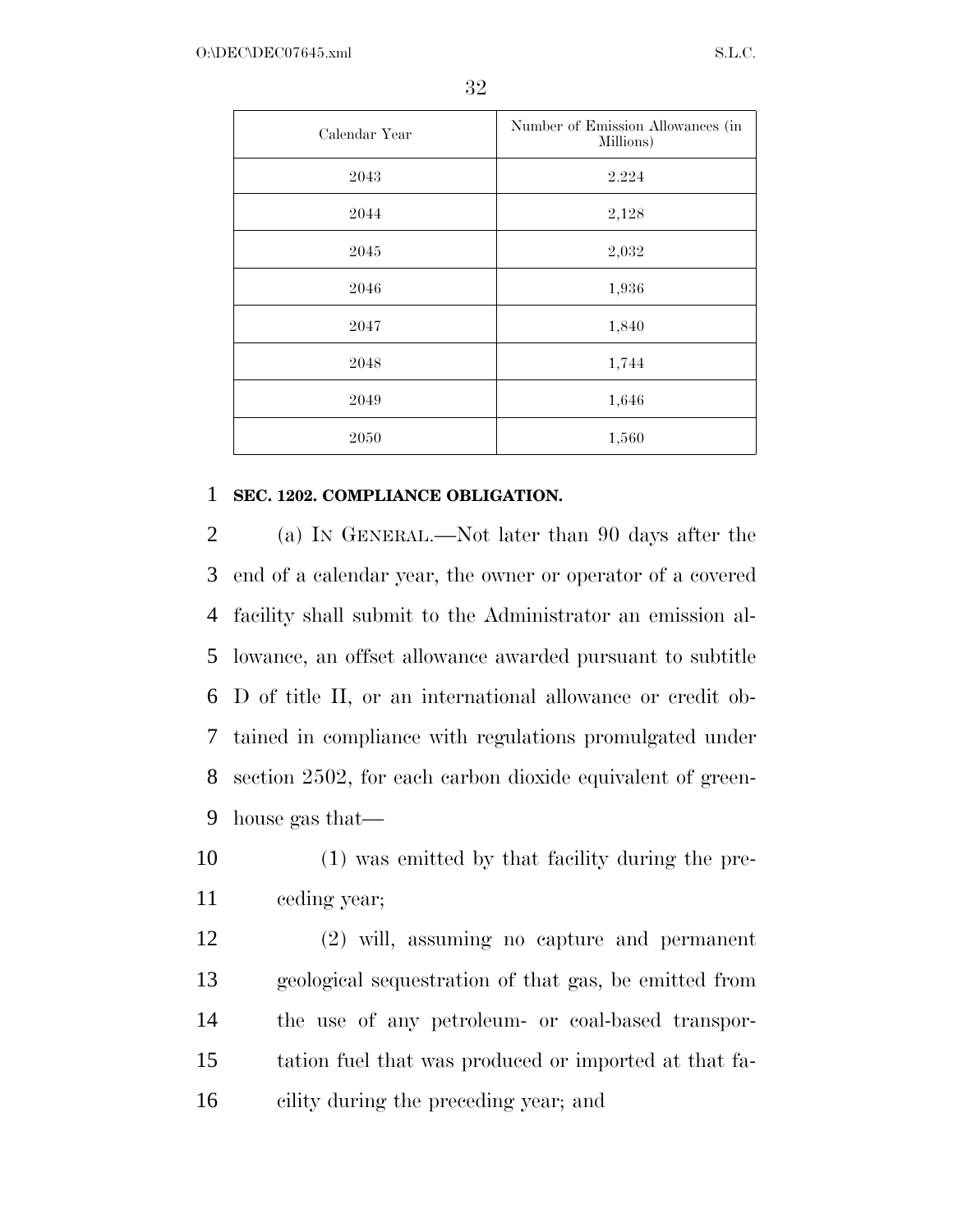(3) will, assuming no capture and destruction or permanent geological sequestration of that gas, be emitted from any nonfuel chemical that was pro- duced or imported at that facility during the pre-ceding year.

 (b) RETIREMENT OF ALLOWANCES.—Immediately upon receipt of an emission allowance under subsection (a), the Administrator shall retire the emission allowance.

 (c) DETERMINATION OF COMPLIANCE.—Not later than July 1 of each year, the Administrator shall deter- mine whether the owners and operators of all covered fa- cilities are in full compliance with subsection (a) for the preceding year.

# **SEC. 1203. PENALTY FOR NONCOMPLIANCE.**

(a) EXCESS EMISSIONS PENALTY.—

 (1) IN GENERAL.—The owner or operator of any covered facility that fails for any year to submit to the Administrator by the deadline described in section 1202(a) or 2303, 1 or more of the emission allowances due pursuant to either of those sections shall be liable for the payment to the Administrator of an excess emissions penalty.

23 (2) AMOUNT.—The amount of an excess emis- sions penalty required to be paid under paragraph (1) shall be, as determined by the Administrator, an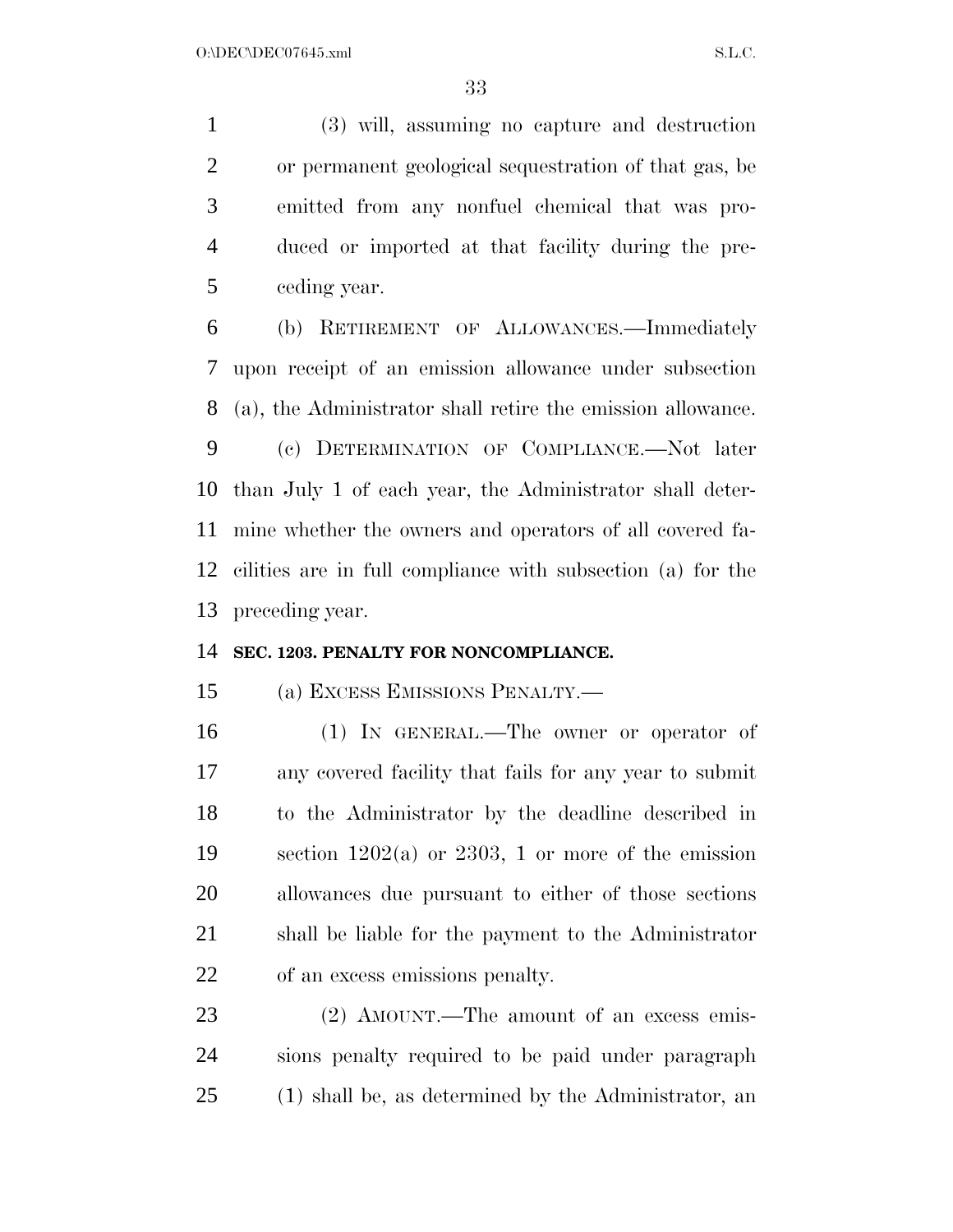| $\mathbf{1}$   | amount equal to the product obtained by multi-         |
|----------------|--------------------------------------------------------|
| $\overline{2}$ | $plying$ —                                             |
| 3              | $(A)$ the number of excess emission allow-             |
| $\overline{4}$ | ances that the owner or operator failed to sub-        |
| 5              | mit; and                                               |
| 6              | $(B)$ the greater of —                                 |
| 7              | $(i)$ \$200; or                                        |
| 8              | (ii) a dollar figure representing 3                    |
| 9              | times the mean market value of an emis-                |
| 10             | sion allowance during the calendar year for            |
| 11             | which the emission allowances were due.                |
| 12             | (3) TIMING.—An excess emissions penalty re-            |
| 13             | quired under this subsection shall be immediately      |
| 14             | due and payable to the Administrator, without de-      |
| 15             | mand, in accordance with such regulations as shall     |
| 16             | be promulgated by the Administrator by the date        |
| 17             | that is 1 year after the date of enactment of this     |
| 18             | Act.                                                   |
| 19             | (4) DEPOSIT.—The Administrator shall deposit           |
| 20             | each excess emissions penalty paid under this sub-     |
| 21             | section in the Treasury of the United States.          |
| 22             | (5) NO EFFECT ON LIABILITY.—An excess                  |
| 23             | emissions penalty due and payable by the owner or      |
| 24             | operator of a covered facility under this subsection   |
| 25             | shall not diminish the liability of the owner or oper- |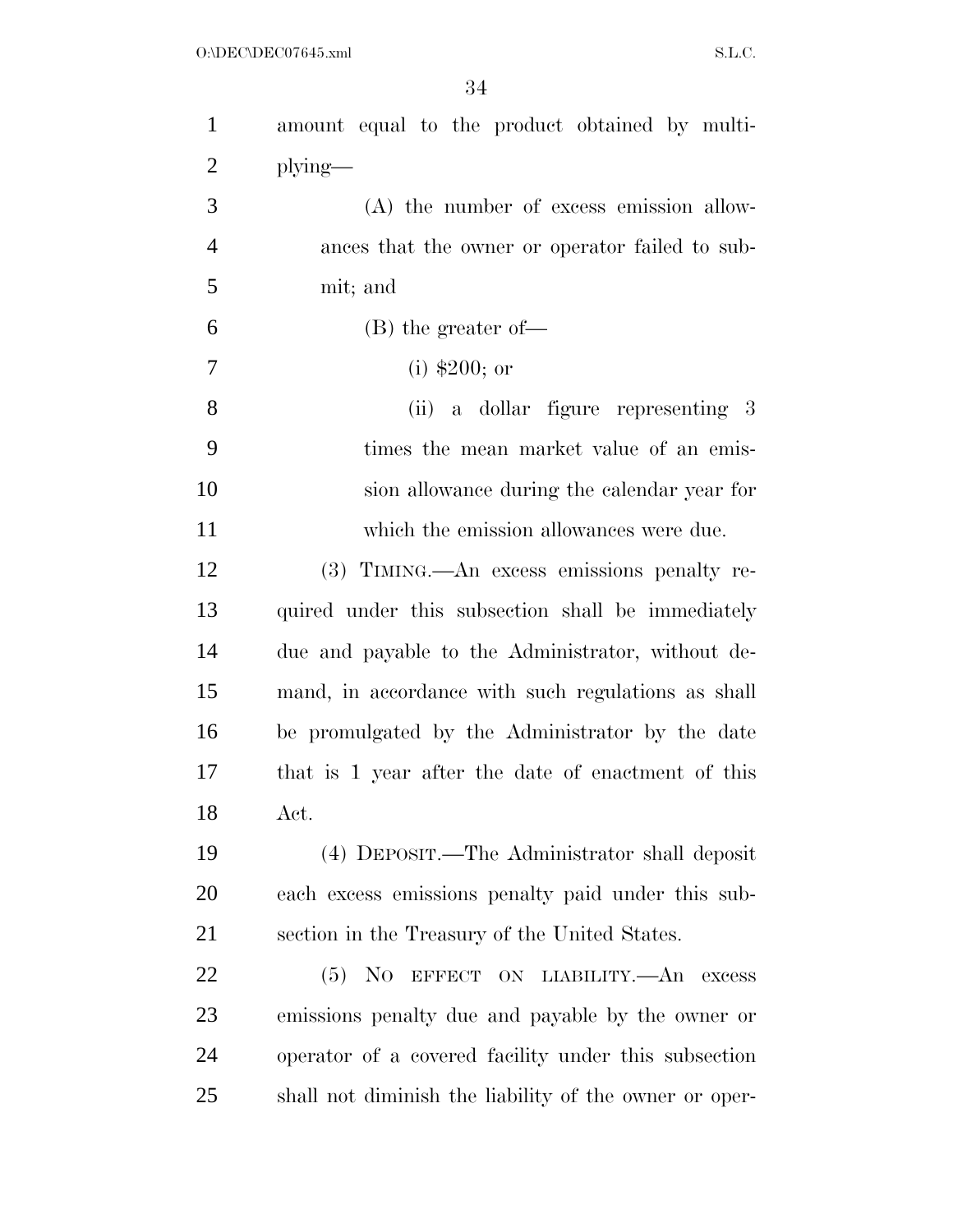| $\mathbf{1}$   | ator for any fine, penalty, or assessment against the  |
|----------------|--------------------------------------------------------|
| $\overline{2}$ | owner or operator for the same violation under any     |
| 3              | other provision of this Act or any other law.          |
| $\overline{4}$ | (b) EXCESS EMISSION ALLOWANCE.-                        |
| 5              | $(1)$ IN GENERAL.—The owner or operator of a           |
| 6              | covered facility that fails for any year to submit to  |
| 7              | the Administrator by the deadline described in sec-    |
| 8              | tion $1202(a)$ or $2303$ 1 or more of the emission al- |
| 9              | lowances due pursuant to either of those sections      |
| 10             | shall be liable to offset the excess emissions by an   |
| 11             | equal quantity, in tons, during-                       |
| 12             | $(A)$ the following calendar year; or                  |
| 13             | (B) such longer period as the Adminis-                 |
| 14             | trator may prescribe.                                  |
| 15             | $(2)$ PLAN.—                                           |
| 16             | $(A)$ In GENERAL.—Not later than 60 days               |
| 17             | after the end of the calendar year during which        |
| 18             | a covered facility emits excess emissions, the         |
| 19             | owner or operator of the covered facility shall        |
| 20             | submit to the Administrator, and to the State          |
| 21             | in which the covered facility is located, a pro-       |
| 22             | posed plan to achieve the required offsets for         |
| 23             | the excess emissions.                                  |
| 24             | (B) CONDITION OF OPERATION.--Upon                      |
| 25             | approval of a proposed plan described in sub-          |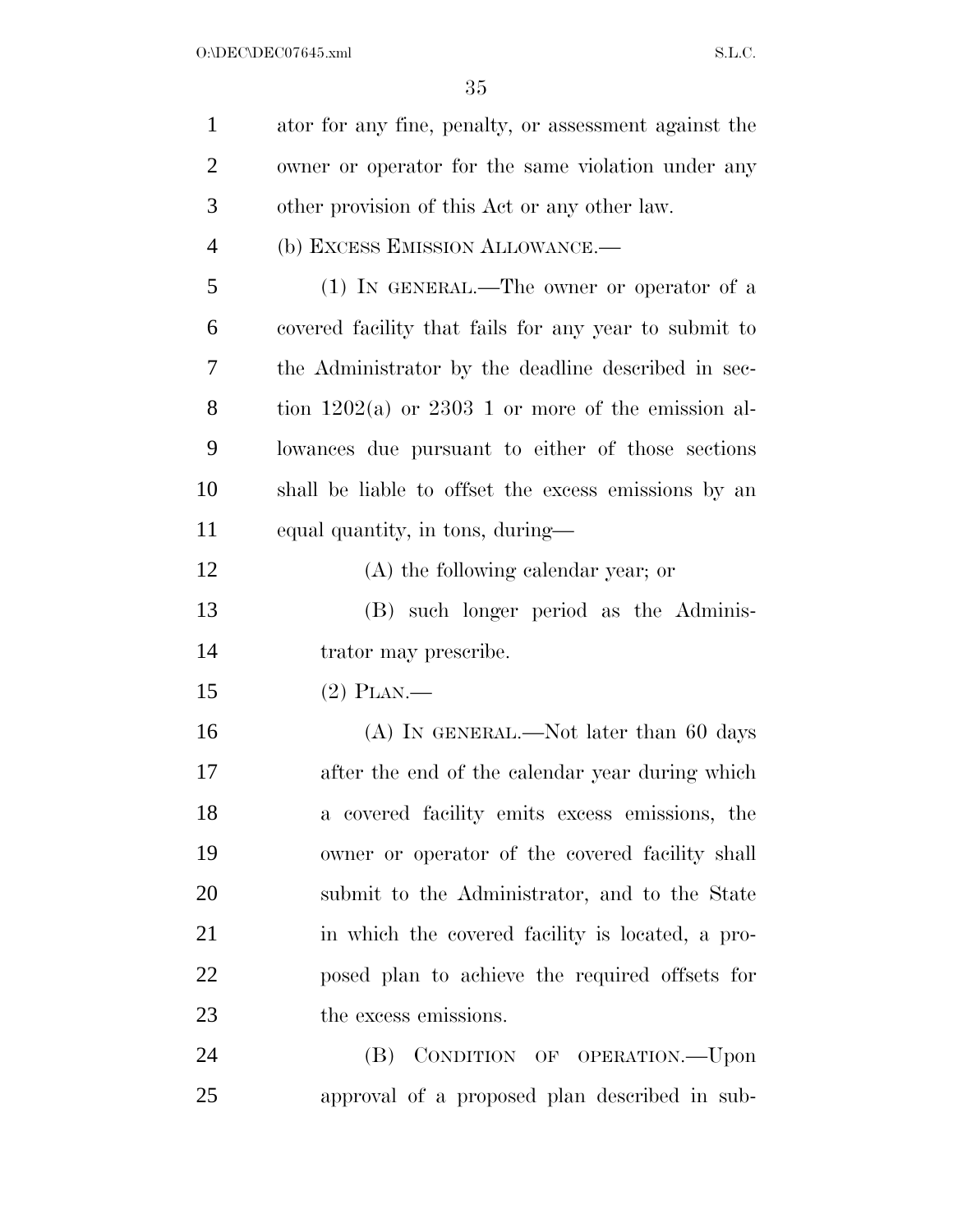| $\mathbf{1}$   | paragraph (A) by the Administrator, the plan,               |
|----------------|-------------------------------------------------------------|
| $\overline{2}$ | as submitted, modified, or conditioned, shall be            |
| 3              | considered to be a condition of the operating               |
| $\overline{4}$ | permit for the covered facility, without further            |
| 5              | review or revision of the permit.                           |
| 6              | (C) DEDUCTION OF ALLOWANCES.-For                            |
| 7              | each covered facility that, in any calendar year,           |
| 8              | emits excess emissions, the Administrator shall             |
| 9              | deduct, from emission allowances allocated to               |
| 10             | the covered facility for the calendar year, or for          |
| 11             | succeeding years during which offsets are re-               |
| 12             | quired, emission allowances equal to the excess             |
| 13             | quantity, in tons, of the excess emissions.                 |
| 14             | (c) PROHIBITION.—It shall be unlawful for the owner         |
| 15             | or operator of any facility liable for a penalty and offset |
| 16             | under this section to fail—                                 |
| 17             | (1) to pay the penalty in accordance with this              |
| 18             | section;                                                    |
| 19             | (2) to provide, and thereafter comply with, a               |
| 20             | proposed plan for compliance as required by sub-            |
| 21             | section (b) $(2)$ ; and                                     |
| 22             | $(3)$ to offset excess emissions as required by             |
| 23             | subsection $(b)(1)$ .                                       |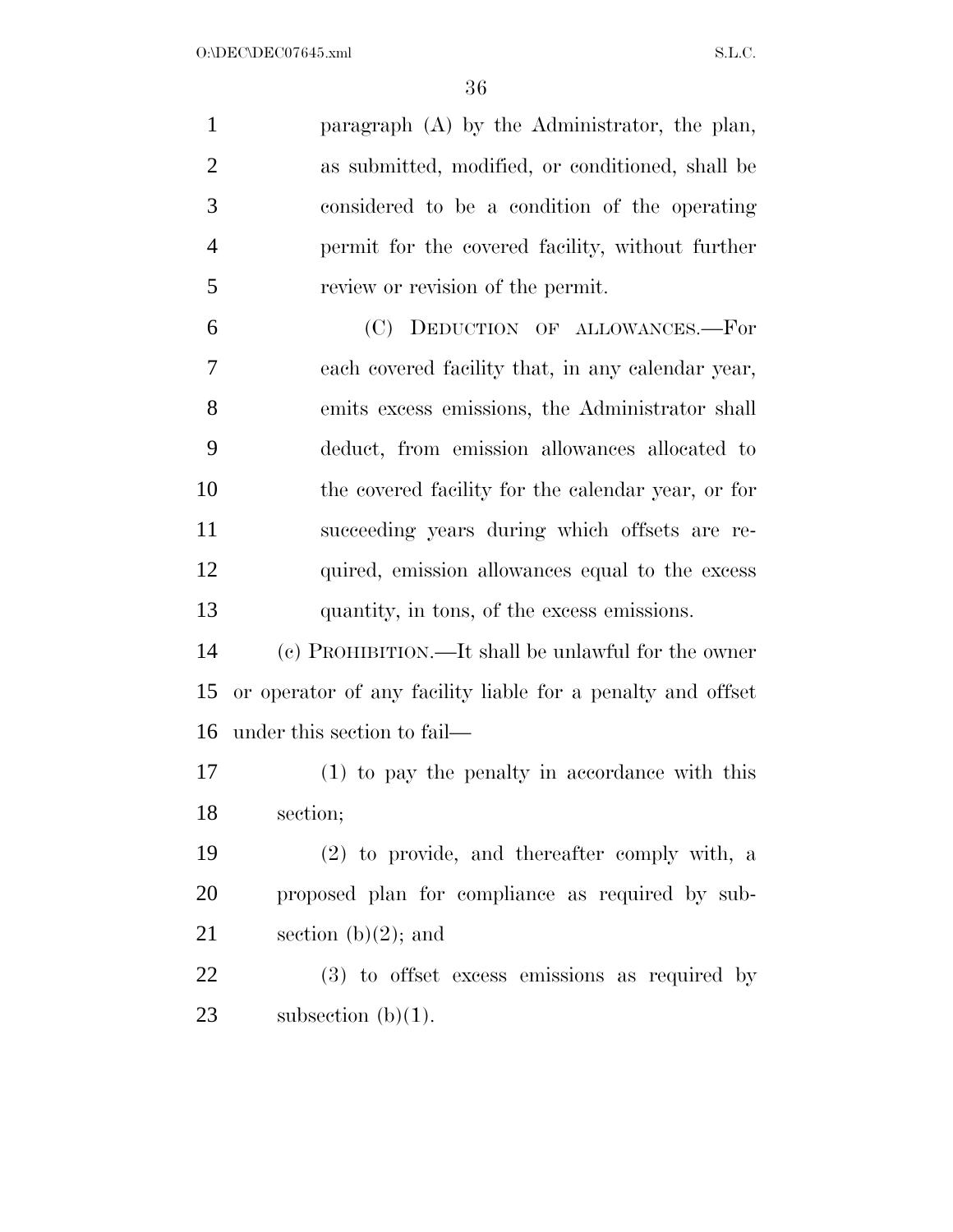(d) NO EFFECT ON OTHER SECTION.—Nothing in this subtitle limits or otherwise affects the application of section 9003(b).

# **TITLE II—MANAGING AND CON- TAINING COSTS EFFICIENTLY Subtitle A—Trading**

## **SEC. 2101. SALE, EXCHANGE, AND RETIREMENT OF EMIS-**

### **SION ALLOWANCES.**

 Except as otherwise provided in this Act, the lawful holder of an emission allowance may sell, exchange, trans- fer, submit for compliance in accordance with section 1202, or retire the emission allowance.

#### **SEC. 2102. NO RESTRICTION ON TRANSACTIONS.**

 The privilege of purchasing, holding, selling, exchang- ing, and retiring emission allowances shall not be re-stricted to the owners and operators of covered facilities.

#### **SEC. 2103. ALLOWANCE TRANSFER SYSTEM.**

 (a) IN GENERAL.—Not later than 18 months after the date of enactment of this Act, the Administrator shall promulgate regulations to carry out the provisions of this Act relating to emission allowances, including regulations providing that the transfer of emission allowances shall not be effective until such date as a written certification of the transfer, signed by a responsible official of each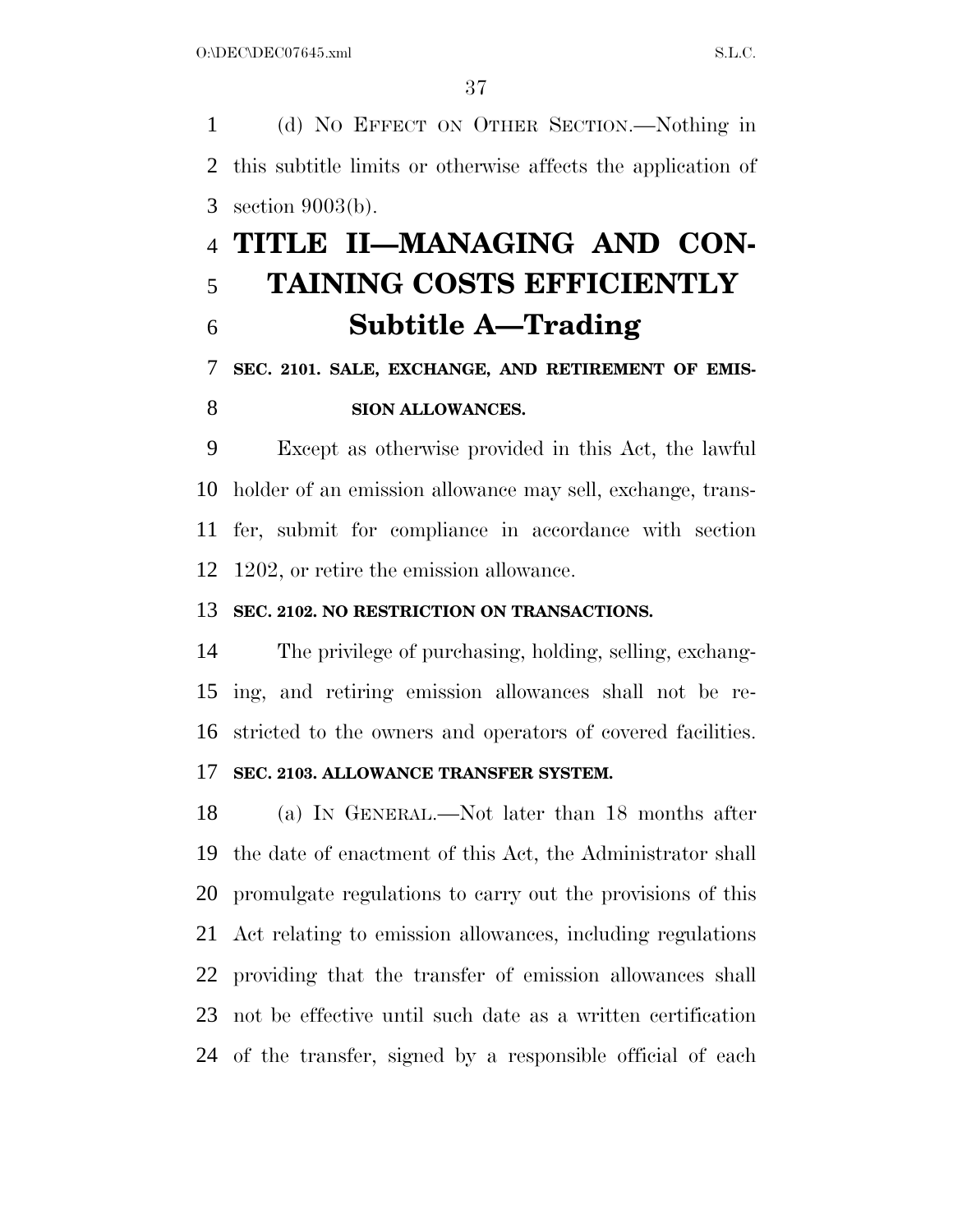| $\mathbf 1$    | party to the transfer, is received and recorded by the Ad-  |
|----------------|-------------------------------------------------------------|
| $\overline{2}$ | ministrator in accordance with those regulations.           |
| 3              | (b) TRANSFERS.—                                             |
| $\overline{4}$ | (1) IN GENERAL.—The regulations promulgated                 |
| 5              | under subsection (a) shall permit the transfer of al-       |
| 6              | lowances prior to the issuance of the allowances.           |
| 7              | (2) DEDUCTION AND ADDITION OF TRANS-                        |
| 8              | FERS.—A recorded pre-allocation transfer of allow-          |
| 9              | ances shall be—                                             |
| 10             | (A) deducted by the Administrator from                      |
| 11             | the number of allowances that would otherwise               |
| 12             | be distributed to the transferor; and                       |
| 13             | (B) added to those allowances distributed                   |
| 14             | to the transferee.                                          |
| 15             | SEC. 2104. ALLOWANCE TRACKING SYSTEM.                       |
| 16             | The regulations promulgated under section $2103(a)$         |
| 17             | shall include a system for issuing, recording, and tracking |
| 18             | emission allowances that shall specify all necessary proce- |
| 19             | dures and requirements for an orderly and competitive       |
| 20             | functioning of the emission allowance system.               |
| 21             | <b>Subtitle B—Banking</b>                                   |
| 22             | SEC. 2201. INDICATION OF CALENDAR YEAR.                     |
| 23             | An emission allowance submitted to the Adminis-             |
| 24             | trator by the owner or operator of a covered facility in    |
| 25             | accordance with section $1202(a)$ shall not be required to  |
|                |                                                             |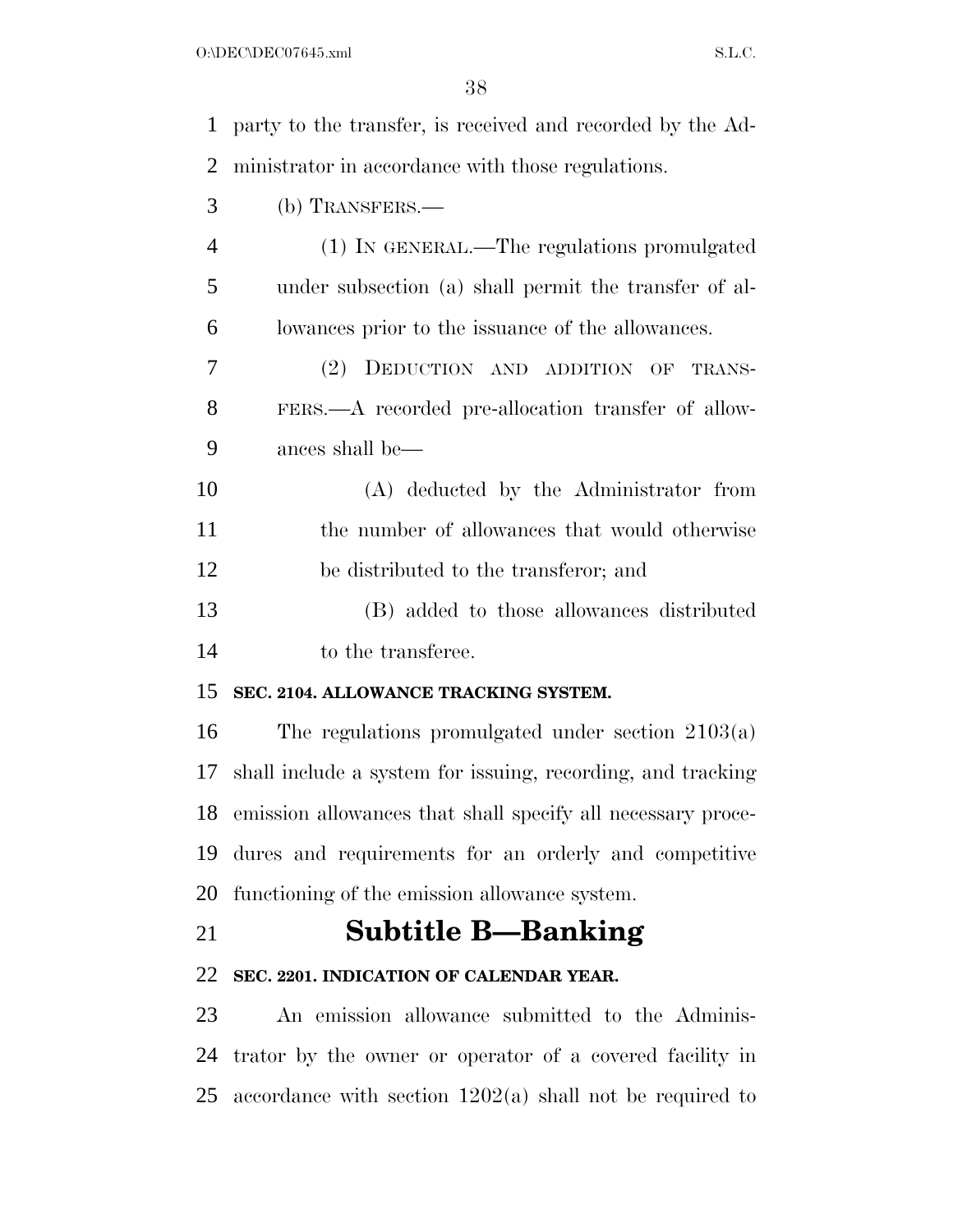indicate in the identification number of the emission allow- ance the calendar year for which the emission allowance is submitted.

#### **SEC. 2202. EFFECT OF TIME.**

 The passage of time shall not, by itself, cause an emission allowance to be retired or otherwise diminish the compliance value of the emission allowance.

## **Subtitle C—Borrowing**

#### **SEC. 2301. REGULATIONS.**

 (a) IN GENERAL.—Not later than 3 years after the date of enactment of this Act, the Administrator shall pro- mulgate regulations under which, subject to subsection (b), the owner or operator of a covered facility may—

- (1) borrow emission allowances from the Ad-ministrator; and
- (2) for a calendar year, submit borrowed emis- sion allowances to the Administrator in satisfaction of up to 15 percent of the compliance obligation 19 under section  $1202(a)$ .

 (b) LIMITATION.—An emission allowance borrowed under subsection (a) shall be an emission allowance estab- lished by the Administrator for a specific future calendar year under subsection 1201(a).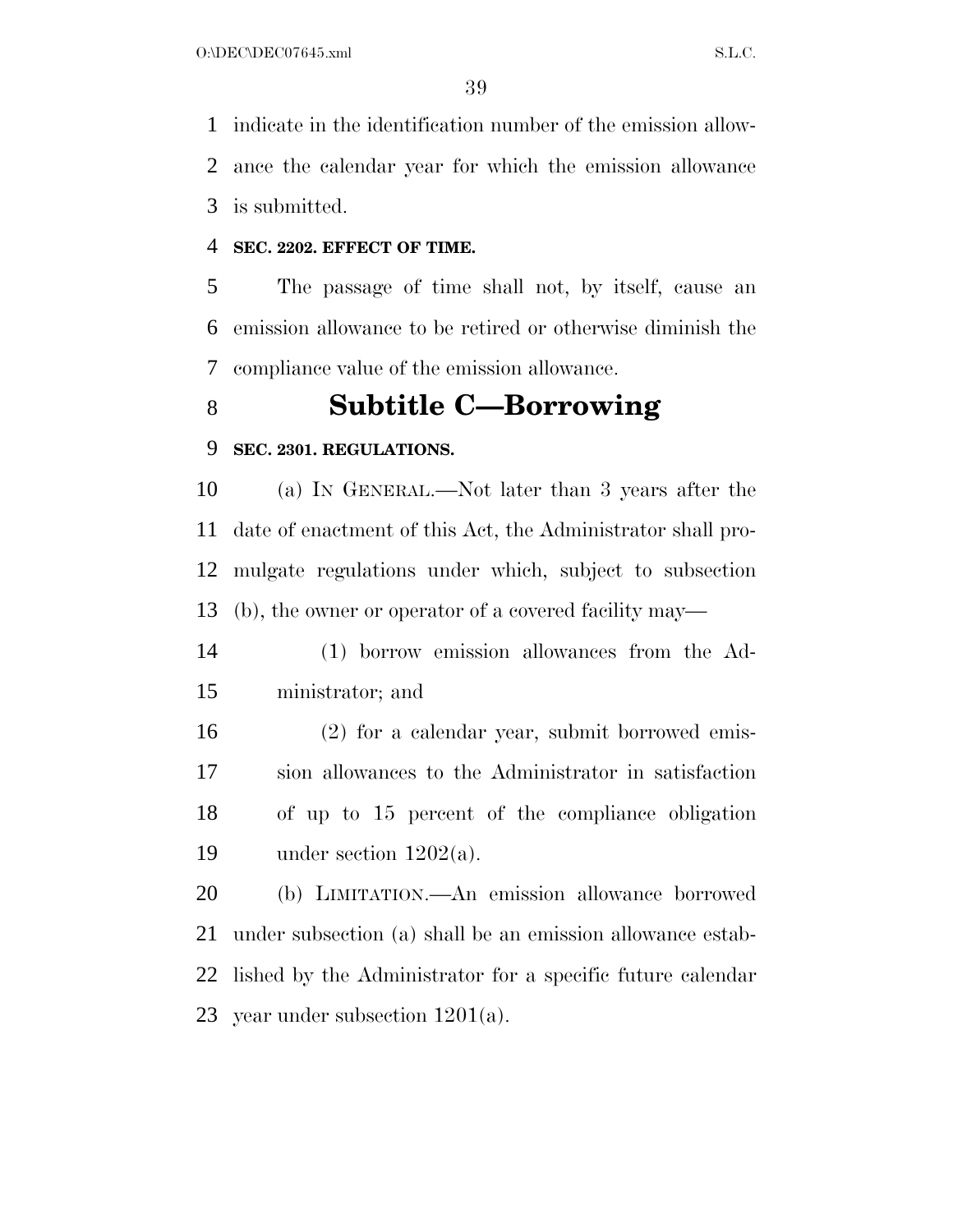#### **SEC. 2302. TERM.**

 The owner or operator of a covered facility shall not submit, and the Administrator shall not accept, a bor- rowed emission allowance in partial satisfaction of the compliance obligation under section 1202(a) for any cal- endar year that is more than 5 years earlier than the cal- endar year included in the identification number of the borrowed emission allowance.

#### **SEC. 2303. REPAYMENT WITH INTEREST.**

 For each borrowed emission allowance submitted in partial satisfaction of the compliance obligation under sub- section 1202(a) for a particular calendar year (referred to in this section as the ''use year''), the number of emis- sion allowances that the owner or operator is required to submit under section 1202(a) for the year from which the borrowed emission allowance was taken (referred to in this section as the ''source year'') shall be increased by an amount equal to the product obtained by multiplying—

- (1) 1.1; and
- (2) the number of years beginning after the use 21 year and before the source year.
- **Subtitle D—Offsets SEC. 2401. OUTREACH INITIATIVE ON REVENUE ENHANCE-MENT FOR AGRICULTURAL PRODUCERS.**

 (a) ESTABLISHMENT.—The Secretary of Agriculture, acting through the Chief of the Natural Resources Con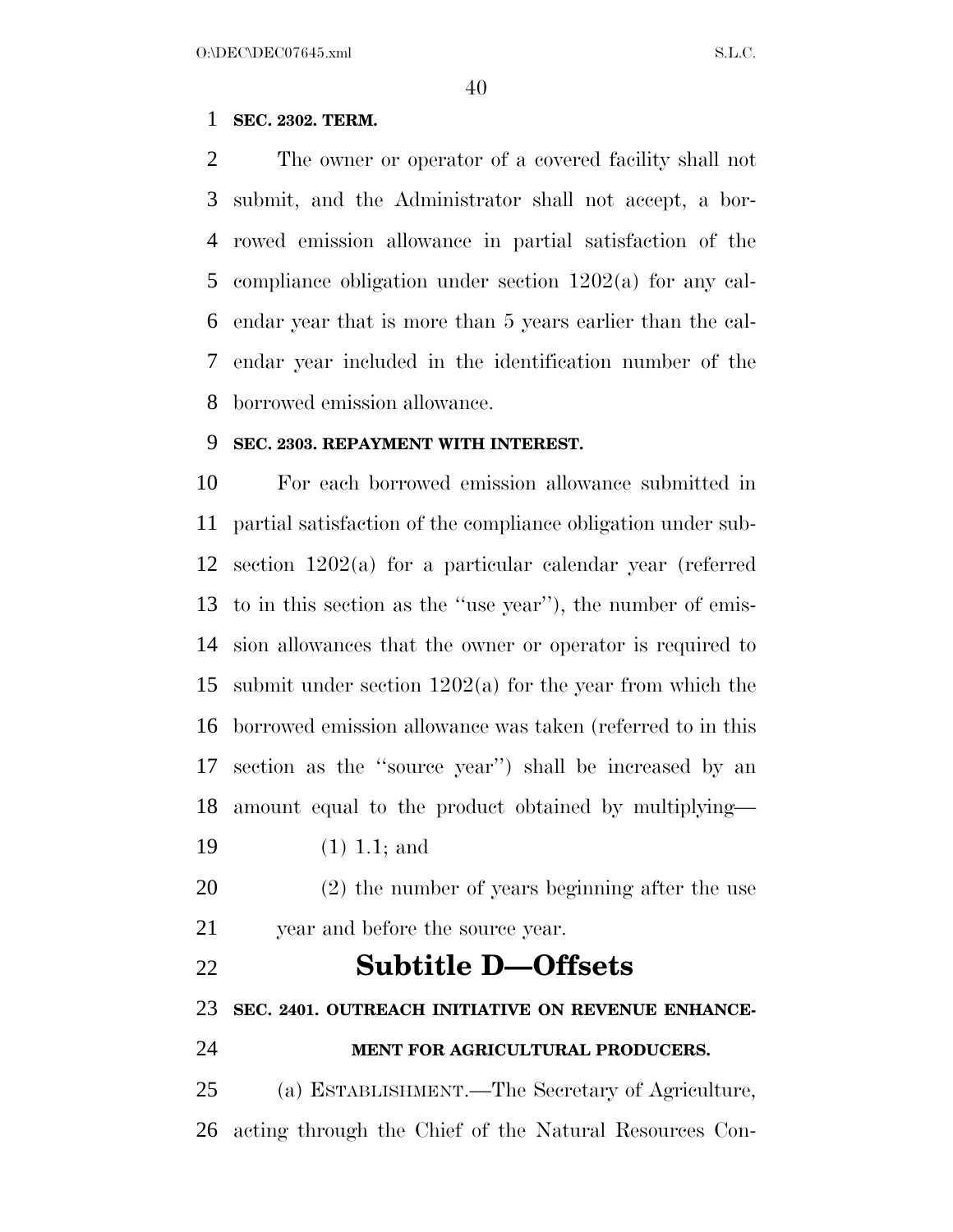O:\DEC\DEC07645.xml S.L.C.

 servation Service, the Chief of the Forest Service, the Ad- ministrator of the Cooperative State Research, Education, and Extension Service, and land-grant colleges and univer- sities, in consultation with the Administrator and the heads of other appropriate departments and agencies, shall establish an outreach initiative to provide informa- tion to agricultural producers, agricultural organizations, foresters, and other landowners about opportunities under this subtitle to earn new revenue.

 (b) COMPONENTS.—The initiative under this sec-tion—

 (1) shall be designed to ensure that, to the maximum extent practicable, agricultural organiza- tions and individual agricultural producers, for- esters, and other landowners receive detailed prac-tical information about—

 (A) opportunities to earn new revenue under this subtitle;

 (B) measurement protocols, monitoring, verifying, inventorying, registering, insuring, 21 and marketing offsets under this title;

 (C) emerging domestic and international markets for energy crops, allowances, and off-sets; and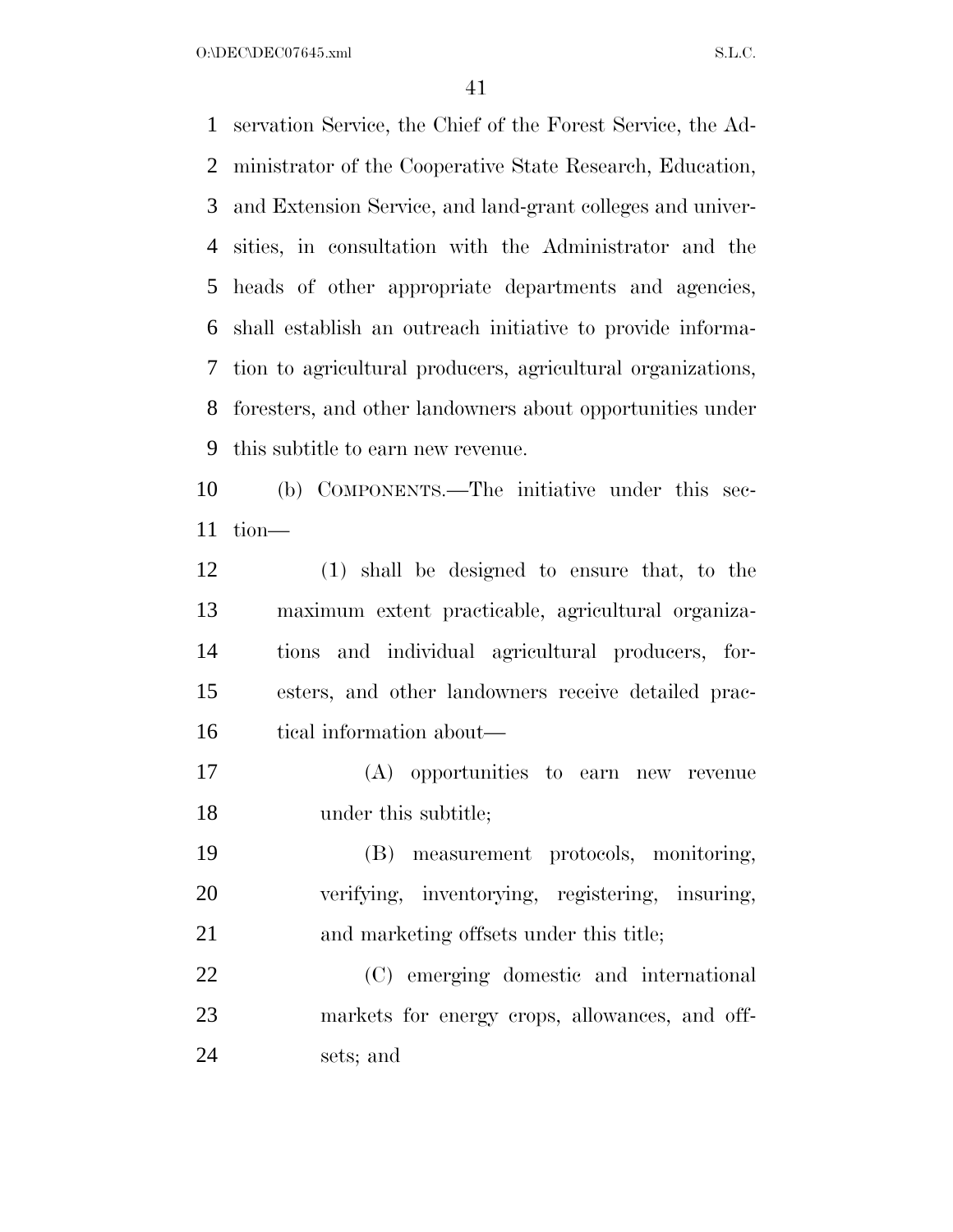| $\mathbf{1}$   | (D) local, regional, and national databases         |
|----------------|-----------------------------------------------------|
| $\overline{2}$ | and aggregation networks to facilitate achieve-     |
| 3              | ment, measurement, registration, and sales of       |
| $\overline{4}$ | offsets;                                            |
| 5              | $(2)$ shall provide—                                |
| 6              | (A) outreach materials, including the hand-         |
| 7              | book published under subsection (c), to inter-      |
| 8              | ested parties;                                      |
| 9              | (B) workshops; and                                  |
| 10             | (C) technical assistance; and                       |
| 11             | (3) may include the creation and development        |
| 12             | of regional marketing centers or coordination with  |
| 13             | existing centers (including centers within the Nat- |
| 14             | ural Resources Conservation Service or the Coopera- |
| 15             | tive State Research, Education, and Extension Serv- |
| 16             | ice or at land-grant colleges and universities).    |
| 17             | $(e)$ HANDBOOK.—                                    |
| 18             | $(1)$ IN GENERAL.—Not later than 2 years after      |
| 19             | the date of enactment of this Act, the Secretary of |
| 20             | Agriculture, in consultation with the Administrator |
| 21             | and after an opportunity for public comment, shall  |
| 22             | publish a handbook for use by agricultural pro-     |
| 23             | ducers, agricultural cooperatives, foresters, other |
| 24             | landowners, offset buyers, and other stakeholders   |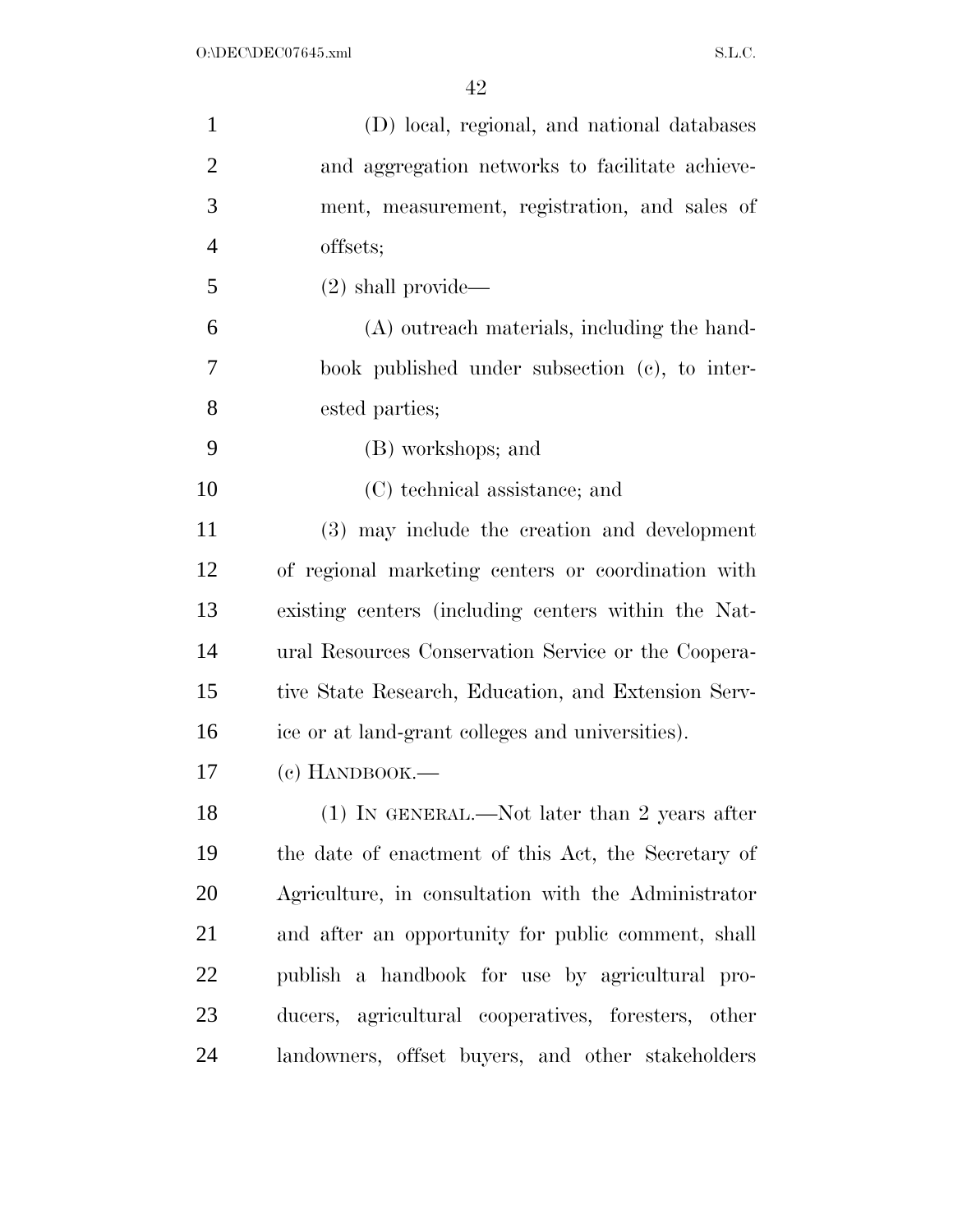| $\mathbf{1}$   | that provides easy-to-use guidance on achieving, re-        |
|----------------|-------------------------------------------------------------|
| $\overline{2}$ | porting, registering, and marketing offsets.                |
| 3              | (2) DISTRIBUTION.—The Secretary of Agri-                    |
| $\overline{4}$ | culture shall ensure, to the maximum extent prac-           |
| 5              | ticable, that the handbook—                                 |
| 6              | $(A)$ is made available through the Internet                |
| 7              | and in other electronic media;                              |
| 8              | (B) includes, with respect to the electronic                |
| 9              | form of the handbook described in subpara-                  |
| 10             | graph (A), electronic forms and calculation                 |
| 11             | tools to facilitate the petition process described          |
| 12             | in section 2404; and                                        |
| 13             | (C) is distributed widely through land-                     |
| 14             | grant colleges and universities and other appro-            |
| 15             | priate institutions.                                        |
| 16             | SEC. 2402. ESTABLISHMENT OF DOMESTIC OFFSET PRO-            |
| 17             | GRAM.                                                       |
| 18             | (a) ALTERNATIVE MEANS OF COMPLIANCE.--Begin-                |
| 19             | ning with calendar year 2012, the owner or operator of      |
| 20             | a covered entity may satisfy 15 percent of the total allow- |
| 21             | ance submission requirement of the covered entity under     |
| 22             | section $1202(a)$ by submitting offset allowances generated |
| 23             | in accordance with this subtitle.                           |
| 24             | (b) REGULATIONS REQUIRED.—Not later than 18                 |
| 25             | months after the date of enactment of this Act, the Ad-     |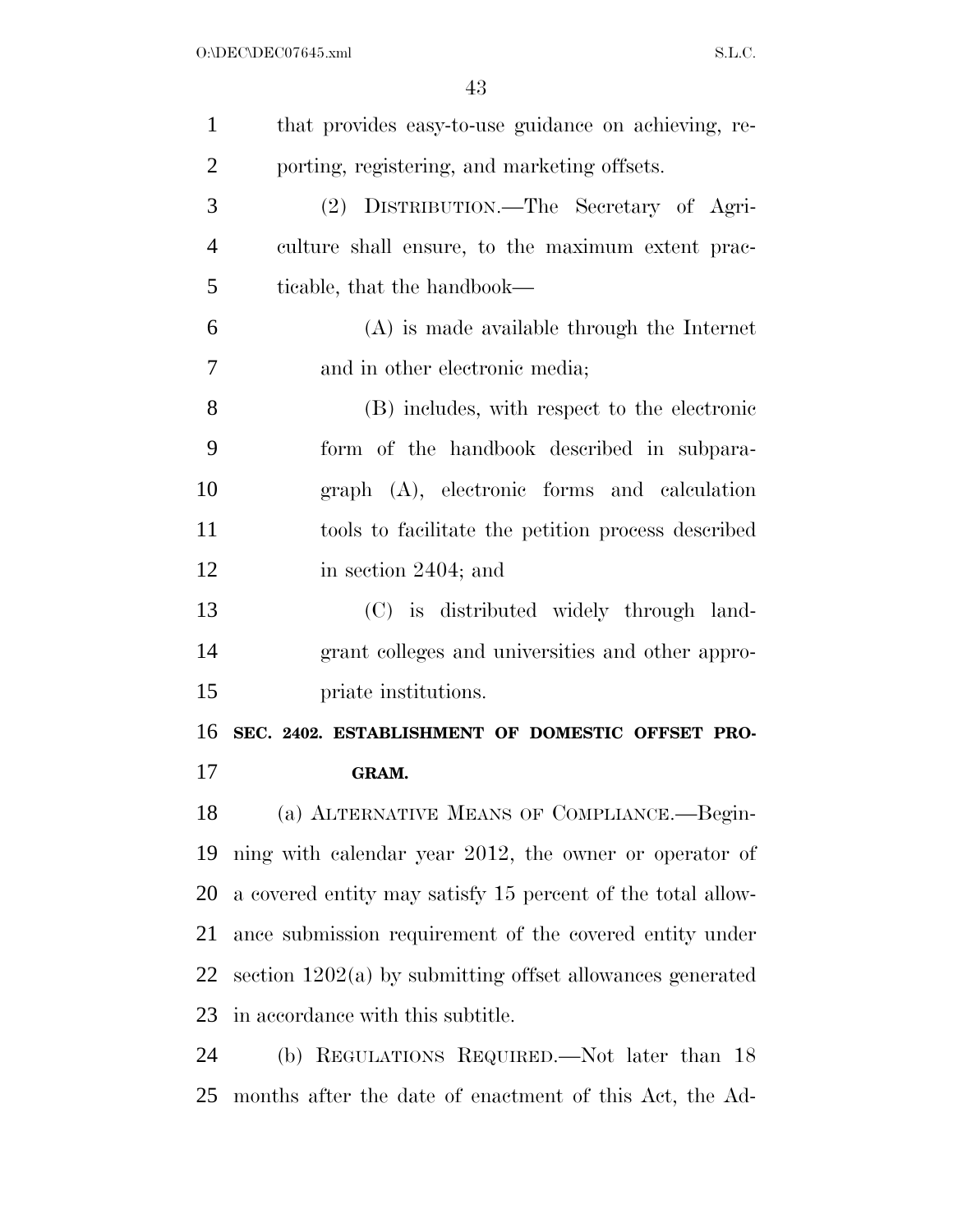O:\DEC\DEC07645.xml S.L.C.

 ministrator, in consultation with the Secretary of Agri- culture, shall promulgate regulations authorizing the issuance and certification of offset allowances from certain agricultural, forestry, and other land use-related projects undertaken within the United States, and certain other projects identified by the Administrator under section 7 2403(b)(4), including provisions that—

 (1) ensure that those offsets represent real, verifiable, additional, permanent, and enforceable re- ductions in greenhouse gas emissions or increases in biological sequestration;

 (2) specify the types of offset projects eligible to generate offset allowances, in accordance with section 2403;

 (3) establish procedures for project initiation 16 and approval, in accordance with section 2404;

 (4) establish procedures to monitor, quantify, and discount reductions in greenhouse gas emissions or increases in biological sequestration, in accord- ance with subsections (d) through (g) of section 2404;

 (5) establish procedures for verification, reg- istration, and issuance of offset allowances, in ac-cordance with section 2405; and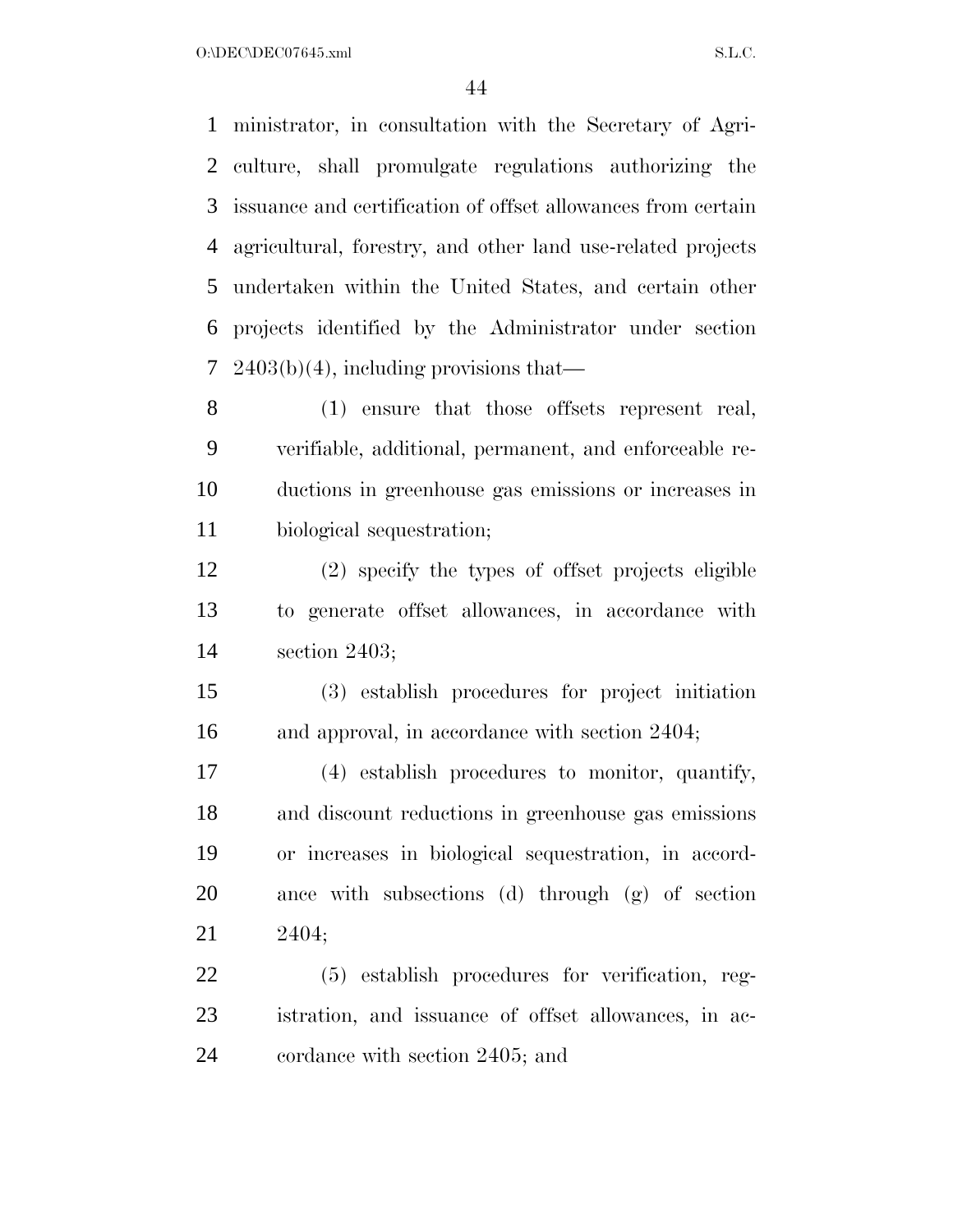(6) ensure permanence of offsets by mitigating and compensating for reversals, in accordance with section 2406.

 (c) OFFSET ALLOWANCES AWARDED.—The Adminis- trator shall issue offset allowances for qualifying emission reductions and biological sequestrations from offset projects that satisfy the applicable requirements of this subtitle.

 (d) OWNERSHIP.—Initial ownership of an offset al- lowance shall lie with a project developer, unless otherwise specified in a legally-binding contract or agreement.

 (e) TRANSFERABILITY.—An offset allowance gen- erated pursuant to this subtitle may be sold, traded, or transferred, on the conditions that—

 (1) the offset allowance has not expired or been retired or canceled; and

 (2) liability and responsibility for mitigating and compensating for reversals of registered offset allowances is specified in accordance with section 2406(b).

# **SEC. 2403. ELIGIBLE AGRICULTURAL AND FORESTRY OFF-SET PROJECT TYPES.**

 (a) IN GENERAL.—Offset allowances from agricul- tural, forestry, and other land use-related projects shall be limited to those allowances achieving an offset of 1 or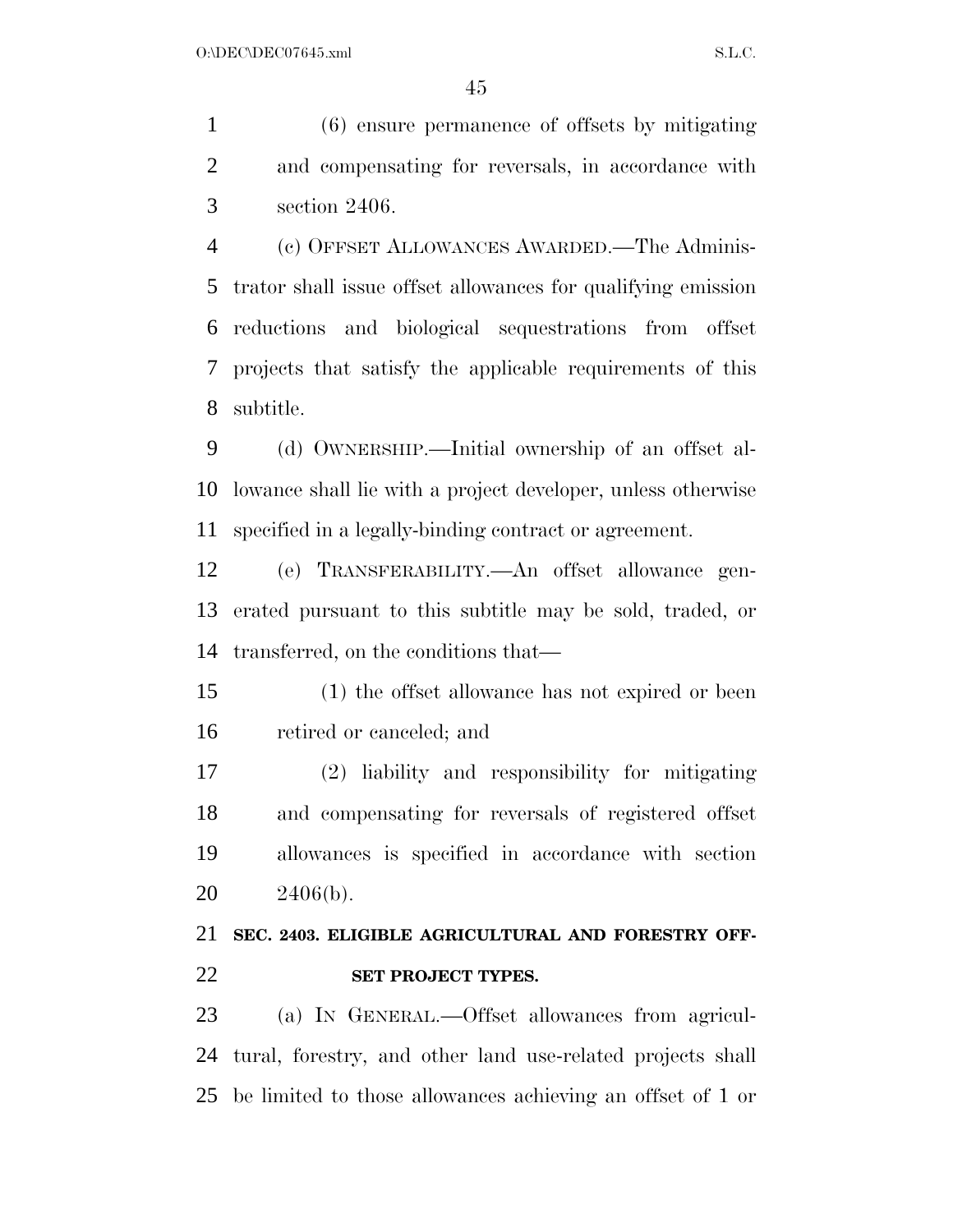$O:\Delta$ DEC\DEC07645.xml S.L.C.

| $\mathbf{1}$ | more greenhouse gases by a method other than a reduc-         |
|--------------|---------------------------------------------------------------|
| 2            | tion of combustion of greenhouse gas-emitting fuel.           |
| 3            | (b) CATEGORIES OF ELIGIBLE AGRICULTURAL, FOR-                 |
| 4            | ESTRY, AND OTHER LAND USE-RELATED PROJECTS.-                  |
| 5            | Subject to the requirements promulgated pursuant to sec-      |
| 6            | tion $2402(b)$ , the types of operations eligible to generate |
| 7            | offset allowances under this subtitle include—                |
| 8            | (1) agricultural and rangeland sequestration                  |
| 9            | and management practices, including—                          |
| 10           | (A) altered tillage practices;                                |
| 11           | (B) winter cover cropping, continuous                         |
| 12           | cropping, and other means to increase biomass                 |
| 13           | returned to soil in lieu of planting followed by              |
| 14           | fallowing;                                                    |
| 15           | (C) conversion of cropland to rangeland or                    |
| 16           | grassland, on the condition that the land has                 |
| 17           | been in nonforest use for at least 10 years be-               |
| 18           | fore the date of initiation of the project;                   |
| 19           | (D) reduction of nitrogen fertilizer use or                   |
| 20           | increase in nitrogen use efficiency;                          |
| 21           | (E) reduction in the frequency and dura-                      |
| 22           | tion of flooding of rice paddies; and                         |
| 23           | (F) reduction in carbon emissions from or-                    |
| 24           | ganic soils;                                                  |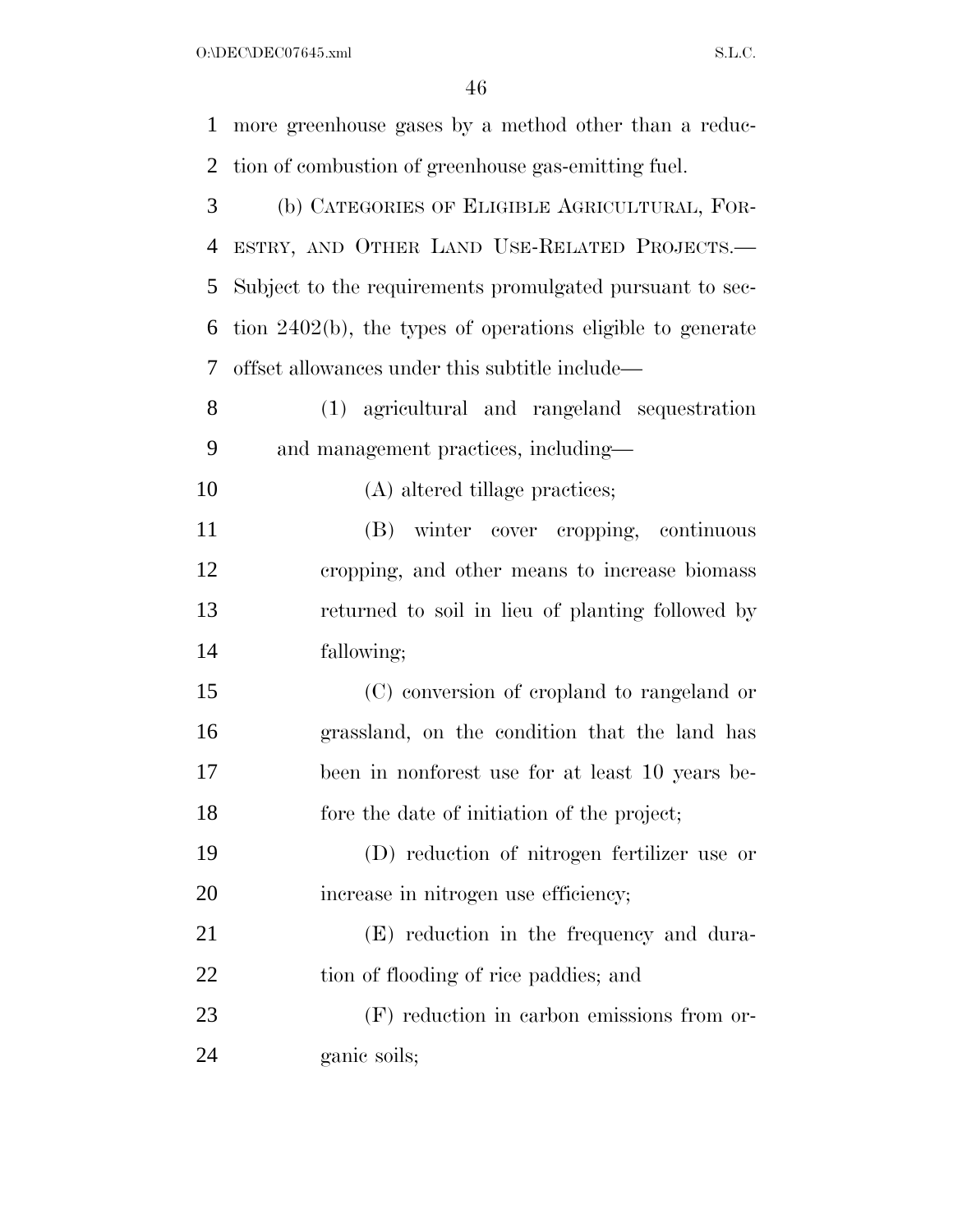| $\mathbf{1}$   | (2) changes in carbon stocks attributed to land           |
|----------------|-----------------------------------------------------------|
| $\overline{2}$ | use change and forestry activities limited to-            |
| 3              | (A) afforestation or reforestation of acre-               |
| $\overline{4}$ | age not forested as of the date of enactment of           |
| 5              | this Act; and                                             |
| 6              | (B) forest management resulting in an in-                 |
| 7              | crease in forest stand volume;                            |
| 8              | (3) manure management and disposal, includ-               |
| 9              | $ing$ —                                                   |
| 10             | (A) waste aeration; and                                   |
| 11             | (B) methane capture and combustion;                       |
| 12             | (4) subject to the requirements of this subtitle,         |
| 13             | any other terrestrial offset practices identified by the  |
| 14             | Administrator, including—                                 |
| 15             | (A) the capture or reduction of noncovered                |
| 16             | fugitive emissions;                                       |
| 17             | (B) methane capture and combustion at                     |
| 18             | nonagricultural facilities; and                           |
| 19             | (C) other actions that result in the avoid-               |
| 20             | ance or reduction of greenhouse gas emissions             |
| 21             | in accordance with section 2402; and                      |
| 22             | (5) combinations of any of the offset practices           |
| 23             | described in paragraphs $(1)$ through $(4)$ .             |
| 24             | (c) EXCLUSION.—A project participating in a Fed-          |
| 25             | eral, State, or local cost-sharing, competitive grant, or |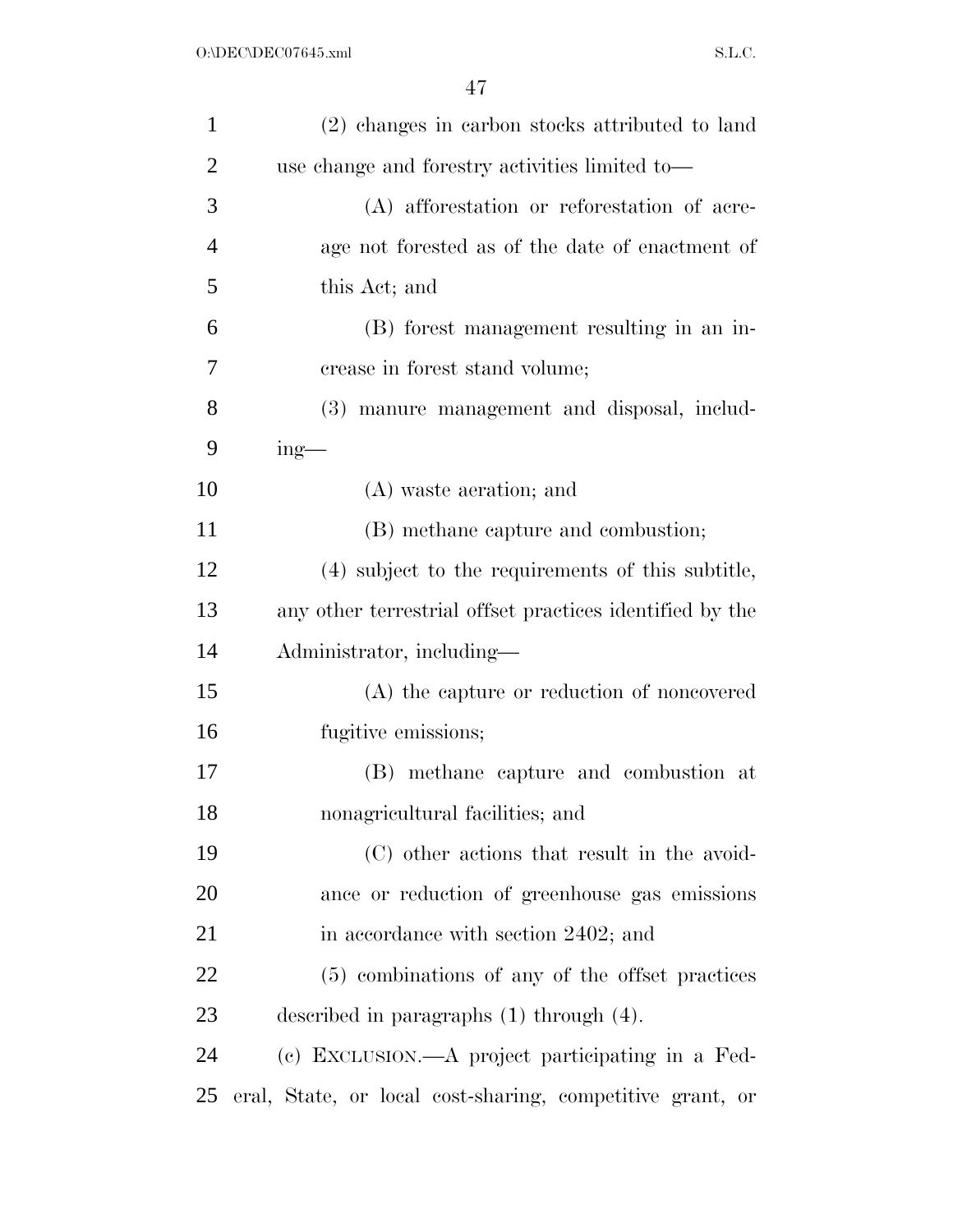| $\mathbf{1}$   | technical assistance program shall not be eligible to gen- |
|----------------|------------------------------------------------------------|
| $\overline{2}$ | erate offset allowances under this subtitle.               |
| 3              | (d) EARNED ALLOWANCES.-                                    |
| $\overline{4}$ | (1) IN GENERAL.—Any project approved by the                |
| 5              | Administrator shall earn offset allowances in propor-      |
| 6              | tion to the private investment in the project, as de-      |
| 7              | scribed in paragraph $(2)$ .                               |
| 8              | (2) PRIVATE INVESTMENT.                                    |
| 9              | (A) IN GENERAL.—Except as provided in                      |
| 10             | subparagraph (B), the private share of invest-             |
| 11             | ment in the project shall be assumed to be 50              |
| 12             | percent.                                                   |
| 13             | (B) DEMONSTRATION OF INVESTMENT.                           |
| 14             | Subparagraph (A) shall not apply in any case               |
| 15             | in which a project elects to demonstrate the pri-          |
| 16             | vate share of investment in the project in ac-             |
| 17             | cordance with rules established by the Adminis-            |
| 18             | trator.                                                    |
| 19             | SEC. 2404. PROJECT INITIATION AND APPROVAL.                |
| 20             | (a) PROJECT APPROVAL.—A project developer—                 |
| 21             | (1) may submit a petition for offset project ap-           |
| 22             | proval at any time following the effective date of         |
| 23             | regulations promulgated under section 2402(b); but         |
| 24             | (2) may not register or issue offset allowances            |
| 25             | until such approval is received and until after the        |
|                |                                                            |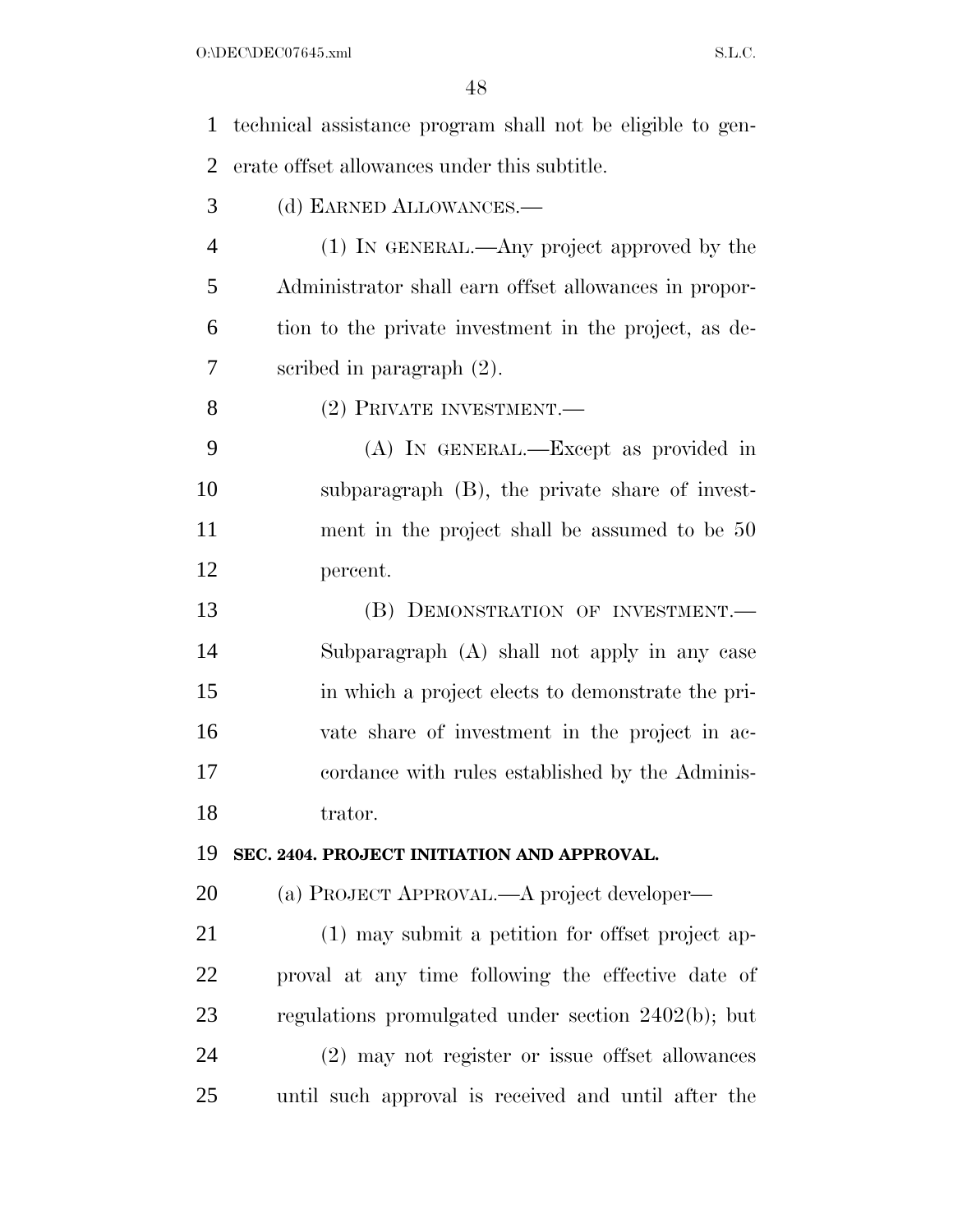$O:\Delta$ DEC\DEC07645.xml S.L.C.

| $\mathbf{1}$   | emission reductions or sequestrations supporting the         |
|----------------|--------------------------------------------------------------|
| $\overline{2}$ | offset allowances have actually occurred.                    |
| 3              | (b) PETITION PROCESS.—Prior to offset registration           |
| 4              | and issuance of offset allowances, a project developer shall |
| 5              | submit a petition to the Administrator, consisting of—       |
| 6              | (1) a copy of the monitoring and quantification              |
| 7              | plan prepared for the offset project, as described           |
| 8              | under subsection (d);                                        |
| 9              | $(2)$ a greenhouse gas initiation certification, as          |
| 10             | described under subsection (e); and                          |
| 11             | (3) subject to the requirements of this subtitle,            |
| 12             | any other information identified by the Adminis-             |
| 13             | trator as necessary to meet the objectives of this           |
| 14             | subtitle.                                                    |
| 15             | (c) APPROVAL AND NOTIFICATION.—                              |
| 16             | $(1)$ IN GENERAL.—Not later than 180 days                    |
| 17             | after the date on which the Administrator receives a         |
| 18             | complete petition under subsection (b), the Adminis-         |
| 19             | trator shall-                                                |
| 20             | (A) determine whether the monitoring and                     |
| 21             | quantification plan satisfies the applicable re-             |
| <u>22</u>      | quirements of this subtitle;                                 |
| 23             | (B) determine whether the greenhouse gas                     |
| 24             | initiation certification indicates a significant de-         |
| 25             | viation in accordance with subsection $(e)(3)$ ;             |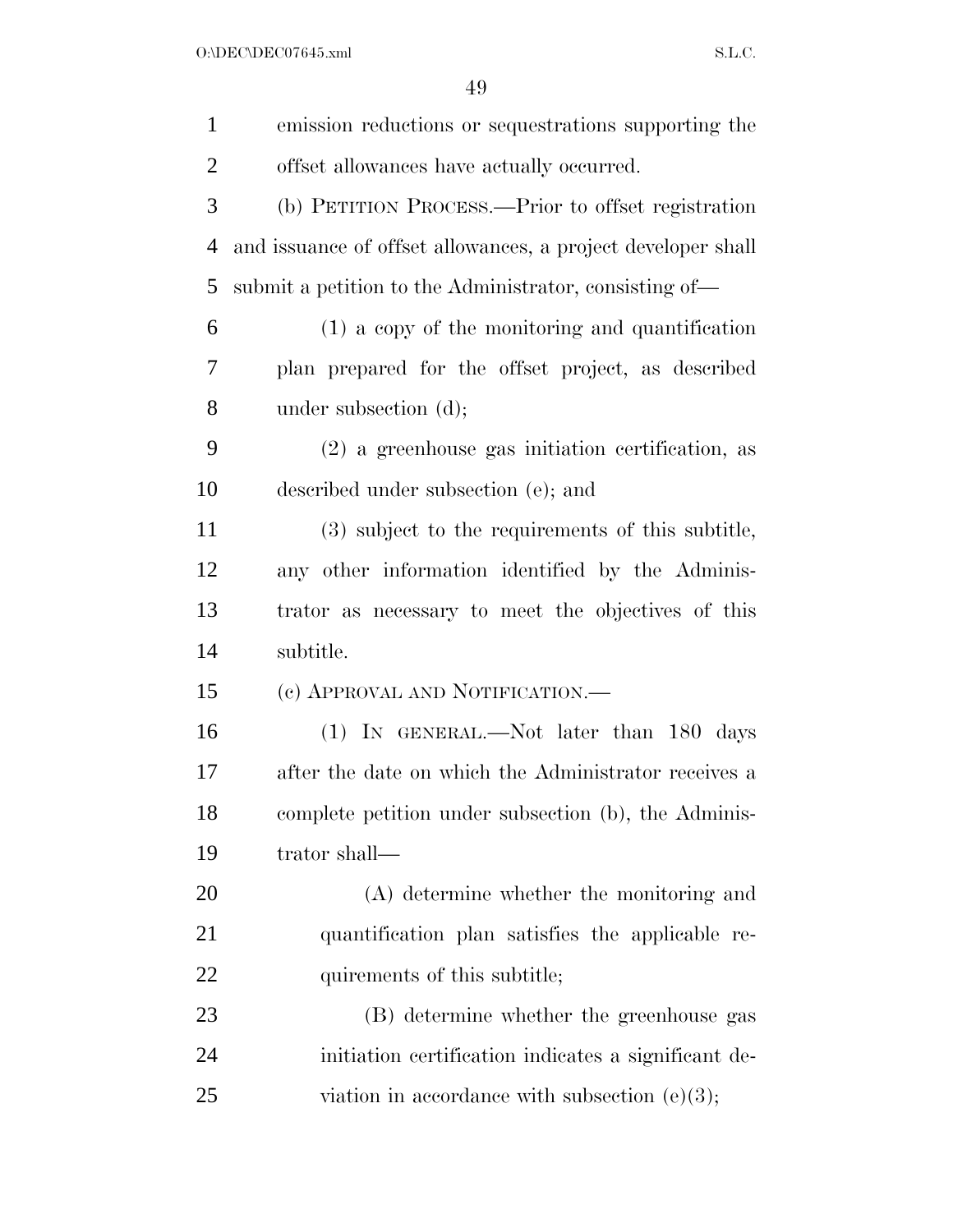| $\mathbf{1}$   | (C) notify the project developer of the de-            |
|----------------|--------------------------------------------------------|
| $\overline{2}$ | terminations under subparagraphs $(A)$ and $(B)$ ;     |
| 3              | and                                                    |
| $\overline{4}$ | (D) issue offset allowances for approved               |
| 5              | projects.                                              |
| 6              | (2) APPEAL.—The Administrator shall establish          |
| 7              | mechanisms for appeal and review of determinations     |
| 8              | made under this subsection.                            |
| 9              | (d) MONITORING AND QUANTIFICATION.—                    |
| 10             | (1) IN GENERAL.—A project developer shall              |
| 11             | make use of the standardized tools and methods de-     |
| 12             | scribed in this section to monitor, quantify, and dis- |
| 13             | count reductions in greenhouse gas emissions or in-    |
| 14             | creases in sequestration.                              |
| 15             | (2)<br>MONITORING AND<br><b>QUANTIFICATION</b>         |
| 16             | PLAN.—A monitoring and quantification plan shall       |
| 17             | be used to monitor, quantify, and discount reduc-      |
| 18             | tions in greenhouse gas emissions or increases in se-  |
| 19             | questration as described by this subsection.           |
| 20             | (3) PLAN COMPLETION AND RETENTION.—A                   |
| 21             | monitoring and quantification plan shall be—           |
| 22             | (A) completed for all offset projects prior            |
| 23             | to offset project initiation; and                      |
| 24             | (B) retained by the project developer for              |
| 25             | the duration of the offset project.                    |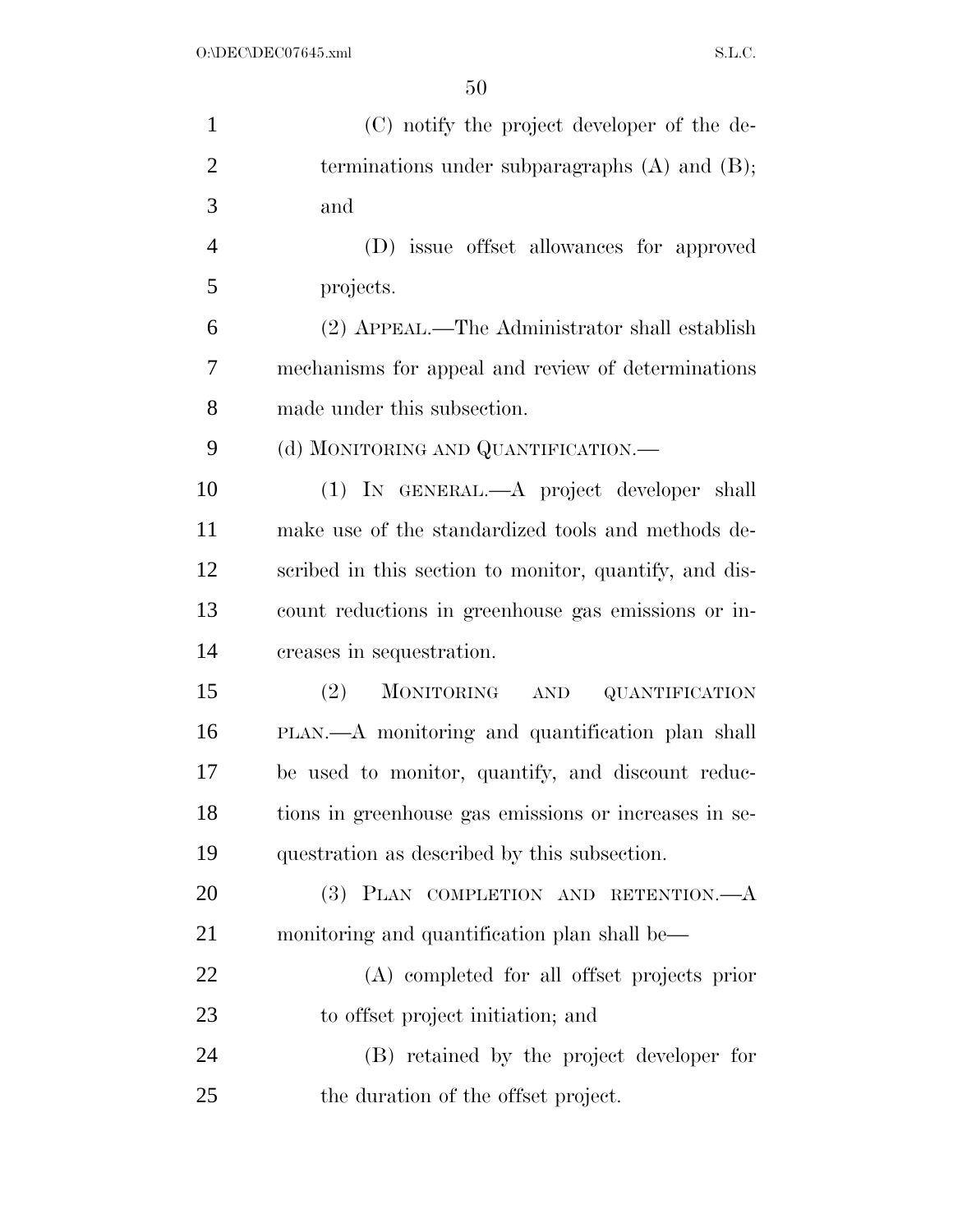| $\mathbf{1}$   | (4) PLAN REQUIREMENTS.—Subject to section           |
|----------------|-----------------------------------------------------|
| $\overline{2}$ | 2402, the Administrator shall specify the required  |
| 3              | components of a monitoring and quantification plan, |
| $\overline{4}$ | including—                                          |
| 5              | $(A)$ a description of the offset project, in-      |
| 6              | cluding project type;                               |
| 7              | (B) a determination of accounting periods;          |
| 8              | (C) an assignment of reporting responsi-            |
| 9              | bility;                                             |
| 10             | (D) the contents and timing of public re-           |
| 11             | ports, including summaries of the original data,    |
| 12             | as well as the results of any analyses;             |
| 13             | (E) a delineation of project boundaries,            |
| 14             | based on methods and formats determined to be       |
| 15             | acceptable to the Administrator;                    |
| 16             | $(F)$ a description of which of the moni-           |
| 17             | toring and quantification tools developed under     |
| 18             | subsection (f) are to be used to monitor and        |
| 19             | quantify changes in greenhouse gas fluxes or        |
| 20             | carbon stocks associated with a project;            |
| 21             | (G) a description of which of the standard-         |
| 22             | ized methods developed under subsection (g) to      |
| 23             | be used to determine additionality, estimate the    |
| 24             | baseline carbon, and discount for leakage;          |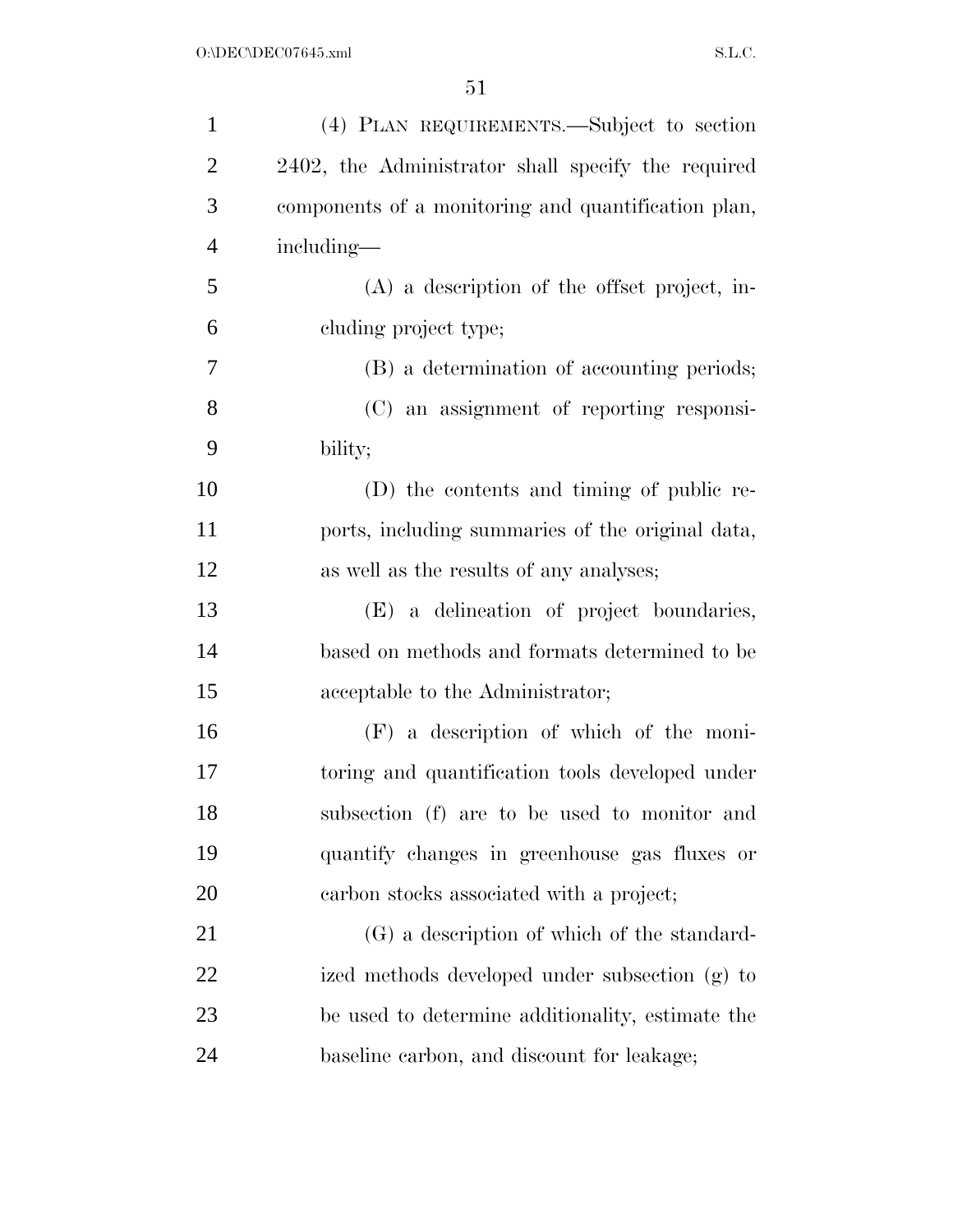| $\mathbf{1}$   | (H) based on the standardized methods                 |
|----------------|-------------------------------------------------------|
| $\overline{2}$ | chosen in subparagraphs $(F)$ and $(G)$ , a deter-    |
| 3              | mination of uncertainty in accordance with sub-       |
| 4              | section $(h)$ ;                                       |
| 5              | (I) what site-specific data, if any, will be          |
| 6              | used in monitoring, quantification, and the de-       |
| 7              | termination of discounts;                             |
| 8              | (J) a description of procedures for use in            |
| 9              | managing and storing data, including quality-         |
| 10             | control standards and methods, such as redun-         |
| 11             | dancy in case records are lost; and                   |
| 12             | (K) subject to the requirements of this               |
| 13             | subtitle, any other information identified by the     |
| 14             | Administrator as being necessary to meet the          |
| 15             | objectives of this subtitle.                          |
| 16             | GREENHOUSE GAS INITIATION<br>(e)<br>CERTIFI-          |
| 17             | CATION.                                               |
| 18             | $(1)$ In GENERAL.—In reviewing a petition sub-        |
| 19             | mitted under subsection (b), the Administrator shall  |
| 20             | seek to exclude each activity that undermines the in- |
| 21             | tegrity of the offset program established under this  |
| 22             | subtitle, such as the conversion or clearing of land, |
| 23             | or marked change in management regime, in antici-     |
| 24             | pation of offset project initiation.                  |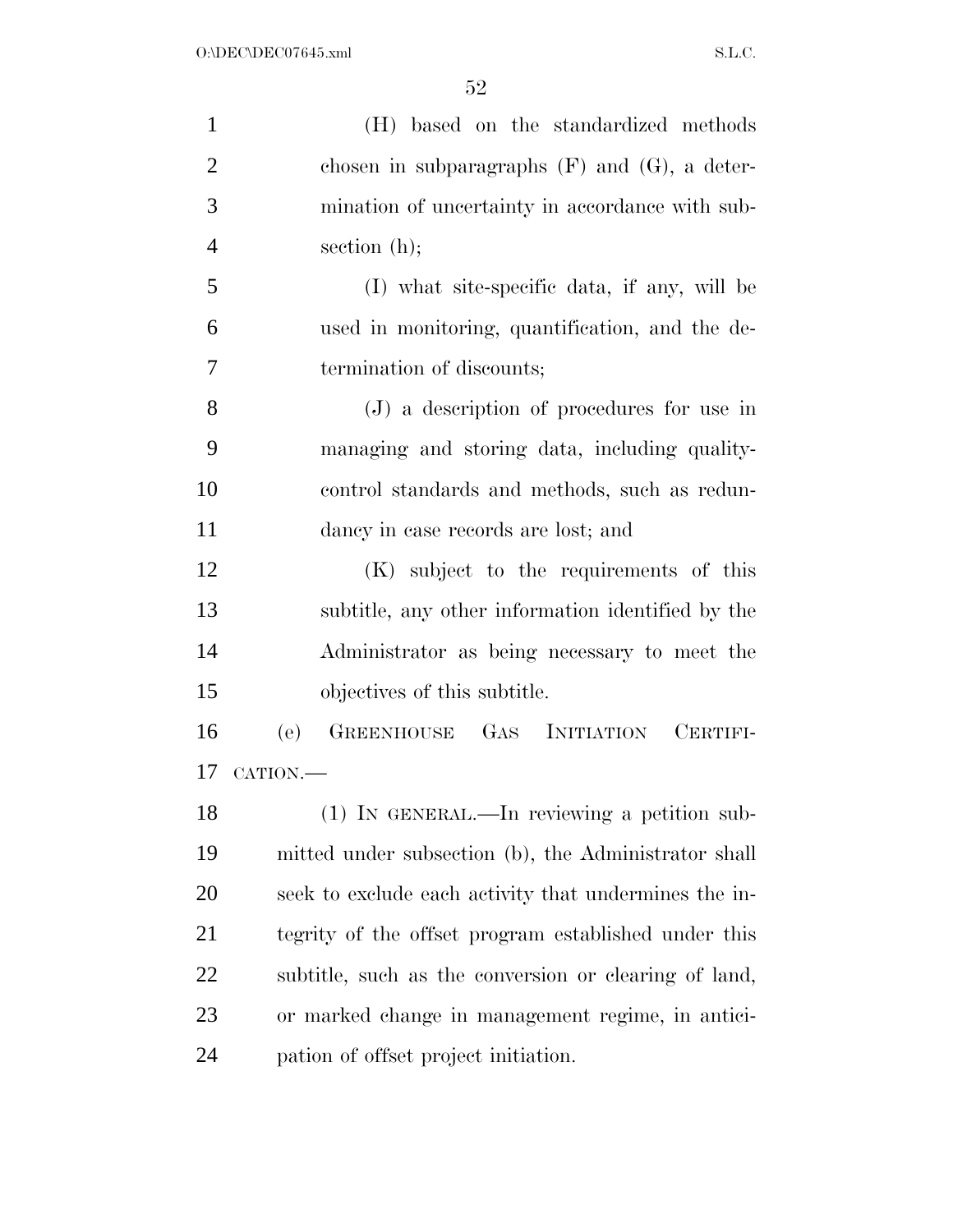(2) GREENHOUSE GAS INITIATION CERTIFI- CATION REQUIREMENTS.—A greenhouse gas initi- ation certification developed under this subsection shall include— (A) the estimated greenhouse gas flux or carbon stock for the offset project for each of the 4 complete calendar years preceding the ef- fective date of the regulations promulgated under section 2402(b); and (B) the estimated greenhouse gas flux or carbon stock for the offset project, averaged across each of the 4 calendar years preceding the effective date of the regulations promul-14 gated under section 2402(b). (3) DETERMINATION OF SIGNIFICANT DEVI- ATION.—Based on standards developed by the Ad- ministrator— (A) each greenhouse gas initiation certifi- cation submitted pursuant to this section shall be reviewed; and (B) a determination shall be made as to whether, as a result of activities or behavior in- consistent with the purposes of this title, a sig- nificant deviation exists between the average annual greenhouse gas flux or carbon stock and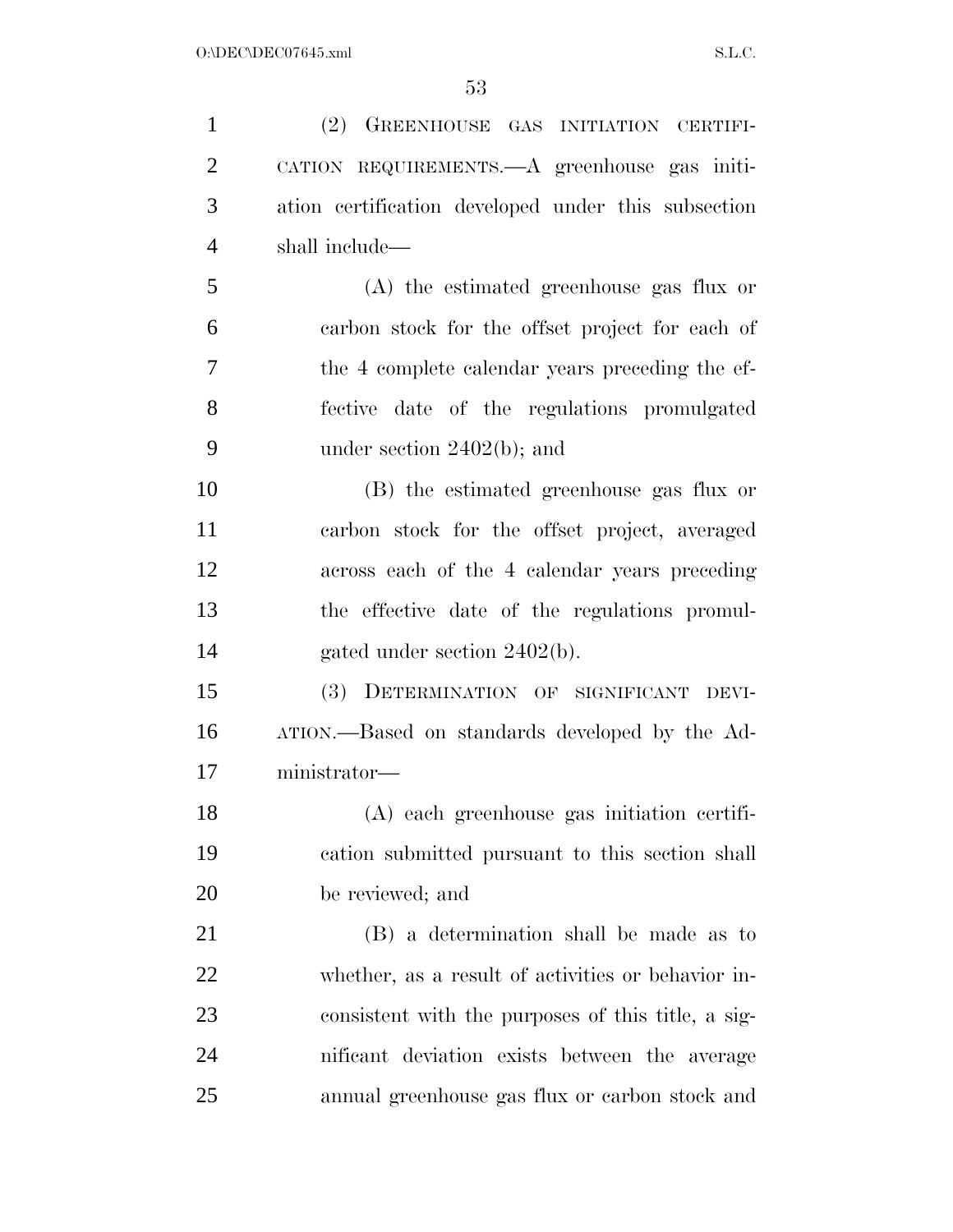the greenhouse gas flux or carbon stock for a given year.

 (f) DEVELOPMENT OF MONITORING AND QUAN- TIFICATION TOOLS FOR AGRICULTURAL AND FORESTRY PROJECTS.—

6 (1) IN GENERAL.—Subject to section  $2402(b)$ , the Administrator, in consultation with the Sec- retary of Agriculture, shall develop standardized tools for use in the monitoring and quantification of changes in greenhouse gas fluxes or carbon stocks for each offset project type listed under section 2403(b).

 (2) TOOL DEVELOPMENT.—The tools used to monitor and quantify changes in greenhouse gas fluxes or carbon stocks shall, for each project type, include applicable—

 (A) statistically-sound field and remote sensing sampling methods, procedures, tech-niques, protocols, or programs;

 (B) models, factors, equations, or look-up tables; and

 (C) any other process or tool considered to be acceptable by the Administrator, in consulta-tion with the Secretary of Agriculture.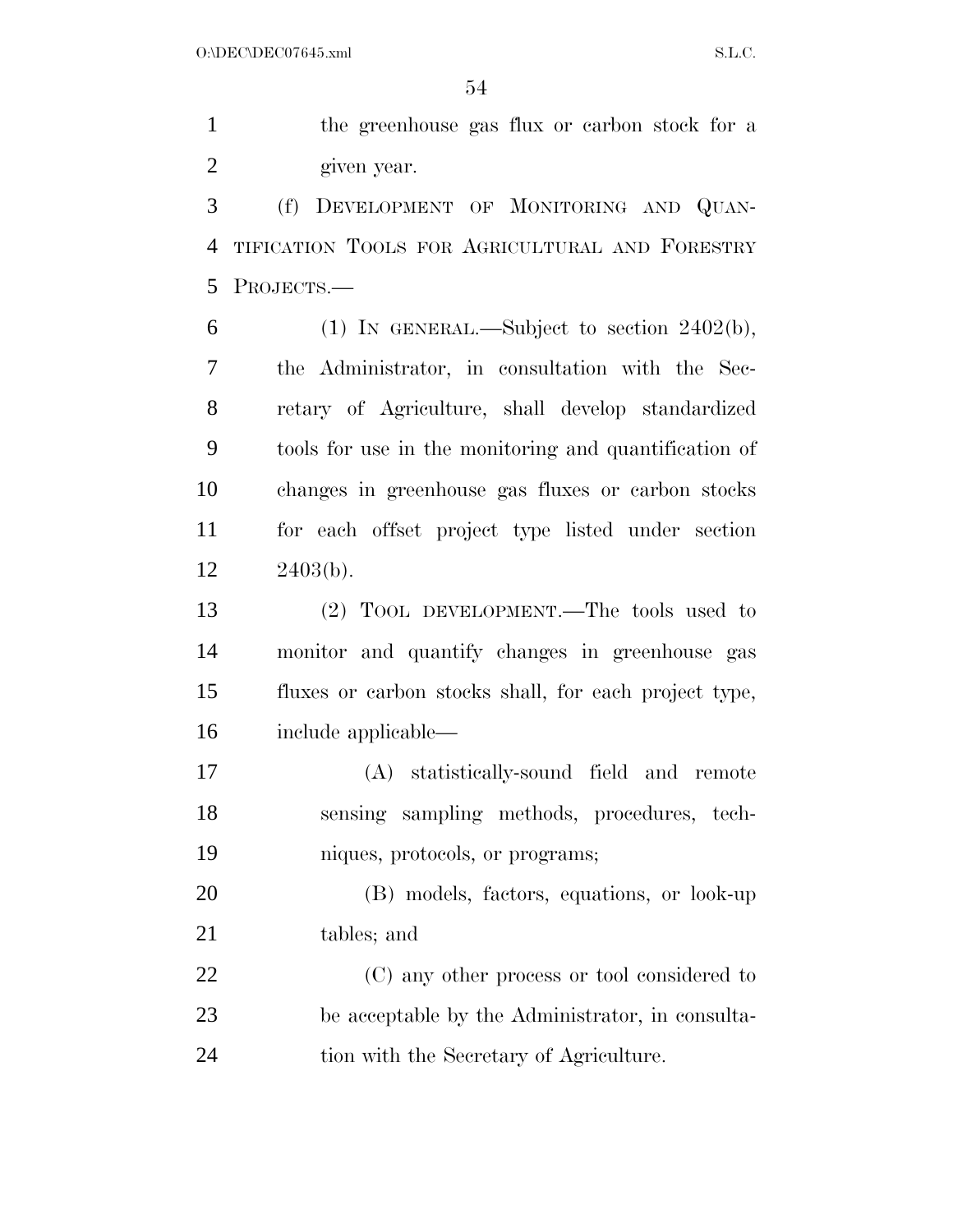(g) DEVELOPMENT OF ACCOUNTING AND DIS-COUNTING METHODS.—

 (1) IN GENERAL.—The Administrator, in con- sultation with the Secretary of Agriculture, shall— (A) develop standardized methods for use in accounting for additionality and uncertainty, estimating the baseline, and discounting for leakage for each offset project type listed under section 2403(b); and

 (B) require that leakage be subtracted from reductions in greenhouse gas emissions or increases in sequestration attributable to a project.

 (2) ADDITIONALITY DETERMINATION AND BASELINE ESTIMATION.—The standardized methods used to determine additionality and establish base-lines shall, for each project type, at a minimum—

 (A) in the case of a sequestration project, determine the greenhouse gas flux and carbon stock on comparable land identified on the basis of—

 (i) similarity in current management practices;

 (ii) similarity of regional, State, or local policies or programs; and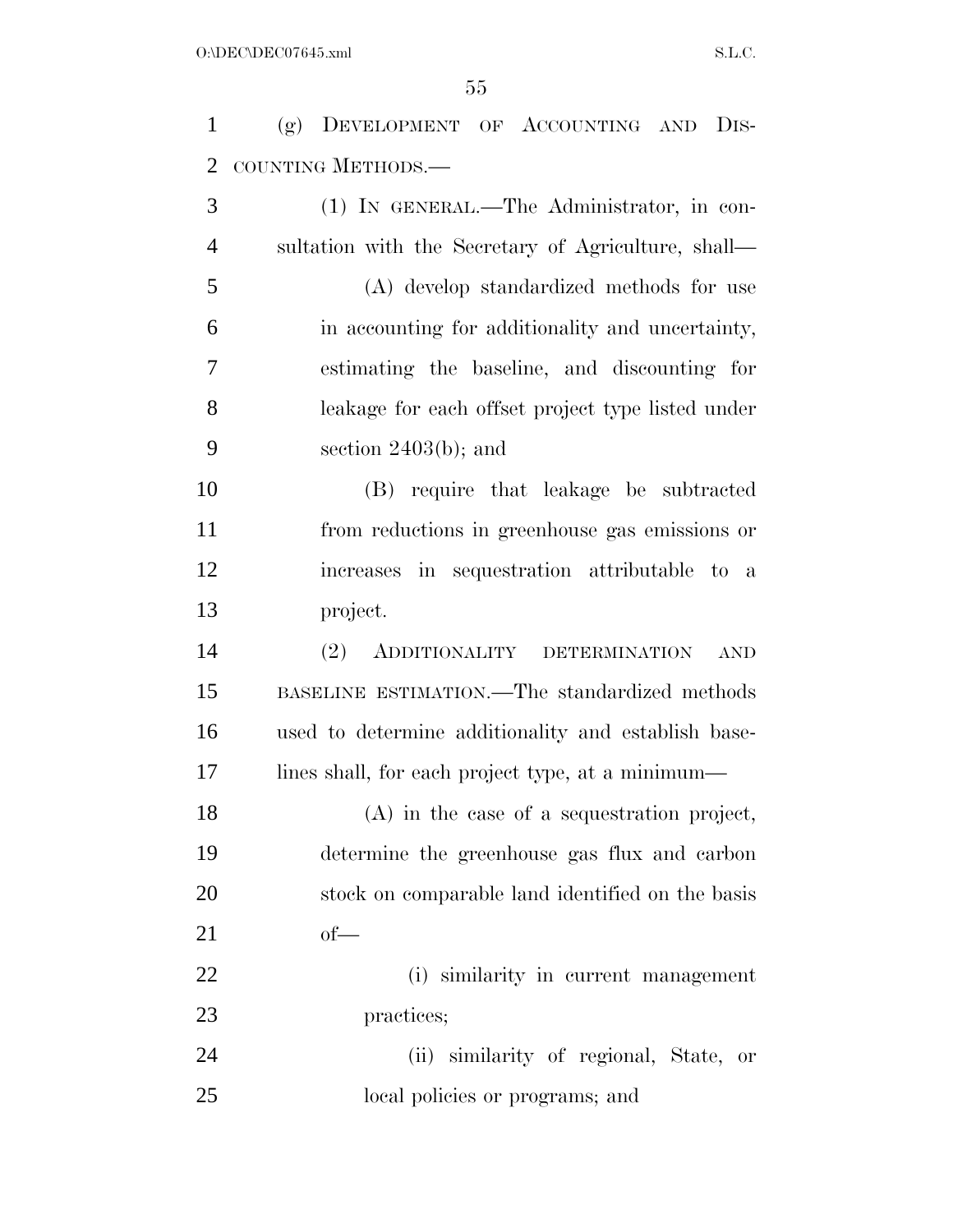| $\mathbf{1}$   | (iii) similarity in geographical and bio-              |
|----------------|--------------------------------------------------------|
| $\overline{2}$ | physical characteristics;                              |
| 3              | (B) in the case of an emission reduction               |
| $\overline{4}$ | project, use as a basis emissions from pre-            |
| 5              | existing or comparable facilities; and                 |
| 6              | (C) in the case of a sequestration project             |
| 7              | or emission reduction project, specify a selected      |
| 8              | time period.                                           |
| 9              | (3) LEAKAGE.—The standardized methods used             |
| 10             | to determine and discount for leakage shall, at a      |
| 11             | minimum, take into consideration—                      |
| 12             | $(A)$ the scope of the offset system in terms          |
| 13             | of activities and geography covered;                   |
| 14             | (B) the markets relevant to the offset                 |
| 15             | project;                                               |
| 16             | (C) emission intensity per unit of produc-             |
| 17             | tion, both inside and outside of the offset            |
| 18             | project; and                                           |
| 19             | (D) a time period sufficient in length to              |
| 20             | yield a stable leakage rate.                           |
| 21             | (h) UNCERTAINTY FOR AGRICULTURAL AND FOR-              |
| 22             | <b>ESTRY PROJECTS.—</b>                                |
| 23             | (1) IN GENERAL.—The Administrator, in con-             |
| 24             | sultation with the Secretary of Agriculture, shall de- |
| 25             | velop standardized methods for use in determining      |
|                |                                                        |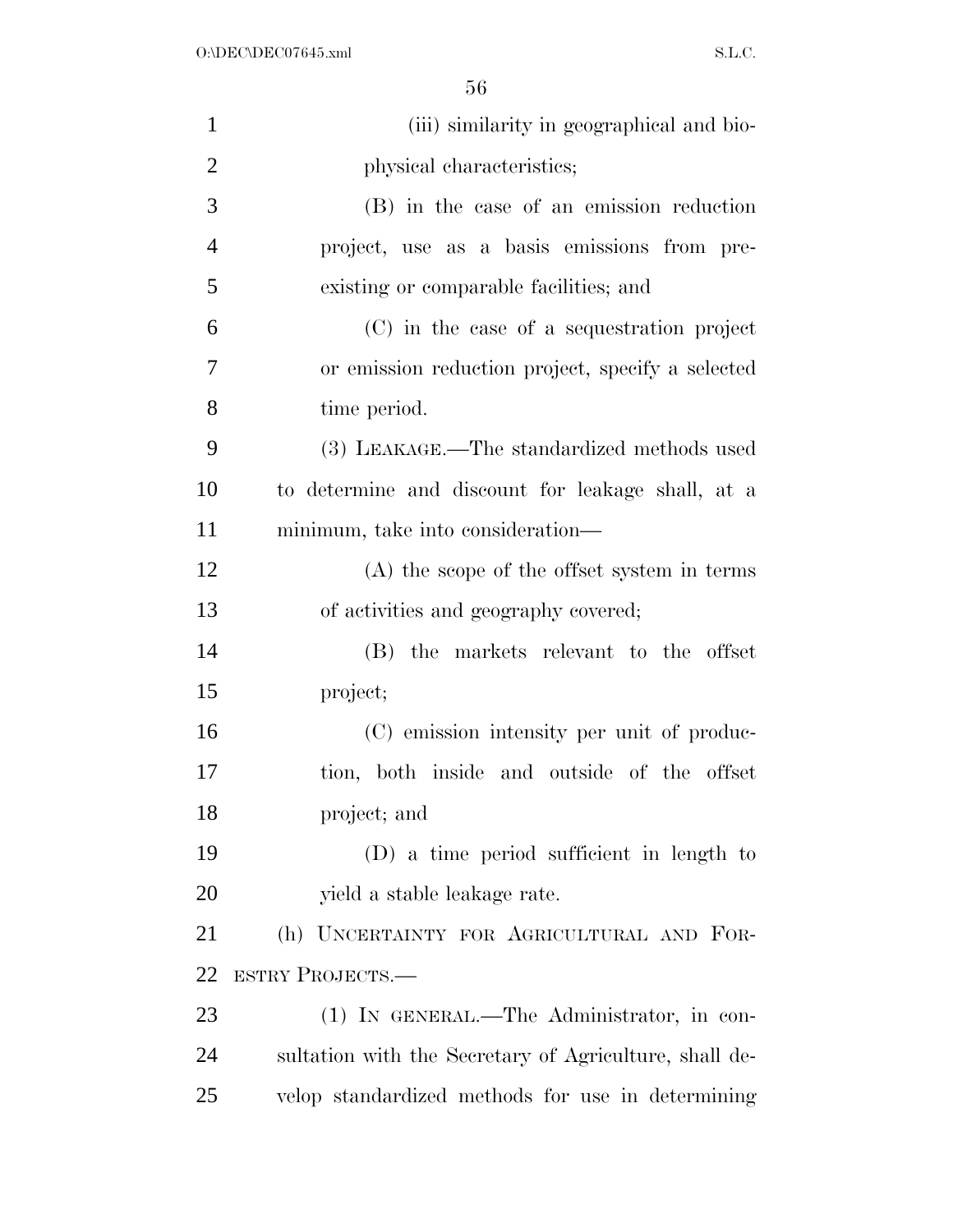| $\mathbf{1}$   | and discounting for uncertainty for each offset                 |
|----------------|-----------------------------------------------------------------|
| $\overline{2}$ | project type listed under section 2403(b).                      |
| 3              | (2) BASIS.—The standardized methods used to                     |
| $\overline{4}$ | determine and discount for uncertainty shall be                 |
| 5              | based on—                                                       |
| 6              | $(A)$ the robustness and rigor of the meth-                     |
| 7              | ods used by a project developer to monitor and                  |
| 8              | quantify changes in greenhouse gas fluxes or                    |
| 9              | carbon stocks;                                                  |
| 10             | (B) the robustness and rigor of methods                         |
| 11             | used by a project developer to determine                        |
| 12             | additionality and leakage; and                                  |
| 13             | (C) an exaggerated proportional discount                        |
| 14             | that increases relative to uncertainty, as deter-               |
| 15             | mined by the Administrator, to encourage bet-                   |
| 16             | ter measurement and accounting.                                 |
| 17             | (i) ACQUISITION OF NEW DATA AND REVIEW OF                       |
| 18             | <b>METHODS</b><br>AGRICULTURAL<br>FORESTRY<br>FOR<br><b>AND</b> |
| 19             | PROJECTS.—The Administrator, in consultation with the           |
| 20             | Secretary of Agriculture, shall—                                |
| 21             | (1) establish a comprehensive field sampling                    |
| 22             | program to improve the scientific bases on which the            |
| 23             | standardized tools and methods developed under this             |
| 24             | section are based; and                                          |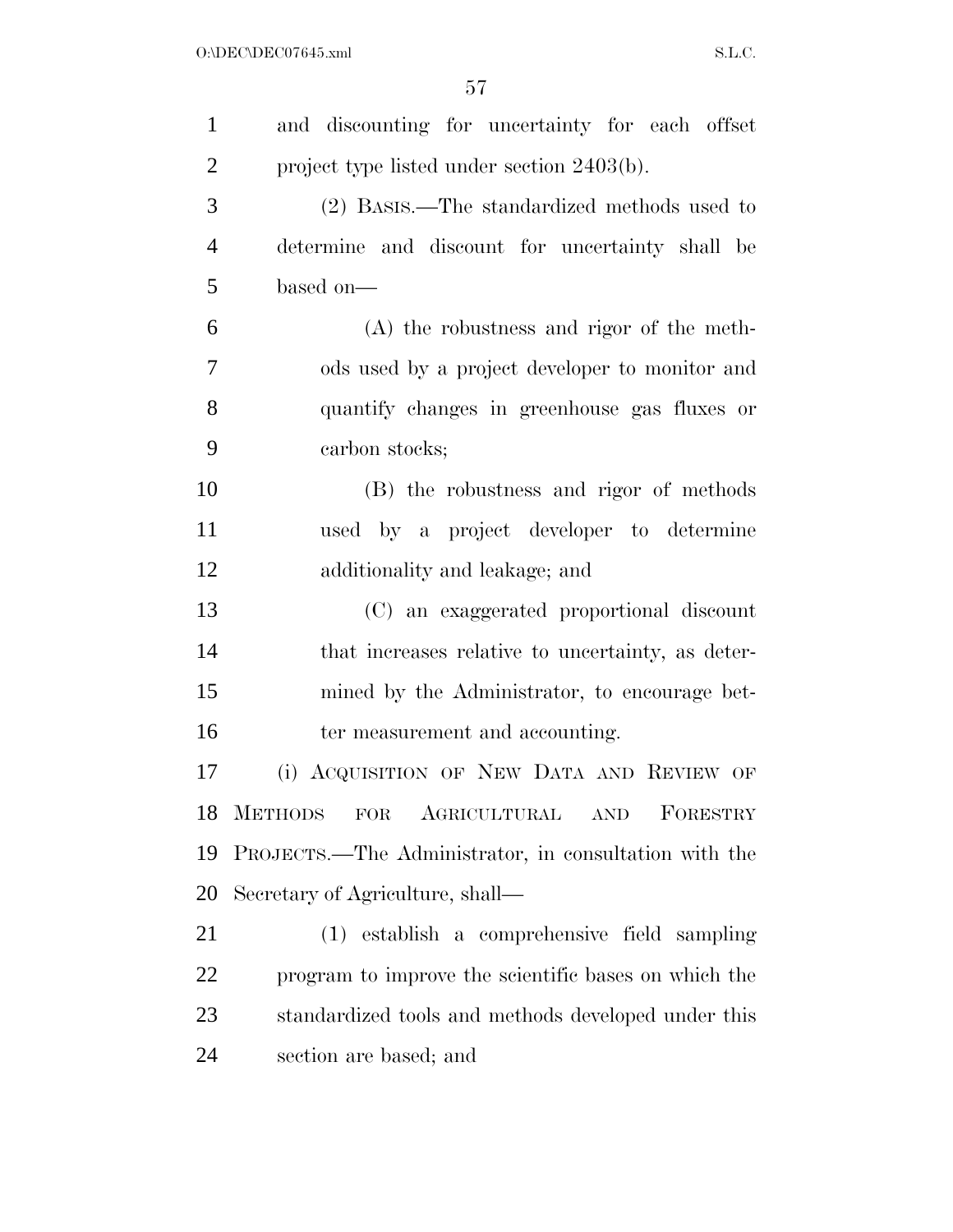| $\mathbf{1}$   | (2) review and revise the standardized tools and            |
|----------------|-------------------------------------------------------------|
| $\overline{2}$ | methods developed under this section, based on—             |
| 3              | (A) validation of existing methods, proto-                  |
| $\overline{4}$ | cols, procedures, techniques, factors, equations,           |
| 5              | or models;                                                  |
| 6              | (B) development of new methods, proto-                      |
| 7              | cols, procedures, techniques, factors, equations,           |
| 8              | or models;                                                  |
| 9              | (C) increased availability of field data or                 |
| 10             | other datasets; and                                         |
| 11             | (D) any other information identified by the                 |
| 12             | Administrator, in consultation with the Sec-                |
| 13             | retary of Agriculture, that is necessary to meet            |
| 14             | the objectives of this subtitle.                            |
| 15             | (j) EXCLUSION.—No activity for which any emission           |
| 16             | allowances are received under subtitle G of title III shall |
| 17             | generate offset allowances under this subtitle.             |
| 18             | SEC. 2405. OFFSET VERIFICATION AND ISSUANCE OF AL-          |
| 19             | LOWANCES FOR AGRICULTURAL AND FOR-                          |
| 20             | <b>ESTRY PROJECTS.</b>                                      |
| 21             | (a) IN GENERAL.—Offset allowances may be claimed            |
| 22             | for net emission reductions or increases in sequestration   |
| 23             | annually, after accounting for any necessary discounts in   |
| 24             | accordance with section 2404, by submitting a verification  |
| 25             | report for an offset project to the Administrator.          |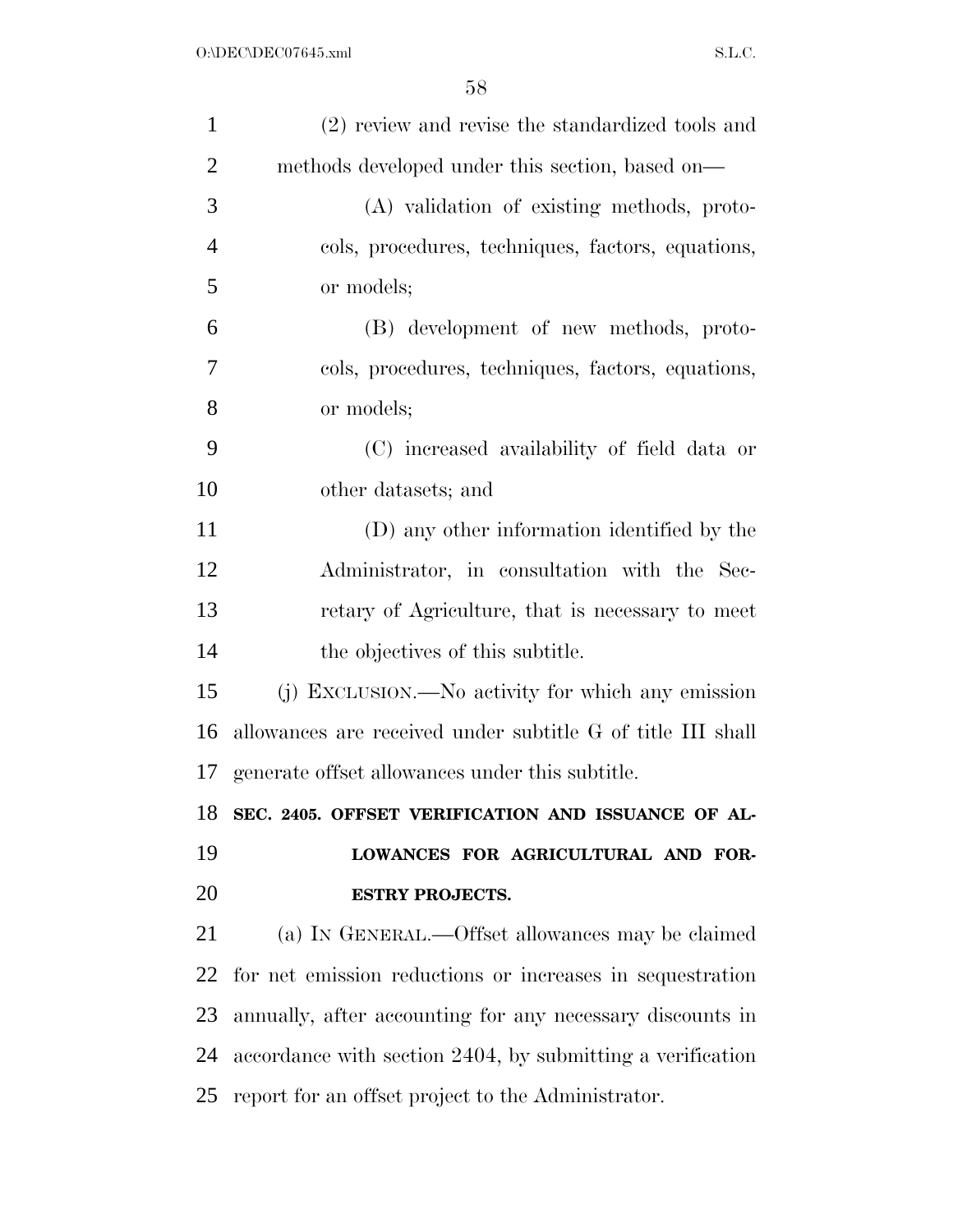| $\mathbf{1}$   | (b) OFFSET VERIFICATION.—                      |
|----------------|------------------------------------------------|
| $\overline{2}$ | (1) SCOPE OF VERIFICATION.—A verification      |
| 3              | report for an offset project shall—            |
| $\overline{4}$ | $(A)$ be completed by a verifier accredited in |
| 5              | accordance with paragraph (3); and             |
| 6              | (B) shall be developed taking into consider-   |
| 7              | ation—                                         |
| 8              | (i) the information and methodology            |
| 9              | contained within a monitoring and quan-        |
| 10             | tification plan;                               |
| 11             | (ii) data and subsequent analysis of           |
| 12             | the offset project, including—                 |
| 13             | (I) quantification of net emission             |
| 14             | reductions or increases in sequestra-          |
| 15             | tion;                                          |
| 16             | determination<br>of<br>(II)                    |
| 17             | additionality;                                 |
| 18             | (III) calculation of leakage;                  |
| 19             | (IV) assessment of permanence;                 |
| 20             | (V) discounting for uncertainty;               |
| 21             | and                                            |
| 22             | (VI) the adjustment of net emis-               |
| 23             | sion reductions or increases in seques-        |
| 24             | tration by the discounts determined            |
| 25             | under clauses $(II)$ through $(V)$ ; and       |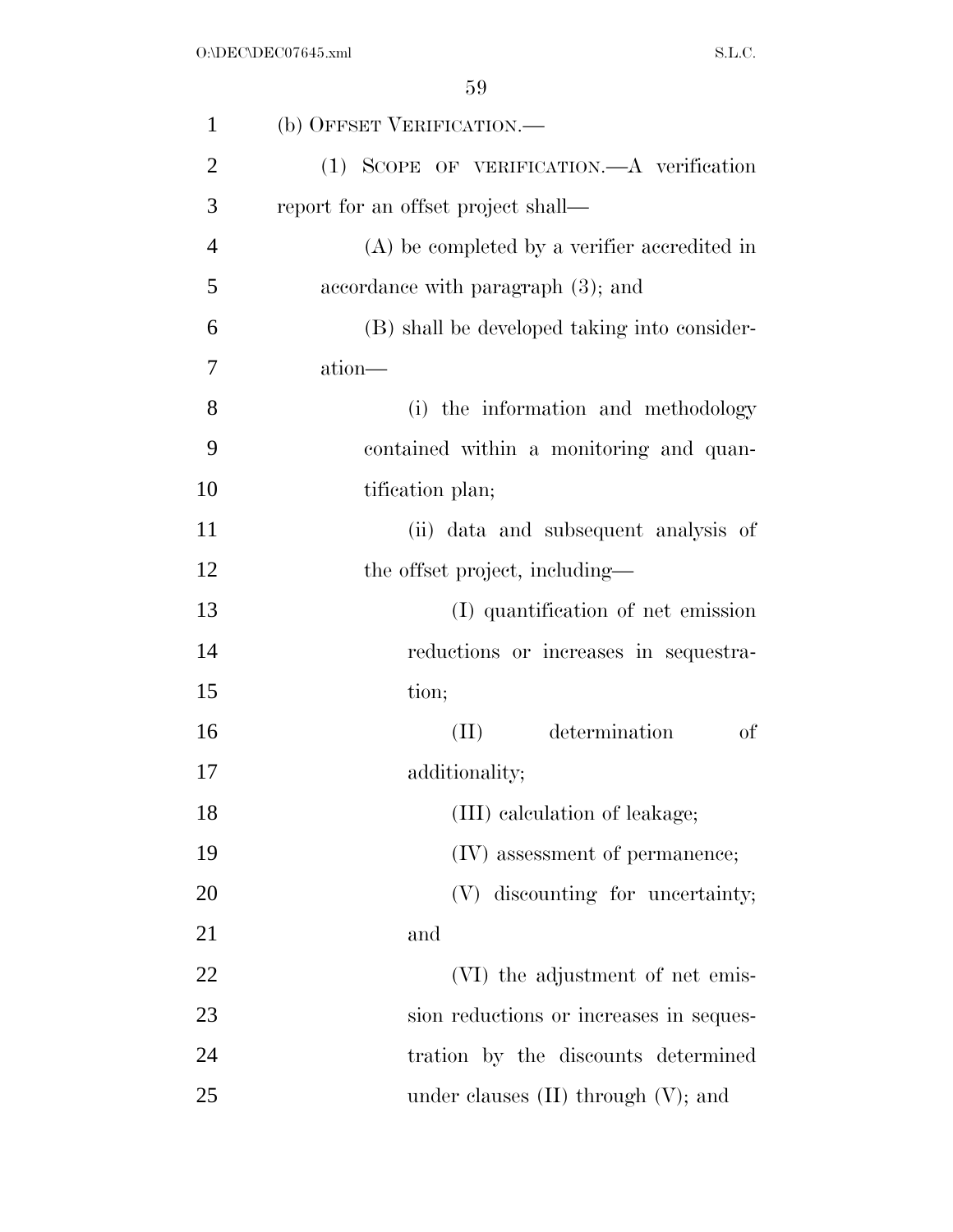| $\mathbf{1}$   | (iii) subject to the requirements of                |
|----------------|-----------------------------------------------------|
| $\overline{2}$ | this subtitle, any other information identi-        |
| 3              | fied by the Administrator as being nec-             |
| $\overline{4}$ | essary to achieve the purposes of this sub-         |
| 5              | title.                                              |
| 6              | (2) VERIFICATION REPORT REQUIREMENTS.               |
| 7              | The Administrator shall specify the required compo- |
| 8              | nents of a verification report, including—          |
| 9              | (A) the quantity of offsets generated;              |
| 10             | (B) the amount of discounts applied;                |
| 11             | (C) an assessment of methods (and the ap-           |
| 12             | propriateness of those methods);                    |
| 13             | (D) an assessment of quantitative errors or         |
| 14             | omissions (and the effect of the errors or omis-    |
| 15             | sions on offsets);                                  |
| 16             | (E) any potential conflicts of interest be-         |
| 17             | tween a verifier and project developer; and         |
| 18             | (F) any other provision that the Adminis-           |
| 19             | trator considers to be necessary to achieve the     |
| 20             | purposes of this subtitle.                          |
| 21             | (3) VERIFIER ACCREDITATION.—                        |
| 22             | (A) IN GENERAL.—Not later than 18                   |
| 23             | months after the date of enactment of this Act,     |
| 24             | the Administrator shall promulgate regulations      |
| 25             | establishing a process and requirements for ac-     |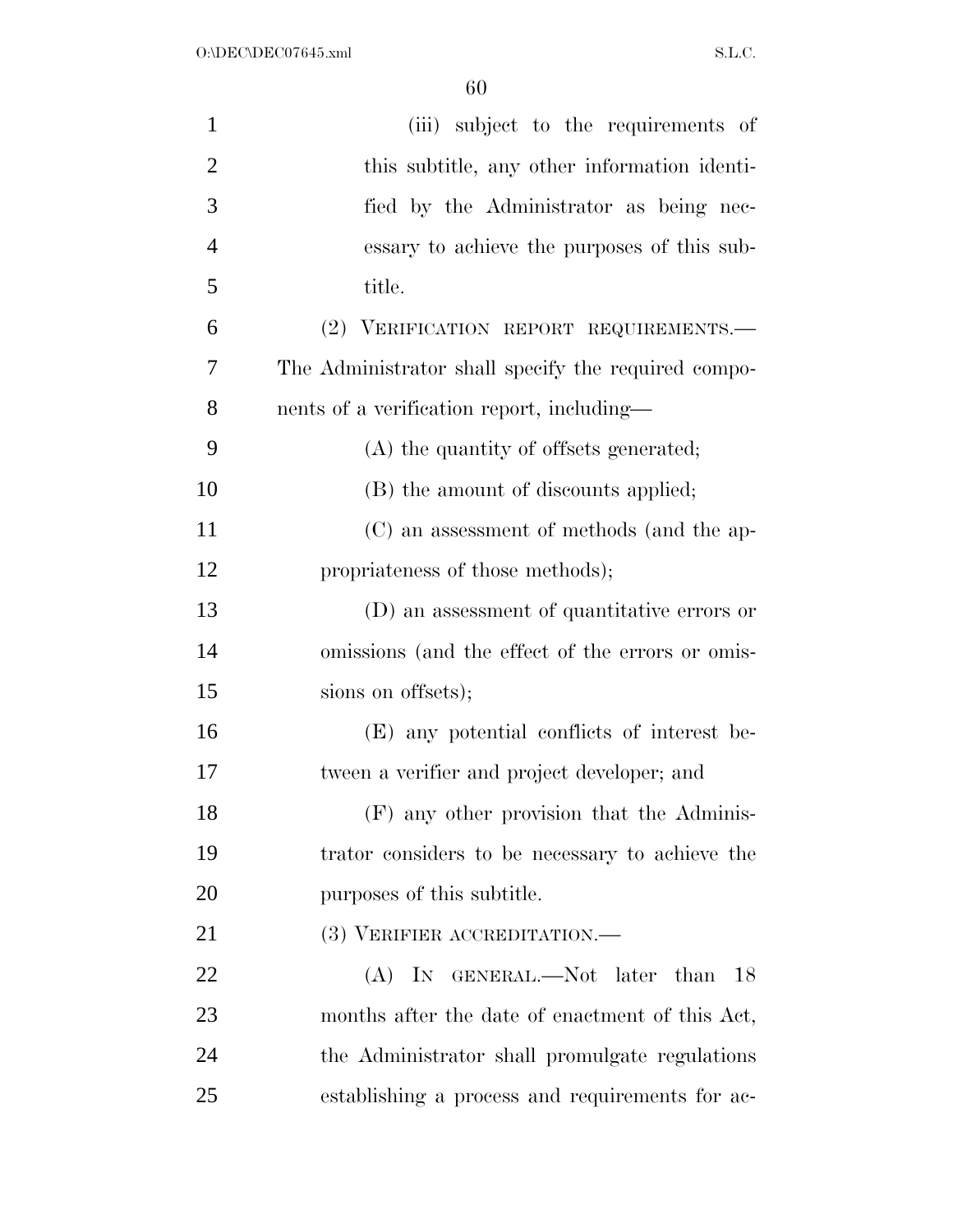| $\mathbf{1}$   | ereditation by a third-party verifier that has no    |
|----------------|------------------------------------------------------|
| $\overline{2}$ | conflicts of interest.                               |
| 3              | (B) PUBLIC ACCESSIBILITY.—Each verifier              |
| $\overline{4}$ | meeting the requirements for accreditation in        |
| 5              | accordance with this paragraph shall be listed       |
| 6              | in a publicly-accessible database, which shall be    |
| 7              | maintained and updated by the Administrator.         |
| 8              | (c) REGISTRATION AND AWARDING OF OFFSETS.            |
| 9              | (1) IN GENERAL.—Not later than 90 days after         |
| 10             | the date on which the Administrator receives a com-  |
| 11             | plete petition required under section 2404(b), the   |
| 12             | Administrator shall—                                 |
| 13             | (A) determine whether the offsets satisfy            |
| 14             | the applicable requirements of this subtitle; and    |
| 15             | (B) notify the project developer of that de-         |
| 16             | termination.                                         |
| 17             | (2) AFFIRMATIVE DETERMINATION.—In the                |
| 18             | case of an affirmative determination under para-     |
| 19             | $graph(1)$ , the Administrator shall—                |
| <b>20</b>      | (A) register the offset allowances in ac-            |
| 21             | cordance with this subtitle; and                     |
| 22             | (B) issue the offset allowances.                     |
| 23             | (3) APPEAL AND REVIEW.—The Administrator             |
| 24             | shall establish mechanisms for the appeal and review |
| 25             | of determinations made under this subsection.        |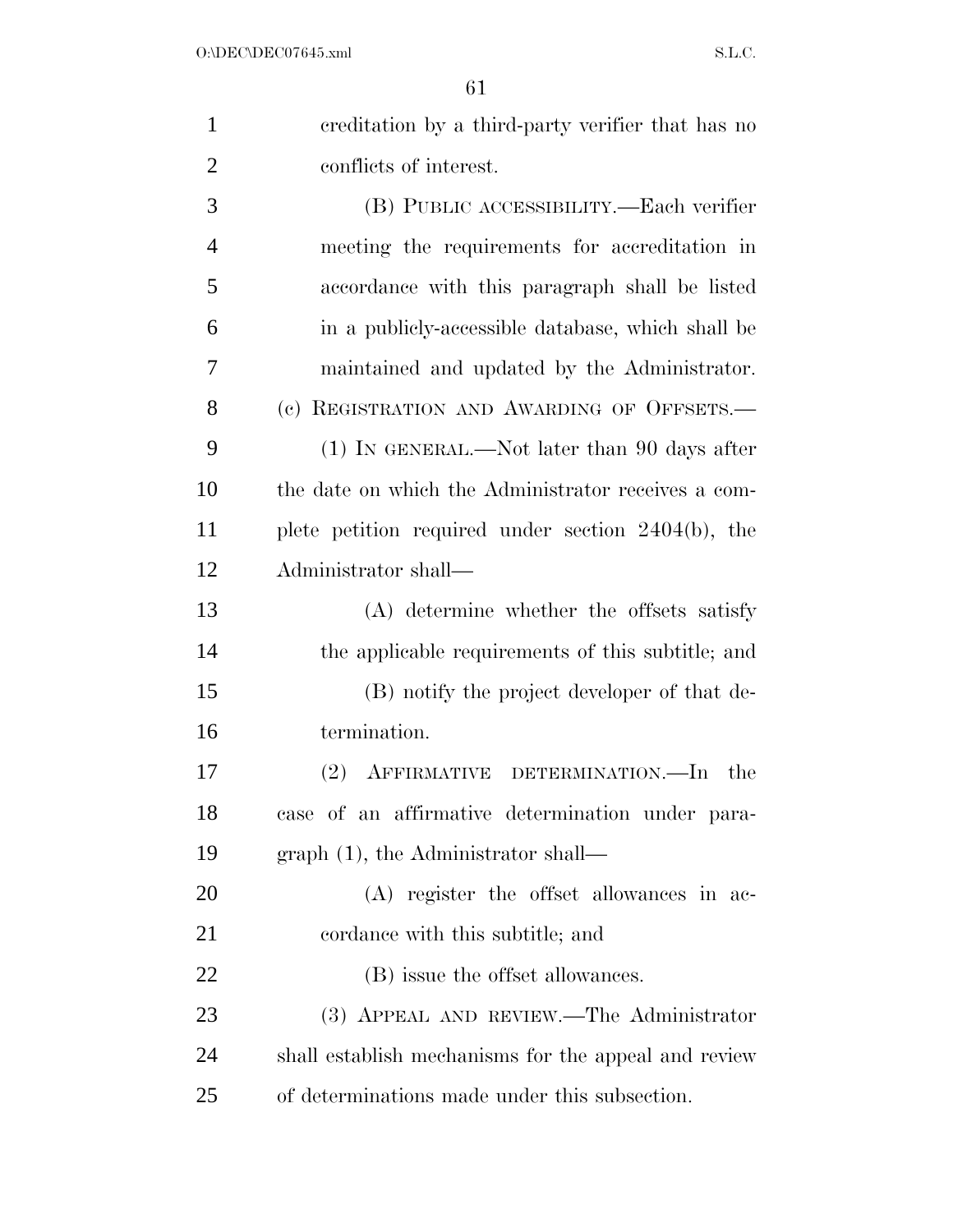| 1              | SEC. 2406. TRACKING OF REVERSALS FOR SEQUESTRATION      |
|----------------|---------------------------------------------------------|
| $\overline{2}$ | PROJECTS.                                               |
| 3              | (a) REVERSAL CERTIFICATION.                             |
| 4              | (1) IN GENERAL.—Subject to section 2402, the            |
| 5              | Administrator shall promulgate regulations requiring    |
| 6              | the submission of a reversal certification for each     |
| 7              | offset project on an annual basis following the reg-    |
| 8              | istration of offset allowances.                         |
| 9              | (2) REQUIREMENTS.—A reversal certification              |
| 10             | submitted in accordance with this subsection shall      |
| 11             | state—                                                  |
| 12             | (A) whether any unmitigated reversal re-                |
| 13             | lating to the offset project has occurred in the        |
| 14             | year preceding the year in which the certifi-           |
| 15             | cation is submitted; and                                |
| 16             | (B) the quantity of each unmitigated re-                |
| 17             | versal.                                                 |
| 18             | (b) EFFECT ON OFFSET ALLOWANCES.-                       |
| 19             | (1) INVALIDITY.—The Administrator shall de-             |
| <b>20</b>      | clare invalid all offset allowances issued for any off- |
| 21             | set project that has undergone a complete reversal.     |
| 22             | (2) PARTIAL REVERSAL.—In the case of an off-            |
| 23             | set project that has undergone a partial reversal, the  |
| 24             | Administrator shall render invalid offset allowances    |
| 25             | issued for the offset project in direct proportion to   |
| 26             | the degree of reversal.                                 |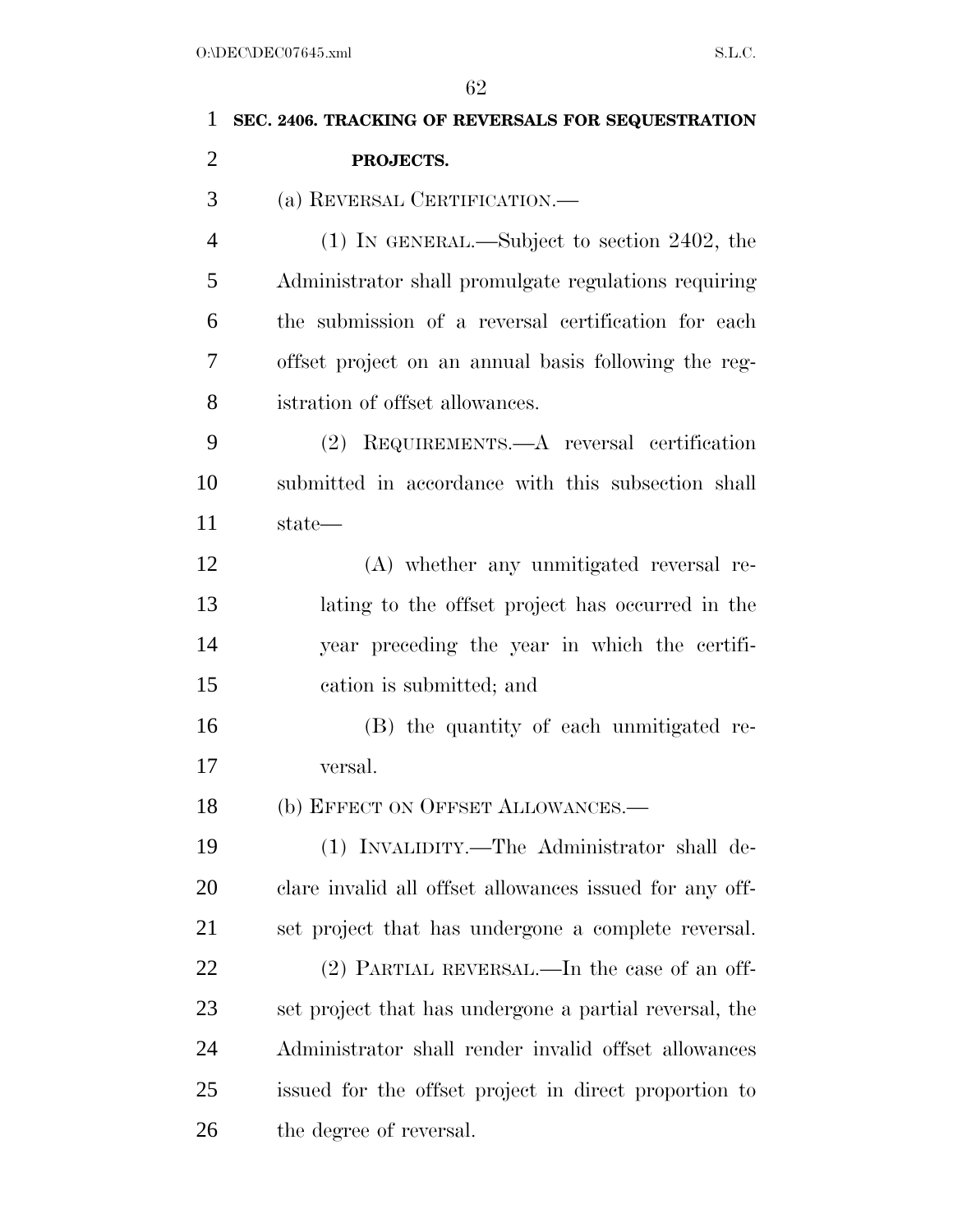(c) ACCOUNTABILITY FOR REVERSALS.—Liability and responsibility for compensation of a reversal of a reg- istered offset allowance under subsection (a) shall lie with the person that submitted the offset allowance to the Ad- ministrator for the purpose of compliance with section 1202(a), unless otherwise specified in a legally-binding contract or agreement.

 (d) COMPENSATION FOR REVERSALS.—The unmiti- gated reversal of 1 or more registered offset allowances shall require the submission of—

(1) an equal number of offset allowances; or

 (2) a combination of offset allowances and emission allowances equal to the unmitigated rever-sal.

(e) ADJUSTMENT OF BASELINE.—

 (1) IN GENERAL.—If the Administrator deter- mines that, as a result of activities or behavior that is inconsistent with the purposes of this subtitle, a significant deviation exists between the average an- nual greenhouse gas flux or carbon stock for a given year pursuant to the certification submitted under subsection (a), the baseline for that project shall be adjusted by a quantity equal to the difference be-tween—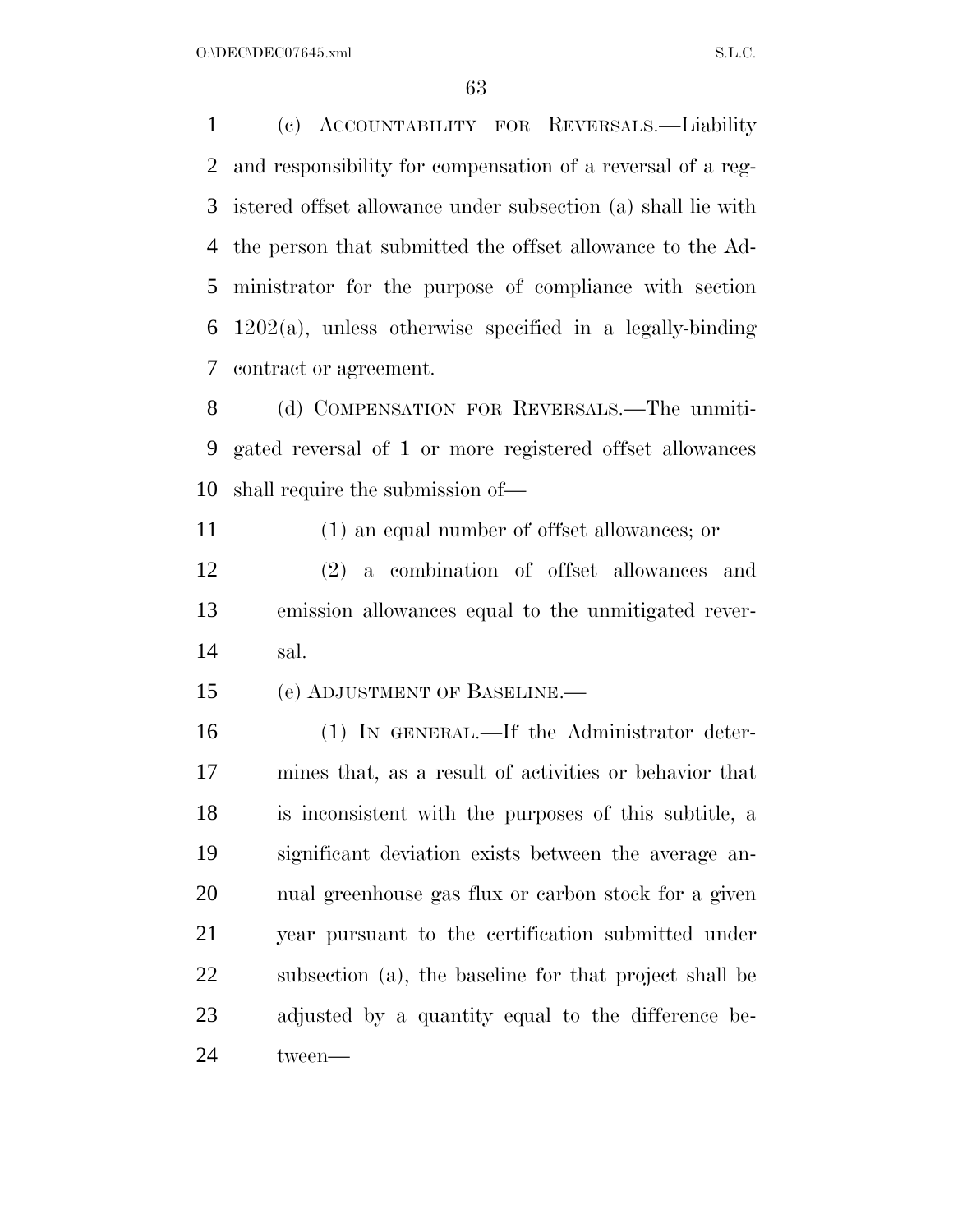(A) the estimated greenhouse gas flux or carbon stock at the end of the year prior to the year in which the significant deviation occurred; and

 (B) the estimated greenhouse gas flux or carbon stock at the end of the year in which the significant deviation occurred.

 (2) PROJECT TERMINATION.—A project devel- oper may cease participation in the domestic offset program established under this subtitle at any time, on the condition that any registered allowances awarded for increases in sequestration have been compensated for by the project developer through the submission of an equal number of offset allow-ances.

#### **SEC. 2407. EXAMINATIONS.**

 (a) REGULATIONS.—Not later than 2 years after the date of enactment of this Act, the Administrator shall pro- mulgate regulations governing the examination and audit-ing of offset allowances.

 (b) REQUIREMENTS.—The regulations promulgated under this section shall specifically consider—

 (1) principles for initiating and conducting ex-aminations;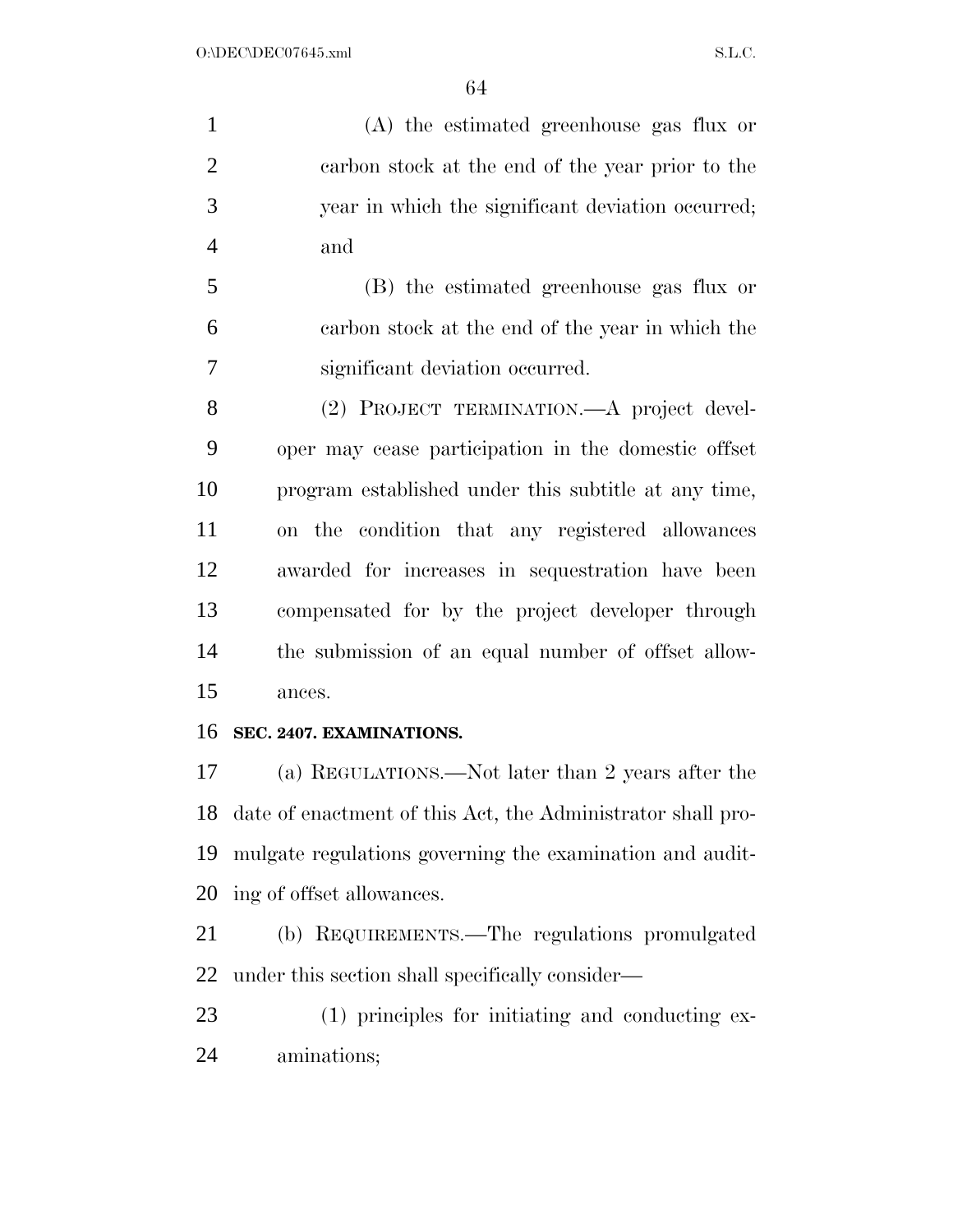| $\mathbf{1}$   | $(2)$ the type or scope of examinations, includ-              |
|----------------|---------------------------------------------------------------|
| $\overline{2}$ | $ing$ —                                                       |
| 3              | (A) reporting and recordkeeping; and                          |
| $\overline{4}$ | (B) site review or visitation;                                |
| 5              | (3) the rights and privileges of an examined                  |
| 6              | party; and                                                    |
| 7              | (4) the establishment of an appeal process.                   |
| 8              | SEC. 2408. TIMING AND THE PROVISION OF OFFSET ALLOW-          |
| 9              | ANCES.                                                        |
| 10             | (a) INITIATION OF OFFSET PROJECTS.—An offset                  |
| 11             | project that commences operation on or after the effective    |
| 12             | date of regulations promulgated under section $2407(a)$       |
| 13             | shall be eligible to generate offset allowances under this    |
| 14             | subtitle if the offset project meets the other applicable re- |
| 15             | quirements of this subtitle.                                  |
| 16             | (b) PRE-EXISTING PROJECTS.—                                   |
| 17             | (1) IN GENERAL.—The Administrator<br>may                      |
| 18             | allow for the transition into the Registry of offset          |
| 19             | projects and banked offset allowances operating               |
| 20             | under other Federal, State, or private reporting pro-         |
| 21             | grams or registries as of the effective date of regula-       |
| 22             | tions promulgated under section $2407(a)$ if the Ad-          |
| 23             | ministrator determines that the offset projects and           |
| 24             | banked offset allowances satisfy the applicable re-           |
| 25             | quirements of this subtitle.                                  |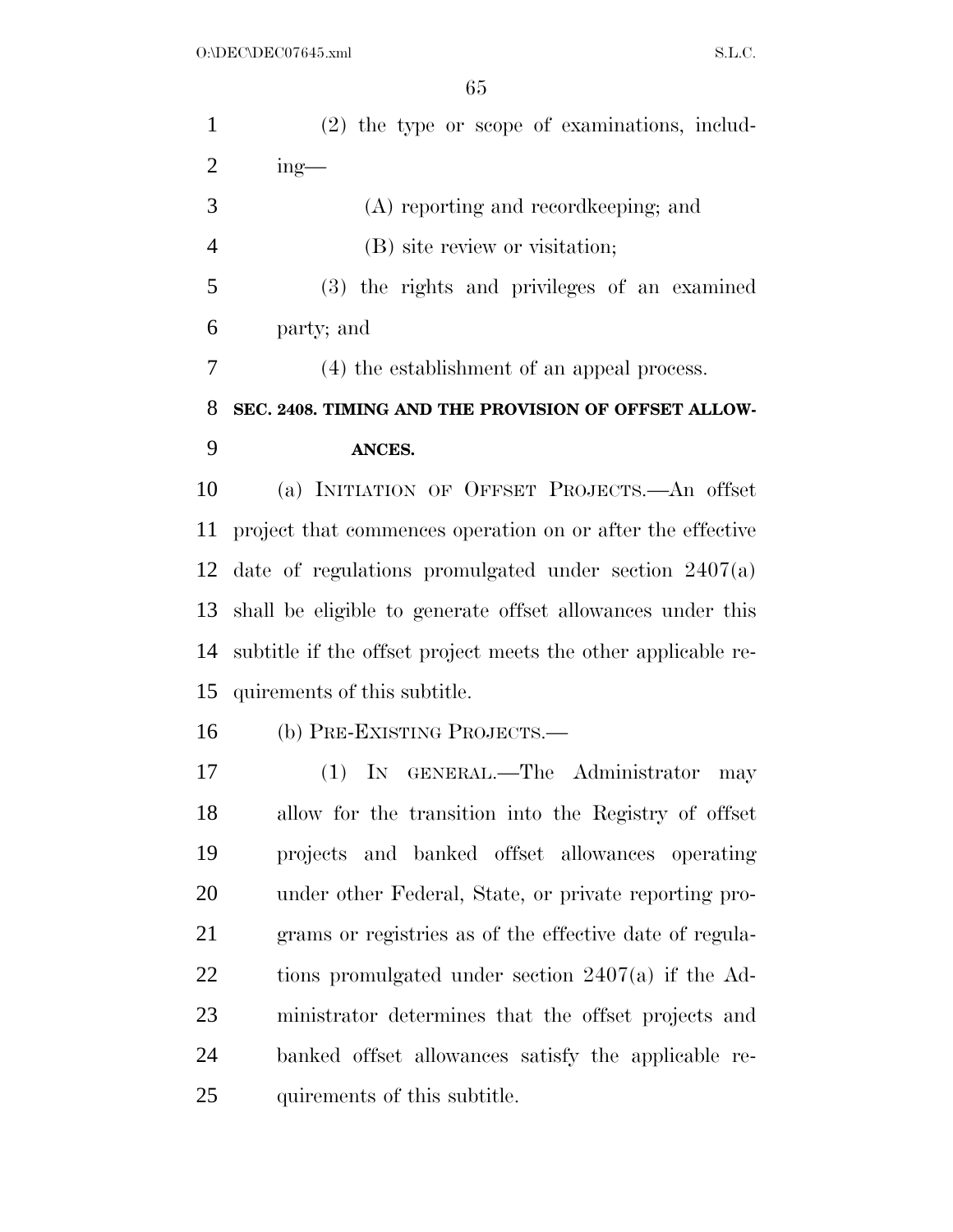(2) EXCEPTION.—An offset allowance that is expired, retired, or canceled under any other offset program, registry, or market as of the effective date of regulations promulgated under section 2407(a) shall be ineligible for transition into the Registry. **SEC. 2409. OFFSET REGISTRY.**  In addition to the requirements established by section 2404, an offset allowance registered under this subtitle shall be accompanied in the Registry by— (1) a verification report submitted pursuant to section 2405(a); (2) a reversal certification submitted pursuant to section 2406(b); and (3) subject to the requirements of this subtitle, any other information identified by the Adminis- trator as being necessary to achieve the purposes of this subtitle. **SEC. 2410. ENVIRONMENTAL CONSIDERATIONS.**  (a) COORDINATION TO MINIMIZE NEGATIVE EF- FECTS.—In promulgating regulations under this subtitle, the Administrator, in consultation with the Secretary of Agriculture, shall act (including by rejecting projects, if

practicable, adverse effects on human health or the envi-

necessary) to avoid or minimize, to the maximum extent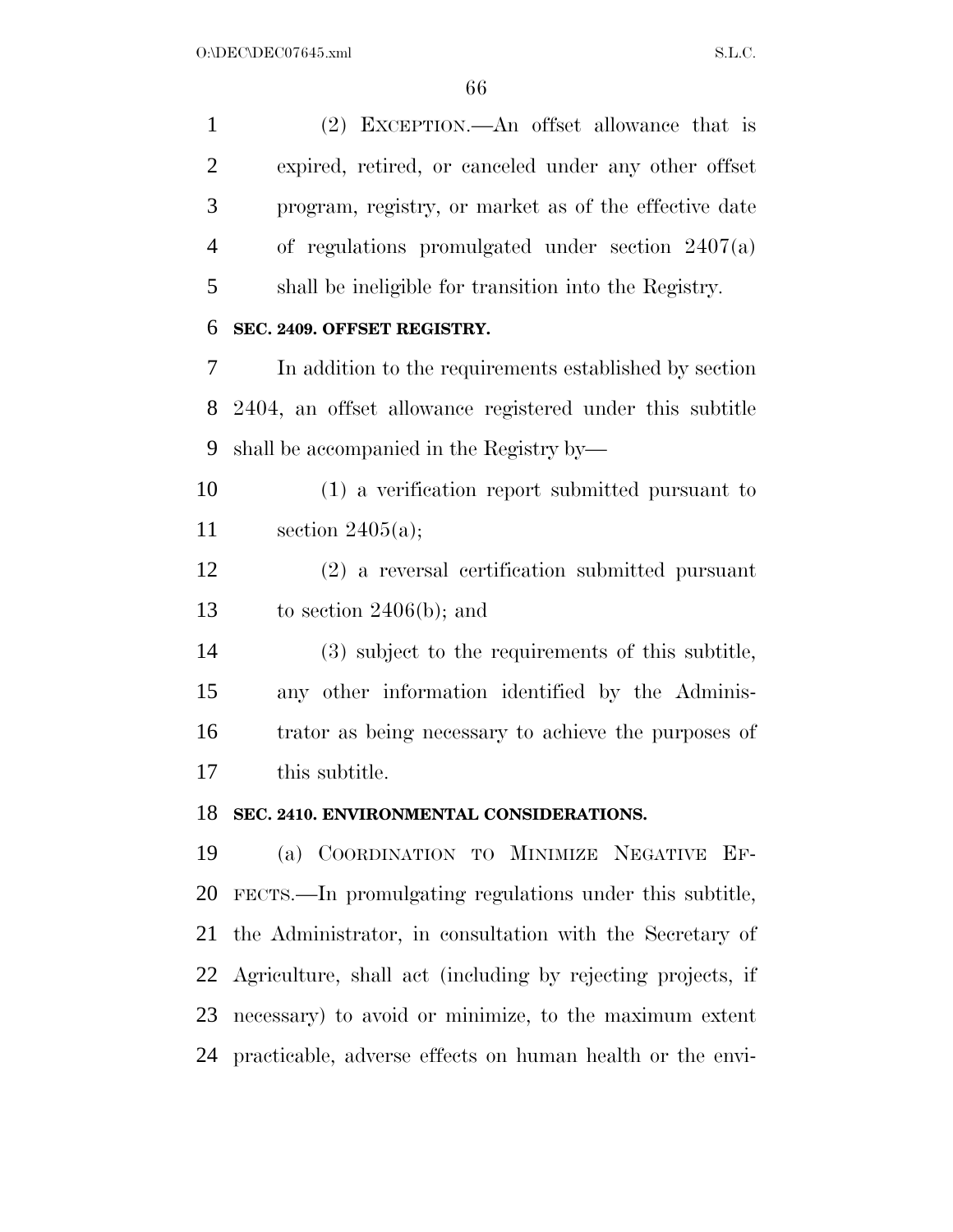$O:\DEC\DECO7645.xml$  S.L.C.

 ronment resulting from the implementation of offset projects under this subtitle.

 (b) REPORT ON POSITIVE EFFECTS.—Not later than 2 years after the date of enactment of this Act, the Admin- istrator, in consultation with the Secretary of Agriculture, shall submit to Congress a report detailing—

 (1) the incentives, programs, or policies capable of fostering improvements to human health or the environment in conjunction with the implementation of offset projects under this subtitle; and

 (2) the cost of those incentives, programs, or policies.

 (c) USE OF NATIVE PLANT SPECIES IN OFFSET PROJECTS.—Not later than 18 months after the date of enactment of this Act, the Administrator, in consultation with the Secretary of Agriculture, shall promulgate regula- tions for the selection, use, and storage of native and non-native plant materials—

 (1) to ensure native plant materials are given primary consideration, in accordance with applicable Department of Agriculture guidance for use of na-22 tive plant materials;

 (2) to prohibit the use of Federal- or State-des-ignated noxious weeds; and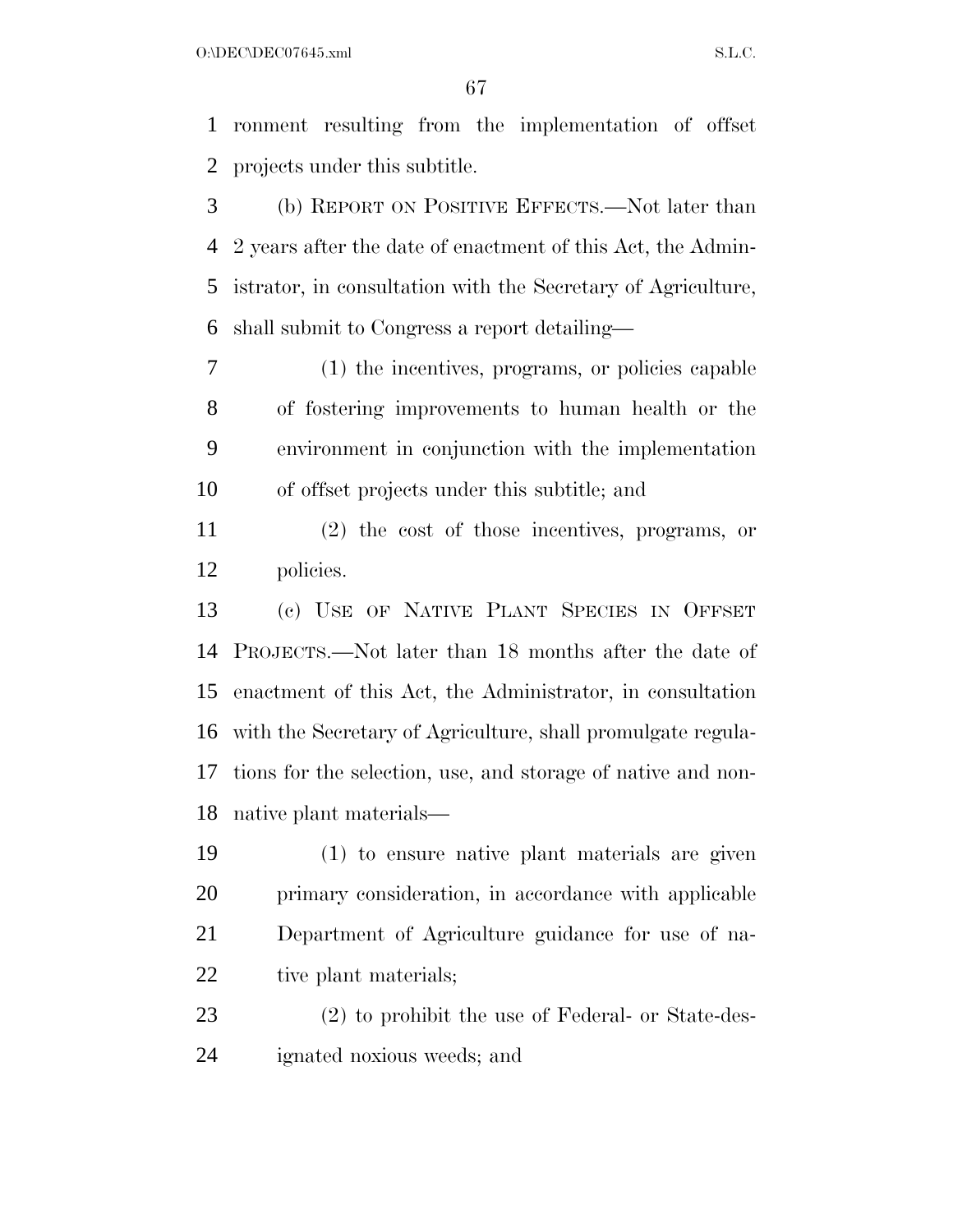(3) to prohibit the use of a species listed by a regional or State invasive plant council within the applicable region or State.

#### **SEC. 2411. PROGRAM REVIEW.**

 Not later than 5 years after the date of enactment of this Act, and periodically thereafter, the Administrator shall review and revise, as necessary, the regulations pro-mulgated under this subtitle.

 **Subtitle E—International Credits SEC. 2501. USE OF INTERNATIONAL ALLOWANCES OR CREDITS.** 

 The owner or operator of a covered facility may sat- isfy up to 15 percent of the allowance submission require- ment of the covered facility under section 1202(a) by sub- mitting allowances or credits obtained on a foreign green- house gas emissions trading market, on the condition that the Administrator has certified the market in accordance with the regulations promulgated pursuant to section 2502(a).

#### **SEC. 2502. REGULATIONS.**

 (a) IN GENERAL.—Not later than 2 years after the date of enactment of this Act, the Administrator shall pro- mulgate regulations, taking into consideration protocols adopted in accordance with the United Nations Frame-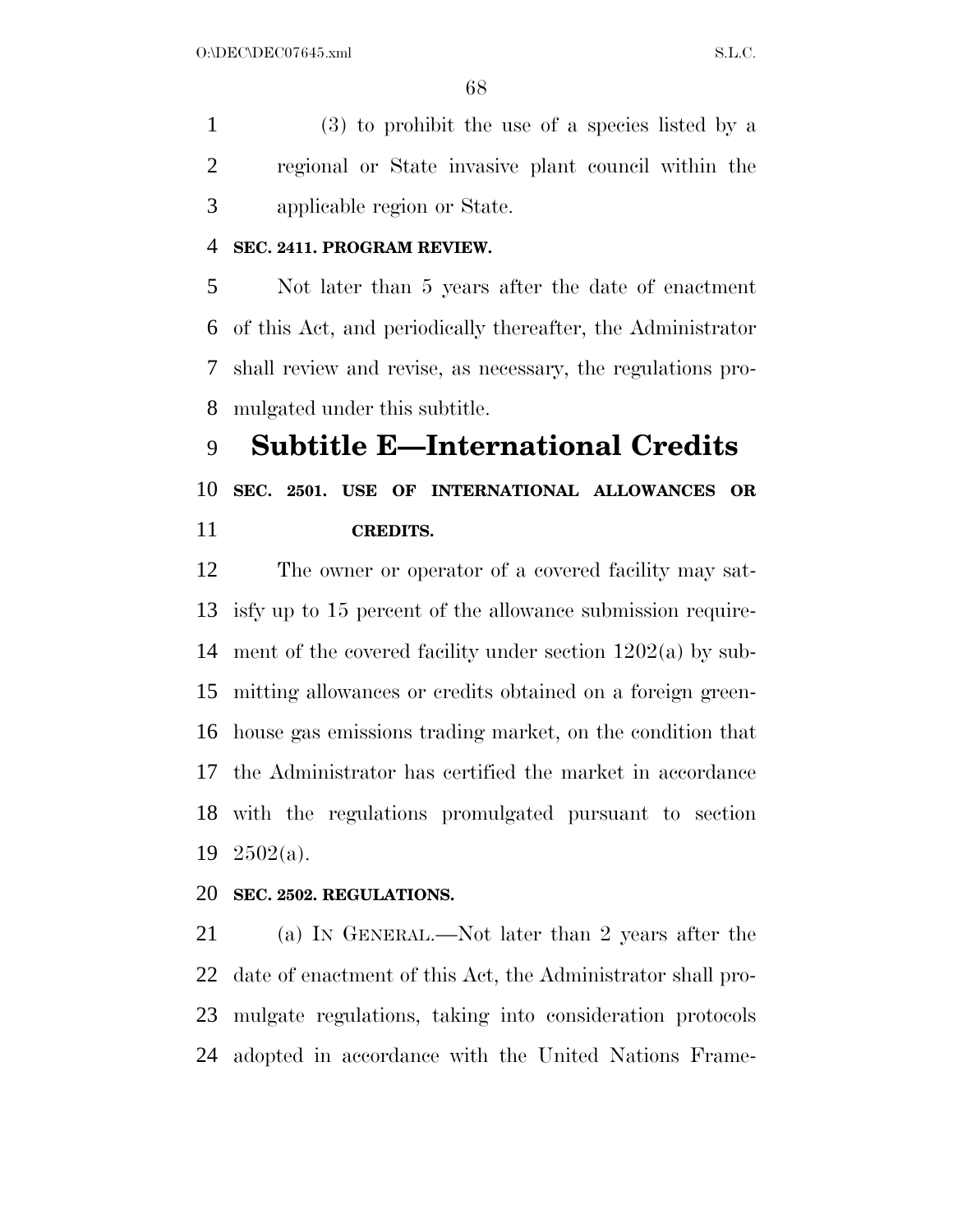work Convention on Climate Change, done at New York on May 9, 1992—

 (1) approving the use under this subtitle of credits from such foreign greenhouse gas emissions trading markets as the regulations may establish; and

 (2) permitting the use of international credits from the foreign country that issued the credits.

 (b) REQUIREMENTS.—The regulations promulgated under subsection (a) shall require that, in order to be ap-proved for use under this subtitle—

 (1) a credit shall have been issued by a foreign country pursuant to a governmental program that imposes mandatory absolute tonnage limits on greenhouse gas emissions from the foreign country, or 1 or more industry sectors in that country, pursu-ant to protocols described in subsection (a); and

 (2) the governmental program be of comparable stringency to the program established by this Act, including comparable monitoring, compliance, and enforcement.

#### **SEC. 2503. FACILITY CERTIFICATION.**

 The owner or operator of a covered facility who sub- mits an international allowance or credit under this sub-title shall certify that the allowance or credit has not been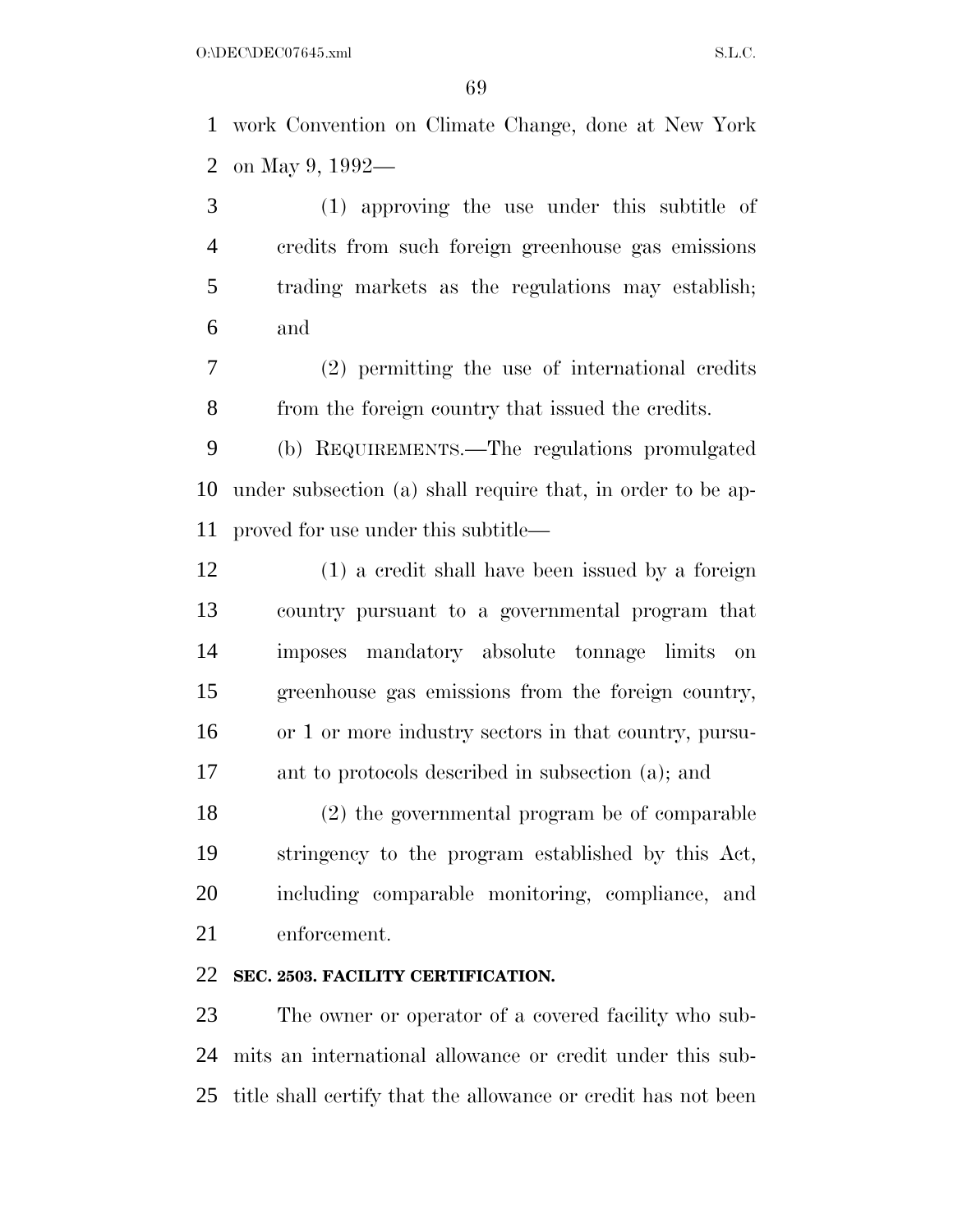retired from use in the registry of the applicable foreign country.

# **Subtitle F—Carbon Market Efficiency Board**

### **SEC. 2601. PURPOSES.**

The purposes of this subtitle are—

 (1) to ensure that the imposition of limits on greenhouse gas emissions will not significantly harm the economy of the United States; and

 (2) to establish a Carbon Market Efficiency Board to ensure the implementation and mainte- nance of a stable, functioning, and efficient market in emission allowances.

 **SEC. 2602. ESTABLISHMENT OF CARBON MARKET EFFI-CIENCY BOARD.** 

 (a) ESTABLISHMENT.—There is established a board, to be known as the ''Carbon Market Efficiency Board'' (referred to in this subtitle as the ''Board'').

(b) PURPOSES.—The purposes of the Board are—

- (1) to promote the achievement of the purposes of this Act;
- (2) to observe the national greenhouse gas emission market and evaluate periods during which the cost of emission allowances provided under Fed-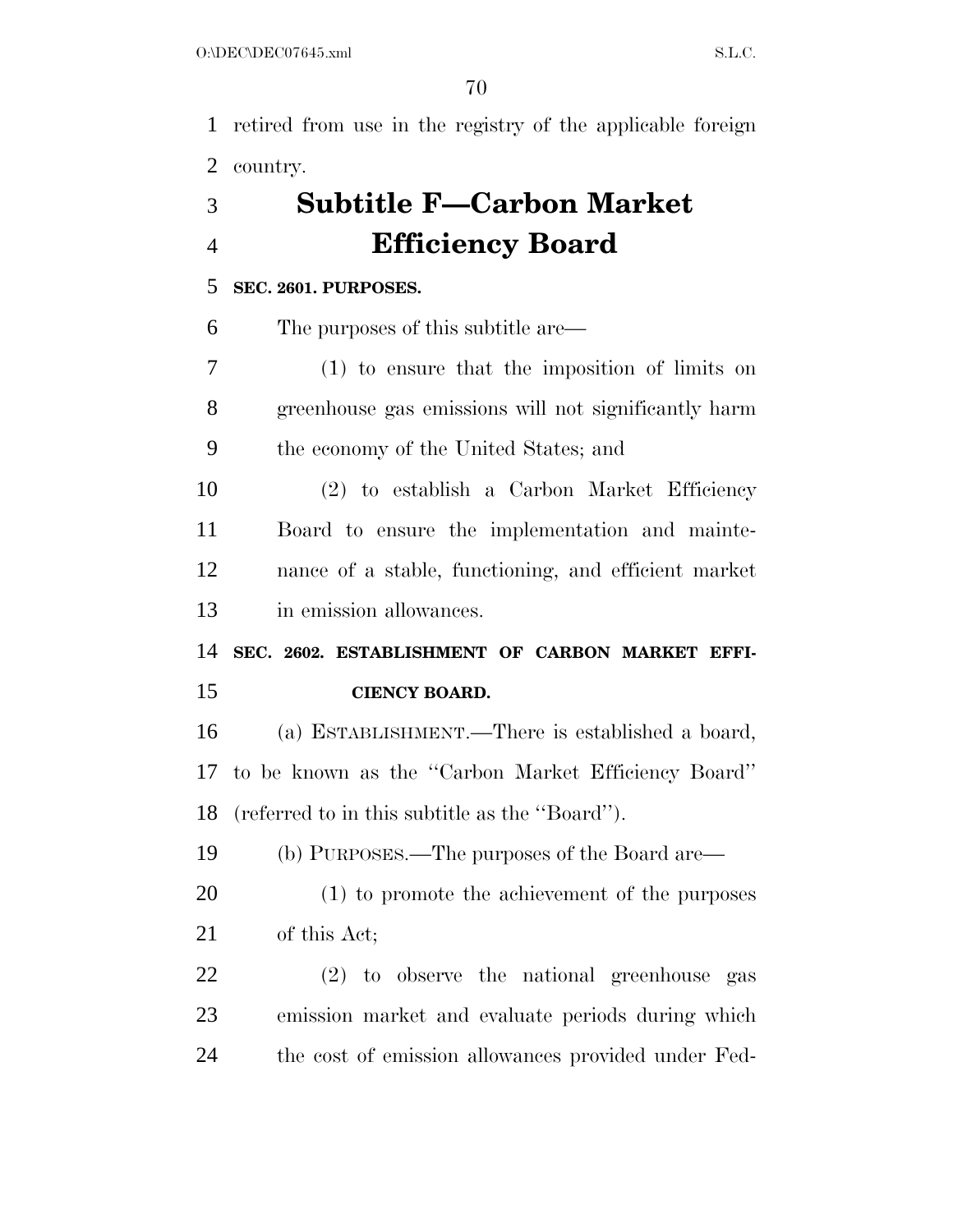| $\mathbf{1}$   | eral law might pose significant harm to the economy; |
|----------------|------------------------------------------------------|
| $\overline{2}$ | and                                                  |
| 3              | (3) to submit to the President and Congress          |
| $\overline{4}$ | quarterly reports—                                   |
| 5              | $(A)$ describing—                                    |
| 6              | (i) the status of the emission allow-                |
| 7              | ance market established under this Act;              |
| 8              | (ii) the economic effects of the mar-                |
| 9              | ket, regional, industrial, and consumer re-          |
| 10             | sponses to the market;                               |
| 11             | (iii) where practicable, energy invest-              |
| 12             | ment responses to the market;                        |
| 13             | (iv) any corrective measures that                    |
| 14             | should be carried out to relieve excessive           |
| 15             | costs of the market; and                             |
| 16             | (v) plans to compensate for those                    |
| 17             | measures to ensure that the long-term                |
| 18             | emission-reduction goals of this Act are             |
| 19             | achieved;                                            |
| 20             | (B) that are timely and succinct to ensure           |
| 21             | regular monitoring of market trends; and             |
| 22             | (C) that are prepared independently by the           |
| 23             | Board.                                               |
| 24             | (c) MEMBERSHIP.-                                     |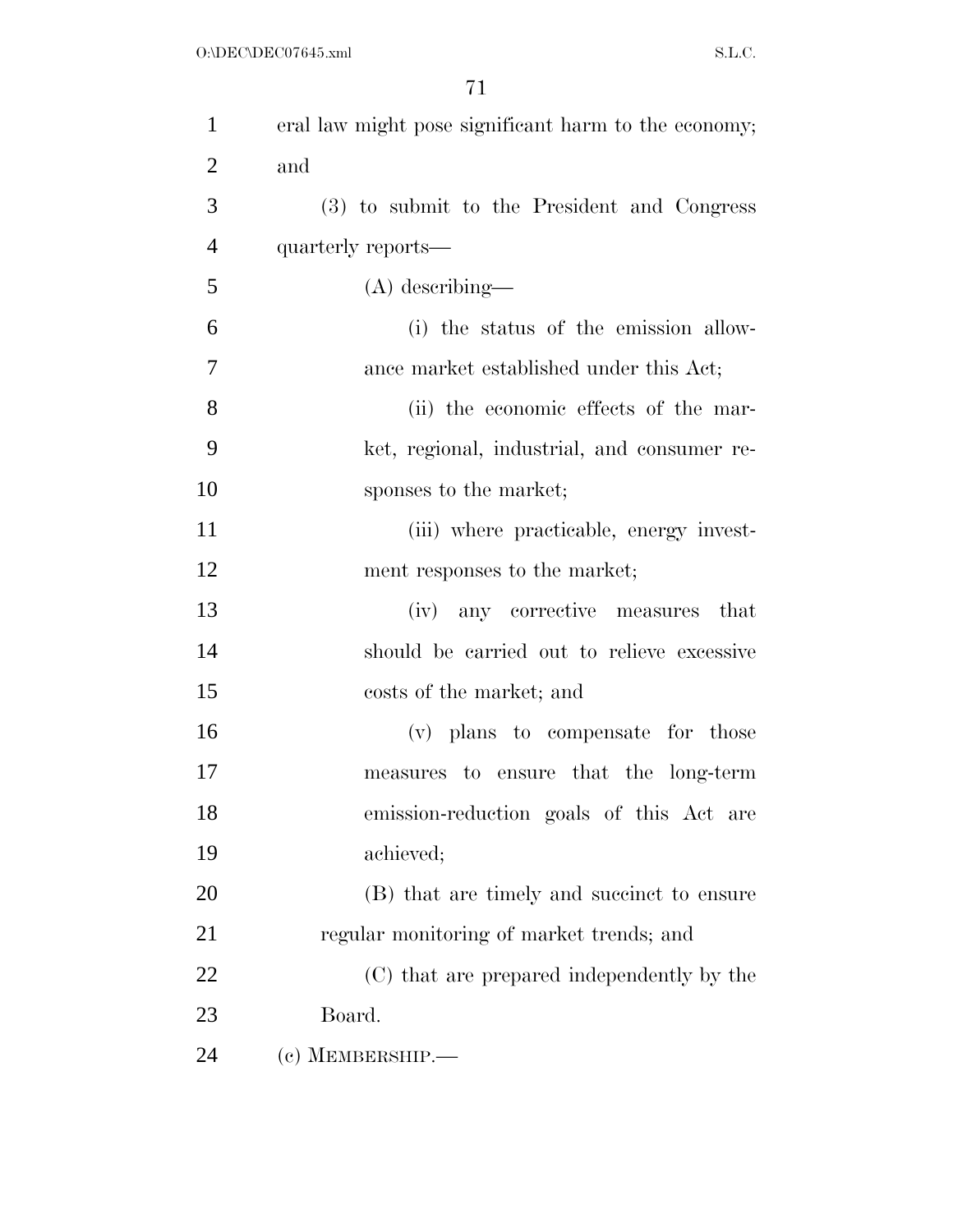| $\mathbf{1}$   | (1) COMPOSITION.—The Board shall be com-          |
|----------------|---------------------------------------------------|
| $\overline{2}$ | posed of 7 members who are citizens of the United |
| 3              | States, to be appointed by the President, by and  |
| $\overline{4}$ | with the advice and consent of the Senate.        |
| 5              | (2) REQUIREMENTS.—In appointing members           |
| 6              | of the Board under paragraph (1), the President   |
| 7              | shall—                                            |
| 8              | $(A)$ ensure fair representation of the finan-    |
| 9              | cial, agricultural, industrial, and commercial    |
| 10             | sectors, and the geographical regions, of the     |
| 11             | United States, and include a representative of    |
| 12             | consumer interests; and                           |
| 13             | (B) appoint not more than 1 member from           |
| 14             | each such geographical region.                    |
| 15             | $(3)$ COMPENSATION.—                              |
| 16             | (A) IN GENERAL.—A member of the Board             |
| 17             | shall be compensated at a rate equal to the       |
| 18             | daily equivalent of the annual rate of basic pay  |
| 19             | prescribed for level II of the Executive Schedule |
| 20             | under section 5313 of title 5, United States      |
| 21             | Code, for each day (including travel time) dur-   |
| 22             | ing which the member is engaged in the per-       |
| 23             | formance of the duties of the Board.              |
| 24             | (B) CHAIRPERSON.—The Chairperson of               |
| 25             | the Board shall be compensated at a rate equal    |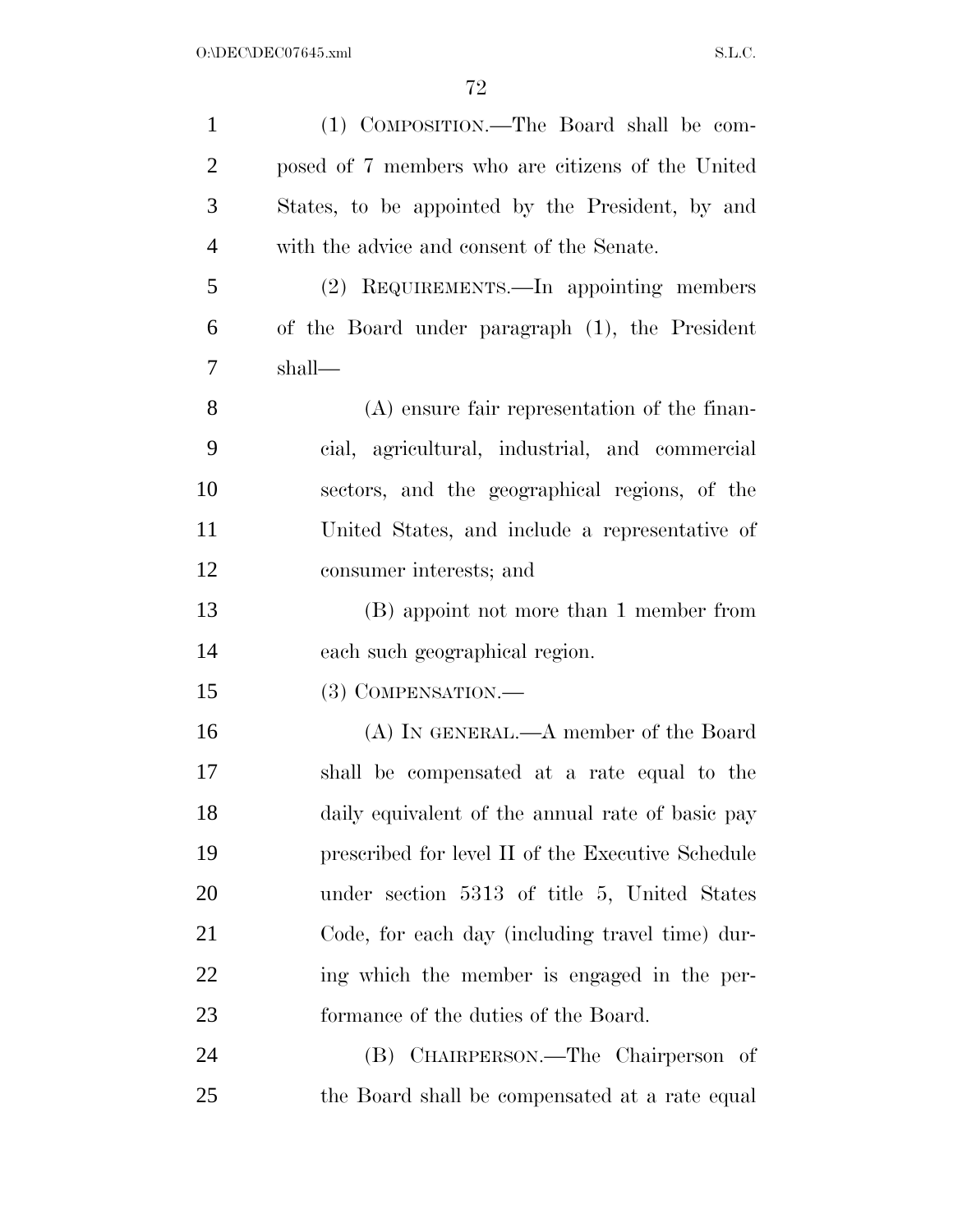| $\mathbf{1}$   | to the daily equivalent of the annual rate of     |
|----------------|---------------------------------------------------|
| $\overline{2}$ | basic pay prescribed for level I of the Executive |
| 3              | Schedule under section 5312 of title 5, United    |
| $\overline{4}$ | States Code, for each day (including travel       |
| 5              | time) during which the member is engaged in       |
| 6              | the performance of the duties of the Board.       |
| 7              | (4) PROHIBITIONS.—                                |
| 8              | (A) CONFLICTS OF INTEREST.—An indi-               |
| 9              | vidual employed by, or holding any official rela- |
| 10             | tionship (including any shareholder) with, any    |
| 11             | entity engaged in the generation, transmission,   |
| 12             | distribution, or sale of energy, an individual    |
| 13             | who has any pecuniary interest in the genera-     |
| 14             | tion, transmission, distribution, or sale of en-  |
| 15             | ergy, or an individual who has a pecuniary in-    |
| 16             | terest in the implementation of this Act, shall   |
| 17             | not be appointed to the Board under this sub-     |
| 18             | section.                                          |
| 19             | (B) NO OTHER EMPLOYMENT.—A member                 |
| 20             | of the Board shall not hold any other employ-     |
| 21             | ment during the term of service of the member.    |
| 22             | (d) TERM; VACANCIES.-                             |
| 23             | $(1)$ TERM.—                                      |
| 24             | $(A)$ IN GENERAL.—The term of a member            |
| 25             | of the Board shall be 14 years, except that the   |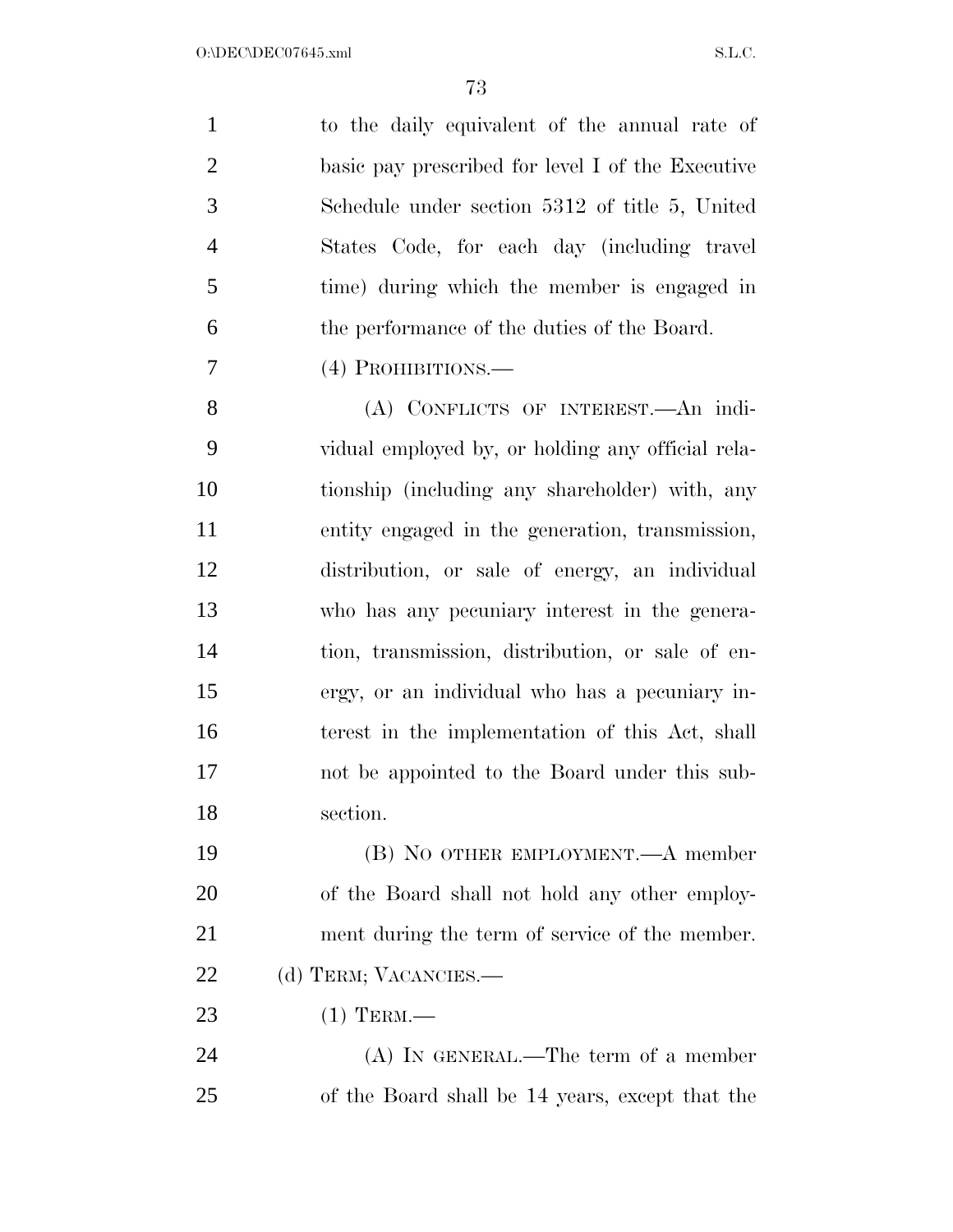| $\mathbf{1}$   | members first appointed to the Board shall be     |
|----------------|---------------------------------------------------|
| $\overline{2}$ | appointed for terms in a manner that ensures      |
| 3              | that—                                             |
| $\overline{4}$ | (i) the term of not more than 1 mem-              |
| 5              | ber shall expire during any 2-year period;        |
| 6              | and                                               |
| 7              | (ii) no member serves a term of more              |
| 8              | than 14 years.                                    |
| 9              | (B) OATH OF OFFICE.—A member shall                |
| 10             | take the oath of office of the Board by not later |
| 11             | than 15 days after the date on which the mem-     |
| 12             | ber is appointed under subsection $(c)(1)$ .      |
| 13             | (C) REMOVAL.—                                     |
| 14             | (i) IN GENERAL.—A member may be                   |
| 15             | removed from the Board on determination           |
| 16             | of the President for cause.                       |
| 17             | NOTIFICATION.—The President<br>(ii)               |
| 18             | shall submit to Congress a notification of        |
| 19             | any determination by the President to re-         |
| 20             | move a member of the Board for cause              |
| 21             | under clause (i).                                 |
| 22             | $(2)$ VACANCIES.—                                 |
| 23             | (A) IN GENERAL.—A vacancy on the                  |
| 24             | Board—                                            |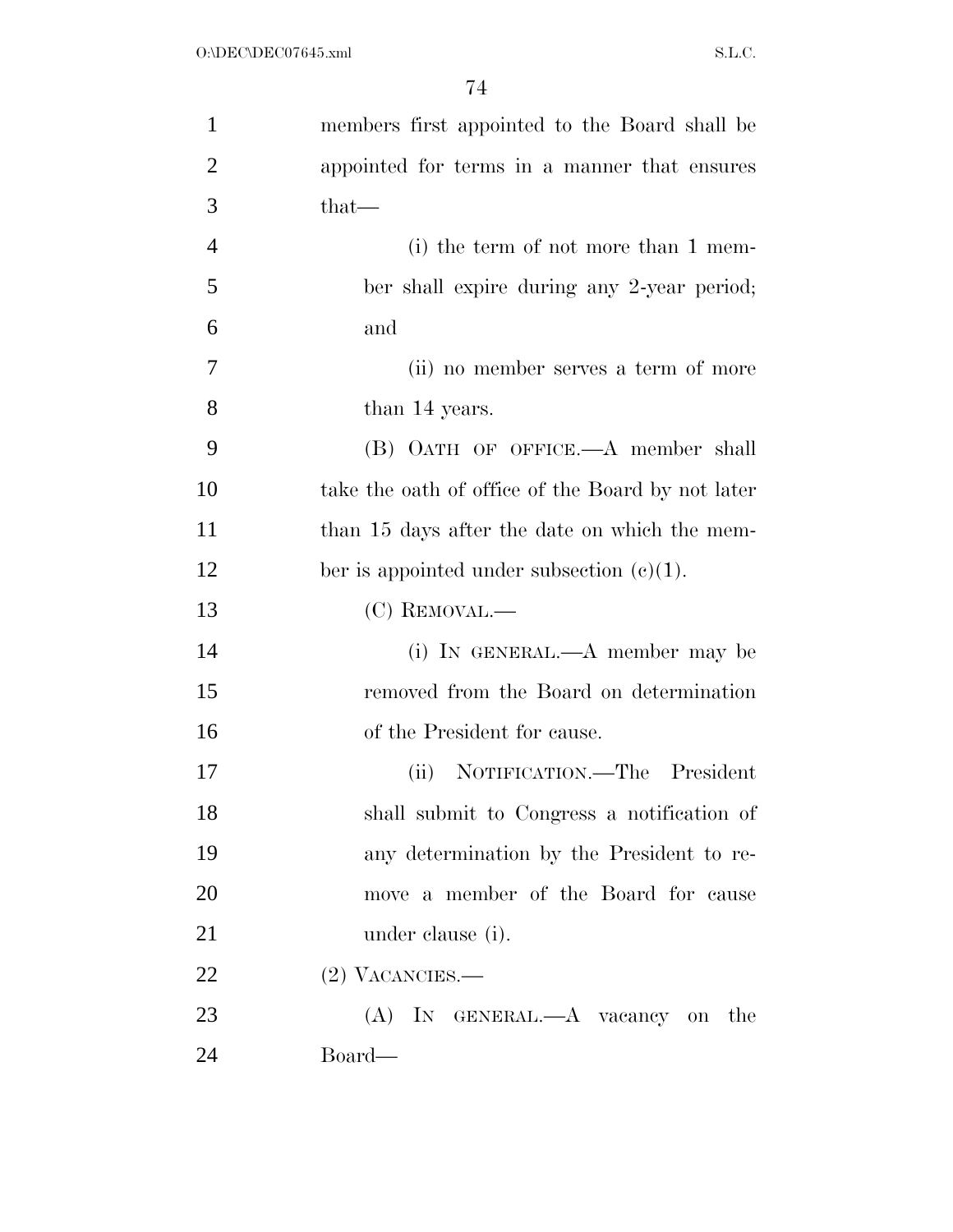| $\mathbf{1}$   | (i) shall not affect the powers of the             |
|----------------|----------------------------------------------------|
| $\overline{2}$ | Board; and                                         |
| 3              | (ii) shall be filled in the same manner            |
| $\overline{4}$ | as the original appointment was made.              |
| 5              | (B) SERVICE UNTIL NEW APPOINTMENT.                 |
| 6              | A member of the Board the term of whom has         |
| 7              | expired or otherwise been terminated shall con-    |
| 8              | tinue to serve until the date on which a replace-  |
| 9              | ment is appointed under subparagraph $(A)(ii)$ ,   |
| 10             | if the President determines that service to be     |
| 11             | appropriate.                                       |
| 12             | (e)<br>CHAIRPERSON AND VICE-CHAIRPERSON.-- Of      |
| 13             | members of the Board, the President shall appoint— |
| 14             | $(1)$ 1 member to serve as Chairperson of the      |
| 15             | Board for a term of 4 years; and                   |
| 16             | $(2)$ 1 member to serve as Vice-Chairperson of     |
| 17             | the Board for a term of 4 years.                   |
| 18             | (f) MEETINGS.—                                     |
| 19             | (1) INITIAL MEETING.—The Board shall hold          |
| 20             | the initial meeting of the Board as soon as prac-  |
| 21             | ticable after the date on which all members have   |
| <u>22</u>      | been appointed to the Board under subsection       |
| 23             | (c)(1).                                            |
| 24             | $(2)$ PRESIDING OFFICER.—A meeting of the          |
| 25             | Board shall be presided over by—                   |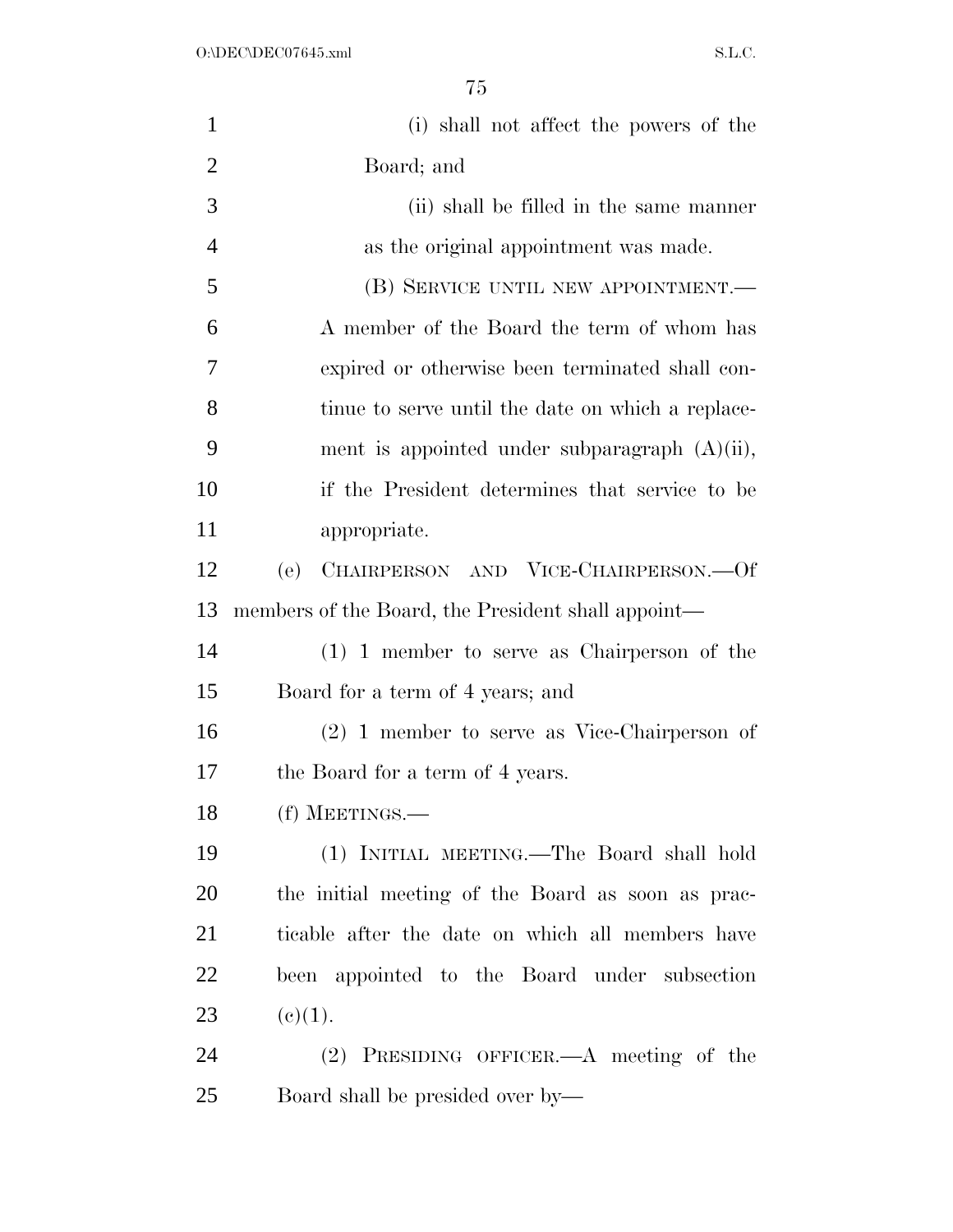| $\mathbf{1}$   | (A) the Chairperson;                                  |
|----------------|-------------------------------------------------------|
| $\overline{2}$ | (B) in any case in which the Chairperson              |
| 3              | is absent, the Vice-Chairperson; or                   |
| $\overline{4}$ | (C) in any case in which the Chairperson              |
| 5              | and Vice-Chairperson are absent, a chairperson        |
| 6              | pro tempore, to be elected by the members of          |
| 7              | the Board.                                            |
| 8              | (3) QUORUM.—Four members of the Board                 |
| 9              | shall constitute a quorum for a meeting of the        |
| 10             | Board.                                                |
| 11             | (4) OPEN MEETINGS.—The Board shall be sub-            |
| 12             | ject to section 552b of title 5, United States Code   |
| 13             | (commonly known as the "Government in the Sun-        |
| 14             | shine Act").                                          |
| 15             | SEC. 2603. DUTIES.                                    |
| 16             | (a) INFORMATION GATHERING.                            |
| 17             | (1) AUTHORITY.—The Board shall collect and            |
| 18             | analyze relevant market information to promote a      |
| 19             | full understanding of the dynamics of the emission    |
| 20             | allowance market established under this Act.          |
| 21             | (2) INFORMATION.—The Board shall gather               |
| 22             | such information as the Board determines to be ap-    |
| 23             | propriate regarding the status of the market, includ- |
| 24             | ing information relating to-                          |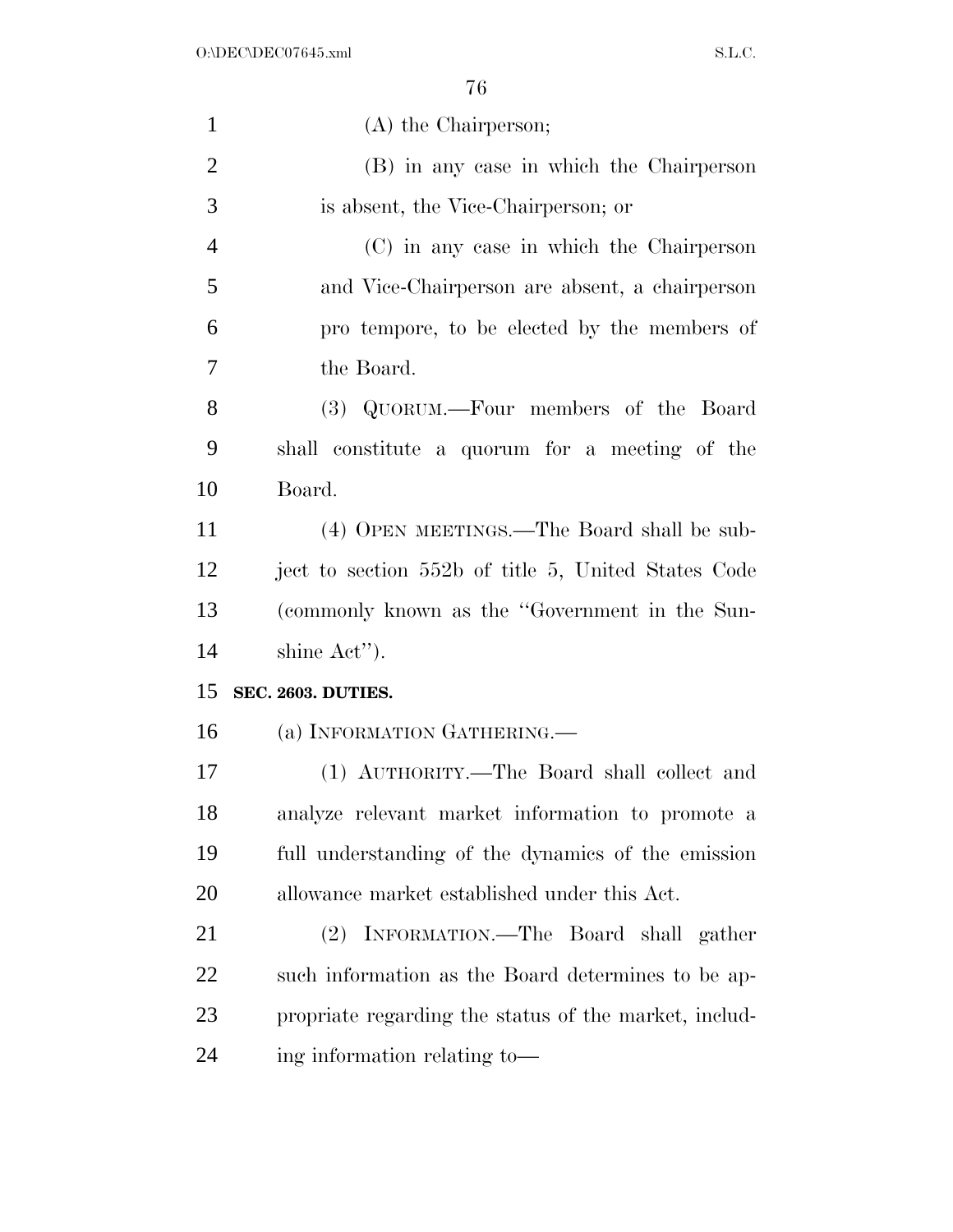| $\mathbf{1}$   | (A) emission allowance allocation and               |
|----------------|-----------------------------------------------------|
| $\overline{2}$ | availability;                                       |
| 3              | (B) the price of emission allowances;               |
| $\overline{4}$ | (C) macro- and micro-economic effects of            |
| 5              | unexpected significant increases in emission al-    |
| 6              | lowance prices, or shifts in the emission allow-    |
| $\overline{7}$ | ance market, should those increases or shifts       |
| 8              | occur;                                              |
| 9              | (D) economic effect thresholds that could           |
| 10             | warrant implementation of cost relief measures      |
| 11             | described in section $2604(a)$ after the initial 2- |
| 12             | year period described in section $2603(d)(2)$ ;     |
| 13             | (E) in the event any cost relief measures           |
| 14             | described in section $2604(a)$ are taken, the ef-   |
| 15             | fects of those measures on the market;              |
| 16             | (F) maximum levels of cost relief measures          |
| 17             | that are necessary to achieve avoidance of eco-     |
| 18             | nomic harm and preserve achievement of the          |
| 19             | purposes of this Act; and                           |
| 20             | (G) the success of the market in promoting          |
| 21             | achievement of the purposes of this Act.            |
| 22             | (b) TREATMENT AS PRIMARY ACTIVITY.-                 |
| 23             | $(1)$ In GENERAL.—During the initial 2-year pe-     |
| 24             | riod of operation of the Board, information gath-   |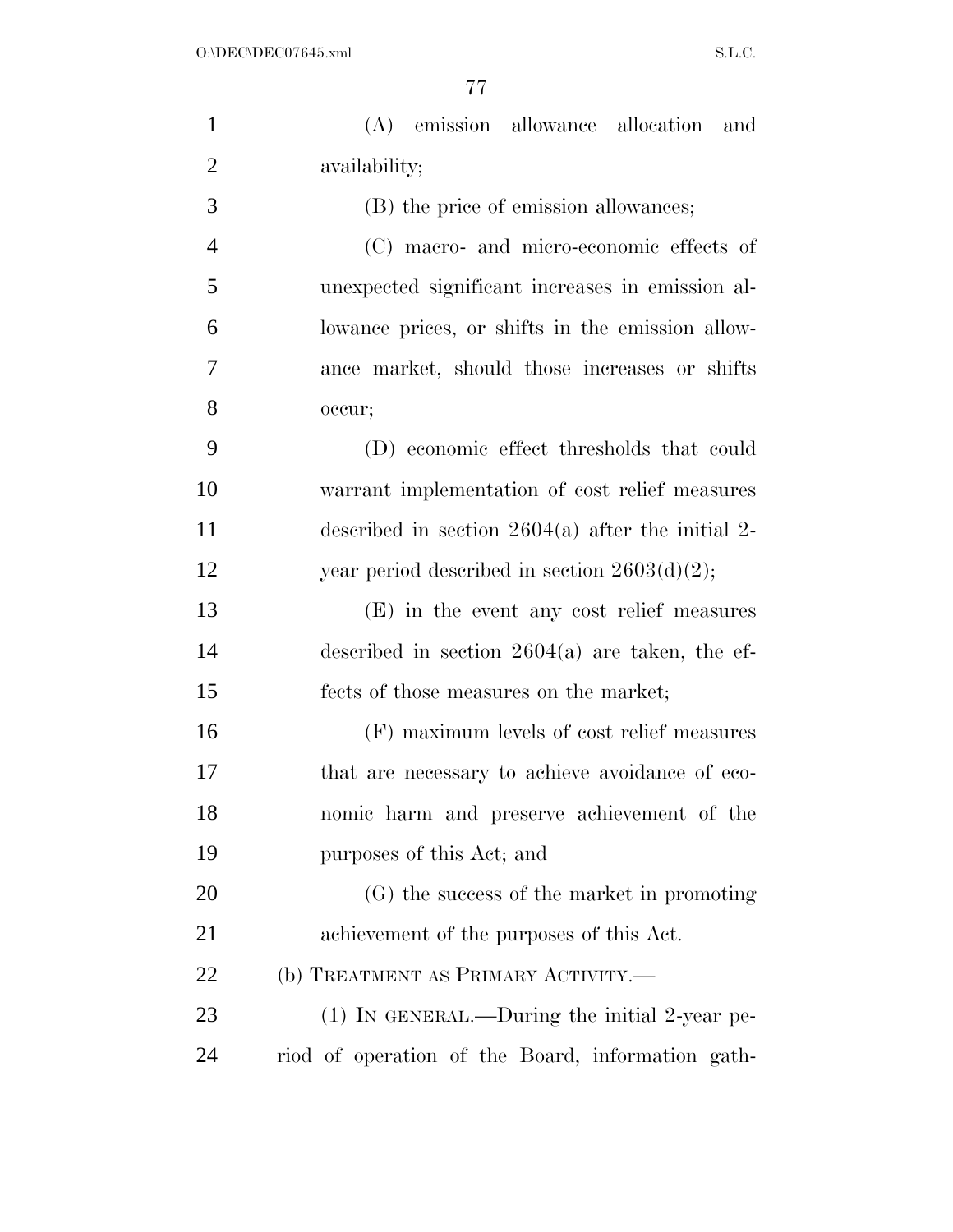ering under subsection (a) shall be the primary ac- tivity of the Board. (2) SUBSEQUENT AUTHORITY.—After the 2-

 year period described in paragraph (1), the Board shall assume authority to implement the cost-relief measures described in section 2604(a).

 $7 \quad$  (c) STUDY.—

 (1) IN GENERAL.—During the 2-year period be- ginning on the date on which the emission allowance market established under this Act begins operation, the Board shall conduct a study of other markets for tradeable permits to emit covered greenhouse gases. (2) REPORT.—Not later than 180 days after the beginning of the period described in paragraph (1), the Board shall submit to Congress a report de- scribing the status of the market, specifically with respect to volatility within the market and the aver- age price of emission allowances during that 180-day period.

20 (d) EMPLOYMENT OF COST RELIEF MEASURES.—

 (1) IN GENERAL.—If the Board determines that the emission allowance market established under this Act poses a significant harm to the econ- omy of the United States, the Board shall carry out such cost relief measures relating to that market as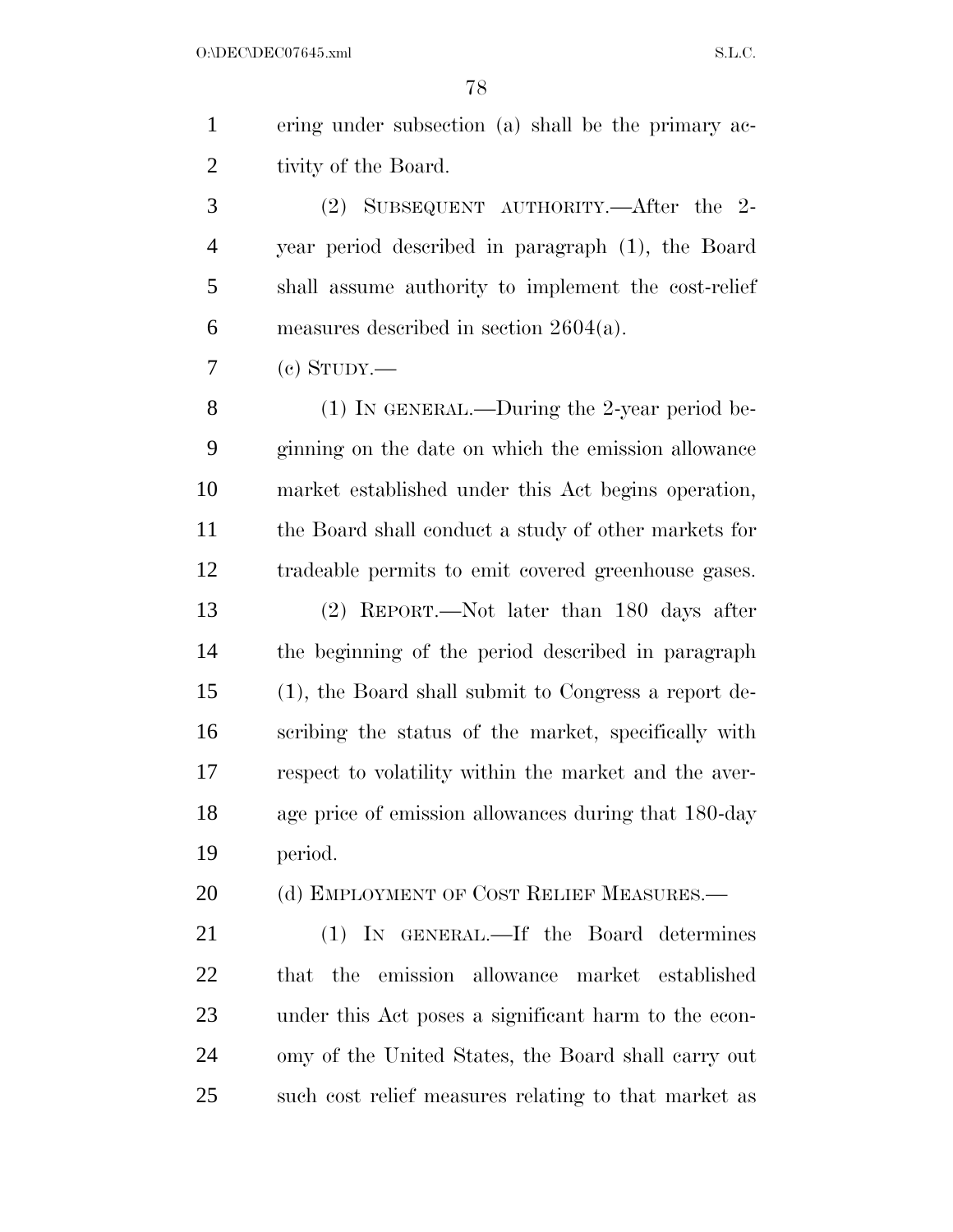| $\mathbf{1}$   | the Board determines to be appropriate under sec-      |
|----------------|--------------------------------------------------------|
| $\overline{2}$ | tion $2604(a)$ .                                       |
| 3              | (2) INITIAL PERIOD.—During the 2-year period           |
| 4              | beginning on the date on which the emission allow-     |
| 5              | ance market established under this Act begins oper-    |
| 6              | ation, if the Board determines that the average daily  |
| 7              | closing price of emission allowances during a 180-     |
| 8              | day period exceeds the upper range of the estimate     |
| 9              | provided under section 2605, the Board shall—          |
| 10             | (A) increase the quantity of emission al-              |
| 11             | lowances that covered facilities may borrow            |
| 12             | from the prescribed allocations of the covered         |
| 13             | facilities for future years; and                       |
| 14             | (B) take subsequent action as described in             |
| 15             | section $2604(a)(2)$ .                                 |
| 16             | (3) REQUIREMENTS.—Any action carried out               |
| 17             | pursuant to this subsection shall be subject to the    |
| 18             | requirements of section $2604(a)(3)(B)$ .              |
| 19             | (e) REPORTS.—The Board shall submit to the Presi-      |
| 20             | dent and Congress quarterly reports—                   |
| 21             | (1) describing the status of the emission allow-       |
| 22             | ance market established under this Act, the eco-       |
| 23             | nomic effects of the market, regional, industrial, and |

consumer responses to the market, energy invest-

ment responses to the market, any corrective meas-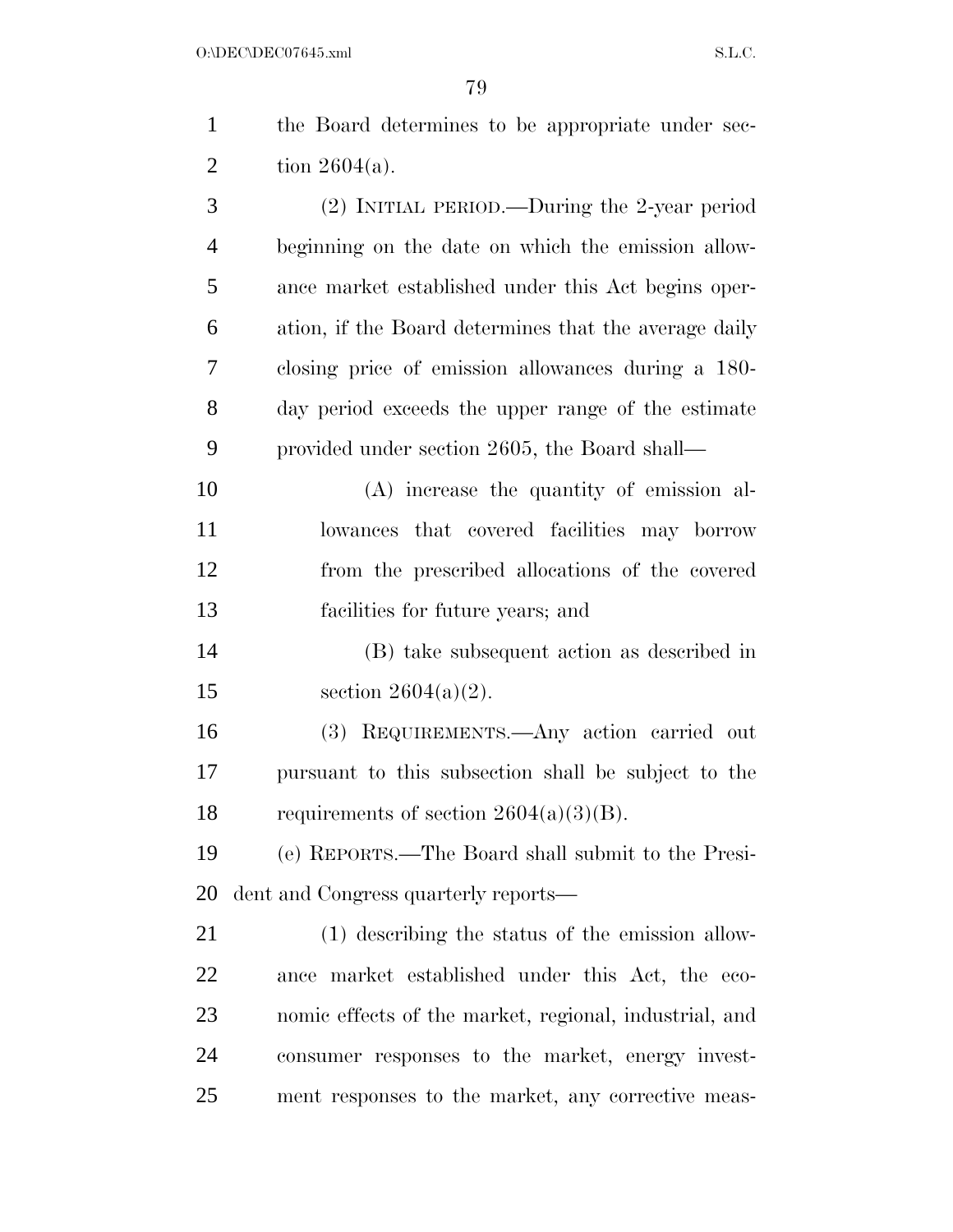ures that should be carried out to relieve excessive costs of the market, and plans to compensate for those measures; and

 (2) that are prepared independently by the Board, and not in partnership with Federal agen-cies.

**SEC. 2604. POWERS.** 

(a) COST RELIEF MEASURES.—

 (1) IN GENERAL.—Beginning on the day after the date of expiration of the 2-year period described in section 2603(b), the Board may carry out 1 or more of the following cost relief measures to ensure functioning, stable, and efficient markets for emis-sion allowances:

 (A) Increase the quantity of emission al- lowances that covered facilities may borrow from the prescribed allocations of the covered facilities for future years.

 (B) Expand the period during which a cov- ered facility may repay the Administrator for an emission allowance as described in subpara-22 graph  $(A)$ .

 (C) Lower the interest rate at which an emission allowance may be borrowed as de-scribed in subparagraph (A).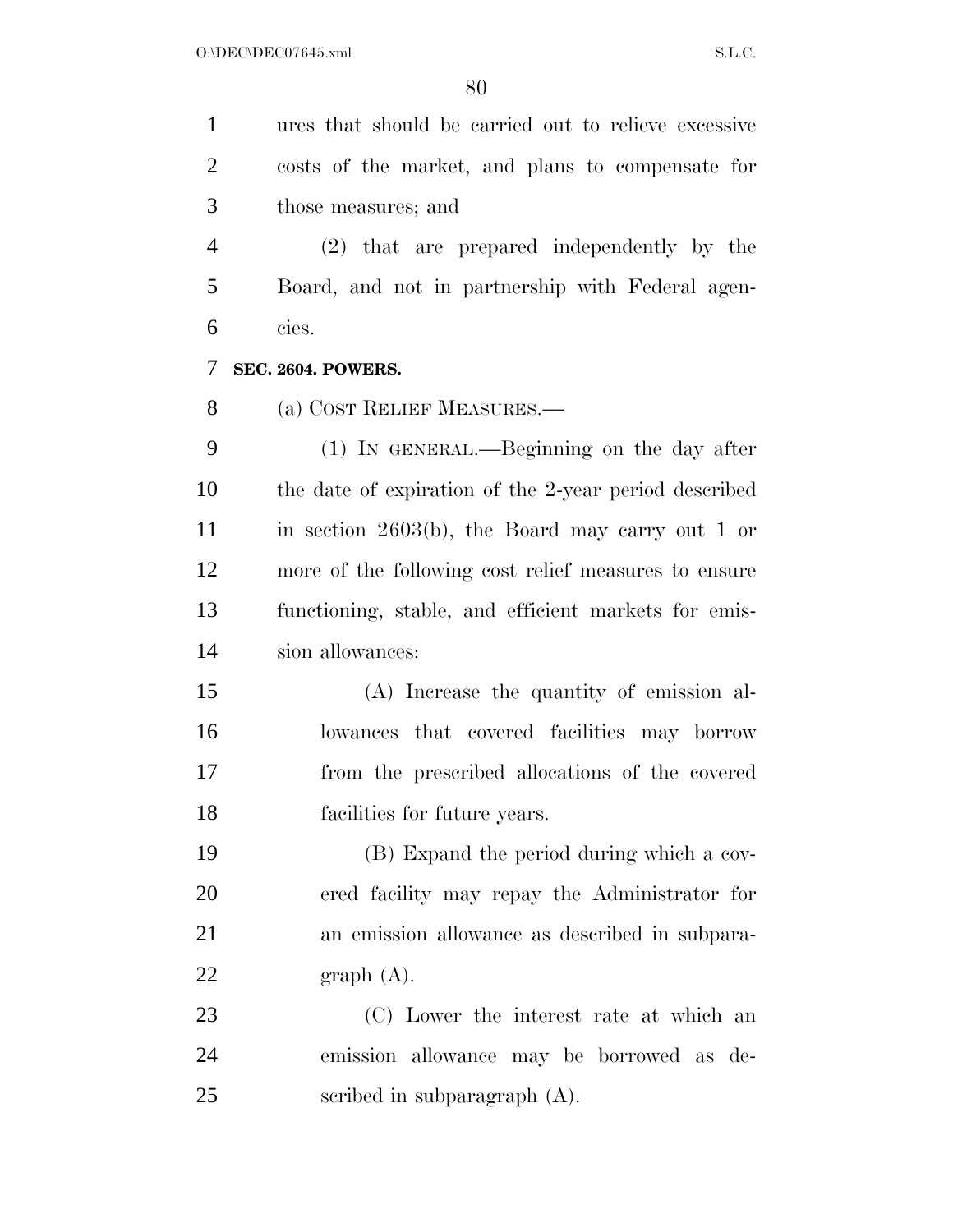| $\mathbf{1}$   | (D) Increase the quantity of allowances or           |
|----------------|------------------------------------------------------|
| $\overline{2}$ | credits obtained on a foreign greenhouse gas         |
| 3              | emissions trading market that the owner or op-       |
| $\overline{4}$ | erator of any covered facility may use to satisfy    |
| 5              | the allowance submission requirement of the          |
| 6              | covered facility under section $1202(a)$ , on the    |
| 7              | condition that the Administrator has certified       |
| 8              | the market in accordance with the regulations        |
| 9              | promulgated pursuant to section $2502(a)$ .          |
| 10             | (E) Increase the quantity of offset allow-           |
| 11             | ances generated in accordance with subtitle D        |
| 12             | that the owner or operator of any covered facil-     |
| 13             | ity may use to satisfy the total allowance sub-      |
| 14             | mission requirement of the covered facility          |
| 15             | under section $1202(a)$ .                            |
| 16             | (F) Expand the total quantity of emission            |
| 17             | allowances made available to all covered facili-     |
| 18             | ties at any given time by borrowing against the      |
| 19             | total allowable quantity of emission allowances      |
| 20             | to be provided for future years.                     |
| 21             | (2) SUBSEQUENT ACTIONS.—On determination             |
| 22             | by the Board to carry out a cost relief measure pur- |
| 23             | suant to paragraph $(1)$ , the Board shall—          |
| 24             | (A) allow the cost relief measure to be              |
| 25             | used only during the applicable allocation year;     |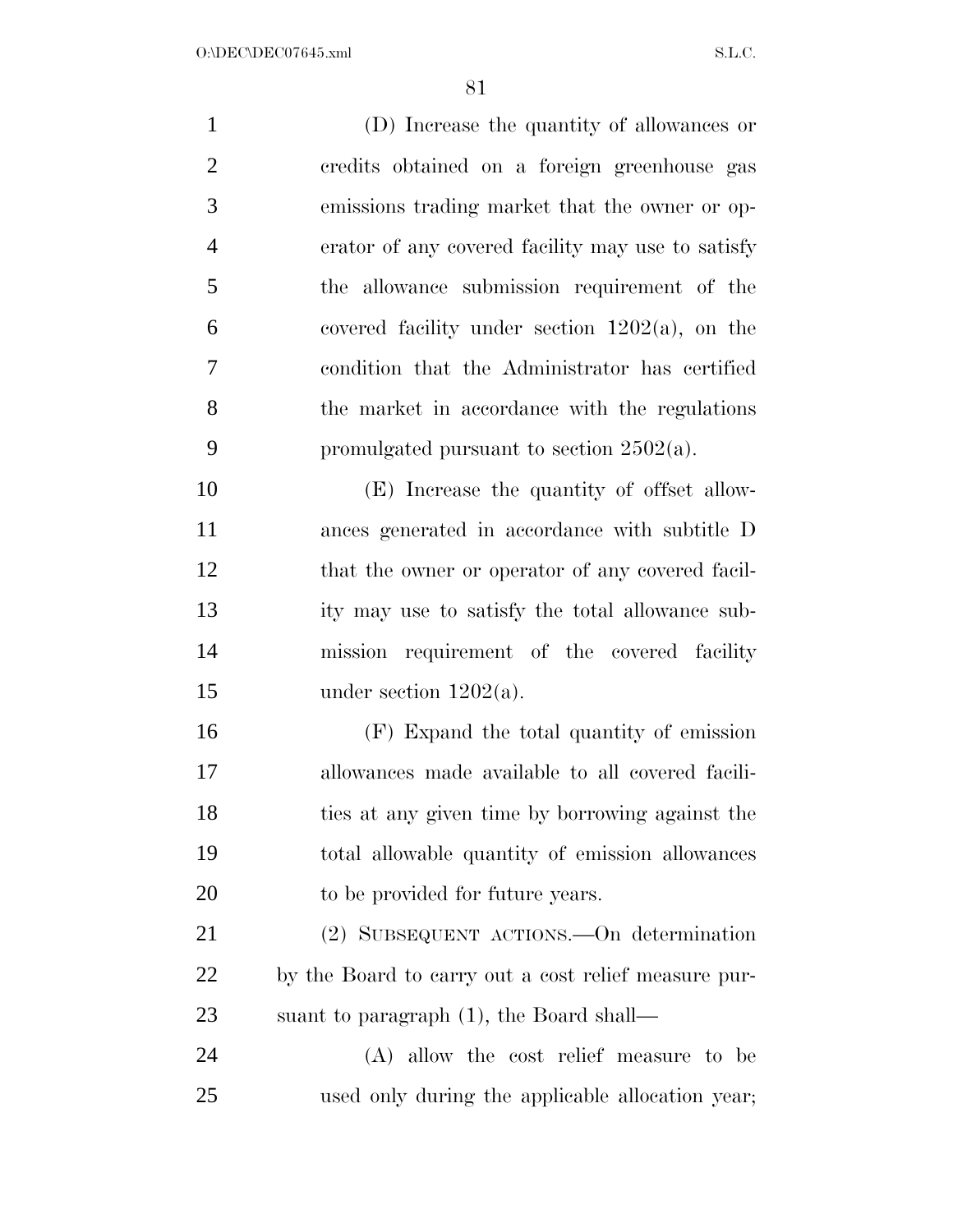(B) exercise the cost relief measure incre- mentally, and only as needed to avoid signifi- cant economic harm during the applicable allo-cation year;

 (C) specify the terms of the relief to be achieved using the cost relief measure, includ- ing requirements for entity-level or national market-level compensation to be achieved by a specific date or within a specific time period;

10 (D) in accordance with section 2603(e), submit to the President and Congress a report describing the actions carried out by the Board and recommendations for the terms under which the cost relief measure should be author- ized by Congress and carried out by Federal en-tities; and

 (E) evaluate, at the end of the applicable allocation year, actions that need to be carried out during subsequent years to compensate for any cost relief measure carried out during the applicable allocation year.

22 (3) ACTION ON EXPANSION OF BORROWING.

 (A) IN GENERAL.—If the Board carries out a cost relief measure pursuant to paragraph (1) that results in the expansion of borrowing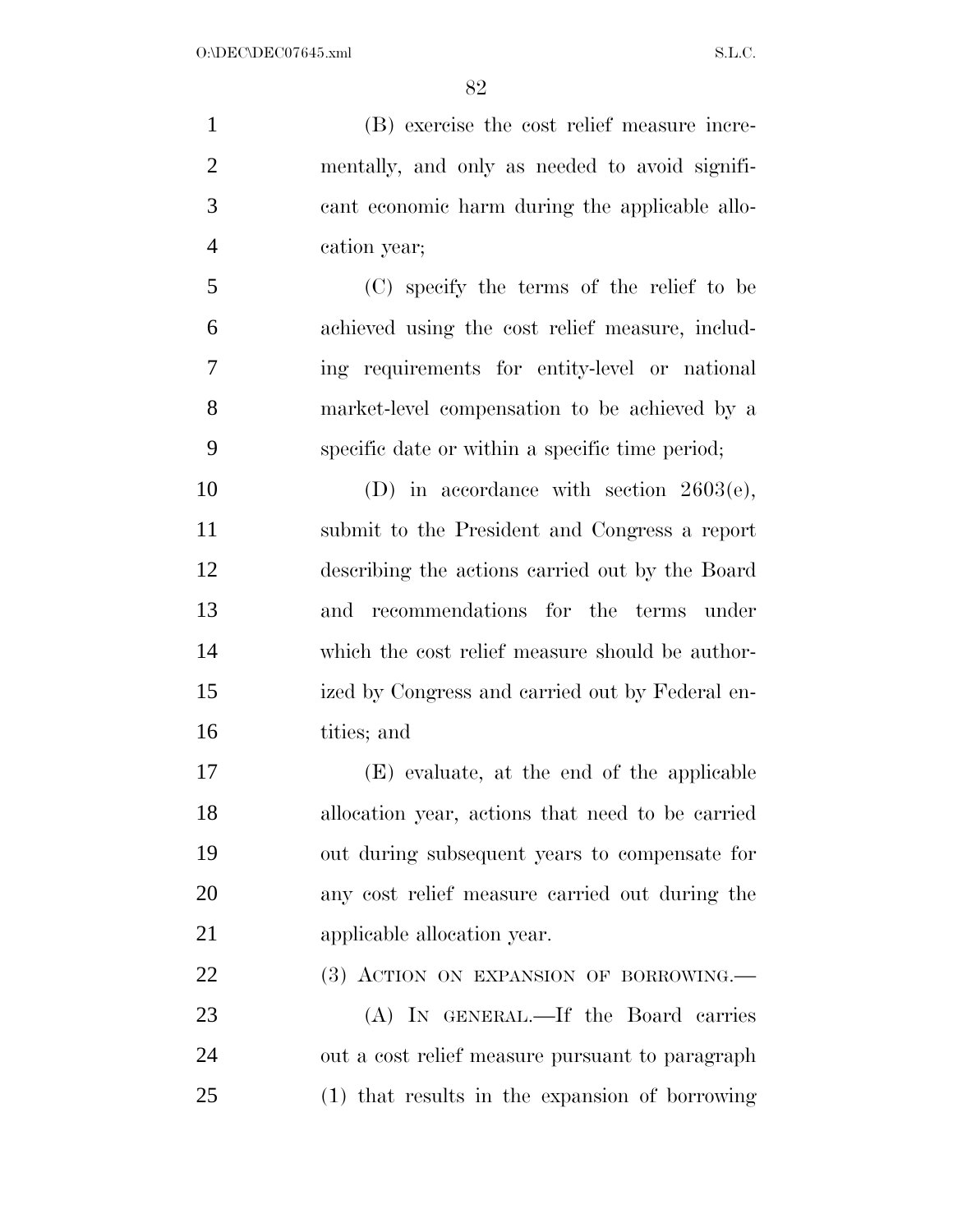| $\mathbf{1}$   | of emission allowances under this Act, and if     |
|----------------|---------------------------------------------------|
| $\overline{2}$ | the average daily closing price of emission al-   |
| 3              | lowances for the 180-day period beginning on      |
| 4              | the date on which borrowing is so expanded ex-    |
| 5              | ceeds the upper range of the estimate provided    |
| 6              | under section 2605, the Board shall increase      |
| 7              | the quantity of emission allowances available for |
| 8              | applicable allocation year in accordance<br>the   |
| 9              | with this paragraph.                              |
| 10             | (B) REQUIREMENTS.—An increase in the              |
| 11             | quantity of emission allowances under subpara-    |
| 12             | graph $(A)$ shall—                                |
| 13             | (i) apply to all covered facilities;              |
| 14             | (ii) be allocated in accordance with              |
| 15             | the applicable formulas and procedures es-        |
| 16             | tablished under this Act;                         |
| 17             | (iii) be equal to not more than 5 per-            |
| 18             | cent of the total quantity of emission al-        |
| 19             | lowances otherwise available for the appli-       |
| <b>20</b>      | cable allocation year under this Act;             |
| 21             | (iv) remain in effect only for the ap-            |
| 22             | plicable allocation year;                         |
| 23             | (v) specify the date by which the in-             |
| 24             | crease shall be repaid by covered facilities      |
| 25             | through a proportionate reduction of emis-        |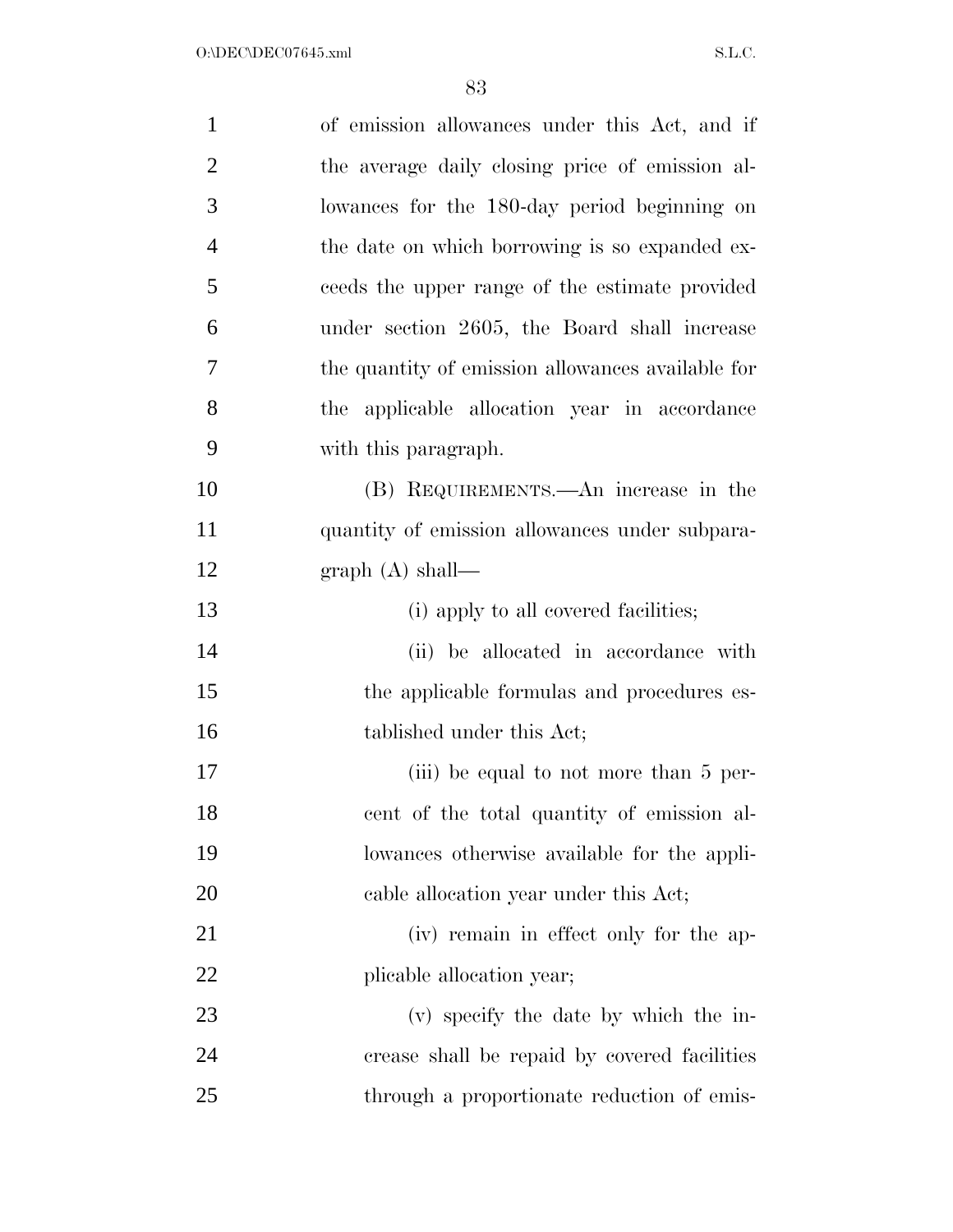$O:\Delta$ DEC\DEC07645.xml S.L.C.

| $\mathbf{1}$   | sion allowances available for subsequent al-                 |  |  |  |
|----------------|--------------------------------------------------------------|--|--|--|
| $\overline{2}$ | location years; and                                          |  |  |  |
| 3              | (vi) require the repayment<br>under                          |  |  |  |
| $\overline{4}$ | clause (v) to be made by not later than the                  |  |  |  |
| 5              | date that is 15 years after the date on                      |  |  |  |
| 6              | which the increase is provided.                              |  |  |  |
| $\tau$         | (b) ASSESSMENTS.—Not more frequently than semi-              |  |  |  |
| 8              | annually, the Board may levy on owners and operators of      |  |  |  |
| 9              | covered facilities, in proportion to the capital stock and   |  |  |  |
| 10             | surplus of the participants, an assessment sufficient to     |  |  |  |
| 11             | pay the estimated expenses of the Board and the salaries     |  |  |  |
| 12             | of members of and employees of the Board during the          |  |  |  |
| 13             | 180-day period beginning on the date on which the assess-    |  |  |  |
| 14             | ment is levied, taking into account any deficit carried for- |  |  |  |
| 15             | ward from the preceding 180-day period.                      |  |  |  |
| 16             | (c) LIMITATIONS.—Nothing in this section gives the           |  |  |  |
|                | 17 Board the authority—                                      |  |  |  |
| 18             | (1) to consider or prescribe entity-level petitions          |  |  |  |
| 19             | for relief from the costs of an emission allowance al-       |  |  |  |
| 20             | location or trading program established under Fed-           |  |  |  |
| 21             | eral law;                                                    |  |  |  |
| 22             | (2) to carry out any investigative or punitive               |  |  |  |
| 23             | process under the jurisdiction of any Federal or             |  |  |  |
| 24             | State court;                                                 |  |  |  |
|                |                                                              |  |  |  |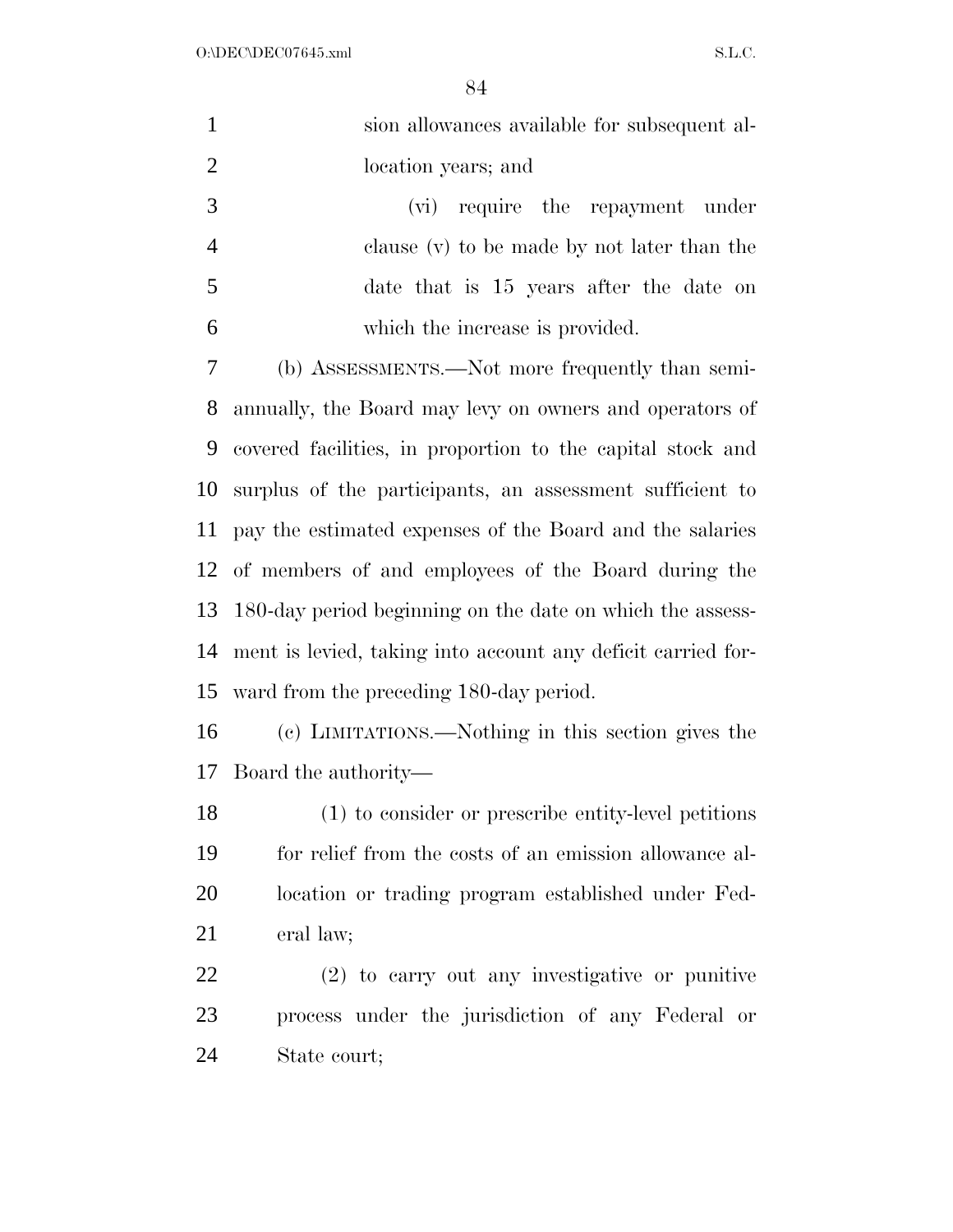(3) to interfere with, modify, or adjust any emission allowance allocation scheme established under Federal law; or (4) to modify the total quantity of allowances issued under this Act for the period of calendar years 2012 through 2050. **SEC. 2605. ESTIMATE OF COSTS TO ECONOMY OF LIMITING GREENHOUSE GAS EMISSIONS.**  Not later than July 1, 2014, the Director of the Con- gressional Budget Office, using economic and scientific analyses, shall submit to Congress a report that de- scribes— (1) the projected price range at which emission allowances are expected to trade during the 2-year period of the initial greenhouse gas emission market established under Federal law; and (2) the projected impact of that market on the economy of the United States. **TITLE III—ALLOCATING AND DISTRIBUTING ALLOWANCES Subtitle A—Early Auctions SEC. 3101. ALLOCATION FOR EARLY AUCTIONS.**  Not later than 180 days after the date of enactment of this Act, the Administrator shall allocate 6 percent of the emission allowances established for calendar year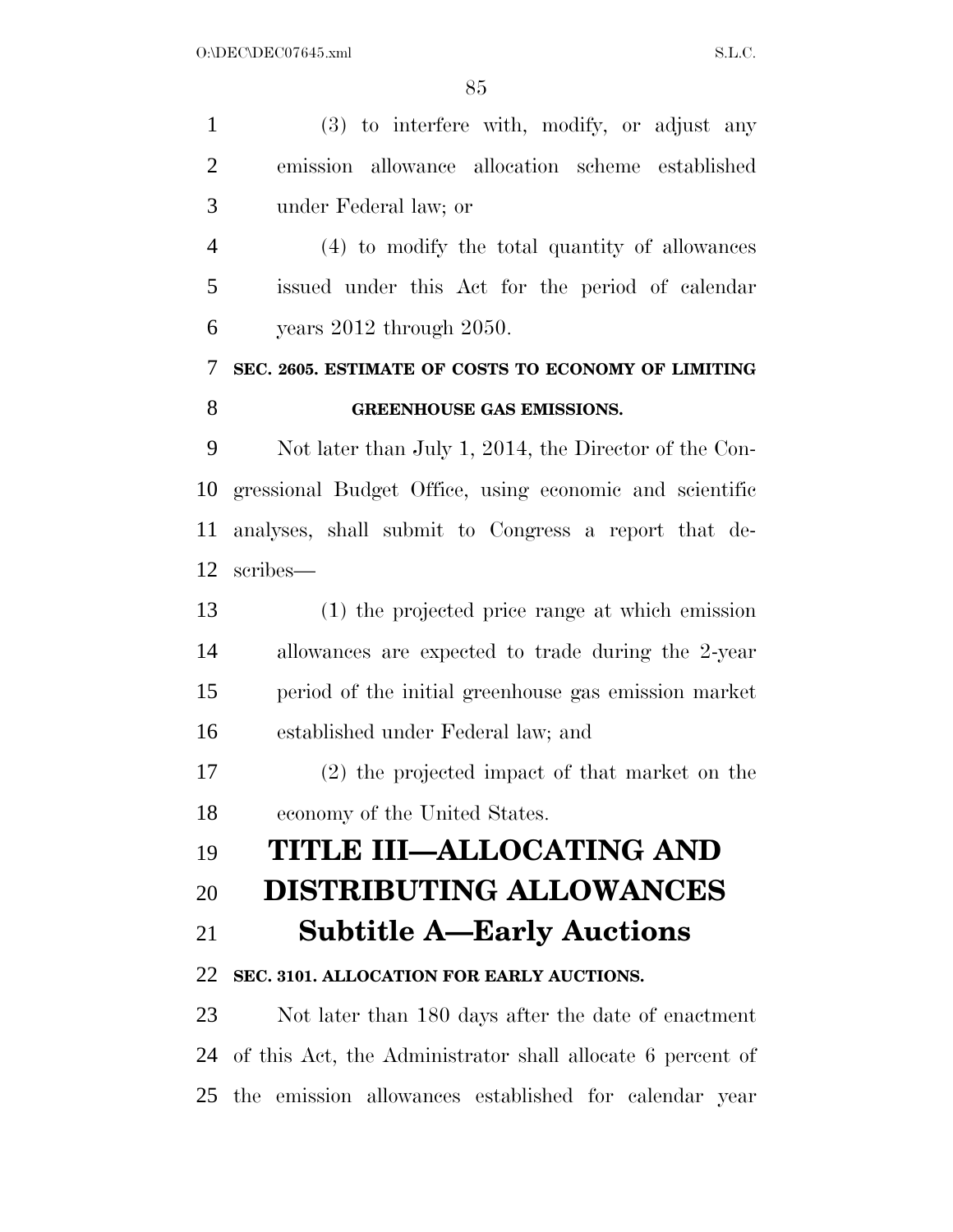2012, 4 percent of the emission allowances established for calendar year 2013, and 2 percent of the emissions estab- lished for calendar 2014, to the Corporation for early auc-tioning in accordance with section 4301.

### 5 **Subtitle B—Annual Auctions**

#### 6 **SEC. 3201. ALLOCATION FOR ANNUAL AUCTIONS.**

 Not later than January 1, 2012, and annually there- after through January 1, 2050, the Administrator shall allocate to the Corporation a percentage of emission allow- ances for that calendar year, for annual auctioning, as fol-11 lows:

| Calendar Year       | Percentage of Emission Allowance<br>Account Allocated to the Corporation |
|---------------------|--------------------------------------------------------------------------|
| 2012                | 18                                                                       |
| 2013                | 21                                                                       |
| 2014                | 24                                                                       |
| 2015                | 27                                                                       |
| $\,2016$            | $\sqrt{28}$                                                              |
| 2017                | $31\,$                                                                   |
| 2018                | 33                                                                       |
| 2019                | $35\,$                                                                   |
| 2020                | 37                                                                       |
| 2021                | $39\,$                                                                   |
| 2022                | 41                                                                       |
| $\boldsymbol{2023}$ | 43                                                                       |
| 2024                | $\rm 45$                                                                 |
| 2025                | 47                                                                       |
|                     |                                                                          |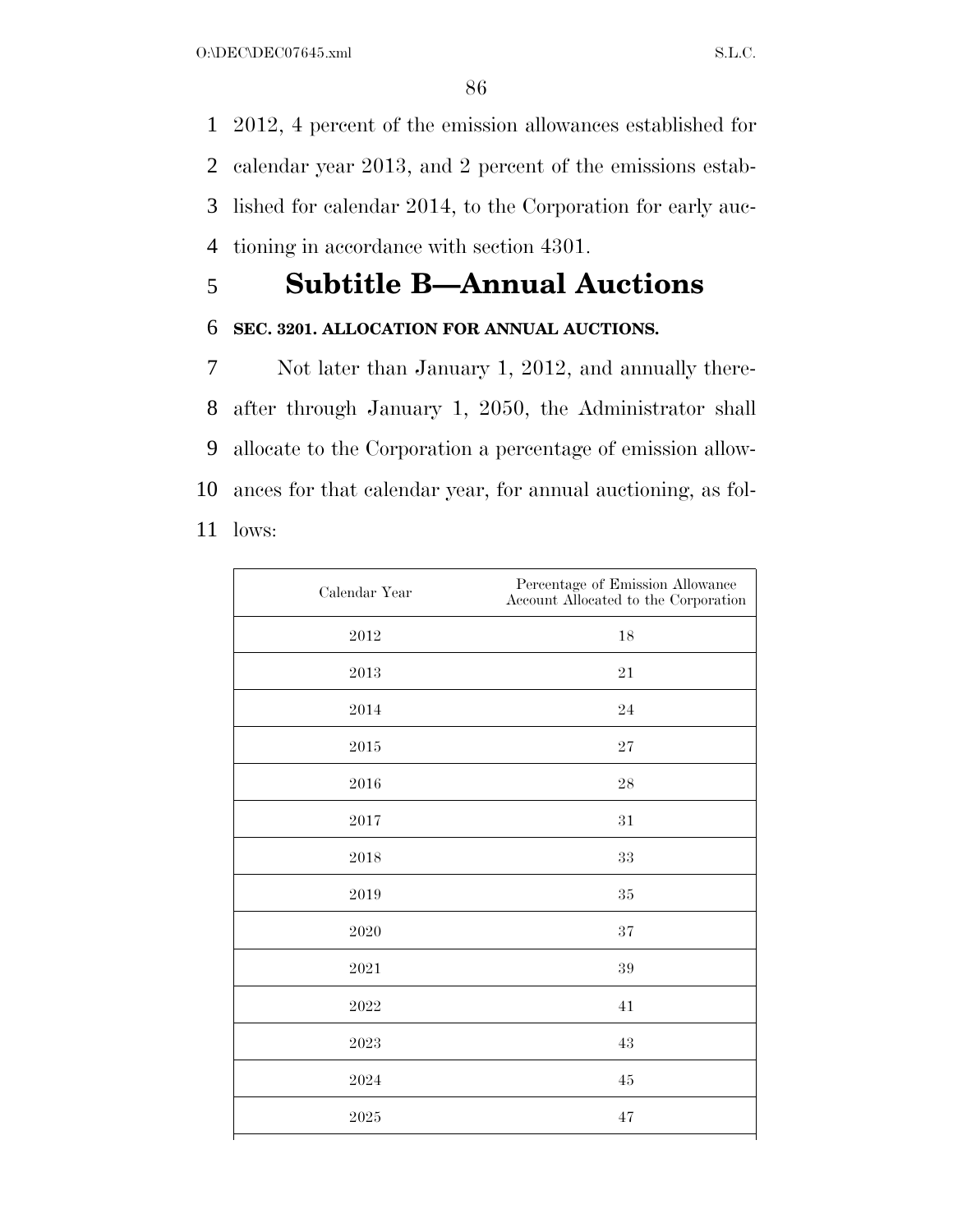| Calendar Year       | Percentage of Emission Allowance<br>Account Allocated to the Corporation |
|---------------------|--------------------------------------------------------------------------|
| $\boldsymbol{2026}$ | $\rm 49$                                                                 |
| 2027                | $51\,$                                                                   |
| $\boldsymbol{2028}$ | $53\,$                                                                   |
| 2029                | $55\,$                                                                   |
| 2030                | $57\,$                                                                   |
| $\,2031$            | $59\,$                                                                   |
| 2032                | $61\,$                                                                   |
| 2033                | $63\,$                                                                   |
| 2034                | 65                                                                       |
| $\boldsymbol{2035}$ | 67                                                                       |
| 2036                | 73                                                                       |
| 2037                | 73                                                                       |
| $\boldsymbol{2038}$ | $73\,$                                                                   |
| 2039                | $73\,$                                                                   |
| 2040                | $73\,$                                                                   |
| 2041                | $73\,$                                                                   |
| 2042                | $73\,$                                                                   |
| 2043                | $73\,$                                                                   |
| 2044                | $73\,$                                                                   |
| 2045                | $73\,$                                                                   |
| 2046                | $73\,$                                                                   |
| $\boldsymbol{2047}$ | $73\,$                                                                   |
| 2048                | $73\,$                                                                   |
| 2049                | $73\,$                                                                   |
| $\boldsymbol{2050}$ | $73\,$                                                                   |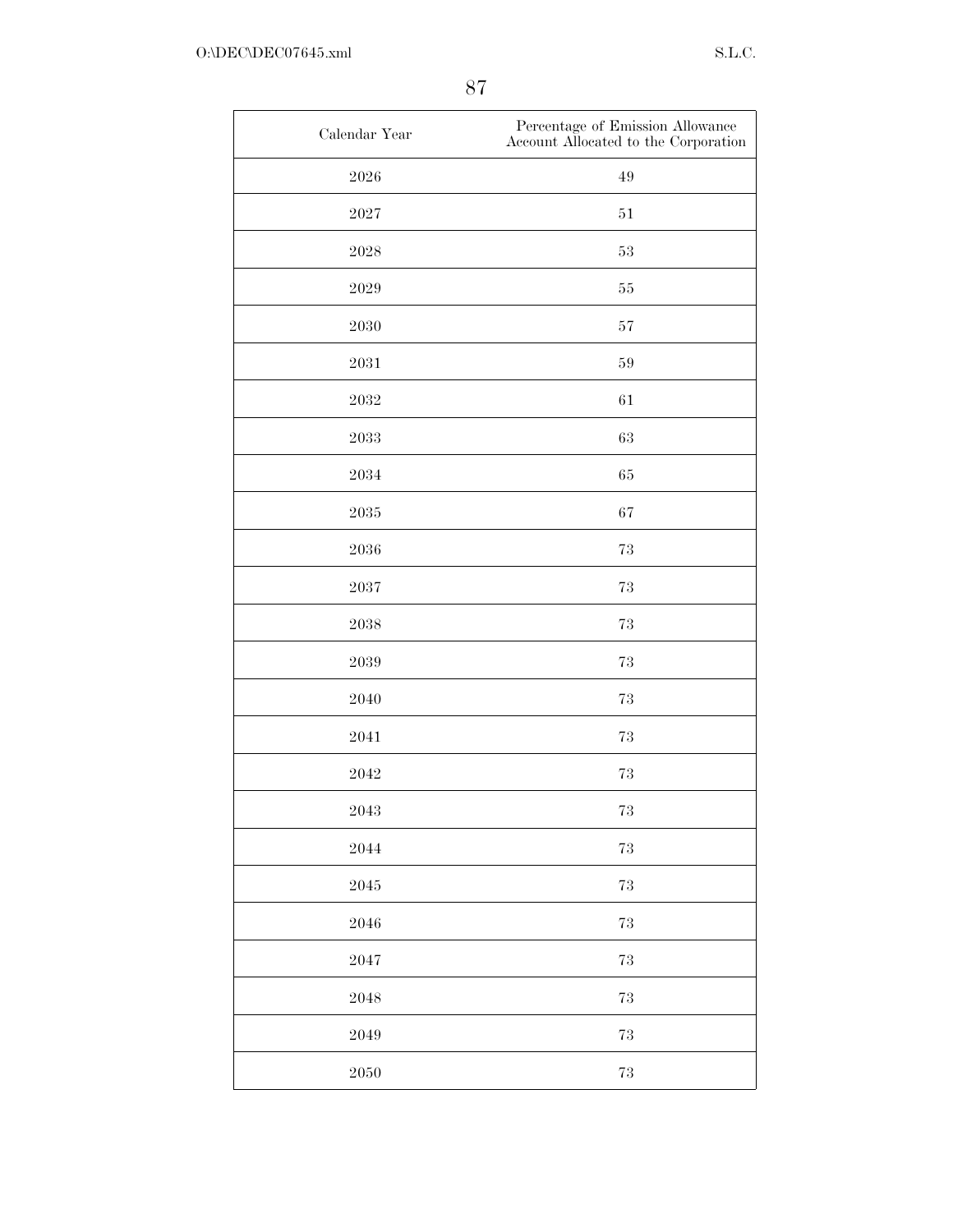### **Subtitle C—Early Action**

#### **SEC. 3301. ALLOCATION.**

 Not later than 2 years after the date of enactment of this Act, the Administrator shall allocate to owners or operators of covered facilities, in recognition of actions of the owners and operators taken since January 1, 1994, that resulted in verified and credible reductions of green-house gas emissions—

 (1) 5 percent of the emission allowances estab-10 lished for calendar year 2012;

 (2) 4 percent of the emission allowances estab-12 lished for calendar year 2013;

- (3) 3 percent of the emission allowances estab-lished for calendar year 2014;
- (4) 2 percent of the emission allowances estab-16 lished for calendar year 2015; and

 (5) 1 percent of the emission allowances estab-18 lished for calendar year 2016.

#### **SEC. 3302. DISTRIBUTION.**

 (a) IN GENERAL.—Not later than 1 year after the date of enactment of this Act, the Administrator shall es- tablish, by regulation, procedures and standards for use in distributing, to owners and operators of covered facili-ties, emission allowances allocated under section 3301.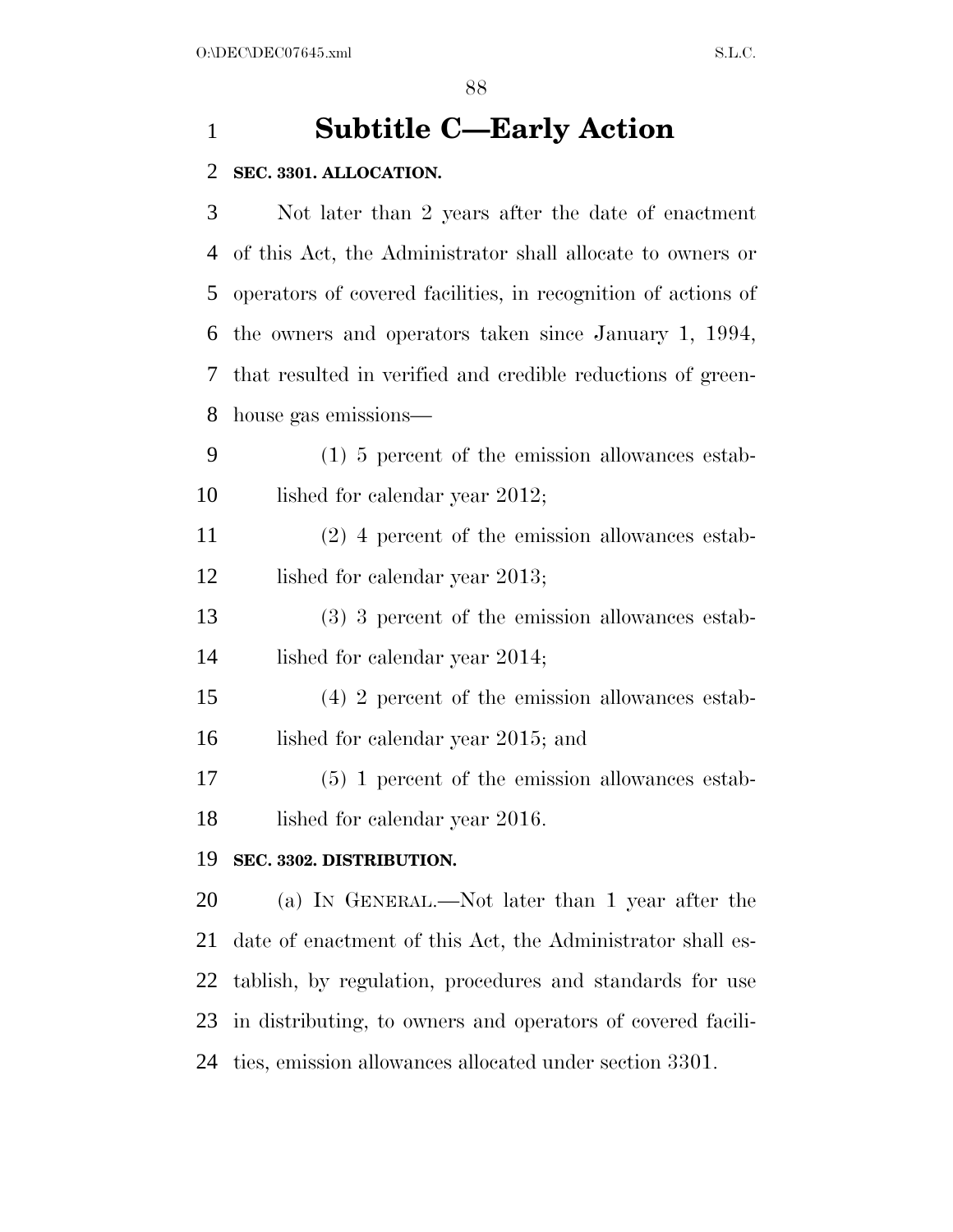| 1         | (b) CONSIDERATION.—The procedures and standards              |
|-----------|--------------------------------------------------------------|
| 2         | established under subsection (a) shall provide for consider- |
| 3         | ation of verified and credible emission reductions reg-      |
| 4         | istered before the date of enactment of this Act under—      |
| 5         | (1) the Climate Leaders Program, or any other                |
| 6         | voluntary greenhouse gas reduction program of the            |
| 7         | United States Environmental Protection Agency and            |
| 8         | United States Department of Energy;                          |
| 9         | (2) the Voluntary Reporting of Greenhouse                    |
| 10        | Gases Program of the Energy Information Adminis-             |
| 11        | tration;                                                     |
| 12        | (3) State or regional greenhouse gas emission                |
| 13        | reduction programs that include systems for track-           |
| 14        | ing and verifying the greenhouse gas emission reduc-         |
| 15        | tions; and                                                   |
| 16        | (4) voluntary entity programs that resulted in               |
| 17        | entity-wide reductions in greenhouse gas emissions.          |
| 18        | (c) DISTRIBUTION.—Not later than 4 years after the           |
| 19        | date of enactment of this Act, the Administrator shall dis-  |
| <b>20</b> | tribute all emission allowances allocated under section      |
| 21        | 3301.                                                        |
| 22        | <b>Subtitle D-States</b>                                     |
| 23        | SEC. 3401. ALLOCATION FOR ENERGY SAVINGS.                    |
| 24        | (a) ALLOCATION.—Not later than January 1, 2012,              |
| 25        | and annually thereafter through January 1, 2050, the Ad-     |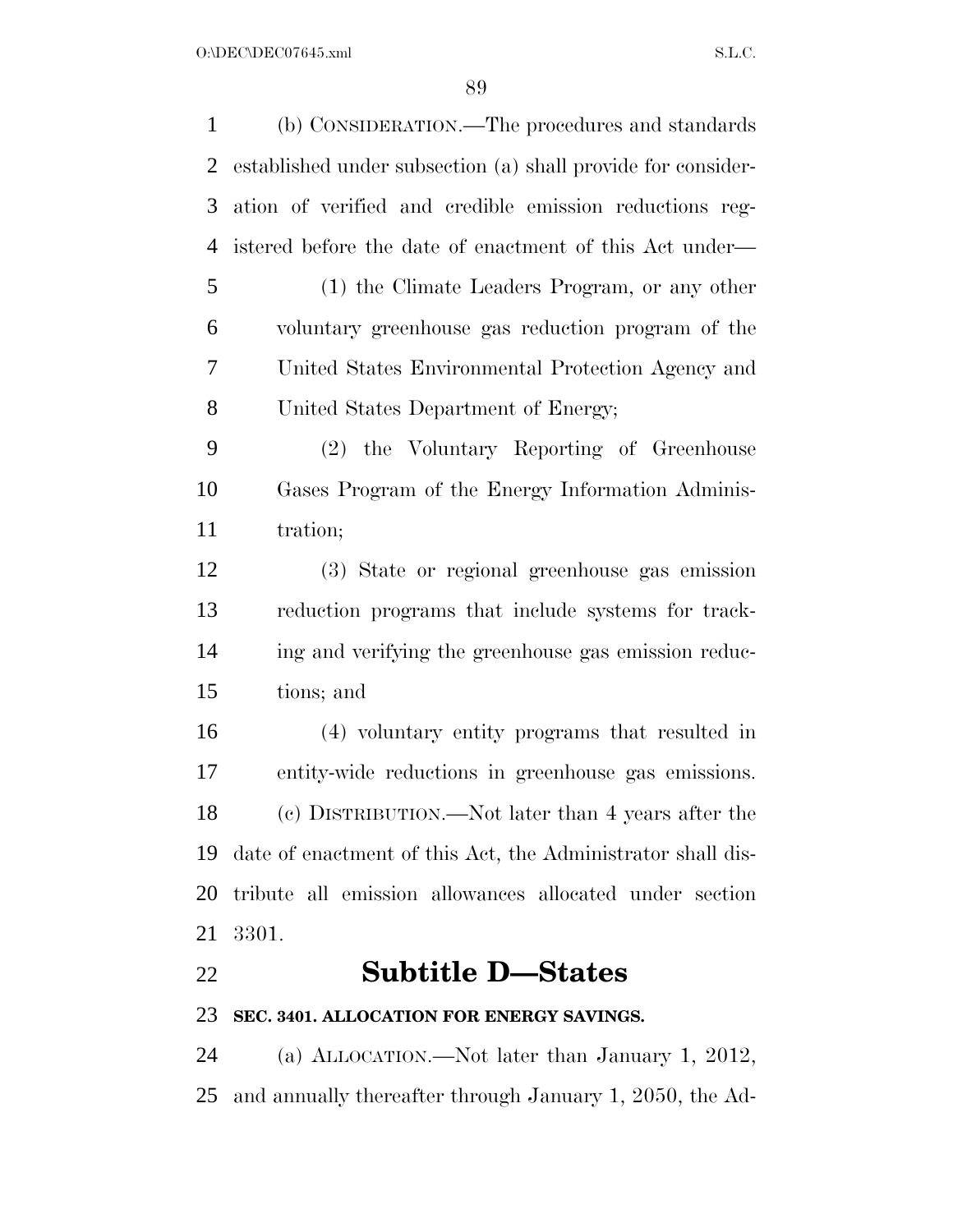ministrator shall allocate 1 percent of the Emission Allow-ance Account among States that—

 (1) have adopted regulations by not later than the date on which the allowance allocations are made, that subject regulated natural gas and electric utilities that deliver gas or electricity in the State to regulations that—

 (A) automatically adjust the rates charged by natural gas and electric utilities to fully re- cover fixed costs of service without regard to whether their actual sales are higher or lower than the forecast of sales on which the tariffed rates were based; and

 (B) make cost-effective energy-efficiency investments by investor-owned natural gas or electric utilities at least as rewarding to their shareholders, on a risk-adjusted basis for the equity capital invested, as power or energy pur- chases, or investments in new energy supplies or infrastructure; and

 (2) have adopted, or whose political subdivisions have adopted, regulations by not later than the date on which allocations are made, that are as stringent as, or more stringent than, the most recent energy performance requirements of ASHRAE 90.1 and the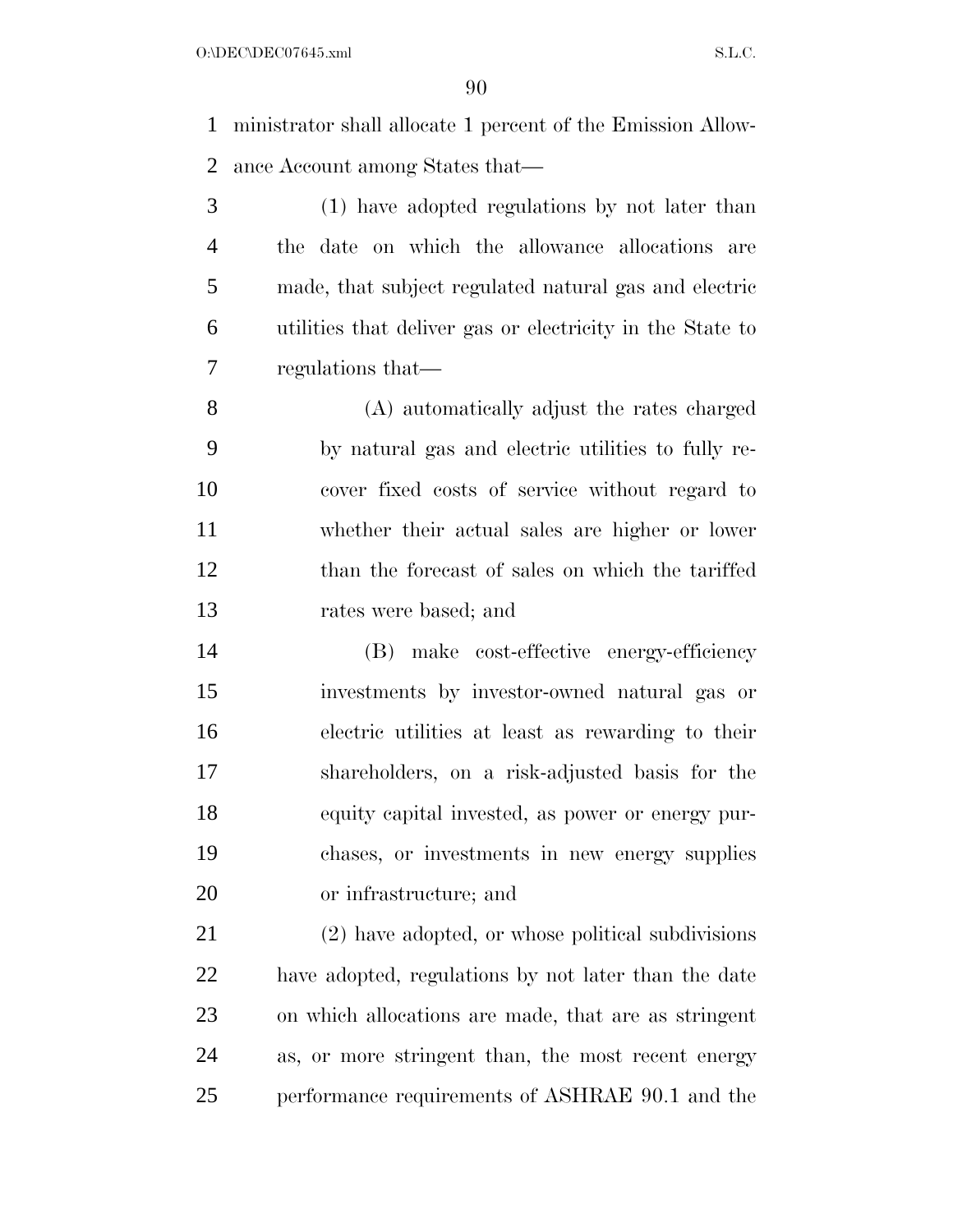$O:\DEC\DECO7645.xml$  S.L.C.

 International Energy Conservation Code for new buildings.

 (b) ALLOCATION FOR BUILDING EFFICIENCY.—Not later than January 1, 2012, and annually thereafter through January 1, 2050, the Administrator shall allocate 1 percent of the Emission Allowance Account among States that are in compliance with section 304(c)(3) of the Energy Conservation and Production Act (as amended by section 5201).

 (c) DISTRIBUTION.—Not later than 2 years after the date of enactment of this Act, the Administrator shall es- tablish procedures and standards for the distribution of emission allowances to States in accordance with sub-sections (a) and (b).

 (d) USE.—Any State receiving emission allowances under this section for a calendar year shall retire or use, 17 in 1 or more of the ways described in section  $3403(c)(1)$ , not less than 90 percent of the emission allowances allo- cated to the State (or proceeds of the sale of those allow-ances) under this section for the calendar year.

 **SEC. 3402. ALLOCATION FOR STATES WITH PROGRAMS THAT EXCEED FEDERAL EMISSION REDUC-TION TARGETS.** 

 (a) ALLOCATION.—Not later than January 1, 2012, and annually thereafter through January 1, 2050, the Ad-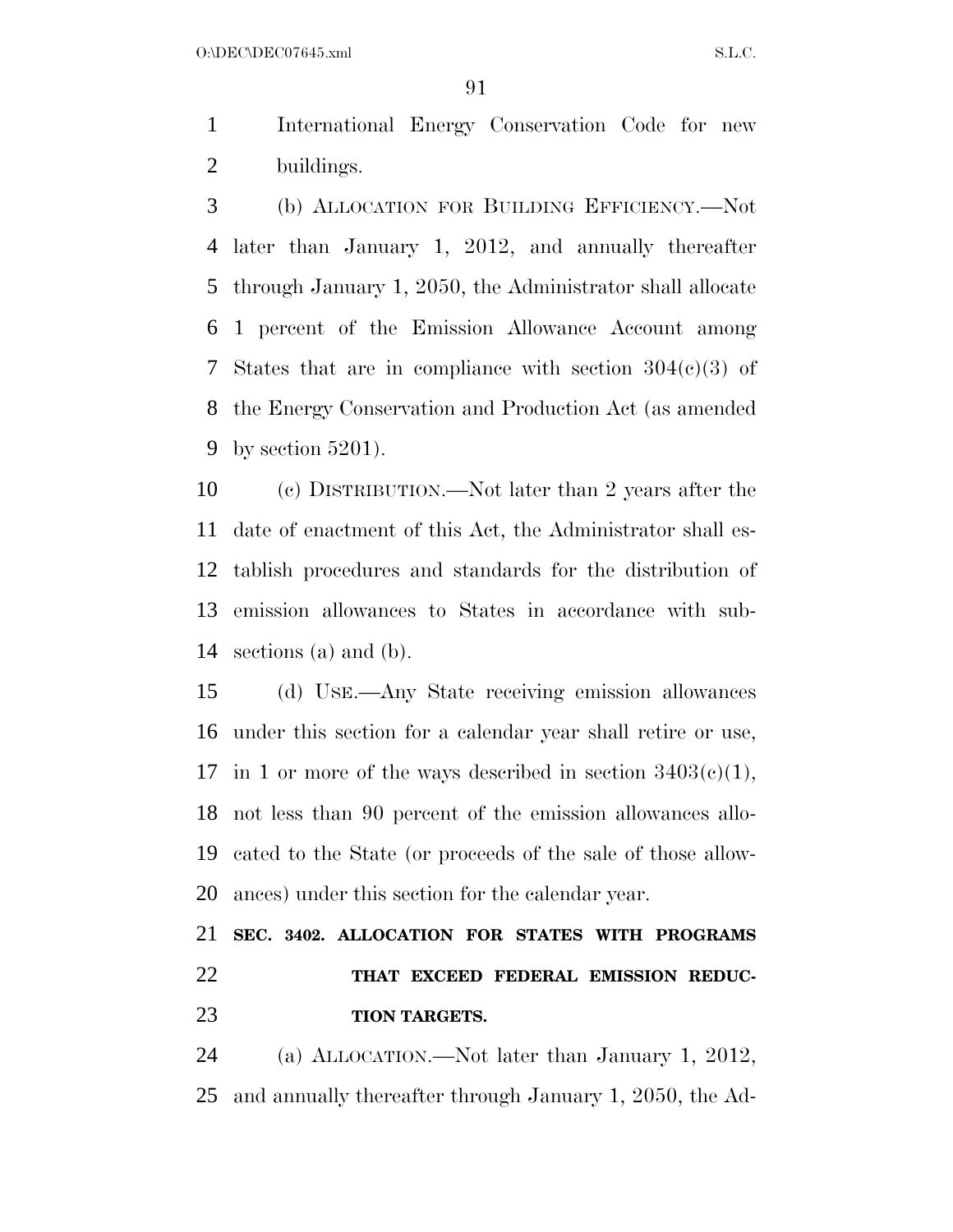ministrator shall allocate 2 percent of the Emission Allow-ance Account for the year among States that have—

 (1) before the date of enactment of this Act, en- acted statewide greenhouse gas emission reduction targets that are more stringent than the nationwide targets established under title II; and

 (2) by the time of an allocation under this sub- section, imposed on covered facilities within the States aggregate greenhouse gas emission limitations more stringent than those imposed on covered facili-11 ties under title II.

 (b) DISTRIBUTION.—Not later than 2 years after the date of enactment of this Act, the Administrator shall es- tablish procedures and standards for use in distributing emission allowances among States in accordance with sub-section (a).

 (c) USE.—Any State receiving emission allowances under this section for a calendar year shall retire or use, 19 in 1 or more of the ways described in section  $3403(c)(1)$ , not less than 90 percent of the emission allowances allo- cated to the State (or proceeds of the sale of those allow-ances) under this section for the calendar year.

#### **SEC. 3403. GENERAL ALLOCATION.**

 (a) ALLOCATION.—Subject to subsection (d)(3), not later than January 1, 2012, and annually thereafter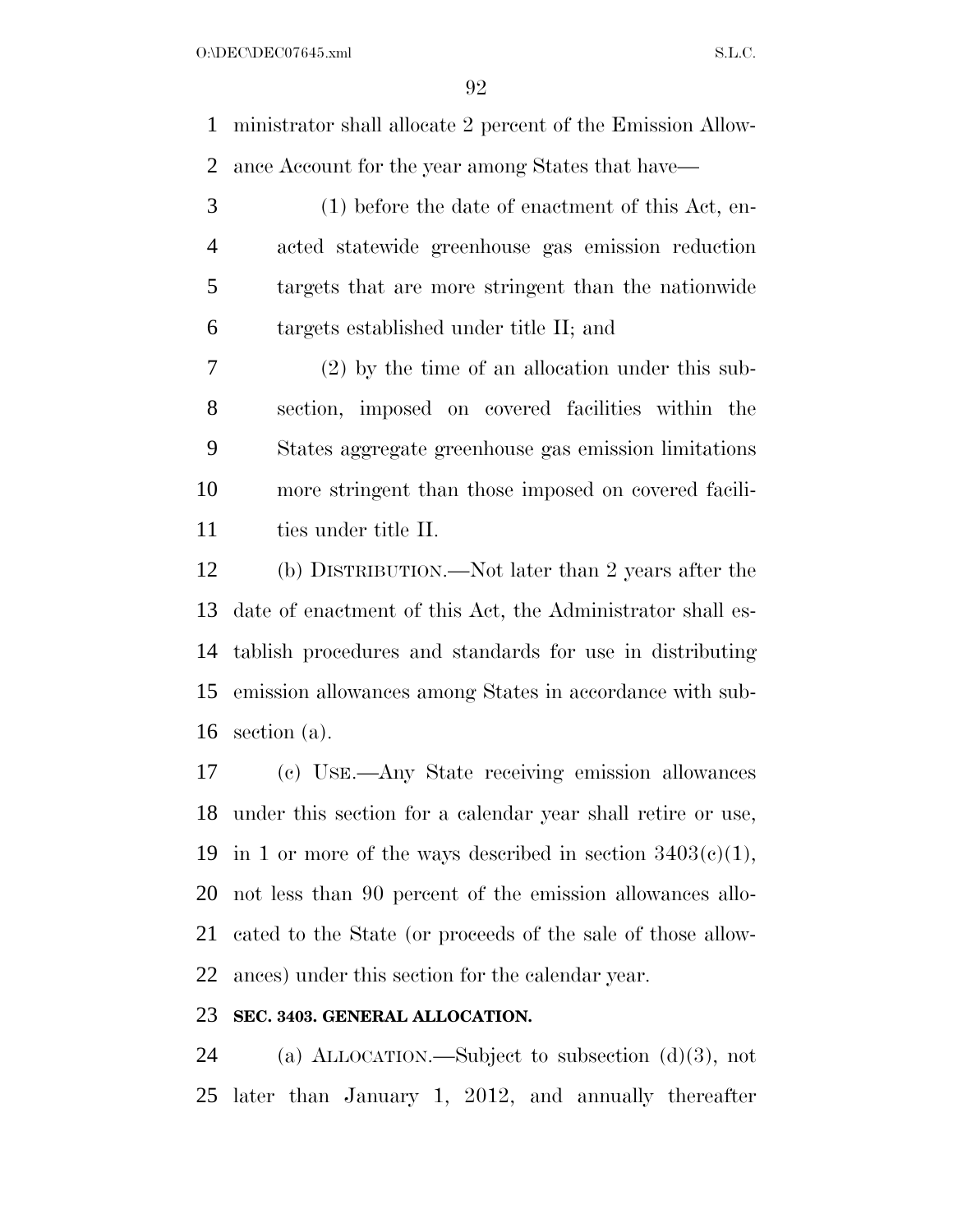through January 1, 2050, the Administrator shall allocate 5 percent of the Emission Allowance Account for the year among States.

 (b) DISTRIBUTION.—The allowances available for al- location to States under subsection (a) for a calendar year shall be distributed as follows:

(1) For each calendar year, 1 ⁄3 of the quantity of allowances available for allocation to States under subsection (a) shall be allocated among individual States based on the proportion that—

 (A) the expenditures of a State for the 12 low-income home energy assistance program es- tablished under the Low-Income Home Energy Assistance Act of 1981 (42 U.S.C. 8621 et seq.) for the preceding calendar year; bears to (B) the expenditures of all States for that program for the preceding calendar year.

18 (2) For each calendar year,  $\frac{1}{3}$  of the quantity of allowances available for allocation to States under subsection (a) shall be allocated among the States based on the proportion that—

 (A) the population of a State, as deter- mined by the most recent decennial census pre-ceding the calendar year for which the alloca-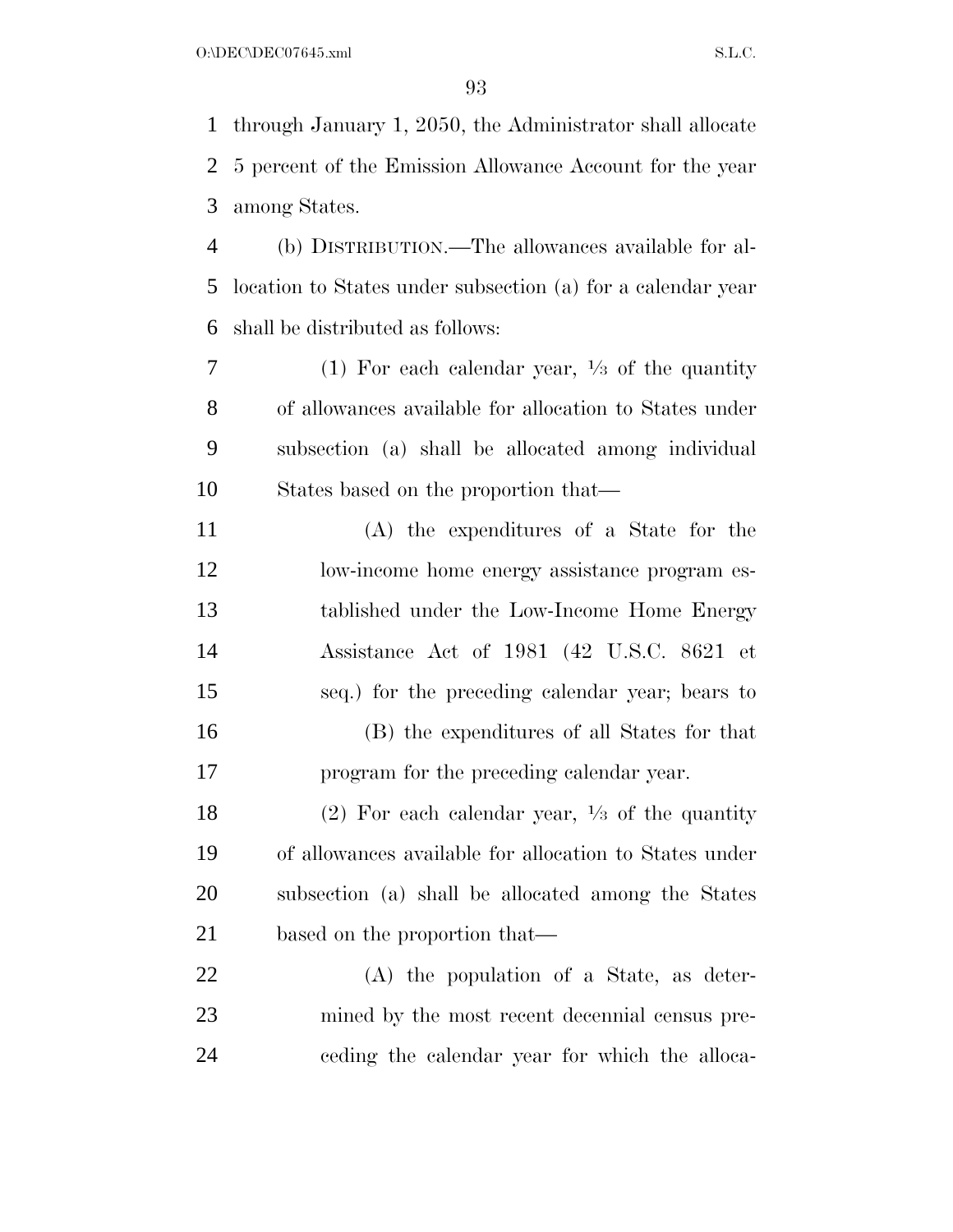| $\mathbf{1}$   | tion regulations are for the allocation year;             |
|----------------|-----------------------------------------------------------|
| $\overline{2}$ | bears to                                                  |
| 3              | (B) the population of all States, as deter-               |
| $\overline{4}$ | mined by that census.                                     |
| 5              | (3) For each calendar year, $\frac{1}{3}$ of the quantity |
| 6              | of allowances available for allocation to States under    |
| 7              | subsection (a) shall be allocated among the States        |
| 8              | based on the proportion that—                             |
| 9              | (A) the quantity of carbon dioxide that                   |
| 10             | would be emitted assuming that all of the coal            |
| 11             | that is mined, natural gas that is processed,             |
| 12             | and petroleum that is refined within the bound-           |
| 13             | aries of a State during the preceding year is             |
| 14             | completely combusted and that none of the car-            |
| 15             | bon dioxide emissions are captured, as deter-             |
| 16             | mined by the Secretary of Energy; bears to                |
| 17             | (B) the aggregate quantity of carbon diox-                |
| 18             | ide that would be emitted assuming that all of            |
| 19             | the coal that is mined, natural gas that is proc-         |
| 20             | essed, and petroleum that is refined in all               |
| 21             | States for the preceding year is completely com-          |
| 22             | busted and that none of the carbon dioxide                |
| 23             | emissions are captured, as determined by the              |
| 24             | Secretary of Energy.                                      |
| 25             | (c) Use.—                                                 |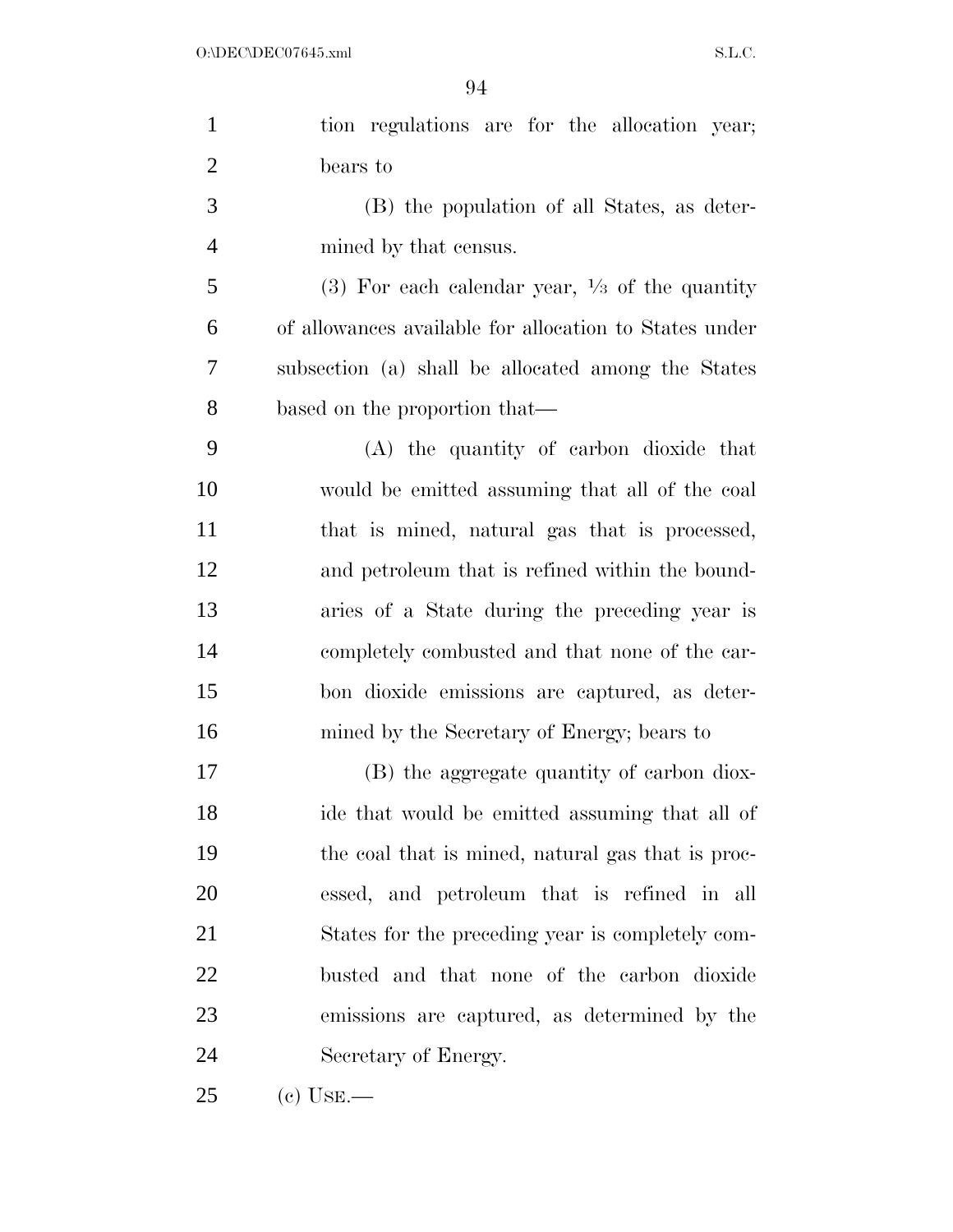| 1              | (1) IN GENERAL.—During any calendar year, a          |
|----------------|------------------------------------------------------|
| $\overline{2}$ | State shall retire or use in 1 or more of the fol-   |
| 3              | lowing ways not less than 90 percent of the allow-   |
| $\overline{4}$ | ances allocated to the State (or proceeds of sale of |
| 5              | those emission allowances) under this section for    |
| 6              | that calendar year:                                  |
| 7              | (A) To mitigate impacts on low-income en-            |
| 8              | ergy consumers.                                      |
| 9              | (B) To promote energy efficiency (includ-            |
| 10             | ing support of electricity and natural gas de-       |
| 11             | mand reduction, waste minimization, and recy-        |
| 12             | cling programs).                                     |
| 13             | (C) To promote investment in nonemitting             |
| 14             | electricity generation technology.                   |
| 15             | (D) To improve public transportation and             |
| 16             | passenger rail service and otherwise promote re-     |
| 17             | ductions in vehicle miles traveled.                  |
| 18             | (E) To encourage advances in energy tech-            |
| 19             | nology that reduce or sequester greenhouse gas       |
| 20             | emissions.                                           |
| 21             | (F) To address local or regional impacts of          |
| 22             | climate change, including the relocation of com-     |
| 23             | munities displaced by the impacts of climate         |
| 24             | change.                                              |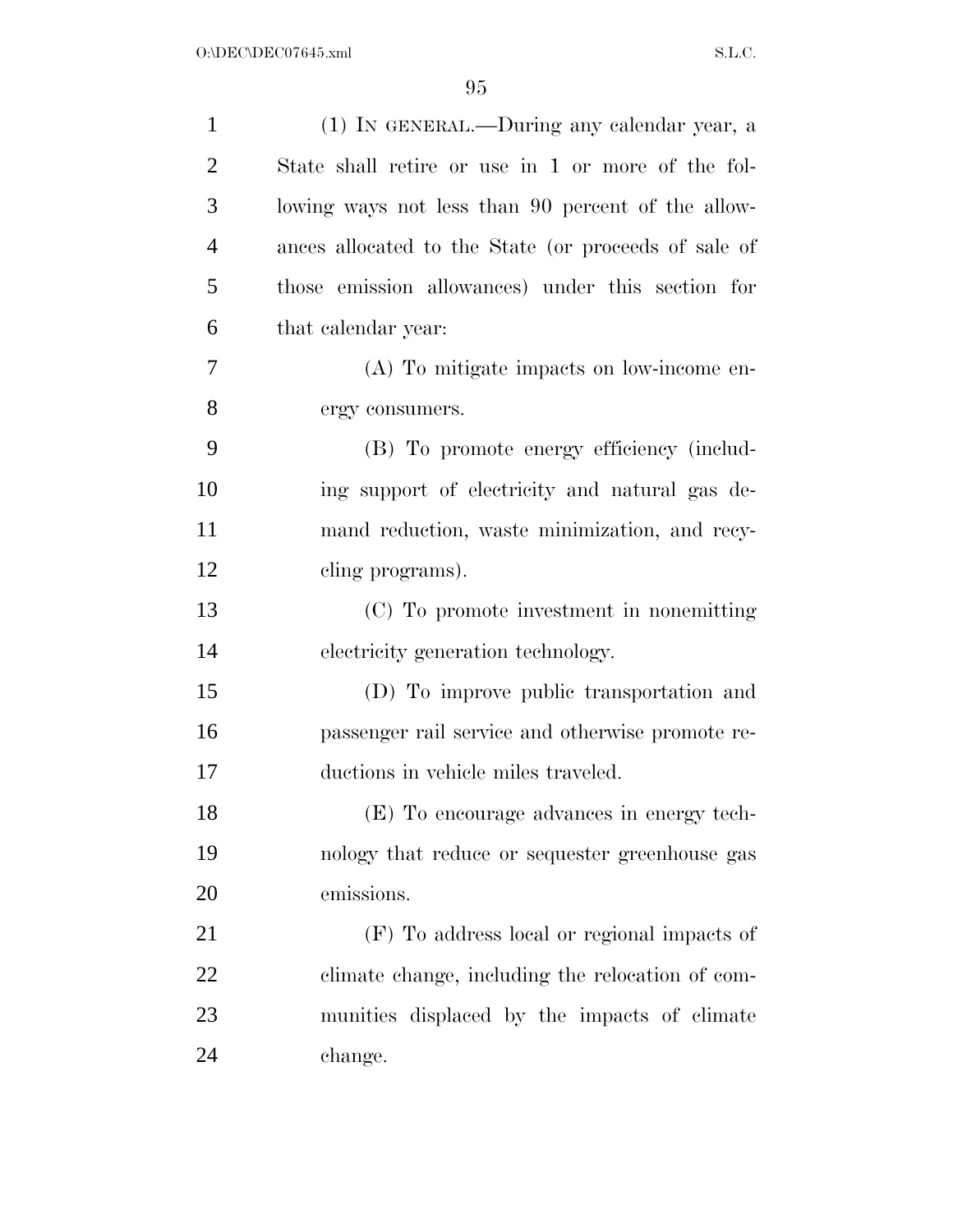| $\mathbf{1}$   | (G) To mitigate obstacles to investment by            |
|----------------|-------------------------------------------------------|
| $\overline{2}$ | new entrants in electricity generation markets        |
| 3              | and energy-intensive manufacturing sectors.           |
| $\overline{4}$ | (H) To address local or regional impacts of           |
| 5              | climate change policy, including providing as-        |
| 6              | sistance to displaced workers.                        |
| 7              | (I) To mitigate impacts on energy-intensive           |
| 8              | industries in internationally competitive mar-        |
| 9              | kets.                                                 |
| 10             | (J) To reduce hazardous fuels, and to pre-            |
| 11             | vent and suppress wildland fire.                      |
| 12             | (K) To fund rural, municipal, and agricul-            |
| 13             | tural water projects that are consistent with the     |
| 14             | sustainable use of water resources.                   |
| 15             | (2) DEADLINE.—A State shall distribute or sell        |
| 16             | allowances for use in accordance with paragraph (1)   |
| 17             | by not later than 1 year before the beginning of each |
| 18             | allowance allocation year.                            |
| 19             | (3) RETURN OF ALLOWANCES.—Not later than              |
| 20             | 330 days before the beginning of each allowance al-   |
| 21             | location year, a State shall return to the Adminis-   |
| 22             | trator any allowances not distributed by the deadline |
| 23             | under paragraph $(2)$ .                               |
| 24             | (d) PROGRAM FOR TRIBAL COMMUNITIES.—                  |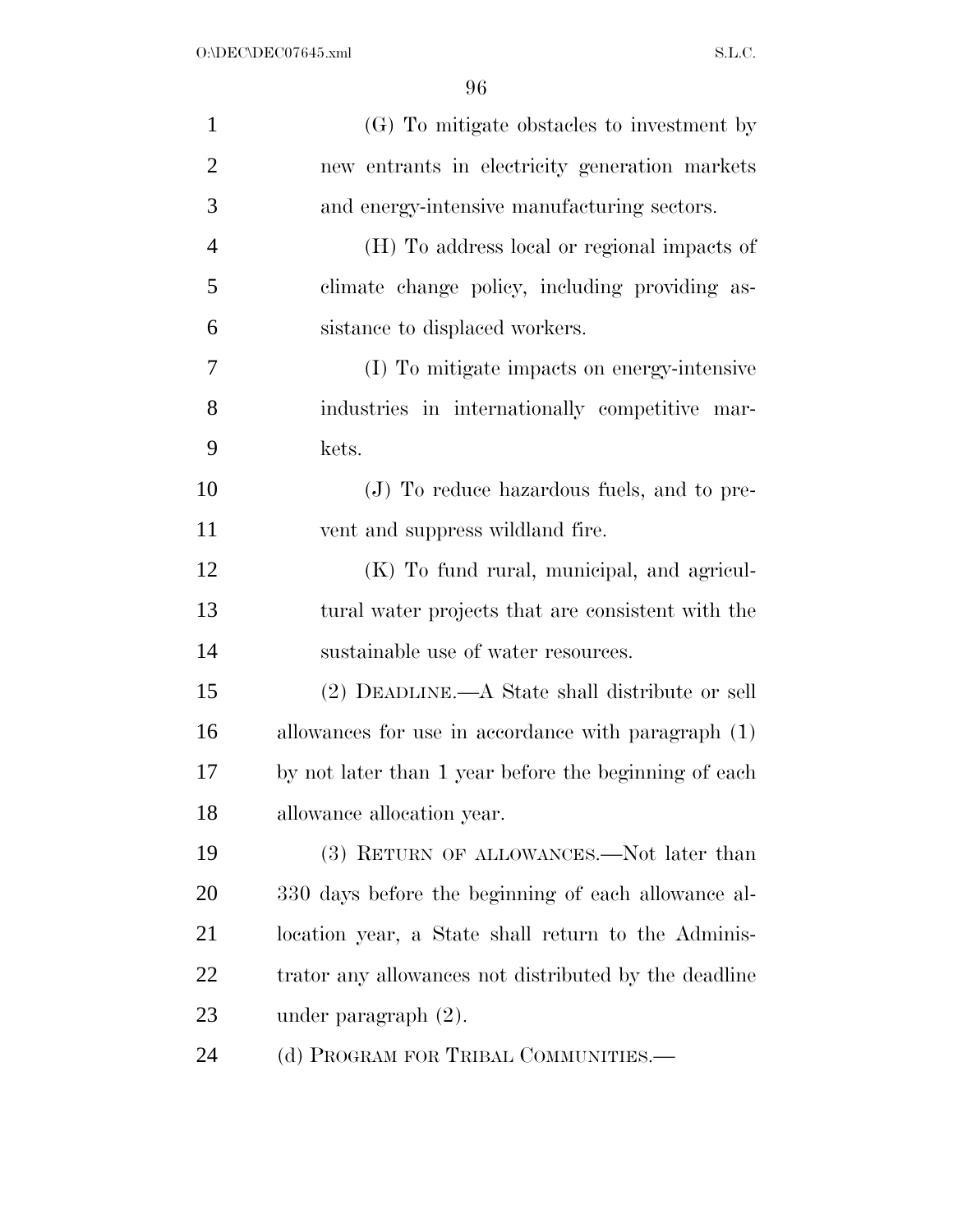| $\mathbf{1}$   | (1) ESTABLISHMENT.—Not later than 3 years             |
|----------------|-------------------------------------------------------|
| $\overline{2}$ | after the date of enactment of this Act, the Adminis- |
| 3              | trator, in consultation with the Secretary of the In- |
| $\overline{4}$ | terior, shall by regulation establish a program for   |
| 5              | tribal communities—                                   |
| 6              | (A) that is designed to deliver assistance to         |
| $\overline{7}$ | tribal communities within the United States           |
| 8              | that face disruption or dislocation as a result of    |
| 9              | global climate change; and                            |
| 10             | (B) under which the Administrator shall               |
| 11             | distribute 0.5 percent of the Emission Allow-         |
| 12             | ance Account for each calendar among tribal           |
| 13             | governments of the tribal communities de-             |
| 14             | scribed in subparagraph $(A)$ .                       |
| 15             | (2) ALLOCATION.—Beginning in the first cal-           |
| 16             | endar year that begins after promulgation of the      |
| 17             | regulations referred to in paragraph (1), and annu-   |
| 18             | ally thereafter until calendar year 2050, the Admin-  |
| 19             | istrator shall allocate 0.5 percent of the Emission   |
| 20             | Allowance Account for each calendar year to the       |
| 21             | program established under paragraph (1).              |
| 22             | (3) ALLOCATIONS TO STATES.-For each cal-              |
| 23             | endar year for which the Administrator allocates 0.5  |
| 24             | percent of the Emission Allowance Account to the      |
| 25             | program established under paragraph (1), the gen-     |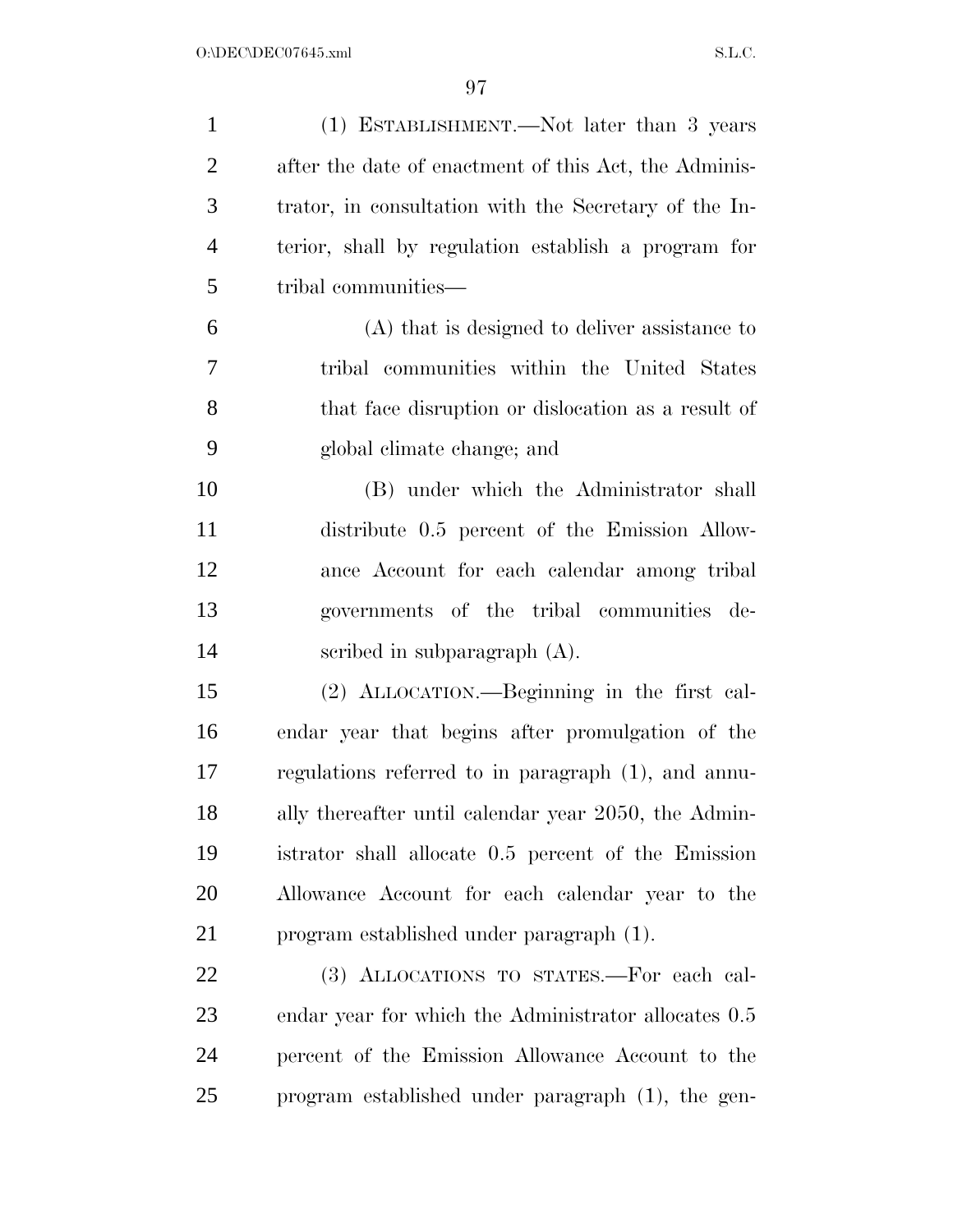eral allocation for States under subsection (a) shall be 4.5 percent of the Emission Allowance Account. **Subtitle E—Electricity Consumers SEC. 3501. ALLOCATION.** 

 Not later than April 1, 2012, and annually thereafter through January 1, 2050, the Administrator shall allocate among load-serving entities 10 percent of the Emission Al-lowance Account for the year.

#### **SEC. 3502. DISTRIBUTION.**

 (a) IN GENERAL.—For each calendar year, the emis- sion allowances allocated under section 3501 shall be dis- tributed by the Administrator to each load-serving entity based on the proportion that—

 (1) the quantity of electricity delivered by the load-serving entity during the 3 calendar years pre- ceding the calendar year for which the emission al- lowances are distributed, adjusted upward for elec- tricity not delivered as a result of consumer energy- efficiency programs implemented by the load-serving entity and verified by the regulatory agency of the load-serving entity; bears to

 (2) the total quantity of electricity delivered by all load-serving entities during those 3 calendar years.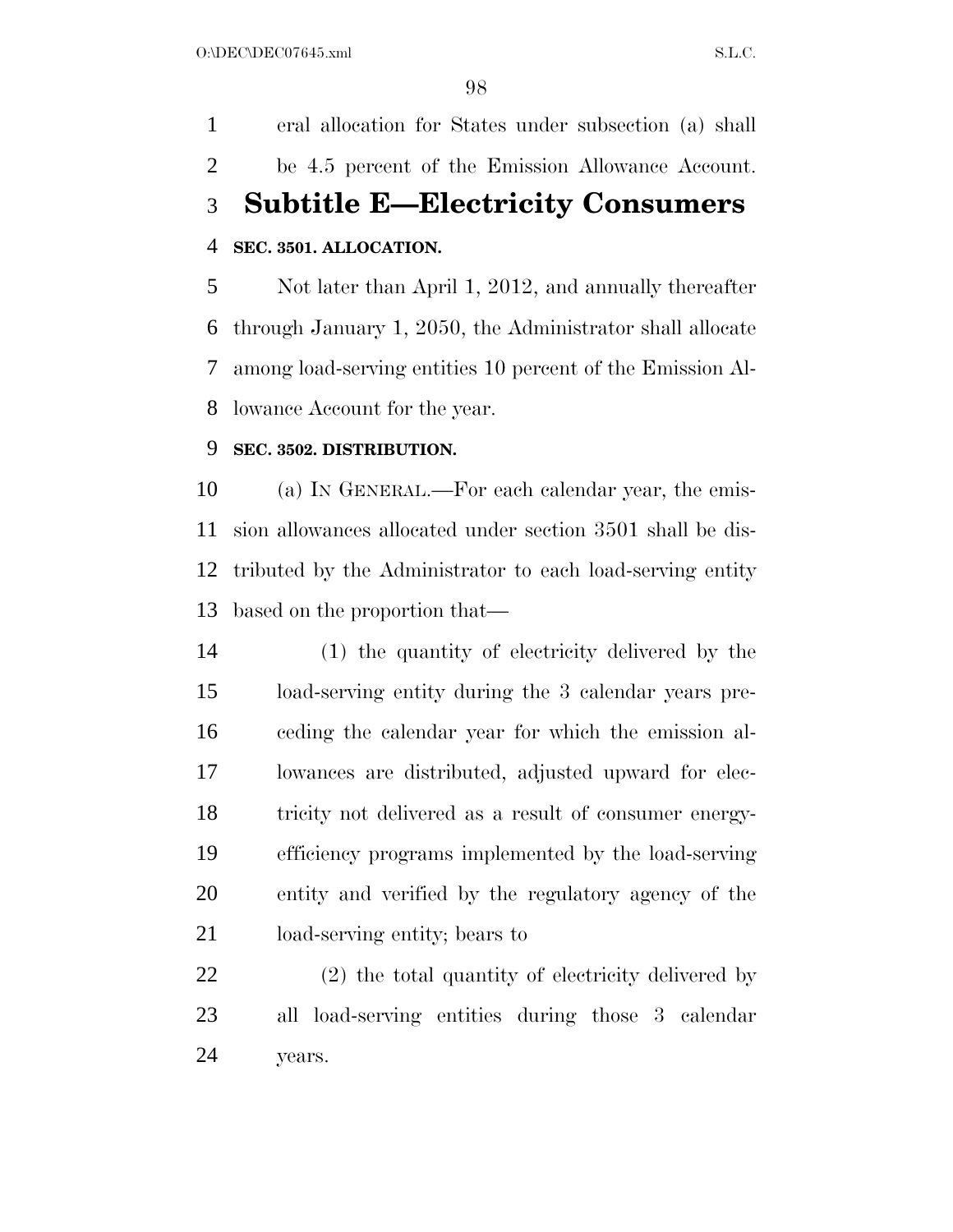(b) BASIS.—The Administrator shall base the deter- mination of the quantity of electricity delivered by a load- serving entity for the purpose of subsection (a) on the most recent data available in annual reports filed with the Energy Information Administration of the Department of Energy

**SEC. 3503. USE.** 

 (a) IN GENERAL.—Any load-serving entity that ac- cepts emission allowances distributed under section 3502 shall—

 (1) sell each emission allowance distributed to the load-serving entity by not later than 1 year after receiving the emission allowance; and

 (2) pursue fair market value for each emission allowance sold in accordance with paragraph (1).

 (b) PROCEEDS.—All proceeds from the sale of emis-sion allowances under subsection (a) shall be used solely—

 (1) to mitigate economic impacts on low- and middle-income energy consumers, including by re-ducing transmission charges or issuing rebates; and

 (2) to promote energy efficiency on the part of energy consumers.

 (c) INCLUSION IN RETAIL RATES.—To facilitate the prompt pass-through of the benefits from the sale of emis-sion allowances to retail customers—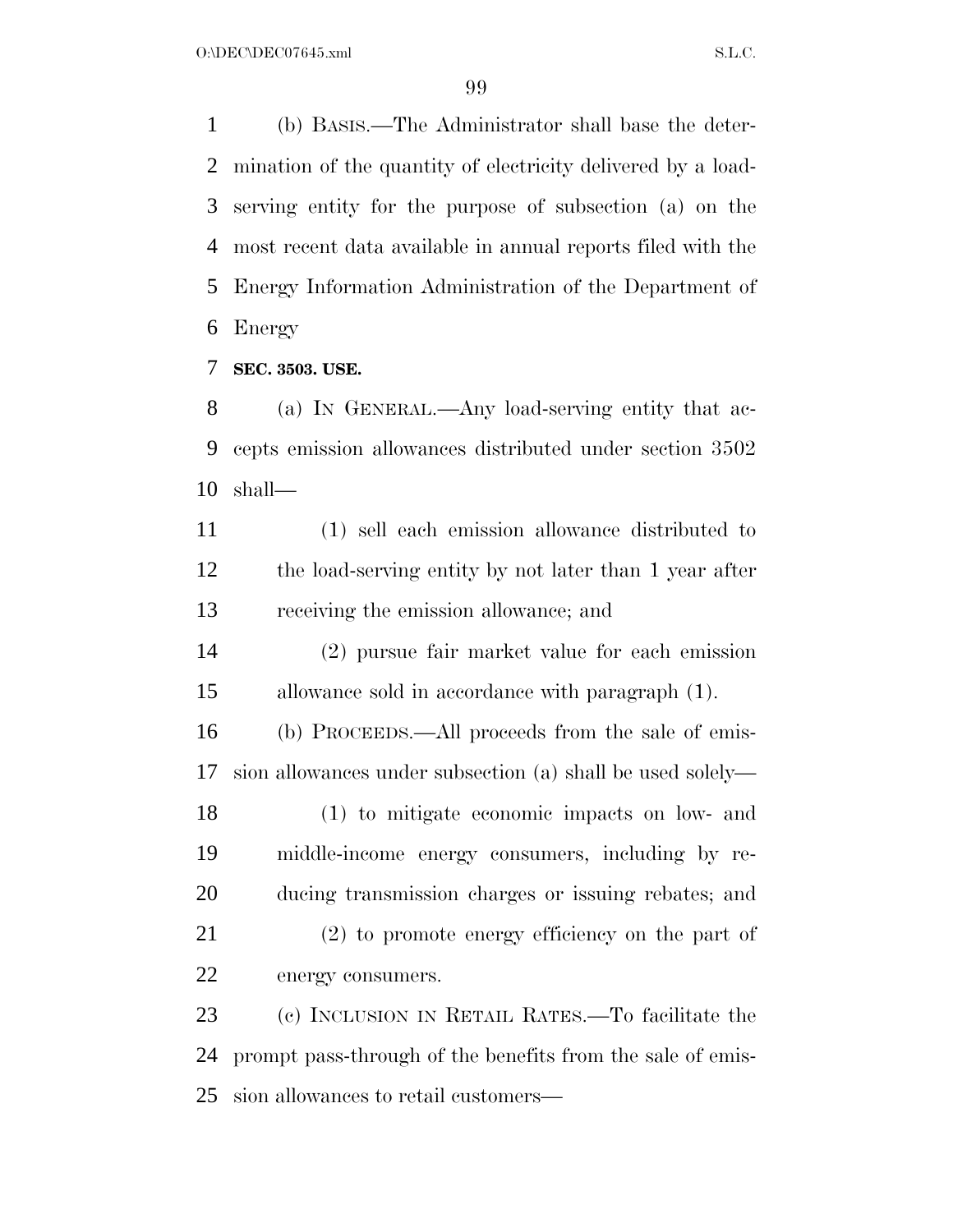(1) any credit from the sale of allowances shall be reflected in the retail rates of a load-serving enti- ty not later than 90 days after the sale of the allow- ances; (2) the load-serving entity shall not be required to file a retail rate case in order to pass through the credit; and (3) the amount of the credit shall not be subject to review by any State regulatory authority. (d) PROHIBITION ON REBATES.—No load-serving en- tity may use any proceeds from the sale of emission allow- ances under subsection (a) to provide to any consumer a rebate that is based on the quantity of electricity used by the consumer. **SEC. 3504. REPORTING.**  (a) IN GENERAL.—Each load-serving entity that ac- cepts emission allowances distributed under section 3502 shall, for each calendar year for which the load-serving entity accepts emission allowances, submit to the Adminis- trator a report describing— (1) the date of each sale of each emission allow- ance during the preceding year; (2) the amount of revenue generated from the sale of emission allowances during the preceding

year; and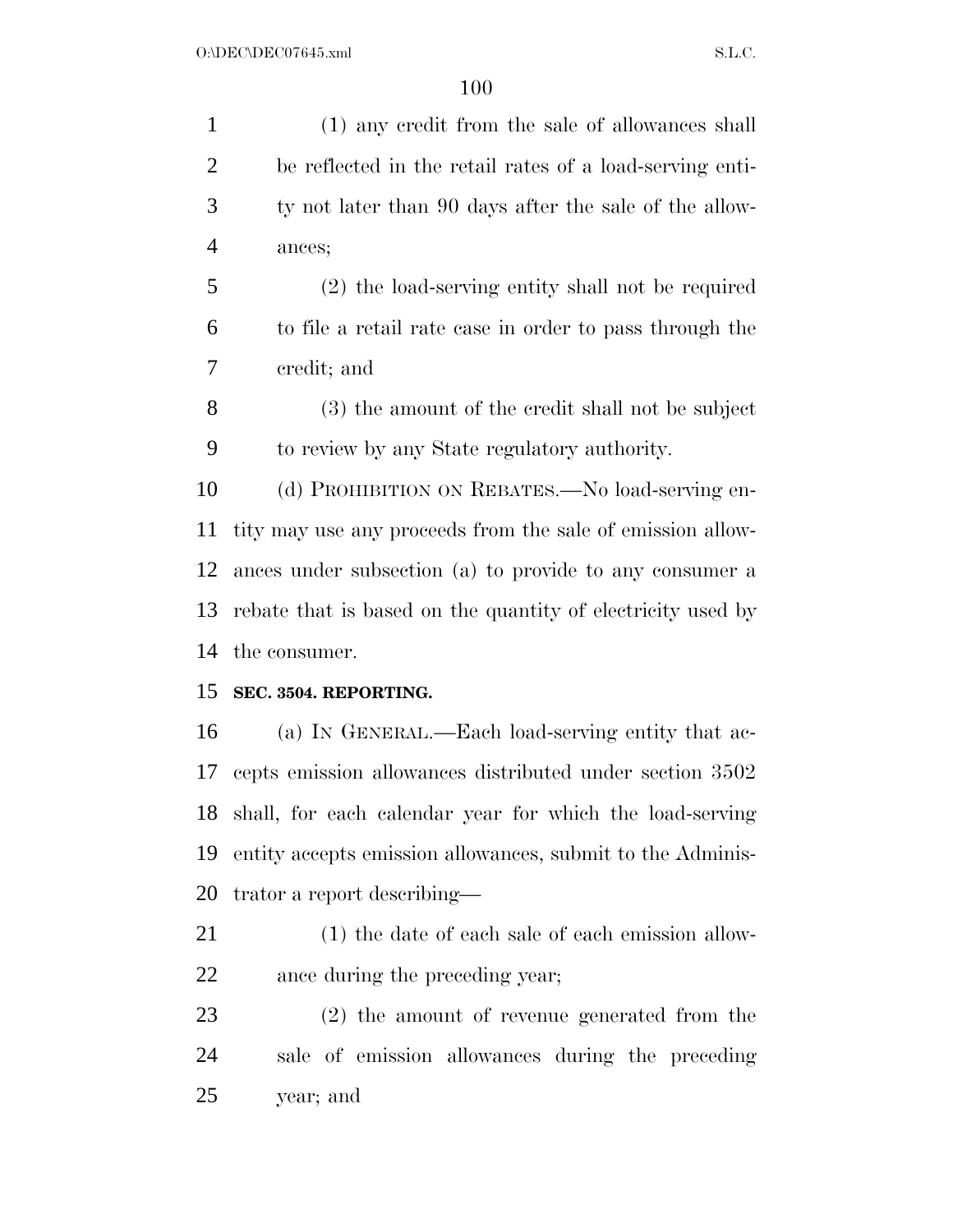(3) how, and to what extent, the load-serving entity used the proceeds of the sale of the emission allowances during the preceding year.

 (b) AVAILABILITY OF REPORTS.—The Administrator shall make available to the public all reports submitted by any load-serving entity under subsection (b), including by publishing those reports on the Internet.

# **Subtitle F—Bonus Allowances for Carbon Capture and Geological Sequestration**

**SEC. 3601. ALLOCATION.** 

 (a) IN GENERAL.—Not later than 3 years after the date of enactment of this Act, the Administrator shall—

 (1) establish a Bonus Allowance Account; and (2) allocate 4 percent of the emission allow- ances established for calendar years 2012 through 2035 to the Bonus Allowance Account.

 (b) INITIAL NUMBER OF ALLOWANCES.—As of Janu- ary 1, 2012, there shall be 3,932,160,000 emission allow-ances in the Bonus Allowance Account.

#### **SEC. 3602. QUALIFYING PROJECTS.**

 To be eligible to receive emission allowances under this subtitle, a carbon capture and sequestration project shall—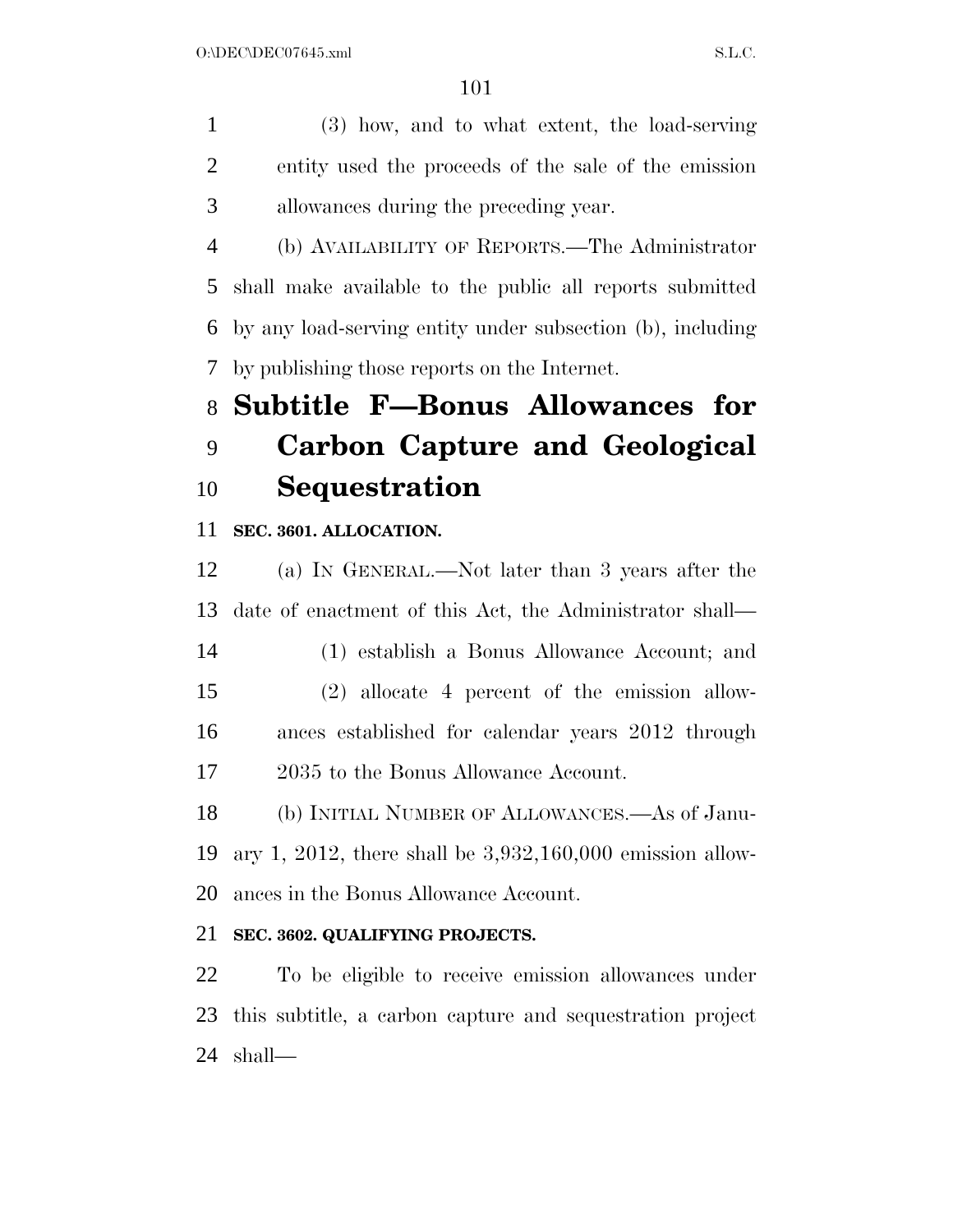(1) comply with such criteria and procedures as the Administrator may establish, including a re- quirement for a minimum of an 85-percent capture rate for carbon dioxide emissions on an annual basis from any unit for which allowances are allocated;

 (2) sequester in a geological formation per- mitted by the Administrator for that purpose in ac- cordance with regulations promulgated under section 1421(d) of the Safe Drinking Water Act (42 U.S.C. 300h(d)) carbon dioxide resulting from electric power generation; and

 (3) have begun operation during the period be- ginning on January 1, 2008, and ending on Decem-ber 31, 2035.

#### **SEC. 3603. DISTRIBUTION.**

 Subject to section 3604, for each of calendar years 2012 through 2039, the Administrator shall distribute emission allowances from the Bonus Allowance Account to each qualifying project under this subtitle in a quantity equal to the product obtained by multiplying the number of metric tons of carbon dioxide geologically sequestered by the project and the bonus allowance rate for that cal-endar year, as provided in the following table: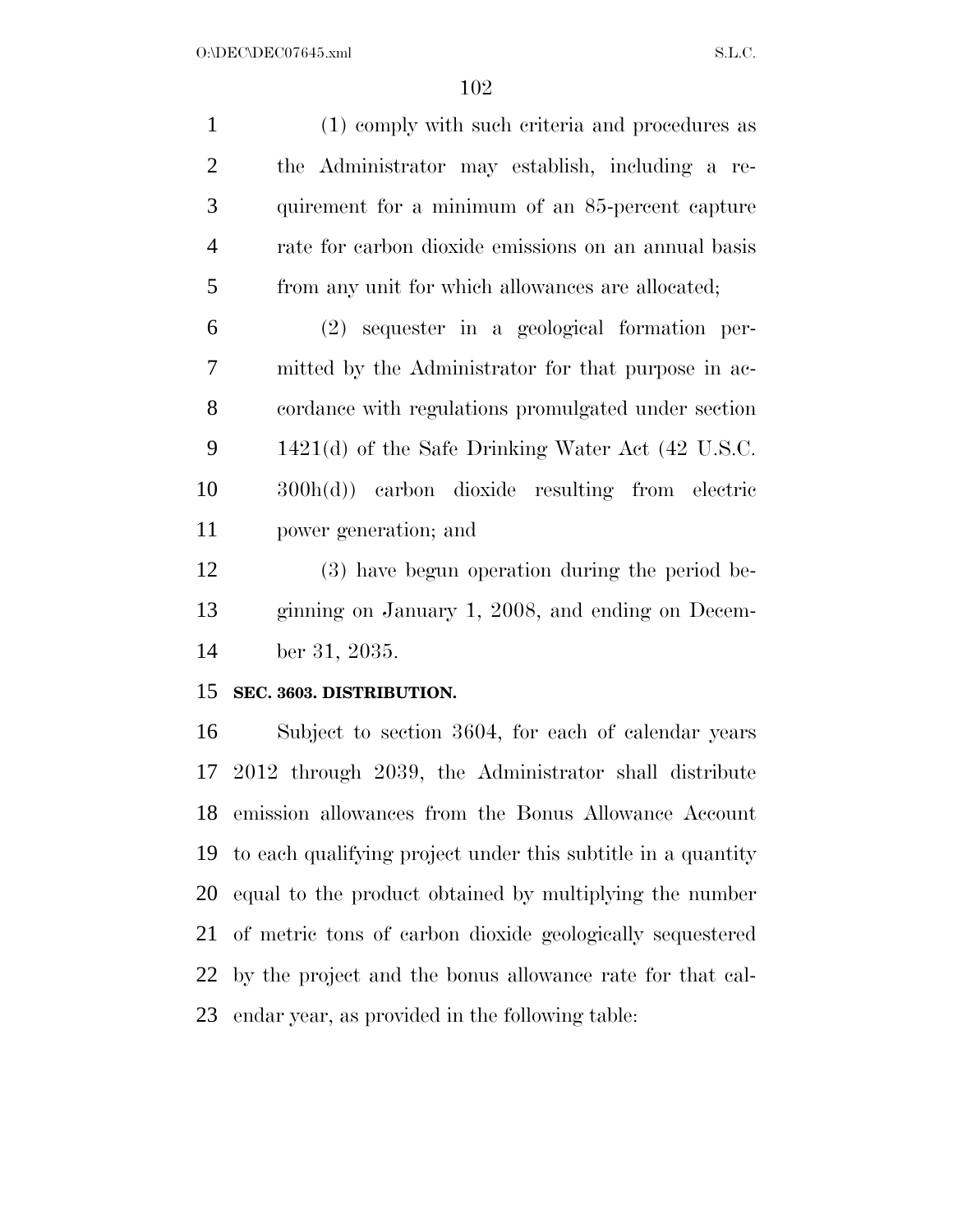| 2012 | 4.5 |
|------|-----|
| 2013 | 4.5 |
| 2014 | 4.5 |
| 2015 | 4.5 |
| 2016 | 4.5 |
| 2017 | 4.5 |
| 2018 | 4.2 |
| 2019 | 3.9 |
| 2020 | 3.6 |
| 2021 | 3.3 |
| 2022 | 3.0 |
| 2023 | 2.7 |
| 2024 | 2.4 |
| 2025 | 2.1 |
| 2026 | 1.8 |
| 2027 | 1.5 |
| 2028 | 1.3 |
| 2029 | 1.1 |
| 2030 | 0.9 |
| 2031 | 0.7 |
| 2032 | 0.5 |
| 2033 | 0.5 |
| 2034 | 0.5 |
| 2035 | 0.5 |
| 2036 | 0.5 |
| 2037 | 0.5 |
| 2038 | 0.5 |
| 2039 | 0.5 |

#### 1 **SEC. 3604. 10-YEAR LIMIT.**

2 A qualifying project may receive annual emission al-3 lowances under this subsection only for—

4 (1) the first 10 years of operation; or

5 (2) if the unit covered by the qualifying project 6 began operating before January 1, 2012, the period 7 of calendar years 2012 through 2021.

#### 8 **SEC. 3605. EXHAUSTION OF BONUS ALLOWANCE ACCOUNT.**

 If, at the beginning of a calendar year, the Adminis- trator determines that the number of emission allowances remaining in the Bonus Allowance Account will be insuffi-cient to allow the distribution, in that calendar year, of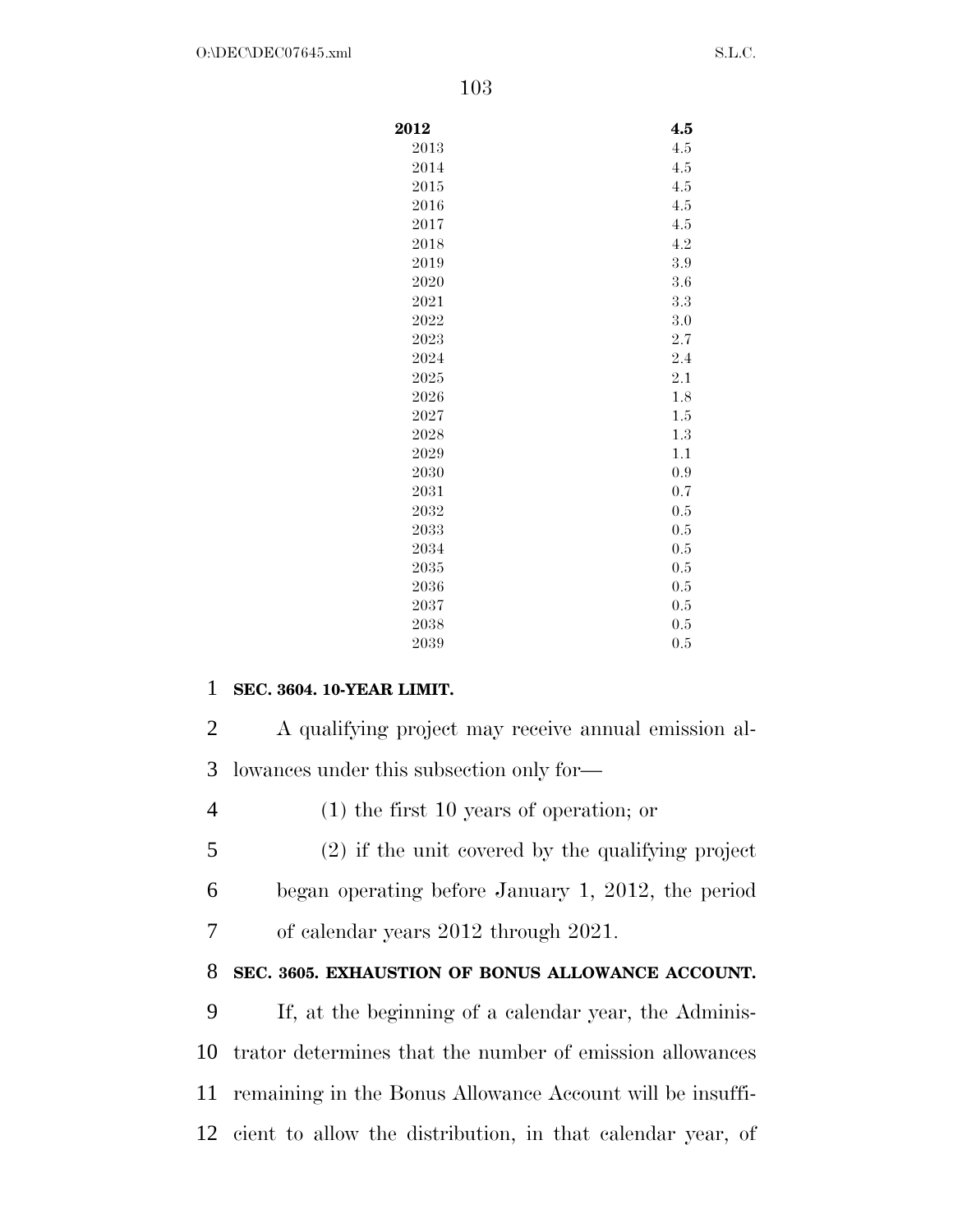the number of allowances that otherwise would be distrib- uted under section 3603 for the calendar year, the Admin- istrator shall, for the calendar year— (1) distribute the remaining bonus allowances

 only to qualifying projects that were already quali-fying projects during the preceding calendar year;

 (2) distribute the remaining bonus allowances to those qualifying projects on a pro rata basis; and (3) discontinue the program established under this subtitle as of the date on which the Bonus Al-11 lowance Account is projected to be fully used based on projects already in operation.

## **Subtitle G—Domestic Agriculture and Forestry**

#### **SEC. 3701. ALLOCATION.**

 Not later than January 1, 2012, and annually there- after through January 1, 2050, the Administrator shall allocate to the Secretary of Agriculture 5 percent of the Emission Allowance Account for the calendar year for use in—

 (1) reducing greenhouse gas emissions from the agriculture and forestry sectors of the United States economy; and

 (2) increasing greenhouse gas sequestration from those sectors.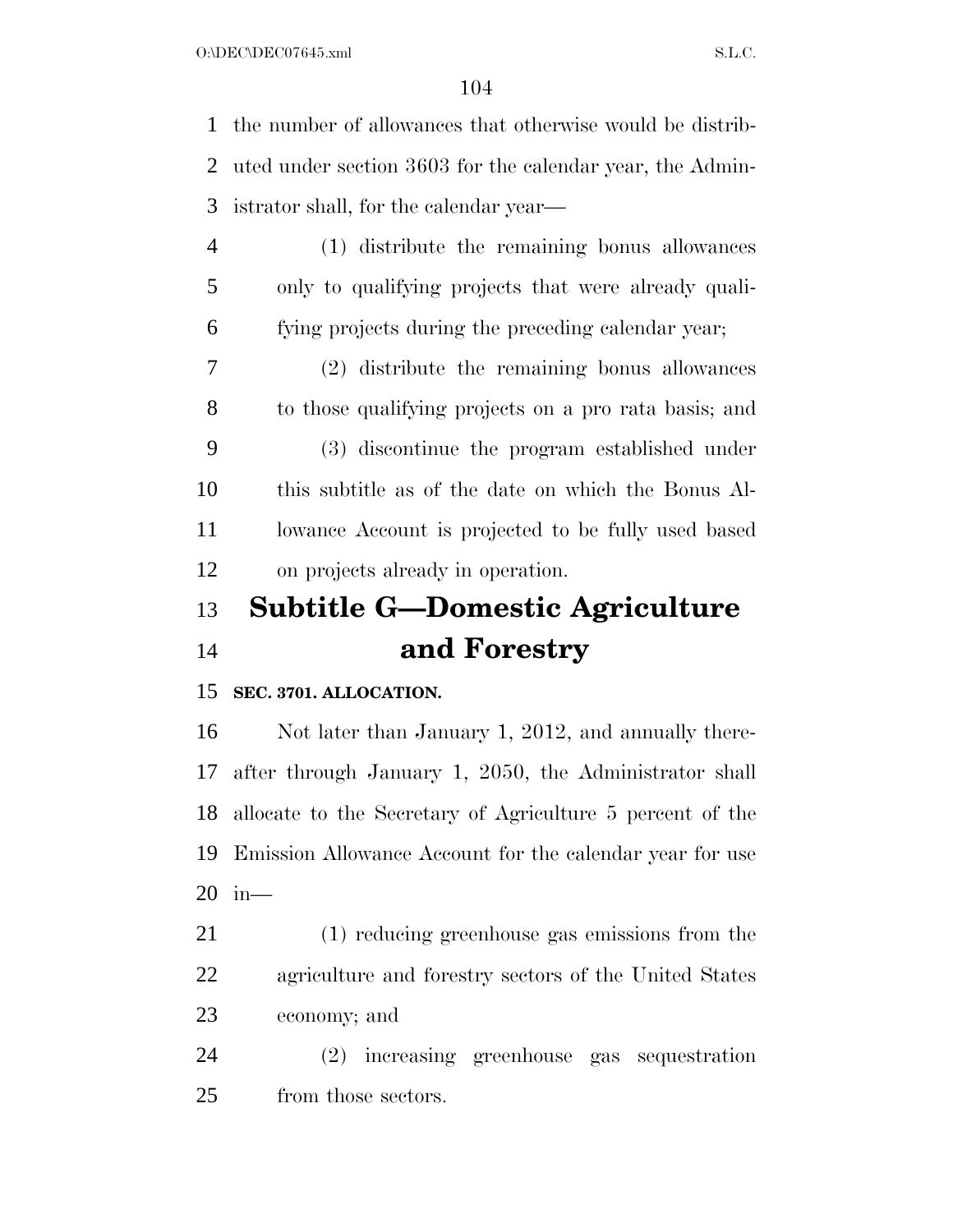# **SEC. 3702. AGRICULTURAL AND FORESTRY GREENHOUSE GAS MANAGEMENT RESEARCH.**  (a) REPORT.—Not later than 1 year after the date of enactment of this Act, the Secretary of Agriculture, in consultation with scientific and agricultural and forestry experts, shall prepare and submit to Congress a report that describes the status of research on agricultural and forestry greenhouse gas management, including a descrip- tion of— (1) research on soil carbon sequestration and other agricultural and forestry greenhouse gas man- agement that has been carried out; (2) any additional research that is necessary; (3) the proposed priority for additional re- search; (4) the most appropriate approaches for con- ducting the additional research; and (5) the manner in which carbon credits that are specific to agricultural and forestry operations should be valued and allotted. 21 (b) STANDARDIZED SYSTEM OF SOIL CARBON MEAS- UREMENT AND CERTIFICATION FOR THE AGRICULTURAL AND FORESTRY SECTORS.— (1) IN GENERAL.—As soon as practicable after

 the date of enactment of this Act, the Secretary of Agriculture shall establish a standardized system of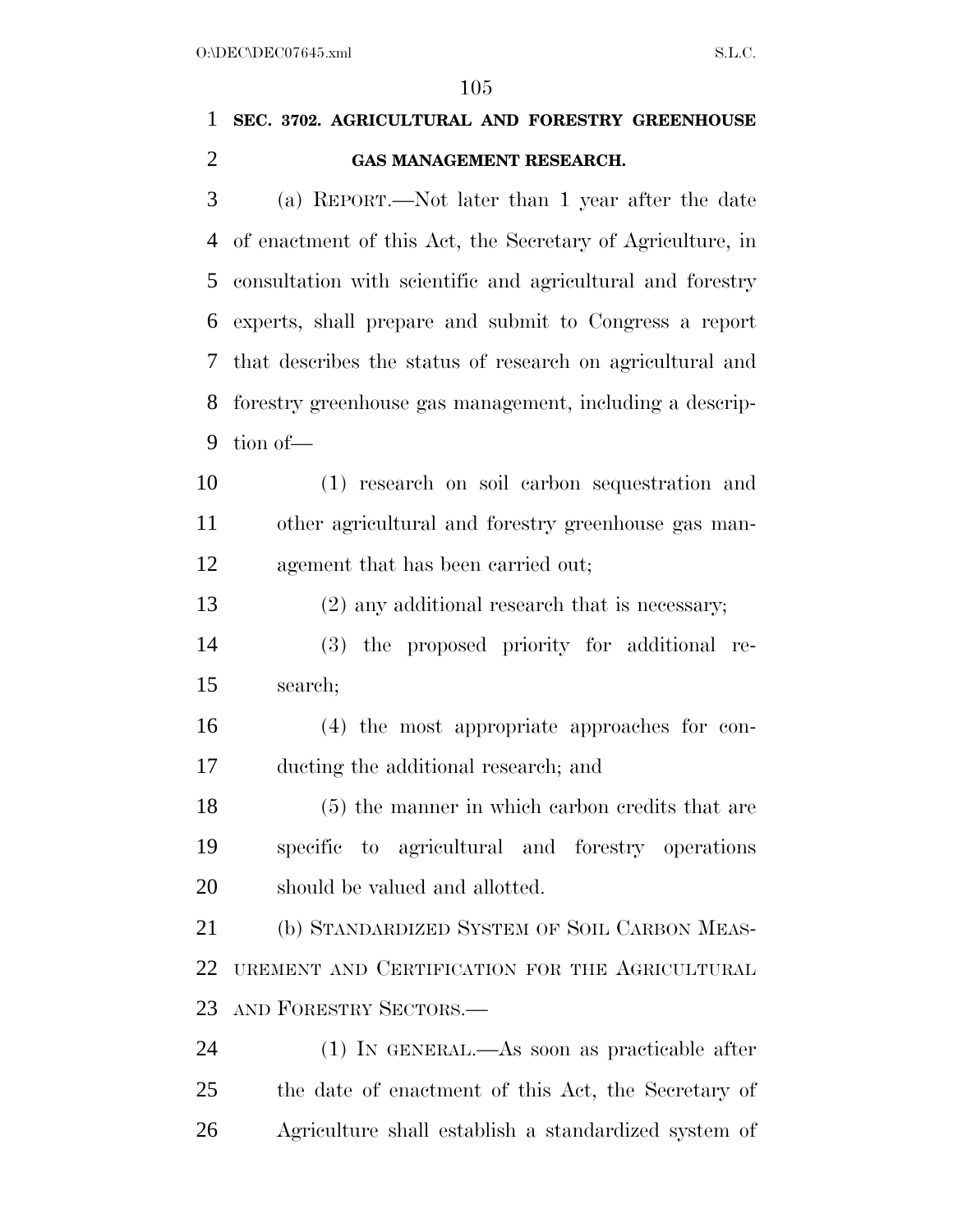| carbon measurement and certification for the agri-           |
|--------------------------------------------------------------|
| cultural and forestry sectors.                               |
| (2) ADMINISTRATION.—In establishing the sys-                 |
| tem, the Secretary of Agriculture shall—                     |
| (A) create a standardized system of meas-                    |
| urements for agricultural and forestry green-                |
| house gases; and                                             |
| (B) delineate the most appropriate system                    |
| of certification of credit by public or private en-          |
| tities.                                                      |
| (c) RESEARCH.—After the date of submission of the            |
| report described in paragraph (1), the President and the     |
| Secretary of Agriculture (in collaboration with the member   |
| institutions of higher education of the Consortium for Ag-   |
| ricultural Soil Mitigation of Greenhouse Gases, institu-     |
| tions of higher education, and research entities) shall ini- |
| tiate a program to conduct any additional research that      |
| is necessary.                                                |
| SEC. 3703. DISTRIBUTION.                                     |
|                                                              |

 Taking into account the report prepared under sub- section 3702(a), the Secretary of Agriculture shall estab- lish, by regulation, a program under which agricultural and forestry sequestration allowances may be distributed to entities that carry out sequestration projects on agricul-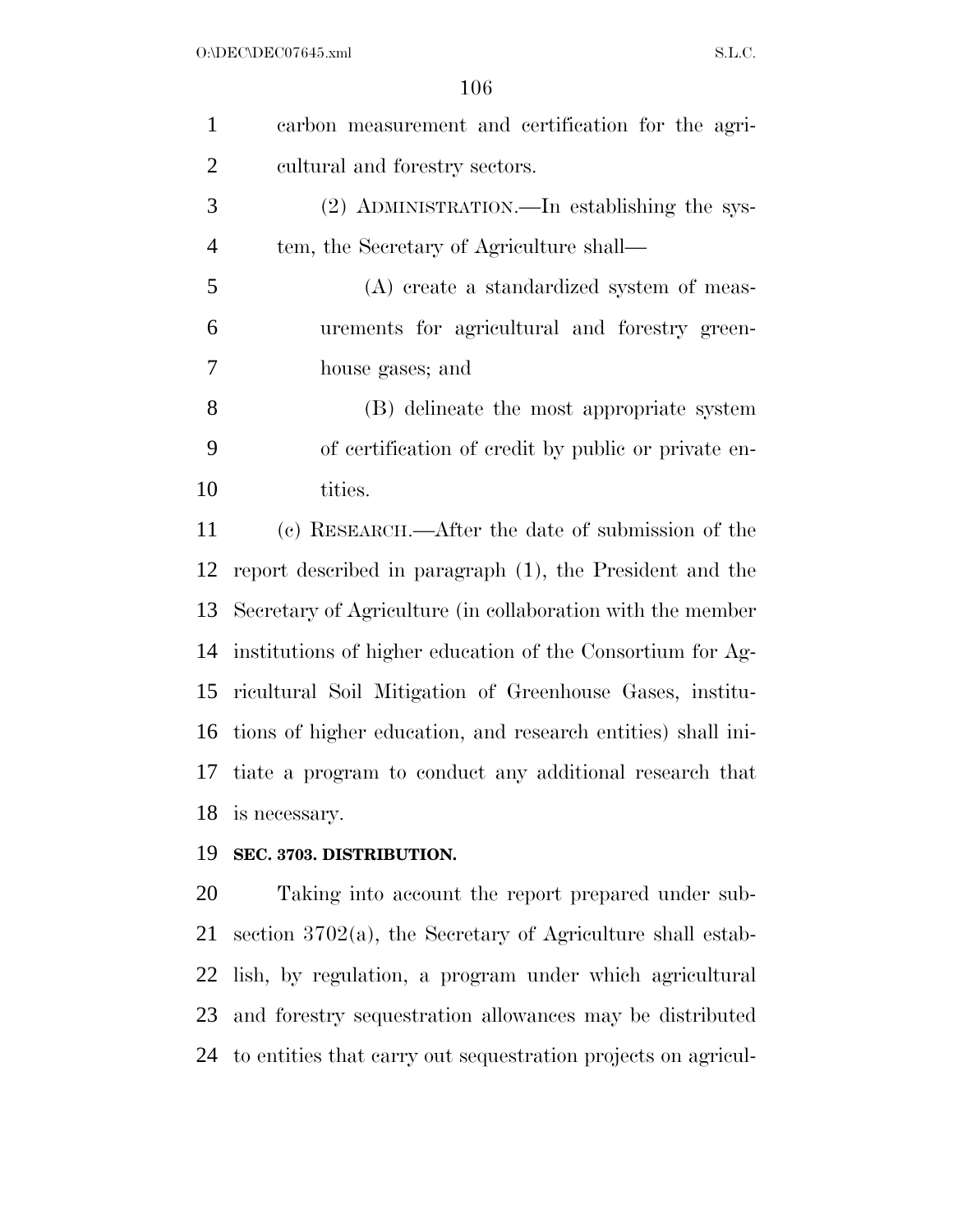tural and forest land that achieve long-term greenhouse gas emission mitigation benefits.

## **Subtitle H—International Forest Protection**

#### **SEC. 3801. FINDINGS.**

Congress finds that—

 (1) land-use change and forest sector emissions account for approximately 20 percent of global greenhouse gas emissions;

 (2) land conversion and deforestation are 2 of the largest sources of greenhouse gas emissions in the developing world, amounting to roughly 40 per- cent of the total greenhouse gas emissions of the de-veloping world;

 (3) with sufficient data, deforestation rates and forest carbon stocks can be measured with an ac-ceptable level of uncertainty; and

 (4) encouraging reduced deforestation and other forest carbon activities in other countries can—

 (A) provide critical leverage to encourage voluntary developing country participation in emission limitation regimes;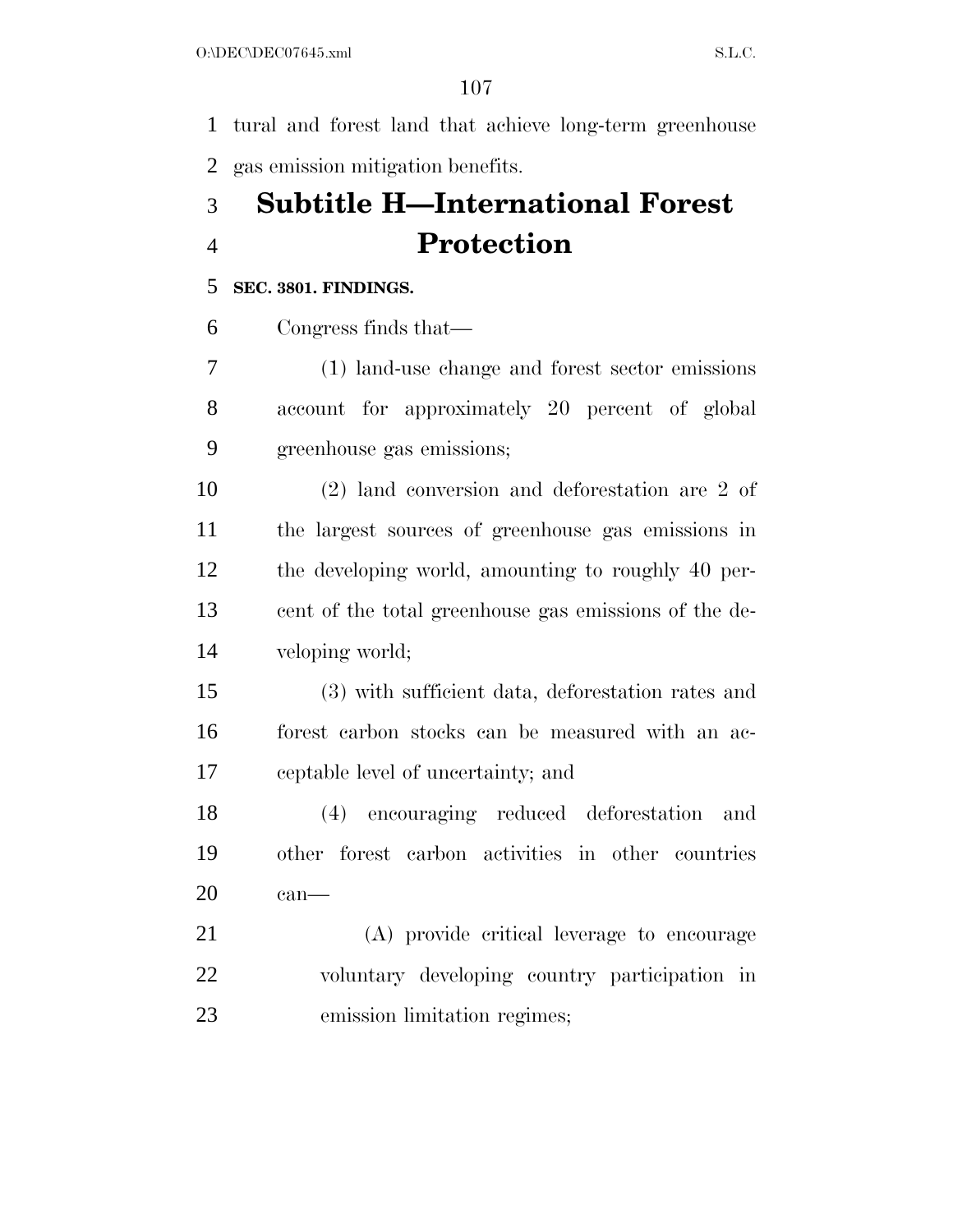| $\mathbf{1}$   | (B) facilitate greater overall reductions in           |
|----------------|--------------------------------------------------------|
| $\overline{2}$ | greenhouse gas emissions than would otherwise          |
| 3              | be practicable; and                                    |
| $\overline{4}$ | (C) substantially benefit biodiversity, con-           |
| 5              | servation, and indigenous and other forest-de-         |
| 6              | pendent people in developing countries.                |
| 7              | SEC. 3802. DEFINITION OF FOREST CARBON ACTIVITIES.     |
| 8              | In this subtitle, the term "forest carbon activities"  |
| 9              | means-                                                 |
| 10             | (1) activities directed at reducing greenhouse         |
| 11             | gas emissions from deforestation and forest degrada-   |
| 12             | tion in countries other than the United States; and    |
| 13             | (2) activities directed at increasing sequestra-       |
| 14             | tion of carbon through restoration of forests, and de- |
| 15             | graded land in countries other than the United         |
| 16             | States that has not been forested prior to restora-    |
| 17             | tion, afforestation, and improved forest manage-       |
| 18             | ment, that meet the eligibility requirements promul-   |
| 19             | gated under section $3804(a)$ .                        |
| 20             | SEC. 3803. ALLOCATION.                                 |

21 Not later than January 1, 2012, and annually there- after through January 1, 2050, the Administrator shall allocate and distribute 3 percent of the Emission Allow-ance Account for the calendar year for use in carrying out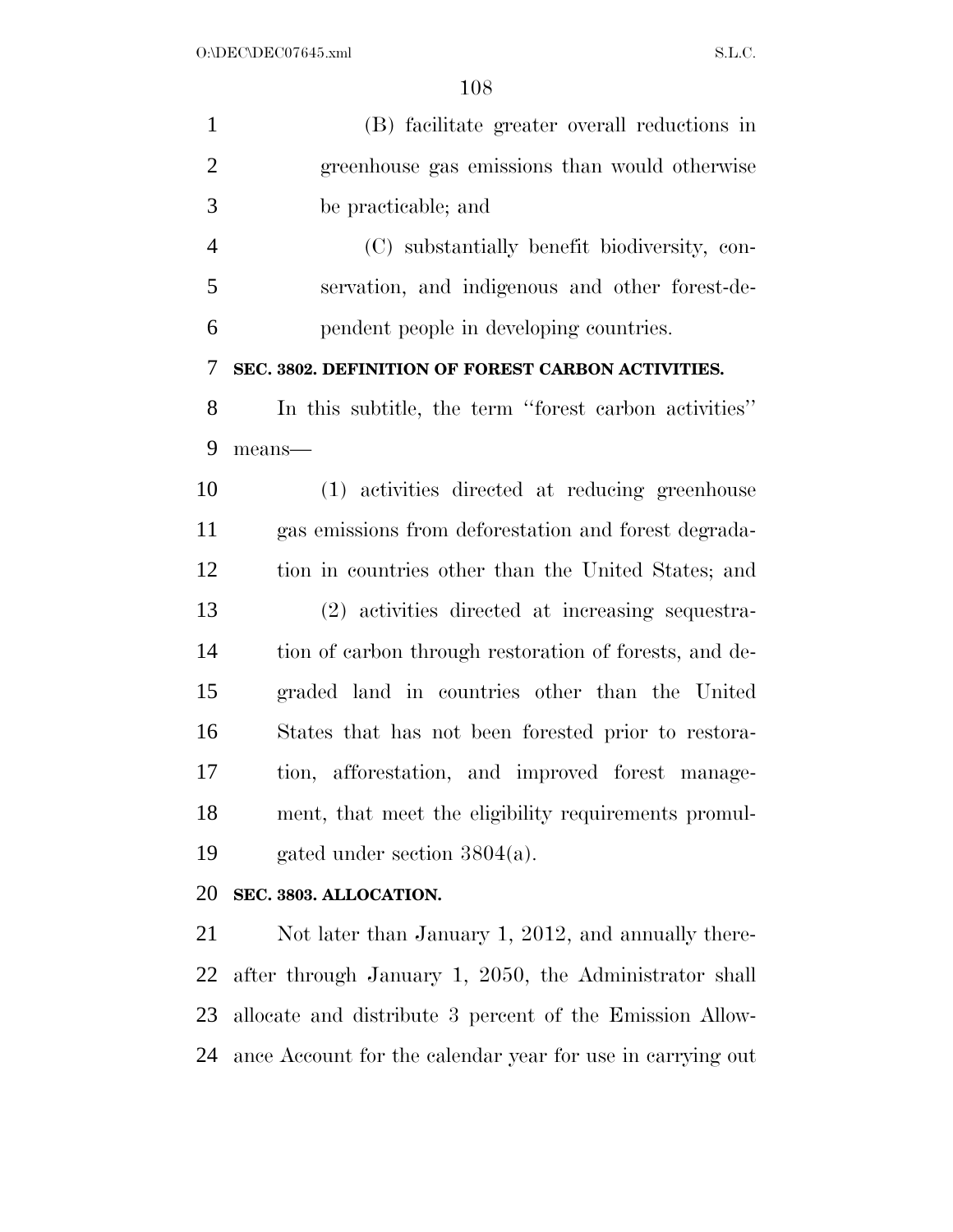forest carbon activities in countries other than the United States.

## **SEC. 3804. DEFINITION AND ELIGIBILITY REQUIREMENTS.**

 (a) ELIGIBILITY REQUIREMENTS FOR FOREST CAR- BON ACTIVITIES.—Not later than 2 years after the date of enactment of this Act, the Administrator, in consulta- tion with the Secretary of the Interior, the Secretary of State, and the Secretary of Agriculture, shall promulgate eligibility requirements for forest carbon activities directed at sequestration of carbon through restoration of forests and degraded land, afforestation, and improved forest management in countries other than the United States, including requirements that those activities be—

- (1) carried out and managed in accordance with widely-accepted environmentally sustainable forestry practices; and
- (2) designed—

 (A) to promote native species and restora-tion of native forests, where practicable; and

 (B) to avoid the introduction of invasive nonnative species.

 (b) QUALITY CRITERIA FOR FOREST CARBON ALLO- CATIONS.—Not later than 2 years after the date of enact- ment of this Act, the Administrator, in consultation with the Secretary of the Interior, the Secretary of State, and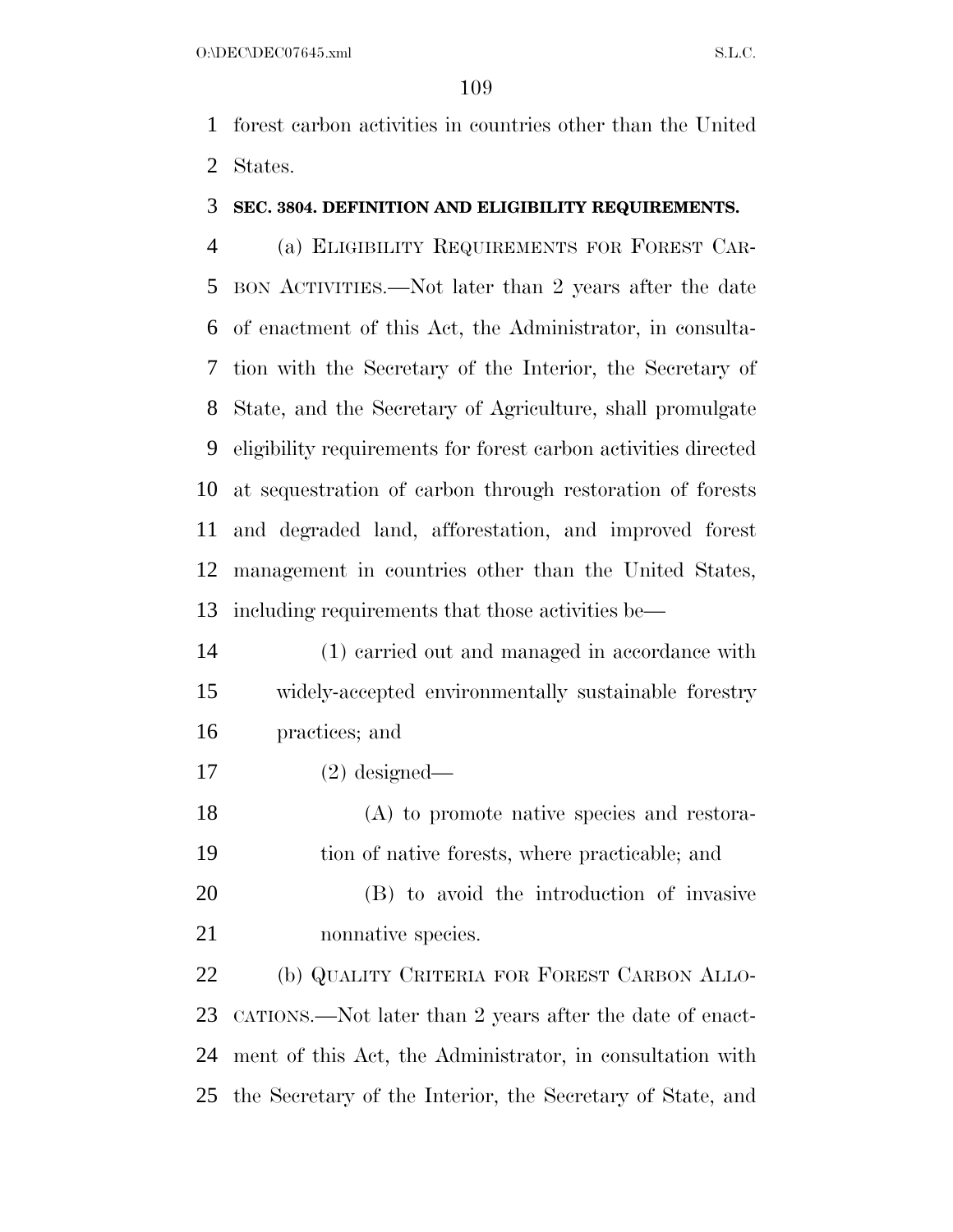O:\DEC\DEC07645.xml S.L.C.

 the Secretary of Agriculture, shall promulgate regulations establishing the requirements for eligibility to receive al- lowances under this section, including requirements that ensure that the emission reductions or sequestrations are real, permanent, additional, and verifiable, with reliable measuring and monitoring and appropriate accounting for leakage.

#### **SEC. 3805. INTERNATIONAL FOREST CARBON ACTIVITIES.**

 (a) IN GENERAL.—The Administrator, in consulta- tion with the Secretary of State, shall identify and periodi-cally update a list of countries that have—

| 12 | (1) demonstrated capacity to participate in        |  |  |
|----|----------------------------------------------------|--|--|
| 13 | international forest carbon activities, including— |  |  |

- (A) sufficient historical data on changes in national forest carbon stocks;
- (B) technical capacity to monitor and measure forest carbon fluxes with an acceptable level of uncertainty; and
- (C) institutional capacity to reduce emis-sions from deforestation and degradation;

 (2) capped greenhouse gas emissions or other- wise established a national emission reference sce-nario based on historical data; and

 (3) commenced an emission reduction program for the forest sector.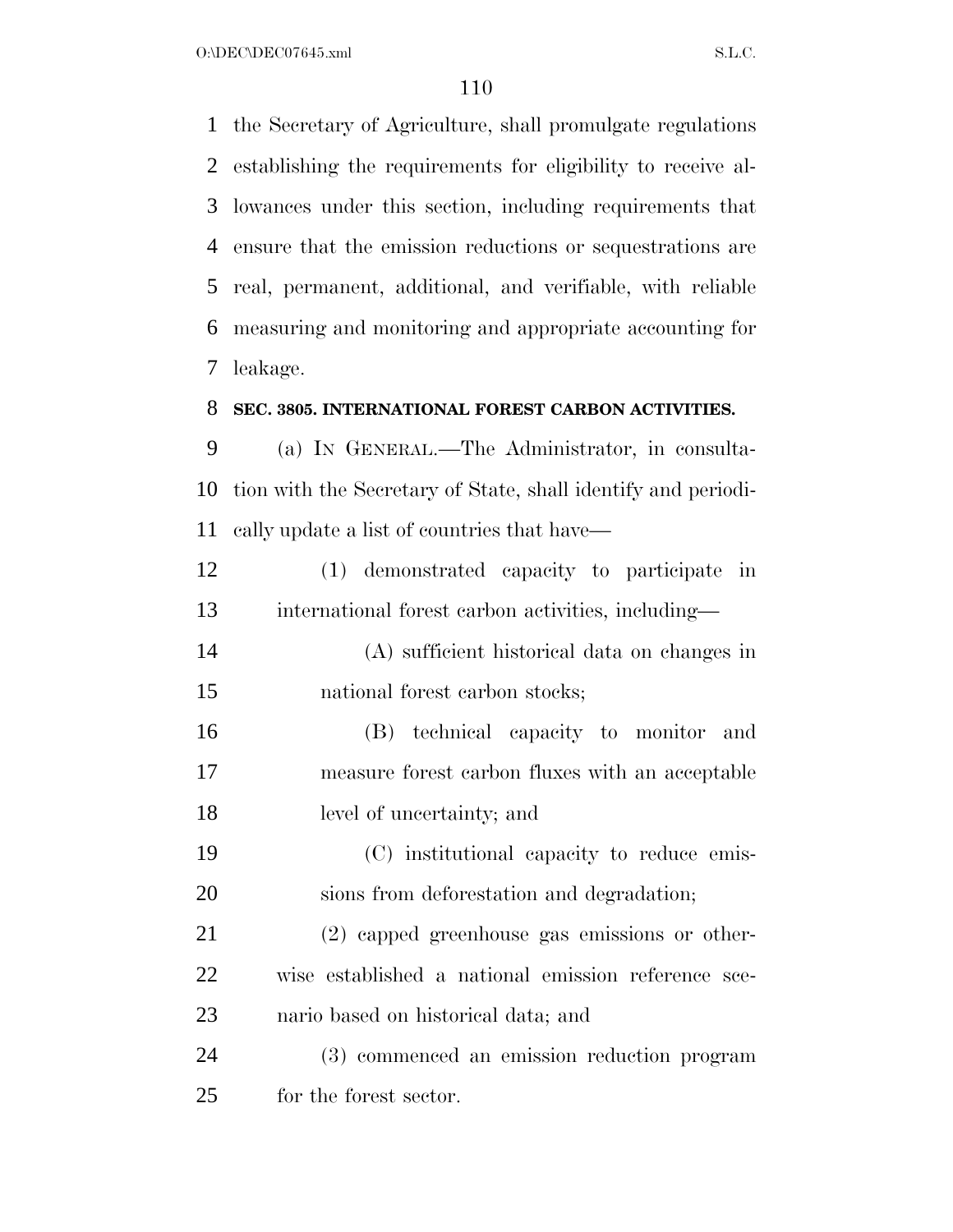| $\mathbf{1}$   | (b) CREDITING AND ADDITIONALITY.—                       |
|----------------|---------------------------------------------------------|
| $\overline{2}$ | (1) REDUCTION IN DEFORESTATION AND FOR-                 |
| 3              | EST DEGRADATION.—A verified reduction in green-         |
| 4              | house gas emissions from deforestation and forest       |
| 5              | degradation under a cap or from a nationwide emis-      |
| 6              | sions reference scenario described in subsection (a)    |
| 7              | shall be—                                               |
| 8              | (A) eligible for crediting; and                         |
| 9              | (B) considered to satisfy the additionality             |
| 10             | criterion.                                              |
| 11             | (2) PERIODIC REVIEW OF NATIONAL LEVEL RE-               |
| 12             | <b>DUCTIONS</b><br>DEFORESTATION AND<br>IN<br>DEGRADA-  |
| 13             | TION.—The Administrator, in consultation with the       |
| 14             | Secretary of State, shall identify and periodically up- |
| 15             | date a list of countries described in subsection (a)    |
| 16             | that have—                                              |
| 17             | (A) achieved national-level reductions of               |
| 18             | deforestation and degradation below a historical        |
| 19             | reference scenario, taking into consideration the       |
| 20             | average annual deforestation and degradation            |
| 21             | rates of the country and of all countries during        |
| 22             | a period of at least 5 years; and                       |
| 23             | (B) demonstrated those reductions using                 |
| 24             | remote sensing technology that meets inter-             |
| 25             | national standards.                                     |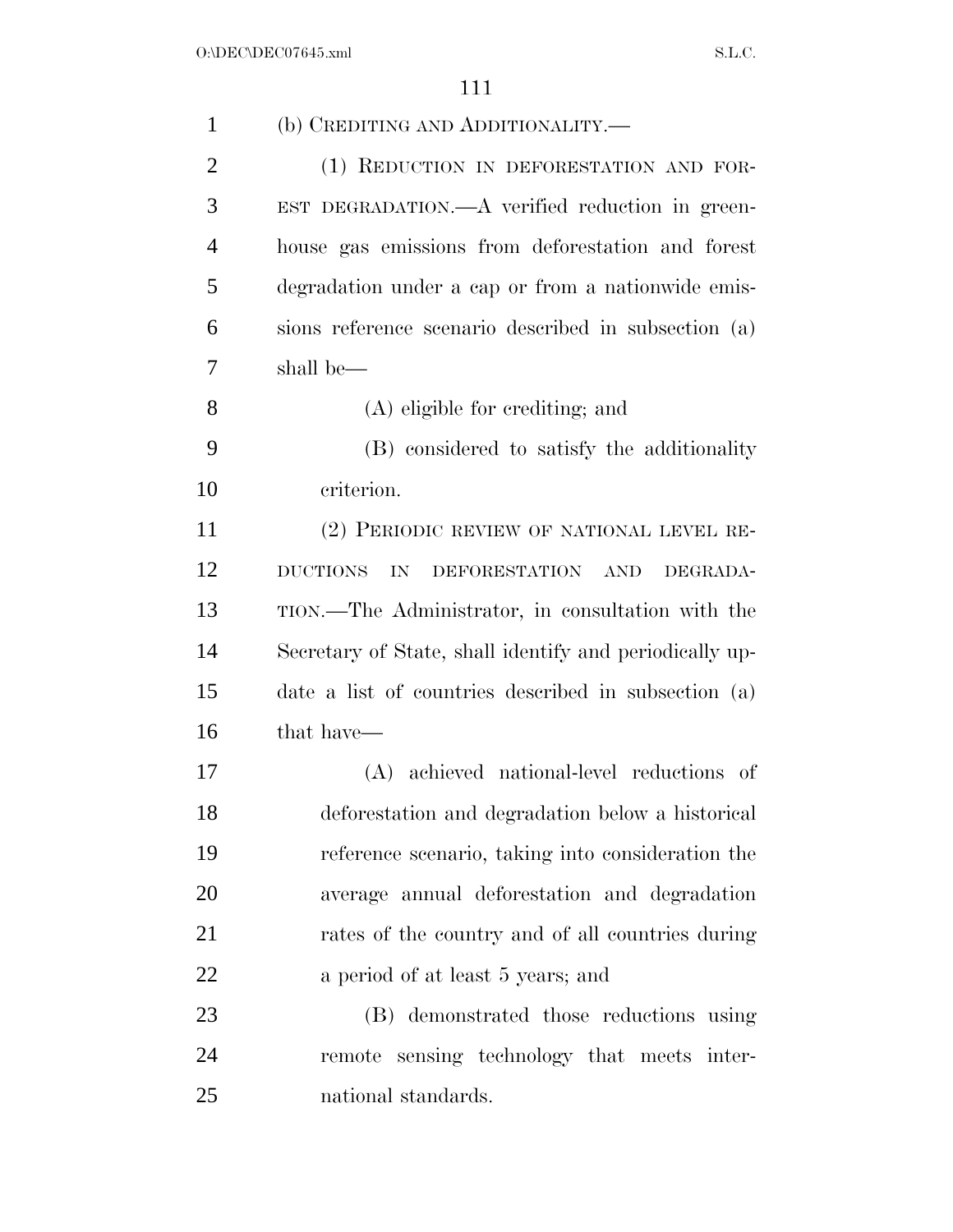(3) OTHER FOREST CARBON ACTIVITIES.—A forest carbon activity, other than a reduction in de- forestation or forest degradation, shall be eligible for crediting, subject to the quality criteria for forest carbon credits identified in this Act or in regulations promulgated under this Act.

 (c) RECOGNITION OF CREDITS.—With respect to countries other than countries described in subsection (a), the Administrator—

 (1) shall recognize credits from forest carbon activities, subject to the quality criteria for forest carbon credits identified in this Act and regulations promulgated under this Act; and

 (2) is encouraged to identify other incentives, including economic and market-based incentives, to encourage developing countries with largely-intact native forests to protect those forests.

# **SEC. 3806. REVIEWS AND DISCOUNT.**

 (a) REVIEWS.—Not later than 3 years after the date of enactment of this Act, and 5 years thereafter, the Ad- ministrator shall conduct a review of the credit program under this subtitle.

 (b) DISCOUNT.—If, after the date that is 10 years after the date of enactment of this Act, the Administrator determines that foreign countries that, in the aggregate,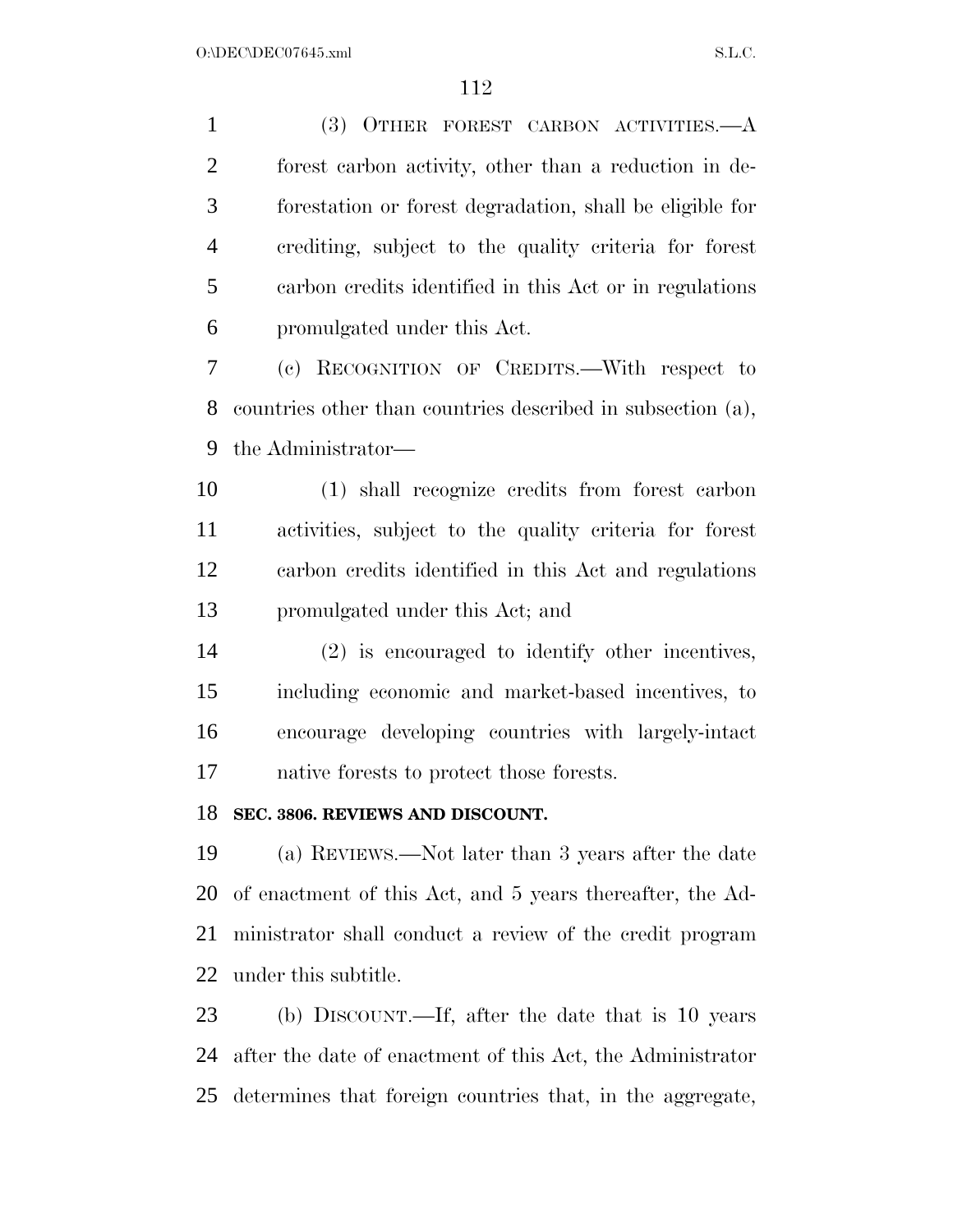generate greenhouse gas emissions accounting for more than 0.5 percent of global greenhouse gas emissions have not capped those emissions, established emissions ref- erence scenarios based on historical data, or otherwise re- duced total forest emissions, the Administrator may apply a discount to forest carbon credits imported into the United States from those countries.

# 8 **Subtitle I—Covered Facilities**

# 9 **SEC. 3901. ALLOCATION.**

 Not later than April 1, 2012, and annually thereafter through January 1, 2035, the Administrator shall allocate percentages of the Emission Allowance Account for the calendar year to owners or operators of covered facilities within the electric power sector and the industrial sector, as follows:

| Calendar | Percentage of Emission<br>Allowance Account Allo-<br>cated to the Electric<br>Power Sector | Percentage of Emission<br>Allowance Account Allo-<br>cated to the Industrial<br>Sector |
|----------|--------------------------------------------------------------------------------------------|----------------------------------------------------------------------------------------|
| 2012     | 20                                                                                         | 20                                                                                     |
| 2013     | 20                                                                                         | 20                                                                                     |
| 2014     | 20                                                                                         | 20                                                                                     |
| 2015     | 20                                                                                         | 20                                                                                     |
| 2016     | 20                                                                                         | 20                                                                                     |
| 2017     | 19                                                                                         | 19                                                                                     |
| 2018     | 18                                                                                         | 18                                                                                     |
| 2019     | 17                                                                                         | 17                                                                                     |
| 2020     | 16                                                                                         | 16                                                                                     |
| 2021     | 15                                                                                         | 15                                                                                     |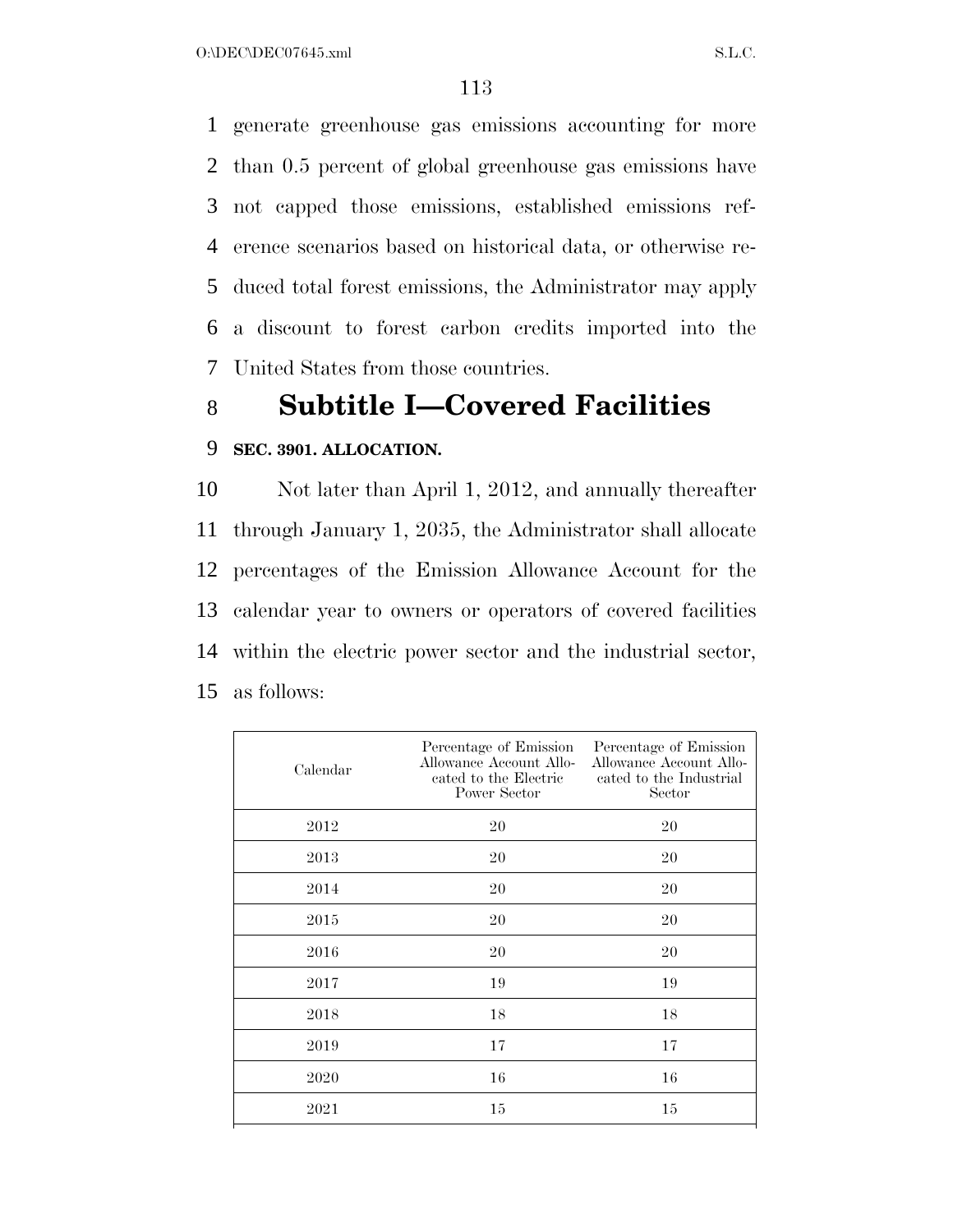| Calendar            | Percentage of Emission<br>Allowance Account Allo-<br>cated to the Electric<br>Power Sector | Percentage of Emission<br>Allowance Account Allo-<br>cated to the Industrial<br>Sector |
|---------------------|--------------------------------------------------------------------------------------------|----------------------------------------------------------------------------------------|
| 2022                | 14                                                                                         | 14                                                                                     |
| $\boldsymbol{2023}$ | $13\,$                                                                                     | 13                                                                                     |
| 2024                | $12\,$                                                                                     | 12                                                                                     |
| $\boldsymbol{2025}$ | 11                                                                                         | 11                                                                                     |
| 2026                | 10                                                                                         | 10                                                                                     |
| 2027                | 9                                                                                          | 9                                                                                      |
| 2028                | 8                                                                                          | 8                                                                                      |
| 2029                | $\overline{7}$                                                                             | $\overline{7}$                                                                         |
| 2030                | $\;6\;$                                                                                    | $\,6$                                                                                  |
| 2031                | 5                                                                                          | 5                                                                                      |
| 2032                | $\overline{4}$                                                                             | $\overline{4}$                                                                         |
| 2033                | 3                                                                                          | 3                                                                                      |
| 2034                | $\overline{2}$                                                                             | $\overline{2}$                                                                         |
| 2035                | $\mathbf{1}$                                                                               | $\mathbf{1}$                                                                           |

# 1 **SEC. 3902. DISTRIBUTION SYSTEM.**

 Not later than 1 year after the date of enactment of this Act, the Administrator shall establish a system for distributing to covered facilities within the electric power and industrial sectors the emission allowances allocated under section 3901.

# 7 **SEC. 3903. DISTRIBUTING EMISSION ALLOWANCES WITHIN**  8 **THE ELECTRIC POWER SECTOR.**

9 (a) NEW ENTRANTS.—

 (1) IN GENERAL.—As part of the system estab-11 lished under section 3902, the Administrator shall, for each calendar year, set aside, from the quantity of emission allowances represented by the percent-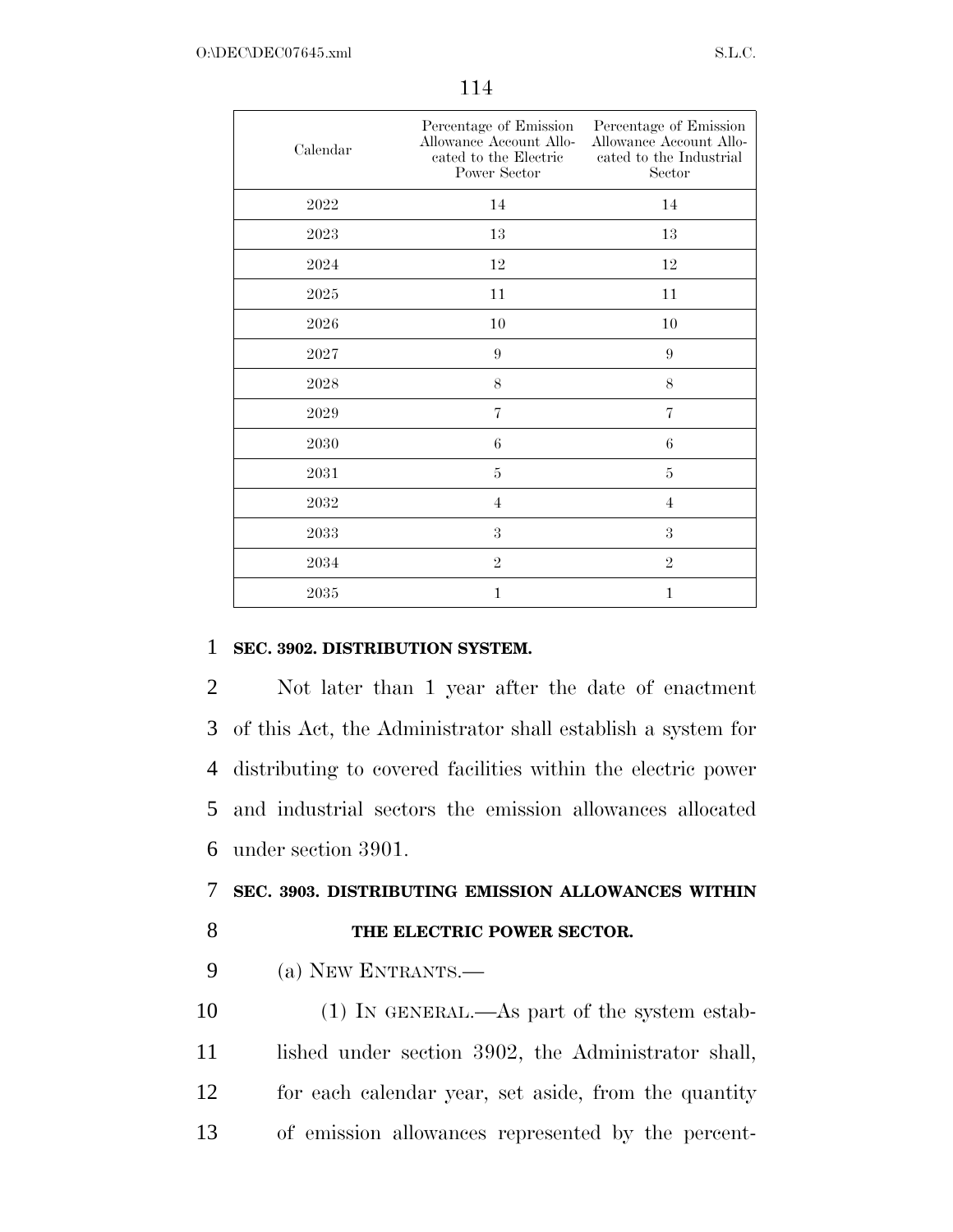ages described in the table contained in section 3901 for the electric power sector, a quantity of emission allowances for distribution to new entrant covered electric power sector facilities.

 (2) CALCULATION OF ALLOWANCES.—The quantity of emission allowances distributed by the Administrator for a calendar year to a new covered electric power sector facility under paragraph (1) shall be equal to the product obtained by multi-plying—

 (A) the average greenhouse gas emission rate of all covered electric power sector facilities that commenced operations during the 5 years preceding the date of enactment of this Act; and

 (B) the electricity generated by the facility during the calendar year, adjusted downward on a pro rata basis for each new facility in the event that insufficient allowances are available under section 3901 for a calendar year.

 (b) FACILITIES OWNED BY A RURAL ELECTRIC CO-OPERATIVE.—

23 (1) IN GENERAL.—As part of the system estab- lished under section 3902, the Administrator shall, for each calendar year, set aside, from the quantity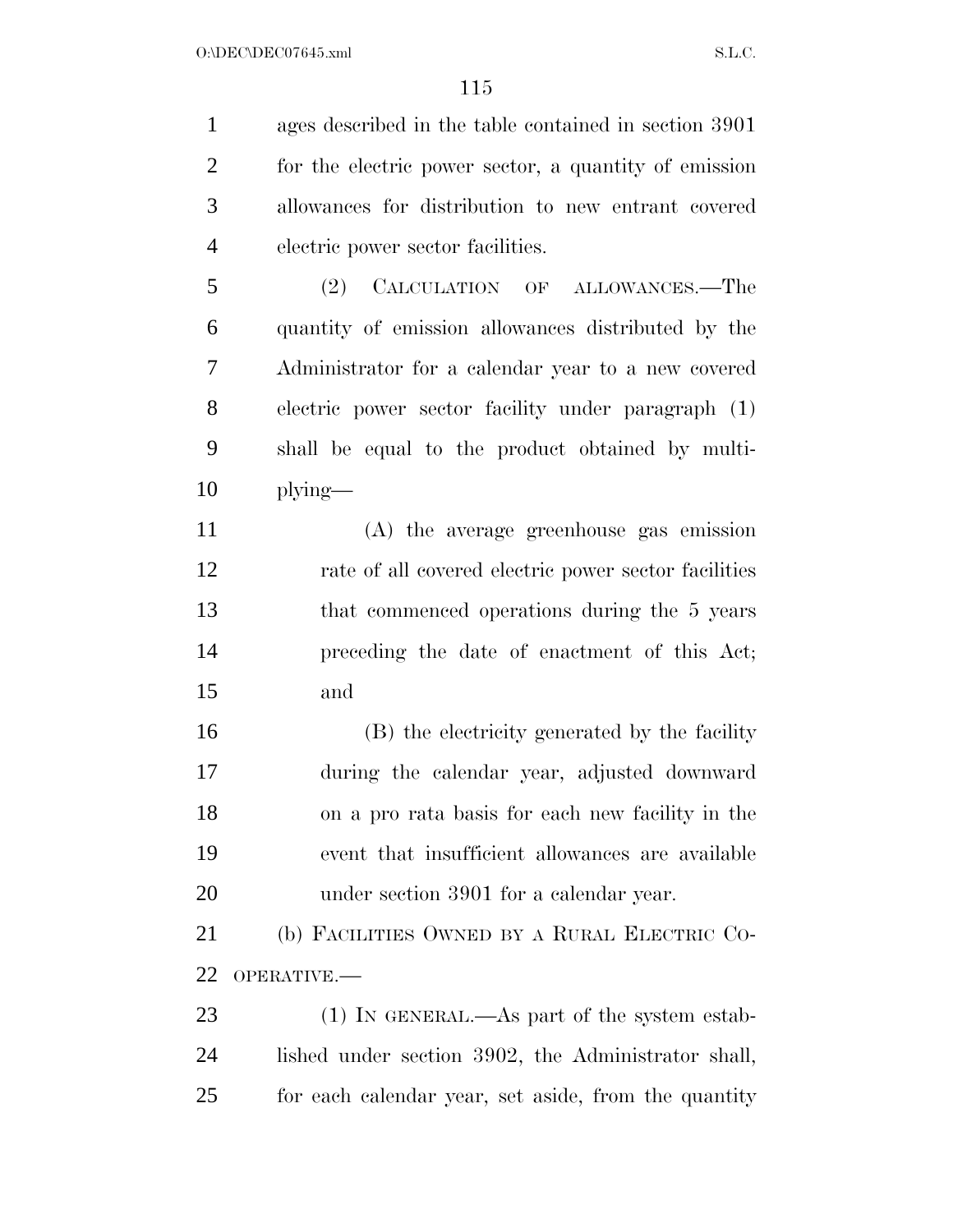of emission allowances represented by the percent- ages described in the table contained in section 3901 for the electric power sector, a quantity of emission allowances for distribution to covered electric power sector facilities that are owned or operated by a rural electric cooperative.

 (2) CALCULATION OF ALLOWANCES.—The quantity of emission allowances distributed by the Administrator in a calendar year under paragraph (1) to a covered electric power sector facility that is owned or operated by a rural electric cooperative shall be equal to the quantity of carbon dioxide equivalents that the covered electric power sector fa-cility emitted during calendar year 2006.

(c) INCUMBENTS.—

 (1) IN GENERAL.—As part of the system estab- lished under section 3902, the Administrator shall, for each calendar year, distribute to covered electric power sector facilities (other than facilities owned or operated by a rural electric cooperative) that were operating during the calendar year preceding the year in which this Act was enacted the emission al- lowances represented by the percentages described in the table contained in section 3901 for the electric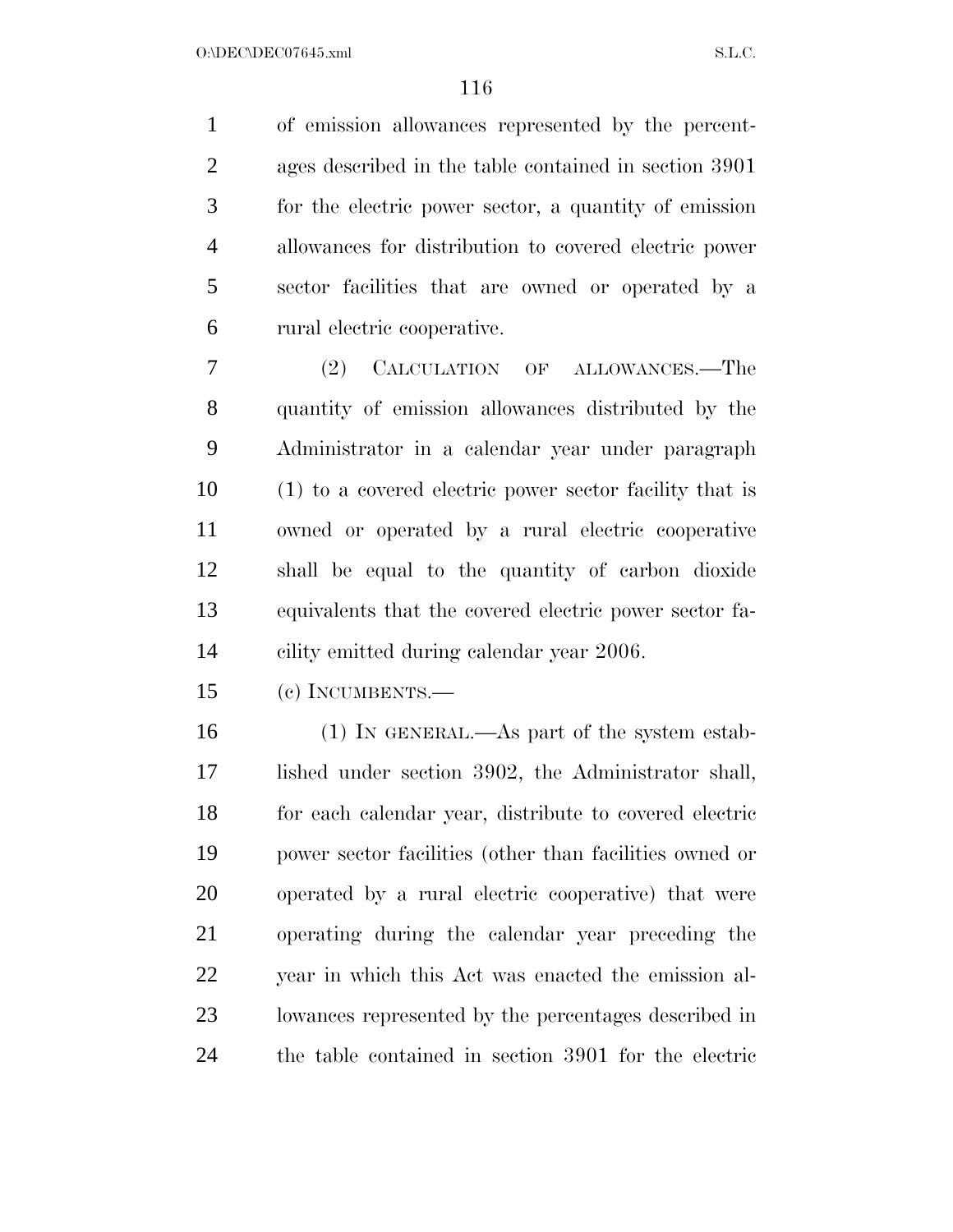| $\mathbf{1}$   | power sector that remain after the distribution of    |
|----------------|-------------------------------------------------------|
| $\overline{2}$ | emission allowances under subsections (a) and (b).    |
| 3              | CALCULATION OF ALLOWANCES.—The<br>(2)                 |
| $\overline{4}$ | quantity of emission allowances distributed to a cov- |
| 5              | ered electric power sector facility under paragraph   |
| 6              | (1) shall be equal to the product obtained by multi-  |
| 7              | $plying$ —                                            |
| 8              | (A) the quantity of emission allowances               |
| 9              | available for distribution under paragraph $(1)$ ;    |
| 10             | and                                                   |
| 11             | (B) the quotient obtained by dividing—                |
| 12             | (i) the annual average quantity of car-               |
| 13             | bon dioxide equivalents emitted by the cov-           |
| 14             | ered electric power sector facility during            |
| 15             | the 3 calendar years preceding the date of            |
| 16             | enactment of this Act; by                             |
| 17             | (ii) the annual average of the aggre-                 |
| 18             | gate quantity of carbon dioxide equivalents           |
| 19             | emitted by all covered electric power sector          |
| 20             | facilities during those 3 calendar years.             |
| 21             | SEC. 3904. DISTRIBUTING EMISSION ALLOWANCES WITHIN    |
| 22             | THE INDUSTRIAL SECTOR.                                |
| 23             | (a) NEW ENTRANTS.—                                    |
| 24             | $(1)$ In GENERAL.—As part of the system estab-        |
| 25             | lished under section 3902, the Administrator shall,   |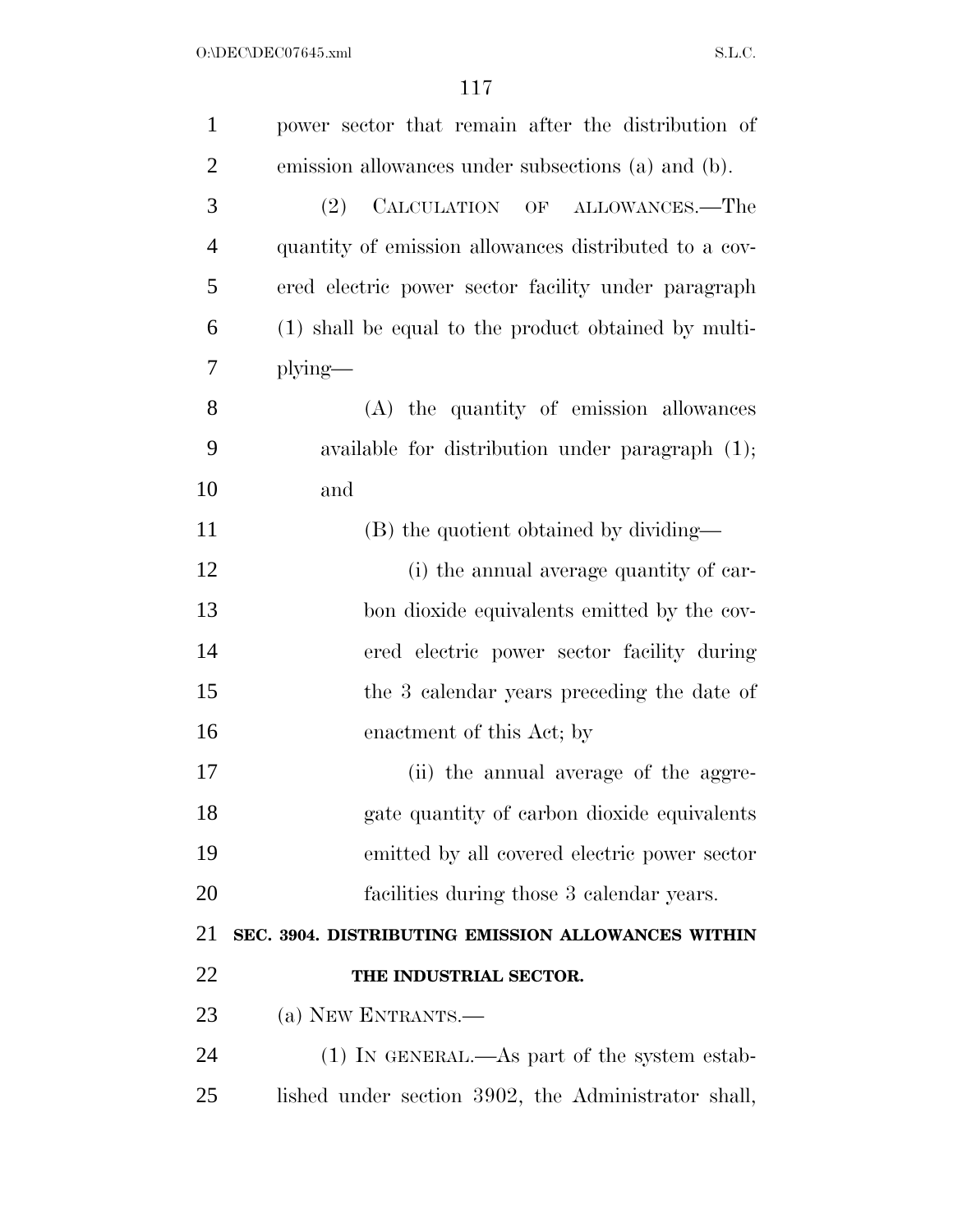for each calendar year, set aside, from the quantity of emission allowances represented by the percent- ages described in the table contained in section 3901 for the industrial sector, a quantity of emission al- lowances for distribution to new entrant covered in-dustrial sector facilities.

 (2) CALCULATION OF ALLOWANCES.—The quantity of emission allowances distributed by the Administrator in a calendar year to a new covered industrial sector facility under paragraph (1) shall be calculated pursuant to such formula as shall be established under the system established under sec-tion 3902.

(b) INCUMBENTS.—

 (1) IN GENERAL.—As part of the system estab-16 lished under section 3902, the Administrator shall, for each calendar year, distribute to covered indus- trial sector facilities that were operating during the calendar year preceding the year in which this Act was enacted the emission allowances represented by the percentages described in the table contained in section 3901 for the industrial sector that remain after the distribution of emission allowances under subsection (a).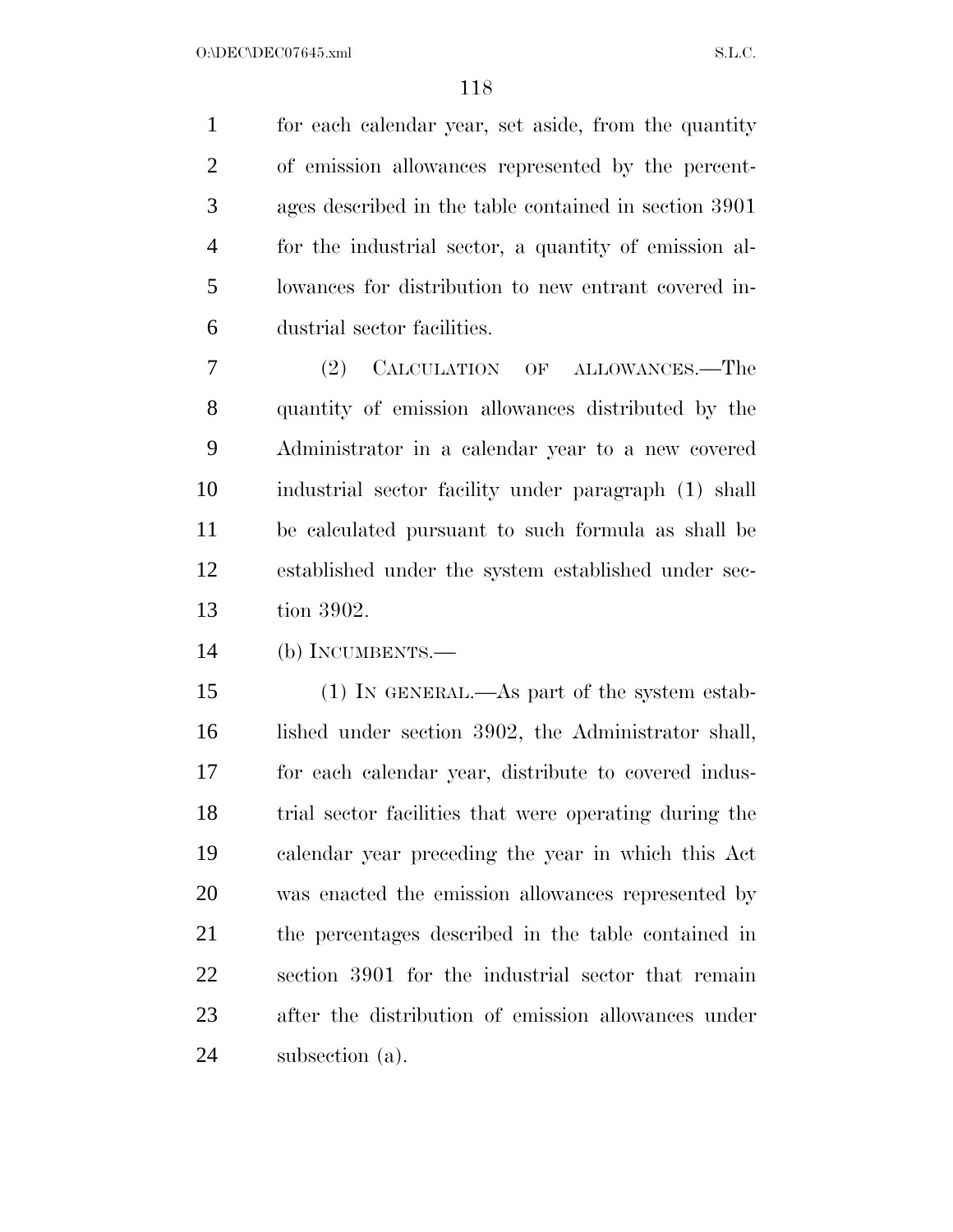| $\mathbf{1}$   | (2)<br>CALCULATION OF ALLOWANCES.—The                       |
|----------------|-------------------------------------------------------------|
| $\overline{2}$ | quantity of emission allowances distributed to a cov-       |
| 3              | ered industrial sector facility under paragraph (1)         |
| $\overline{4}$ | shall be equal to the product obtained by multi-            |
| 5              | $plying$ —                                                  |
| 6              | (A) the quantity of emission allowances                     |
| 7              | available for distribution under paragraph $(1)$ ;          |
| 8              | and                                                         |
| 9              | (B) the quotient obtained by dividing—                      |
| 10             | (i) the annual average quantity of car-                     |
| 11             | bon dioxide equivalents emitted by the cov-                 |
| 12             | ered industrial sector facility during the 3                |
| 13             | calendar years preceding the date of enact-                 |
| 14             | ment of this Act; by                                        |
| 15             | (ii) the annual average of the aggre-                       |
| 16             | gate quantity of carbon dioxide equivalents                 |
| 17             | emitted by all covered industrial sector fa-                |
| 18             | cilities during those 3 calendar years.                     |
| 19             | (c) REVOCATION OF DISTRIBUTION UPON FACILITY                |
| 20             | SHUTDOWN.—If a covered facility within the industrial       |
| 21             | sector receives a distribution of emission allowances under |
| 22             | this section for a calendar year and is subsequently perma- |
| 23             | nently shut down during that calendar year, the owner or    |
| 24             | operator of the facility shall promptly return to the Ad-   |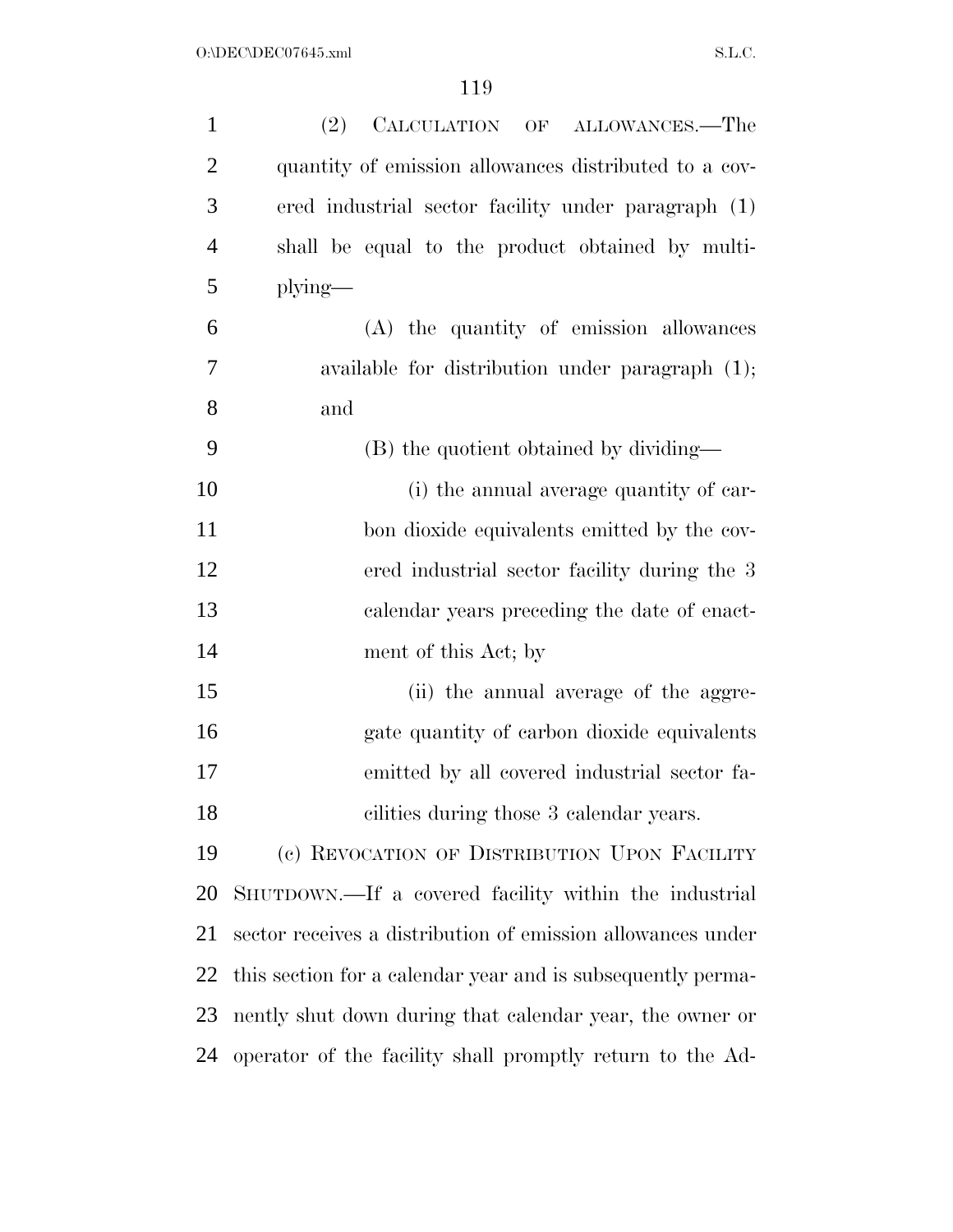ministrator a number of emission allowances equal to the difference between— (1) the number of carbon dioxide equivalents emitted by the facility in that calendar year prior to the shutdown; and (2) the number of emission allowances distrib- uted to the facility by the Administrator for that cal- endar year. **TITLE IV—AUCTIONS AND USES OF AUCTION PROCEEDS Subtitle A—Funds SEC. 4101. ESTABLISHMENT.**  There are established in the Treasury of the United States the following funds:

(1) The Energy Assistance Fund.

 (2) The Climate Change Worker Training Fund.

(3) The Adaptation Fund.

(4) The Climate Change and National Security

Fund.

# **SEC. 4102. AMOUNTS IN FUNDS.**

 Each Fund established by section 4101 shall consist of such amounts as are appropriated to the respective Fund under section 4103.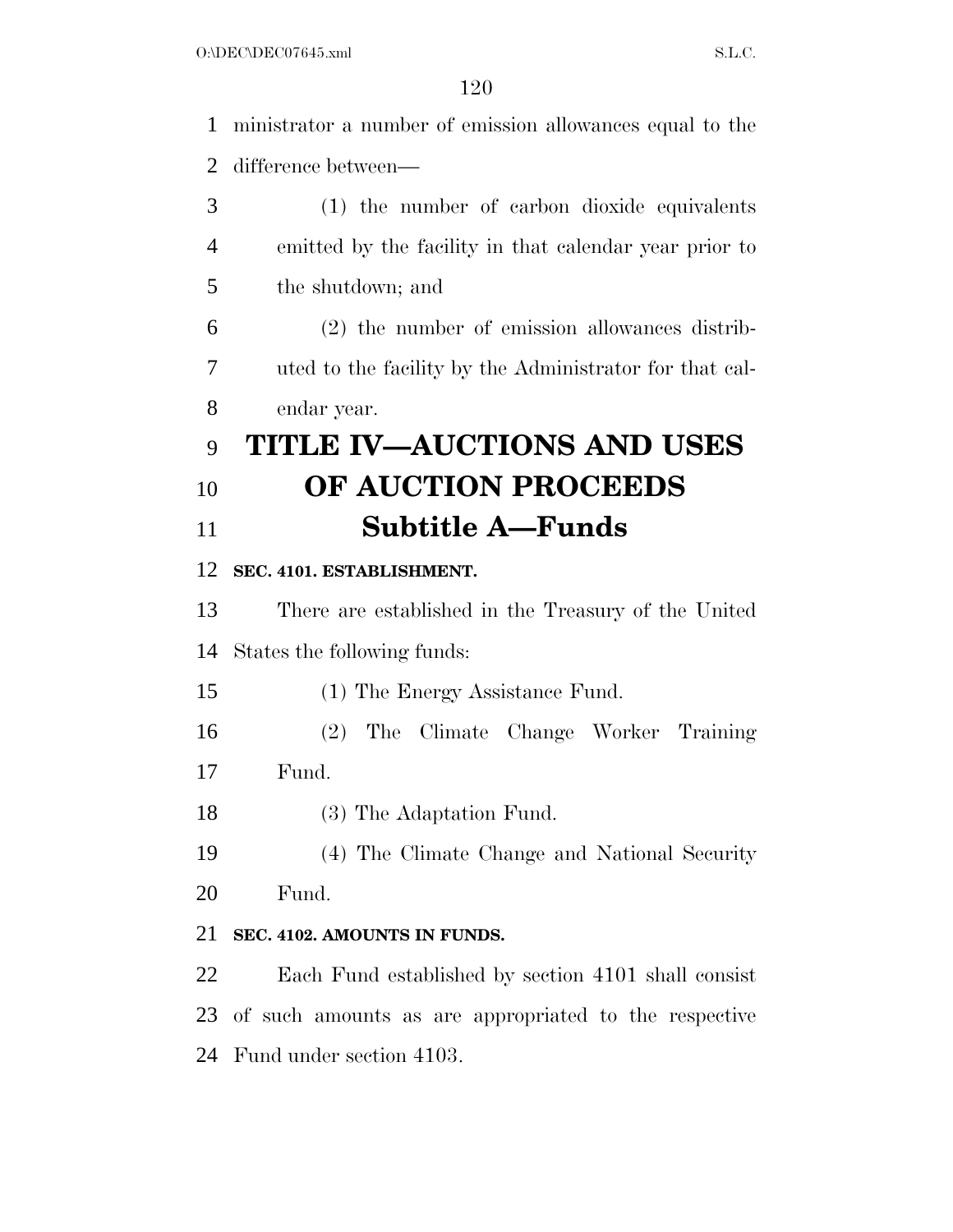# **SEC. 4103. TRANSFERS TO FUNDS.**

 There are appropriated to each Fund established by section 4101, out of funds of the Treasury not otherwise appropriated, amounts equivalent to amounts deposited in each respective Fund under section 4302(b)(2).

# **Subtitle B—Climate Change Credit Corporation**

# **SEC. 4201. ESTABLISHMENT.**

 (a) IN GENERAL.—There is established, as a non- profit corporation without stock, a corporation to be known as the ''Climate Change Credit Corporation''.

 (b) TREATMENT.—The Corporation shall not be con- sidered to be an agency or establishment of the Federal Government.

# **SEC. 4202. APPLICABLE LAWS.**

 The Corporation shall be subject to this title and, to the extent consistent with this title, the District of Colum- bia Business Corporation Act (D.C. Code section 29-301 et seq.).

# **SEC. 4203. BOARD OF DIRECTORS.**

 (a) IN GENERAL.—The Corporation shall have a board of directors composed of 5 individuals who are citi- zens of the United States, of whom 1 shall be elected an-nually by the board to serve as Chairperson.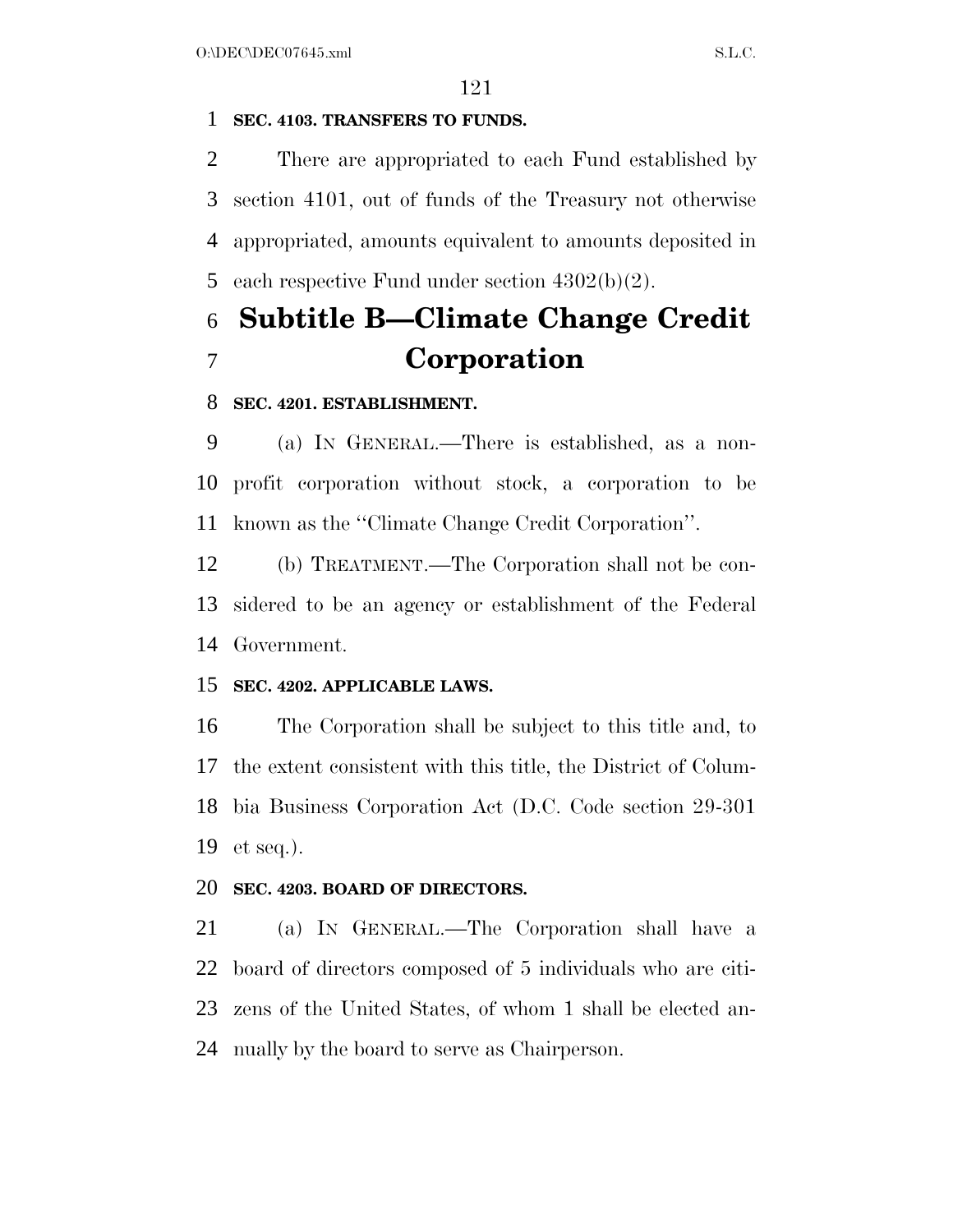(b) POLITICAL AFFILIATION.—Not more than 3 members of the board serving at any time may be affili-ated with the same political party.

 (c) APPOINTMENT AND TERM.—A member of the board shall be appointed by the President, by and with the advice and consent of the Senate, for a term of 5 years.

 (d) QUORUM.—Three members of the board shall constitute a quorum for a meeting of the board of direc-tors.

# **Subtitle C—Auctions**

## **SEC. 4301. EARLY AUCTIONS.**

 (a) INITIATION OF AUCTIONING.—Not later than 1 year after the date of enactment of this Act, the Corpora- tion shall begin auctioning the emission allowances allo-cated to the Corporation under section 3101.

 (b) COMPLETION OF AUCTIONING.—Not later than December 31, 2011, the Corporation shall complete auc- tioning of all allowances allocated to the Corporation under section 3101.

 (c) PROCEEDS FROM EARLY AUCTIONING.—The Corporation shall use to carry out programs established under subtitle D all proceeds of early auctioning conducted by the Corporation under this section.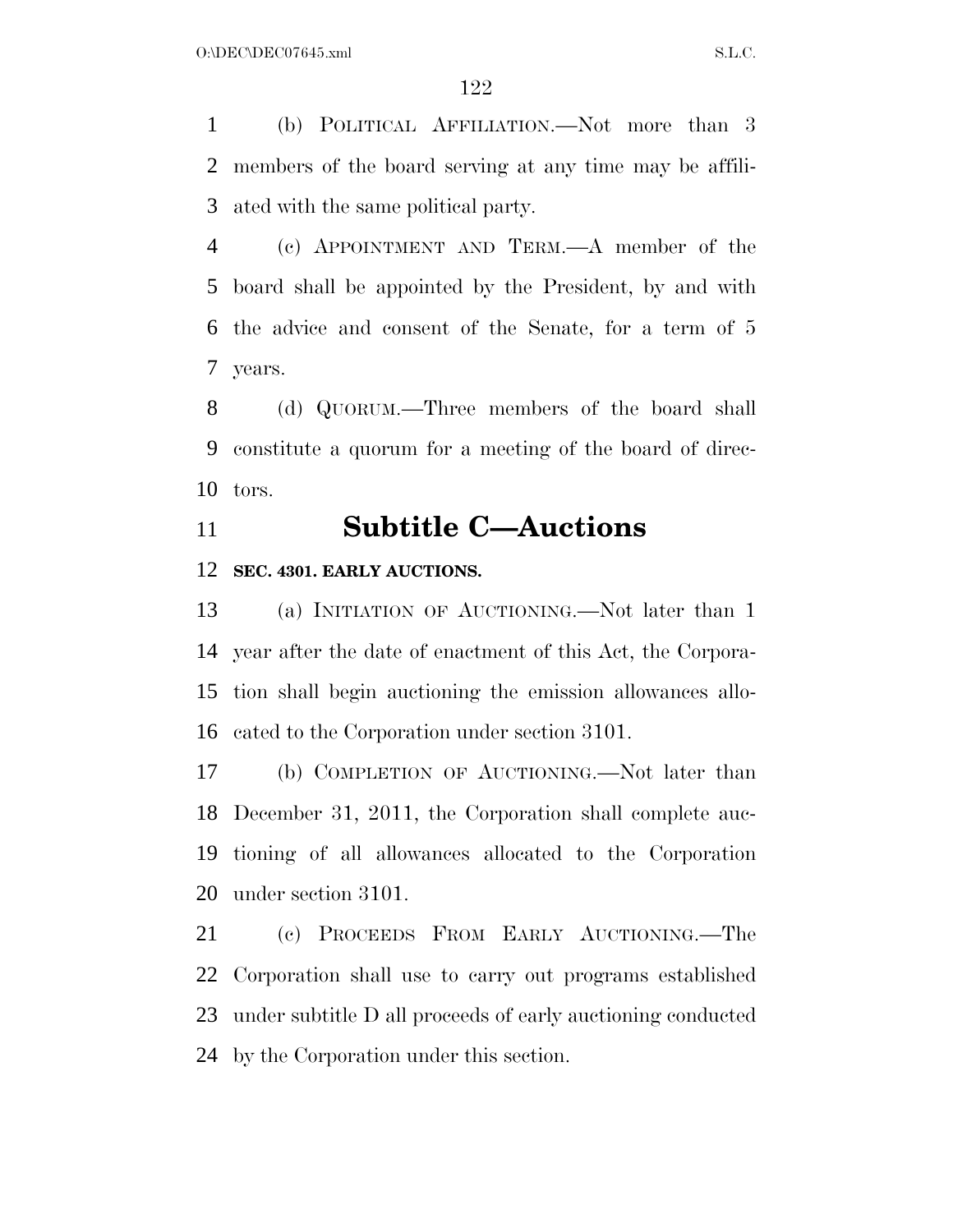# **SEC. 4302. ANNUAL AUCTIONS.**

 (a) IN GENERAL.—Not later than 30 days after the beginning of a calendar year identified in the table con- tained in section 3201, and annually thereafter through calendar year 2050, the Corporation shall auction all of the allowances allocated to the Corporation for that year by the Administrator under section 3201.

8 (b) PROCEEDS FROM ANNUAL AUCTIONING.

 (1) IN GENERAL.—For each of calendar years 2012 through 2050, the Corporation shall use to carry out the programs established under subtitle D 55 percent of the proceeds from annual auctions that the Corporation conducts for the calendar year under this section.

 (2) DEPOSIT OF FUNDS.—For each of calendar years 2012 through 2050, the Corporation shall, subject to subtitle H, deposit into the following Funds established by section 4101 the following per- centages of the proceeds from auctions that the Cor- poration conducts for the calendar year under this section:

| Energy Assistance Fund | 20 |
|------------------------|----|
|                        |    |
| Adaptation Fund        | 20 |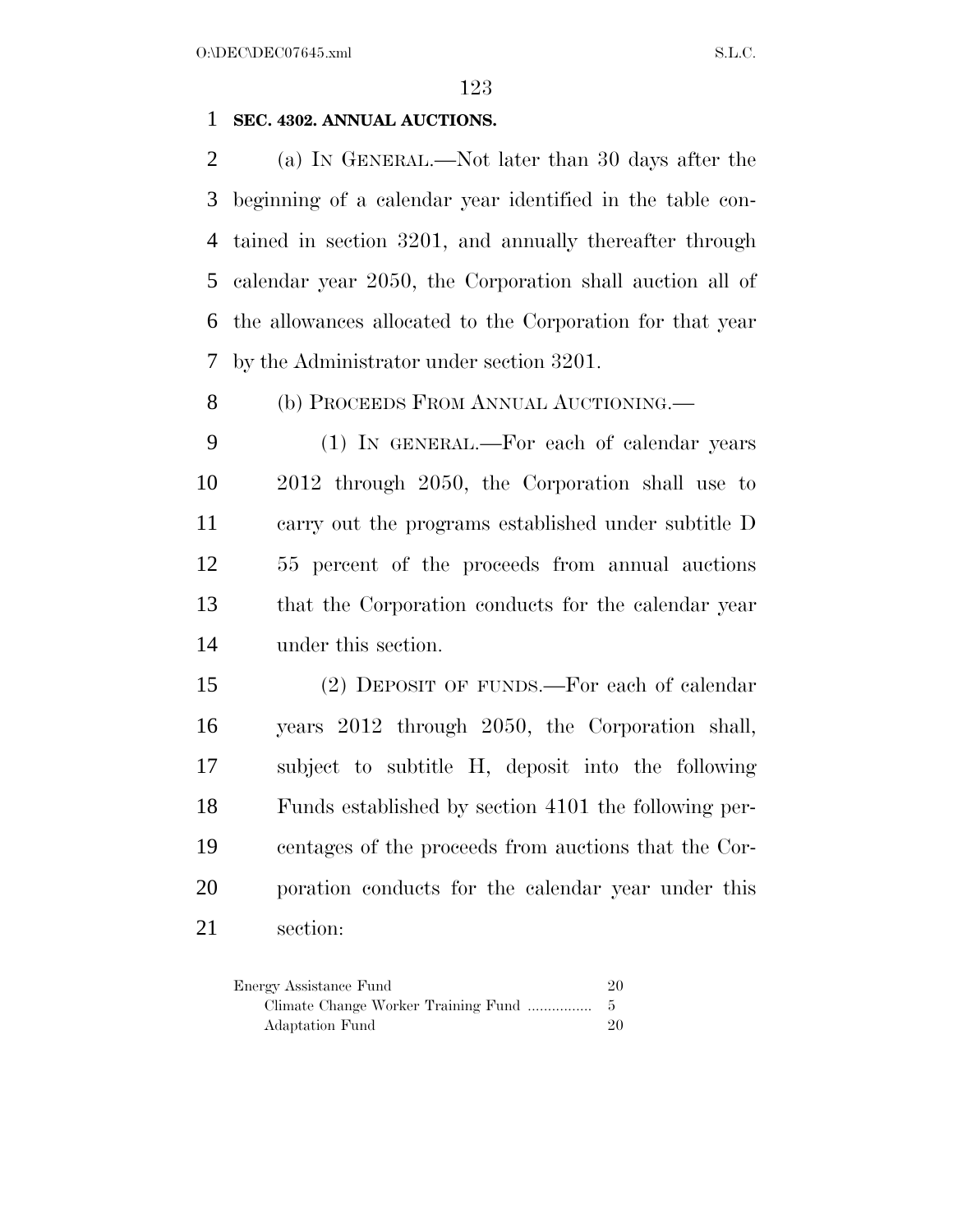# **Subtitle D—Energy Technology Deployment**

# **SEC. 4401. IN GENERAL.**

 For each calendar year, the Corporation shall use the amounts described in section 4301(c) and 4302(b) to carry out the programs established under this subtitle, as follows:

 (1) Not more than 45 percent of the funds shall be used to carry out the zero- or low-carbon energy technologies program under section 4402.

 (2) Not more than 35 percent of the funds shall be used as follows:

 (A) Not more than 28 percent shall be used to carry out the advanced coal and seques- tration technologies program under section 4403.

 (B) Not more than 7 percent shall be used to carry out the cellulosic biomass ethanol tech- nology deployment programs under section 4404.

 (3) Not more than 20 percent shall be used to 22 carry out the advanced technology vehicles manufac-turing incentive program under section 4405.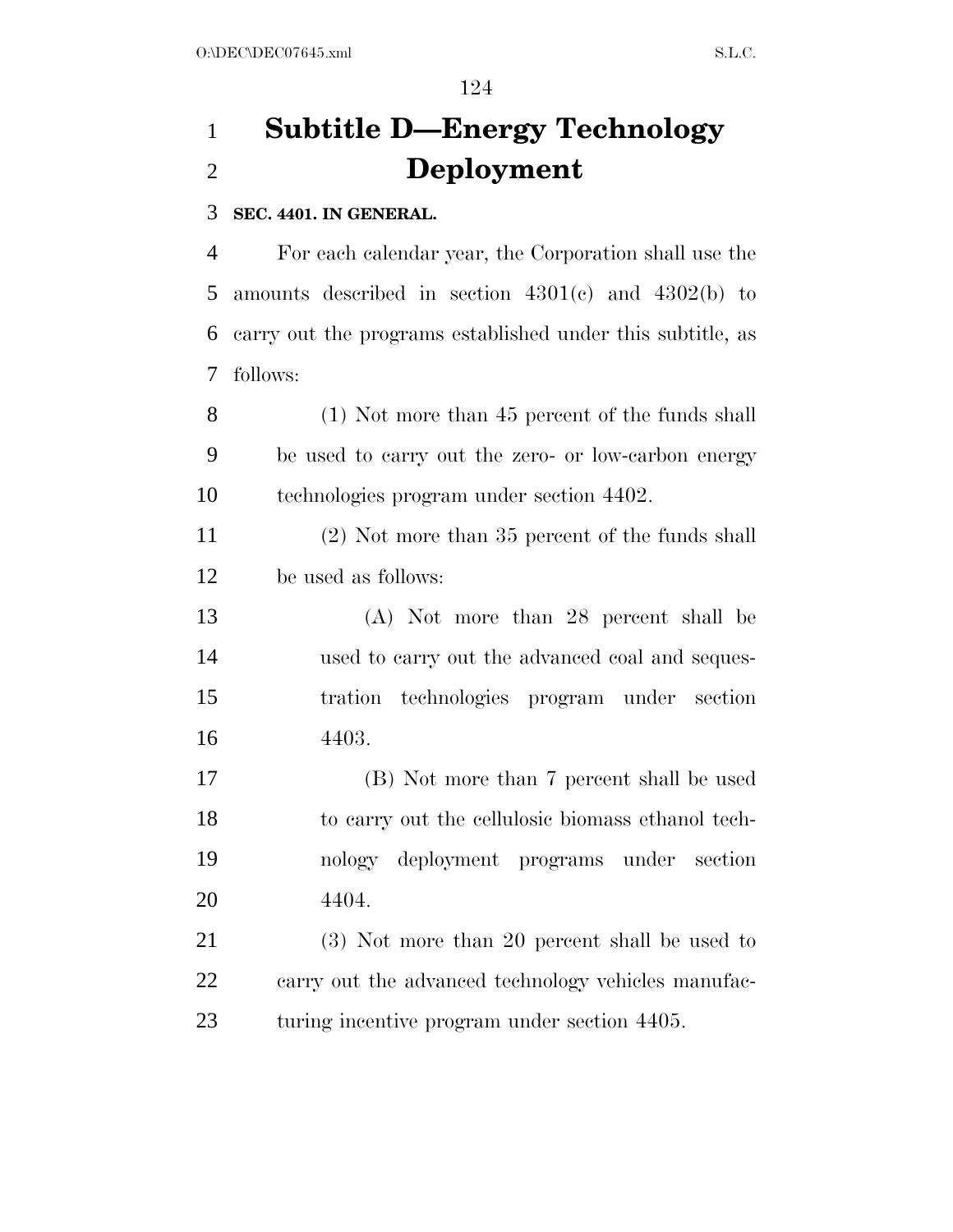| 1              | SEC. 4402. ZERO- OR LOW-CARBON ENERGY TECHNOLOGIES    |
|----------------|-------------------------------------------------------|
| $\overline{2}$ | DEPLOYMENT.                                           |
| 3              | (a) DEFINITIONS.—In this section:                     |
| 4              | (1) ENERGY SAVINGS.—The term "energy sav-             |
| 5              | ings" means megawatt-hours of electricity or million  |
| 6              | British thermal units of natural gas saved by a       |
| 7              | product, in comparison to projected energy consump-   |
| 8              | tion under an energy-efficiency standard applicable   |
| 9              | to the product.                                       |
| 10             | (2) HIGH-EFFICIENCY CONSUMER PRODUCT.                 |
| 11             | The term "high-efficiency consumer product" means     |
| 12             | a covered product to which an energy conservation     |
| 13             | standard applies under section 325 of the Energy      |
| 14             | Policy and Conservation Act (42 U.S.C. 6295), if      |
| 15             | the energy efficiency of the product exceeds the en-  |
| 16             | ergy efficiency required under the standard.          |
| 17             | (3) ZERO- OR LOW-CARBON GENERATION.—The               |
| 18             | term "zero- or low-carbon generation" means gen-      |
| 19             | eration of electricity by an electric generation unit |
| 20             | that—                                                 |
| 21             | (A) emits no carbon dioxide into the at-              |
| 22             | mosphere, or is fossil-fuel fired and emits into      |
| 23             | the atmosphere not more than 250 pounds of            |
| 24             | carbon dioxide per megawatt-hour (after adjust-       |
| 25             | ment for any carbon dioxide from the unit that        |
| 26             | is geologically sequestered); and                     |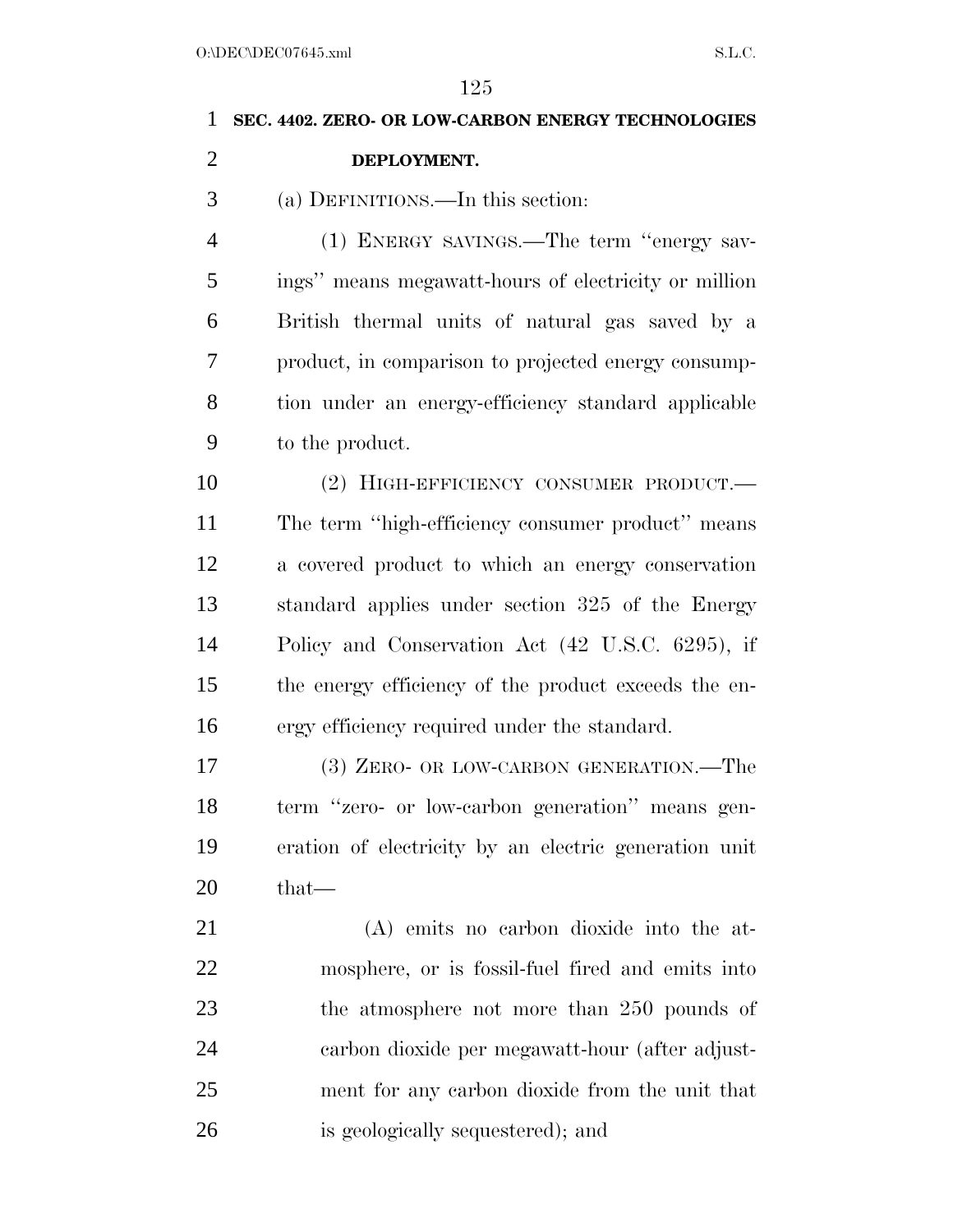| $\mathbf{1}$   | (B) was placed into commercial service                      |
|----------------|-------------------------------------------------------------|
| $\overline{2}$ | after the date of enactment of this Act.                    |
| 3              | (b) FINANCIAL INCENTIVES PROGRAM.—During each               |
| $\overline{4}$ | fiscal year beginning on or after October 1, 2008, the Cor- |
| 5              | poration shall competitively award financial incentives     |
| 6              | under this subsection in the technology categories of—      |
| 7              | (1) the production of electricity from new zero-            |
| 8              | or low-carbon generation; and                               |
| 9              | $(2)$ the manufacture of high-efficiency consumer           |
| 10             | products.                                                   |
| 11             | (c) REQUIREMENTS.—                                          |
| 12             | (1) IN GENERAL.—The Corporation shall make                  |
| 13             | awards under this section to producers of new zero-         |
| 14             | or low-carbon generation and to manufacturers of            |
| 15             | high-efficiency consumer products—                          |
| 16             | $(A)$ in the case of producers of new zero-                 |
| 17             | or low-carbon generation, based on the bid of               |
| 18             | each producer in terms of dollars per megawatt-             |
| 19             | hour of electricity generated; and                          |
| 20             | (B) in the case of manufacturers of high-                   |
| 21             | efficiency consumer products, based on the bid              |
| 22             | of each manufacturer in terms of dollars per                |
| 23             | megawatt-hour or million British thermal units              |
| 24             | saved.                                                      |
| 25             | $(2)$ ACCEPTANCE OF BIDS.—                                  |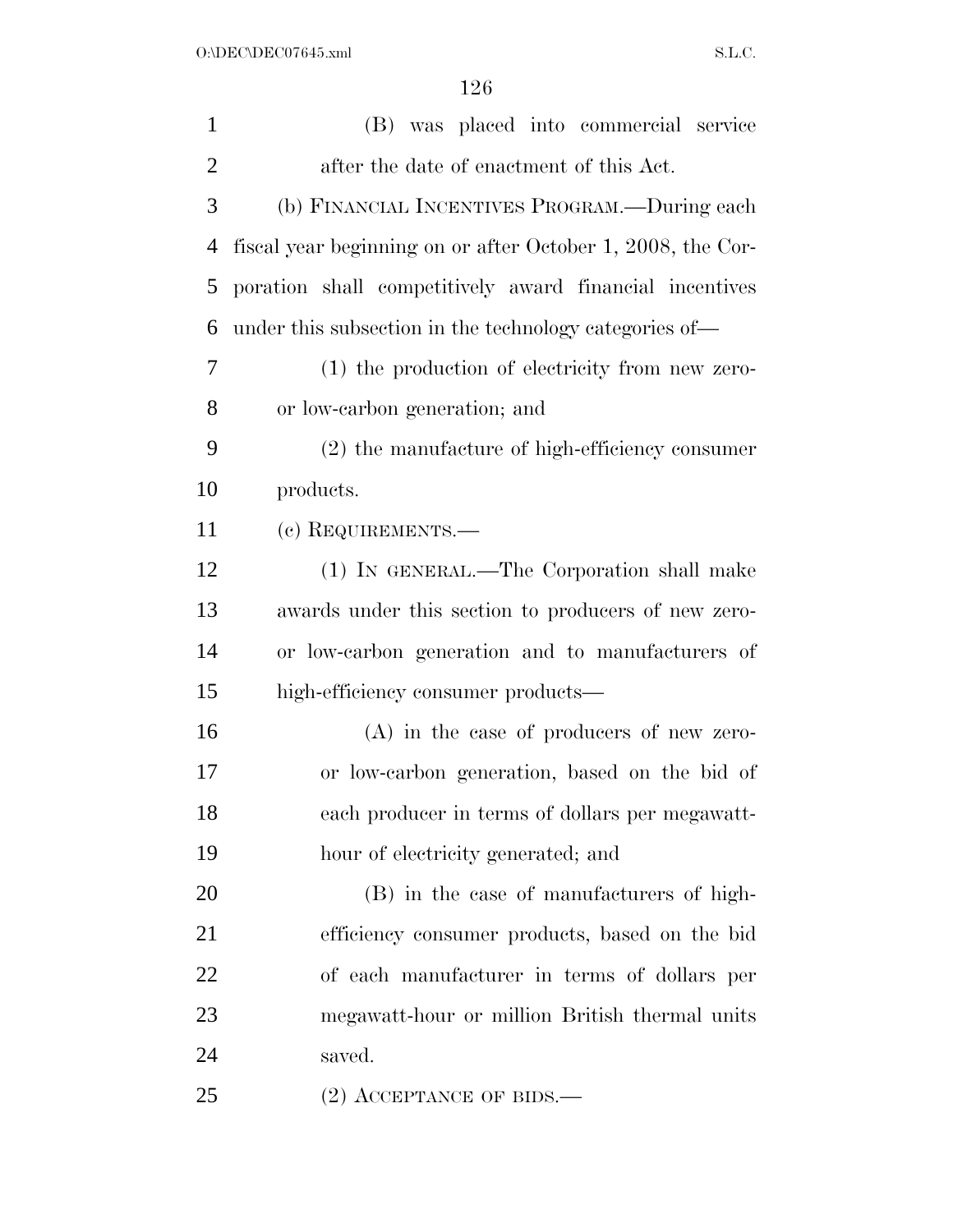| $\mathbf{1}$   | (A) IN GENERAL.—In making awards                      |
|----------------|-------------------------------------------------------|
| $\overline{2}$ | under this subsection, the Corporation shall—         |
| 3              | (i) solicit bids for reverse auction from             |
| $\overline{4}$ | appropriate producers and manufacturers,              |
| 5              | as determined by the Corporation; and                 |
| 6              | (ii) award financial incentives to the                |
| 7              | producers and manufacturers that submit               |
| 8              | the lowest bids that meet the requirements            |
| 9              | established by the Corporation.                       |
| 10             | (B) FACTORS FOR CONVERSION.—                          |
| 11             | (i) IN GENERAL.—For the purpose of                    |
| 12             | assessing bids under subparagraph $(A)$ , the         |
| 13             | Corporation shall specify a factor for con-           |
| 14             | verting megawatt-hours of electricity and             |
| 15             | million British thermal units of natural              |
| 16             | gas to common units.                                  |
| 17             | (ii) REQUIREMENT.—The conversion                      |
| 18             | factor shall be based on the relative green-          |
| 19             | house gas emission benefits of electricity            |
| 20             | and natural gas conservation.                         |
| 21             | (d) FORMS OF AWARDS.—                                 |
| 22             | (1) ZERO- AND LOW-CARBON GENERATORS.-                 |
| 23             | An award for zero- or low-carbon generation under     |
| 24             | this subsection shall be in the form of a contract to |
| 25             | provide a production payment for each year during     |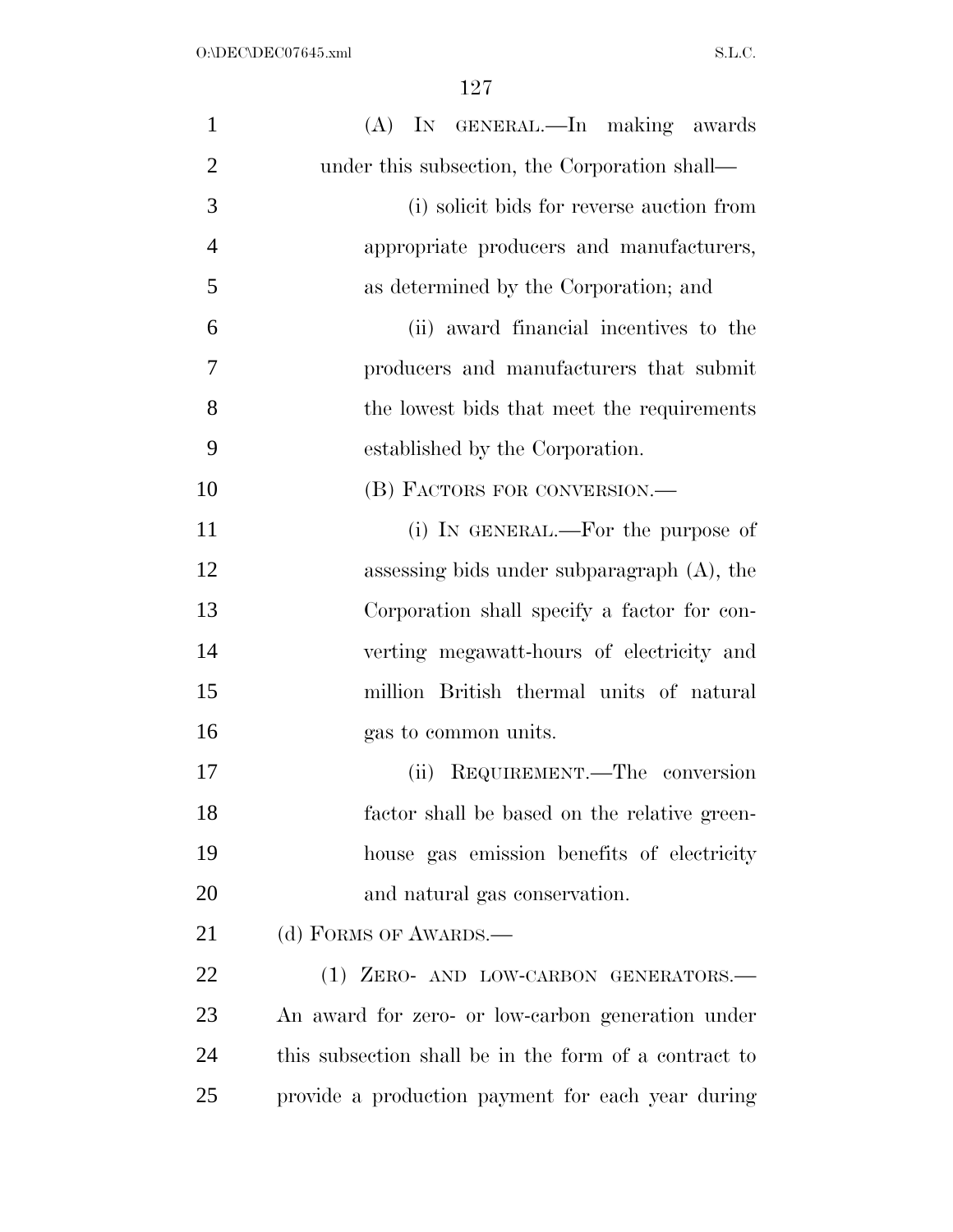| $\mathbf{1}$   | the first 10 years of commercial service of the gen- |
|----------------|------------------------------------------------------|
| $\overline{2}$ | eration unit in an amount equal to the product ob-   |
| 3              | tained by multiplying—                               |
| $\overline{4}$ | $(A)$ the amount bid by the producer of the          |
| 5              | zero- or low-carbon generation; and                  |
| 6              | (B) the megawatt-hours estimated to be               |
| 7              | generated by the zero- or low-carbon generation      |
| 8              | unit each year.                                      |
| 9              | (2) HIGH-EFFICIENCY CONSUMER PRODUCTS.—              |
| 10             | An award for a high-efficiency consumer product      |
| 11             | under this subsection shall be in the form of a lump |
| 12             | sum payment in an amount equal to the product ob-    |
| 13             | tained by multiplying—                               |
| 14             | $(A)$ the amount bid by the manufacturer of          |
| 15             | the high-efficiency consumer product; and            |
| 16             | (B) the energy savings during the pro-               |
| 17             | jected useful life of the high-efficiency consumer   |
| 18             | product, not to exceed 10 years, as determined       |
| 19             | by the Corporation.                                  |
| 20             | SEC. 4403. ADVANCED COAL AND SEQUESTRATION TECH-     |
| 21             | NOLOGIES PROGRAM.                                    |
| 22             | (a) ADVANCED COAL TECHNOLOGIES.                      |
| 23             | (1) DEFINITION OF ADVANCED COAL GENERA-              |
| 24             | TION TECHNOLOGY.—In this subsection, the term        |
|                |                                                      |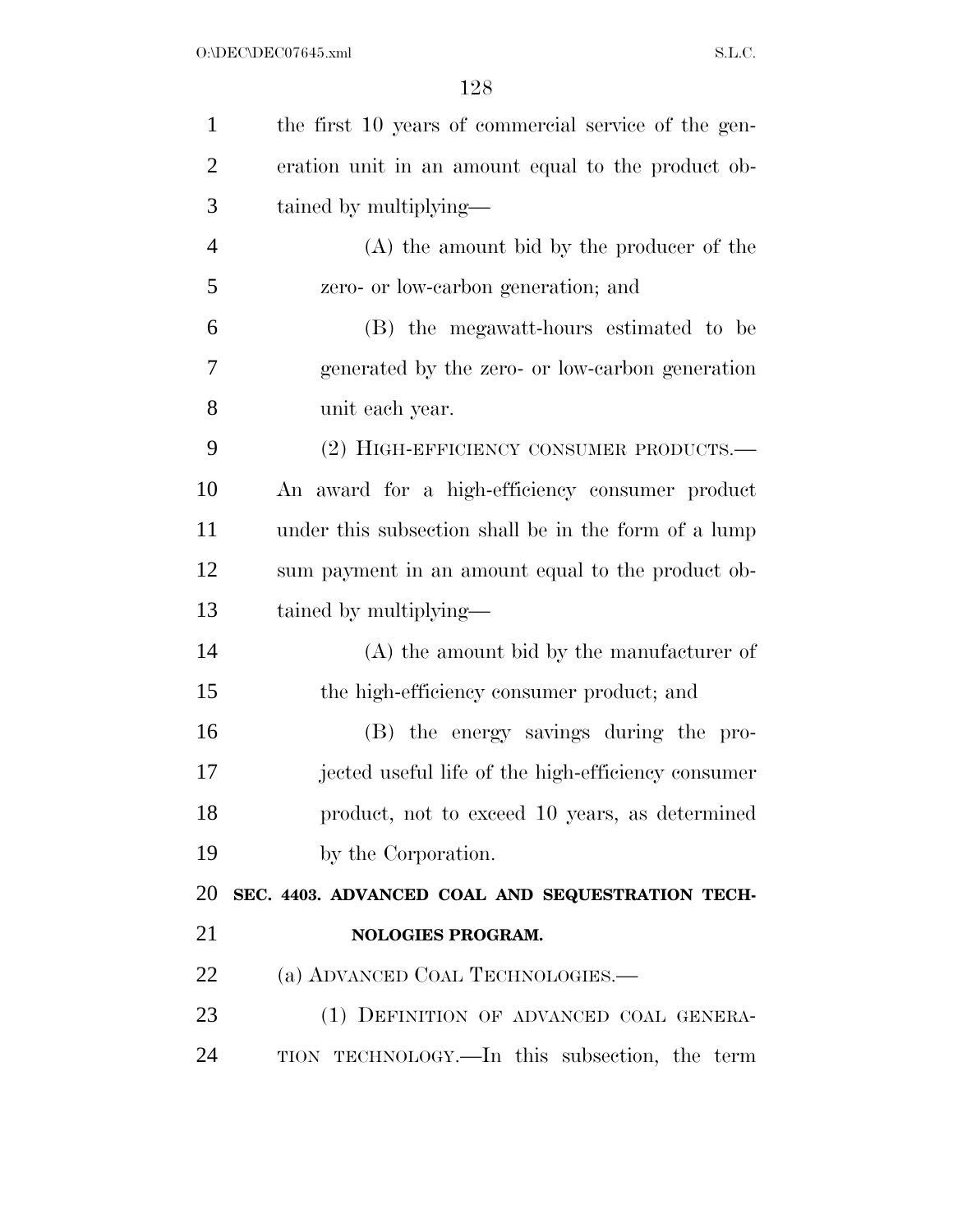| $\mathbf{1}$   | "advanced coal generation technology" means ad-               |
|----------------|---------------------------------------------------------------|
| $\overline{2}$ | vanced a coal-fueled power plant technology that—             |
| 3              | $(A)$ achieves a minimum efficiency of 30                     |
| $\overline{4}$ | percent with respect to higher heating value of               |
| 5              | the feedstock, after all parasitic requirements               |
| 6              | for carbon dioxide capture and compression to                 |
| 7              | 2,000 pounds per square inch absolute have                    |
| 8              | been subtracted;                                              |
| 9              | (B) provides for the capture and geological                   |
| 10             | sequestration of at least 85 percent of carbon                |
| 11             | dioxide produced at the facility, as determined               |
| 12             | by the Corporation; and                                       |
| 13             | (C) has an emission rate of not more than                     |
| 14             | 250 pounds of carbon dioxide per megawatt-                    |
| 15             | hour of net electricity generation, after sub-                |
| 16             | tracting the carbon dioxide that is captured and              |
| 17             | sequestered.                                                  |
| 18             | (2)<br>DEMONSTRATION PROJECTS.—The<br>Cor-                    |
| 19             | poration shall use not less than $\frac{1}{4}$ of the amounts |
| 20             | made available to carry out this section for each fis-        |
| 21             | cal year to support demonstration projects using ad-          |
| 22             | vanced coal generation technology, including retrofit         |
| 23             | technology that could be deployed on existing coal            |
| 24             | generation facilities.                                        |
| 25             | (3) DEPLOYMENT INCENTIVES.-                                   |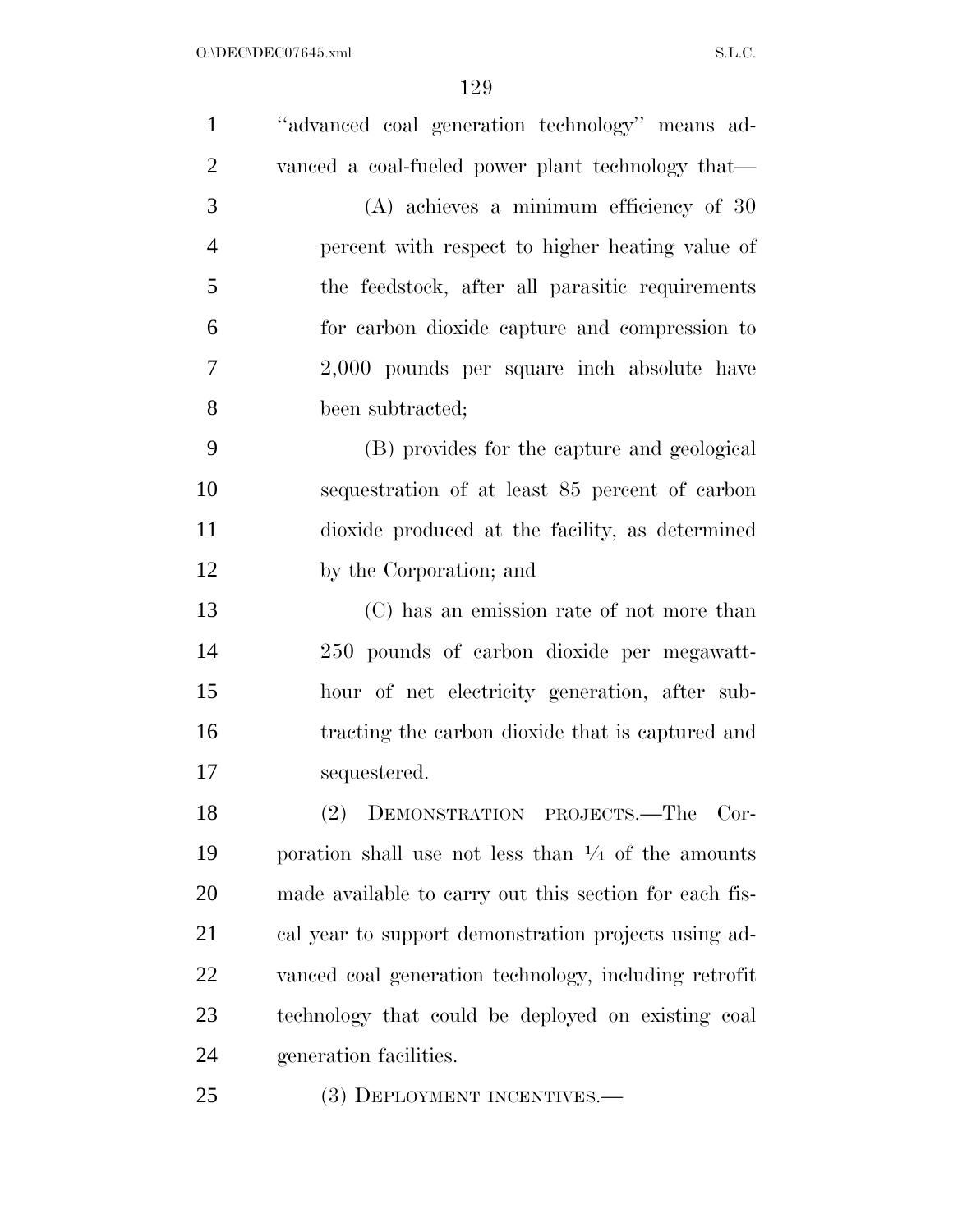| $\mathbf{1}$   | (A) IN GENERAL.—The Corporation shall                      |
|----------------|------------------------------------------------------------|
| $\overline{2}$ | use not less than $\frac{1}{4}$ of the amounts made avail- |
| 3              | able to carry out this subsection for each fiscal          |
| $\overline{4}$ | year to provide Federal financial incentives to            |
| 5              | facilitate the deployment of not more than 20              |
| 6              | gigawatts of advanced coal generation tech-                |
| 7              | nologies.                                                  |
| 8              | (B) ADMINISTRATION.—In providing in-                       |
| 9              | centives under this paragraph, the Corporation             |
| 10             | shall—                                                     |
| 11             | (i) provide appropriate incentives for                     |
| 12             | regulated investor-owned utilities, munic-                 |
| 13             | ipal utilities, electric cooperatives, and                 |
| 14             | independent power producers, as deter-                     |
| 15             | mined by the Secretary of Energy; and                      |
| 16             | (ii) ensure that a range of the domes-                     |
| 17             | tic coal types is employed in the facilities               |
| 18             | that receive incentives under this para-                   |
| 19             | graph.                                                     |
| 20             | (C) FUNDING REQUIREMENTS.—                                 |
| 21             | (i) SEQUESTRATION ACTIVITIES.—The                          |
| 22             | Corporation shall provide incentives only to               |
| 23             | projects that will capture and sequester at                |
| 24             | least 85 percent of the carbon dioxide pro-                |
| 25             | duced by the project facilities.                           |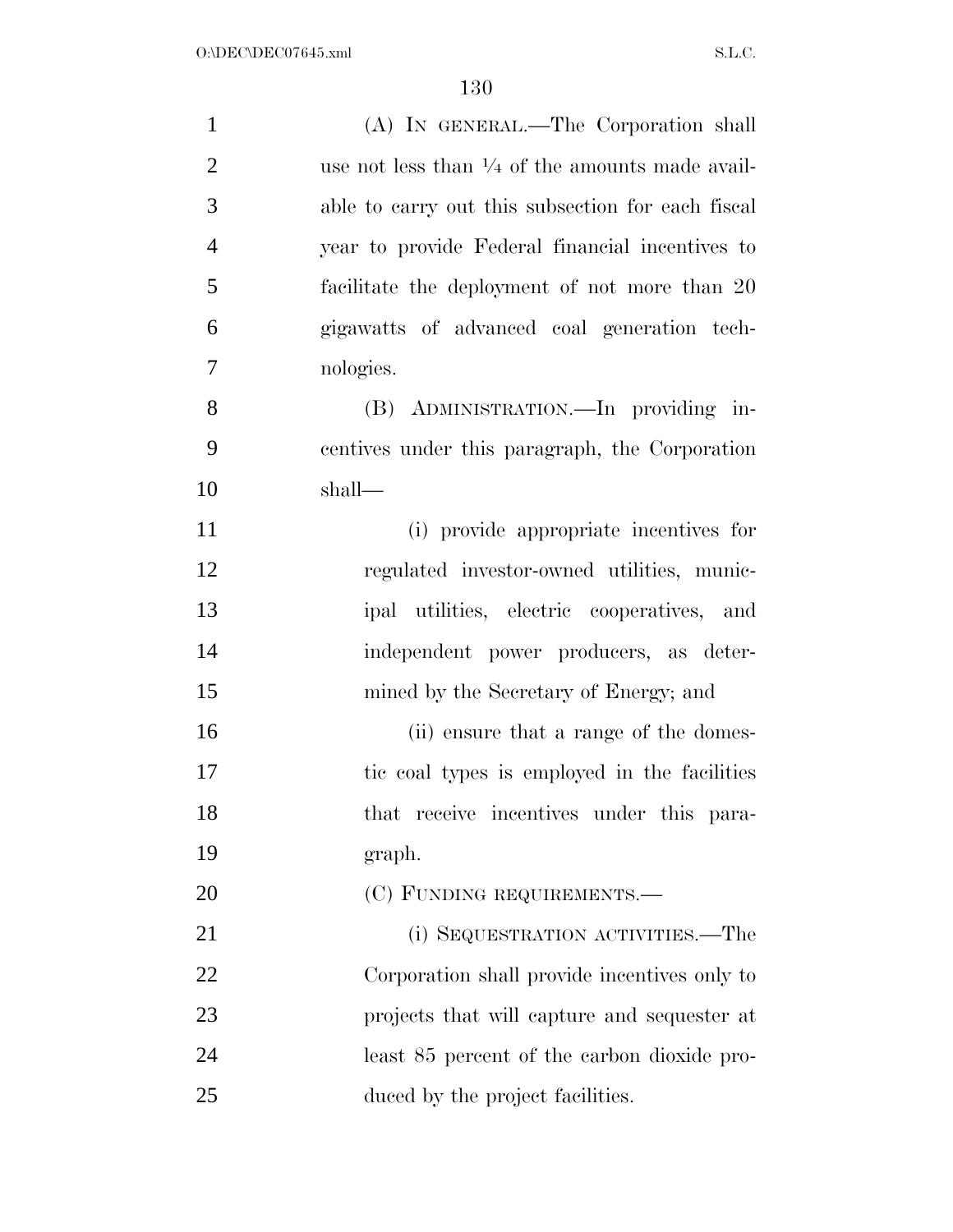| $\mathbf{1}$   | (ii)<br>STORAGE<br><b>AGREEMENT</b><br>$RE-$               |
|----------------|------------------------------------------------------------|
| $\overline{2}$ | QUIRED.—The Corporation shall require a                    |
| 3              | binding storage agreement for the carbon                   |
| $\overline{4}$ | dioxide captured in a project under this                   |
| 5              | subsection, in a geological storage project                |
| 6              | permitted by the Administrator under reg-                  |
| $\overline{7}$ | ulations promulgated pursuant to section                   |
| 8              | 1421(d) of the Safe Drinking Water Act                     |
| 9              | $(42 \text{ U.S.C. } 300h(d)).$                            |
| 10             | <b>PROJECTS</b><br>(iii)<br><b>USING</b><br><b>CERTAIN</b> |
| 11             | COALS.—In providing incentives under this                  |
| 12             | paragraph, the Corporation shall set aside                 |
| 13             | not less than 25 percent of any amounts                    |
| 14             | made available to carry out this subsection                |
| 15             | for projects using lower-rank coals, such as               |
| 16             | subbituminous coal and lignite.                            |
| 17             | (4) DISTRIBUTION OF FUNDS.—A project that                  |
| 18             | receives an award under this subsection may elect 1        |
| 19             | of the following Federal financial incentives:             |
| 20             | $(A)$ A loan guarantee.                                    |
| 21             | (B) A cost-sharing grant to cover the in-                  |
| 22             | cremental cost of installing and operating car-            |
| 23             | bon capture and storage equipment (for which               |
| 24             | utilization costs may be covered for the first 10          |
| 25             | years of operation).                                       |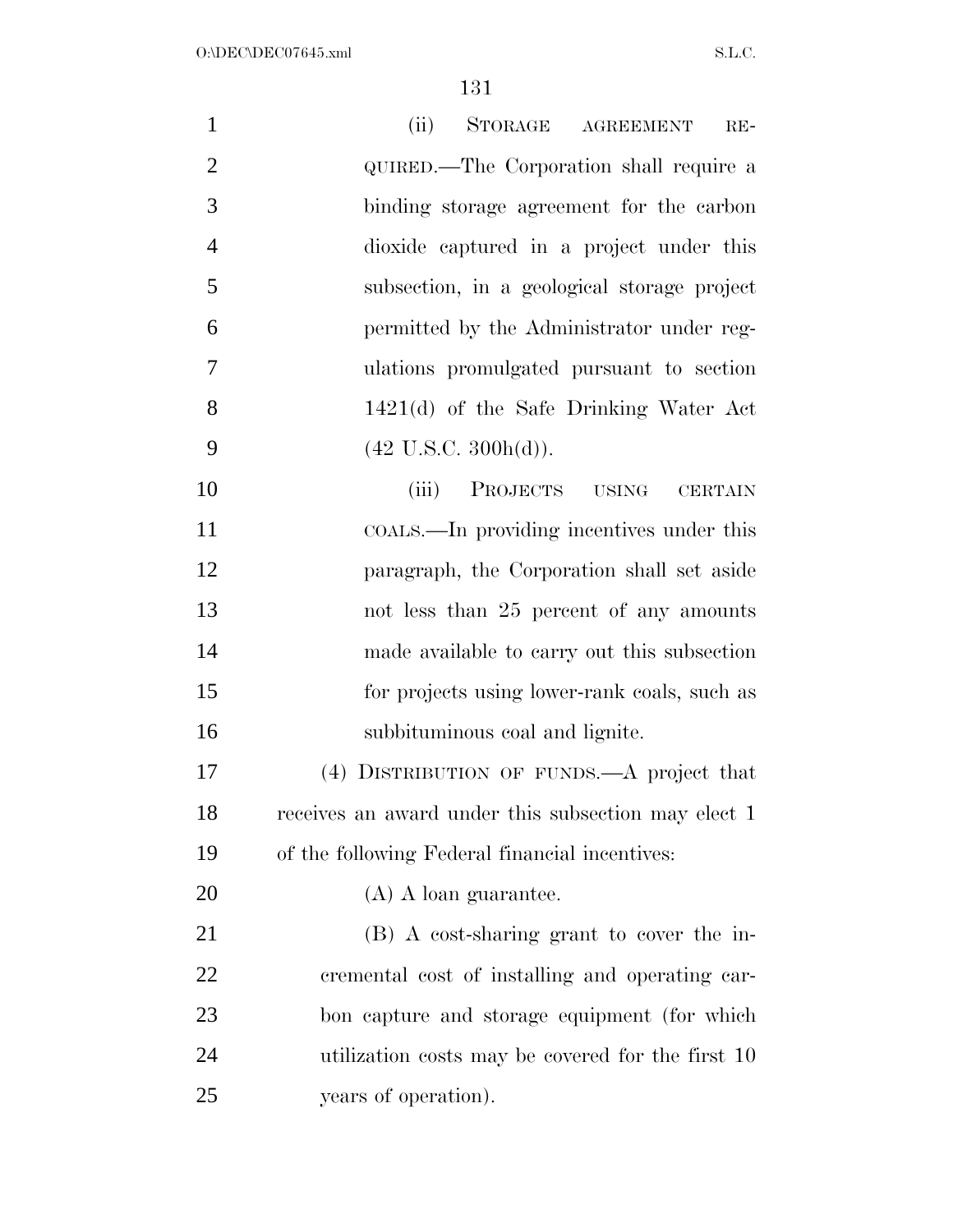(C) Production payments of not more than 1.5 cents per kilowatt-hour of electric output during the first 10 years of commercial service of the project. (5) LIMITATION.—A project may not receive an award under this subsection if the project receives an award under section 4402.

(b) SEQUESTRATION.—

 (1) IN GENERAL.—The Corporation shall use  $\cdots$  not less than  $\frac{1}{2}$  of the amounts made available to carry out this subsection for each fiscal year for large-scale geological carbon storage demonstration projects that store carbon dioxide captured from fa- cilities for the generation of electricity using coal gasification or other advanced coal combustion proc- esses, including facilities that receive assistance under subsection (a).

 (2) PROJECT CAPITAL AND OPERATING COSTS.—The Corporation shall provide assistance under this paragraph to reimburse the project owner for a percentage of the incremental project capital and operating costs of the project that are attrib- utable to carbon capture and sequestration, as the Secretary determines to be appropriate.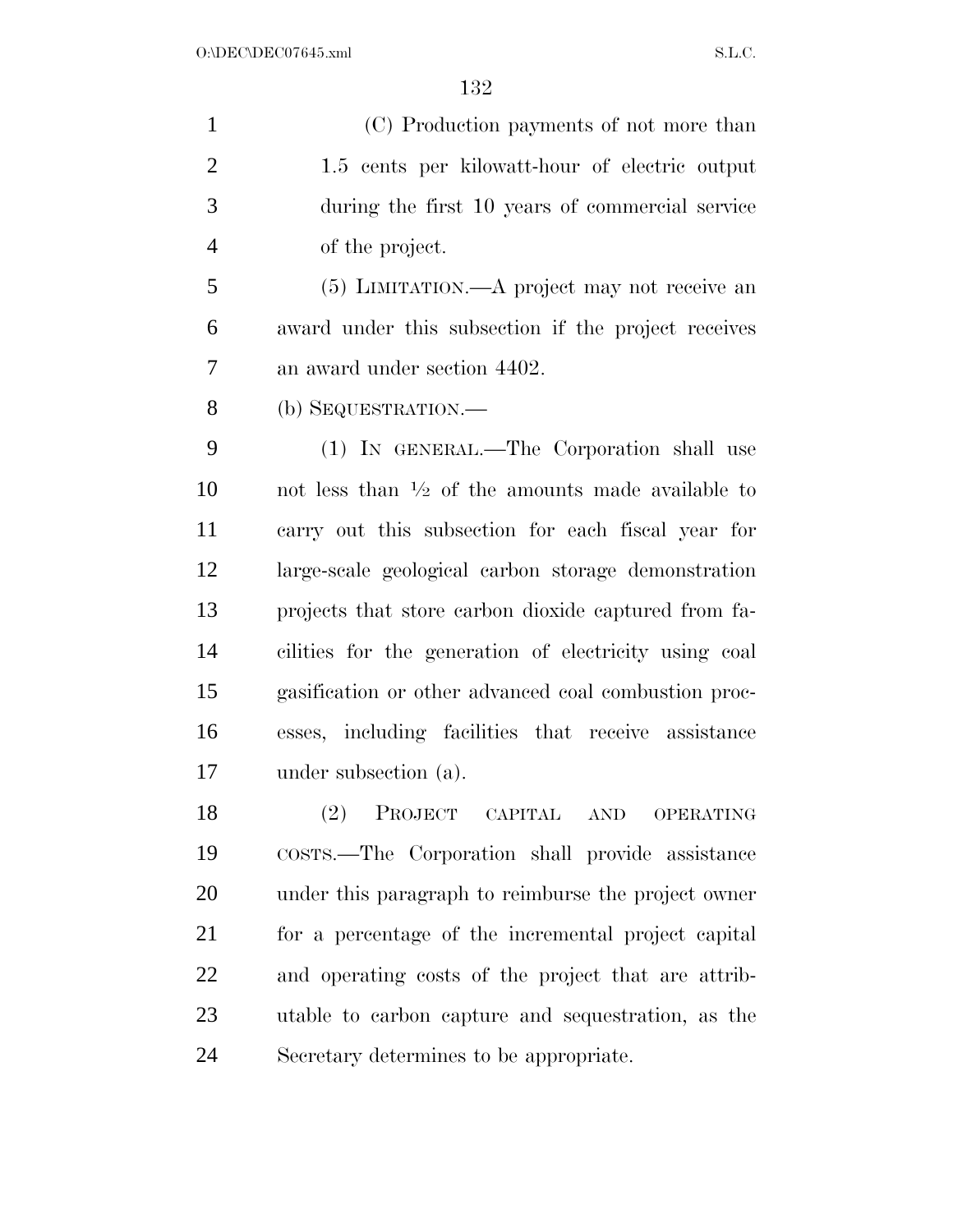# **SEC. 4404. FUEL FROM CELLULOSIC BIOMASS.**

 (a) IN GENERAL.—The Corporation shall provide de- ployment incentives under this section to encourage a vari- ety of projects to produce transportation fuels from cel- lulosic biomass, relying on different feedstocks in different regions of the United States.

 (b) PROJECT ELIGIBILITY.—Incentives under this section shall be provided on a competitive basis to projects that produce fuels that—

 (1) meet United States fuel and emission speci-fications;

 (2) help diversify domestic transportation en-ergy supplies; and

 (3) improve or maintain air, water, soil, and habitat quality, and protect scarce water supplies.

 (c) INCENTIVES.—Incentives under this section may consist of—

 (1) loan guarantees for the construction of pro-duction facilities and supporting infrastructure; or

 (2) production payments through a reverse auc-21 tion in accordance with subsection (d).

22 (d) REVERSE AUCTION.—

 (1) IN GENERAL.—In providing incentives under this section, the Corporation shall—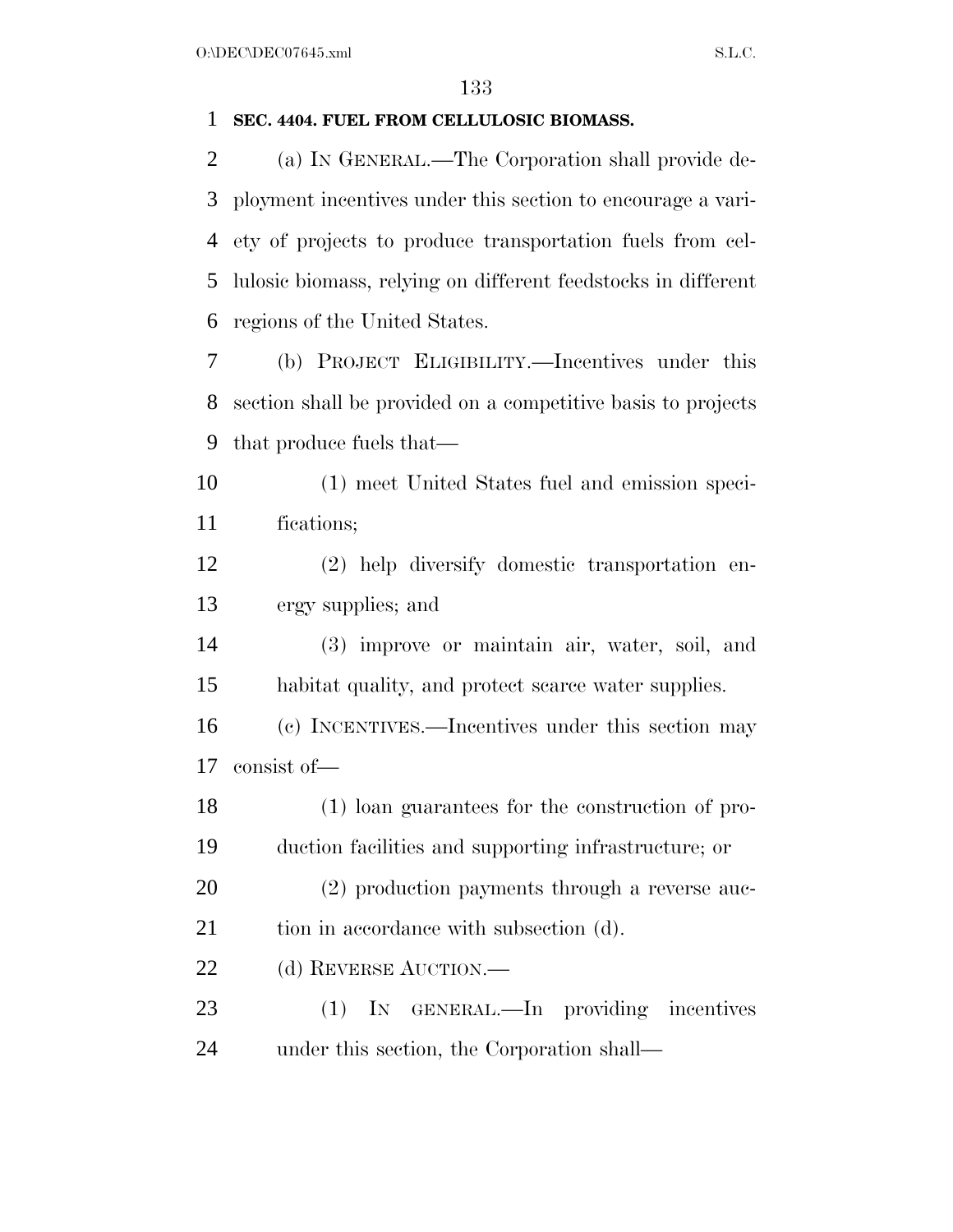| $\mathbf{1}$   | (A) prescribe rules under which producers                |
|----------------|----------------------------------------------------------|
| $\overline{2}$ | of fuel from cellulosic biomass may bid for pro-         |
| 3              | duction payments under subsection $(e)(2)$ ; and         |
| $\overline{4}$ | (B) solicit bids from producers of different             |
| 5              | classes of transportation fuel, as the Corpora-          |
| 6              | tion determines to be appropriate.                       |
| 7              | (2) REQUIREMENT.—The rules under section                 |
| 8              | 4402 shall require that incentives shall be provided     |
| 9              | to the producers that submit the lowest bid (in          |
| 10             | terms of cents per gallon gasoline equivalent) for       |
| 11             | each class of transportation fuel from which the Cor-    |
| 12             | poration solicits a bid.                                 |
|                |                                                          |
|                | SEC. 4405. ADVANCED TECHNOLOGY VEHICLES MANUFAC-         |
|                | TURING INCENTIVE PROGRAM.                                |
| 13<br>14<br>15 | (a) DEFINITIONS.—In this section:                        |
| 16             | (1) ADVANCED TECHNOLOGY VEHICLE.—The                     |
| 17             | term "advanced technology vehicle" means a hybrid        |
| 18             | or advanced diesel light duty motor vehicle that         |
| 19             | meets-                                                   |
| 20             | $(A)$ the Tier II Bin 5 emission standard                |
| 21             | established in rules prescribed by the Adminis-          |
| 22             | trator under section 202(i) of the Clean Air Act         |
| 23             | $(42 \text{ U.S.C. } 7521(i))$ , or a lower-numbered Bin |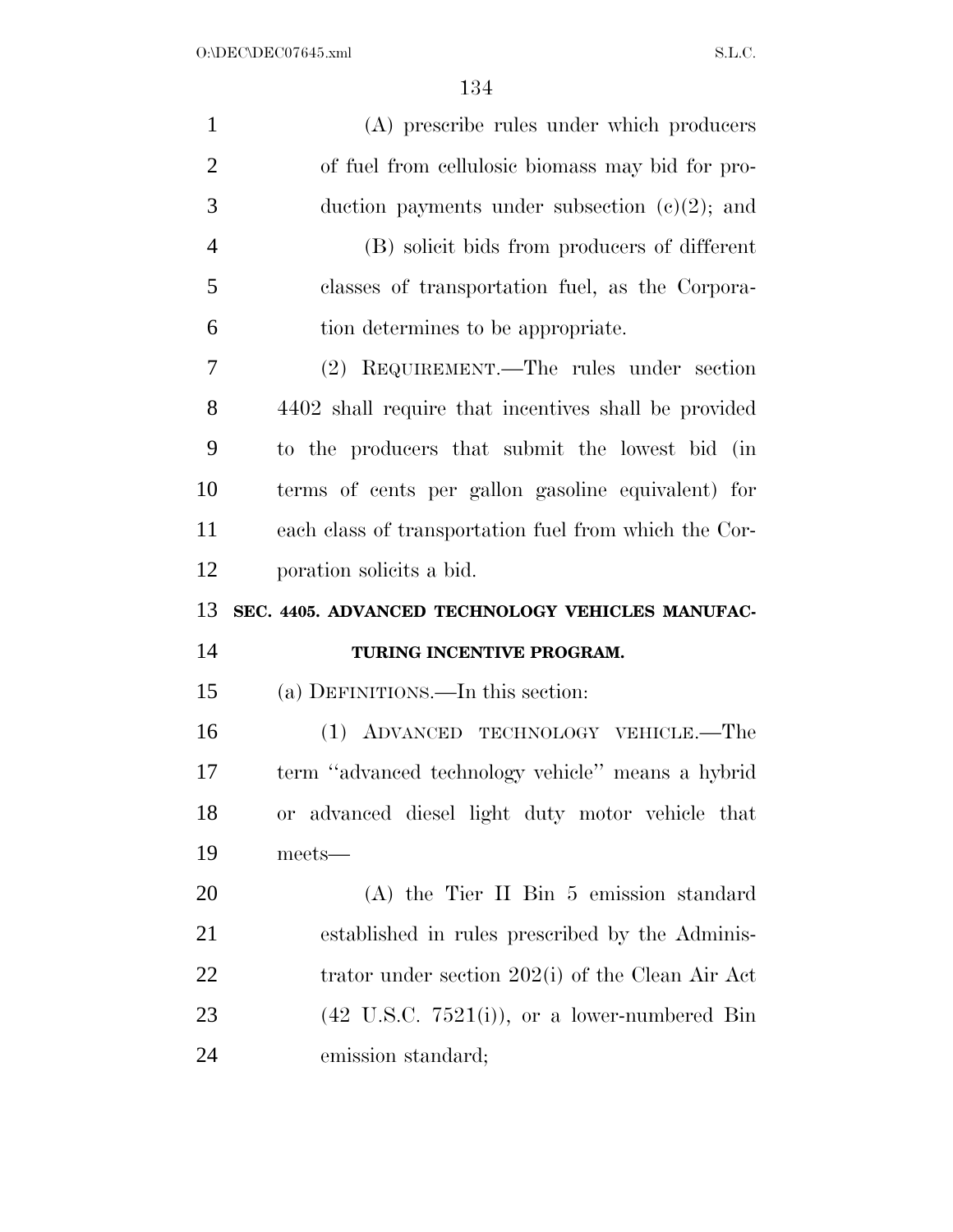| $\mathbf{1}$   | (B) any new emission standard for fine          |
|----------------|-------------------------------------------------|
| $\overline{2}$ | particulate matter prescribed by the Adminis-   |
| 3              | trator under that Act; and                      |
| $\overline{4}$ | $(C)$ at least 125 percent of the average       |
| 5              | base year combined fuel economy, calculated on  |
| 6              | an energy-equivalent basis, for vehicles of a   |
| $\overline{7}$ | substantially similar footprint.                |
| 8              | (2) COMBINED FUEL ECONOMY.—The term             |
| 9              | "combined fuel economy" means-                  |
| 10             | (A) the combined city-highway miles per         |
| 11             | gallon values, as reported in accordance with   |
| 12             | section 32908 of title 49, United States Code;  |
| 13             | and                                             |
| 14             | (B) in the case of an electric drive vehicle    |
| 15             | with the ability to recharge from an off-board  |
| 16             | source, the reported mileage, as determined in  |
| 17             | a manner consistent with the Society of Auto-   |
| 18             | motive Engineers recommended practice for       |
| 19             | that configuration, or a similar practice rec-  |
| 20             | ommended by the Secretary of Energy, using a    |
| 21             | petroleum equivalence factor for the off-board  |
| 22             | electricity (as defined by the Secretary of En- |
| 23             | $\exp).$                                        |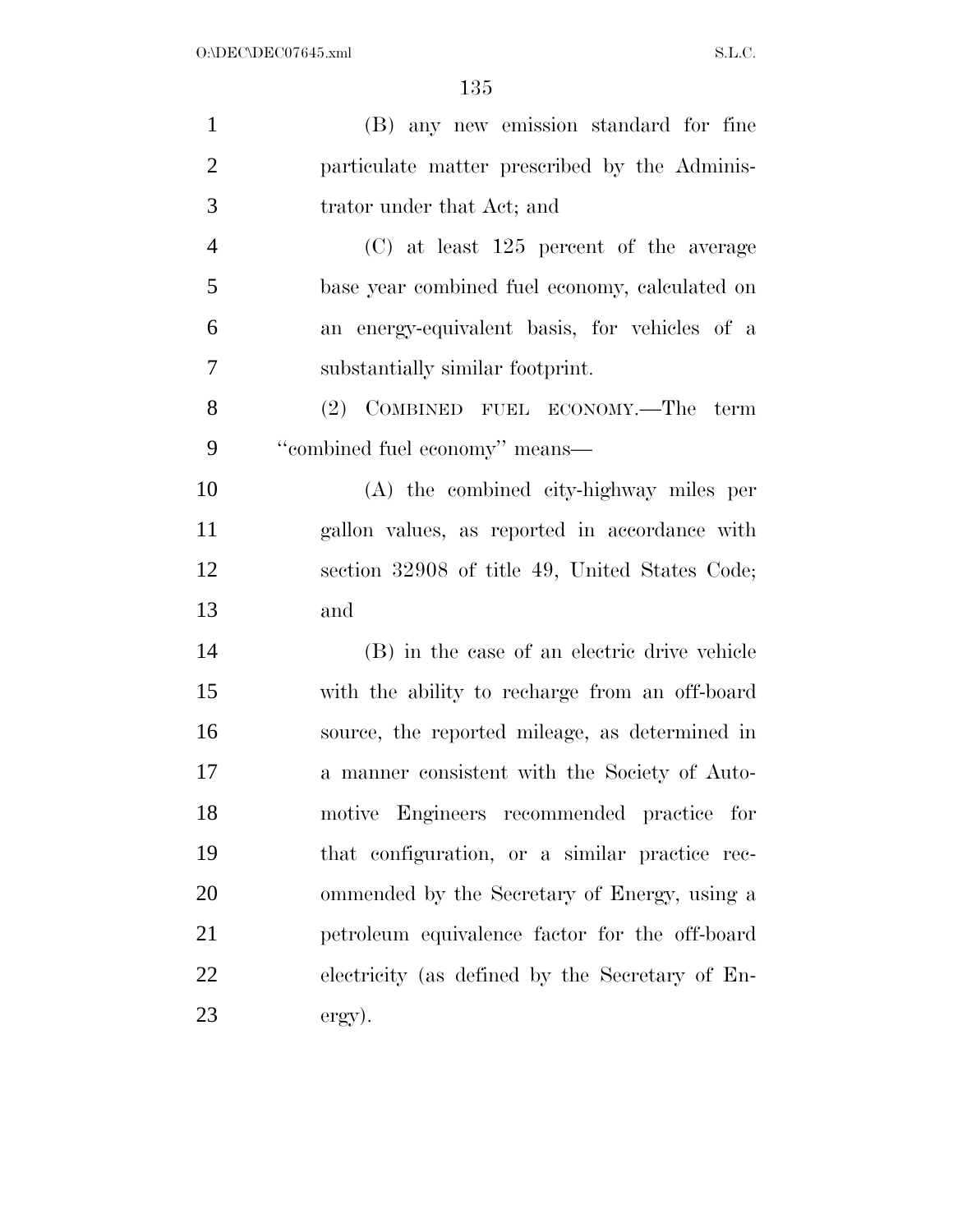| $\mathbf{1}$   | (3) ENGINEERING INTEGRATION COSTS.-The                      |
|----------------|-------------------------------------------------------------|
| $\overline{2}$ | term "engineering integration costs" includes the           |
| 3              | cost of engineering tasks relating to—                      |
| $\overline{4}$ | (A) incorporating qualifying components                     |
| 5              | into the design of advanced technology vehicles;            |
| 6              | and                                                         |
| 7              | (B) designing new tooling and equipment                     |
| 8              | for production facilities that produce qualifying           |
| 9              | components or advanced technology vehicles.                 |
| 10             | (4) QUALIFYING COMPONENT.—The<br>term                       |
| 11             | "qualifying component" means a component that the           |
| 12             | Secretary of Energy determines to be—                       |
| 13             | (A) specially designed for advanced tech-                   |
| 14             | nology vehicles; and                                        |
| 15             | (B) installed for the purpose of meeting                    |
| 16             | the performance requirements of advanced tech-              |
| 17             | nology vehicles as specified in subparagraphs               |
| 18             | $(A)$ , $(B)$ , and $(C)$ of paragraph $(1)$ .              |
| 19             | <b>MANUFACTURER</b><br>FACILITY<br><b>CONVERSION</b><br>(b) |
| 20             | AWARDS.—The Corporation shall provide facility conver-      |
| 21             | sion funding awards under this subsection to automobile     |
| 22             | manufacturers and component suppliers to pay up to 30       |
| 23             | percent of the cost of—                                     |
| 24             | (1) reequipping or expanding an existing manu-              |
| 25             | facturing facility to produce—                              |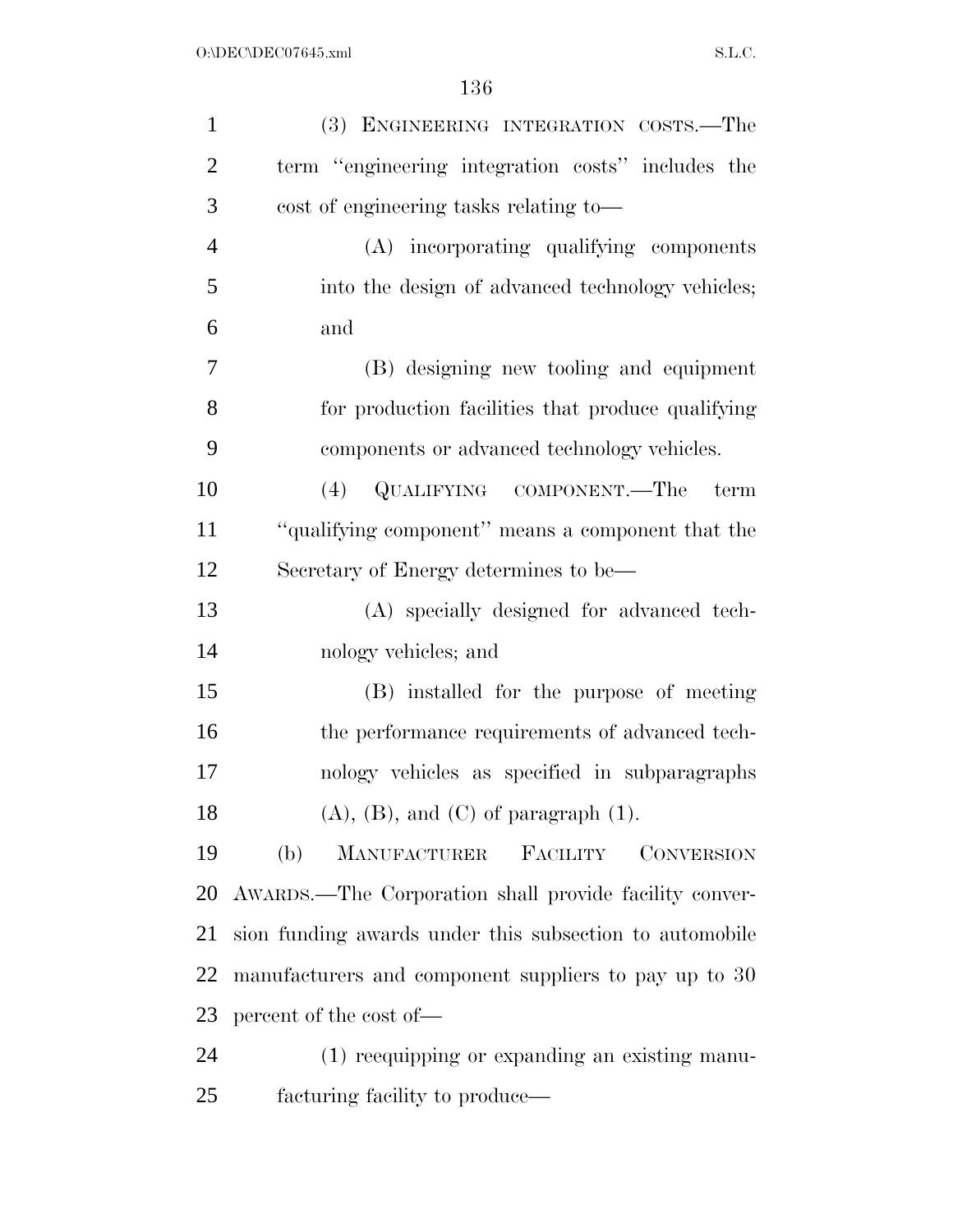| $\mathbf{1}$   | (A) qualifying advanced technology vehi-                    |
|----------------|-------------------------------------------------------------|
| $\overline{2}$ | cles; or                                                    |
| 3              | (B) qualifying components; and                              |
| $\overline{4}$ | (2) engineering integration of qualifying vehi-             |
| 5              | cles and qualifying components.                             |
| 6              | (c) PERIOD OF AVAILABILITY.—An award under sub-             |
| 7              | section (b) shall apply to—                                 |
| 8              | (1) facilities and equipment placed in service              |
| 9              | after the date of enactment of this Act and before          |
| 10             | January 1, 2016; and                                        |
| 11             | (2) engineering integration costs incurred after            |
| 12             | the date of enactment of this Act.                          |
| 13             | <b>Subtitle E-Energy Consumers</b>                          |
| 14             | SEC. 4501. PROPORTIONS OF FUNDING AVAILABILITY.             |
|                |                                                             |
| 15             | All funds deposited into the Energy Assistance Fund         |
| 16             | established by section 4101 shall be made available, with-  |
| 17             | out further appropriation or fiscal year limitation, to the |
| 18             | following programs in the following proportions:            |
| 19             | $(1)$ 50 percent of the funds to the low-income             |
| 20             | home energy assistance program established under            |
| 21             | the Low Income Home Energy Assistance Act of                |
| 22             | 1981 (42 U.S.C. 8621 et seq.).                              |
| 23             | $(2)$ 25 percent of the funds to the Weatheriza-            |
| 24             | tion Assistance Program for Low-Income Persons              |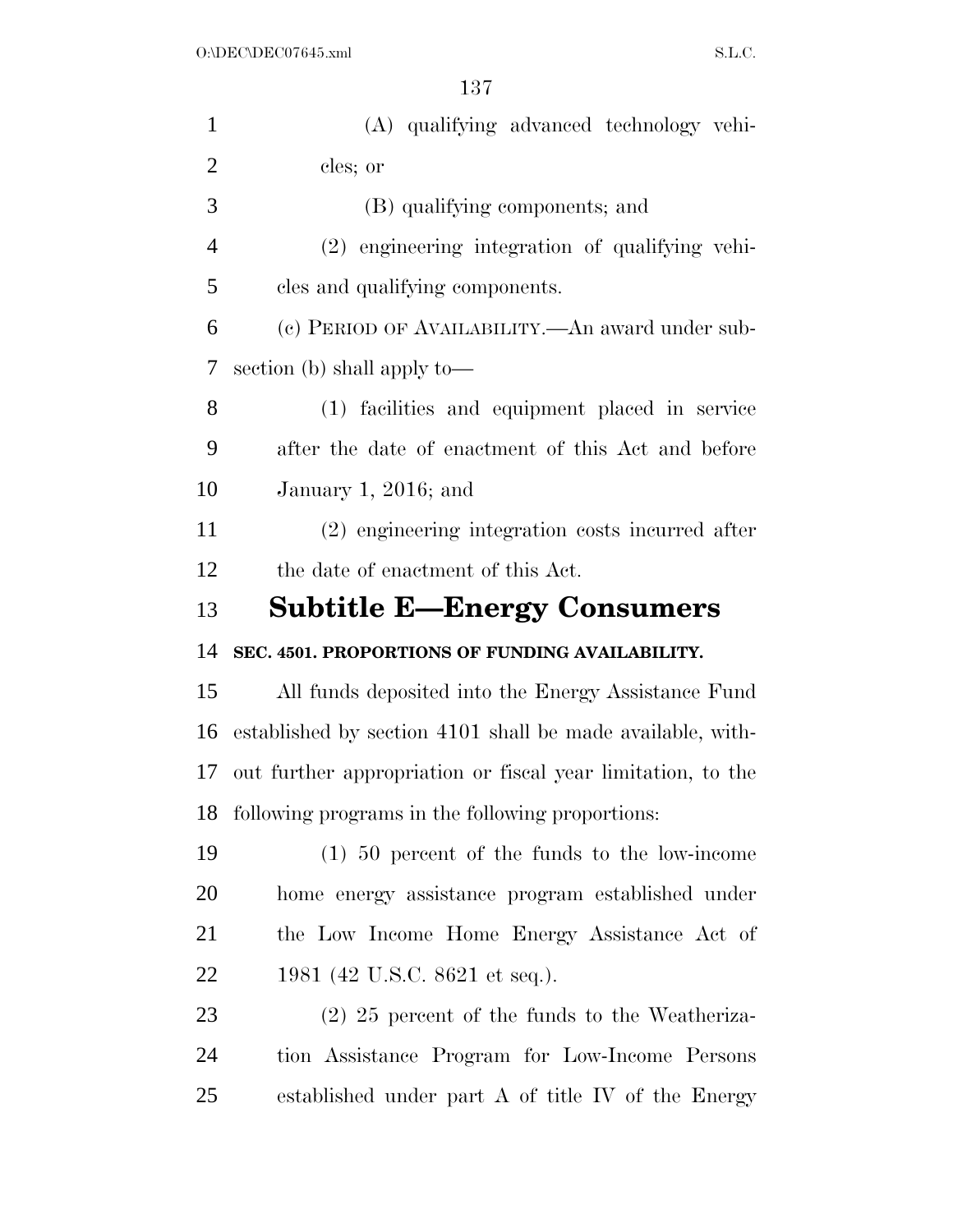- Conservation and Production Act (42 U.S.C. 6861 et seq.).
- (3) 25 percent of the funds to the rural energy assistance program described in section 4502.

## **SEC. 4502. RURAL ENERGY ASSISTANCE PROGRAM.**

 The Secretary of Energy shall carry out a program to use the funds made available under section 4501(3) to provide financial assistance to promote the availability of reasonably-priced electricity in off-grid rural regions in which electricity prices exceed 150 percent of the national average, as determined by the Secretary of Energy.

# **Subtitle F—Climate Change Worker Training Program**

# **SEC. 4601. FUNDING.**

 All funds deposited into the Climate Change Worker Training Fund established by section 4101 shall be made available, without further appropriation or fiscal year limi- tation, to carry out the programs established under this subtitle.

## **SEC. 4602. PURPOSES.**

- 21 The purposes of this subtitle are—
- (1) to provide quality job training to any work-ers displaced by this Act;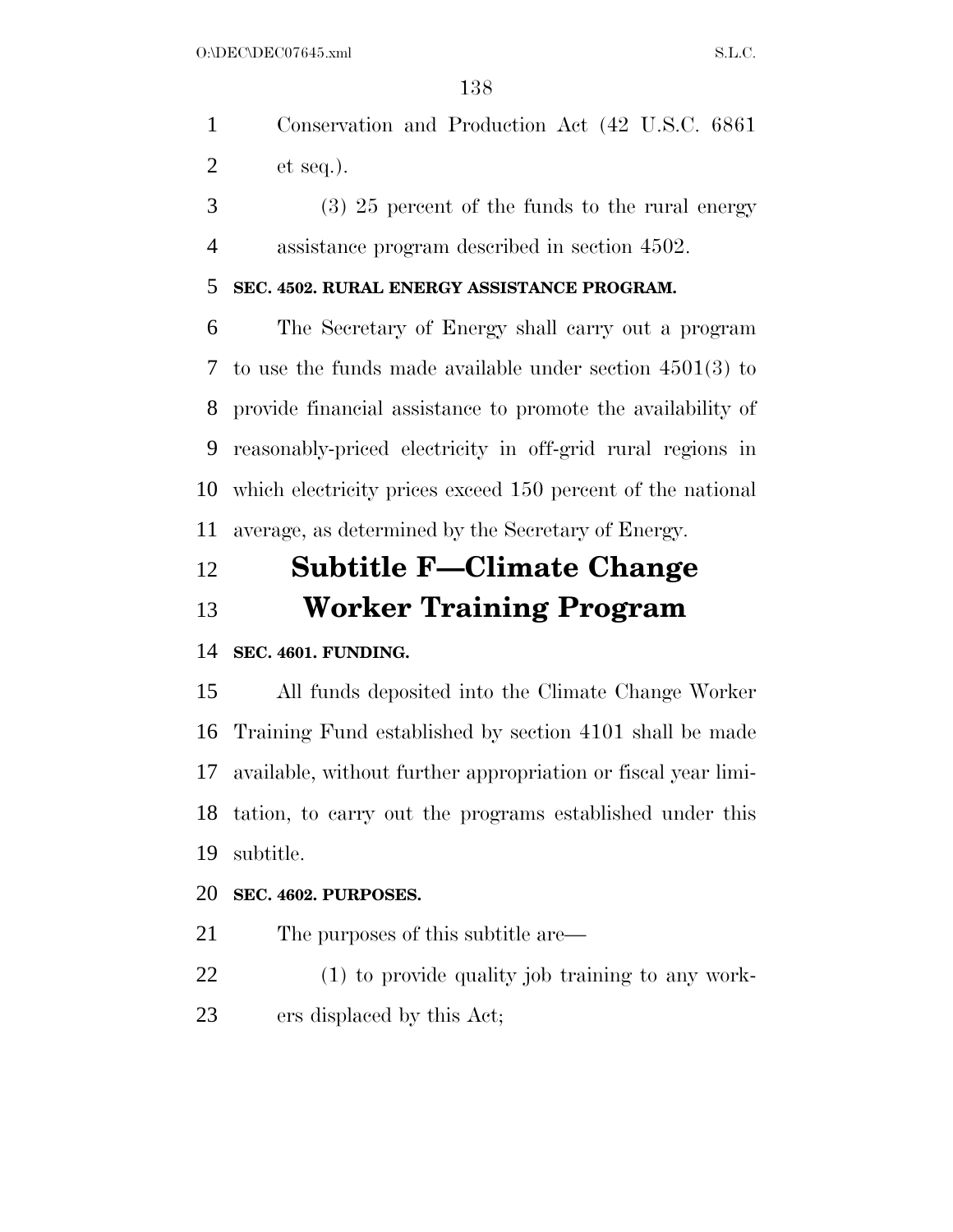| $\mathbf{1}$   | $(2)$ to provide assistance in the form of tem-            |
|----------------|------------------------------------------------------------|
| $\overline{2}$ | porary wages and health care benefits to workers in        |
| 3              | training;                                                  |
| $\overline{4}$ | $(3)$ to transition workers into jobs created as a         |
| 5              | result of this Act;                                        |
| 6              | (4) to provide skilled workers to enterprises de-          |
| 7              | veloping and marketing advanced technologies and           |
| 8              | practices that reduce greenhouse gas emissions of          |
| 9              | the United States; and                                     |
| 10             | (5) to provide funding for State worker training           |
| 11             | programs.                                                  |
| 12             | SEC. 4603. ESTABLISHMENT.                                  |
| 13             | Not later than 180 days after the date of enactment        |
| 14             | of this Act, the Secretary of Labor, in consultation with  |
| 15             | the Administrator and the Secretary of Energy, shall es-   |
|                | 16 tablish a climate change worker training program that   |
| 17             | achieves the purposes of this subtitle.                    |
| 18             | SEC. 4604. GRANTS TO STATES.                               |
| 19             | Not later than 1 year after the date of enactment          |
| 20             | of this Act, the Secretary of Labor shall establish a pro- |
| 21             | gram to award grants to States, for use in funding State   |
| 22             | worker training programs, based on the impact of this Act  |
| 23             | on the workforce of each State, as determined by the Sec-  |
|                | 24 retary of Labor.                                        |
|                |                                                            |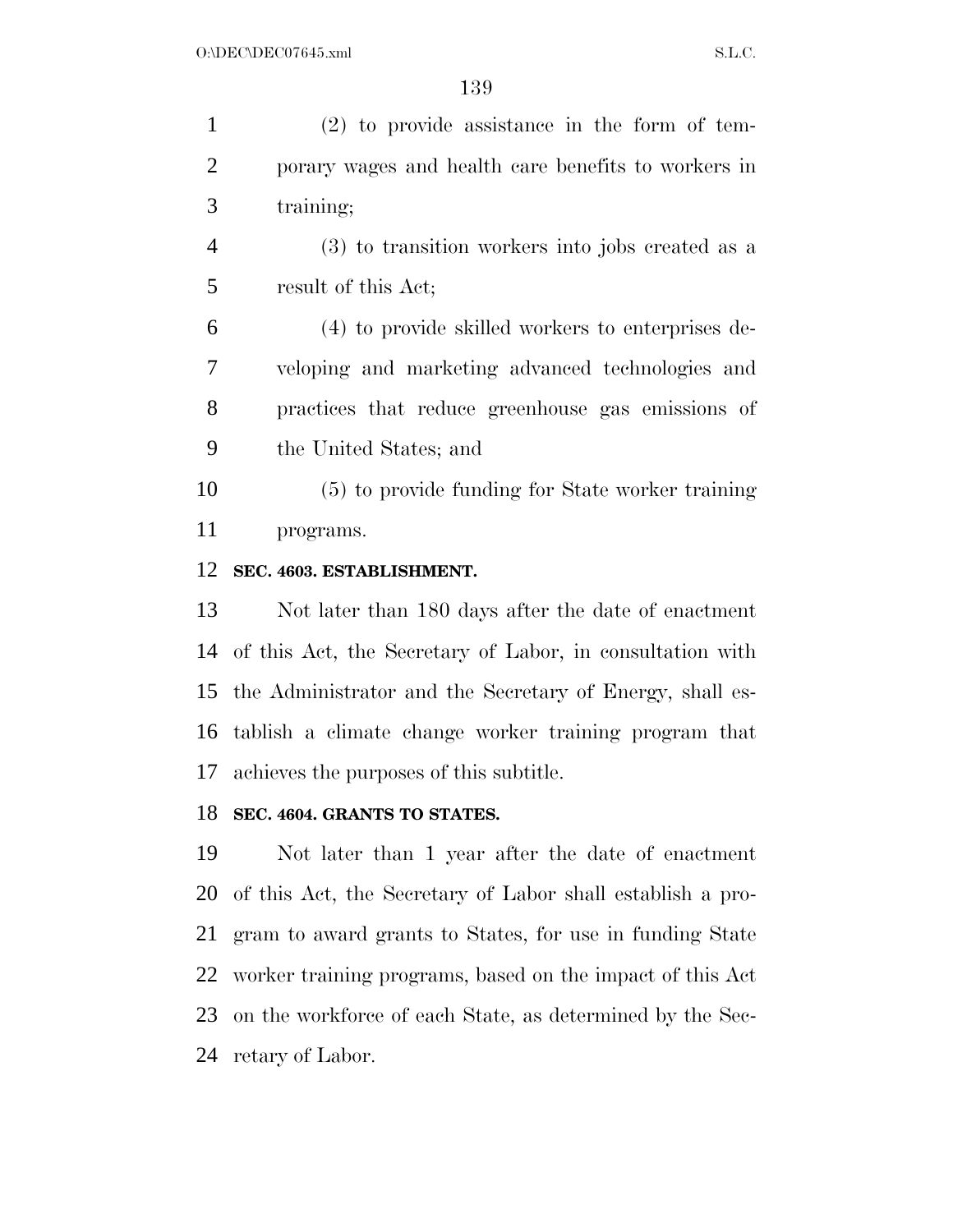# **SEC. 4605. TYPES OF ASSISTANCE.**

 The types of assistance that workers may receive under the climate change worker training program shall include, as determined by the Secretary of Labor— (1) income replacement; (2) health care credits; (3) travel costs incidental to participation in a training program under this subtitle; and (4) a portion of the cost of relocating to a new *job*. **Subtitle G—Adaptation Program for Natural Resources in United States and Territories SEC. 4701. DEFINITIONS.**  In this subtitle: (1) ECOLOGICAL PROCESS.— (A) IN GENERAL.—The term ''ecological process'' means a biological, chemical, or phys- ical interaction between the biotic and abiotic components of an ecosystem. (B) INCLUSIONS.—The term ''ecological process'' includes— 23 (i) nutrient cycling; 24 (ii) pollination; 25 (iii) predator-prey relationships; 26 (iv) soil formation;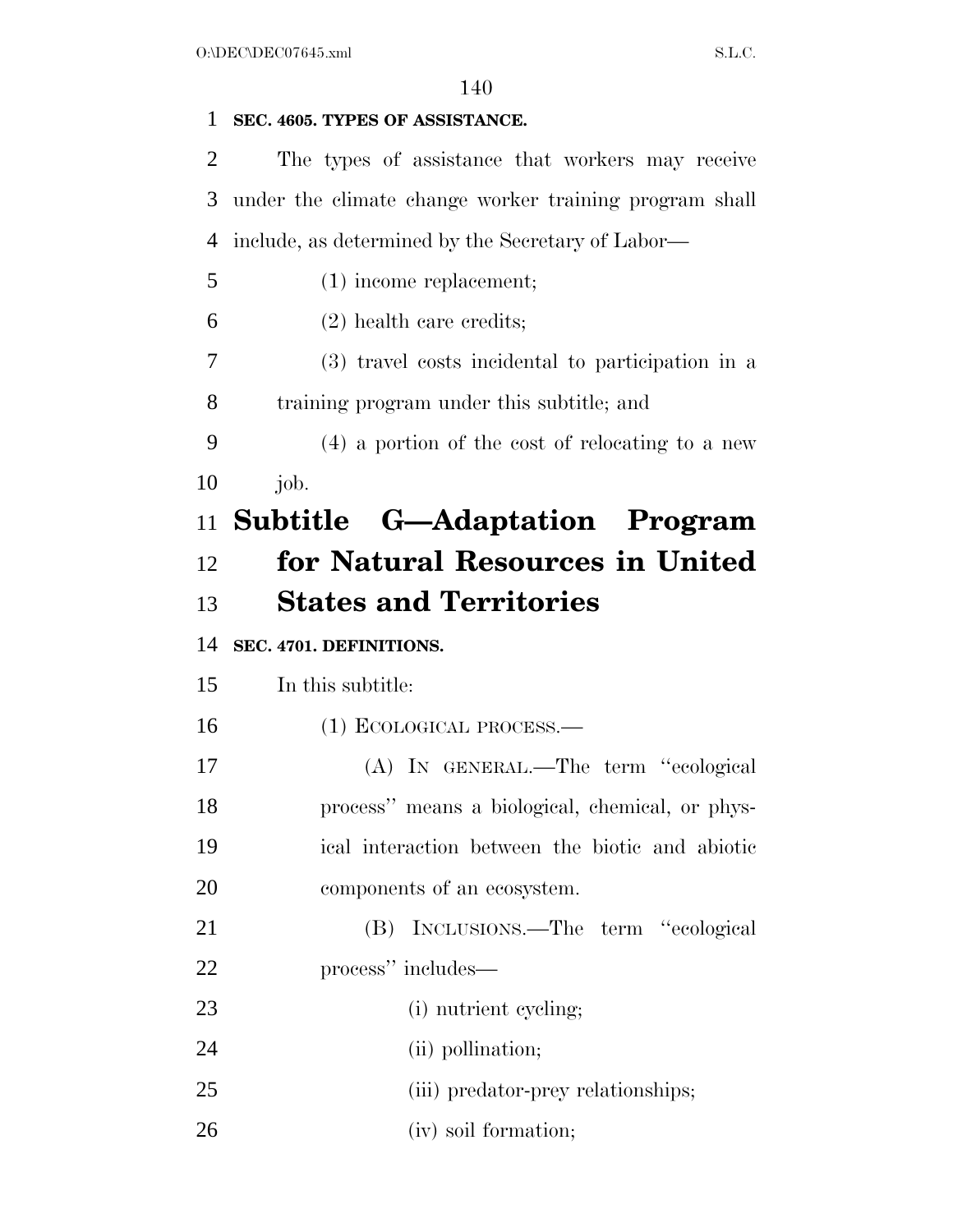| $\mathbf{1}$   | $(v)$ gene flow;                                       |
|----------------|--------------------------------------------------------|
| $\overline{2}$ | (vi) larval dispersal and settlement;                  |
| 3              | (vii) hydrological cycling;                            |
| $\overline{4}$ | (viii) decomposition; and                              |
| 5              | (ix) disturbance regimes, such as fire                 |
| 6              | and flooding.                                          |
| 7              | (2) FISH AND WILDLIFE.—The term "fish and              |
| 8              | wildlife" means—                                       |
| 9              | (A) any species of wild fauna, including               |
| 10             | fish and other aquatic species; and                    |
| 11             | (B) any fauna in a captive breeding pro-               |
| 12             | gram the object of which is to reintroduce indi-       |
| 13             | viduals of a depleted indigenous species into          |
| 14             | previously occupied range.                             |
| 15             | (3) HABITAT.—The term "habitat" means the              |
| 16             | physical, chemical, and biological properties that are |
| 17             | used by wildlife (including aquatic and terrestrial    |
| 18             | plant communities) for growth, reproduction, and       |
| 19             | survival, food, water, cover, and space, on a tract of |
| <b>20</b>      | land, in a body of water, or in an area or region.     |
| 21             | (4) INDIAN TRIBE.—The term "Indian tribe"              |
| 22             | has the meaning given the term in section 4 of the     |
| 23             | Indian Self-Determination and Education Assistance     |
| 24             | Act $(25 \text{ U.S.C. } 450 \text{b}).$               |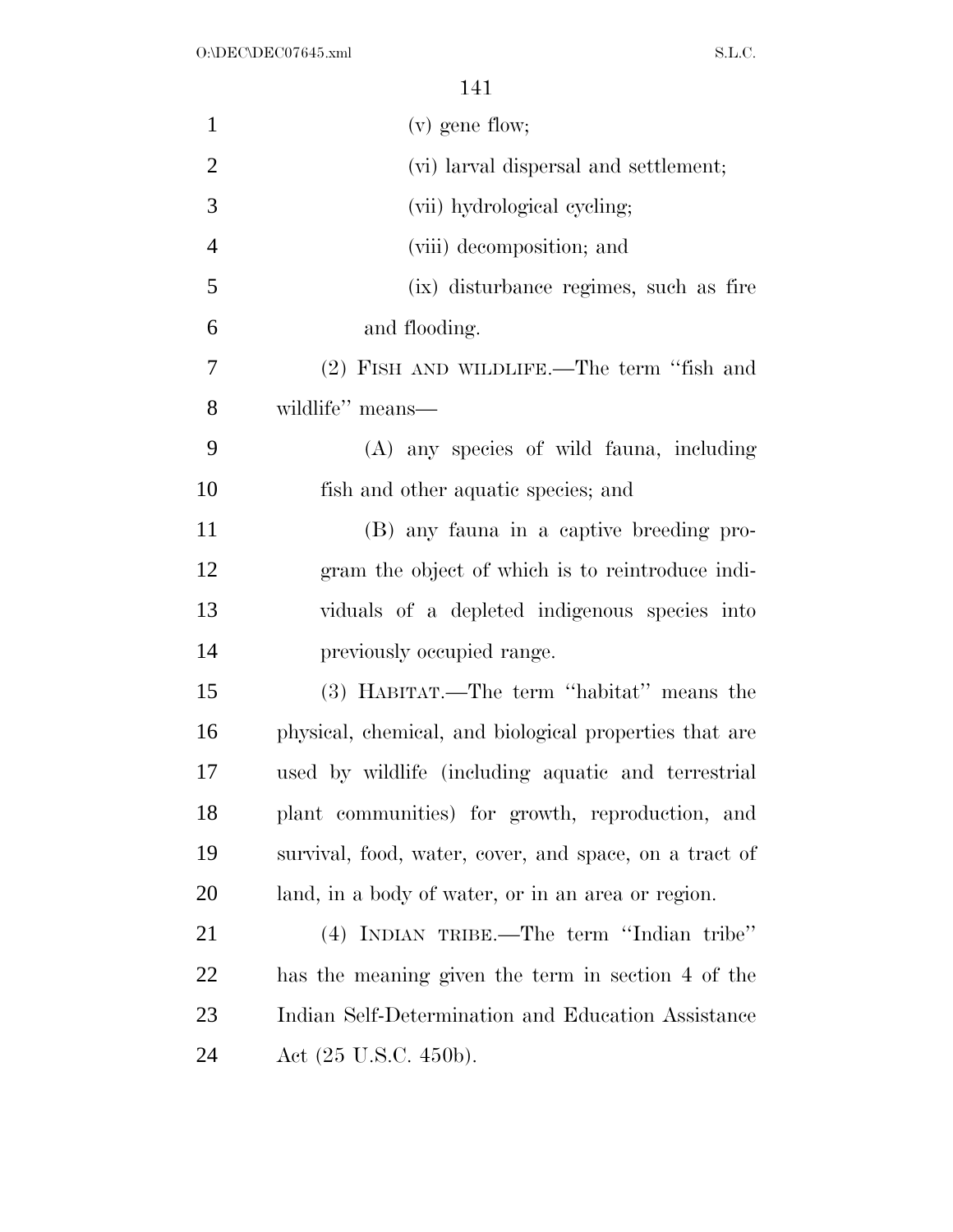| $\mathbf{1}$   | (5) PLANT.—The term "plant" means any spe-                     |
|----------------|----------------------------------------------------------------|
| $\overline{2}$ | cies of wild flora.                                            |
| 3              | (6) SECRETARY.—The term "Secretary" means                      |
| $\overline{4}$ | the Secretary of the Interior.                                 |
| 5              | (7) STATE.—The term "State" means—                             |
| 6              | $(A)$ a State;                                                 |
| 7              | (B) the District of Columbia;                                  |
| 8              | (C) the Commonwealth of Puerto Rico;                           |
| 9              | and                                                            |
| 10             | (D) any other territory or possession of the                   |
| 11             | United States.                                                 |
| 12             | SEC. 4702. ADAPTATION FUND.                                    |
| 13             | (a) IN GENERAL.—All amounts deposited in the Ad-               |
| 14             | aptation Fund established by section 4101 shall be made        |
| 15             | available, without further appropriation or fiscal year limi-  |
| 16             | tation, to carry out activities (including research and edu-   |
| 17             | cation activities) that assist fish and wildlife, fish and     |
| 18             | wildlife habitat, plants, and associated ecological processes  |
| 19             | in adapting to and surviving the impacts of climate change     |
| 20             | (referred to in this subtitle as "adaptation activities") pur- |
| 21             | suant to this subtitle.                                        |
| 22             | (b)<br>DEPARTMENT<br>INTERIOR.—Of<br>the<br>OF<br><b>THE</b>   |
| 23             | amounts made available to carry out this subtitle—             |
|                |                                                                |

 (1) 40 percent shall be allocated to the Sec-retary, and subsequently made available to States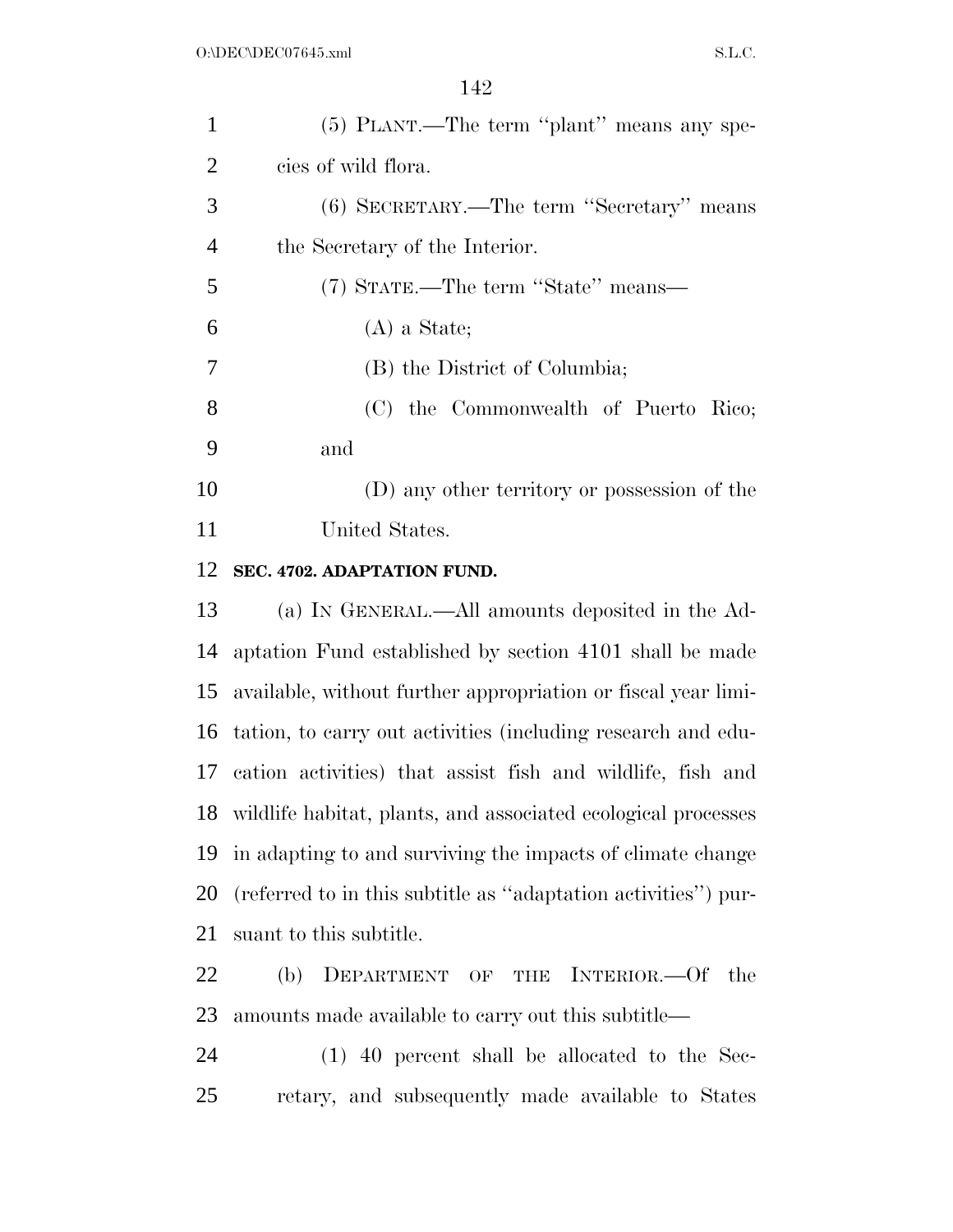| $\mathbf{1}$   | through the Wildlife Conservation and Restoration     |
|----------------|-------------------------------------------------------|
| $\overline{2}$ | Account established under section $3(a)(2)$ of the    |
| 3              | Pittman-Robertson Wildlife Restoration Act (16)       |
| $\overline{4}$ | U.S.C. $669b(a)(2)$ , to carry out adaptation activi- |
| 5              | ties in accordance with comprehensive wildlife con-   |
| 6              | servation strategies and, where appropriate, other    |
| 7              | fish and wildlife conservation strategies, including— |
| 8              | (A) plans under the National Fish Habitat             |
| 9              | Initiative of the National Fish and Wildlife          |
| 10             | Foundation;                                           |
| 11             | (B) North American Wetlands Conserva-                 |
| 12             | tion Act $(16 \text{ U.S.C. } 4401 \text{ et seq.});$ |
| 13             | (C) the Federal, State, and local partner-            |
| 14             | ship known as "Partners in Flight";                   |
| 15             | (D) coastal zone management plans;                    |
| 16             | (E) regional fishery management plans;                |
| 17             | and                                                   |
| 18             | (F) recovery plans for threatened and en-             |
| 19             | dangered species under section 6 of the Endan-        |
| 20             | gered Species Act of 1973 (16 U.S.C. 1535);           |
| 21             | $(2)$ 20 percent shall be allocated to the Sec-       |
| 22             | retary for use in funding adaptation activities car-  |
| 23             | ried out—                                             |
| 24             | (A) under endangered species, migratory               |
| 25             | bird, and other fish and wildlife programs ad-        |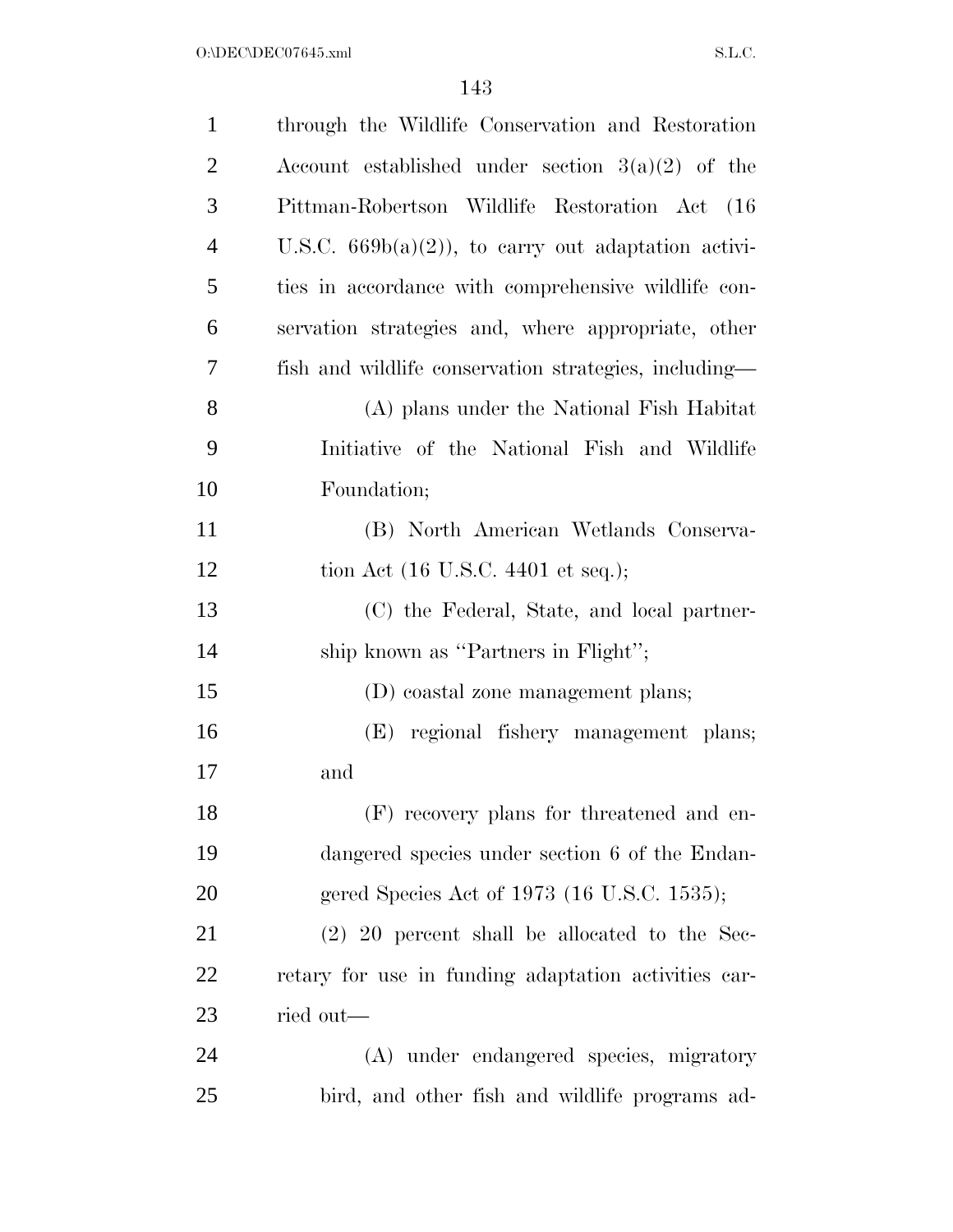| $\mathbf{1}$   | ministered by the United States Fish and Wild-       |
|----------------|------------------------------------------------------|
| $\overline{2}$ | life Service;                                        |
| 3              | (B) on wildlife refuges and other public             |
| $\overline{4}$ | land under the jurisdiction of the United States     |
| 5              | Fish and Wildlife Service, Bureau of Land            |
| 6              | Management, or National Park Service; or             |
| 7              | (C) within Federal water managed by the              |
| 8              | Bureau of Reclamation; and                           |
| 9              | (3) 5 percent shall be allocated to the Secretary    |
| 10             | for adaptation activities carried out under coopera- |
| 11             | tive grant programs, including—                      |
| 12             | (A) the Tribal Wildlife Grants program of            |
| 13             | the United States Fish and Wildlife Service;         |
| 14             | (B) the cooperative endangered species               |
| 15             | conservation fund authorized under section $6(i)$    |
| 16             | of the Endangered Species Act of 1973 (16)           |
| 17             | U.S.C. $1535(i)$ ;                                   |
| 18             | (C) programs under the North American                |
| 19             | Wetlands Conservation Act (16 U.S.C. 4401 et         |
| 20             | $seq.$ ;                                             |
| 21             | the Land and Water Conservation<br>(D)               |
| 22             | Fund established under section 2 of the Land         |
| 23             | and Water Conservation Fund Act of 1965 (16)         |
| 24             | U.S.C. $460I-5$ ;                                    |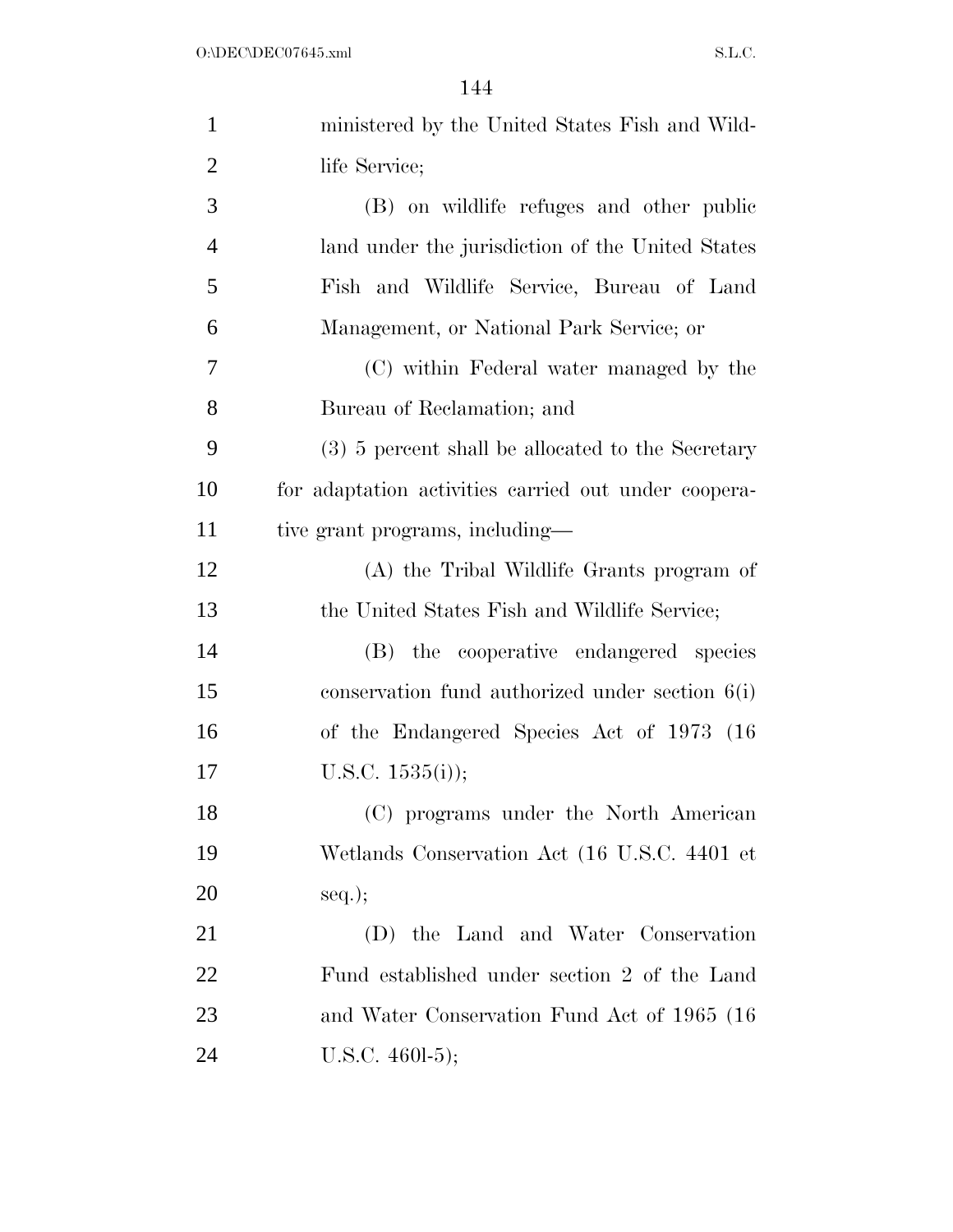| $\mathbf{1}$   | (E) the multinational species conservation                    |
|----------------|---------------------------------------------------------------|
| $\overline{2}$ | fund established under the heading "MULTI-                    |
| 3              | NATIONAL SPECIES CONSERVATION FUND" of                        |
| $\overline{4}$ | title I of the Department of the Interior and                 |
| 5              | Related Agencies Appropriations Act, 1999 (16)                |
| 6              | U.S.C. $4246$ ;                                               |
| 7              | (F) the Neotropical Migratory Bird Con-                       |
| 8              | servation Fund established by section $9(a)$ of               |
| 9              | the Neotropical Migratory Bird Conservation                   |
| 10             | Act $(16 \text{ U.S.C. } 6108(a));$                           |
| 11             | (G) the Coastal Program of the United                         |
| 12             | States Fish and Wildlife Service; and                         |
| 13             | the National Fish Habitat Action<br>(H)                       |
| 14             | Plan.                                                         |
| 15             | (c) FOREST SERVICE.—Of the amounts made avail-                |
| 16             | able each fiscal year to carry out this subtitle, 5 percent   |
|                | 17 shall be allocated to the Secretary of Agriculture for use |
| 18             | in funding adaptation activities carried out on National      |
| 19             | Forests and National Grasslands under the jurisdiction of     |
| 20             | the Forest Service.                                           |
| 21             | (d) ENVIRONMENTAL PROTECTION AGENCY.—Of the                   |
| 22             | amounts made available to carry out this subtitle, 12.5       |
| 23             | percent shall be allocated to the Administrator for use in    |

restoring and protecting—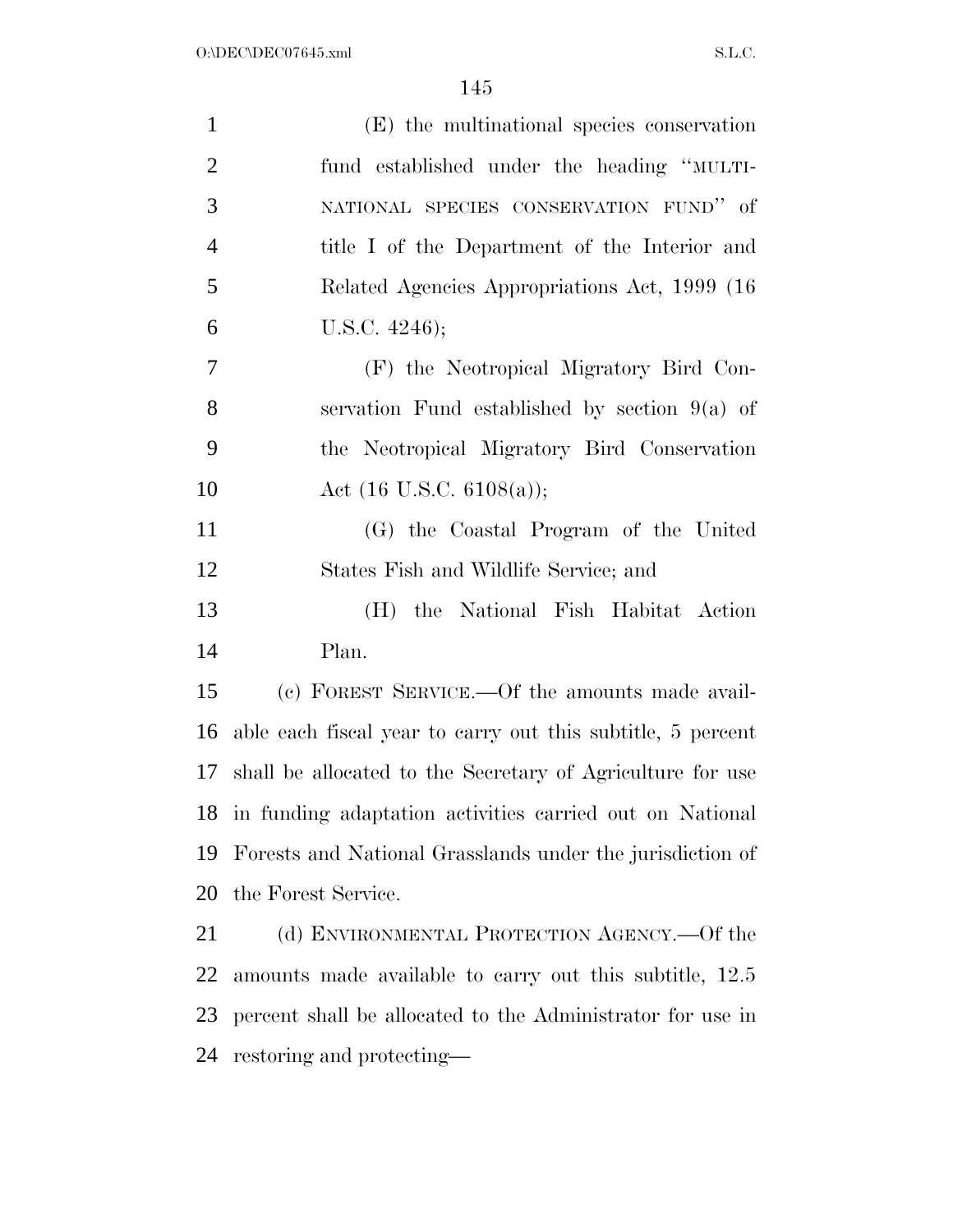(1) large-scale freshwater aquatic ecosystems, such as the Everglades, the Great Lakes, Flathead Lake, the Missouri River, and the Yellowstone River; and (2) large-scale estuarine ecosystems, such as Chesapeake Bay and Long Island Sound. (e) CORPS OF ENGINEERS.—Of the amounts made available to carry out this subtitle, 12.5 percent shall be allocated to the Corps of Engineers for use in restoring— (1) large-scale freshwater aquatic ecosystems, such as the ecosystems described in subsection 12 (d)(1); and (2) large-scale estuarine ecosystems, such as Chesapeake Bay, California Bay Delta, Coastal Lou- isiana, Long Island Sound, and Puget Sound. (f) DEPARTMENT OF COMMERCE.—Of the amounts made available to carry out this subtitle, 5 percent shall be allocated to the Secretary of Commerce for use in fund- ing adaptation activities carried out in protecting and re- storing coastal, estuarine, coral, and marine species and habitats, including adaptation activities in cooperative grant programs such as— (1) the Coastal and Estuarine Land Conserva-

tion Program and the Community-Based Restoration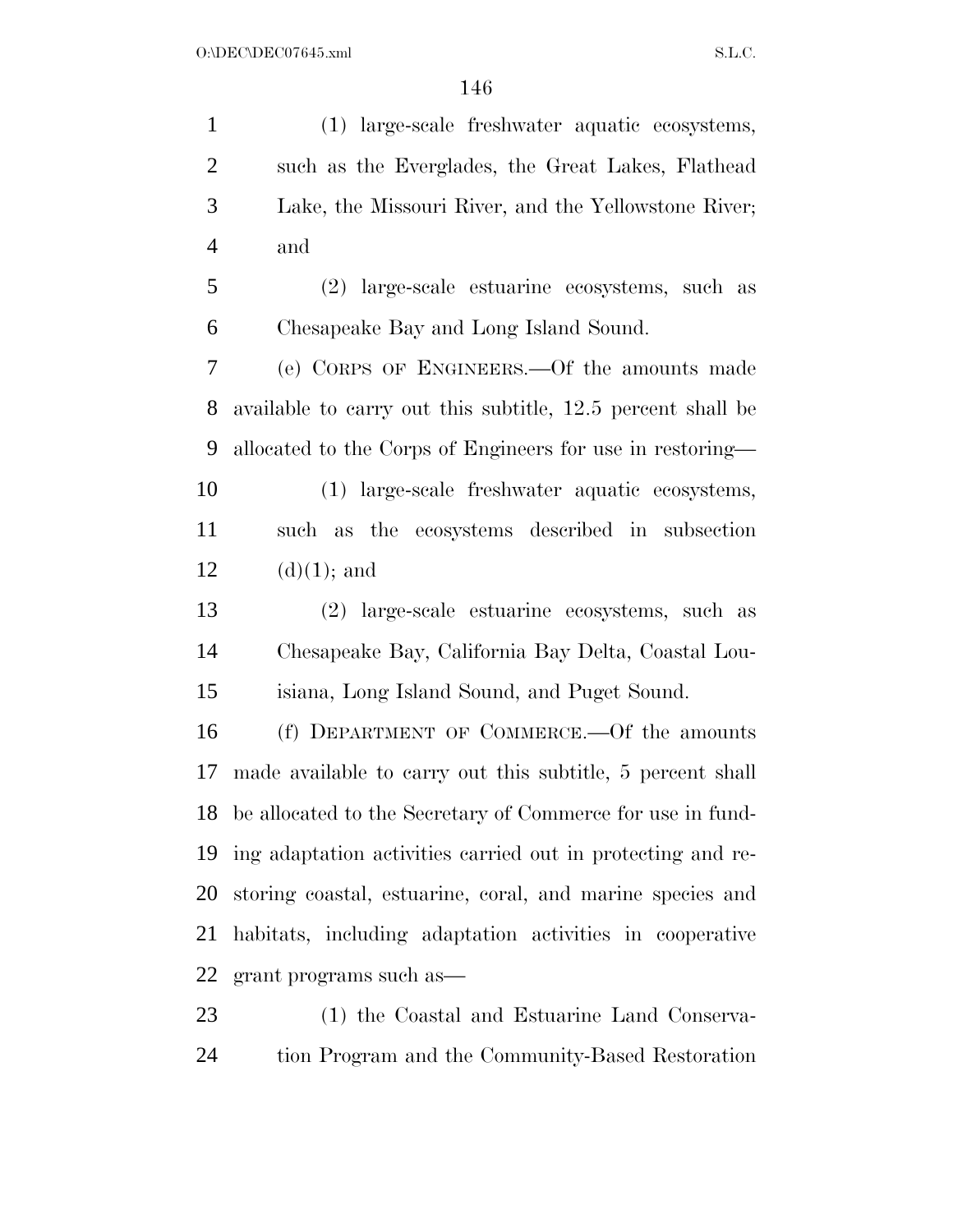$O:\Delta$ DEC\DEC07645.xml S.L.C.

| $\mathbf{1}$   | Program of the National Oceanic and Atmospheric              |
|----------------|--------------------------------------------------------------|
| $\overline{2}$ | Administration; and                                          |
| 3              | (2) programs under the Coastal Zone Manage-                  |
| $\overline{4}$ | ment Act of 1972 (16 U.S.C. 1451 et seq.).                   |
| 5              | (g) COST SHARING.—Notwithstanding any other pro-             |
| 6              | vision of law, a State or Indian tribe that receives a grant |
| 7              | under this section shall be required to provide 10 percent   |
| 8              | of the costs of each activity carried out using funds from   |
| 9              | the grant.                                                   |
| 10             | (h) COMPREHENSIVE ADAPTATION STRATEGY.—                      |
| 11             | (1) IN GENERAL.—Effective beginning on the                   |
| 12             | date that is 18 months after the date of enactment           |
| 13             | of this Act, funds made available to the Federal             |
| 14             | agencies under this subtitle shall be used only for          |
| 15             | activities that are consistent with a comprehensive          |
| 16             | adaptation strategy that—                                    |
| 17             | $(A)$ is jointly approved by the head of each                |
| 18             | of the Federal agencies, after—                              |
| 19             | (i) consultation with States and In-                         |
| 20             | dian tribes; and                                             |
| 21             | (ii) solicitation of public and inde-                        |
| 22             | pendent scientific input; and                                |
| 23             | (B) describes the manner in which the                        |
| 24             | Federal Government will assist fish and wildlife,            |
| 25             | fish and wildlife habitat, plants, and associated            |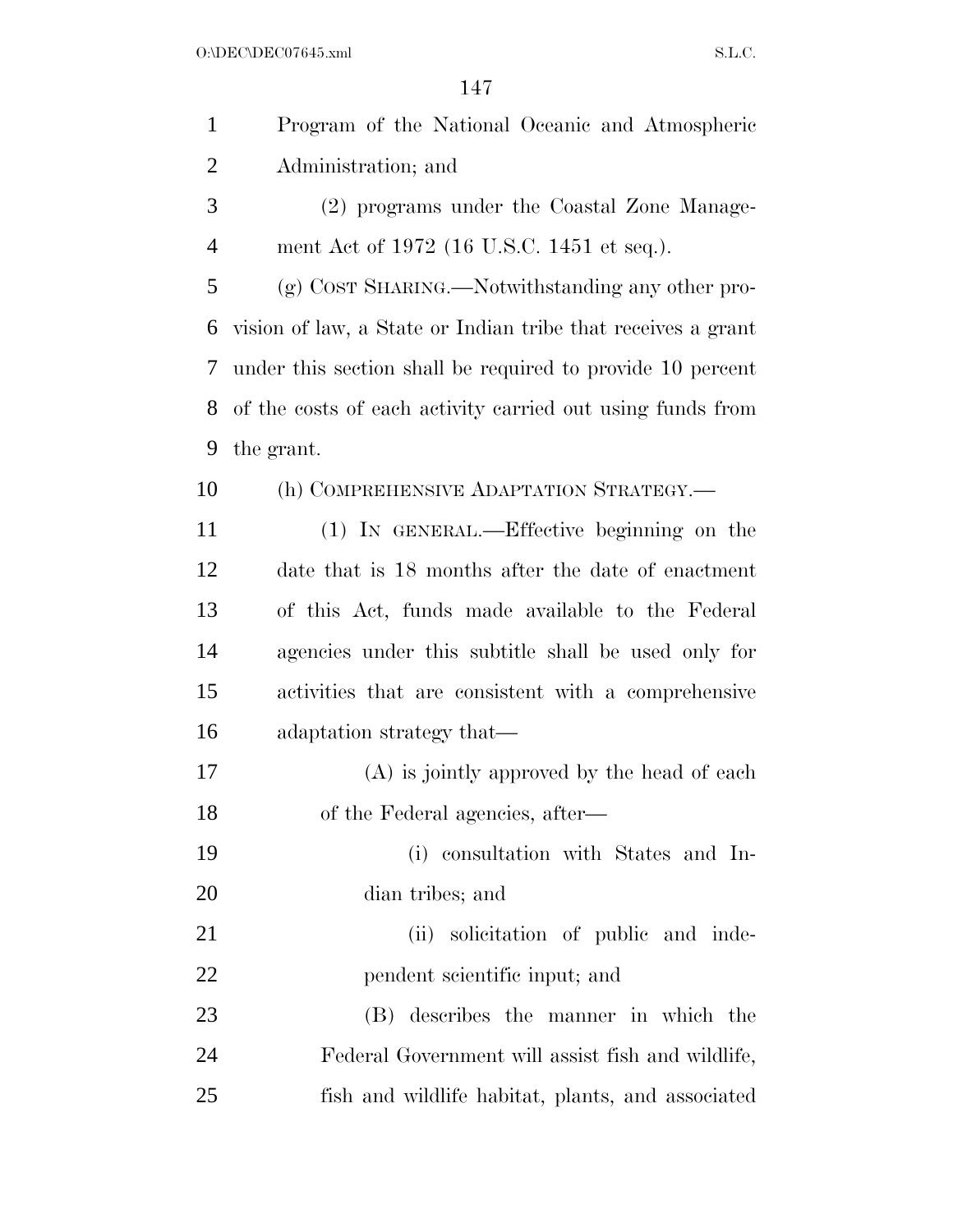| $\mathbf{1}$   | ecological processes in adapting to and sur-           |
|----------------|--------------------------------------------------------|
| $\overline{2}$ | viving the impacts of climate change.                  |
| 3              | (2) UPDATING.—Each adaptation strategy de-             |
| 4              | scribed in paragraph (1) shall be updated at least     |
| 5              | every 5 years.                                         |
| 6              | Subtitle H—Climate Change and                          |
| 7              | <b>National Security Program</b>                       |
| 8              | SEC. 4801. INTERAGENCY CLIMATE CHANGE AND NA-          |
| 9              | TIONAL SECURITY COUNCIL.                               |
| 10             | (a) ESTABLISHMENT.—There is established a Cli-         |
| 11             | mate Change and National Security Council (referred to |
| 12             | in this subtitle as the "Council".                     |
| 13             | (b) MEMBERSHIP.—The Council shall include—             |
| 14             | (1) the Secretary of State, who shall serve as         |
| 15             | Chairperson of the Council;                            |
| 16             | $(2)$ the Administrator;                               |
| 17             | (3) the Secretary of Defense; and                      |
| 18             | (4) the Director of National Intelligence.             |
| 19             | (c) DUTIES.—The Council shall—                         |
| 20             | (1) submit annual reports to the President, the        |
| 21             | Committees on Environment and Public Works and         |
| 22             | Foreign Relations of the Senate, and the Commit-       |
| 23             | tees on Energy and Commerce and Foreign Rela-          |
| 24             | tions of the House of Representatives that de-         |
| 25             | scribe—                                                |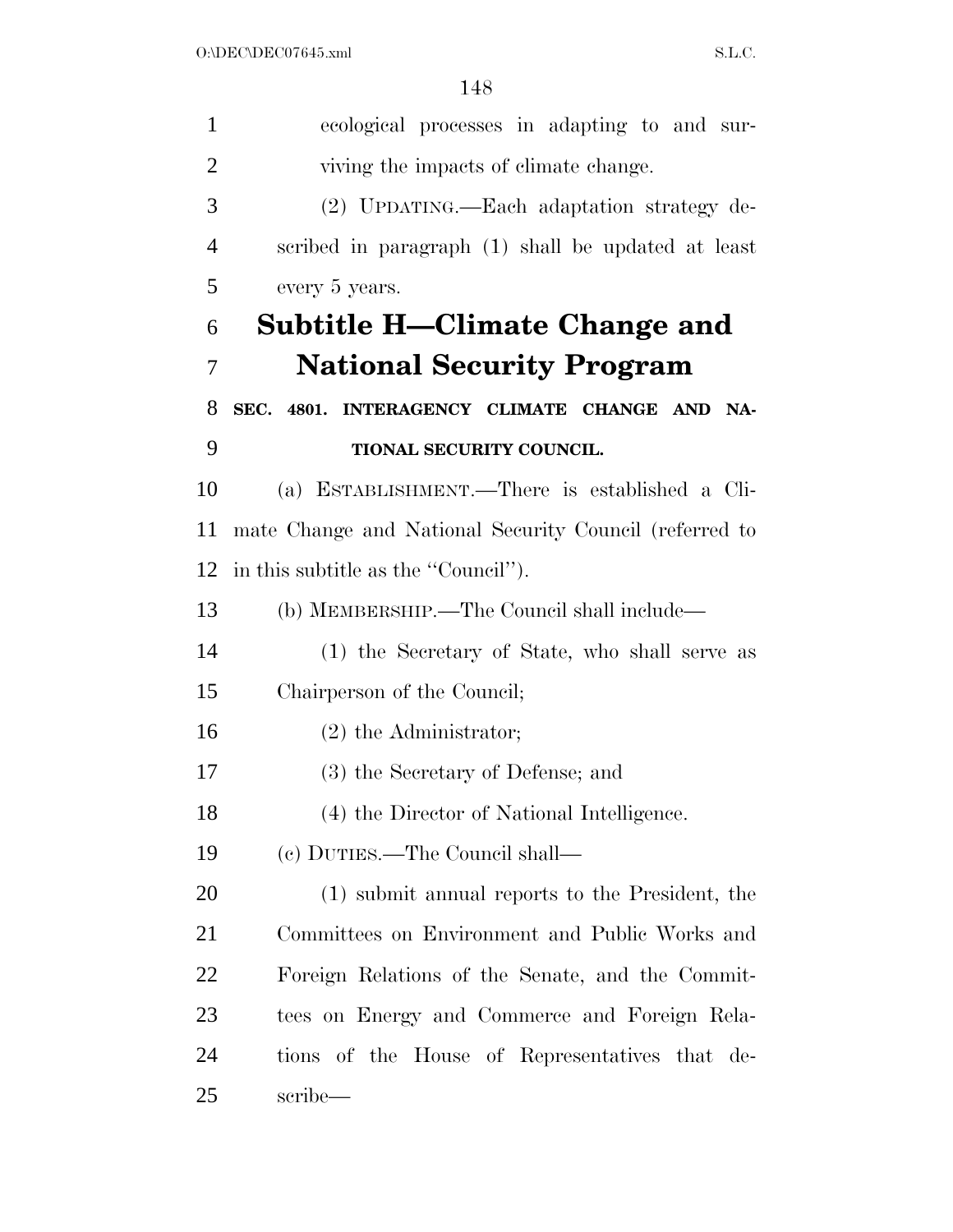| $\mathbf{1}$   | (A) the extent to which other countries are          |
|----------------|------------------------------------------------------|
| $\overline{2}$ | committing to reducing greenhouse gas emis-          |
| 3              | sions through mandatory programs;                    |
| $\overline{4}$ | (B) the extent to which global climate               |
| 5              | change, through the potential negative impacts       |
| 6              | of climate change on sensitive populations and       |
| 7              | natural resources in different regions of the        |
| 8              | world, may threaten, cause, or exacerbate polit-     |
| 9              | ical instability or international conflict in those  |
| 10             | regions; and                                         |
| 11             | (C) the ramifications of any potentially de-         |
| 12             | stabilizing impacts climate change may have on       |
| 13             | the national security of the United States, in-      |
| 14             | cluding—                                             |
| 15             | (i) the creation of refugees; and                    |
| 16             | (ii) international or intranational con-             |
| 17             | flicts over water, food, land, or other re-          |
| 18             | sources; and                                         |
| 19             | (2) include in each annual report submitted          |
| 20             | under paragraph (1) recommendations on whether it    |
| 21             | is necessary to enhance the national security of the |
| 22             | United States by funding programs with amounts       |
| 23             | made available under section 4802 that the Council   |
| 24             | determines would assist in avoiding the politically  |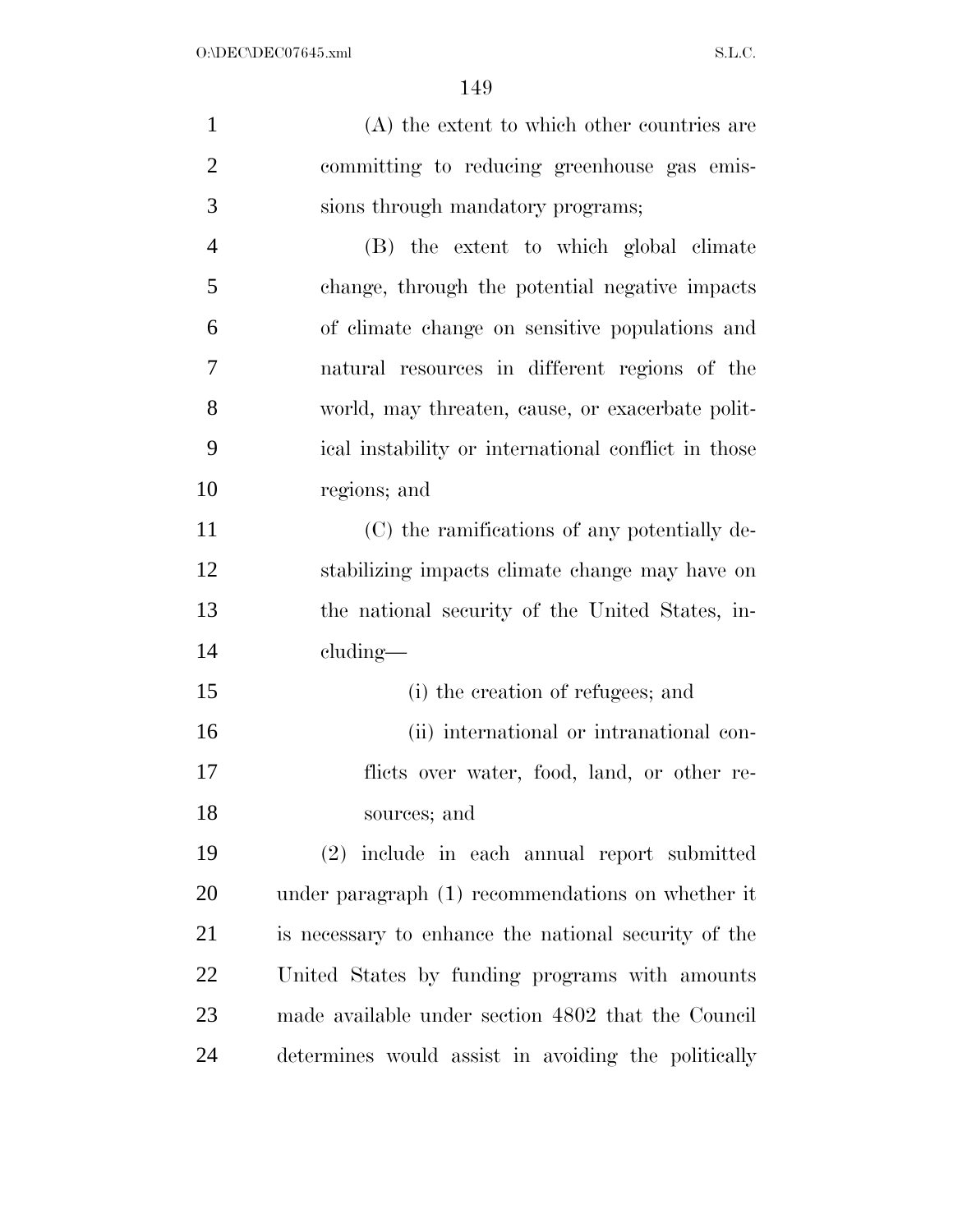O:\DEC\DEC07645.xml S.L.C.

 destabilizing impacts of climate change in volatile re-gions of the world.

#### **SEC. 4802. FUNDING.**

 Upon a determination for any calendar year by the President, based on any report and recommendations sub- mitted by the Council under section 4801, that funds should be made available to carry out the recommenda-tions—

- 9 (1) notwithstanding section  $4302(b)(2)$ , the Corporation shall deposit 5 percent of the proceeds from auctions that the Corporation conducts for that calendar year under section 4302(a) into the Cli- mate Change and National Security Fund estab-lished by section 4101; and
- (2) the President shall use those funds to im-plement the recommendations.
- **Subtitle I—Audits**

**SEC. 4901. REVIEW AND AUDIT BY COMPTROLLER GEN-**

### **ERAL OF THE UNITED STATES.**

 Not later than January 1, 2014, and at least every 3 years thereafter, the Comptroller General of the United States shall review and audit the expenditures under this title to determine the efficacy of the programs, expendi-tures, and projects funded under this title.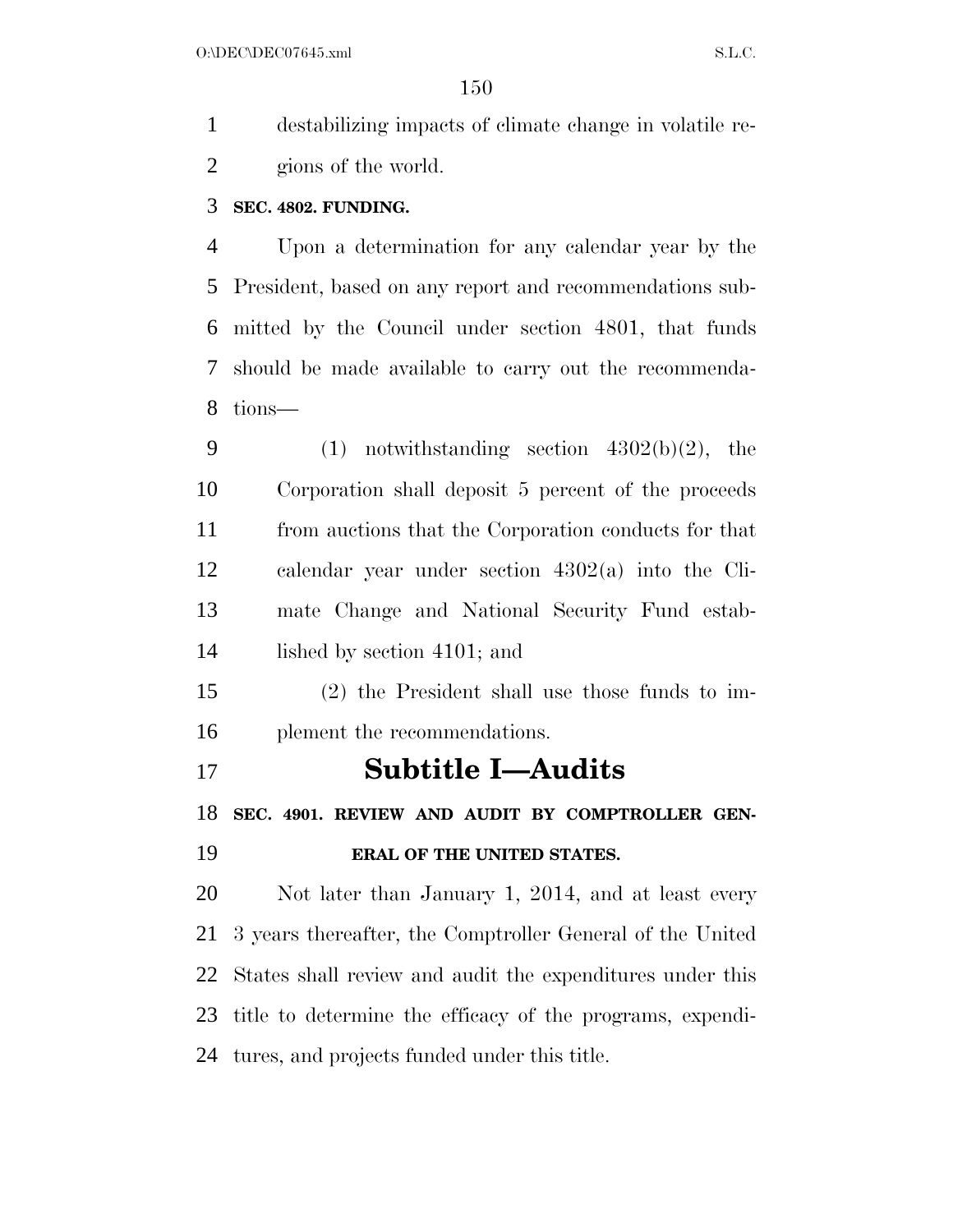# **TITLE V—ENERGY EFFICIENCY Subtitle A—Appliance Efficiency SEC. 5101. RESIDENTIAL BOILERS.**  Section 325(f) of the Energy Policy and Conservation Act (42 U.S.C. 6925(f)) is amended— (1) in the subsection heading, by inserting 7 "AND BOILERS" after "FURNACES"; 8 (2) in paragraph  $(1)$ , by striking "except that" and all that follows through subparagraph (A) and inserting ''except that''; 11 (3) in subparagraph  $(B)$ — (A) by striking ''(B) the Secretary'' and inserting ''the Secretary''; and (B) by redesignating clauses (i) through (iii) as subparagraphs (A) through (C), respec-16 tively, and indenting appropriately; (4) by redesignating paragraph (3) as para-18 graph  $(4)$ ; and (5) by inserting after paragraph (2) the fol- lowing: 21 "(3) BOILERS.— 22 "(A) In GENERAL.—Subject to subpara- graphs (B) and (C), boilers manufactured on or after September 1, 2012, shall meet the fol-lowing requirements: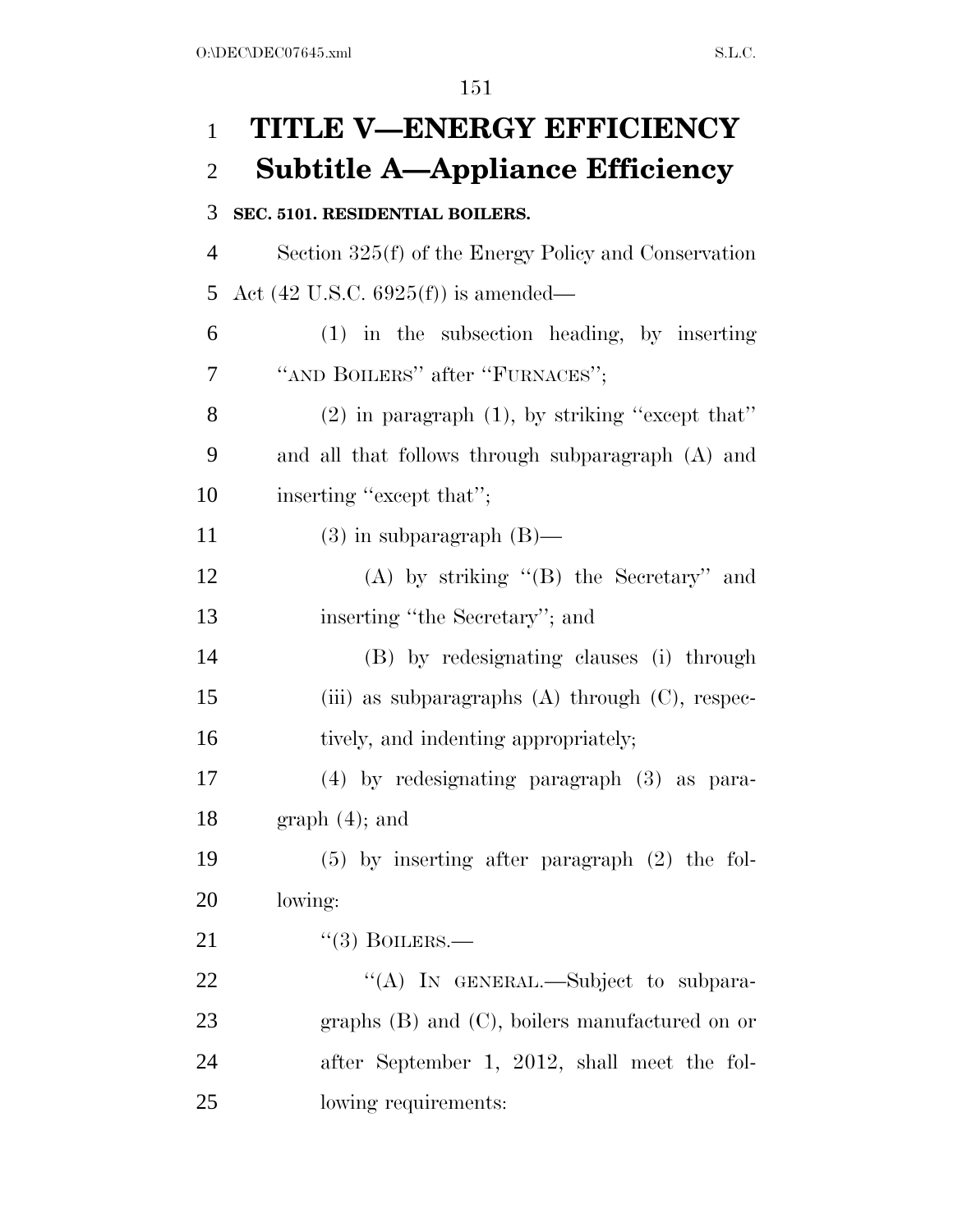| Boiler Type Requirements | Minimum<br>Annual Fuel<br>Utilization<br>Efficiency | Design                                                                                        |
|--------------------------|-----------------------------------------------------|-----------------------------------------------------------------------------------------------|
|                          |                                                     | 82 percent No constant burning pilot,<br>automatic means for adjust-<br>ing water temperature |
| Gas steam                |                                                     | 80 percent No constant burning pilot                                                          |
|                          |                                                     | 84 percent Automatic means for adjusting<br>temperature                                       |
|                          | 82 percent                                          | None                                                                                          |
| Electric hot water       | None                                                | Automatic means for adjusting<br>temperature                                                  |
| Electric steam           | None                                                | None                                                                                          |

## 1 "(B) AUTOMATIC MEANS FOR ADJUSTING 2 WATER TEMPERATURE.— 3  $(i)$  In GENERAL.—The manufacturer 4 shall equip each gas, oil, and electric hot 5 water boiler (other than a boiler equipped 6 with tankless domestic water heating coils) 7 with an automatic means for adjusting the 8 temperature of the water supplied by the 9 boiler to ensure that an incremental 10 change in inferred heat load produces a 11 corresponding incremental change in the 12 temperature of water supplied. 13 "(ii) CERTAIN BOILERS.—For a boiler 14 that fires at 1 input rate, the requirements 15 of this subparagraph may be satisfied by

16 providing an automatic means that allows 17 the burner or heating element to fire only 18 when the means has determined that the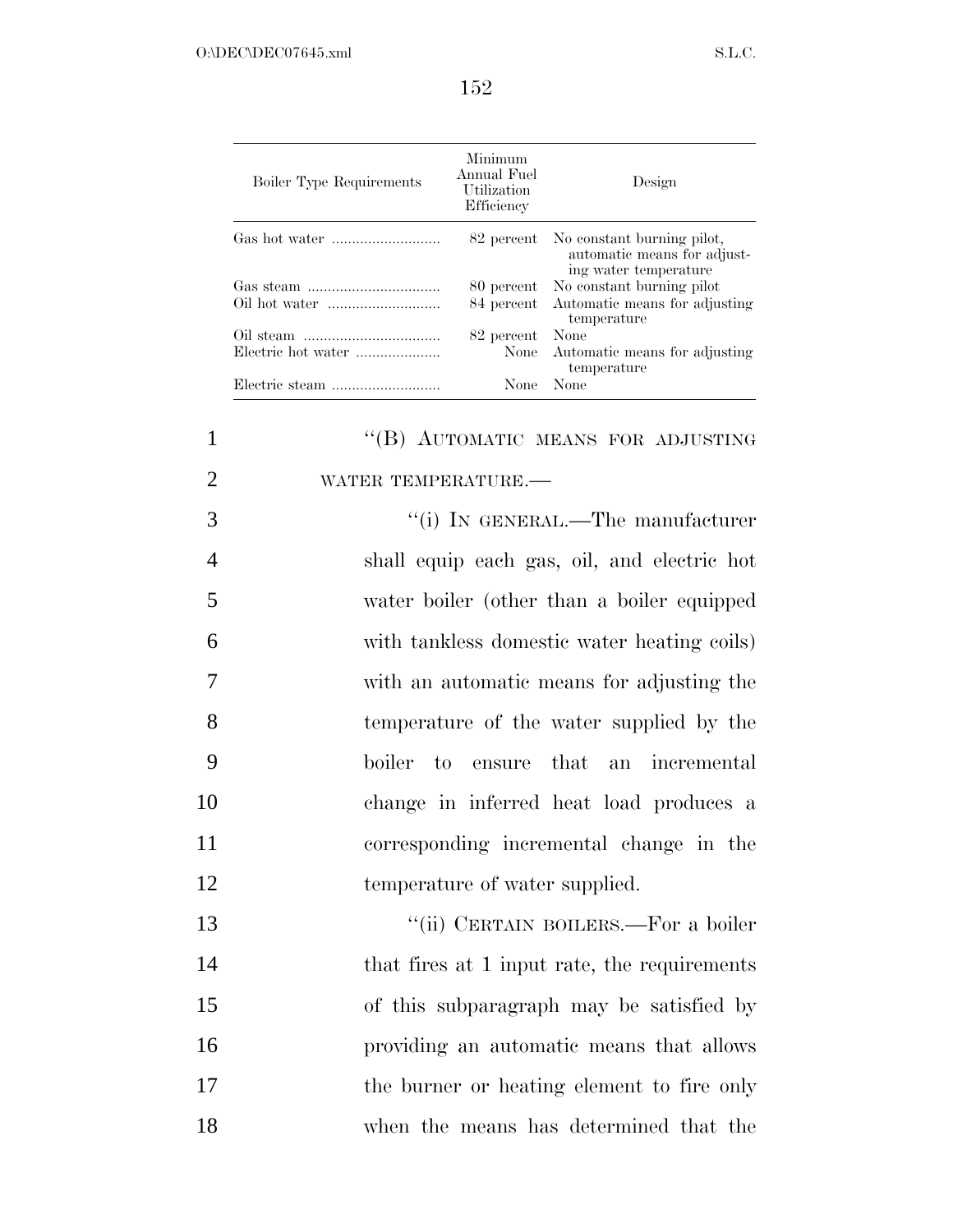| $\mathbf{1}$   | inferred heat load cannot be met by the re-                        |
|----------------|--------------------------------------------------------------------|
| $\overline{2}$ | sidual heat of the water in the system.                            |
| 3              | "(iii) NO INFERRED HEAT LOAD.-                                     |
| $\overline{4}$ | When there is no inferred heat load with                           |
| 5              | respect to a hot water boiler, the automatic                       |
| 6              | means described in clauses (i) and (ii)                            |
| 7              | shall limit the temperature of the water in                        |
| 8              | the boiler to not more than 140 degrees                            |
| 9              | Fahrenheit.                                                        |
| 10             | "(iv) OPERATION.—A boiler described                                |
| 11             | in clause (i) or (ii) shall be operable only                       |
| 12             | when the automatic means described in                              |
| 13             | clauses (i), (ii), and (iii) is installed.                         |
| 14             | "(C) EXCEPTION.—A boiler that is manu-                             |
| 15             | factured to operate without any need for elec-                     |
| 16             | tricity, any electric connection, any electric                     |
| 17             | gauges, electric pumps, electric wires, or electric                |
| 18             | devices of any sort, shall not be required to                      |
| 19             | meet the requirements of this subsection.".                        |
| <b>20</b>      | SEC. 5102. REGIONAL VARIATIONS IN HEATING OR COOL-                 |
| 21             | ING STANDARDS.                                                     |
| 22             | (a) IN GENERAL.—Section 327 of the Energy Policy                   |
| 23             | and Conservation Act (42 U.S.C. 6297) is amended—                  |
| 24             | $(1)$ by redesignating subsections $(e)$ , $(f)$ , and             |
| 25             | $(g)$ as subsections $(f)$ , $(g)$ , and $(h)$ , respectively; and |
|                |                                                                    |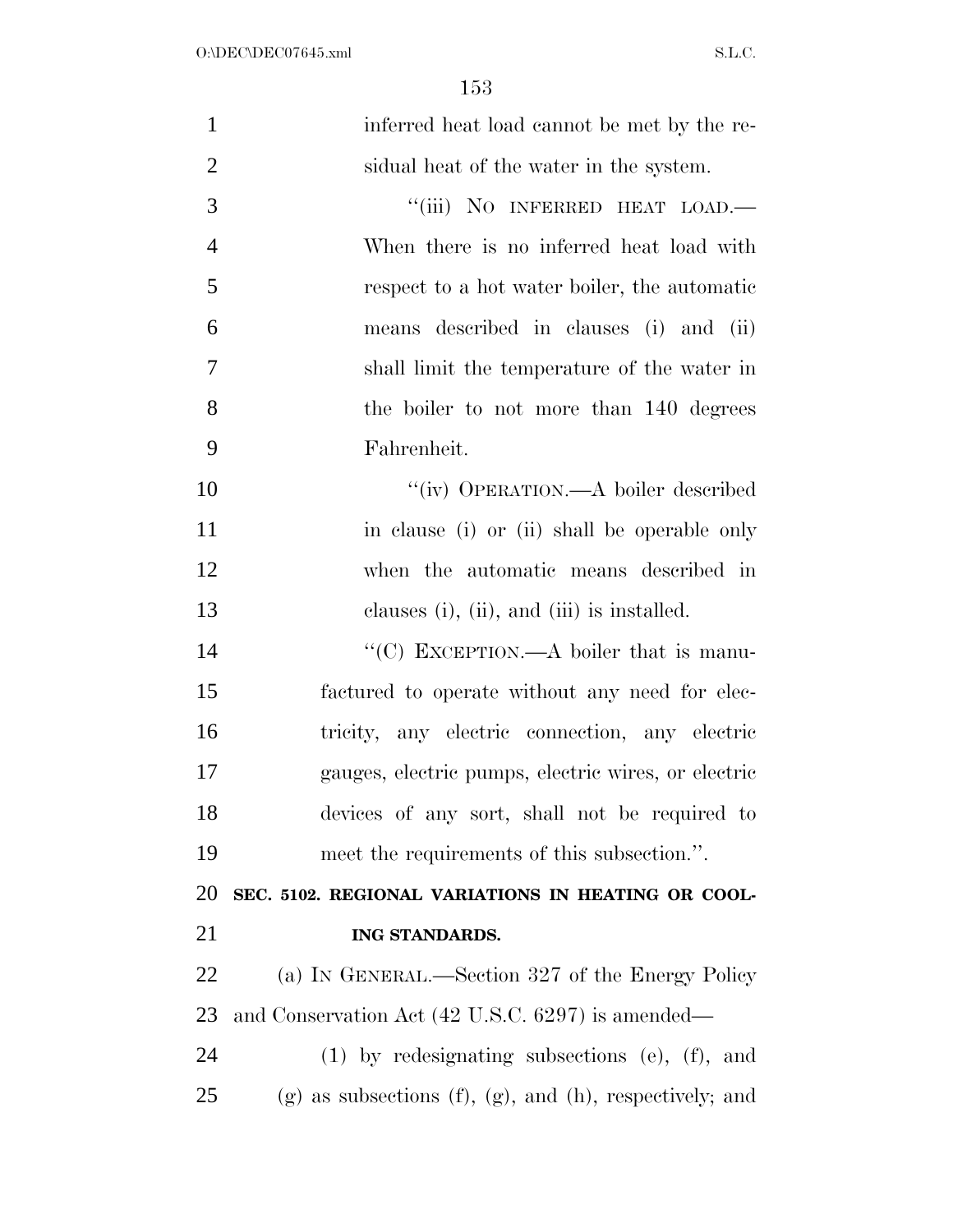| $\mathbf{1}$   | $(2)$ by inserting after subsection $(d)$ the fol- |
|----------------|----------------------------------------------------|
| $\overline{2}$ | lowing:                                            |
| 3              | "(e) REGIONAL STANDARDS FOR SPACE HEATING          |
| $\overline{4}$ | AND AIR CONDITIONING PRODUCTS.-                    |
| 5              | $\lq(1)$ STANDARDS.—                               |
| 6              | "(A) IN GENERAL.—The Secretary may es-             |
| $\overline{7}$ | tablish regional standards for space heating and   |
| 8              | air conditioning products, other than window-      |
| 9              | unit air-conditioners and portable space heaters.  |
| 10             | "(B) NATIONAL MINIMUM AND REGIONAL                 |
| 11             | STANDARDS.—For each space heating and air          |
| 12             | conditioning product, the Secretary may estab-     |
| 13             | $lish-$                                            |
| 14             | "(i) a national minimum standard;                  |
| 15             | and                                                |
| 16             | "(ii) 2 more stringent regional stand-             |
| 17             | ards for regions determined to have signifi-       |
| 18             | cantly differing climatic conditions.              |
| 19             | "(C) MAXIMUM SAVINGS.—Any standards                |
| 20             | established for a region under subparagraph        |
| 21             | $(B)(ii)$ shall achieve the maximum level of en-   |
| 22             | ergy savings that are technically feasible and     |
| 23             | economically justified within that region.         |
| 24             | "(D) ECONOMIC JUSTIFIABILITY STUDY.—               |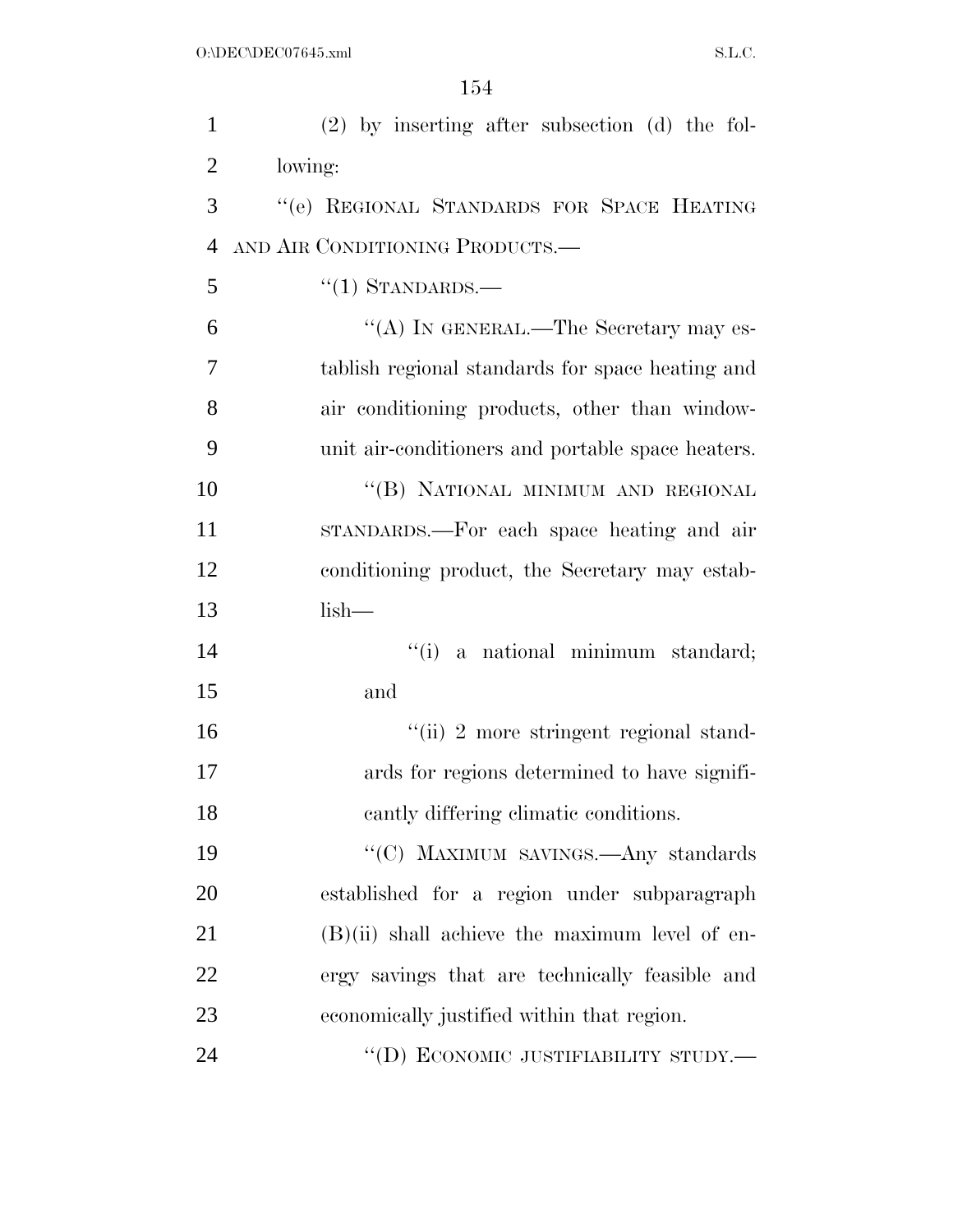| $\mathbf{1}$   | "(i) IN GENERAL.—As a preliminary            |
|----------------|----------------------------------------------|
| $\overline{2}$ | step in determining the economic justifi-    |
| 3              | ability of establishing a regional standard  |
| $\overline{4}$ | under subparagraph $(B)(ii)$ , the Secretary |
| 5              | shall conduct a study involving stake-       |
| 6              | holders, including—                          |
| 7              | $\lq\lq$ a representative from the           |
| 8              | National Institute of Standards and          |
| 9              | Technology;                                  |
| 10             | $\lq\lq$ (II) representatives of<br>non-     |
| 11             | governmental advocacy organizations;         |
| 12             | "(III) representatives of product            |
| 13             | manufacturers, distributors, and in-         |
| 14             | stallers;                                    |
| 15             | $``(IV)$ representatives of the gas          |
| 16             | and electric utility industries; and         |
| 17             | $\lq\lq (V)$ such other individuals as       |
| 18             | the Secretary may designate.                 |
| 19             | REQUIREMENTS.—The<br>``(ii)<br>study         |
| 20             | under this subparagraph—                     |
| 21             | $\lq\lq$ shall determine the potential       |
| 22             | benefits<br>and consequences of pre-         |
| 23             | scribing regional standards for heat-        |
| 24             | ing and cooling products; and                |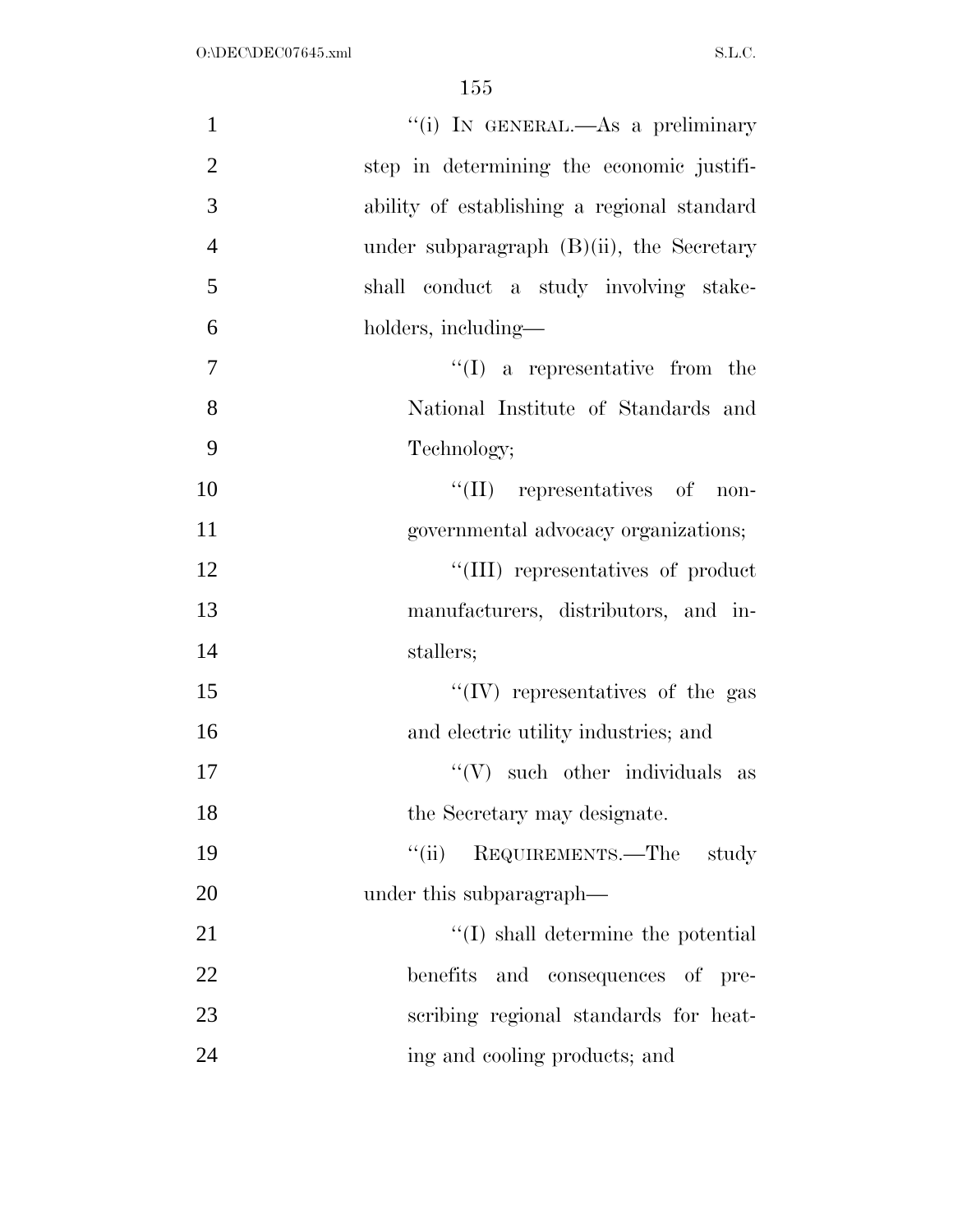| $\mathbf{1}$   | "(II) may, if favorable to the                          |
|----------------|---------------------------------------------------------|
| $\overline{2}$ | standards, constitute the evidence of                   |
| 3              | economic justifiability required under                  |
| $\overline{4}$ | this Act.                                               |
| 5              | "(E) REGIONAL BOUNDARIES.—Regional                      |
| 6              | boundaries used in establishing regional stand-         |
| 7              | ards under subparagraph $(B)(ii)$ shall—                |
| 8              | $\lq\lq$ conform to State borders; and                  |
| 9              | "(ii) include only contiguous States                    |
| 10             | (other than Alaska and Hawaii), except                  |
| 11             | that on the request of a State, the Sec-                |
| 12             | retary may divide the State to include a                |
| 13             | part of the State in each of 2 regions.                 |
| 14             | "(2) NONCOMPLYING PRODUCTS.—If the Sec-                 |
| 15             | retary establishes standards for a region, it shall be  |
| 16             | unlawful under section 332 to offer for sale at retail, |
| 17             | sell at retail, or install within the region products   |
| 18             | that do not comply with the applicable standards.       |
| 19             | $``(3)$ DISTRIBUTION IN COMMERCE.—                      |
| 20             | "(A) IN GENERAL.—Except as provided in                  |
| 21             | subparagraph (B), no product manufactured in            |
| 22             | a manner that complies with a regional stand-           |
| 23             | ard established under paragraph (1) shall be            |
| 24             | distributed in commerce without a prominent             |
| 25             | label affixed to the product that includes—             |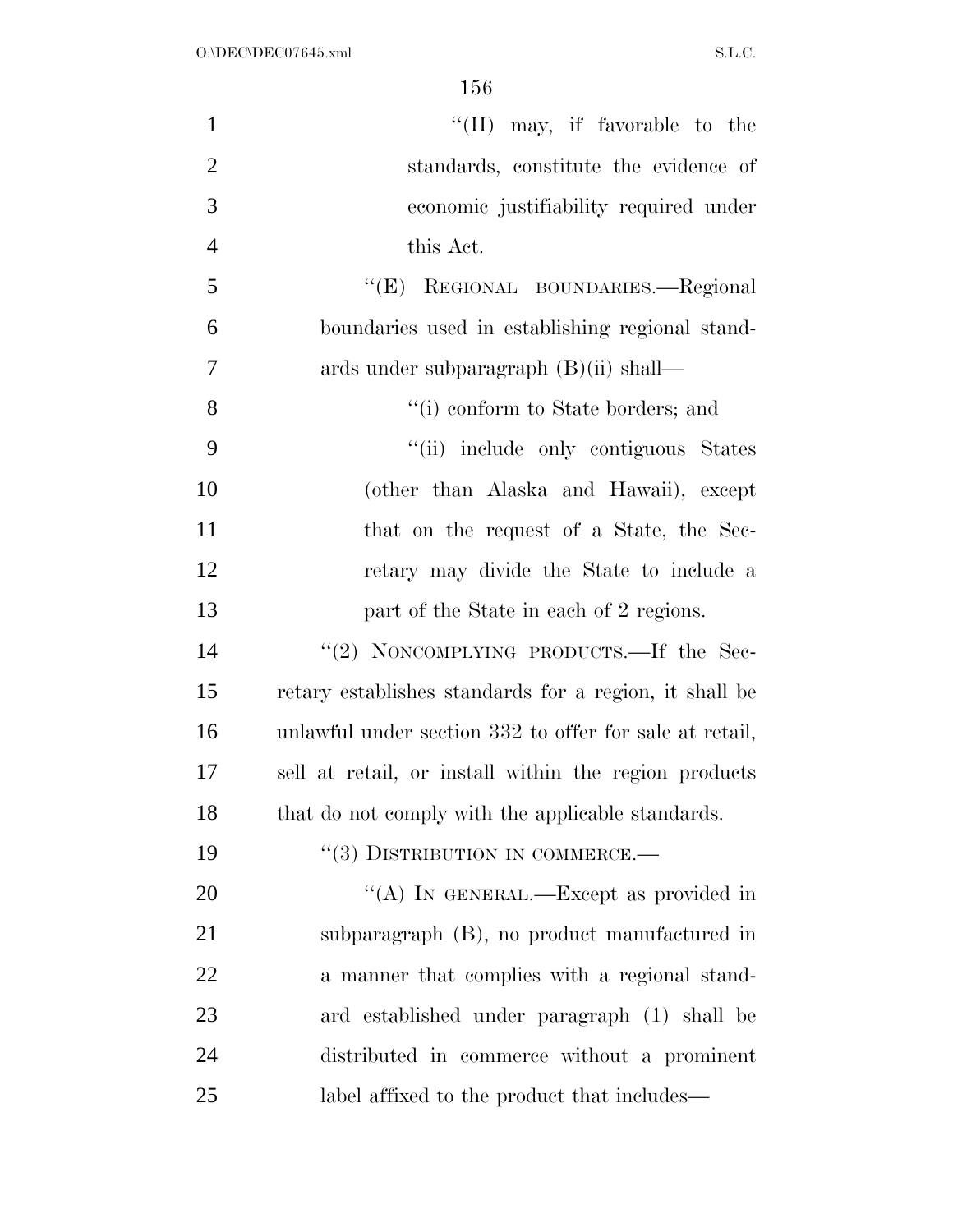| $\mathbf{1}$   | "(i) at the top of the label, in print of                  |
|----------------|------------------------------------------------------------|
| $\overline{2}$ | not less than 14-point type, the following                 |
| 3              | statement: 'It is a violation of Federal law               |
| $\overline{4}$ | for this product to be installed in any                    |
| 5              | State outside the region shaded on the                     |
| 6              | map printed on this label.';                               |
| 7              | "(ii) below the notice described in                        |
| 8              | clause (i), an image of a map of the United                |
| 9              | States with clearly defined State bound-                   |
| 10             | aries and names, and with all States in                    |
| 11             | which the product meets or exceeds the                     |
| 12             | standard established pursuant to para-                     |
| 13             | $graph(1) shaded in a color or a manner$                   |
| 14             | as to be easily visible without obscuring the              |
| 15             | State boundaries and names; and                            |
| 16             | "(iii) below the image of the map re-                      |
| 17             | quired under clause (ii), the following                    |
| 18             | statement: 'It is a violation of Federal law               |
| 19             | for this label to be removed, except by the                |
| <b>20</b>      | owner and legal resident of any single-fam-                |
| 21             | ily home in which this product is in-                      |
| 22             | stalled.'.                                                 |
| 23             | ENERGY-EFFICIENCY RATING. <sup>---</sup> A<br>$\lq\lq (B)$ |
| 24             | product manufactured that meets or exceeds all             |
| 25             | regional standards established under this para-            |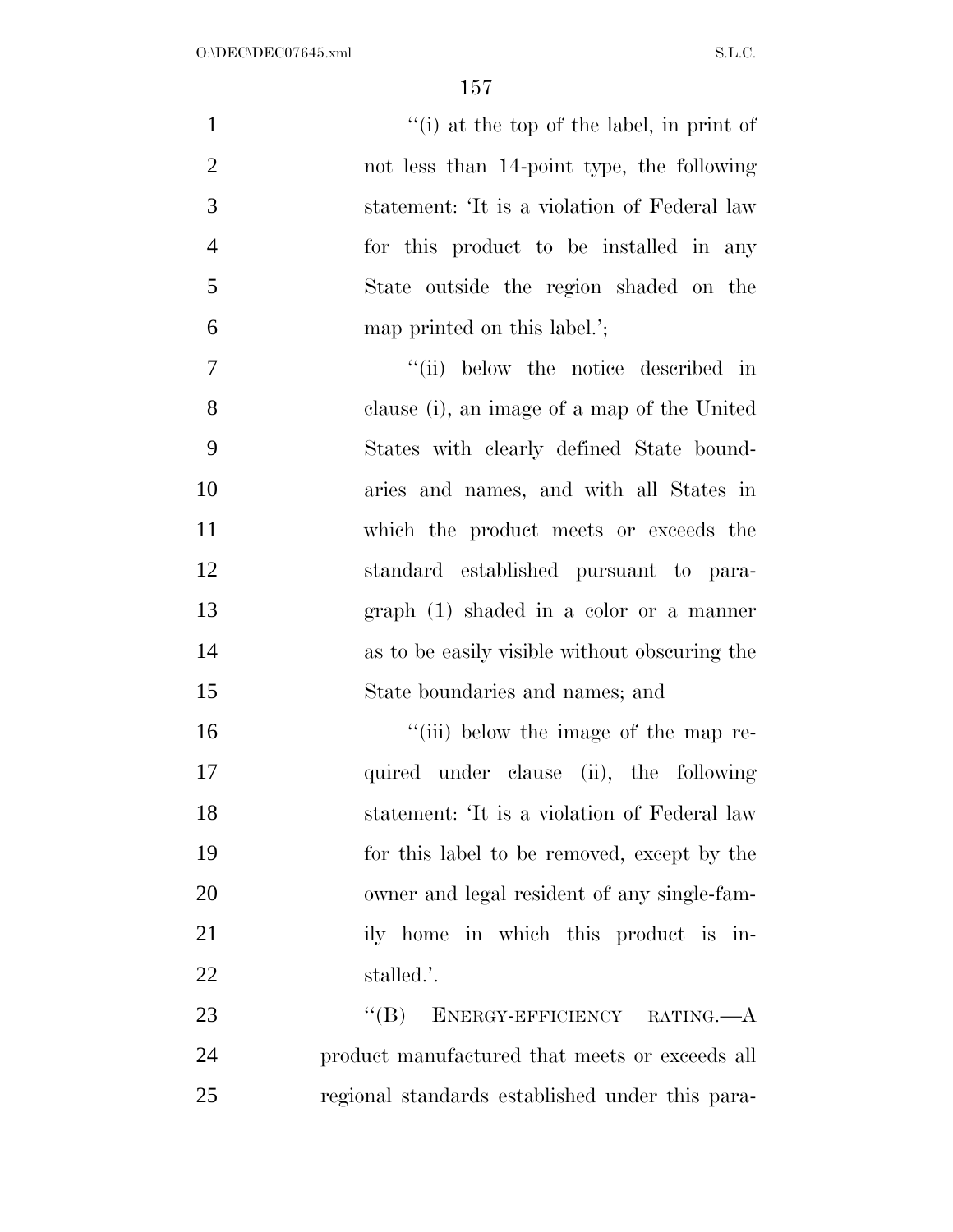| $\mathbf{1}$   | graph shall bear a prominent label affixed to              |
|----------------|------------------------------------------------------------|
| $\overline{2}$ | the product that includes at the top of the label,         |
| 3              | in print of not less than 14-point type, the fol-          |
| $\overline{4}$ | lowing statement: 'This product has achieved an            |
| 5              | energy-efficiency rating under Federal law al-             |
| 6              | lowing its installation in any State.'.                    |
| 7              | RECORDKEEPING. <sup>--</sup> A manufacturer<br>(4)<br>- of |
| 8              | space heating or air conditioning equipment subject        |
| 9              | to regional standards established under this sub-          |
| 10             | section shall—                                             |
| 11             | $\lq\lq$ obtain and retain records on the in-              |
| 12             | tended installation locations of the equipment             |
| 13             | sold; and                                                  |
| 14             | $\lq\lq$ (B) make such records available to the            |
| 15             | Secretary on request.".                                    |
| 16             | (b) CONFORMING AMENDMENTS.—Section 327 of the              |
| 17             | Energy Policy and Conservation Act (42 U.S.C. 6297) is     |
| 18             | amended—                                                   |
| 19             | $(1)$ in subsection $(b)$ —                                |
| 20             | $(A)$ in paragraph $(2)$ , by striking "sub-               |
| 21             | section (e)" and inserting "subsection (f)"; and           |
| 22             | $(B)$ in paragraph $(3)$ —                                 |
| 23             | (i) by striking "subsection $(f)(1)$ " and                 |
| 24             | inserting "subsection $(g)(1)$ "; and                      |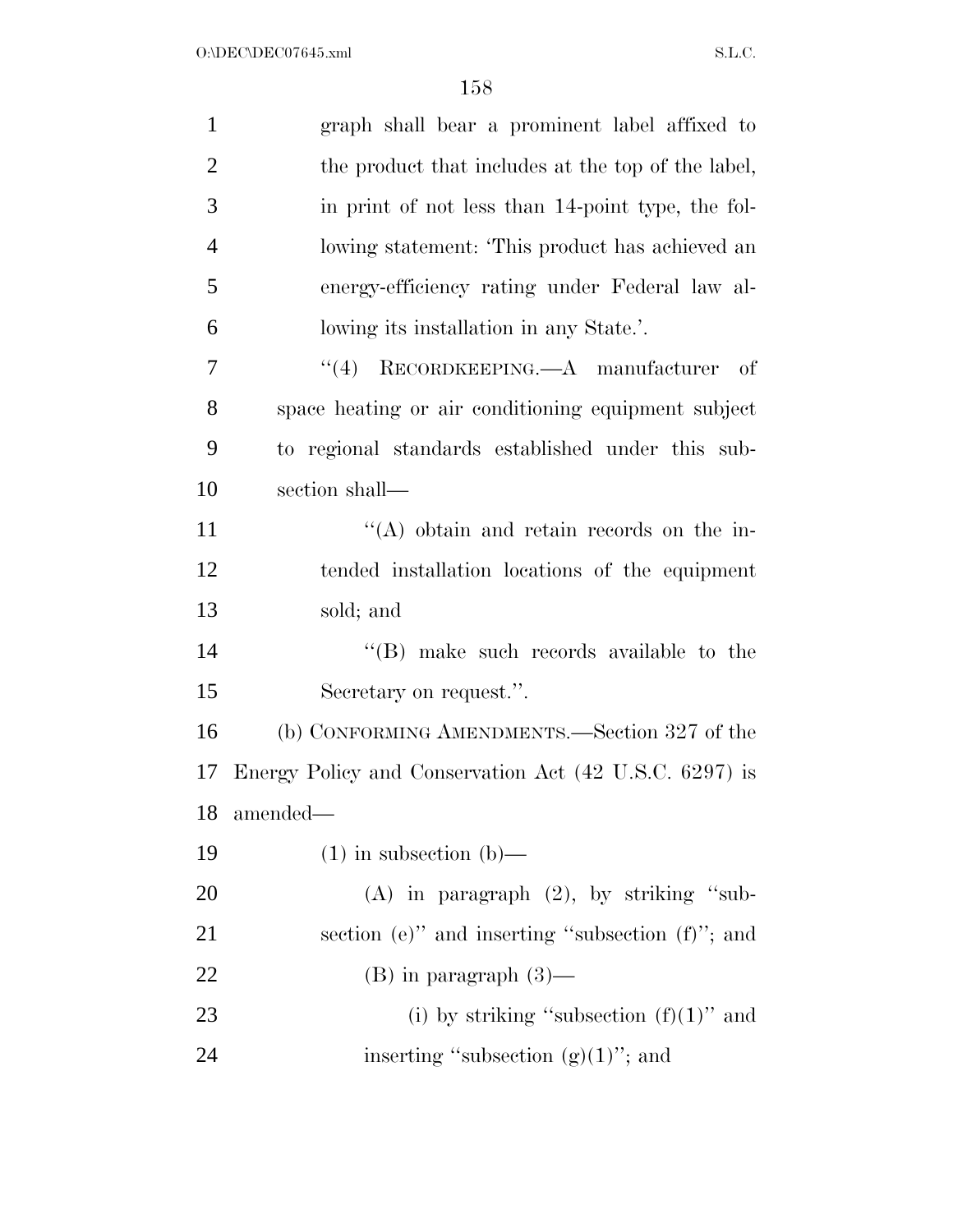1 (ii) by striking "subsection  $(f)(2)$ " 2 and inserting "subsection  $(g)(2)$ "; and (2) in subsection (c)(3), by striking "subsection 4 (f)(3)'' and inserting "subsection  $(g)(3)$ ". **Subtitle B—Building Efficiency SEC. 5201. UPDATING STATE BUILDING ENERGY EFFI- CIENCY CODES.**  Section 304 of the Energy Conservation and Produc- tion Act (42 U.S.C. 6833) is amended to read as follows: **''SEC. 304. UPDATING STATE BUILDING ENERGY EFFI- CIENCY CODES.**   $\frac{1}{2}$   $\frac{1}{2}$   $\frac{1}{2}$   $\frac{1}{2}$   $\frac{1}{2}$   $\frac{1}{2}$   $\frac{1}{2}$   $\frac{1}{2}$   $\frac{1}{2}$   $\frac{1}{2}$   $\frac{1}{2}$   $\frac{1}{2}$   $\frac{1}{2}$   $\frac{1}{2}$   $\frac{1}{2}$   $\frac{1}{2}$   $\frac{1}{2}$   $\frac{1}{2}$   $\frac{1}{2}$   $\frac{1}{2}$   $\frac{1}{2}$   $\frac{1}{2}$ 13 "(1) IN GENERAL.—The Secretary shall sup- port updating the national model building energy codes and standards not later than 3 years after the date of enactment of the America's Climate Security Act of 2007, and not less frequently every 3 years thereafter, to achieve overall energy savings, as com- pared to the IECC (2006) for residential buildings and ASHRAE Standard 90.1 (2004) for commercial buildings, of at least—  $\frac{4}{(A)} 30$  percent by 2010;  $\text{``(B) 50 percent by } 2020$ ; and  $\cdot$  (C) goals to be established by the Sec-retary in intermediate and subsequent years, at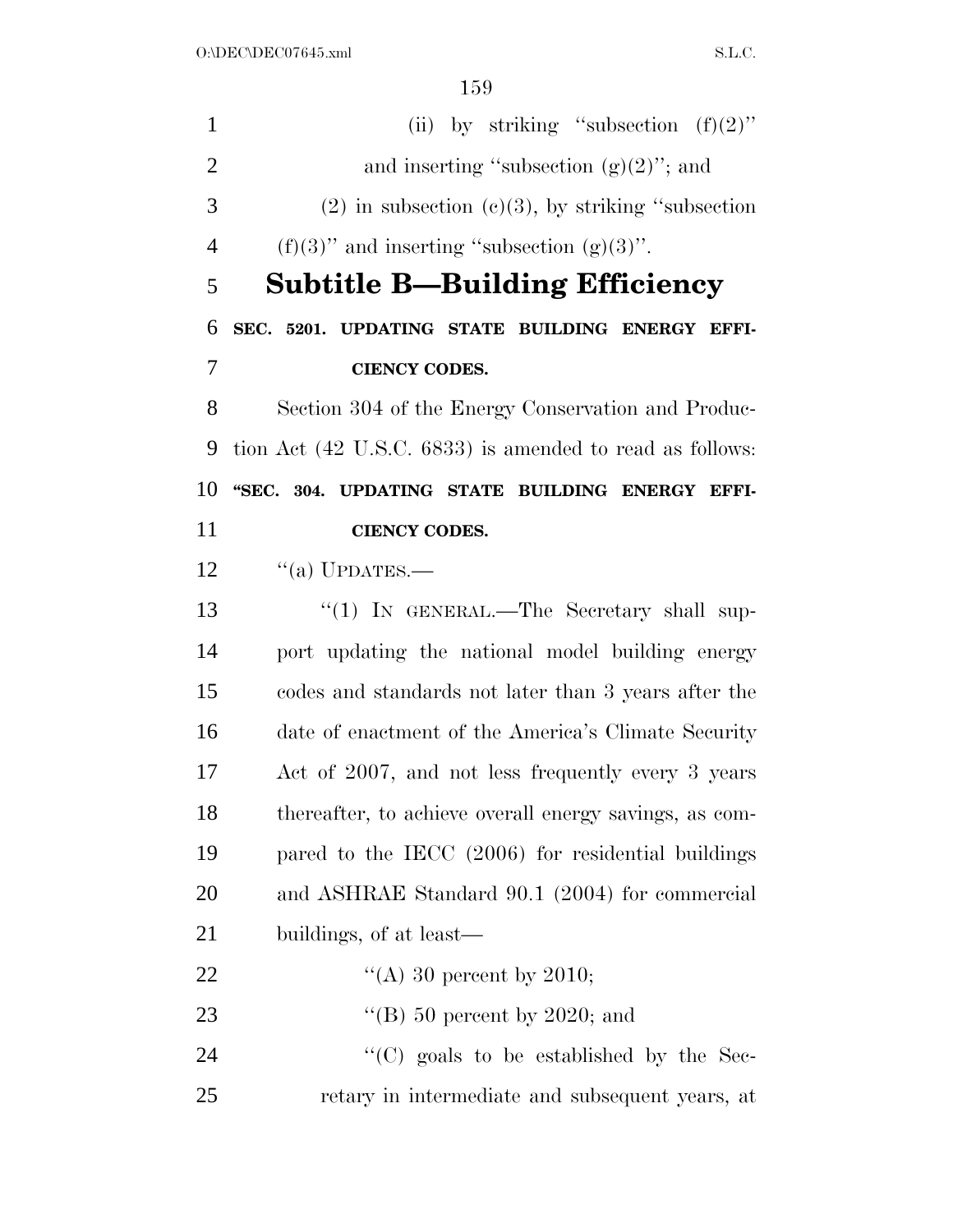| $\mathbf{1}$   | the maximum level of energy efficiency that is     |
|----------------|----------------------------------------------------|
| $\overline{2}$ | technologically feasible and lifecycle cost effec- |
| 3              | tive.                                              |
| $\overline{4}$ | $``(2)$ REVISIONS TO IECC AND ASHRAE.—             |
| 5              | "(A) IN GENERAL.—If the IECC or                    |
| 6              | ASHRAE Standard 90.1 regarding building en-        |
| 7              | ergy use is revised, not later than 180 days       |
| 8              | after the date of the revision, the Secretary      |
| 9              | shall determine whether the revision will—         |
| 10             | "(i) improve energy efficiency in                  |
| 11             | buildings; and                                     |
| 12             | "(ii) meet the energy savings goals de-            |
| 13             | scribed in paragraph $(1)$ .                       |
| 14             | "(B) MODIFICATIONS.—                               |
| 15             | "(i) IN GENERAL.—If the Secretary                  |
| 16             | makes a determination under subpara-               |
| 17             | graph $(A)(ii)$ that a code or standard does       |
| 18             | not meet the energy savings goals estab-           |
| 19             | lished under paragraph $(1)$ or if a national      |
| 20             | model code or standard is not updated for          |
| 21             | more than 3 years, not later than 1 year           |
| 22             | after the determination or the expiration of       |
| 23             | the 3-year period, the Secretary shall pro-        |
| 24             | pose a modified code or standard that              |
| 25             | meets the energy savings goals.                    |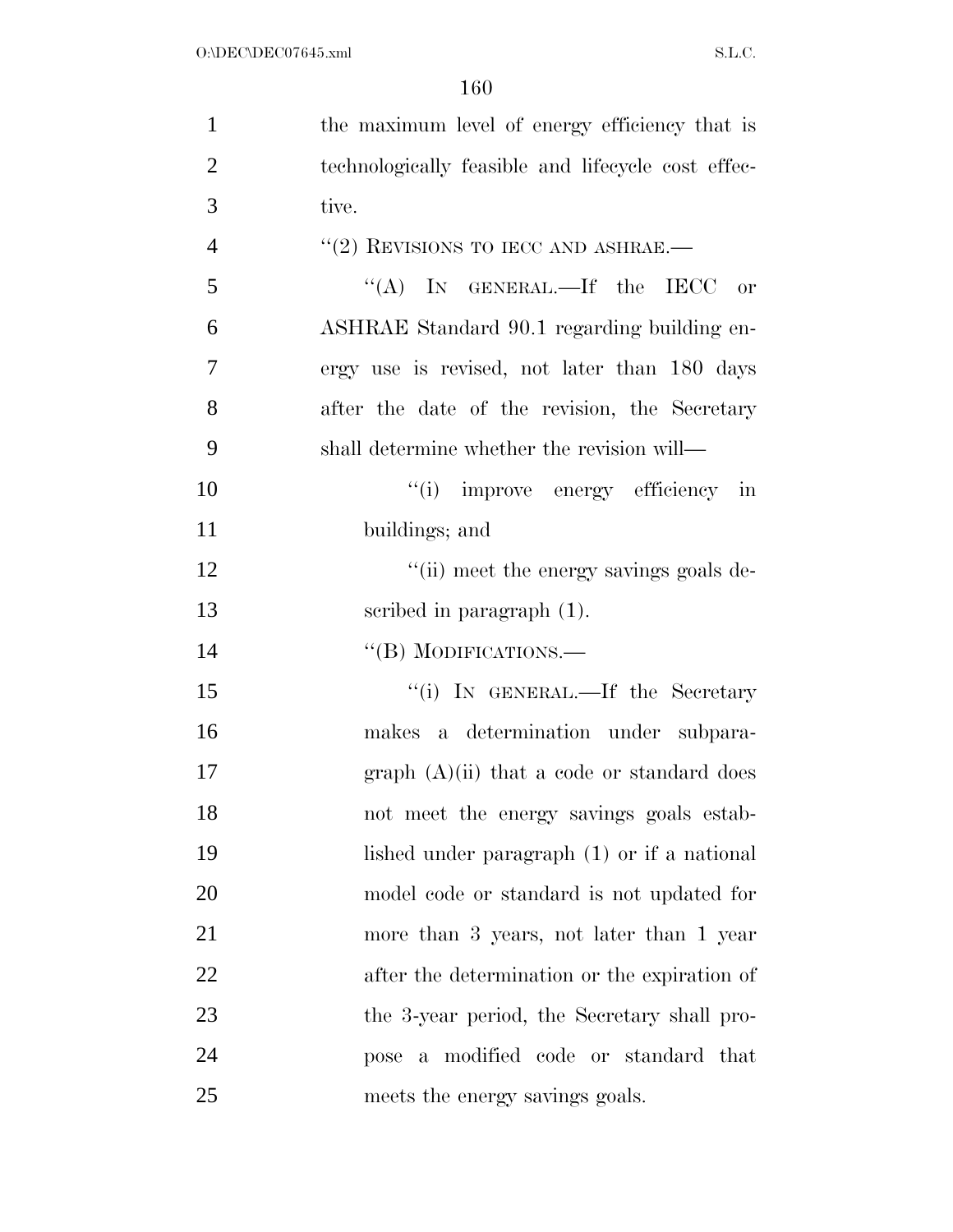| $\mathbf{1}$   | "(ii) REQUIREMENTS.-                         |
|----------------|----------------------------------------------|
| $\overline{2}$ | "(I) ENERGY SAVINGS.—A modi-                 |
| 3              | fication to a code or standard under         |
| $\overline{4}$ | clause (i) shall—                            |
| 5              | $\cdot$ (aa) achieve the maximum             |
| 6              | level of energy savings that is              |
| $\overline{7}$ | technically feasible and economi-            |
| 8              | cally justified; and                         |
| 9              | "(bb) incorporate available                  |
| 10             | appliances, technologies, and con-           |
| 11             | struction practices.                         |
| 12             | TREATMENT AS<br>$``(\Pi)$<br>BASE-           |
| 13             | $LINK. - A$ modification to a code or        |
| 14             | standard under clause (i) shall serve        |
| 15             | as the baseline for the next applicable      |
| 16             | determination of the Secretary under         |
| 17             | subparagraph $(A)(i)$ .                      |
| 18             | "(C) PUBLIC PARTICIPATION.—The Sec-          |
| 19             | retary shall—                                |
| 20             | "(i) publish in the Federal Register a       |
| 21             | notice relating to each goal, determination, |
| 22             | modification under this paragraph;<br>and    |
| 23             | and                                          |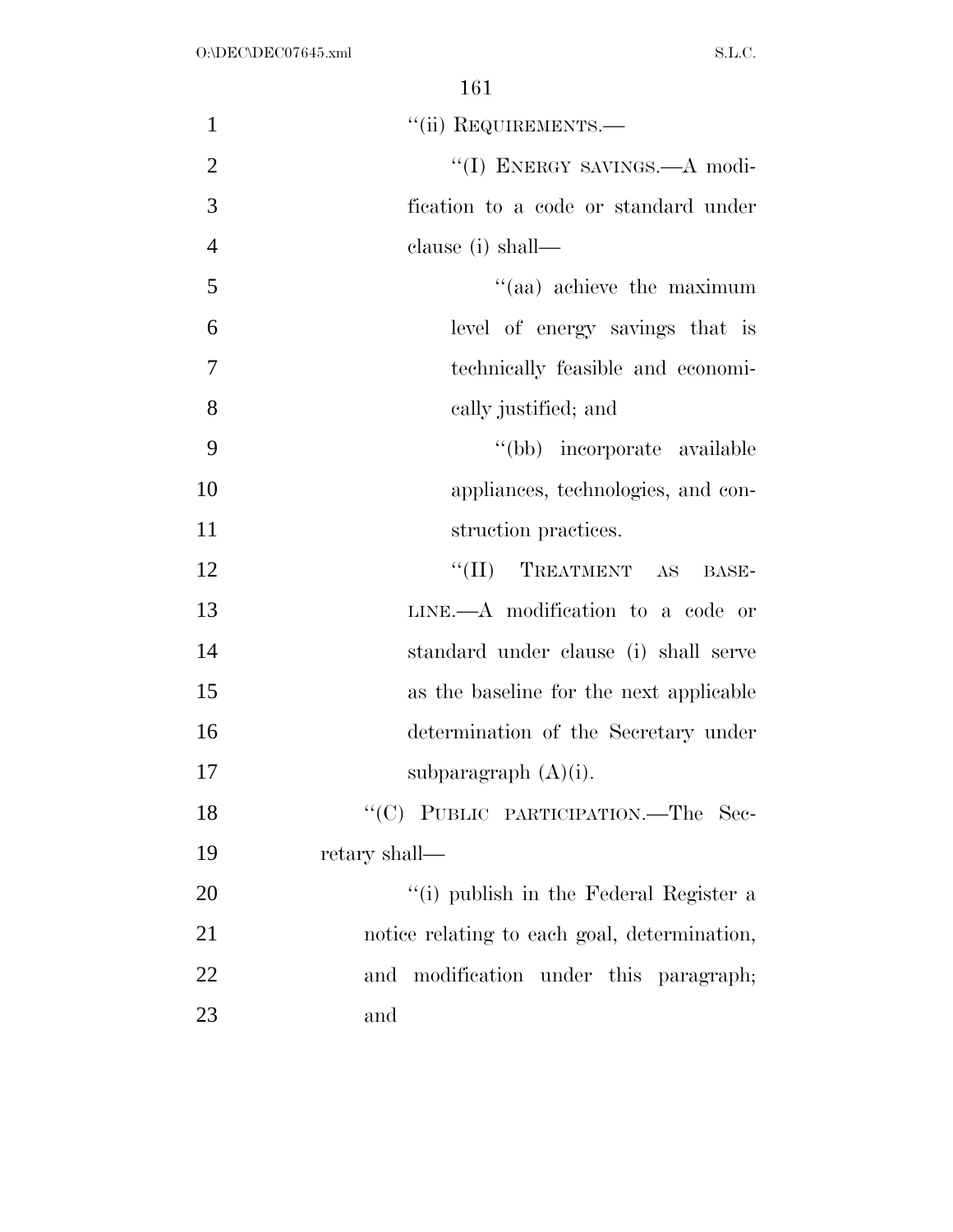| $\mathbf{1}$   | "(ii) provide an opportunity for public          |
|----------------|--------------------------------------------------|
| $\overline{2}$ | comment regarding the goals, determina-          |
| 3              | tions, and modifications.                        |
| $\overline{4}$ | "(b) STATE CERTIFICATION OF BUILDING ENERGY      |
| 5              | CODE UPDATES.-                                   |
| 6              | $``(1)$ GENERAL CERTIFICATION.—                  |
| 7              | "(A) IN GENERAL.—Not later than 2 years          |
| 8              | after the date of enactment of the America's     |
| 9              | Climate Security Act of 2007, each State shall   |
| 10             | certify to the Secretary that the State has re-  |
| 11             | viewed and updated the provisions of the resi-   |
| 12             | dential and commercial building codes of the     |
| 13             | State regarding energy efficiency.               |
| 14             | "(B) ENERGY SAVINGS.—A certification             |
| 15             | under subparagraph (A) shall include a dem-      |
| 16             | onstration that the applicable provisions of the |
| 17             | State code meet or exceed, as applicable—        |
| 18             | $``(i)(I)$ the IECC (2006) for residen-          |
| 19             | tial buildings; or                               |
| 20             | $\lq$ (II) the ASHRAE Standard 90.1              |
| 21             | $(2004)$ for commercial buildings; or            |
| 22             | "(ii) the quantity of energy savings             |
| 23             | represented by the provisions referred to in     |
| 24             | clause (i).                                      |
| 25             | $``(2)$ REVISION OF CODES AND STANDARDS.—        |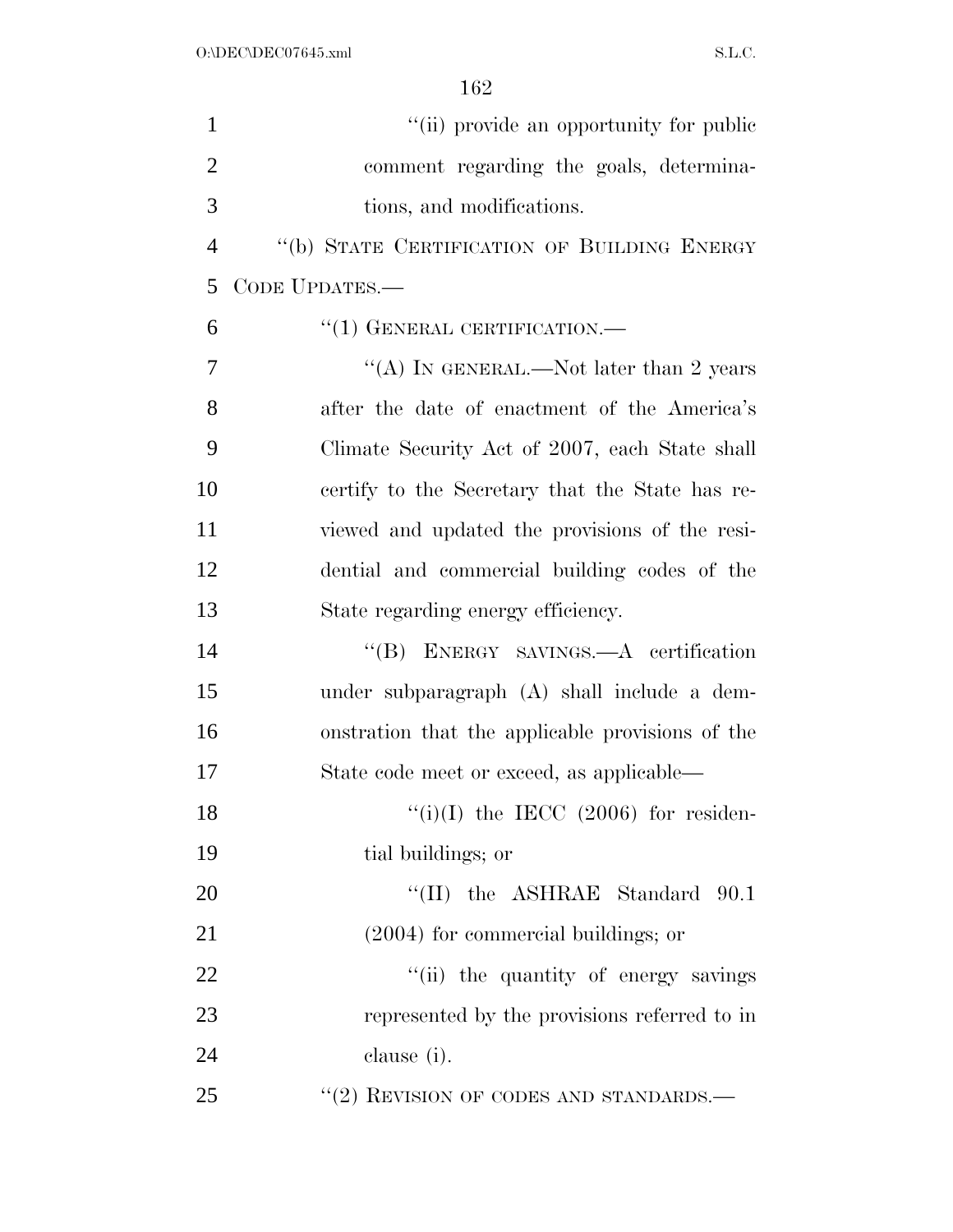| $\mathbf{1}$   | "(A) IN GENERAL.—If the Secretary                  |
|----------------|----------------------------------------------------|
| $\overline{2}$ | makes an affirmative determination under sub-      |
| 3              | section $(a)(2)(A)(i)$ or proposes a modified code |
| $\overline{4}$ | or standard under subsection $(a)(2)(B)$ , not     |
| 5              | later than 2 years after te determination or       |
| 6              | proposal, each State shall certify that the State  |
| 7              | has reviewed and updated the provisions of the     |
| 8              | residential and commercial building codes of the   |
| 9              | State regarding energy efficiency.                 |
| 10             | "(B) ENERGY SAVINGS.—A certification               |
| 11             | under subparagraph (A) shall include a dem-        |
| 12             | onstration that the applicable provisions of the   |
| 13             | State code meet or exceed—                         |
| 14             | "(i) the modified code or standard; or             |
| 15             | "(ii) the quantity of energy savings               |
| 16             | represented by the modified code or stand-         |
| 17             | ard.                                               |
| 18             | "(C) FAILURE TO DETERMINE.—If the                  |
| 19             | Secretary fails to make a determination under      |
| 20             | subsection $(a)(2)(A)(i)$ by the date specified in |
| 21             | subsection $(a)(2)$ , or if the Secretary makes a  |
| 22             | negative determination, not later than 2 years     |
| 23             | after the specified date or the date of the deter- |
| 24             | mination, each State shall certify that the State  |
| 25             | has—                                               |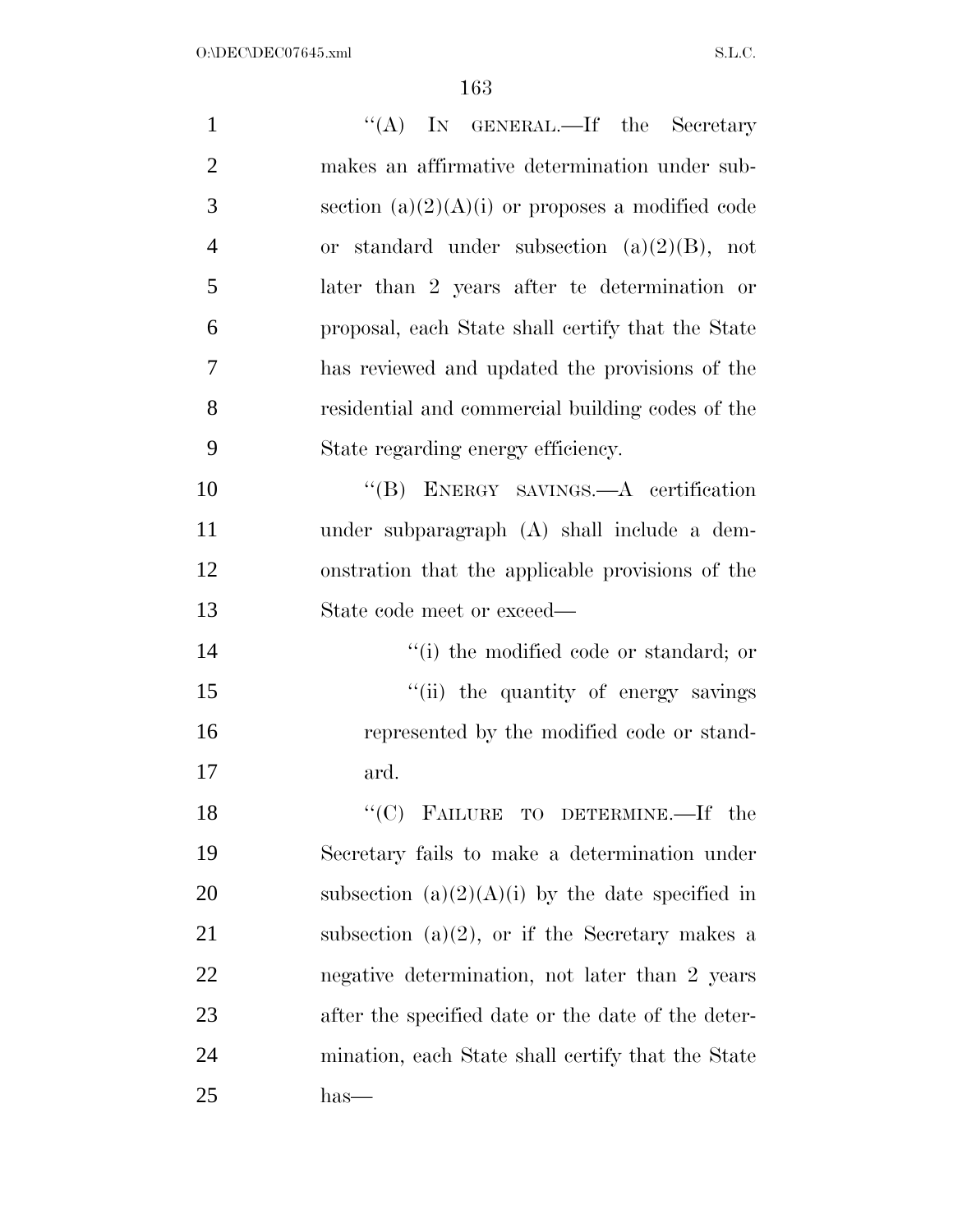| $\mathbf{1}$   | "(i) reviewed the revised code or                     |
|----------------|-------------------------------------------------------|
| $\overline{2}$ | standard; and                                         |
| 3              | "(ii) updated the provisions of the res-              |
| $\overline{4}$ | idential and commercial building codes of             |
| 5              | the State as necessary to meet or exceed,             |
| 6              | as applicable—                                        |
| 7              | "(I) any provisions of a national                     |
| 8              | code or standard determined to im-                    |
| 9              | prove energy efficiency in buildings; or              |
| 10             | "(II) energy savings achieved by                      |
| 11             | those provisions through other means.                 |
| 12             | "(c) ACHIEVEMENT OF COMPLIANCE BY STATES.-            |
| 13             | "(1) IN GENERAL.—Not later than 3 years               |
| 14             | after the date on which a State makes a certification |
| 15             | under subsection (b), the State shall certify to the  |
| 16             | Secretary that the State has achieved compliance      |
| 17             | with the national building energy code that is the    |
| 18             | subject of the certification.                         |
| 19             | $"$ (2) RATE OF COMPLIANCE.—The certification         |
| 20             | shall include documentation of the rate of compli-    |
| 21             | ance based on independent inspections of a random     |
| <u>22</u>      | sample of the new and renovated buildings covered     |
| 23             | by the State code during the preceding calendar       |
| 24             | year.                                                 |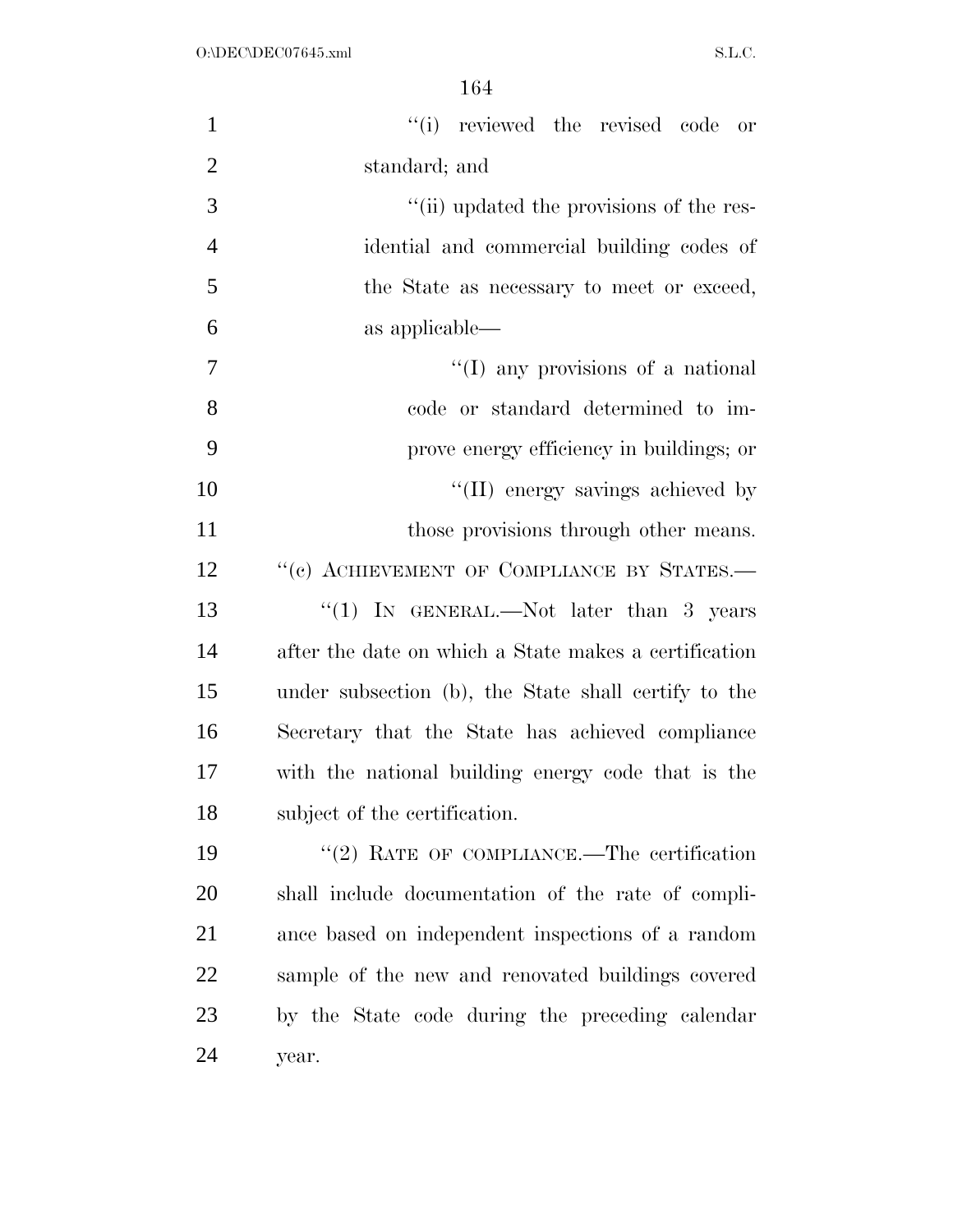| $\mathbf{1}$   | "(3) COMPLIANCE.—A State shall be considered          |
|----------------|-------------------------------------------------------|
| $\overline{2}$ | to achieve compliance for purposes of paragraph $(1)$ |
| 3              | $if$ —                                                |
| $\overline{4}$ | "(A) at least 90 percent of new and ren-              |
| 5              | ovated buildings covered by the State code dur-       |
| 6              | ing the preceding calendar year substantially         |
| 7              | meet all the requirements of the code; or             |
| 8              | $\lq\lq$ the estimated excess energy use of           |
| 9              | new and renovated buildings that did not meet         |
| 10             | the requirements of the State code during the         |
| 11             | preceding calendar year, as compared to a base-       |
| 12             | line of comparable buildings that meet the re-        |
| 13             | quirements of the code, is not more than 10           |
| 14             | percent of the estimated energy use of all new        |
| 15             | and renovated buildings covered by the State          |
| 16             | code during the preceding calendar year.              |
| 17             | "(d) FAILURE TO CERTIFY.-                             |
| 18             | "(1) EXTENSION OF DEADLINES.—The Sec-                 |
| 19             | retary shall extend a deadline for certification by a |
| 20             | State under subsection (b) or (c) for not more than   |
| 21             | 1 additional year, if the State demonstrates to the   |
| 22             | satisfaction of the Secretary that the State has      |
| 23             | made—                                                 |
| 24             | $\lq\lq$ a good faith effort to comply with the       |
| 25             | certification requirement; and                        |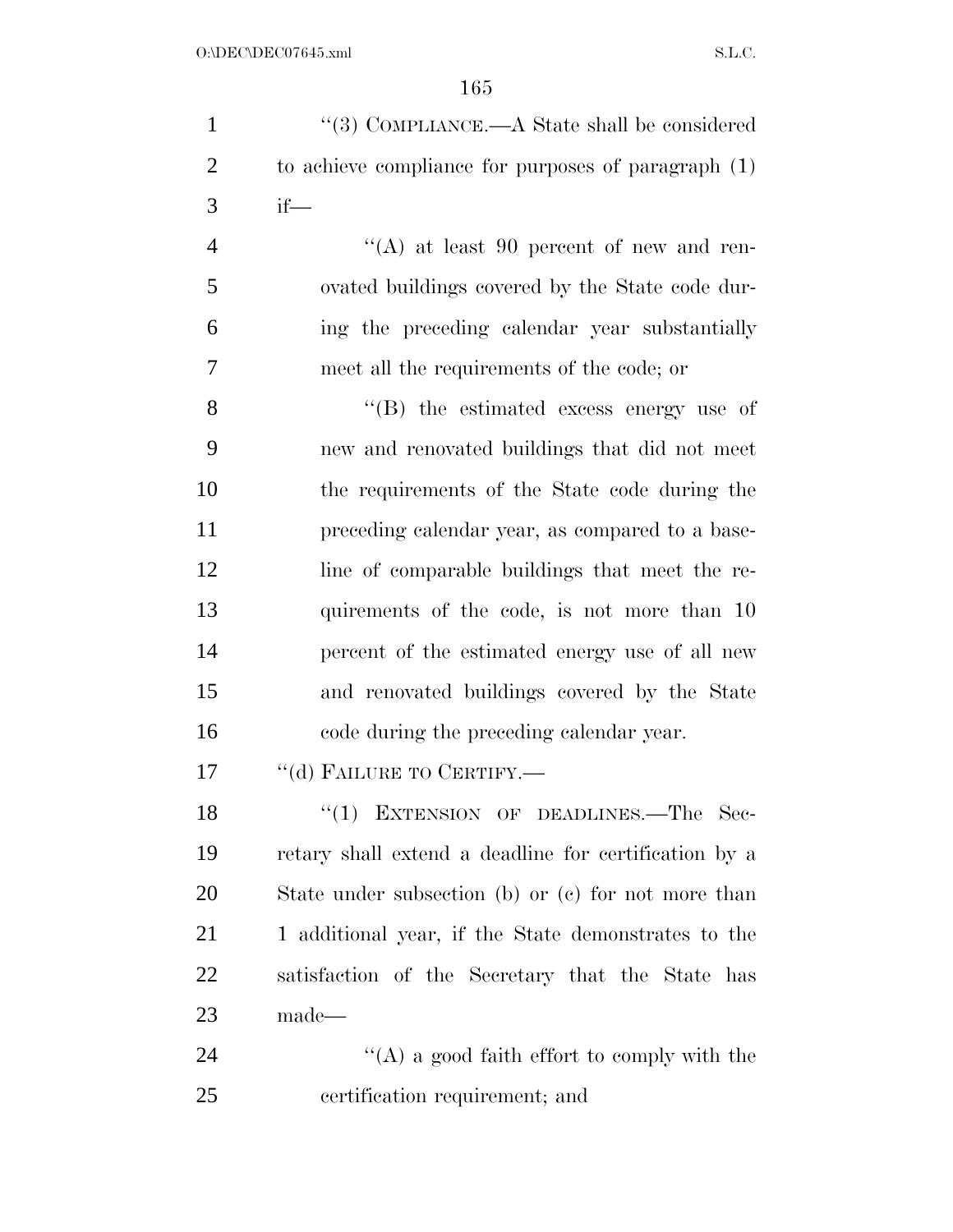| $\mathbf{1}$   | $\lq\lq(B)$ significant progress with respect to       |
|----------------|--------------------------------------------------------|
| $\overline{2}$ | the compliance.                                        |
| 3              | $``(2)$ NONCOMPLIANCE BY STATE.—                       |
| $\overline{4}$ | "(A) IN GENERAL.—A State that fails to                 |
| 5              | submit a certification required under subsection       |
| 6              | $(b)$ or $(c)$ , and to which an extension is not pro- |
| 7              | vided under paragraph (1), shall be considered         |
| 8              | to be out of compliance with this section.             |
| 9              | "(B) EFFECT ON LOCAL GOVERNMENTS.-                     |
| 10             | A local government of a State that is out of           |
| 11             | compliance with this section may be considered         |
| 12             | to be in compliance with this section if the local     |
| 13             | government meets each applicable certification         |
| 14             | requirement of this section.                           |
| 15             | "(e) TECHNICAL ASSISTANCE.-                            |
| 16             | "(1) IN GENERAL.—The Secretary shall provide           |
| 17             | technical assistance (including building energy anal-  |
| 18             | ysis and design tools, building demonstrations, and    |
| 19             | design assistance and training) to ensure that na-     |
| 20             | tional model building energy codes and standards       |
| 21             | meet the goals described in subsection $(a)(1)$ .      |
| 22             | "(2) ASSISTANCE TO STATES.—The Secretary               |
| 23             | shall provide technical assistance to States—          |
| 24             | $\lq\lq$ to implement this section, including          |
| 25             | procedures for States to demonstrate that the          |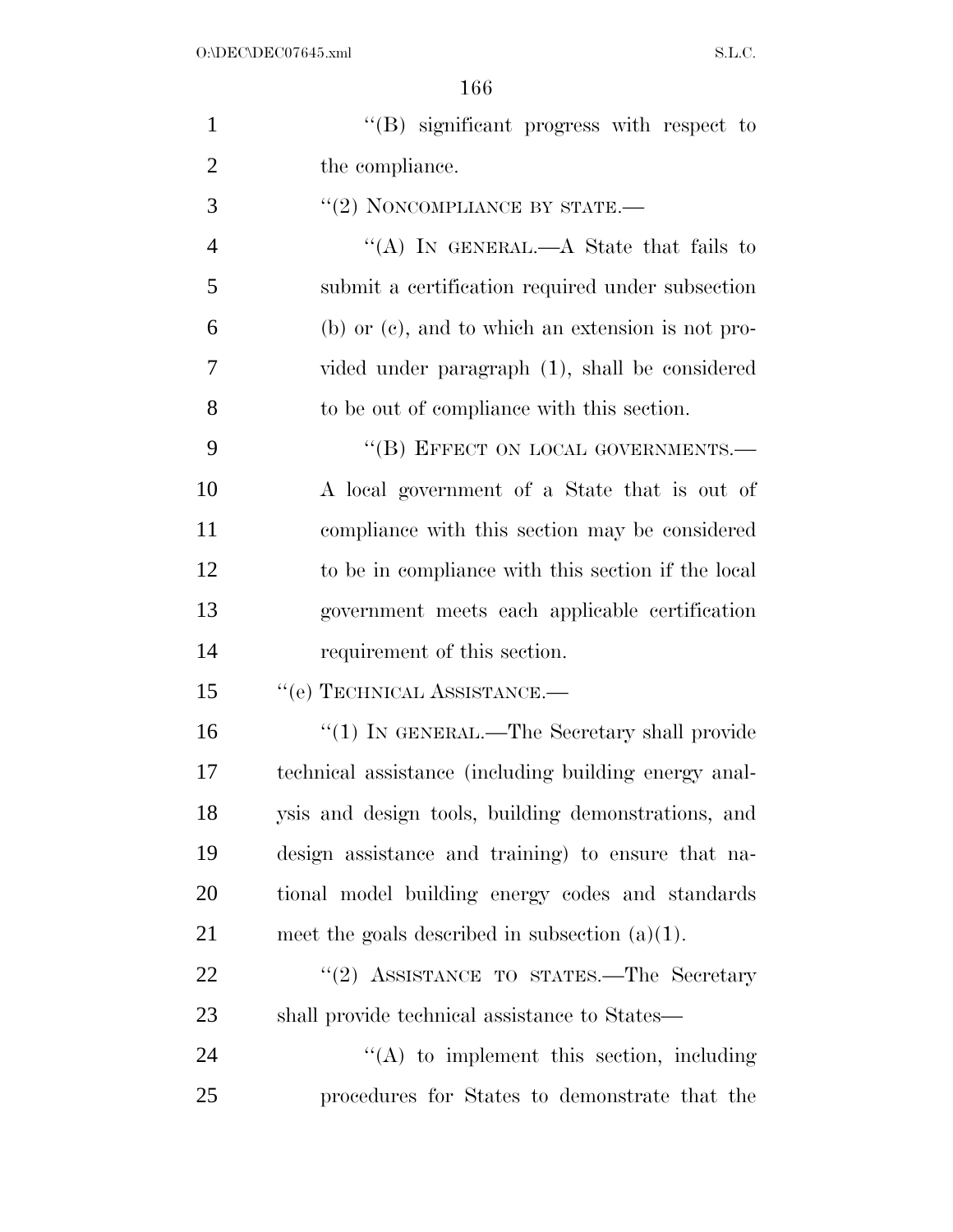| 1              | codes of the States achieve equivalent or great-       |
|----------------|--------------------------------------------------------|
| $\overline{2}$ | er energy savings than the national model codes        |
| 3              | and standards;                                         |
| $\overline{4}$ | $\lq\lq (B)$ to improve and implement State resi-      |
| 5              | dential and commercial building energy effi-           |
| 6              | ciency codes; and                                      |
| 7              | $\cdot$ (C) to otherwise promote the design and        |
| 8              | construction of energy-efficient buildings.            |
| 9              | "(f) INCENTIVE FUNDING.—                               |
| 10             | "(1) IN GENERAL.—The Secretary shall provide           |
| 11             | incentive funding to States—                           |
| 12             | $\lq\lq$ to implement this section; and                |
| 13             | "(B) to improve and implement State resi-              |
| 14             | dential and commercial building energy effi-           |
| 15             | ciency codes, including increasing and verifying       |
| 16             | compliance with the codes.                             |
| 17             | "(2) AMOUNT.—In determining whether, and in            |
| 18             | what amount, to provide incentive funding under        |
| 19             | this subsection, the Secretary shall take into consid- |
| 20             | eration actions proposed by the State—                 |
| 21             | $\lq\lq$ to implement this section;                    |
| 22             | $\lq\lq$ to implement and improve residential          |
| 23             | building energy efficiency<br>commercial<br>and        |
| 24             | codes; and                                             |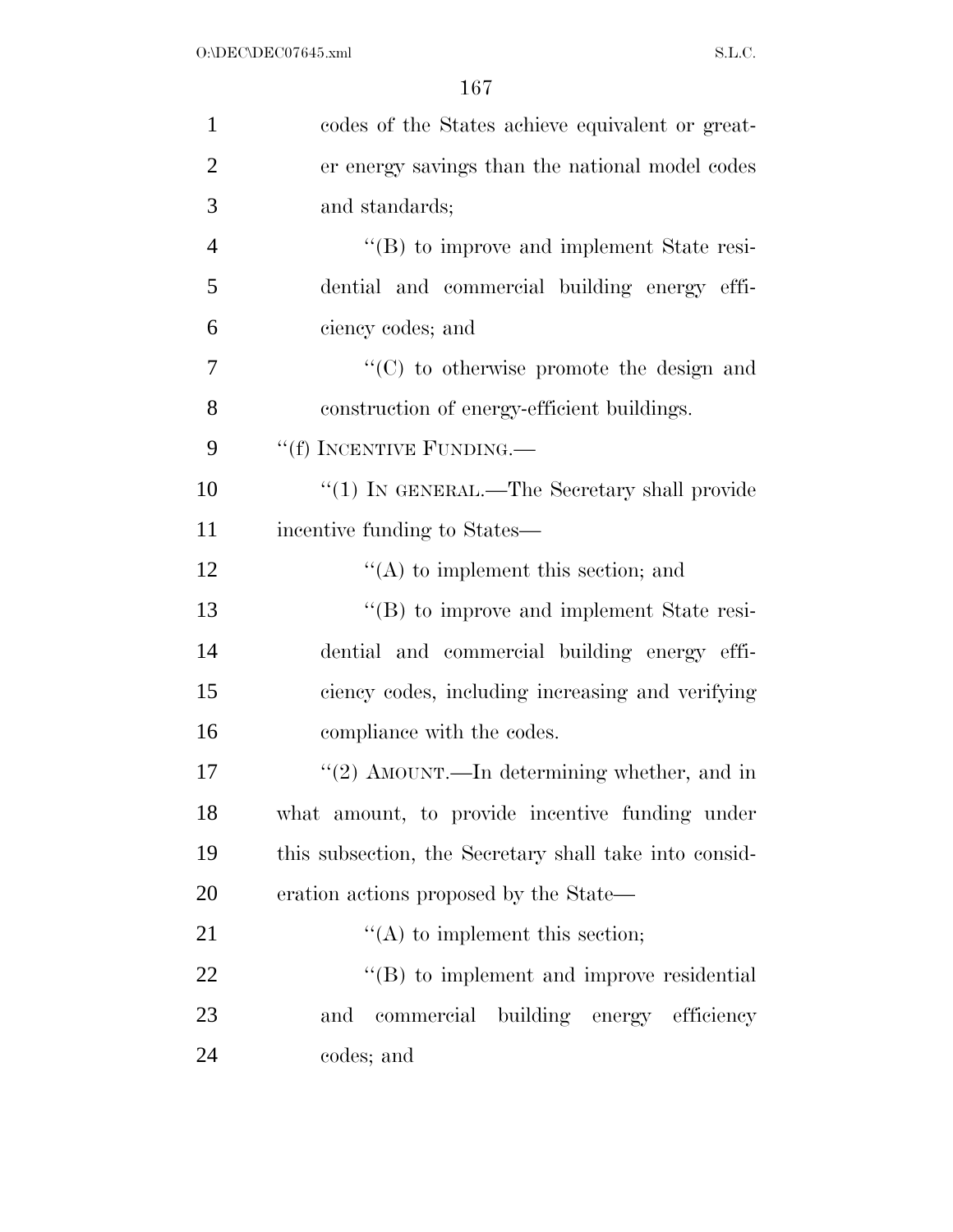| $\mathbf{1}$   | $\cdot$ (C) to promote building energy efficiency     |
|----------------|-------------------------------------------------------|
| $\overline{2}$ | through use of the codes.                             |
| 3              | "(3) ADDITIONAL FUNDING.—The Secretary                |
| $\overline{4}$ | shall provide additional funding under this sub-      |
| 5              | section for implementation of a plan to demonstrate   |
| 6              | a rate of compliance with applicable residential and  |
| 7              | commercial building energy efficiency codes at a rate |
| 8              | of not less than 90 percent, based on energy per-     |
| 9              | formance—                                             |
| 10             | "(A) to a State that has adopted and is               |
| 11             | implementing, on a statewide basis—                   |
| 12             | "(i) a residential building energy effi-              |
| 13             | ciency code that meets or exceeds the re-             |
| 14             | quirements of the IECC $(2006)$ (or a suc-            |
| 15             | cessor code that is the subject of an af-             |
| 16             | firmative determination by the Secretary              |
| 17             | under subsection $(a)(2)(A)(i)$ ; and                 |
| 18             | "(ii) a commercial building energy ef-                |
| 19             | ficiency code that meets or exceeds the re-           |
| 20             | quirements of the ASHRAE Standard 90.1                |
| 21             | $(2004)$ (or a successor standard that is the         |
| 22             | subject of an affirmative determination by            |
| 23             | Secretary under<br>subsection<br>the                  |
| 24             | $(a)(2)(A)(i)$ ; or                                   |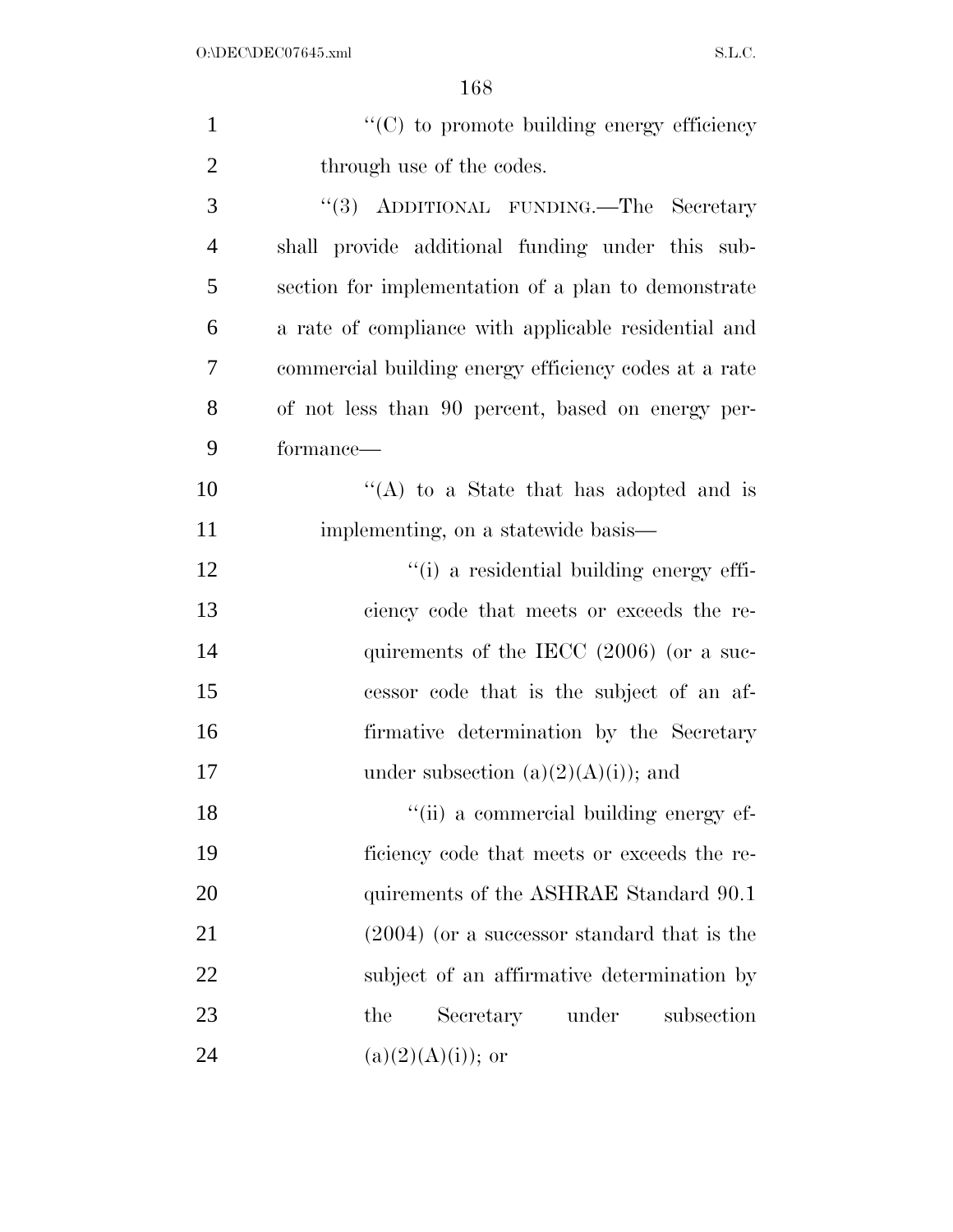| $\mathbf{1}$   | $\lq\lq$ (B) in the case of a State in which no       |
|----------------|-------------------------------------------------------|
| $\overline{2}$ | statewide energy code exists for residential          |
| 3              | buildings or commercial buildings, or in which        |
| $\overline{4}$ | the State code fails to comply with subpara-          |
| 5              | $graph (A)$ , to a local government that has          |
| 6              | adopted and is implementing residential and           |
| $\tau$         | commercial building energy efficiency codes, as       |
| 8              | described in subparagraph $(A)$ .                     |
| 9              | "(4) TRAINING.—Of the amounts made avail-             |
| 10             | able to carry out this subsection, the Secretary may  |
| 11             | use not more than \$500,000 for each State to train   |
| 12             | State and local officials to implement State or local |
| 13             | energy codes in accordance with a plan described in   |
| 14             | paragraph $(3)$ .".                                   |
| 15             | SEC. 5202. CONFORMING AMENDMENT.                      |
| 16             | Section 303 of the Energy Conservation and Produc-    |
| 17             | tion Act (42 U.S.C. 6832) is amended by adding at the |
|                | 18 end the following new paragraph:                   |
| 19             | " $(17)$ IECC.—The term 'IECC' means the              |
| 20             | International Energy Conservation Code.".             |
| 21             | TITLE VI-GLOBAL EFFORT TO                             |
| 22             | REDUCE GREENHOUSE GAS                                 |
| 23             | <b>EMISSIONS</b>                                      |
| 24             | SEC. 6001. DEFINITIONS.                               |

In this title: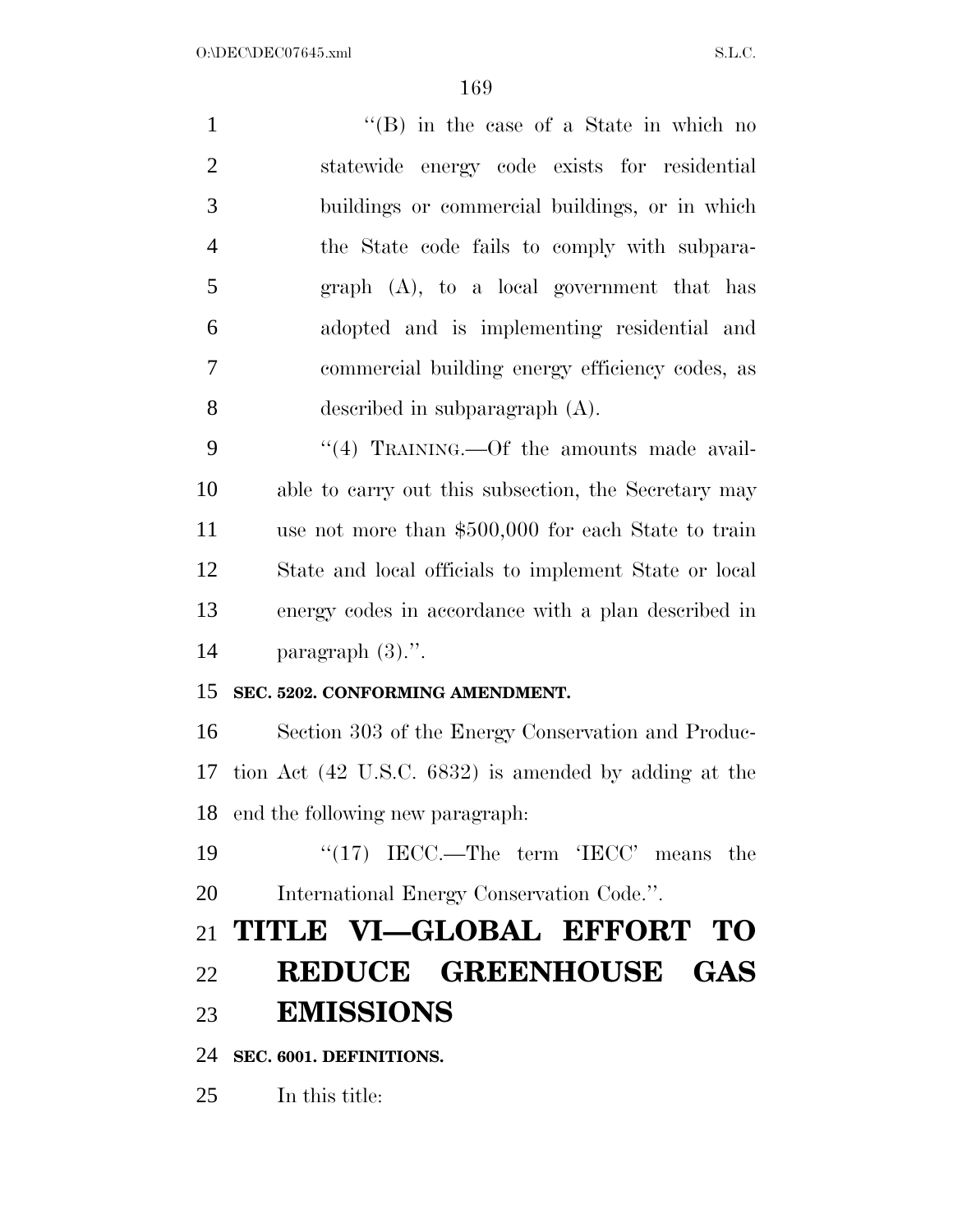| $\mathbf{1}$   | (1) BASELINE EMISSION LEVEL.—The term                 |
|----------------|-------------------------------------------------------|
| $\overline{2}$ | "baseline emission level" means, as determined by     |
| 3              | the Administrator, the total average annual green-    |
| $\overline{4}$ | house gas emissions attributed to a category of cov-  |
| 5              | ered goods of a foreign country during the period be- |
| 6              | ginning on January 1, 2012, and ending on Decem-      |
| 7              | ber 31, 2014, based on—                               |
| 8              | (A) relevant data available for that period;          |
| 9              | and                                                   |
| 10             | (B) to the extent necessary with respect to           |
| 11             | a specific category of covered goods, economic        |
| 12             | and engineering models and best available infor-      |
| 13             | mation on technology performance levels for the       |
| 14             | manufacture of that category of covered goods.        |
| 15             | COMPARABLE ACTION.—The term "com-<br>(2)              |
| 16             | parable action" means any greenhouse gas regu-        |
| 17             | latory programs, requirements, and other measures     |
| 18             | adopted by a foreign country that, in combination,    |
| 19             | are comparable in effect to actions carried out by    |
| 20             | the United States to limit greenhouse gas emissions   |
| 21             | pursuant to this Act, as determined by the Presi-     |
| 22             | dent, taking into consideration the level of economic |
| 23             | development of the foreign country.                   |
| 24             | (3) COMPLIANCE YEAR.—The term "compliance             |
| 25             | year" means each calendar year for which the re-      |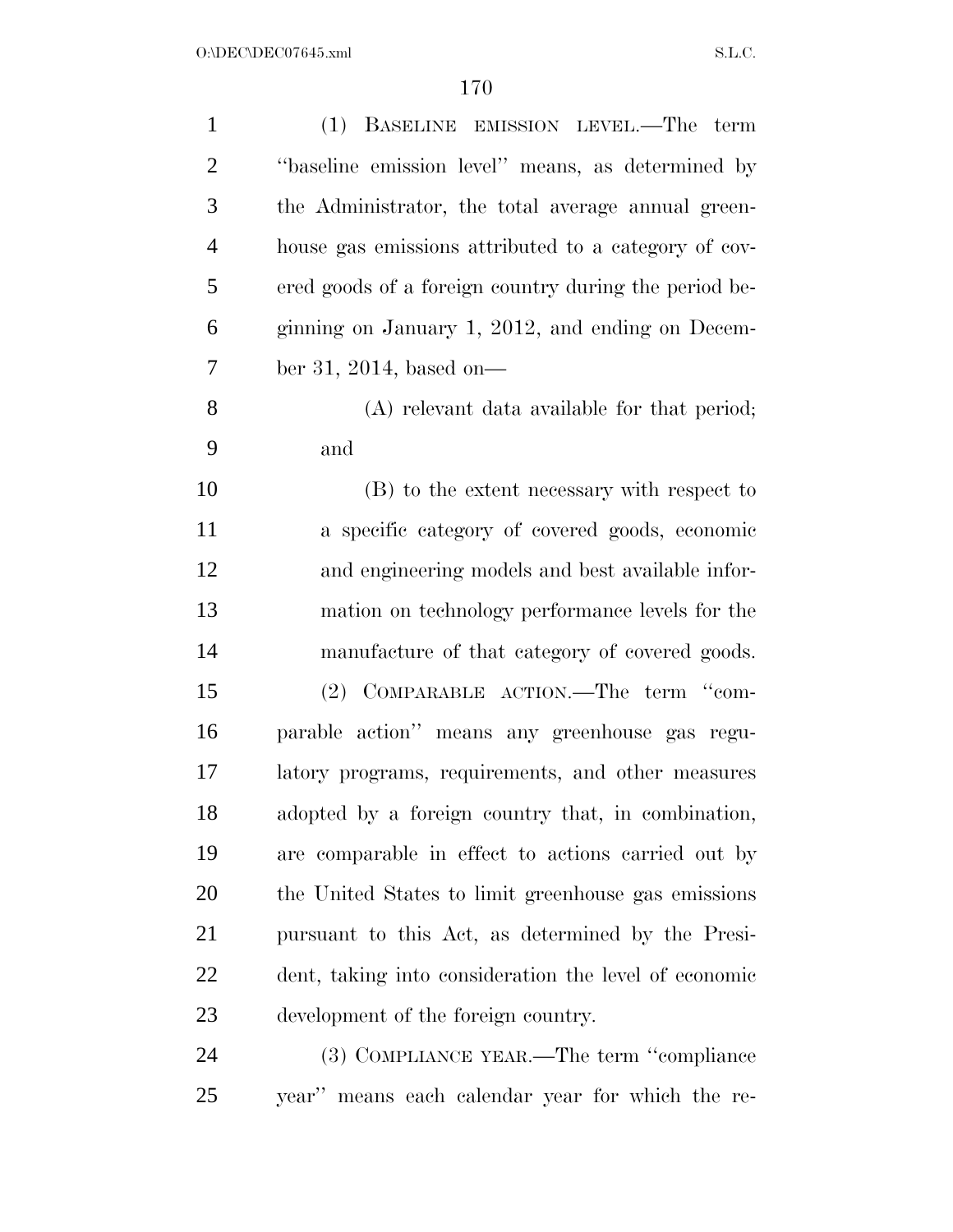| $\mathbf{1}$   | quirements of this title apply to a category of cov- |
|----------------|------------------------------------------------------|
| $\overline{2}$ | ered goods of a covered foreign country that is im-  |
| 3              | ported into the United States.                       |
| $\overline{4}$ | (4) COVERED FOREIGN COUNTRY.—The term                |
| 5              | "covered foreign country" means a foreign country    |
| 6              | that is included on the covered list prepared under  |
| 7              | section $6006(b)(3)$ .                               |
| 8              | (5) COVERED GOOD.—The term "covered good"            |
| 9              | means a good that (as identified by the Adminis-     |
| 10             | trator by $rule)$ —                                  |
| 11             | $(A)$ is a primary product;                          |
| 12             | (B) generates, in the course of the manu-            |
| 13             | facture of the good, a substantial quantity of       |
| 14             | direct greenhouse gas emissions and indirect         |
| 15             | greenhouse gas emissions; and                        |
| 16             | (C) is closely related to a good the cost of         |
| 17             | production of which in the United States is af-      |
| 18             | fected by a requirement of this Act.                 |
| 19             | (6) FOREIGN COUNTRY.—The term "foreign               |
| 20             | country" means a member of, or observer govern-      |
| 21             | ment to, the World Trade Organization (WTO),         |
| 22             | other than the United States.                        |
| 23             | (7) INDIRECT GREENHOUSE GAS EMISSIONS.-              |
| 24             | The term "indirect greenhouse gas emissions"         |
| 25             | means any emissions of a greenhouse gas resulting    |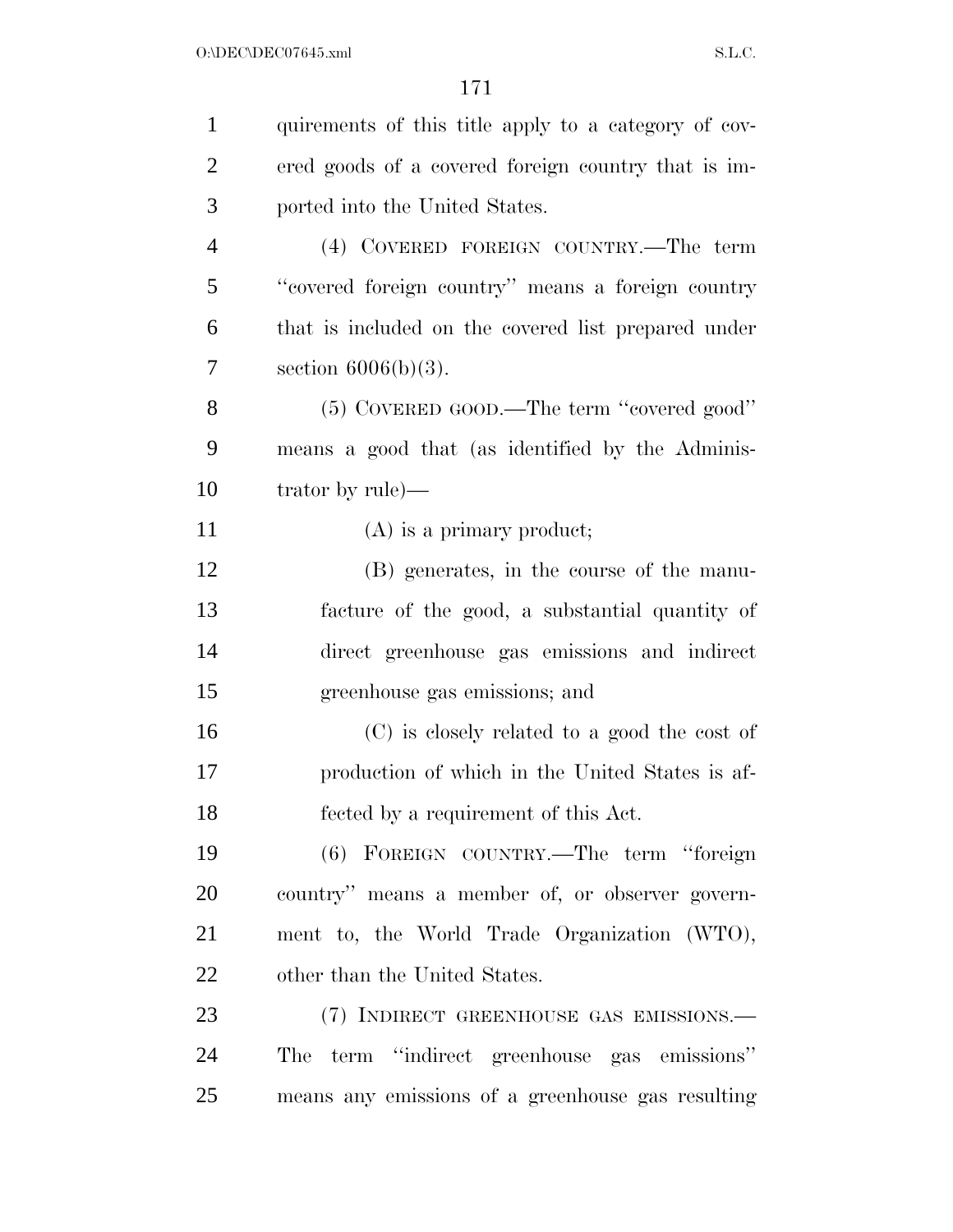$O:\Delta$ DEC\DEC07645.xml S.L.C.

| $\mathbf{1}$   | from the generation of electricity that is consumed  |
|----------------|------------------------------------------------------|
| $\overline{2}$ | during the manufacture of a good.                    |
| 3              | (8) INTERNATIONAL AGREEMENT.—The term                |
| $\overline{4}$ | "international agreement" means any international    |
| 5              | agreement to which the United States is a party, in- |
| 6              | cluding the Marrakesh agreement establishing the     |
| 7              | World Trade Organization, done at Marrakesh on       |
| 8              | April 15, 1994.                                      |
| 9              | (9) INTERNATIONAL RESERVE ALLOWANCE.-                |
| 10             | The term "international reserve allowance" means     |
| 11             | an allowance (denominated in units of metric tons of |
| 12             | carbon dioxide equivalent) that is—                  |
| 13             | (A) purchased from a special reserve of al-          |
| 14             | lowances pursuant to section $6006(a)(2)$ ; and      |
| 15             | (B) used for purposes of meeting the re-             |
| 16             | quirements of section 6006.                          |
| 17             | (10) PRIMARY PRODUCT.—The term "primary              |
| 18             | product" means—                                      |
| 19             | (A) iron, steel, aluminum, cement, bulk              |
| 20             | glass, or paper; or                                  |
| 21             | (B) any other manufactured product                   |
| 22             | $that-$                                              |
| 23             | (i) is sold in bulk for purposes of fur-             |
| 24             | ther manufacture; and                                |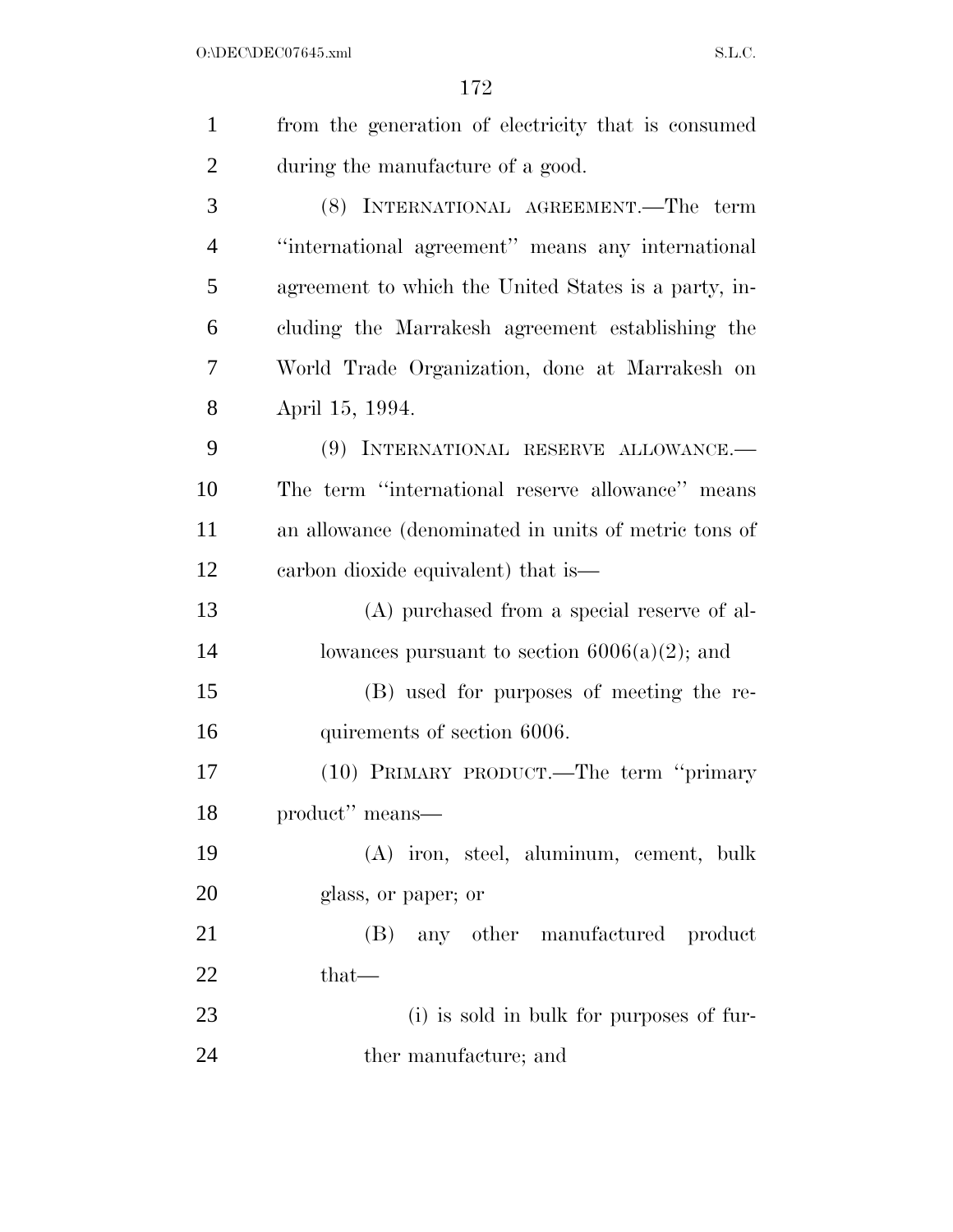| $\mathbf{1}$   | (ii) generates, in the course of the                  |
|----------------|-------------------------------------------------------|
| $\overline{2}$ | manufacture of the product, direct green-             |
| 3              | house gas emissions and indirect green-               |
| $\overline{4}$ | house gas emissions that are comparable               |
| 5              | (on an emissions-per-dollar basis) to emis-           |
| 6              | sions generated in the manufacture of                 |
| 7              | products by covered facilities in the indus-          |
| 8              | trial sector.                                         |
| 9              | SEC. 6002. PURPOSES.                                  |
| 10             | The purposes of this title are—                       |
| 11             | $(1)$ to promote a strong global effort to signifi-   |
| 12             | cantly reduce greenhouse gas emissions;               |
| 13             | $(2)$ to ensure, to the maximum extent prac-          |
| 14             | ticable, that greenhouse gas emissions occurring out- |
| 15             | side the United States do not undermine the objec-    |
| 16             | tives of the United States in addressing global cli-  |
| 17             | mate change; and                                      |
| 18             | (3) to encourage effective international action       |
| 19             | to achieve those objectives through—                  |
| 20             | (A) agreements negotiated between the                 |
| 21             | United States and foreign countries; and              |
| 22             | (B) measures carried out by the United                |
| 23             | States that comply with applicable international      |
| 24             | agreements.                                           |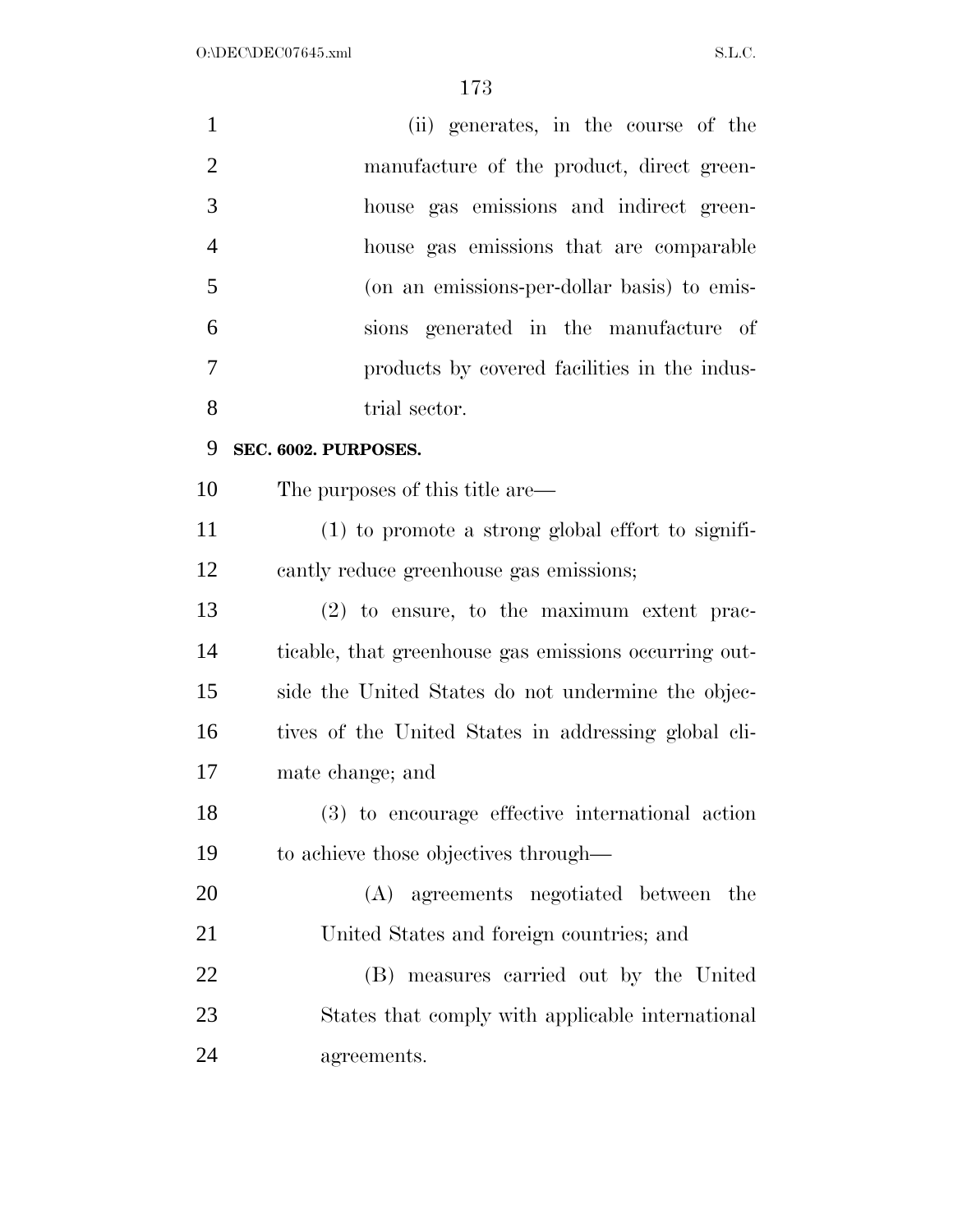#### **SEC. 6003. INTERNATIONAL NEGOTIATIONS.**

 (a) FINDING.—Congress finds that the purposes de- scribed in section 6002 can be most effectively addressed and achieved through agreements negotiated between the United States and foreign countries.

(b) NEGOTIATING OBJECTIVE.—

 (1) STATEMENT OF POLICY.—It is the policy of the United States to work proactively under the United Nations Framework Convention on Climate Change and, in other appropriate forums, to estab-11 lish binding agreements committing all major green- house gas-emitting nations to contribute equitably to the reduction of global greenhouse gas emissions.

 (2) INTENT OF CONGRESS REGARDING OBJEC- TIVE.—To the extent that the agreements described in subsection (a) involve measures that will affect international trade in any good or service, it is the intent of Congress that the negotiating objective of the United States shall be to focus multilateral and bilateral international agreements on the reduction of greenhouse gas emissions to advance achievement of the purposes described in section 6002.

#### **SEC. 6004. INTERAGENCY REVIEW.**

24 (a) INTERAGENCY GROUP.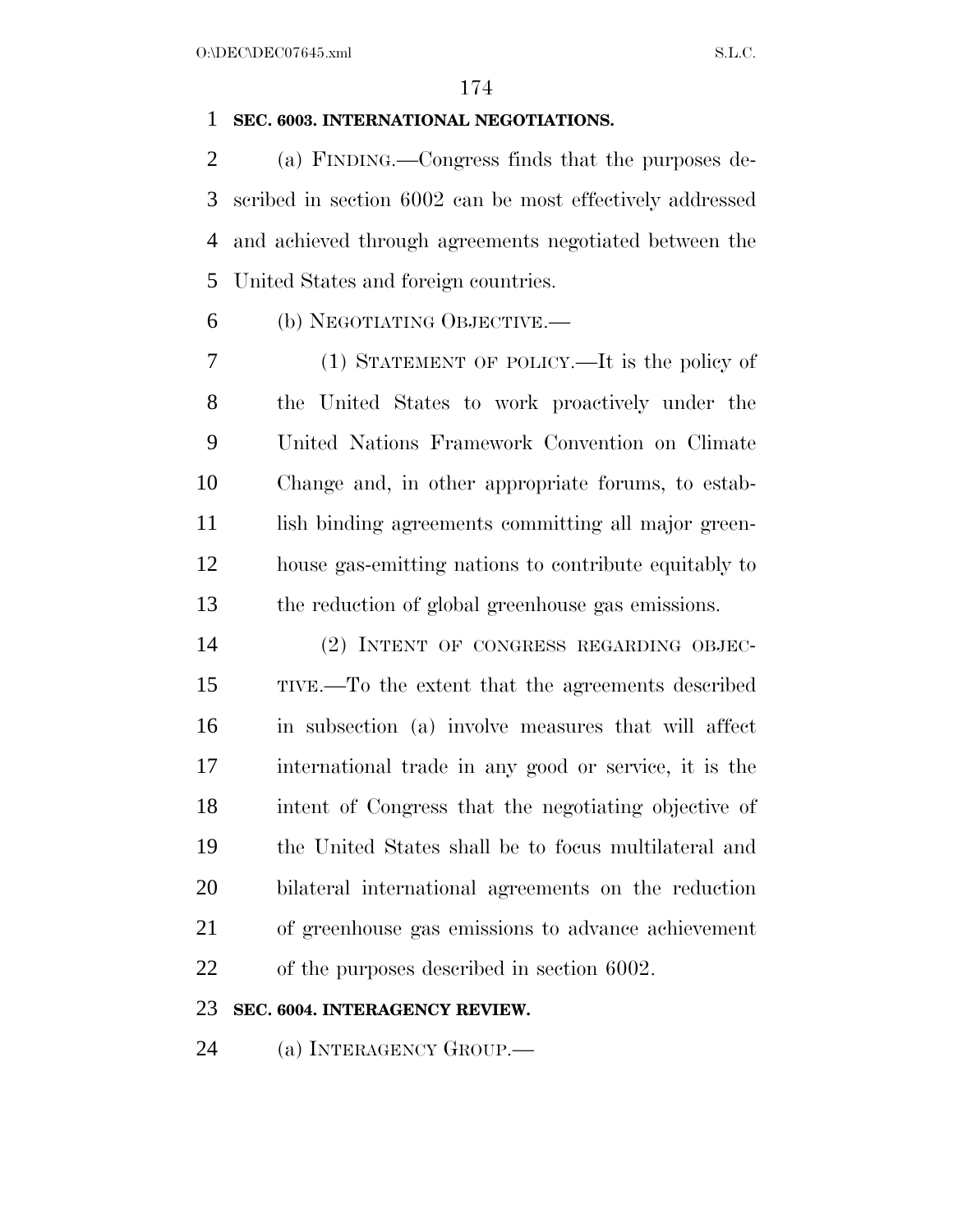| $\mathbf{1}$   | (1) ESTABLISHMENT.—The President shall es-              |
|----------------|---------------------------------------------------------|
| $\overline{2}$ | tablish an interagency group to carry out this sec-     |
| 3              | tion.                                                   |
| $\overline{4}$ | (2) CHAIRPERSON.—The chairperson of the                 |
| 5              | interagency group established under paragraph (1)       |
| 6              | shall be the Secretary of State.                        |
| 7              | (3) REQUIREMENT.—The Administrator shall                |
| 8              | be a member of the interagency group.                   |
| 9              | (b) DETERMINATIONS.—                                    |
| 10             | (1) IN GENERAL.—Subject to paragraph $(2)$ ,            |
| 11             | the interagency group established under subsection      |
| 12             | $(a)(1)$ shall determine whether, and the extent to     |
| 13             | which, each foreign country has taken comparable        |
| 14             | action to limit the greenhouse gas emissions of the     |
| 15             | foreign country.                                        |
| 16             | (2) EXEMPTION.—The interagency group may                |
| 17             | exempt from a determination under paragraph (1)         |
| 18             | any foreign country on the excluded list under sec-     |
| 19             | tion $6006(b)(2)$ .                                     |
| 20             | (c) REPORT TO PRESIDENT.—Not later than Janu-           |
| 21             | ary 1, 2018, and annually thereafter, the interagency   |
| 22             | group shall submit to the President a report describing |
| 23             | the determinations of the interagency group under sub-  |
| 24             | section $(b)$ .                                         |
|                |                                                         |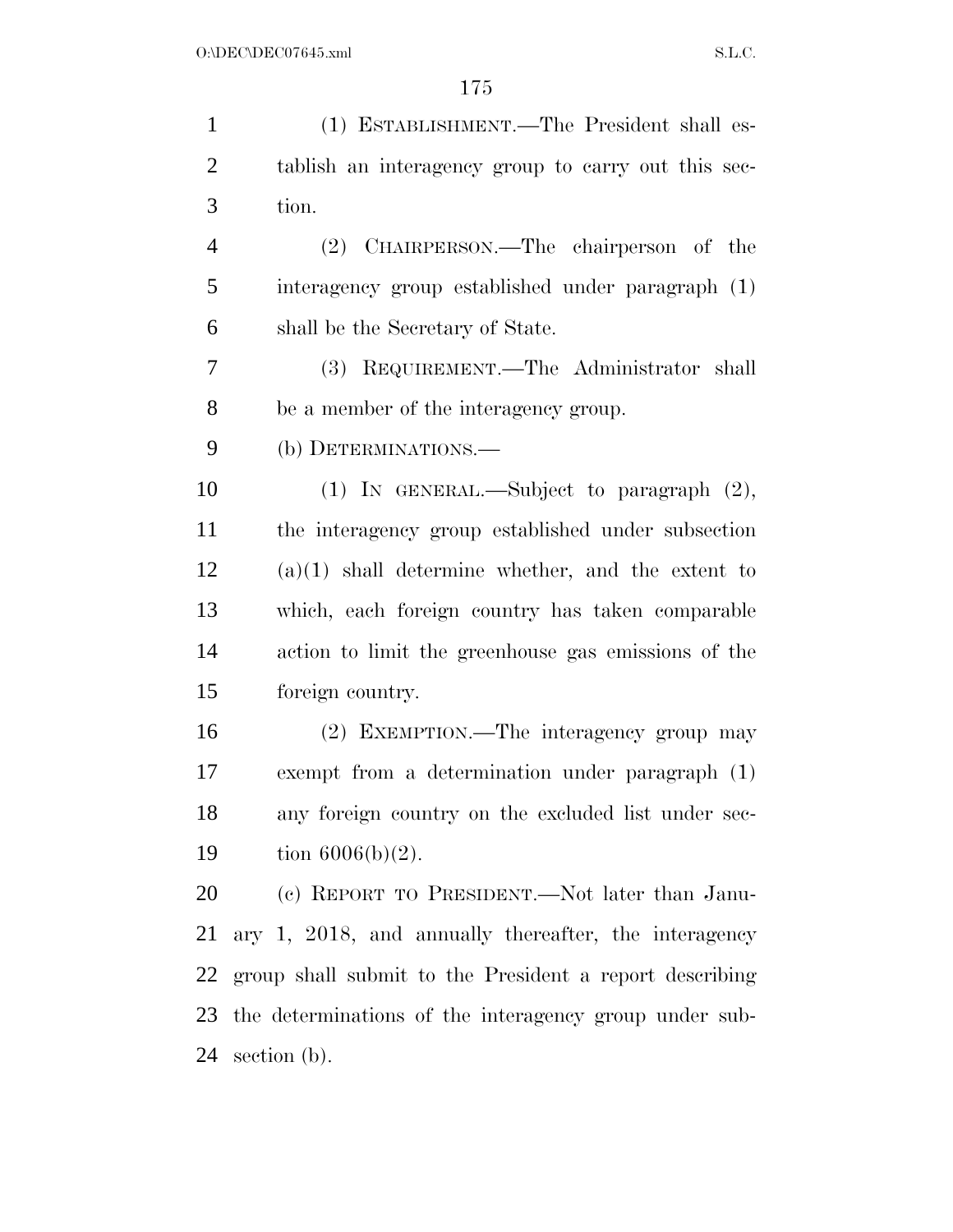### $O:\DEC\DECO7645.xml$  S.L.C. **SEC. 6005. PRESIDENTIAL DETERMINATIONS.**  (a) IN GENERAL.—Not later than January 1, 2019, and annually thereafter, the President shall determine whether each foreign country that is subject to interagency review under section 6004(b) has taken comparable action to limit the greenhouse gas emissions of the foreign coun- try, taking into consideration— (1) the baseline emission levels of the foreign country; and (2) applicable reports submitted under section 6004(c). (b) REPORTS.—The President shall— (1) submit to Congress an annual report de- scribing the determinations of the President under subsection (a) for the most recent calendar year; and (2) publish the determinations in the Federal Register.

**SEC. 6006. INTERNATIONAL RESERVE ALLOWANCE PRO-**

### **GRAM.**

(a) ESTABLISHMENT.—

 (1) IN GENERAL.—The Administrator shall es- tablish a program under which the Administrator, during the 1-year period beginning on January 1, 2019, and annually thereafter, shall offer for sale to United States importers international reserve allow-ances in accordance with this subsection.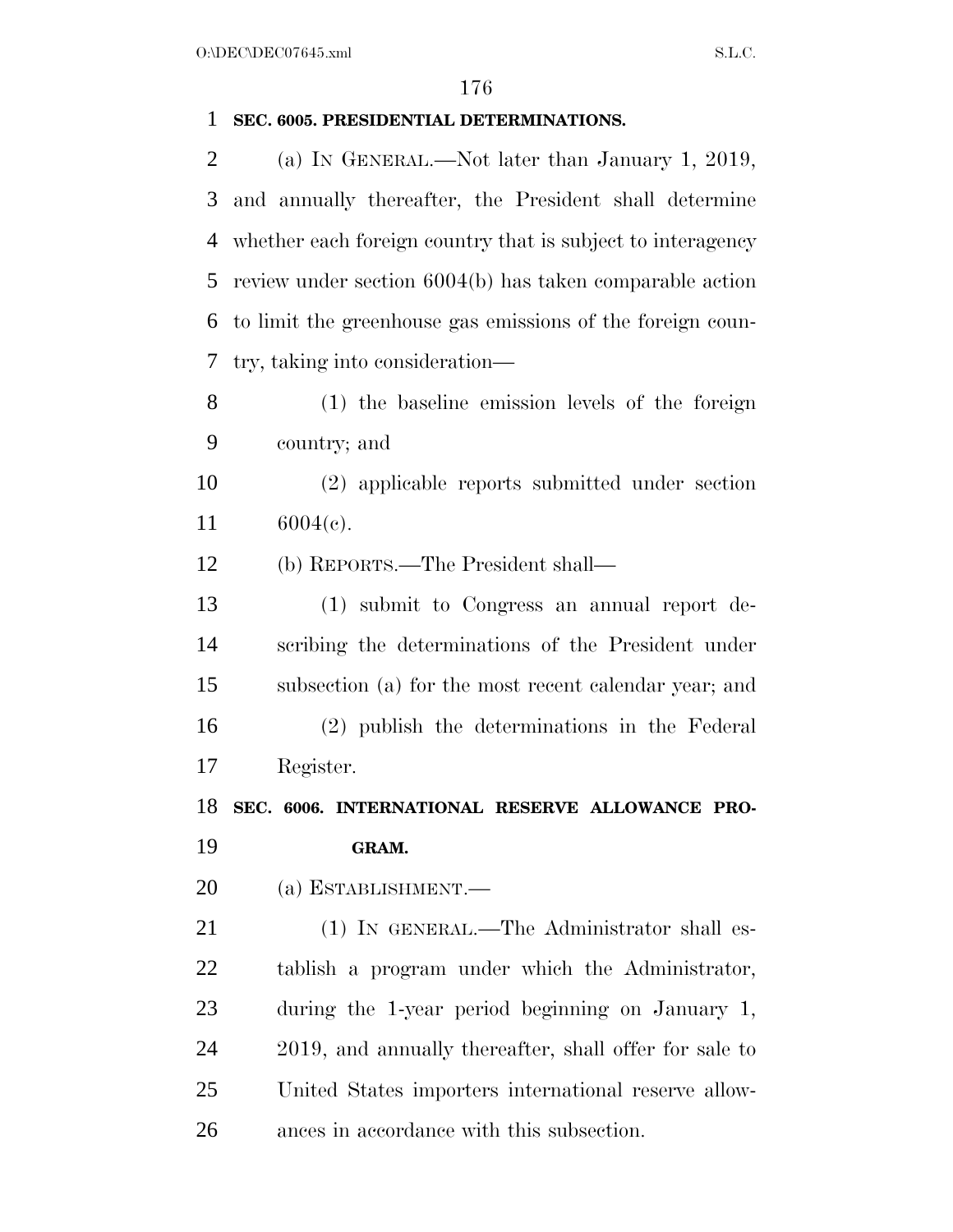| $\mathbf{1}$   | (2) SOURCE.—International reserve allowances         |
|----------------|------------------------------------------------------|
| $\overline{2}$ | under paragraph (1) shall be issued from a special   |
| 3              | reserve of allowances that is separate from, and es- |
| $\overline{4}$ | tablished in addition to, the quantity of allowances |
| 5              | established under section 1201.                      |
| 6              | $(3)$ Price.—                                        |
| 7              | (A) IN GENERAL.—Subject to subpara-                  |
| 8              | graph (B), the Administrator shall establish, by     |
| 9              | rule, a methodology for determining the price of     |
| 10             | international reserve allowances for each com-       |
| 11             | pliance year at a level that does not exceed the     |
| 12             | market price of allowances established under         |
| 13             | section 1201 for the compliance year.                |
| 14             | (B) MAXIMUM PRICE.—The price for an                  |
| 15             | international reserve allowance under subpara-       |
| 16             | $graph(A)$ shall not exceed the clearing price for   |
| 17             | current compliance year allowances established       |
| 18             | at the most recent auction of allowances by the      |
| 19             | Corporation.                                         |
| 20             | (4) SERIAL NUMBER.—The Administrator shall           |
| 21             | assign a unique serial number to each international  |
| 22             | reserve allowance issued under this subsection.      |
| 23             | (5) TRADING SYSTEM.—The Administrator may            |
| 24             | establish, by rule, a system for the sale, exchange, |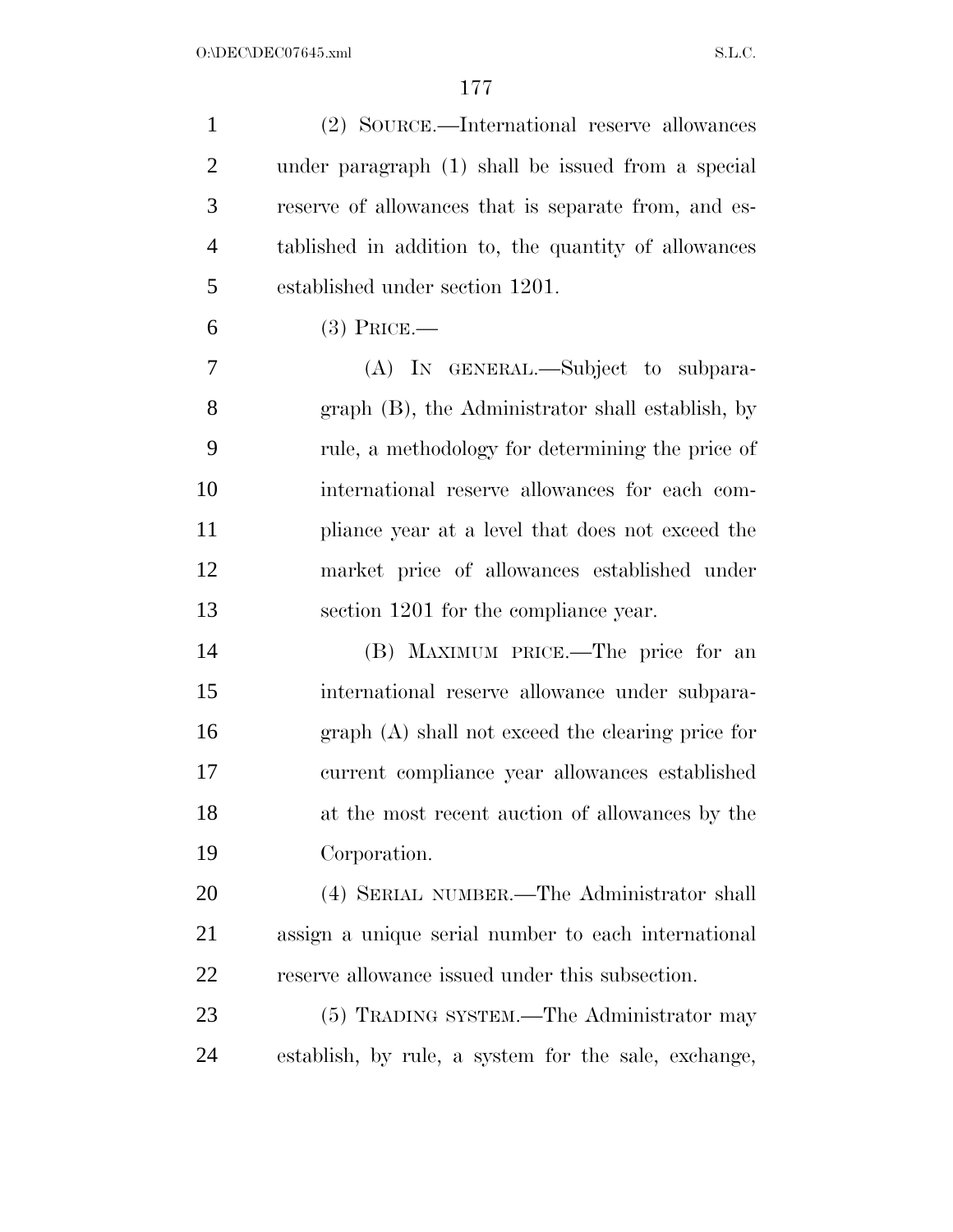purchase, transfer, and banking of international re-serve allowances.

 (6) REGULATED ENTITIES.—International re- serve allowances may not be submitted by regulated entities to comply with the allowance submission re-quirements of section 1202.

 (7) PROCEEDS.—All proceeds from the sale of international reserve allowances under this sub- section shall be allocated to a program that the Ad- ministrator, in coordination with the Secretary of State, shall establish to mitigate the negative im- pacts of global climate change on disadvantaged communities in other countries.

(b) FOREIGN COUNTRY LISTS.—

 (1) IN GENERAL.—Not later than January 1, 2020, and annually thereafter, the President shall develop and publish in the Federal Register 2 lists of foreign countries, in accordance with this sub-section.

(2) EXCLUDED LIST.—

 (A) IN GENERAL.—The President shall identify and publish in a list, to be known as the ''excluded list'', each foreign country the share of total global greenhouse gas emissions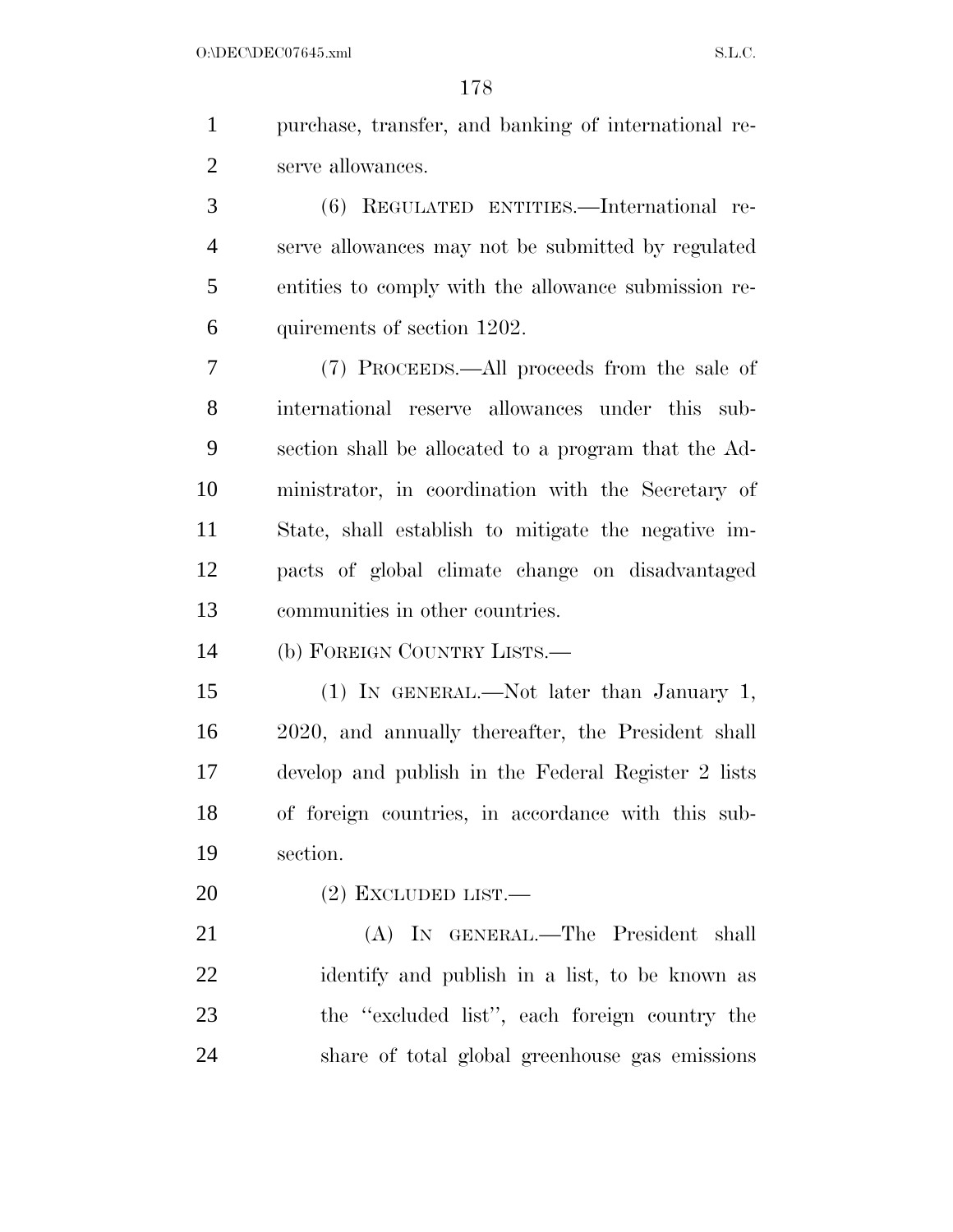of which is below the de minimis percentage de-scribed in subparagraph (B).

 (B) DE MINIMIS PERCENTAGE.—The de minimis percentage referred to in subparagraph (A) is a percentage of total global greenhouse gas emissions of not more than 0.5, as deter- mined by the President, for the most recent cal- endar year for which emissions and other rel- evant data is available, taking into consider- ation, as necessary, the annual average defor- estation rate during a representative period for a foreign country that is a developing country. 13 (3) COVERED LIST.—

 (A) IN GENERAL.—The President shall identify and publish in a list, to be known as 16 the "covered list", each foreign country the cov- ered goods of which are subject to the require-ments of this section.

 (B) REQUIREMENT.—The covered list shall include each foreign country that is not in- cluded on the excluded list under paragraph 22  $(2)$ .

23 (c) WRITTEN DECLARATIONS.—

 (1) IN GENERAL.—Effective beginning January 1, 2020, a United States importer of any covered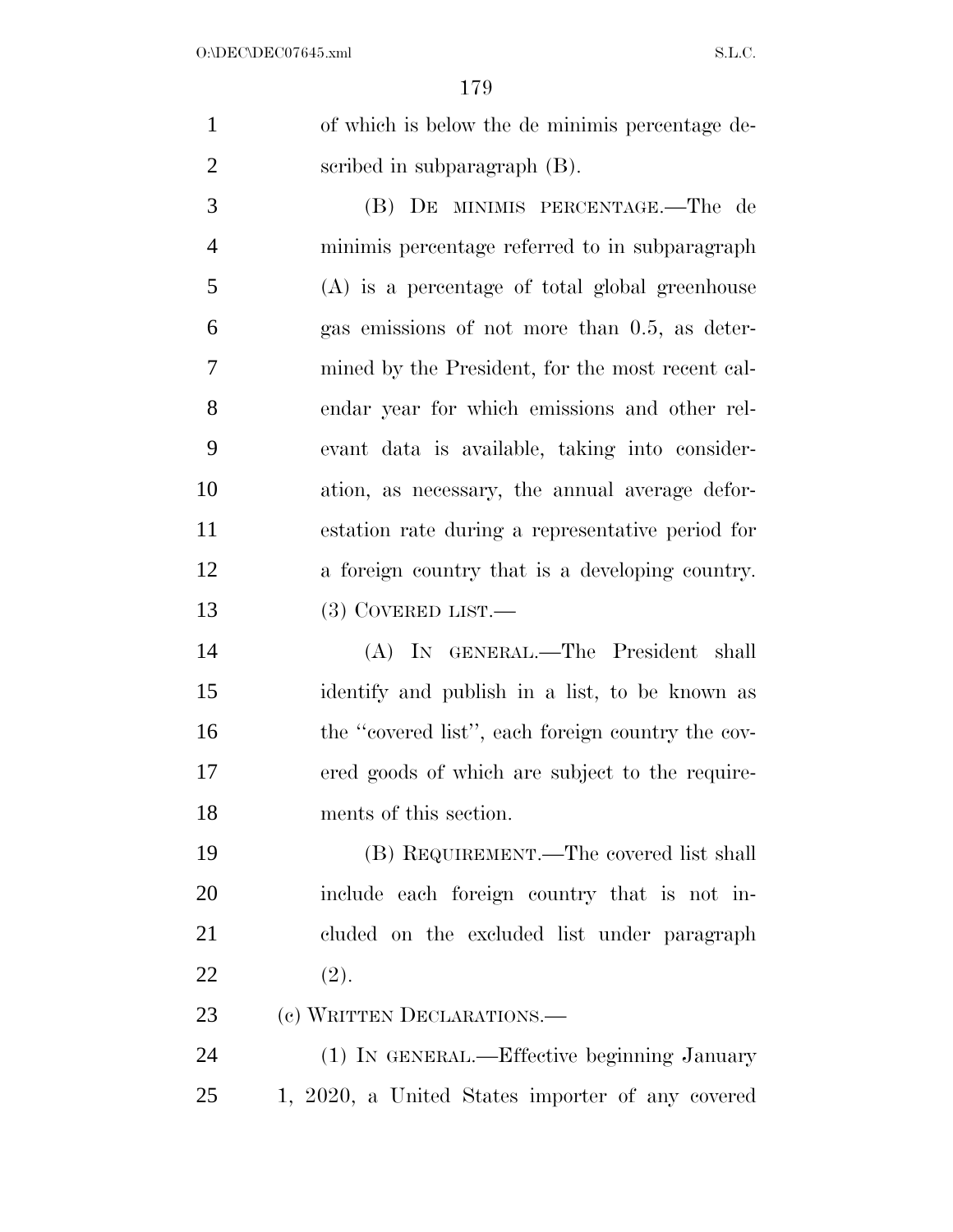| $\mathbf{1}$   | good shall, as a condition of importation or with-     |
|----------------|--------------------------------------------------------|
| $\overline{2}$ | drawal for consumption from a warehouse of the         |
| 3              | covered good, submit to the Administrator and the      |
| $\overline{4}$ | appropriate office of the U.S. Customs and Border      |
| 5              | Protection a written declaration with respect to each  |
| 6              | such importation or withdrawal.                        |
| 7              | (2) CONTENTS.—A written declaration under              |
| 8              | paragraph $(1)$ shall contain a statement that—        |
| 9              | (A) the applicable covered good is accom-              |
| 10             | panied by a sufficient number of international         |
| 11             | reserve allowances, as determined under sub-           |
| 12             | section (d); or                                        |
| 13             | (B) the covered good is from a foreign                 |
| 14             | country on the excluded list under subsection          |
| 15             | (b)(2).                                                |
| 16             | (3) INCLUSION.—A written declaration de-               |
| 17             | scribed in paragraph $(2)(A)$ shall include the unique |
| 18             | serial number of each emission allowance associated    |
| 19             | with the importation of the applicable covered good.   |
| 20             | (4) FAILURE TO DECLARE.-                               |
| 21             | (A) IN GENERAL.—Except as provided in                  |
| 22             | subparagraph (B), an imported covered good             |
| 23             | that is not accompanied by a written declara-          |
| 24             | tion under this subsection shall not be per-           |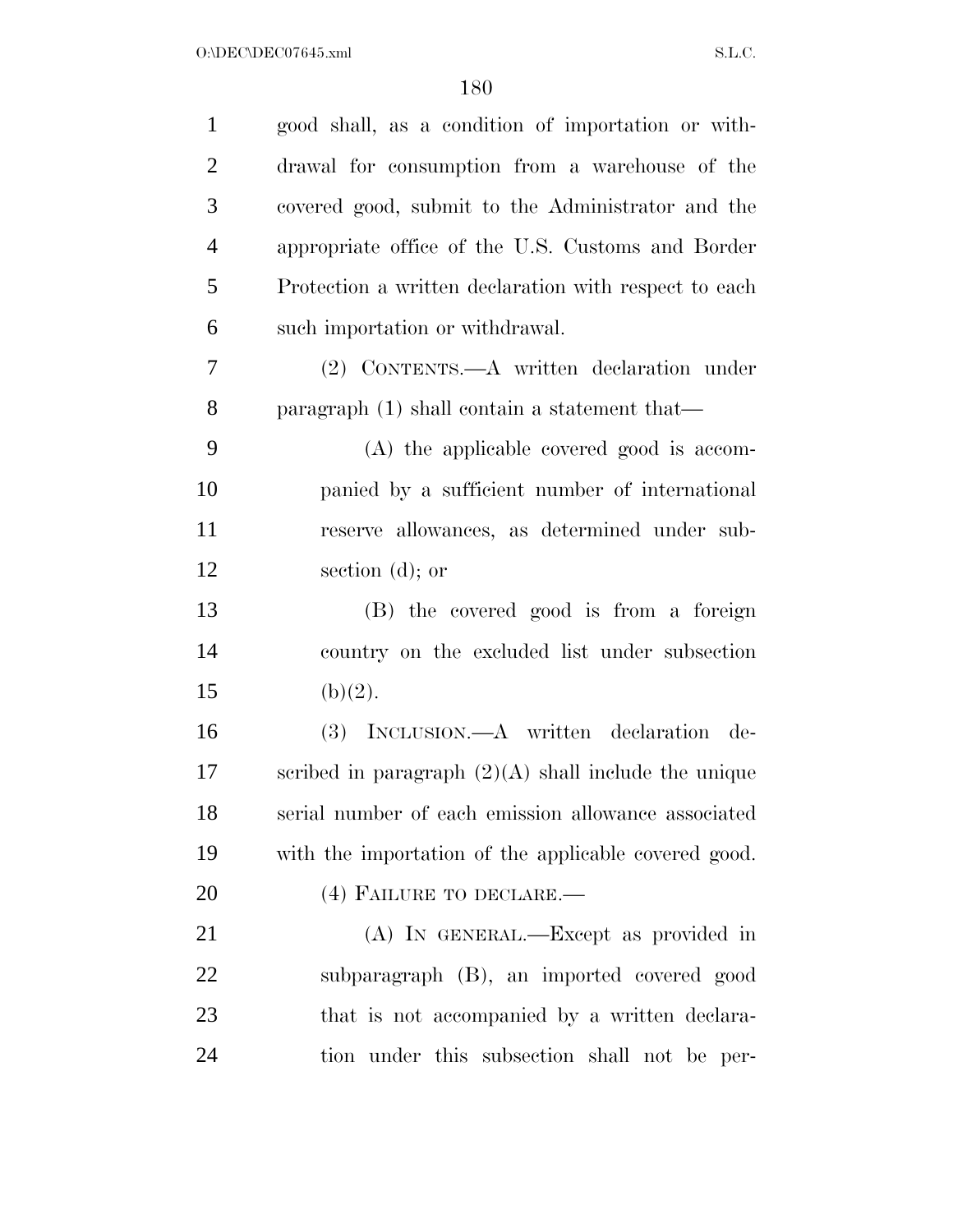| $\mathbf{1}$   | mitted to enter the customs territory of the      |
|----------------|---------------------------------------------------|
| $\overline{2}$ | United States.                                    |
| 3              | (B) EXCEPTION FOR CERTAIN IMPORTS.—               |
| $\overline{4}$ | Subparagraph (A) shall not apply to a covered     |
| 5              | good of a foreign country if the President deter- |
| 6              | mines that—                                       |
| $\tau$         | (i) the foreign country has taken com-            |
| 8              | parable action to limit the greenhouse gas        |
| 9              | emissions of the foreign country, in accord-      |
| 10             | ance with section 6005;                           |
| 11             | (ii) the United Nations has identified            |
| 12             | the foreign country as among the least-de-        |
| 13             | veloped of developing countries; or               |
| 14             | (iii) the foreign country is on the ex-           |
| 15             | cluded list under subsection $(b)(2)$ .           |
| 16             | (5) CORRECTED DECLARATION.                        |
| 17             | $(A)$ In GENERAL.—If, after making a dec-         |
| 18             | laration required under this subsection, an im-   |
| 19             | porter has reason to believe that the declaration |
| 20             | contains information that is not correct, the im- |
| 21             | porter shall provide a corrected declaration by   |
| 22             | not later than 30 days after the date of dis-     |
| 23             | covery of the error, in accordance with subpara-  |
| 24             | $graph(B)$ .                                      |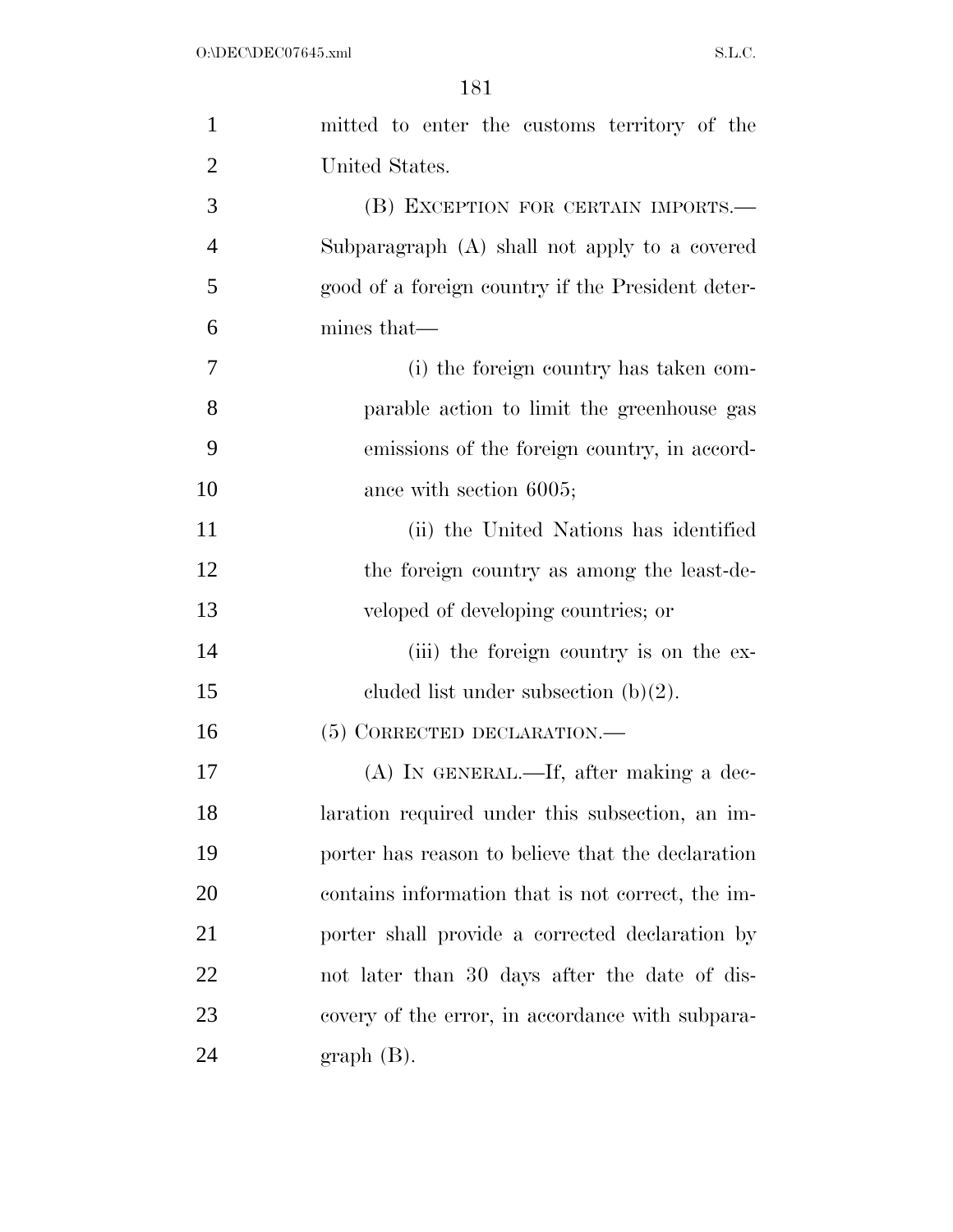| $\mathbf{1}$   | (B) METHOD.—A corrected declaration                |
|----------------|----------------------------------------------------|
| $\overline{2}$ | under subparagraph $(A)$ shall be in the form of   |
| 3              | a letter or other written statement to the Ad-     |
| $\overline{4}$ | ministrator and the office of the U.S. Customs     |
| 5              | and Border Protection to which the original        |
| 6              | declaration was submitted.                         |
| 7              | (d) QUANTITY OF ALLOWANCES REQUIRED.—              |
| 8              | $(1)$ METHODOLOGY.—                                |
| 9              | (A) IN GENERAL.—The Administrator                  |
| 10             | shall establish, by rule, a method for calculating |
| 11             | the required number of international reserve al-   |
| 12             | lowances that a United States importer must        |
| 13             | submit, together with a written declaration        |
| 14             | under subsection (c), for each category of cov-    |
| 15             | ered goods of each covered foreign country.        |
| 16             | (B) FORMULA.—The Administrator shall               |
| 17             | develop a general formula for calculating the      |
| 18             | international reserve allowance requirement        |
| 19             | that applies, on a per unit basis, to each cov-    |
| 20             | ered good of a covered foreign country that is     |
| 21             | imported during each compliance year.              |
| 22             | $(2)$ INITIAL COMPLIANCE YEAR.—                    |
| 23             | (A) IN GENERAL.—Subject to subpara-                |
| 24             | graph (B), the methodology under paragraph         |
| 25             | (1) shall establish an international reserve al-   |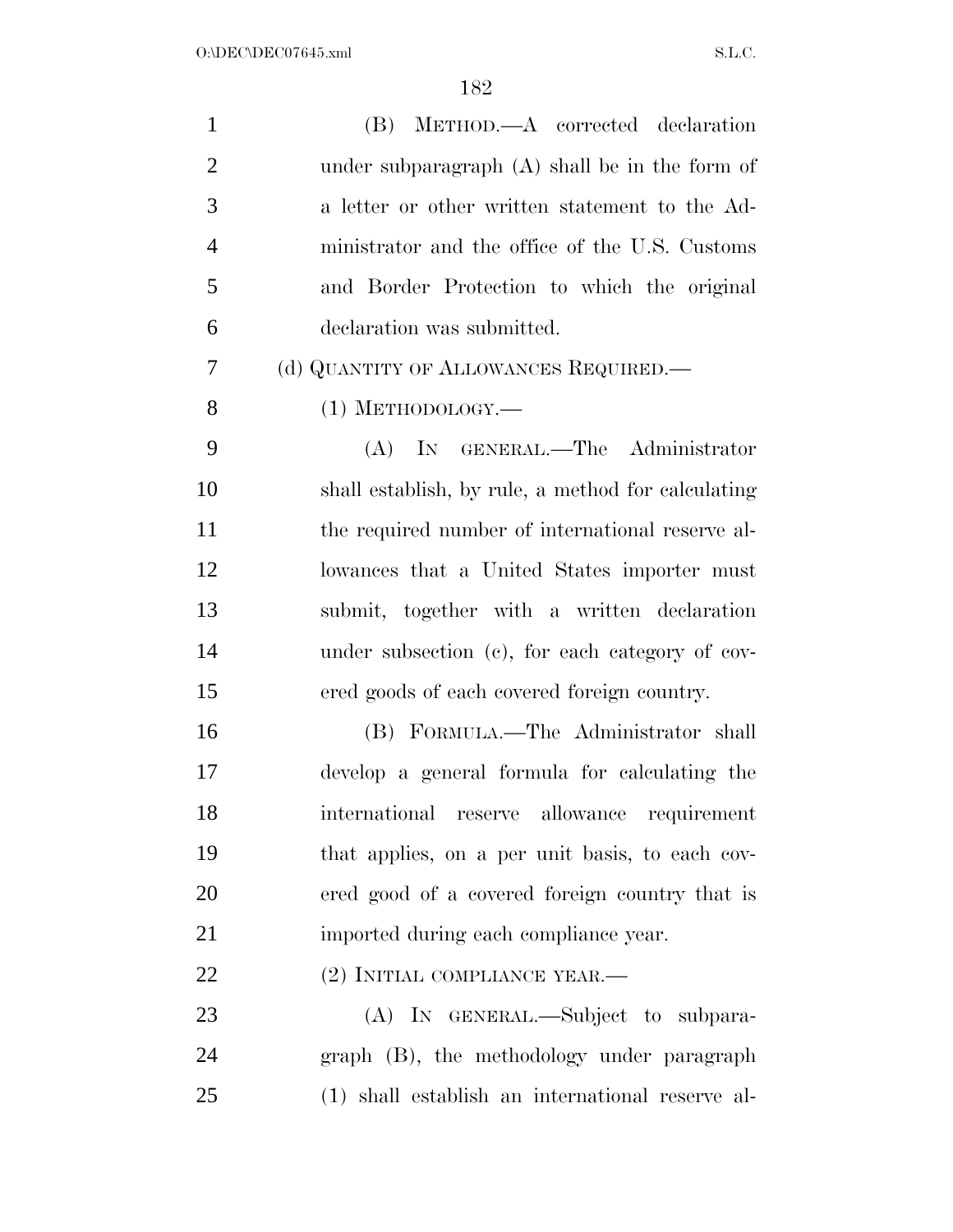| $\mathbf{1}$   | lowance requirement (per unit imported into the |
|----------------|-------------------------------------------------|
| $\overline{2}$ | United States) for the initial compliance year  |
| 3              | for each category of covered goods of each cov- |
| $\overline{4}$ | ered foreign country that is equal to the       |
| 5              | quotient obtained by dividing—                  |
| 6              | (i) the excess, if any, of the total            |
| $\overline{7}$ | emissions from the covered foreign country      |
| 8              | that are attributable to the category of        |
| 9              | covered goods produced during the most          |
| 10             | recent year for which data are available,       |
| 11             | over the baseline emission level of the cov-    |
| 12             | ered foreign country for that category; and     |
| 13             | (ii) the total quantity of the covered          |
| 14             | good produced in the covered foreign coun-      |
| 15             | try during the most recent calendar year.       |
| 16             | (B) ADJUSTMENTS.—The Administrator              |
| 17             | shall adjust the requirement under subpara-     |
| 18             | $graph (A)$ —                                   |
| 19             | (i) in accordance with the ratio that—          |
| 20             | (I) the quantity of allowances                  |
| 21             | that were allocated at no cost to enti-         |
| 22             | ties within the industry sector manu-           |
| 23             | facturing the covered goods for the             |
| 24             | compliance year during which the cov-           |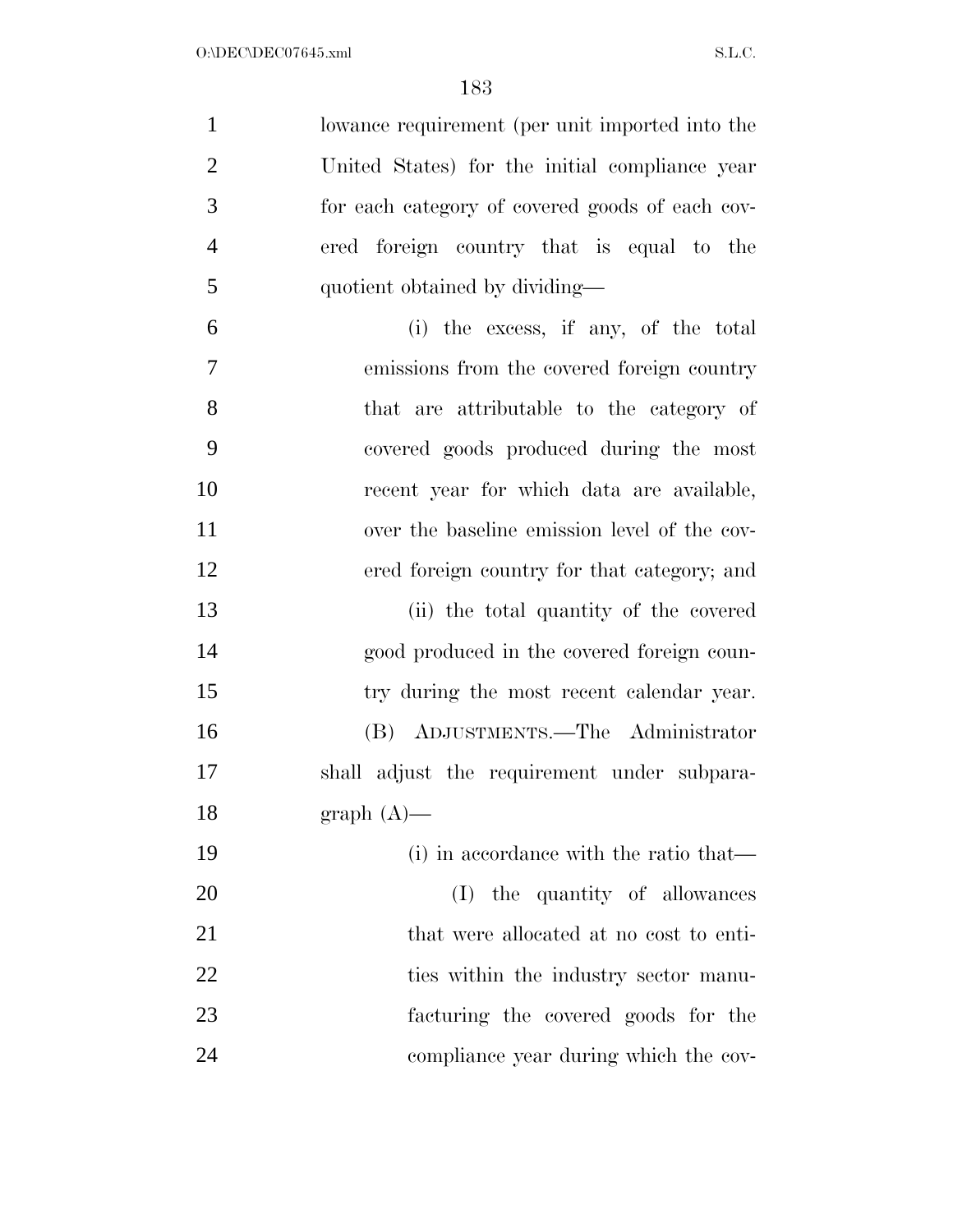| $\mathbf{1}$   | ered goods were imported into the                       |
|----------------|---------------------------------------------------------|
| $\overline{2}$ | United States; bears to                                 |
| 3              | (II) the greenhouse gas emissions                       |
| $\overline{4}$ | of that industry sector; and                            |
| 5              | (ii) to take into account the level of                  |
| 6              | economic development of the covered for-                |
| 7              | eign country in which the covered goods                 |
| 8              | were produced.                                          |
| 9              | (3)<br>SUBSEQUENT COMPLIANCE YEARS.-For                 |
| 10             | each subsequent compliance year, the Administrator      |
| 11             | shall revise, as appropriate, the international reserve |
| 12             | allowance requirement applicable to each category of    |
| 13             | imported covered goods of each covered foreign          |
| 14             | country to reflect changes in the factors described in  |
| 15             | paragraph $(2)(B)$ .                                    |
| 16             | (4) PUBLICATION.—Not later than 90 days be-             |
| 17             | fore the beginning of each compliance year, the Ad-     |
| 18             | ministrator shall publish in the Federal Register a     |
| 19             | schedule describing the required number of inter-       |
| 20             | national reserve allowances for each category of im-    |
| 21             | ported covered goods of each covered foreign coun-      |
| <u>22</u>      | try, as calculated under this subsection.               |
| 23             | (e) FOREIGN ALLOWANCES AND CREDITS.—                    |
| 24             | (1) FOREIGN ALLOWANCES.—                                |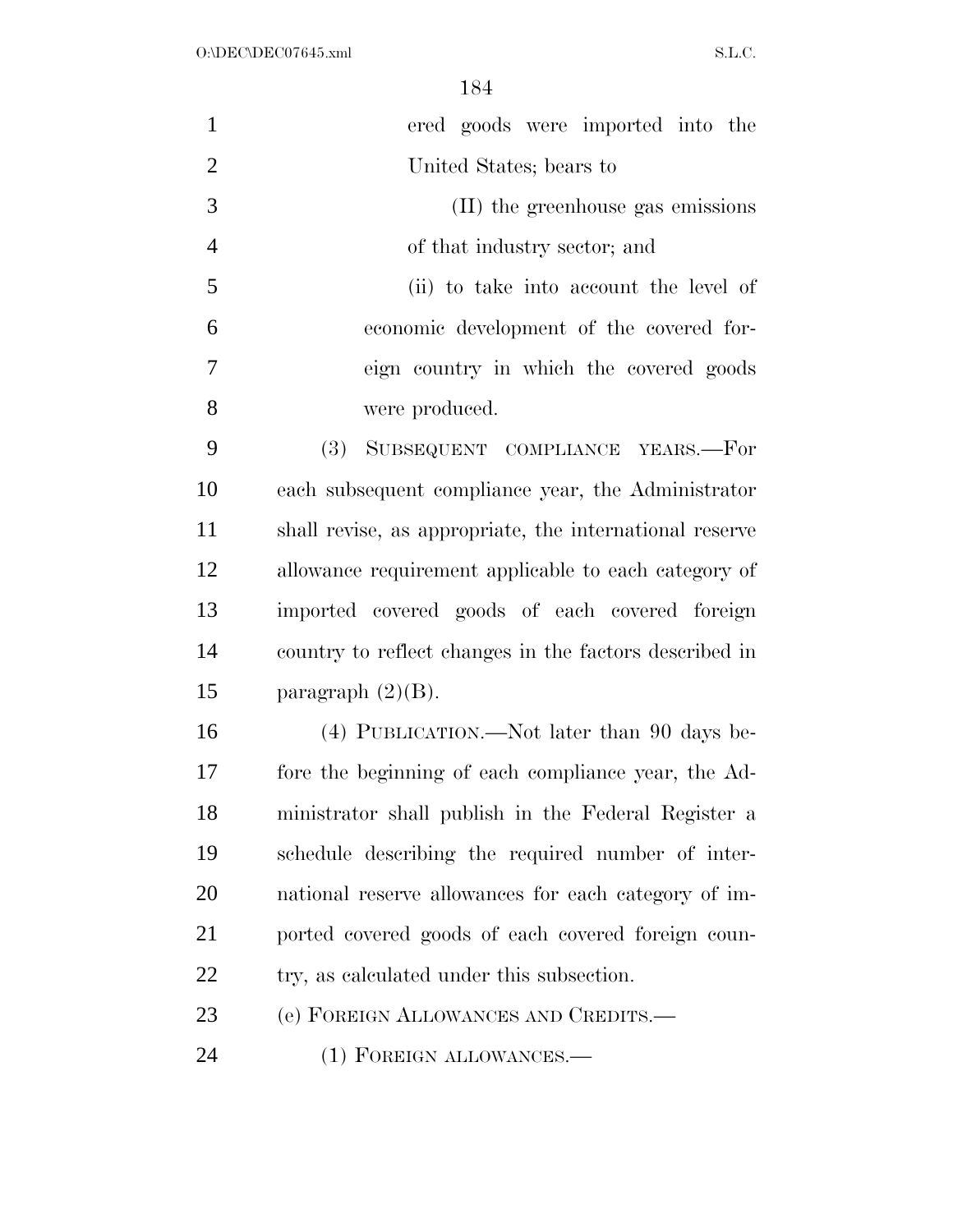(A) IN GENERAL.—A United States im- porter may submit, in lieu of an international reserve allowance issued under this section, a foreign allowance or similar compliance instru- ment distributed by a foreign country pursuant to a cap and trade program that represents a comparable action. 8 (B) COMMENSURATE CAP AND TRADE PRO- GRAM.—For purposes of subparagraph (A), a cap and trade program that represents a com- parable action shall include any greenhouse gas regulatory program adopted by a covered for- eign country to limit the greenhouse gas emis- sions of the covered foreign country, if the President certifies that the program— (i)(I) places a quantitative limitation on the total quantity of greenhouse gas emissions of the covered foreign country (expressed in terms of tons emitted per calendar year); and (II) achieves that limitation through

22 an allowance trading system;

 (ii) satisfies such criteria as the Presi- dent may establish for requirements relat-ing to the enforceability of the cap and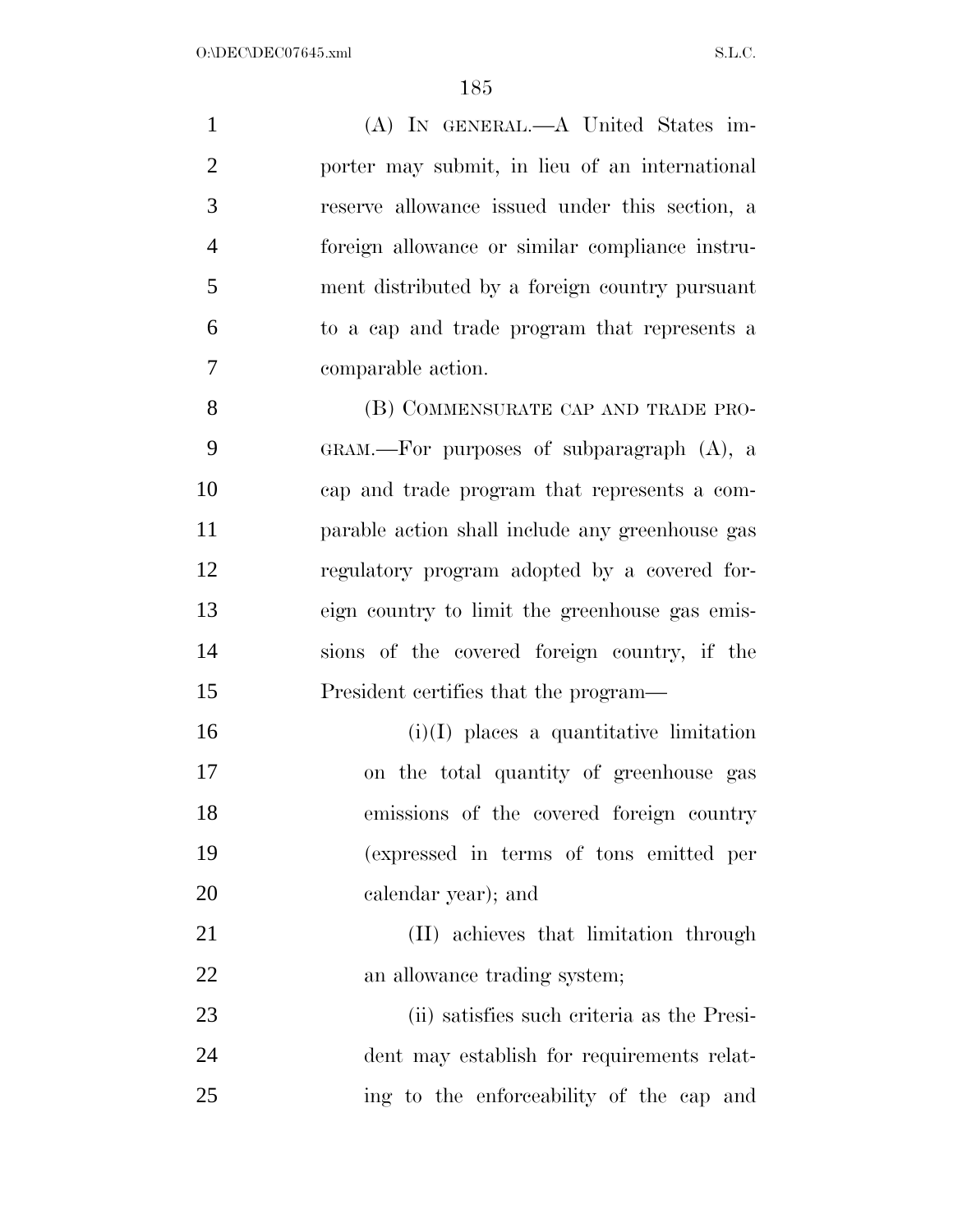| $\mathbf{1}$   | trade program, including requirements for                    |
|----------------|--------------------------------------------------------------|
| $\overline{2}$ | monitoring, reporting, verification proce-                   |
| 3              | dures, and allowance tracking; and                           |
| $\overline{4}$ | (iii) is a comparable action.                                |
| 5              | (2) FOREIGN CREDITS.—                                        |
| 6              | (A) IN GENERAL.—A United States im-                          |
| 7              | porter may submit, in lieu of an international               |
| 8              | reserve allowance issued under this section, a               |
| 9              | foreign credit or a credit for an international              |
| 10             | offset project that the Administrator has au-                |
| 11             | thorized for use under subtitle E of title II.               |
| 12             | (B) APPLICATION.—The limitation on the                       |
| 13             | use of international reserve allowances by regu-             |
| 14             | lated entities under subsection $(a)(6)$ shall not           |
| 15             | apply to a United States importer for purposes               |
| 16             | of this paragraph.                                           |
| 17             | (f) RETIREMENT OF ALLOWANCES.—The Adminis-                   |
| 18             | trator shall retire each international reserve allowance,    |
| 19             | foreign allowance, and foreign credit submitted to achieve   |
| 20             | compliance with this section.                                |
| 21             | (g) CONSISTENCY WITH INTERNATIONAL AGREE-                    |
| 22             | MENTS.—The Administrator, in consultation with the Sec-      |
| 23             | retary of State, shall adjust the international reserve al-  |
| 24             | lowance requirements established under this section (in-     |
| 25             | cluding the quantity of international reserve allowances re- |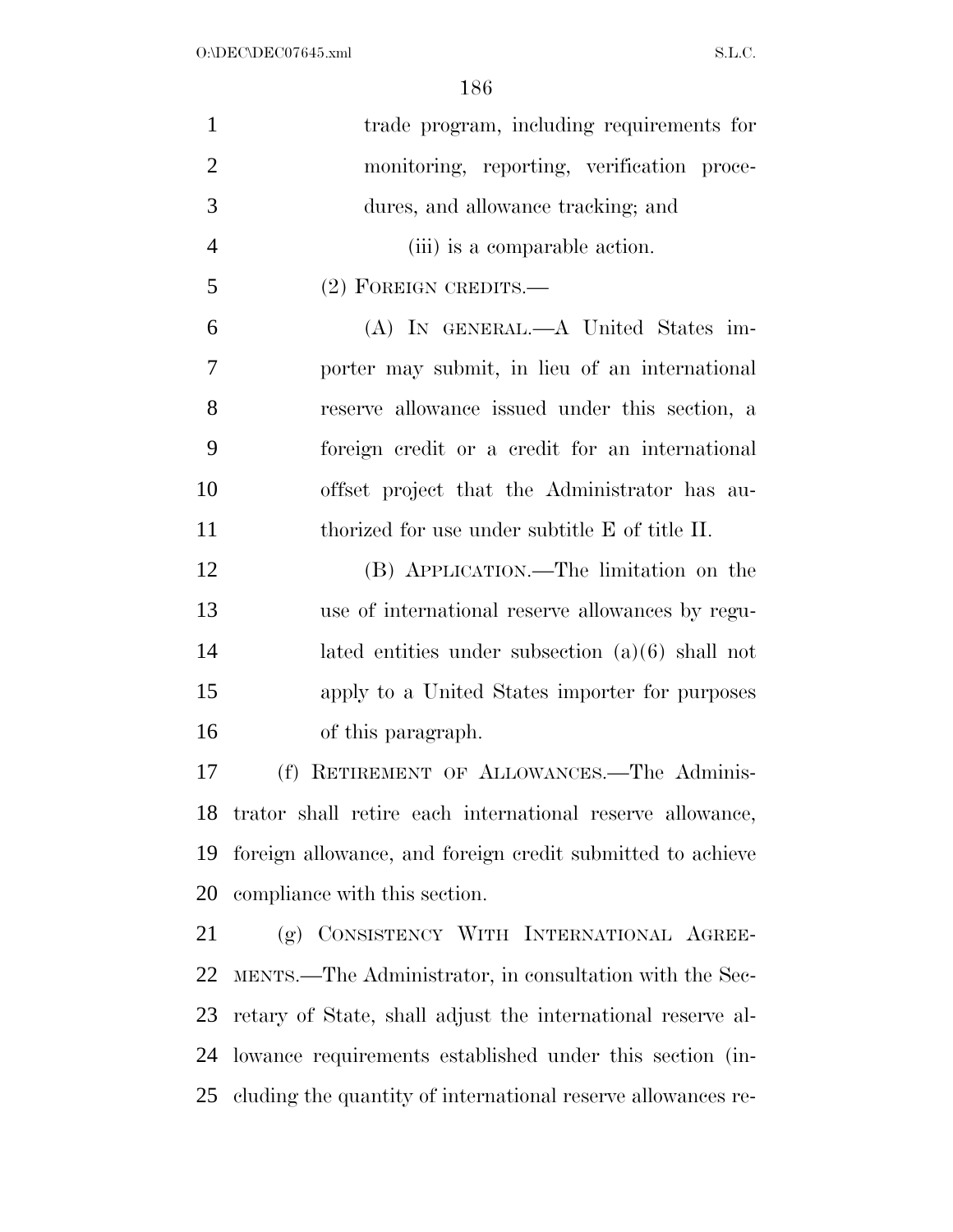$O:\DEC\DECO7645.xml$  S.L.C.

 quired for each category of covered goods of a covered for- eign country) as the Administrator determines to be nec- essary to ensure that the United States complies with all applicable international agreements.

 (h) TERMINATION.—The international reserve allow- ance requirements of this section shall not apply to a cov- ered good of a covered foreign country in any case in which the President makes a determination described in subsection (b)(2) with respect to the covered goods of that covered foreign country.

 (i) FINAL REGULATIONS.—Not later than January 1, 2019, the Administrator shall promulgate such regulations as the Administrator determines to be necessary to carry out this section.

# **SEC. 6007. ADJUSTMENT OF INTERNATIONAL RESERVE AL-LOWANCE REQUIREMENTS.**

 (a) IN GENERAL.—Not later than January 1, 2023, and annually thereafter, the President shall prepare and submit to Congress a report that assesses the effectiveness of the applicable international reserve allowance require- ments under section 6006 with respect to the covered goods of each covered foreign country.

 (b) INADEQUATE REQUIREMENTS.—If the President determines that an applicable international reserve allow-ance requirement is not adequate to achieve the purposes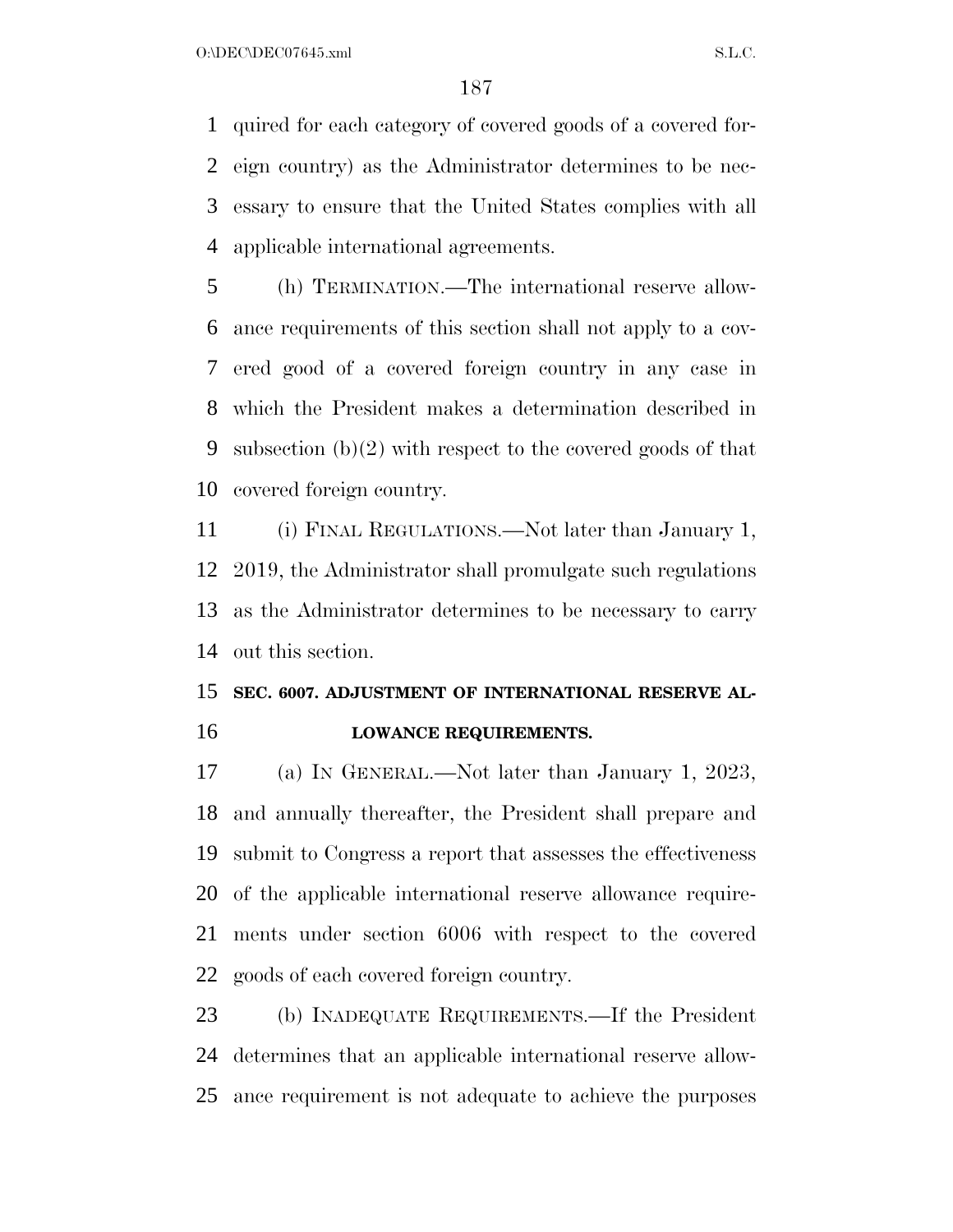of this title, the President, simultaneously with the sub-mission of the report under subsection (a), shall—

- (1) adjust the requirement; or
- (2) take such other action as the President de- termines to be necessary to improve the effectiveness of the requirement, in accordance with all applicable international agreements.

 (c) EFFECTIVE DATE.—An adjustment under sub- section (b)(1) shall take effect beginning on January 1 of the compliance year immediately following the date on which the adjustment is made.

### **TITLE VII—REVIEWS**

**SEC. 7001. NATIONAL ACADEMY OF SCIENCES REVIEW.** 

(a) REPORT.—

 (1) IN GENERAL.—Not later than January 1, 2012, and every 3 years thereafter, the Adminis- trator shall offer to enter into a contract with the National Academy of Sciences under which the Academy shall submit to Congress and the Adminis- trator reports evaluating the implementation of this Act.

22 (2) CONTENTS OF REPORT. Each report sub- mitted to Congress under paragraph (1) shall in-clude an analysis of—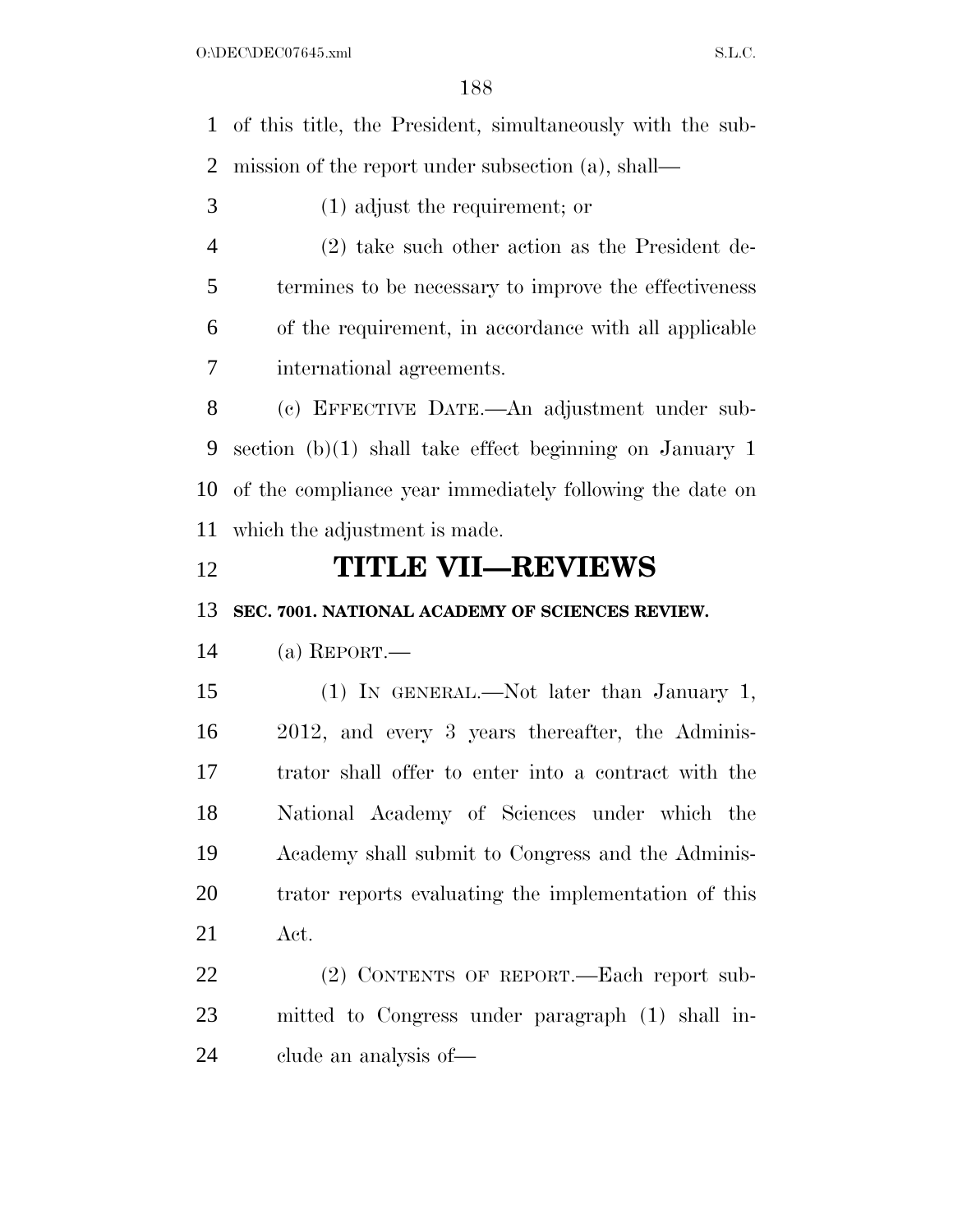(A) the extent to which the emission reduc- tions required under this Act are being achieved;

 (B) the extent to which the emission re- ductions achieved under this Act, taken to- gether with actual steps taken by other coun- tries to reduce greenhouse gas emissions, is pre- dicted to stabilize atmospheric greenhouse gas concentrations at a level adequate to forestall dangerous anthropogenic interference with the 11 climate system;

 (C) whether an increase of global average temperature in excess of 3.6 degrees Fahrenheit (2 degrees Celsius) above the preindustrial av- erage has occurred or is more likely than not to occur in the foreseeable future as a result of anthropogenic climate change;

 (D)(i) predicted changes in ocean acidity, the extent of coral reefs, and other indicators of ocean ecosystem health due to anthropogenic carbon dioxide; and

 (ii) any additional actions that should be taken by the United States or other countries to protect the health of the oceans;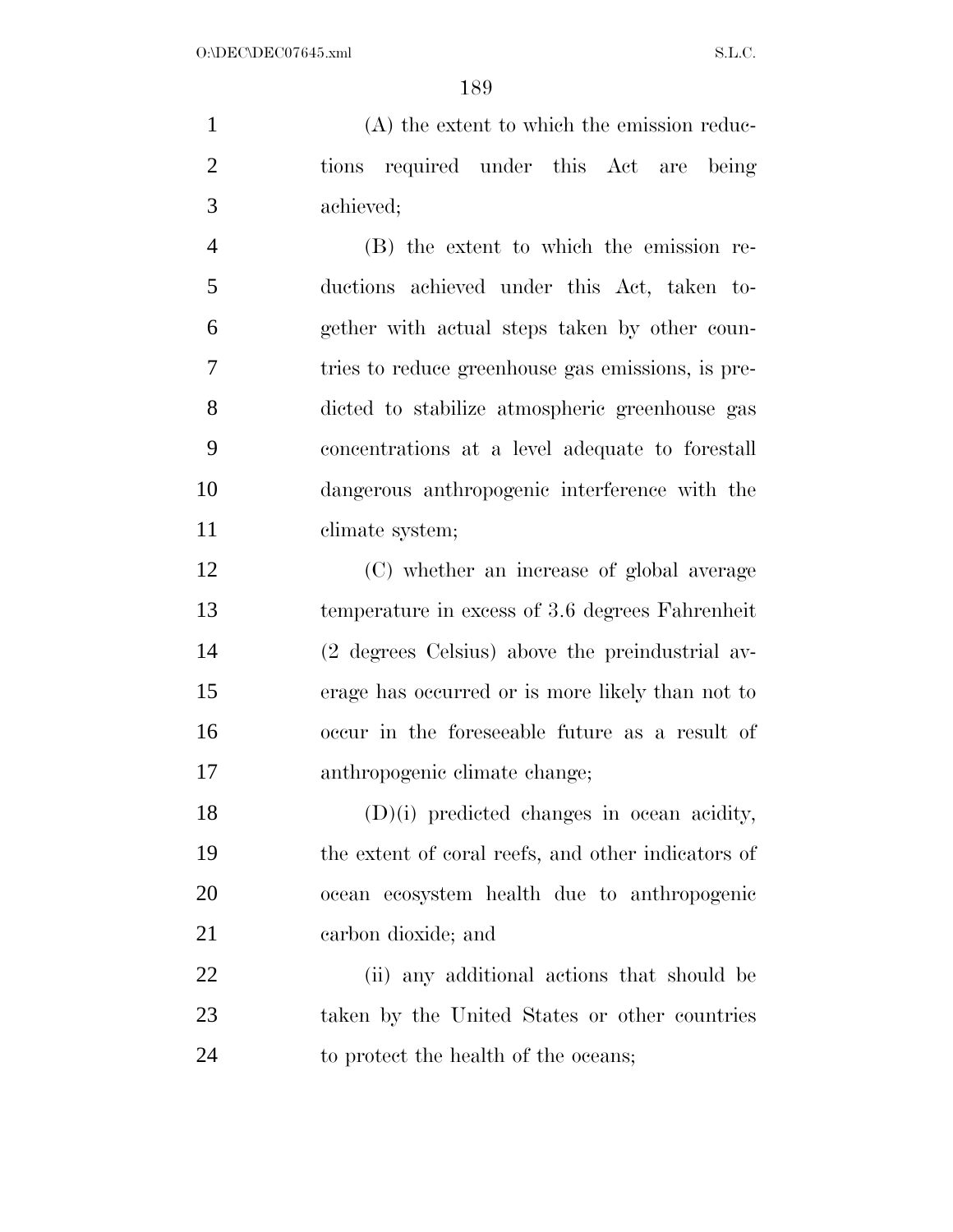| $\mathbf{1}$   | (E) the status of the best available science          |
|----------------|-------------------------------------------------------|
| $\overline{2}$ | and the status of technologies to reduce, se-         |
| 3              | quester, or avoid greenhouse gas emissions;           |
| $\overline{4}$ | (F) whether the percentage of allowances              |
| 5              | for any calendar year that are auctioned, allo-       |
| 6              | cated, or devoted to other purposes under this        |
| 7              | Act should be modified;                               |
| 8              | (G) the effectiveness of auction revenues in          |
| 9              | meeting the stated purposes of this Act; and          |
| 10             | (H) whether additional measures, including            |
| 11             | an increase in the earned income tax credit, a        |
| 12             | reduction in payroll taxes, or the implementa-        |
| 13             | tion of electronic benefit transfers by State         |
| 14             | health and human services agencies to reach           |
| 15             | low-income individuals who are not required to        |
| 16             | file Federal income tax returns, are needed to        |
| 17             | help low- and moderate-income individuals re-         |
| 18             | spond to changes in the cost of energy-related        |
| 19             | goods and services.                                   |
| 20             | (b) TECHNOLOGY REPORTS.—                              |
| 21             | (1) DEFINITION.—In this subsection, the term          |
| 22             | "technologically infeasible," with respect to a tech- |
| 23             | nology, means that the technology—                    |
| 24             | (A) will not be demonstrated beyond lab-              |
| 25             | oratory-scale conditions;                             |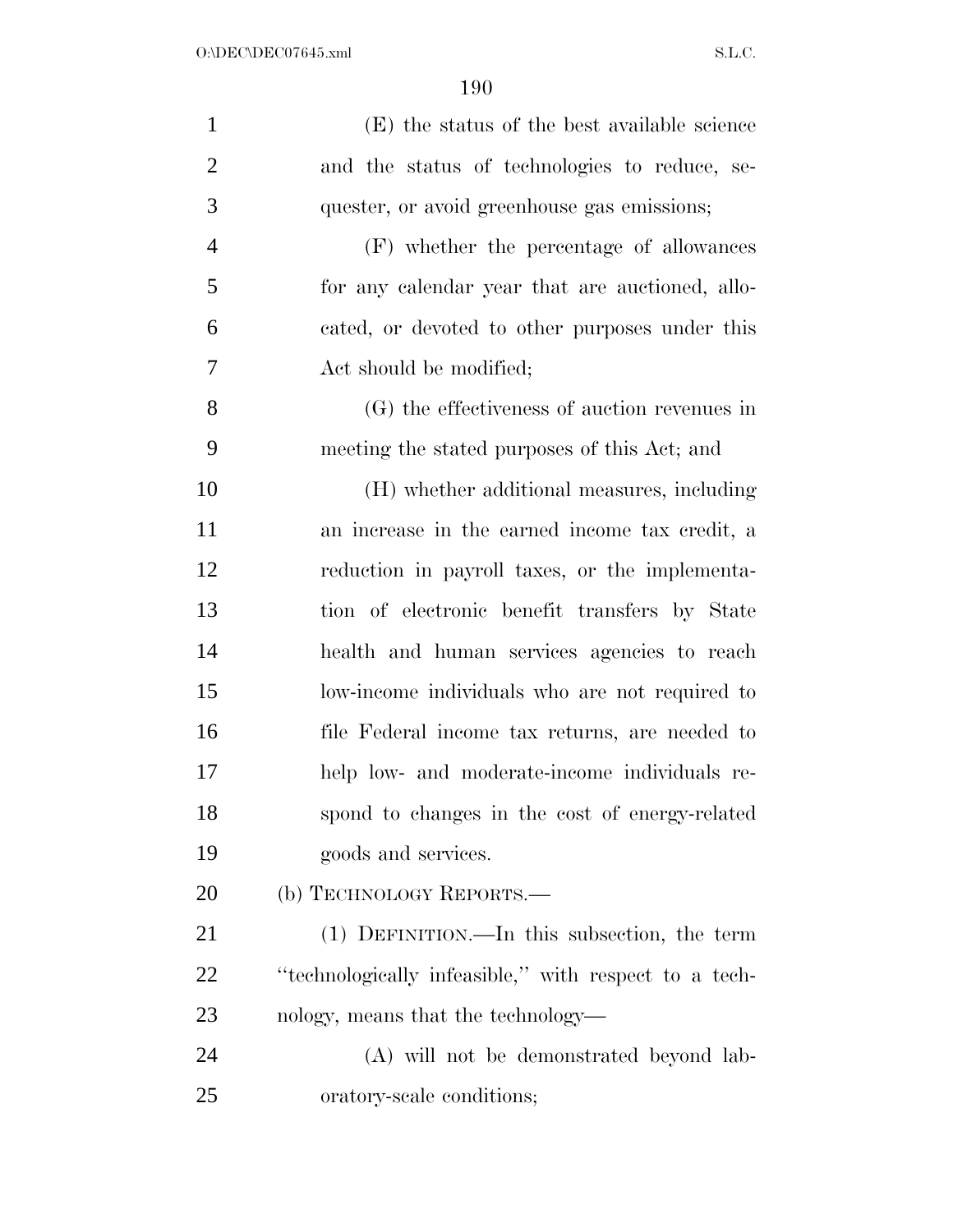| $\mathbf{1}$   | (B) would be unsafe;                                   |
|----------------|--------------------------------------------------------|
| $\overline{2}$ | (C) would not reliably reduce greenhouse               |
| 3              | gas emissions; or                                      |
| $\overline{4}$ | (D) would prevent the activity to which the            |
| 5              | technology applies from meeting or performing          |
| 6              | the primary purpose of the activity (such as           |
| 7              | generating electricity or transporting goods or        |
| 8              | individuals).                                          |
| 9              | (2) REPORTS.—Not later than 180 days after             |
| 10             | the date of enactment of this Act, the Administrator   |
| 11             | shall offer to enter into a contract with the National |
| 12             | Academy of Sciences under which the Academy, not       |
| 13             | later than 2 years after the date of enactment of      |
| 14             | this Act and every 3 years thereafter, shall submit    |
| 15             | to Congress and the Administrator a report that de-    |
| 16             | scribes or analyzes—                                   |
| 17             | (A) the status of current greenhouse gas               |
| 18             | emission reduction technologies, including—            |
| 19             | (i) technologies for capture and dis-                  |
| <b>20</b>      | posal of greenhouse gases;                             |
| 21             | (ii) efficiency improvement<br>tech-                   |
| 22             | nologies;                                              |
| 23             | (iii) zero-greenhouse gas emitting en-                 |
| 24             | ergy technologies; and                                 |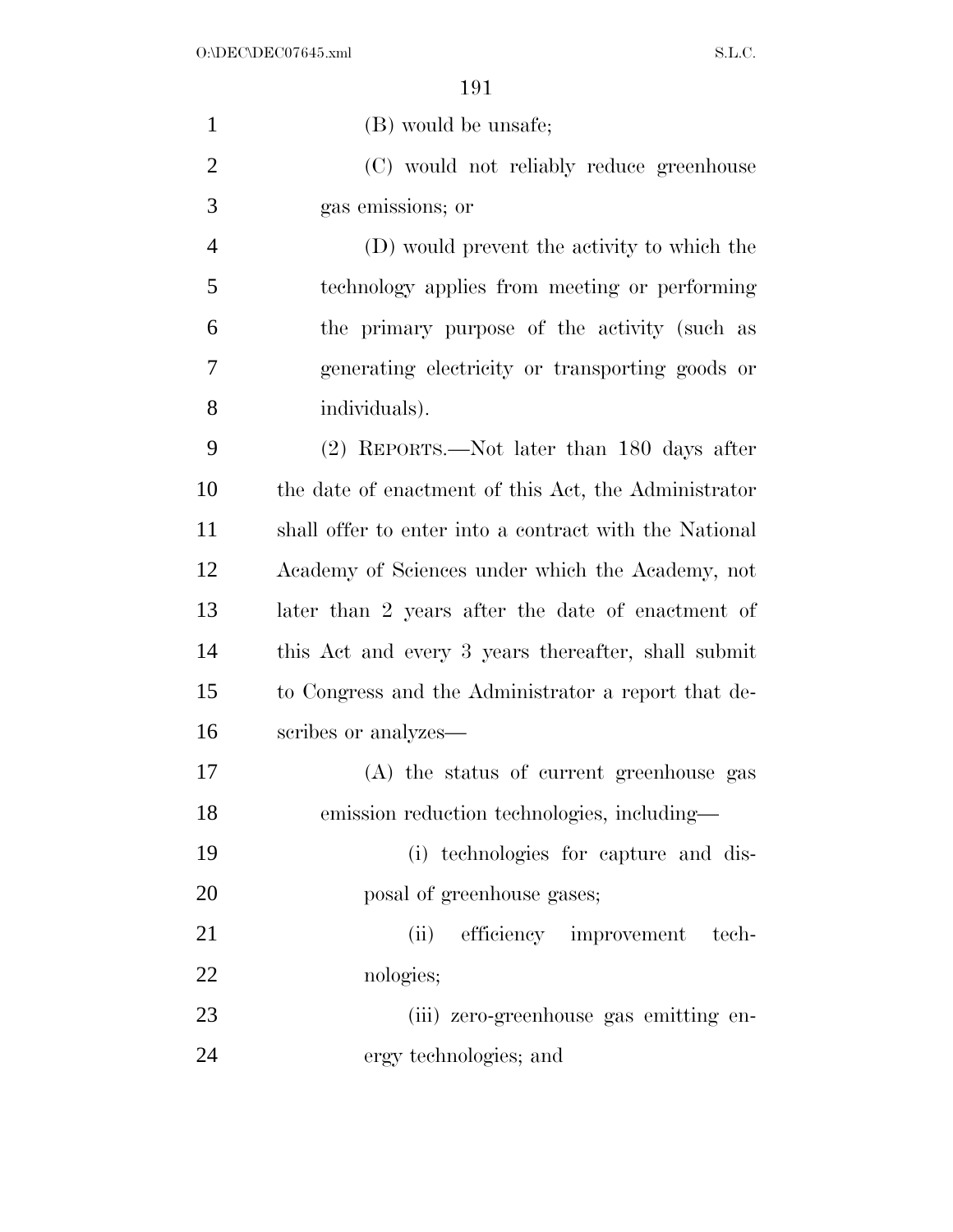| $\mathbf{1}$   | (iv) above- and below-ground biologi-            |
|----------------|--------------------------------------------------|
| $\overline{2}$ | cal sequestration technologies;                  |
| 3              | (B) whether the requirements of this Act         |
| $\overline{4}$ | (including regulations promulgated under this    |
| 5              | $Act)$ —                                         |
| 6              | (i) promote the development and de-              |
| 7              | ployment of greenhouse gas emission re-          |
| 8              | duction technologies; or                         |
| 9              | (ii) mandate a level of emission con-            |
| 10             | trol or reduction that, based on available       |
| 11             | or expected technology, will be techno-          |
| 12             | logically infeasible at the time at which the    |
| 13             | requirements become effective;                   |
| 14             | (C) the projected date on which any tech-        |
| 15             | nology determined to be technologically infeasi- |
| 16             | ble will become technologically feasible;        |
| 17             | (D) whether any technology determined to         |
| 18             | be technologically infeasible cannot reasonably  |
| 19             | be expected to become technologically feasible   |
| 20             | prior to calendar year 2050; and                 |
| 21             | (E) the costs of available alternative green-    |
| 22             | house gas emission reduction strategies that     |
| 23             | could be used or pursued in lieu of any tech-    |
| 24             | nologies that are determined to be techno-       |
| 25             | logically infeasible.                            |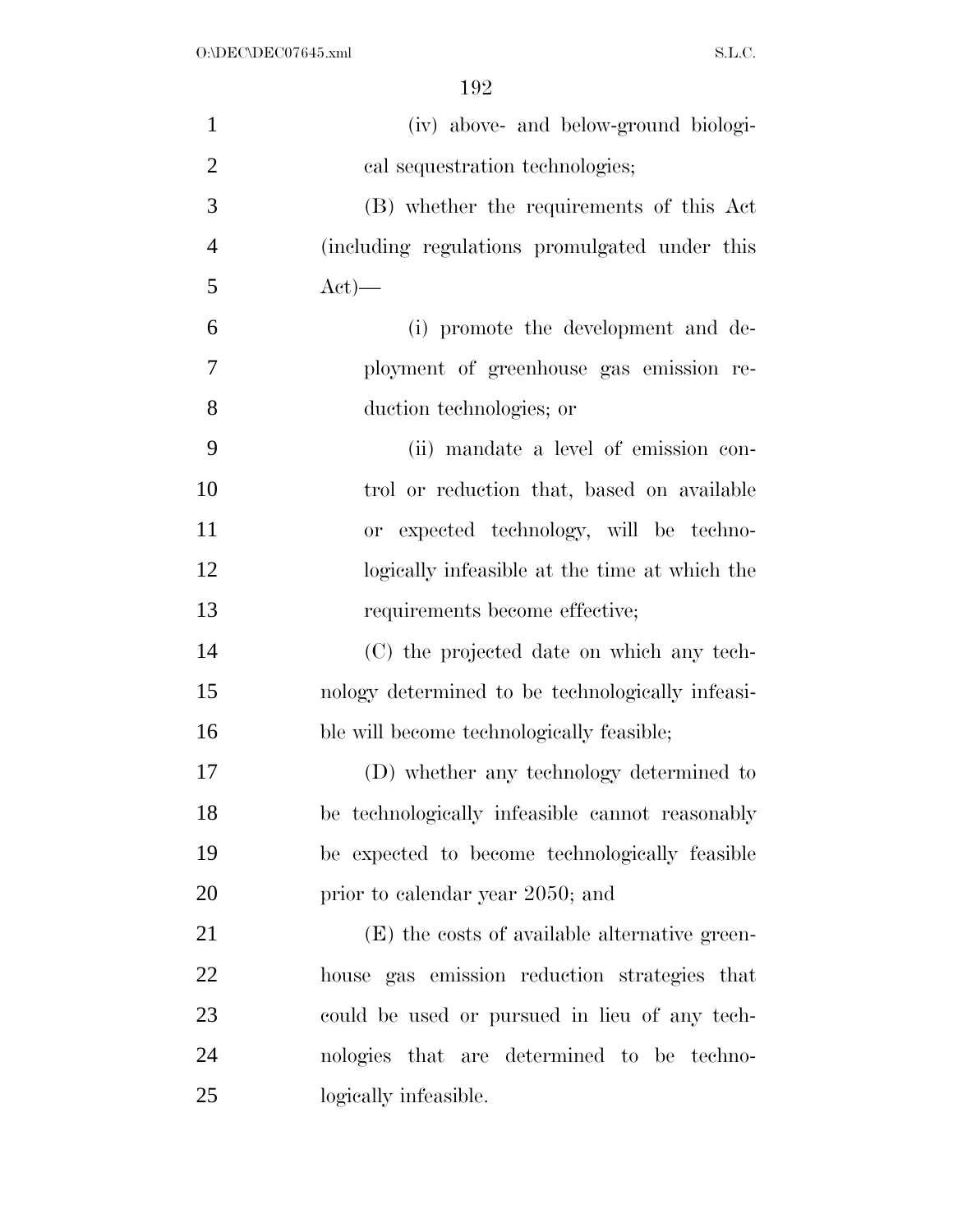### **SEC. 7002. TRANSPORTATION SECTOR REVIEW.**

 (a) REVIEW.—Not later than January 1, 2010, the Administrator shall conduct a comprehensive review and analysis to determine whether any of the following have occurred:

 $6 \t(1)(A)$  The motor vehicle fuel and motor vehicle and nonroad regulations within the scope of Execu- tive Order 13432 (72 Fed. Reg. 27717; relating to cooperation among agencies in protecting the envi- ronment with respect to greenhouse gas emissions from motor vehicles, nonroad vehicles, and nonroad engines) have been finalized and implemented by Federal agencies and departments.

 (B) Any other transportation-related programs, including corporate average fuel economy standard reform, greenhouse gas vehicle emissions standards, renewable fuel volume mandates, low carbon fuel standards, and activities to reduce vehicle miles trav- eled have been finalized and implemented by a Fed-eral agency or department.

 (2) Any regulation or program described in paragraph (1) is expected to achieve at least 1 of the following, as compared to the baseline greenhouse gas emissions consistent with the reference case con-tained in the report of the Energy Information Ad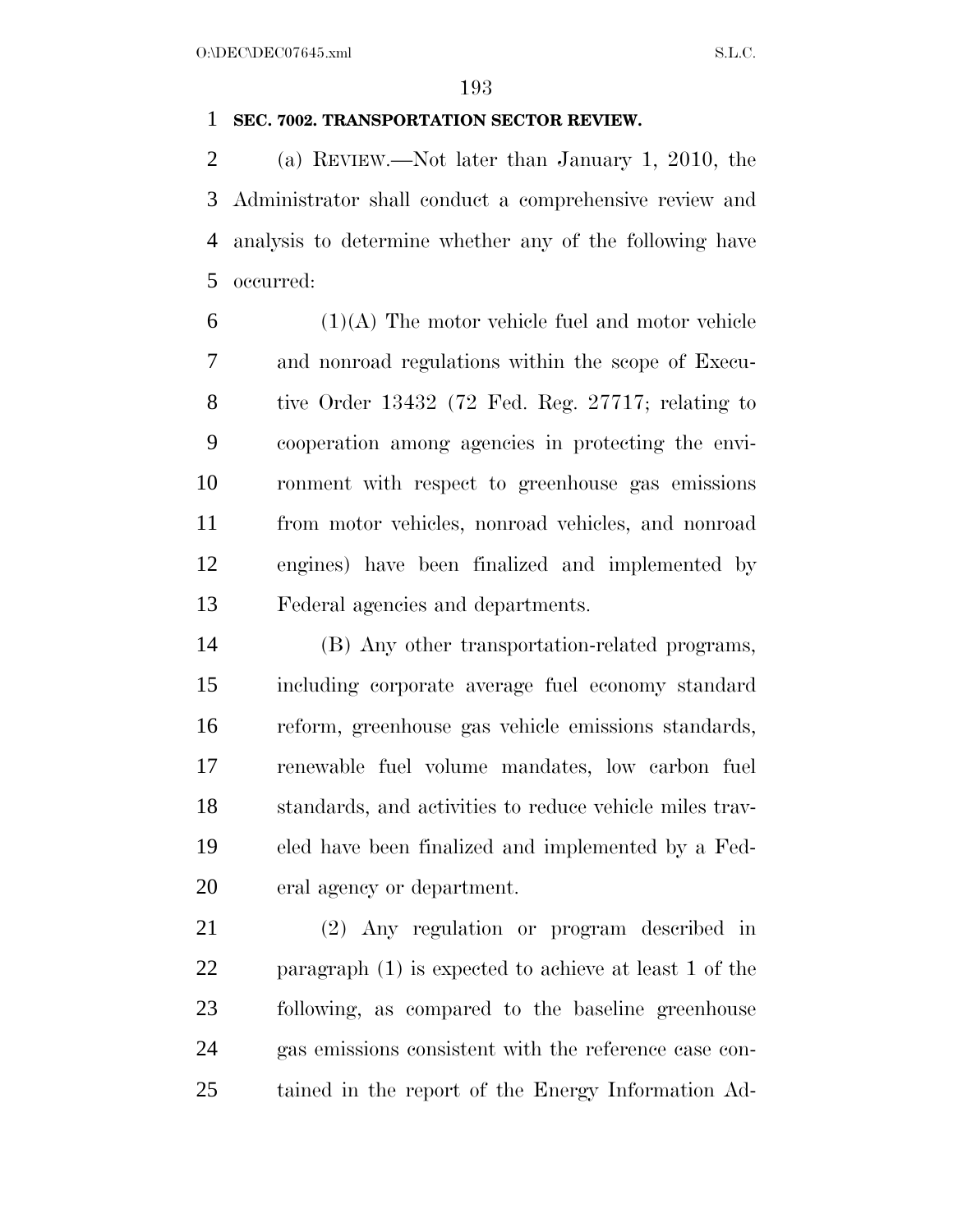$O:\Delta$ DEC $O$ 7645.xml S.L.C.

 ministration entitled ''Annual Energy Outlook 2  $2006"$ :

 (A) At least a 6.2-percent reduction in cu- mulative greenhouse gas emissions from the light-duty motor vehicle sector, including light- duty vehicles and light-duty trucks, during the period beginning on January 1, 2010, and end-ing on December 31, 2020.

 (B) A cumulative reduction of approxi- mately 1,140,000 metric tons of carbon dioxide equivalent, measured on a full fuel cycle basis. (b) REPORT.—If the Administrator determines that 13 a reduction described in subsection  $(a)(2)(A)$  will not be achieved, the Administrator shall submit to Congress, not later than January 1, 2010, a report describing—

 (1) any additional action of the Administrator that will be necessary to reduce greenhouse gas emissions from the light-duty motor vehicle sector; and

 (2) recommendations of the Administrator with respect to actions that could be established by Con- gress to ensure that the United States transpor-tation sector will achieve—

 (A) the reductions described in subsection 25 (a)(2)(B); and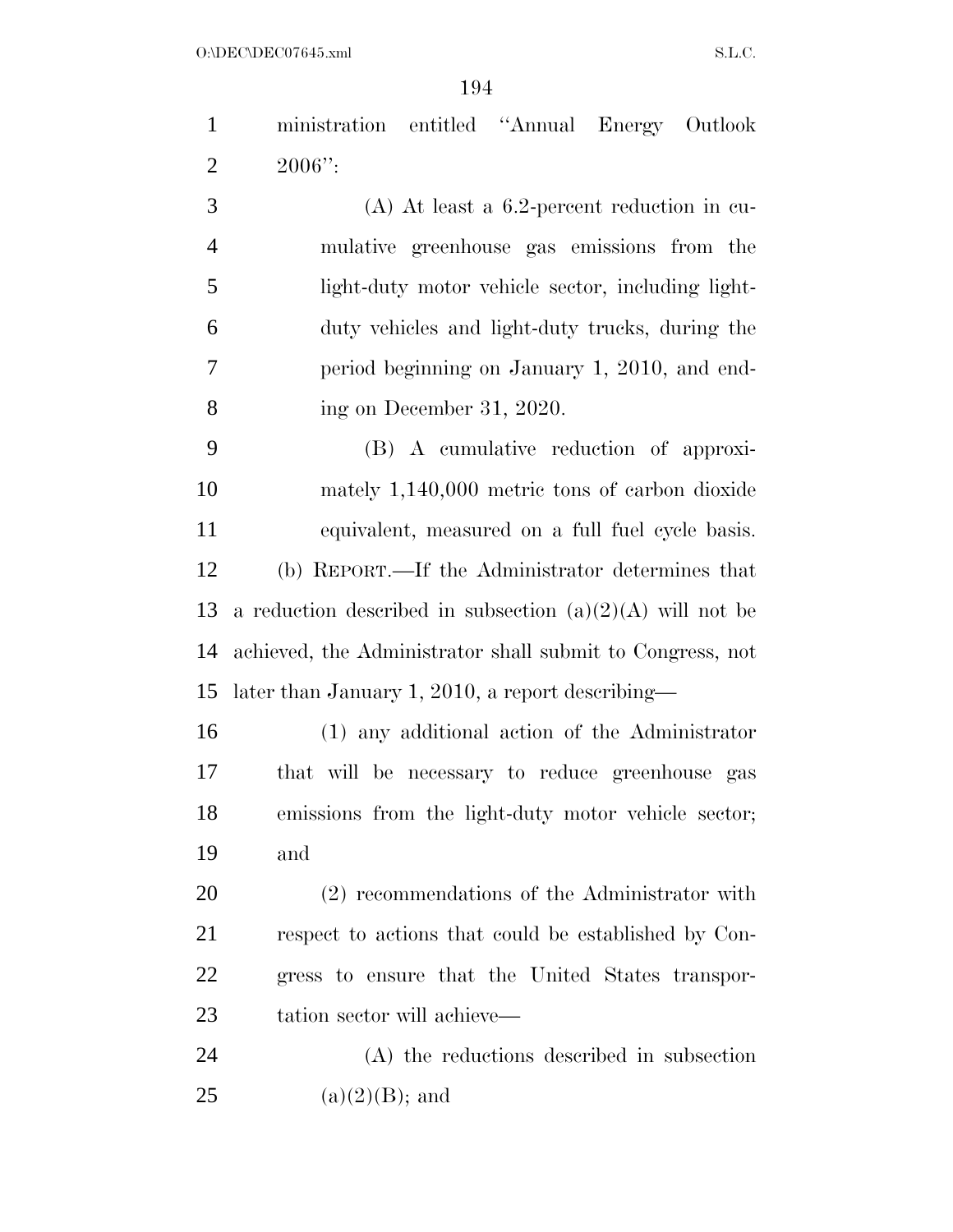(B) any additional reductions necessary for 2 that sector to assume an equitable share of re- sponsibility for reducing greenhouse gas emis-sions.

**SEC. 7003. ADAPTATION REVIEW.** 

(a) REGIONAL ESTIMATES.—

(1) ESTIMATES.—

 (A) IN GENERAL.—The Administrator, in consultation with the officials described in para- graph (2) and relevant State agencies, shall conduct 6 regional infrastructure cost assess- ments in various regions of the United States, and a national cost assessment, to provide esti- mates of the range of costs that should be an- ticipated for adaptation to the impacts of cli-mate change.

 (B) VARIOUS PROBABILITIES.—The Ad- ministrator shall develop the estimates under subparagraph (A) for low, medium, and high probabilities of climate change and the potential 21 impacts of climate change.

22 (2) DESCRIPTION OF OFFICIALS.—The officials 23 referred to in paragraph (1) are—

24 (A) the Secretary of Agriculture;

(B) the Secretary of Commerce;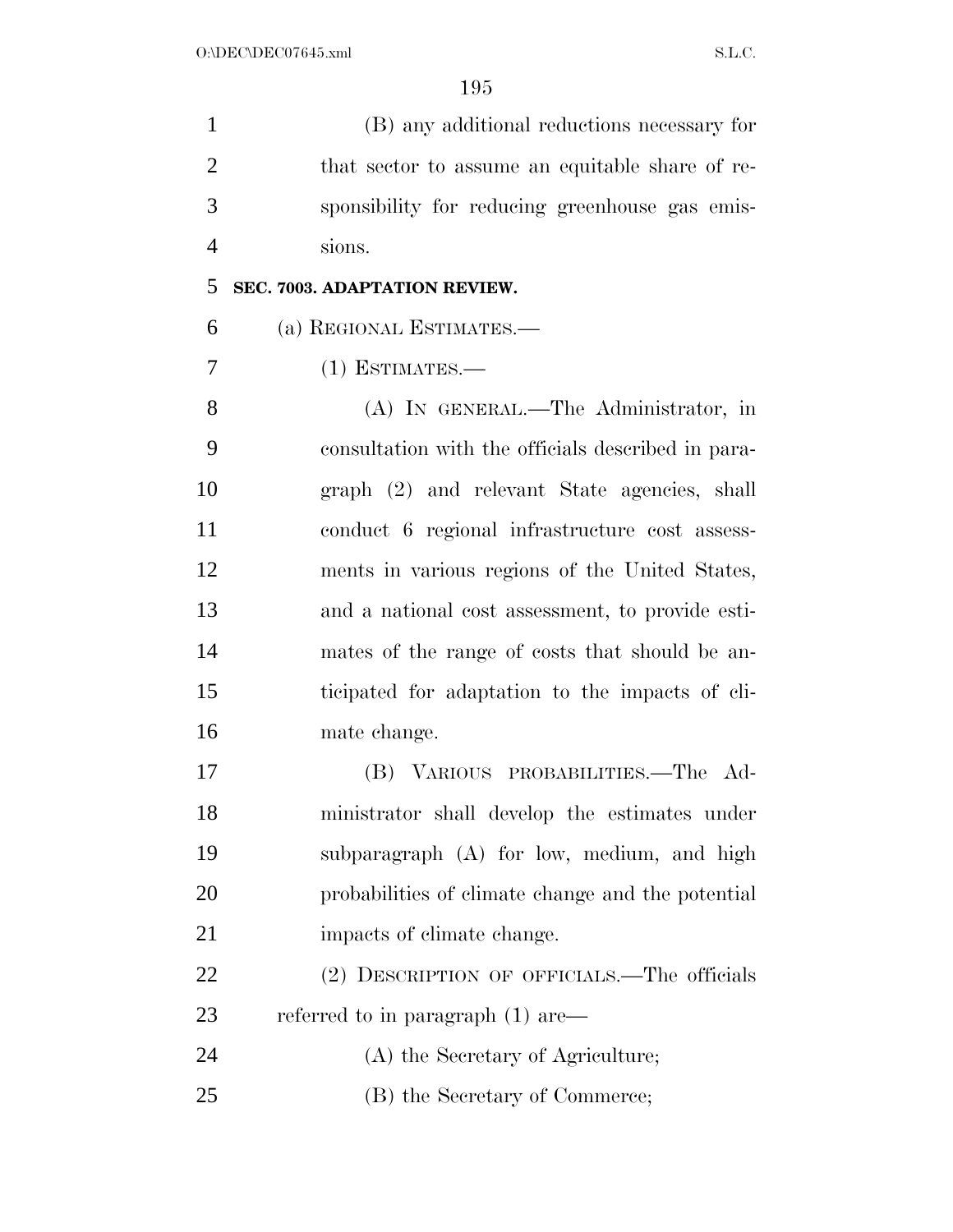| $\mathbf{1}$   | (C) the Secretary of Defense;                         |
|----------------|-------------------------------------------------------|
| $\overline{2}$ | (D) the Secretary of Energy;                          |
| 3              | (E) the Secretary of Health and Human                 |
| $\overline{4}$ | Services;                                             |
| 5              | (F) the Secretary of Homeland Security;               |
| 6              | (G) the Secretary of Housing and Urban                |
| 7              | Development;                                          |
| 8              | (H) the Secretary of the Interior;                    |
| 9              | (I) the Secretary of Transportation;                  |
| 10             | (J) the Director of United States Geologi-            |
| 11             | cal Survey; and                                       |
| 12             | (K) the heads of such other Federal agen-             |
| 13             | cies and departments as the Administrator de-         |
| 14             | termines to be necessary.                             |
| 15             | (3) SUBMISSION TO CONGRESS.—Not later than            |
| 16             | 1 year after the date of enactment of this Act, the   |
| 17             | Administrator shall submit to Congress a report de-   |
| 18             | scribing the results of the assessments conducted     |
| 19             | under this subsection.                                |
| <b>20</b>      | (b) ADAPTATION PLAN.—                                 |
| 21             | $(1)$ IN GENERAL.—Not later than 180 days             |
| 22             | after the date of enactment of this Act, the Adminis- |
| 23             | trator shall submit to Congress a climate change ad-  |
| 24             | aptation plan for the United States, based on—        |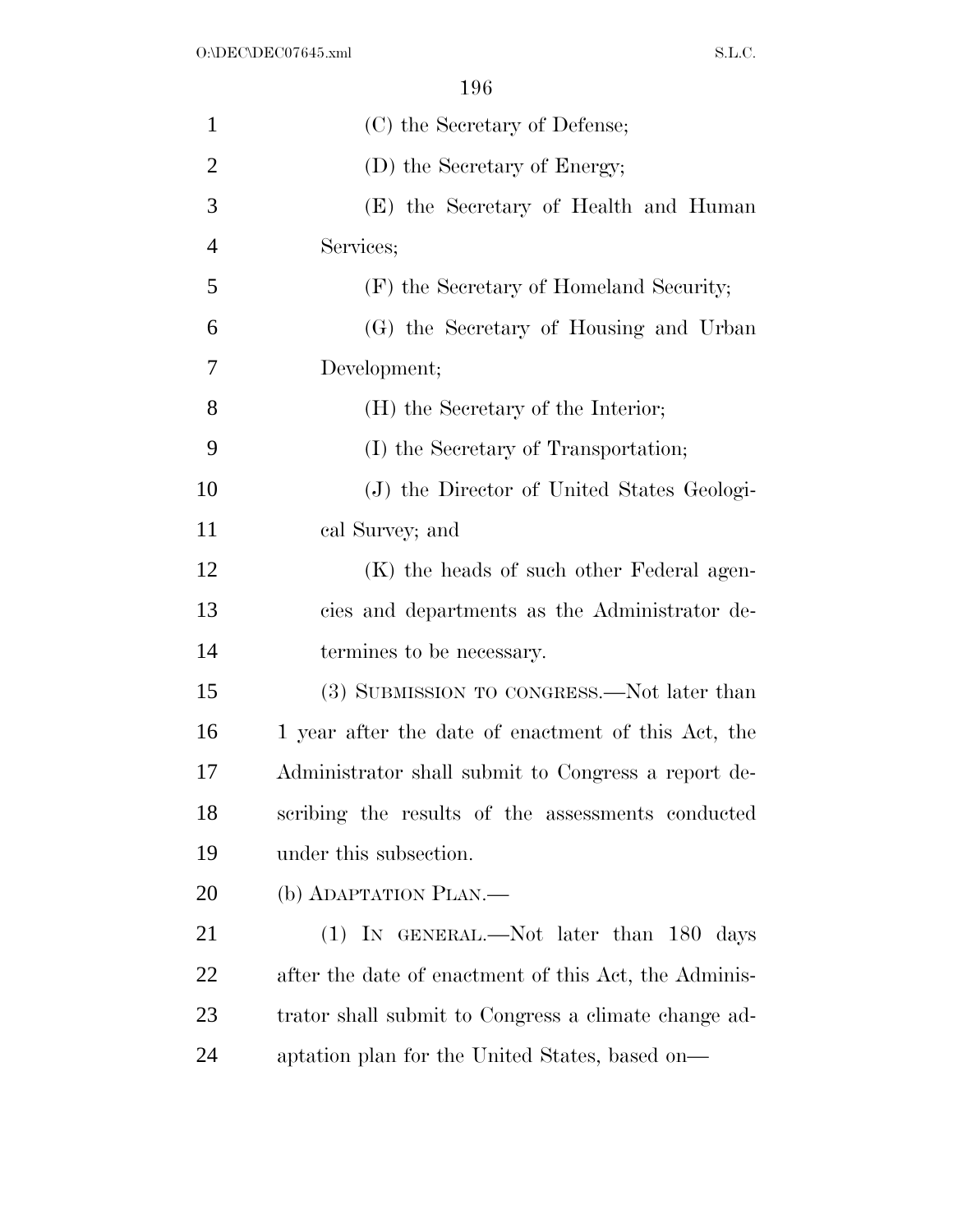| $\mathbf{1}$   | (A) assessments performed by the United         |
|----------------|-------------------------------------------------|
| $\overline{2}$ | Nations Intergovernmental Panel on Climate      |
| 3              | Change in accordance with the Global Change     |
| $\overline{4}$ | Research Act of 1990 (15 U.S.C. 2921 et seq.);  |
| 5              | and                                             |
| 6              | (B) any other scientific, peer-reviewed re-     |
| 7              | gional assessments.                             |
| 8              | (2) INCLUSIONS.—The adaptation plan under       |
| 9              | paragraph $(1)$ shall include—                  |
| 10             | (A) a prioritized list of vulnerable systems    |
| 11             | and regions in the United States;               |
| 12             | (B) requirements for coordination between       |
| 13             | Federal, State, and local governments to ensure |
| 14             | that key public infrastructure, safety, health, |
| 15             | and land use planning and control issues are    |
| 16             | addressed;                                      |
| 17             | (C) requirements for coordination among         |
| 18             | the Federal Government, industry, and commu-    |
| 19             | nities;                                         |
| 20             | an assessment of climate change<br>(D)          |
| 21             | science research needs, including probabilistic |
| 22             | assessments as an aid to planning;              |
| 23             | (E) an assessment of climate change tech-       |
| 24             | nology needs; and                               |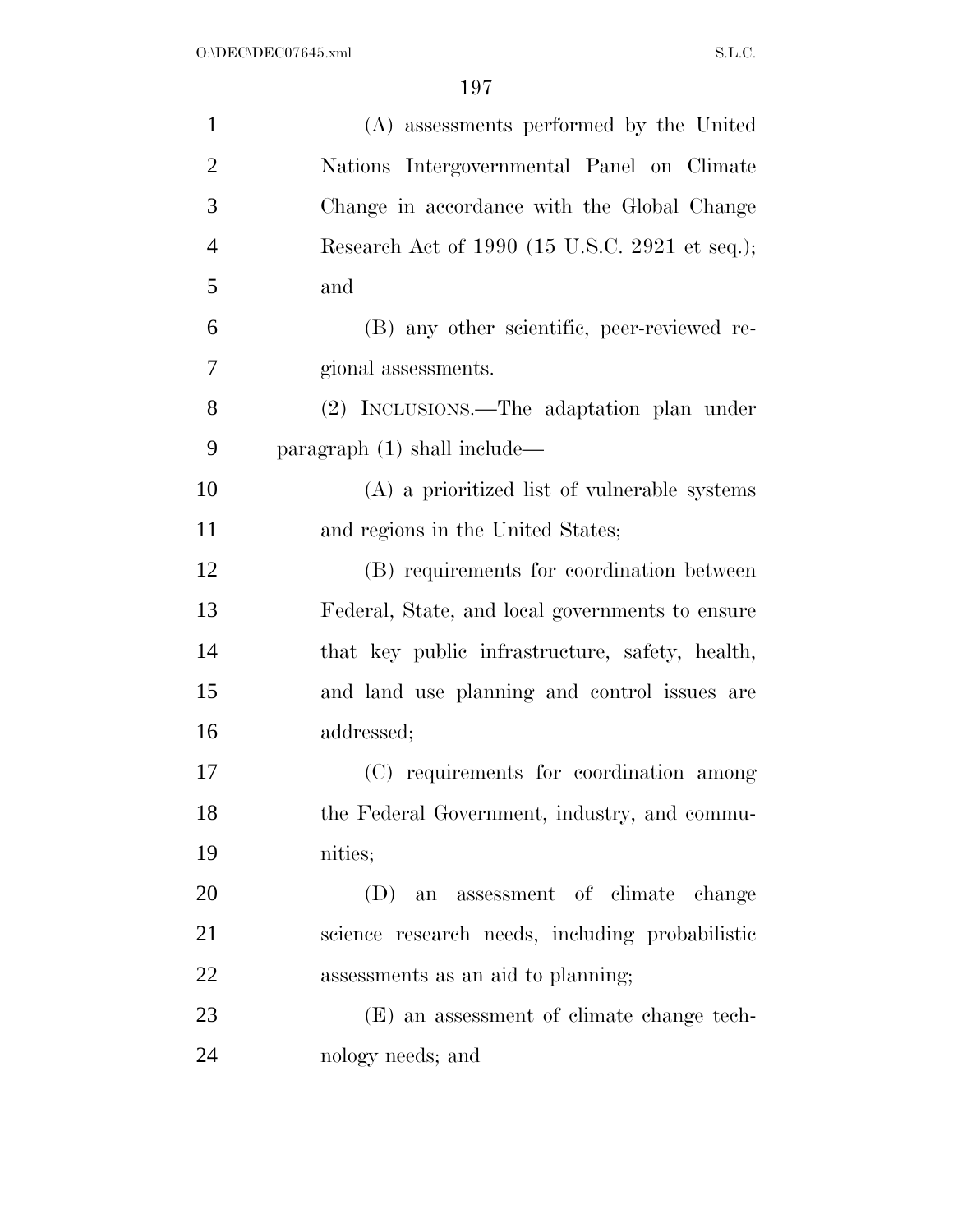| $\mathbf{1}$   | (F) regional and national cost assessments          |
|----------------|-----------------------------------------------------|
| $\overline{2}$ | for the range of costs that should be anticipated   |
| 3              | for adapting to the impacts of climate change.      |
| $\overline{4}$ | (c) IMPACTS OF CLIMATE CHANGE ON LOW-INCOME         |
| 5              | POPULATIONS.-                                       |
| 6              | (1) IN GENERAL.—The Administrator shall con-        |
| $\overline{7}$ | duct research on the impact of climate change on    |
| 8              | low-income populations in all countries, including— |
| 9              | $(A)$ an assessment of the adverse impact of        |
| 10             | climate change on—                                  |
| 11             | low-income populations in<br>(i)<br>the             |
| 12             | United States; and                                  |
| 13             | (ii) developing countries;                          |
| 14             | $(B)(i)$ an identification of appropriate cli-      |
| 15             | mate change adaptation measures and pro-            |
| 16             | grams for developing countries and low-income       |
| 17             | populations;                                        |
| 18             | (ii)<br>an assessment of the impact of the          |
| 19             | measures and programs on low-income popu-           |
| <b>20</b>      | lations; and                                        |
| 21             | (C) an estimate of the costs of developing          |
| 22             | and implementing those climate change adapta-       |
| 23             | tion and mitigation programs.                       |
| 24             | (2) REPORT.—Not later than 1 year after the         |
| 25             | date of enactment of this Act, the Administrator    |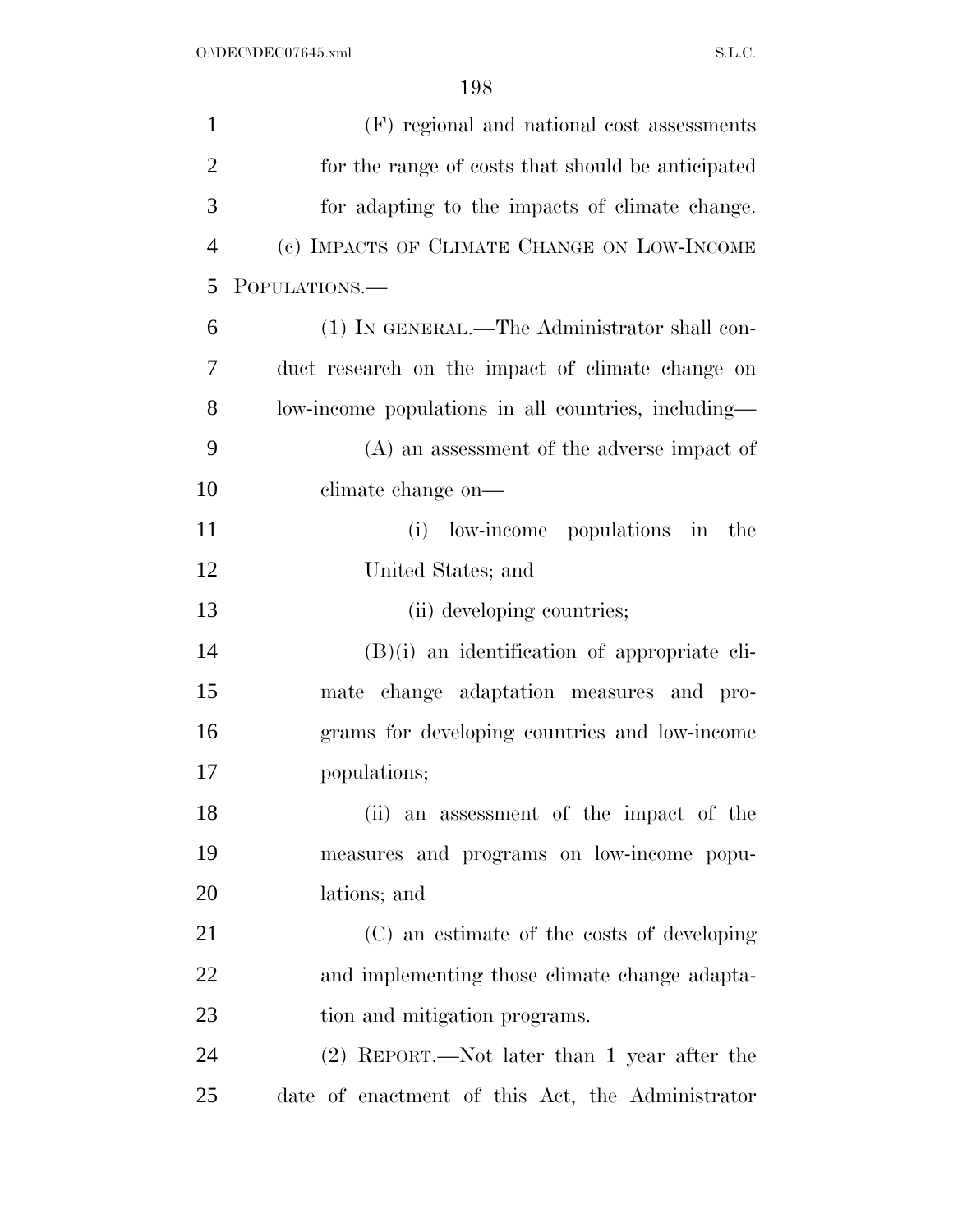| $\mathbf{1}$   | shall submit to Congress a report describing the re-    |
|----------------|---------------------------------------------------------|
| $\overline{2}$ | sults of the research conducted under paragraph (1).    |
| 3              | TITLE VIII-FRAMEWORK<br><b>FOR</b>                      |
| $\overline{4}$ | <b>GEOLOGICAL SEQUESTRA-</b>                            |
| 5              | <b>TION OF CARBON DIOXIDE</b>                           |
| 6              | SEC. 8001. NATIONAL DRINKING WATER REGULATIONS.         |
| 7              | (a) IN GENERAL.—Section 1421 of the Safe Drink-         |
| 8              | ing Water Act (42 U.S.C. 300h) is amended—              |
| 9              | $(1)$ in subsection (b) $(1)$ , by striking "subsection |
| 10             | $(d)(2)$ " and inserting "subsection $(e)(2)$ ";        |
| 11             | $(2)$ by redesignating subsection $(d)$ as sub-         |
| 12             | section (e); and                                        |
| 13             | $(3)$ by inserting after subsection $(e)$ the fol-      |
| 14             | lowing:                                                 |
| 15             | "(d) CARBON DIOXIDE.—                                   |
| 16             | "(1) REGULATIONS.—Not later than 1 year                 |
| 17             | after the date of enactment of the America's Climate    |
| 18             | Security Act of 2007, the Administrator shall pro-      |
| 19             | mulgate regulations for permitting commercial-scale     |
| 20             | underground injection of carbon dioxide for purposes    |
| 21             | of geological sequestration to address<br>climate       |
| 22             | change, including provisions—                           |
| 23             | $\lq\lq$ for monitoring and controlling the             |
| 24             | long-term storage of carbon dioxide and avoid-          |
| 25             | ing, to the maximum extent practicable, any re-         |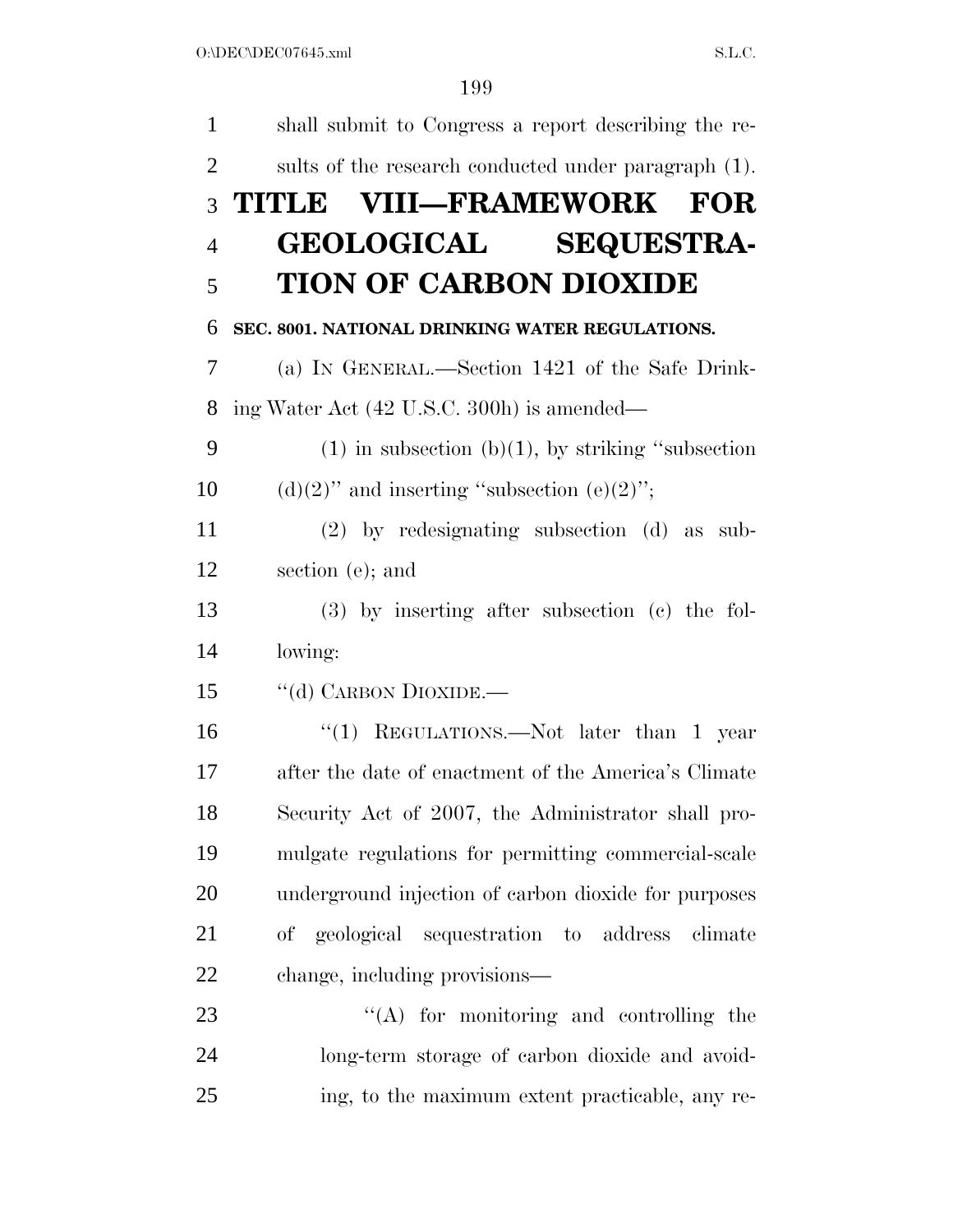lease of carbon dioxide into the atmosphere, and for ensuring protection of underground sources of drinking water, human health, and the environment; and

 ''(B) relating to long-term liability associ- ated with commercial-scale geological sequestra-tion.

8 "(2) SUBSEQUENT REPORTS.—Not later than 5 years after the date on which regulations are pro- mulgated pursuant to paragraph (1), and not less frequently than once every 5 years thereafter, the Administrator shall submit to Congress a report that contains an evaluation of the effectiveness of the regulations, based on current knowledge and experi- ence, with particular emphasis on any new informa- tion on potential impacts of commercial-scale geo- logical sequestration on drinking water, human health, and the environment.

 $(3)$  REVISION.—If the Administrator deter- mines, based on a report under paragraph (2), that regulations promulgated pursuant to paragraph (1) require revision, the Administrator shall promulgate revised regulations not later than 1 year after the date on which the applicable report is submitted to Congress under paragraph (2).''.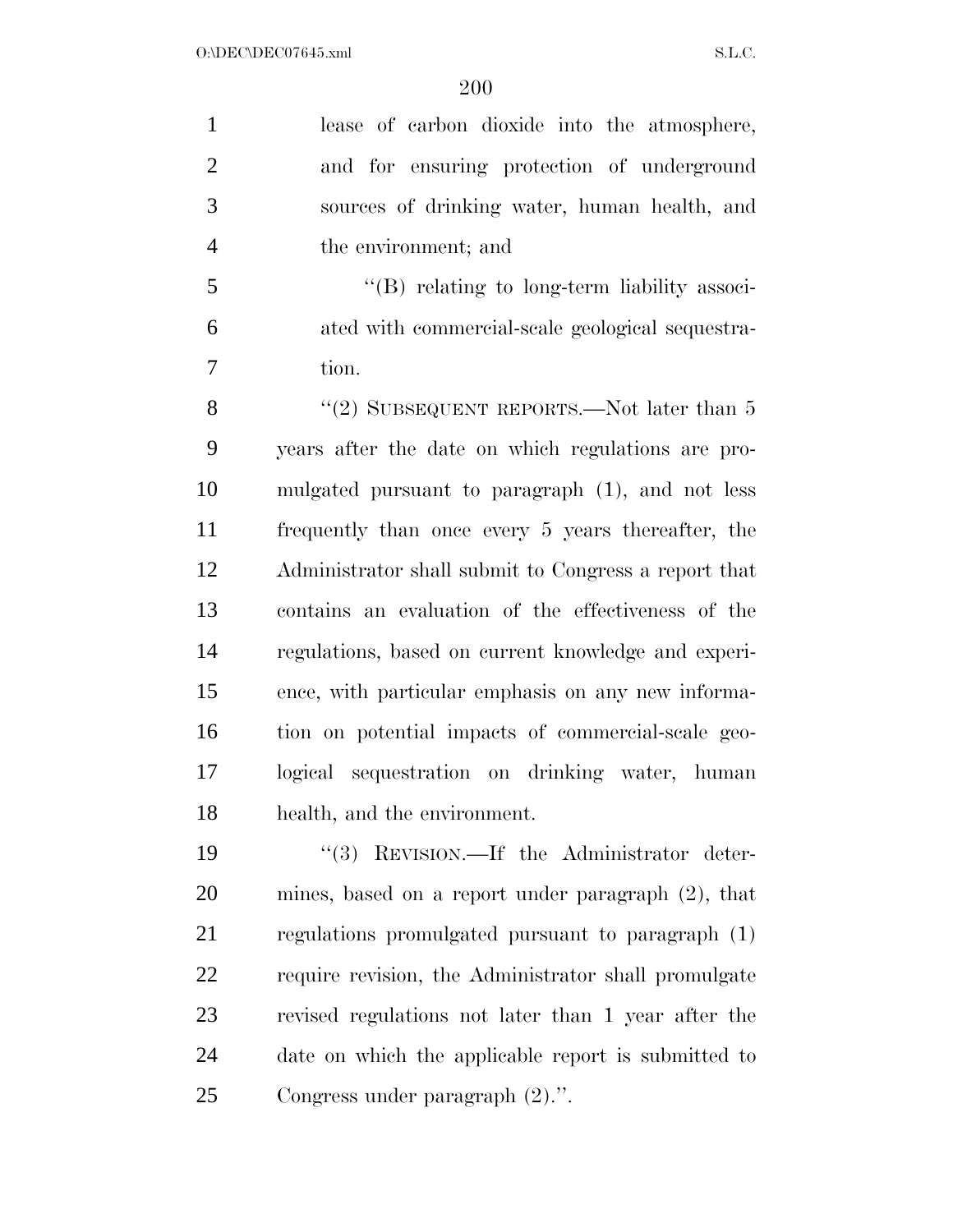(b) CONFORMING AMENDMENT.—Section 1447(a)(4) 2 of the Safe Drinking Water Act  $(42 \text{ U.S.C. } 300j-6(a)(4))$ 3 is amended by striking "section  $1421(d)(2)$ " and inserting 4 "section  $1421(e)(2)$ ".

# **SEC. 8002. ASSESSMENT OF GEOLOGICAL STORAGE CAPAC-**

### **ITY FOR CARBON DIOXIDE.**

(a) DEFINITIONS.—In this section:

 (1) ASSESSMENT.—The term ''assessment'' means the national assessment of capacity for car-bon dioxide completed under subsection (f).

 (2) CAPACITY.—The term ''capacity'' means the portion of a storage formation that can retain car- bon dioxide in accordance with the requirements (in- cluding physical, geological, and economic require- ments) established under the methodology developed under subsection (b).

 (3) ENGINEERED HAZARD.—The term ''engi- neered hazard'' includes the location and completion history of any well that could affect a storage forma-tion or capacity.

 (4) RISK.—The term ''risk'' includes any risk posed by a geomechanical, geochemical, hydrogeological, structural, or engineered hazard.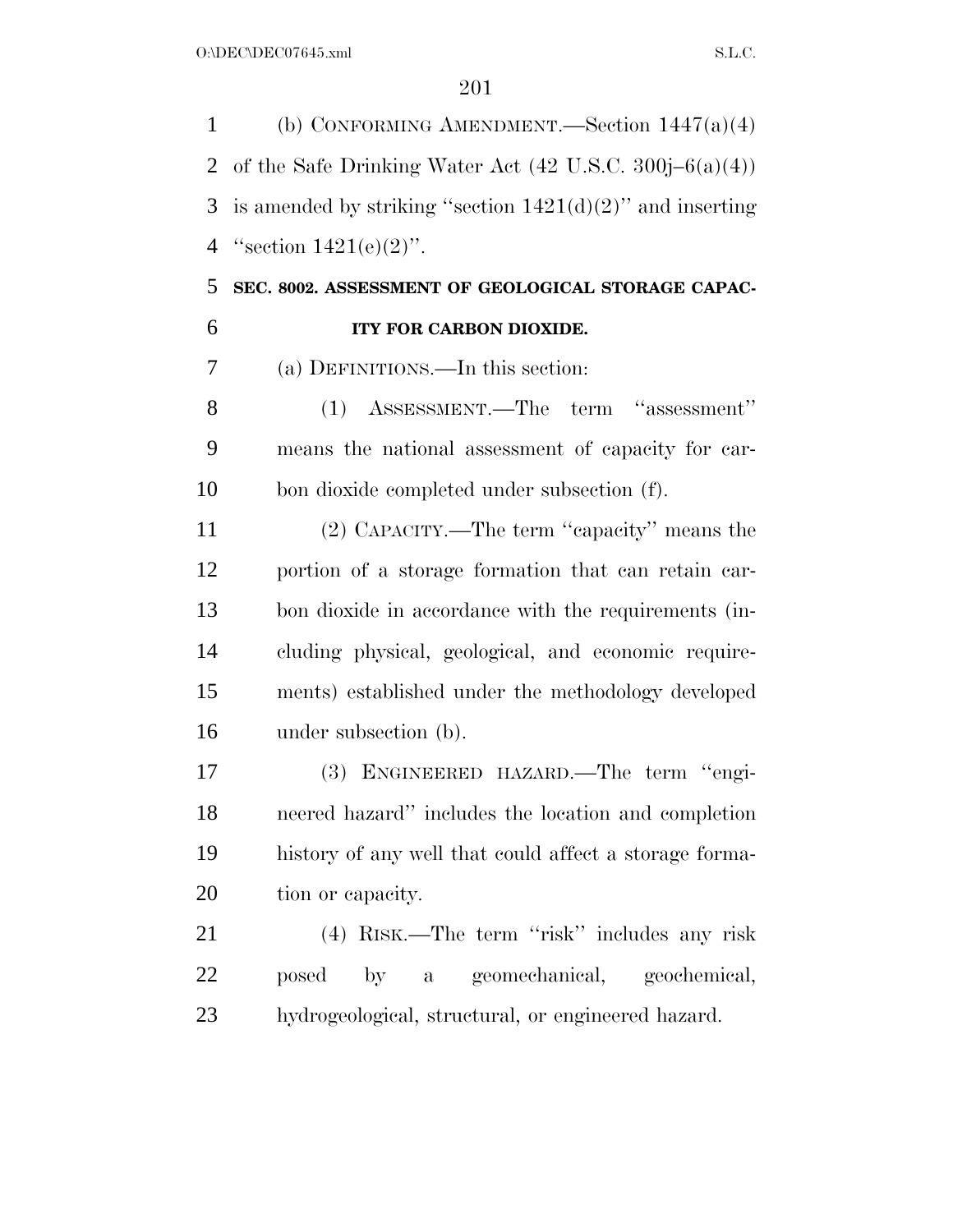(5) SECRETARY.—The term ''Secretary'' means the Secretary of the Interior, acting through the Di- rector of the United States Geological Survey. (6) STORAGE FORMATION.—The term ''storage formation'' means a deep saline formation, unmineable coal seam, or oil or gas reservoir that is capable of accommodating a volume of industrial carbon dioxide. (b) METHODOLOGY.—Not later than 1 year after the date of enactment of this Act, the Secretary shall develop a methodology for conducting an assessment under sub- section (f), taking into consideration— (1) the geographical extent of all potential stor- age formations in all States; (2) the capacity of the potential storage forma- tions; (3) the injectivity of the potential storage for- mations; (4) an estimate of potential volumes of oil and gas recoverable by injection and storage of industrial carbon dioxide in potential storage formations; (5) the risk associated with the potential stor- age formations; and (6) the work performed to develop the Carbon Sequestration Atlas of the United States and Can-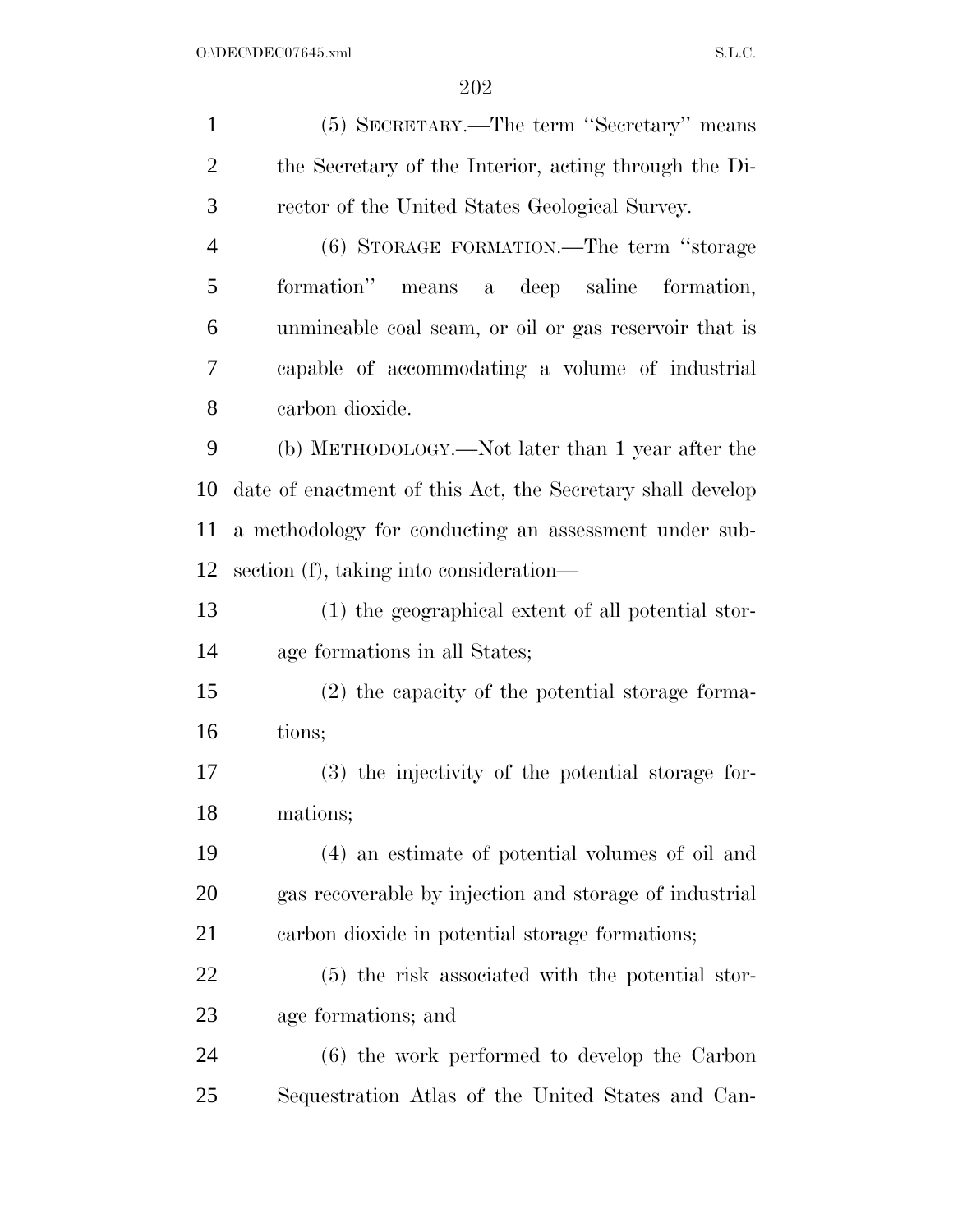| $\mathbf{1}$   | ada completed by the Department of Energy in April      |
|----------------|---------------------------------------------------------|
| $\overline{2}$ | 2006.                                                   |
| 3              | (c) COORDINATION.—                                      |
| $\overline{4}$ | (1) FEDERAL COORDINATION.-                              |
| 5              | (A) CONSULTATION.—The Secretary shall                   |
| 6              | consult with the Secretary of Energy and the            |
| 7              | Administrator regarding data sharing and the            |
| 8              | format, development of methodology, and con-            |
| 9              | tent of the assessment to ensure the maximum            |
| 10             | usefulness and success of the assessment.               |
| 11             | (B) COOPERATION.—The Secretary of En-                   |
| 12             | ergy and the Administrator shall cooperate with         |
| 13             | the Secretary to ensure, to the maximum extent          |
| 14             | practicable, the usefulness and success of the          |
| 15             | assessment.                                             |
| 16             | COORDINATION.—The Secretary<br>$(2)$ STATE              |
| 17             | shall consult with State geological surveys and other   |
| 18             | relevant entities to ensure, to the maximum extent      |
| 19             | practicable, the usefulness and success of the assess-  |
| 20             | ment.                                                   |
| 21             | (d) EXTERNAL REVIEW AND PUBLICATION.—On                 |
| 22             | completion of the methodology under subsection (b), the |
| 23             | Secretary shall—                                        |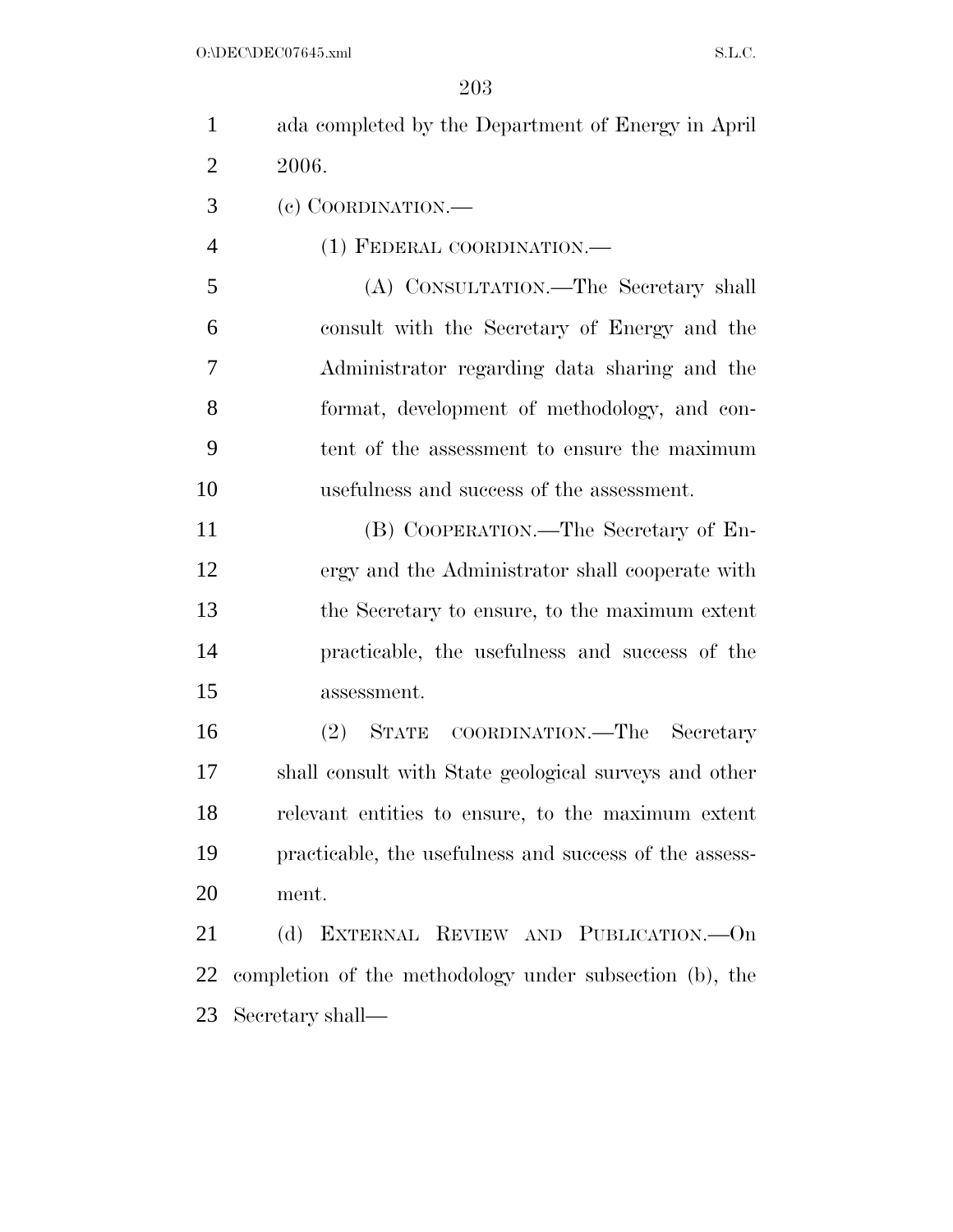(1) publish the methodology and solicit com- ments from the public and the heads of affected Federal and State agencies;

 (2) establish a panel of individuals with exper- tise in the matters described in paragraphs (1) through (5) of subsection (b) composed, as appro- priate, of representatives of Federal agencies, insti- tutions of higher education, nongovernmental organi- zations, State organizations, industry, and inter- national geosciences organizations to review the methodology and comments received under para-12 graph  $(1)$ ; and

 (3) on completion of the review under para- graph (2), publish in the Federal Register the re-vised final methodology.

 (e) PERIODIC UPDATES.—The methodology devel- oped under this section shall be updated periodically (in- cluding not less frequently than once every 5 years) to in-corporate new data as the data becomes available.

20 (f) NATIONAL ASSESSMENT.

21 (1) IN GENERAL.—Not later than 2 years after the date of publication of the methodology under 23 subsection  $(d)(3)$ , the Secretary, in consultation with the Secretary of Energy and State geological sur-veys, shall complete a national assessment of the ca-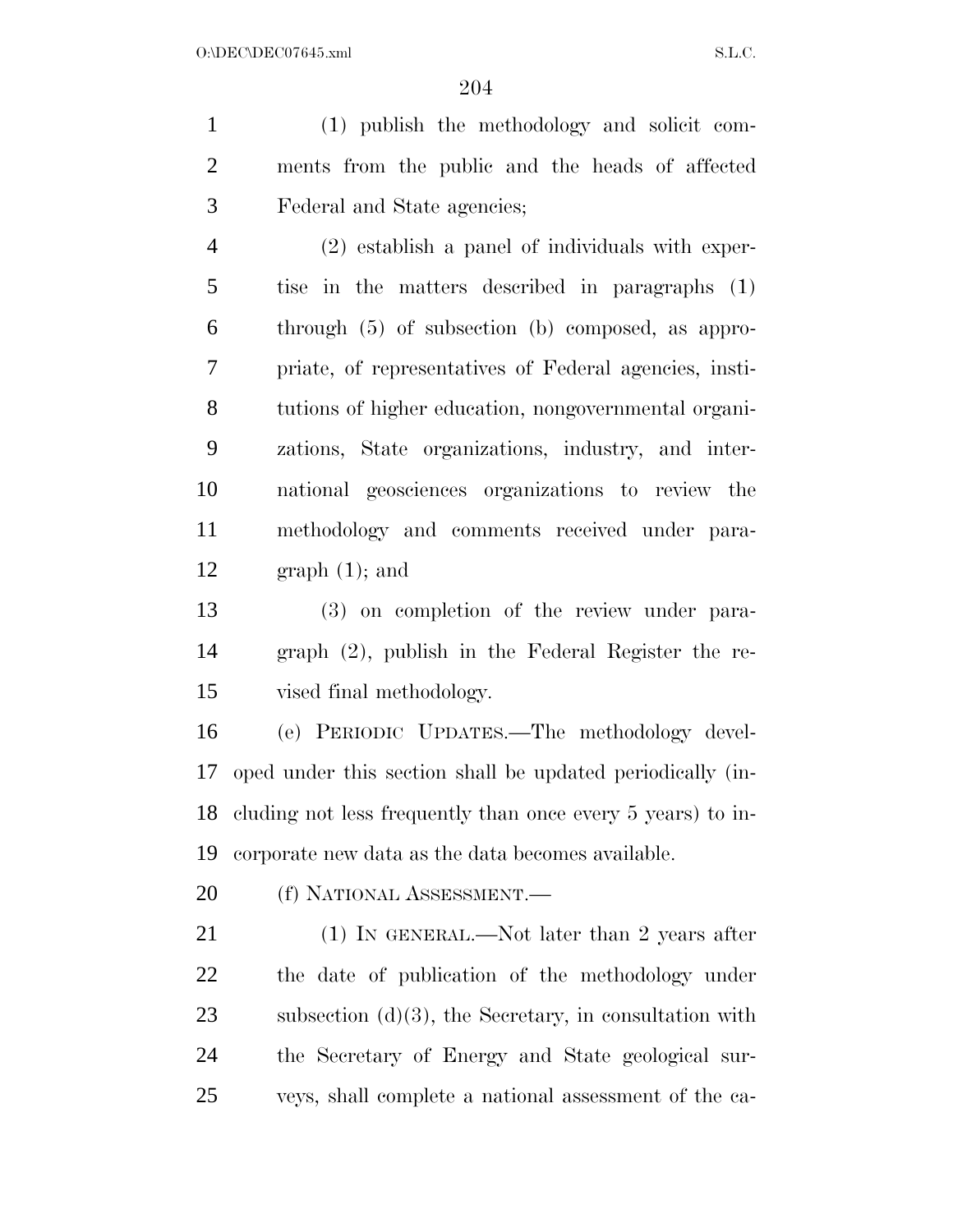| $\mathbf{1}$   | pacity for carbon dioxide storage in accordance with   |
|----------------|--------------------------------------------------------|
| $\overline{2}$ | the methodology.                                       |
| 3              | (2) GEOLOGICAL VERIFICATION.—As part of                |
| $\overline{4}$ | the assessment, the Secretary shall carry out a drill- |
| 5              | ing program to supplement the geological data rel-     |
| 6              | evant to determining storage capacity in carbon di-    |
| 7              | oxide in geological storage formations, including—     |
| 8              | $(A)$ well log data;                                   |
| 9              | (B) core data; and                                     |
| 10             | (C) fluid sample data.                                 |
| 11             | (3) PARTNERSHIP WITH OTHER DRILLING PRO-               |
| 12             | GRAMS.—As part of the drilling program under           |
| 13             | paragraph (2), the Secretary shall enter into part-    |
| 14             | nerships, as appropriate, with other entities to col-  |
| 15             | lect and integrate data from other drilling programs   |
| 16             | relevant to the storage of carbon dioxide in geologic  |
| 17             | formations.                                            |
| 18             | (4) INCORPORATION INTO NATCARB.                        |
| 19             | (A) IN GENERAL.—On completion of the                   |
| 20             | assessment, the Secretary shall incorporate the        |
| 21             | results of the assessment using, to the max-           |
| 22             | imum extent practicable—                               |
| 23             | (i) the NatCarb database; or                           |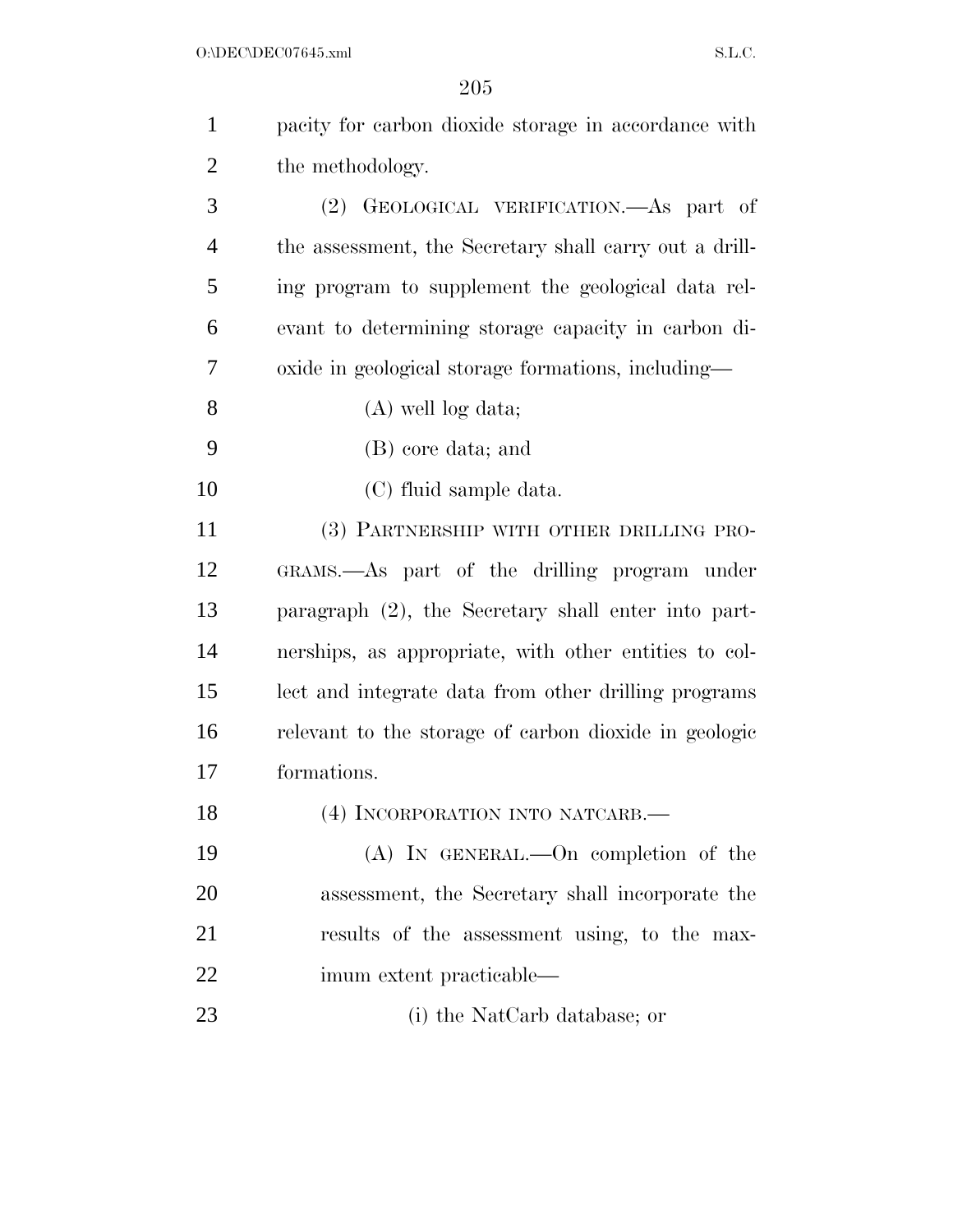| $\mathbf{1}$   | (ii) a new database developed by the                   |
|----------------|--------------------------------------------------------|
| $\overline{2}$ | Secretary, as the Secretary determines to              |
| 3              | be necessary.                                          |
| $\overline{4}$ | (B) RANKING.—The database shall include                |
| 5              | the data necessary to rank potential storage           |
| 6              | sites—                                                 |
| 7              | (i) for capacity and risk;                             |
| 8              | (ii) across the United States;                         |
| 9              | (iii) within each State;                               |
| 10             | (iv) by formation; and                                 |
| 11             | (v) within each basin.                                 |
| 12             | $(5)$ REPORT.—Not later than 180 days after            |
| 13             | the date on which the assessment is completed, the     |
| 14             | Secretary shall submit to the Committee on Energy      |
| 15             | and Natural Resources of the Senate and the Com-       |
| 16             | mittee on Science and Technology of the House of       |
| 17             | Representatives a report describing the results of the |
| 18             | assessment.                                            |
| 19             | (6) PERIODIC UPDATES.—The assessment shall             |
| 20             | be updated periodically (including not less frequently |
| 21             | than once every 5 years) as necessary to support       |
| 22             | public and private sector decision making, as deter-   |
| 23             | mined by the Secretary.                                |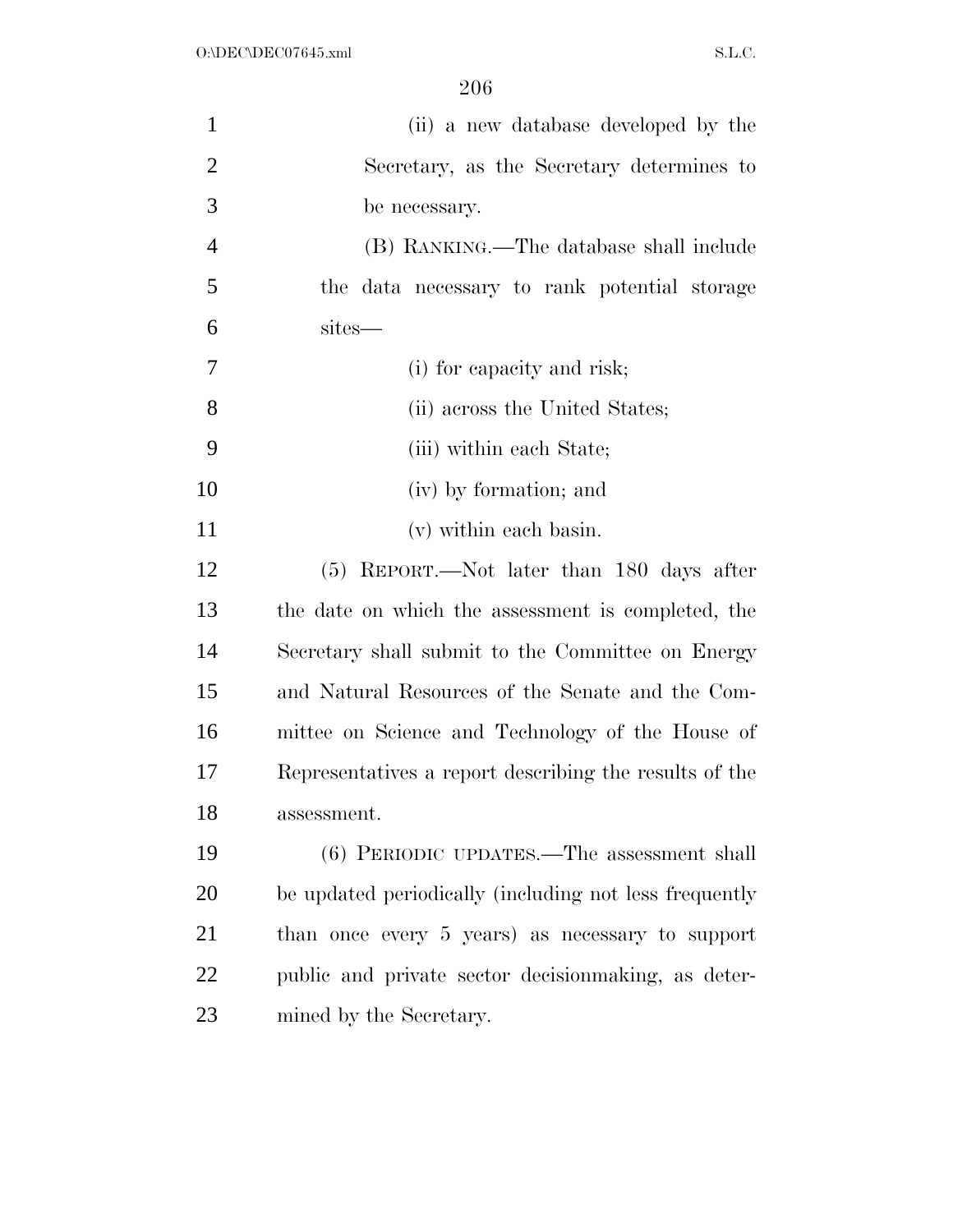| 1              | SEC. 8003. STUDY OF THE FEASIBILITY RELATING TO CON-     |
|----------------|----------------------------------------------------------|
| $\overline{2}$ | STRUCTION OF PIPELINES AND GEOLOGICAL                    |
| 3              | CARBON DIOXIDE SEQUESTRATION ACTIVI-                     |
| $\overline{4}$ | TIES.                                                    |
| 5              | (a) IN GENERAL.—The Secretary of Energy, in co-          |
| 6              | ordination with the Administrator, the Federal Energy    |
| 7              | Regulatory Commission, the Secretary of Transportation,  |
| 8              | and the Secretary of the Interior, shall conduct a study |
| 9              | to assess the feasibility of the construction of—        |
| 10             | (1) pipelines to be used for the transportation          |
| 11             | of carbon dioxide for the purpose of sequestration or    |
| 12             | enhanced oil recovery; and                               |
| 13             | (2) geological carbon dioxide sequestration fa-          |
| 14             | cilities.                                                |
| 15             | (b) SCOPE.—The study shall consider—                     |
| 16             | (1) any barrier or potential barrier in existence        |
| 17             | as of the date of enactment of this Act, including       |
| 18             | any technical, siting, financing, or regulatory bar-     |
| 19             | rier, relating to-                                       |
| 20             | (A) the construction of pipelines to be used             |
| 21             | for the transportation of carbon dioxide for the         |
| 22             | purpose of sequestration or enhanced oil recov-          |
| 23             | ery; or                                                  |
| 24             | (B) the geological sequestration of carbon               |
| 25             | dioxide;                                                 |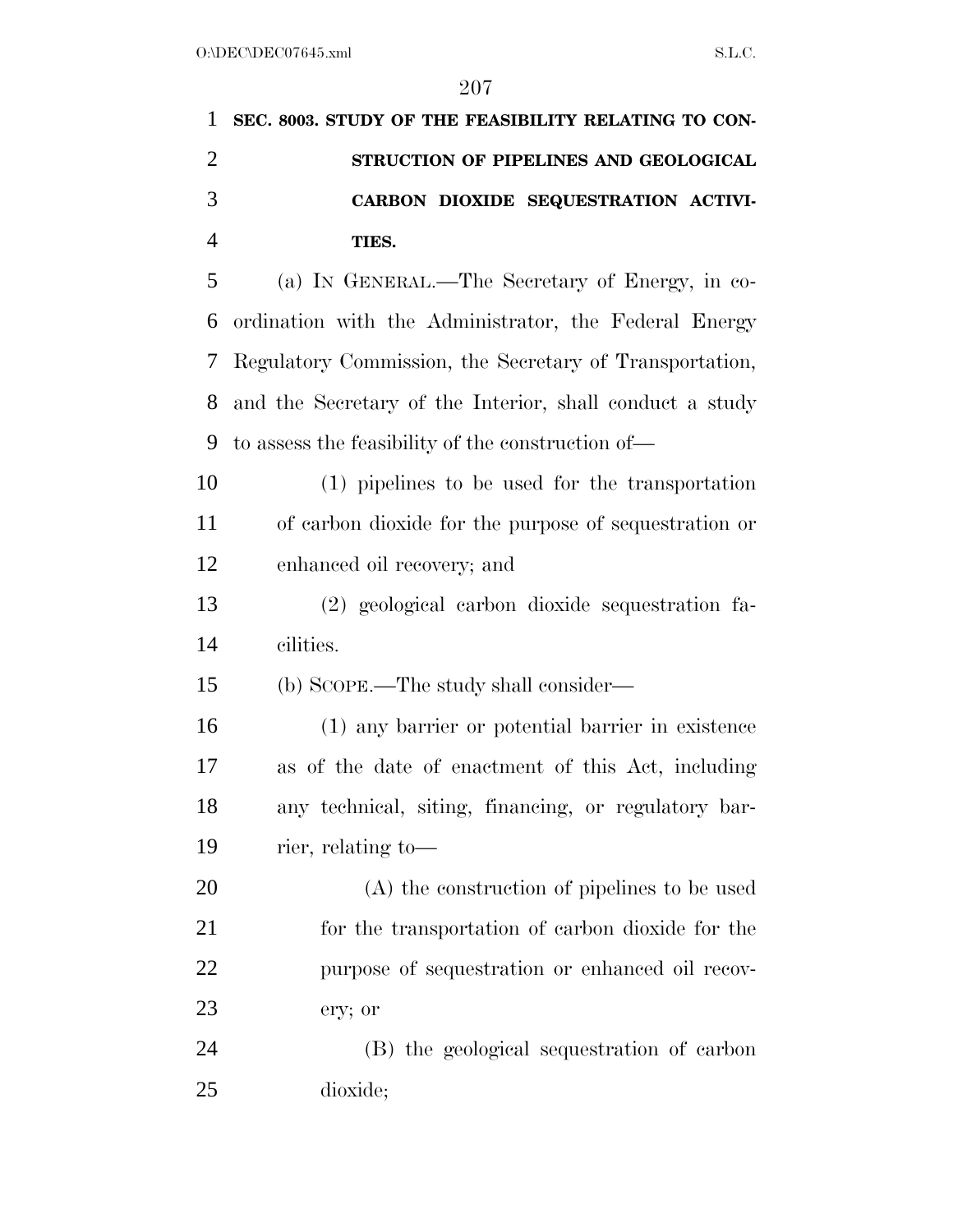| $\mathbf{1}$   | (2) any market risk (including throughput risk)        |
|----------------|--------------------------------------------------------|
| $\overline{2}$ | relating to-                                           |
| 3              | (A) the construction of pipelines to be used           |
| $\overline{4}$ | for the transportation of carbon dioxide for the       |
| 5              | purpose of sequestration or enhanced oil recov-        |
| 6              | ery; or                                                |
| 7              | (B) the geological sequestration of carbon             |
| 8              | dioxide;                                               |
| 9              | (3) any regulatory, financing, or siting option        |
| 10             | that, as determined by the Secretary of Energy,        |
| 11             | would—                                                 |
| 12             | (A) mitigate any market risk described in              |
| 13             | paragraph $(2)$ ; or                                   |
| 14             | (B) help ensure the construction of pipe-              |
| 15             | lines dedicated to the transportation of carbon        |
| 16             | dioxide for the purpose of sequestration or en-        |
| 17             | hanced oil recovery;                                   |
| 18             | (4) the means by which to ensure the safe han-         |
| 19             | dling and transportation of carbon dioxide;            |
| 20             | $(5)$ any preventive measure to ensure the inte-       |
| 21             | gration of pipelines to be used for the transportation |
| 22             | of carbon dioxide for the purpose of sequestration or  |
| 23             | enhanced oil recovery; and                             |
| 24             | $(6)$ any other appropriate use, as determined by      |
| 25             | the Secretary of Energy, in coordination with the      |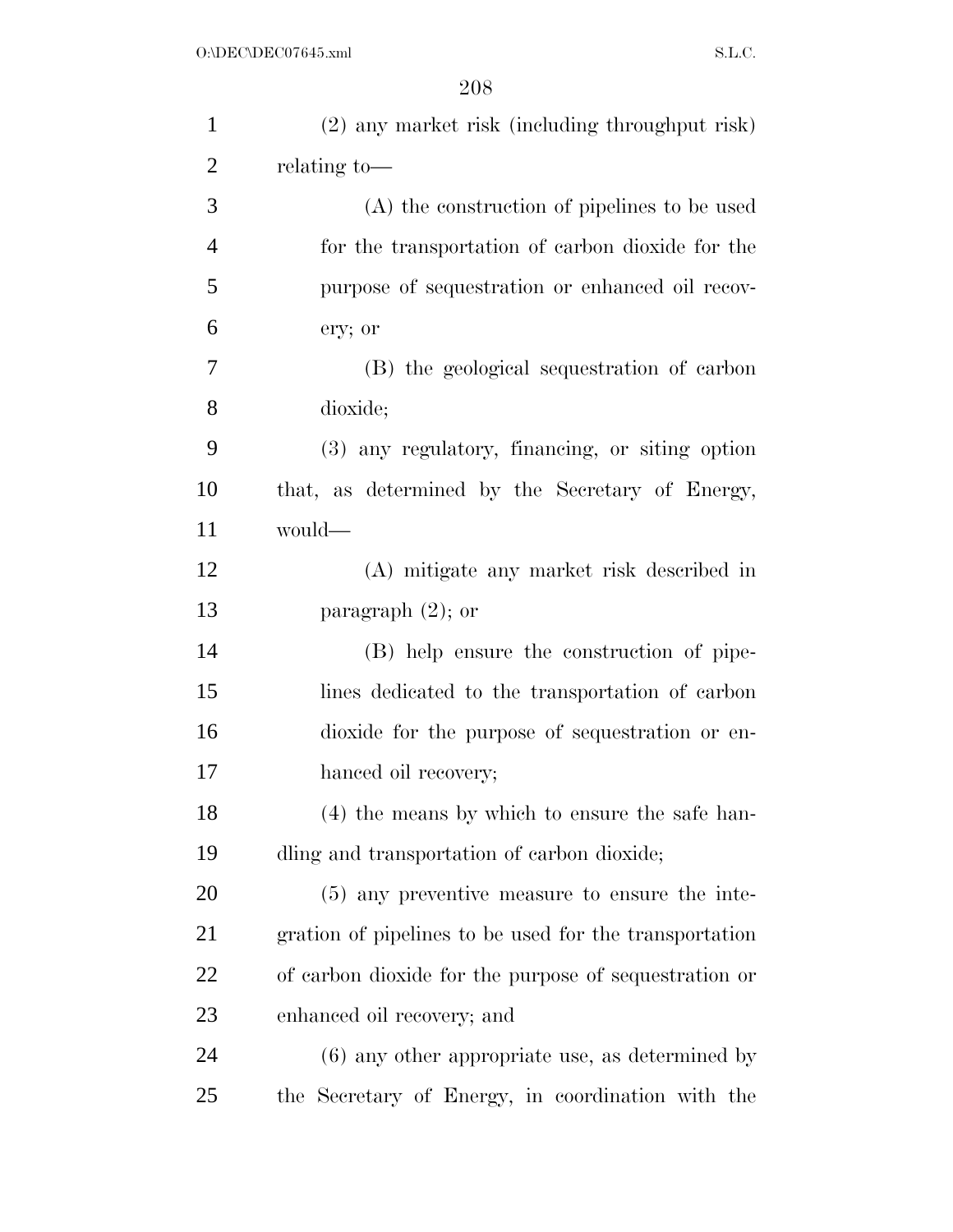$O:\DEC\DECO7645.xml$  S.L.C.

 Administrator, the Federal Energy Regulatory Com- mission, the Secretary of Transportation, and the Secretary of the Interior.

 (c) REPORT.—Not later than 180 days after the date of enactment of this Act, the Secretary of Energy shall submit to the Congress a report describing the results of the study.

# **SEC. 8004. LIABILITIES FOR CLOSED GEOLOGICAL STOR-AGE SITES.**

 (a) ESTABLISHMENT OF TASK FORCE.—As soon as practicable after the date of enactment of this Act, the Administrator shall establish a task force, to be composed of an equal number of stakeholders, the public, subject matter experts, and members of the private sector, to con- duct a study of the legal framework, environmental and safety considerations, and cost implications of potential Federal assumption of liability with respect to closed geo-logical storage sites.

 (b) REPORT.—Not later than 18 months after the date of enactment of this Act, the task force established under subsection (a) shall submit to Congress a report de- scribing the results of the study conducted under sub- section (a), including recommendations of the task force, if any, with respect to the framework described in that subsection.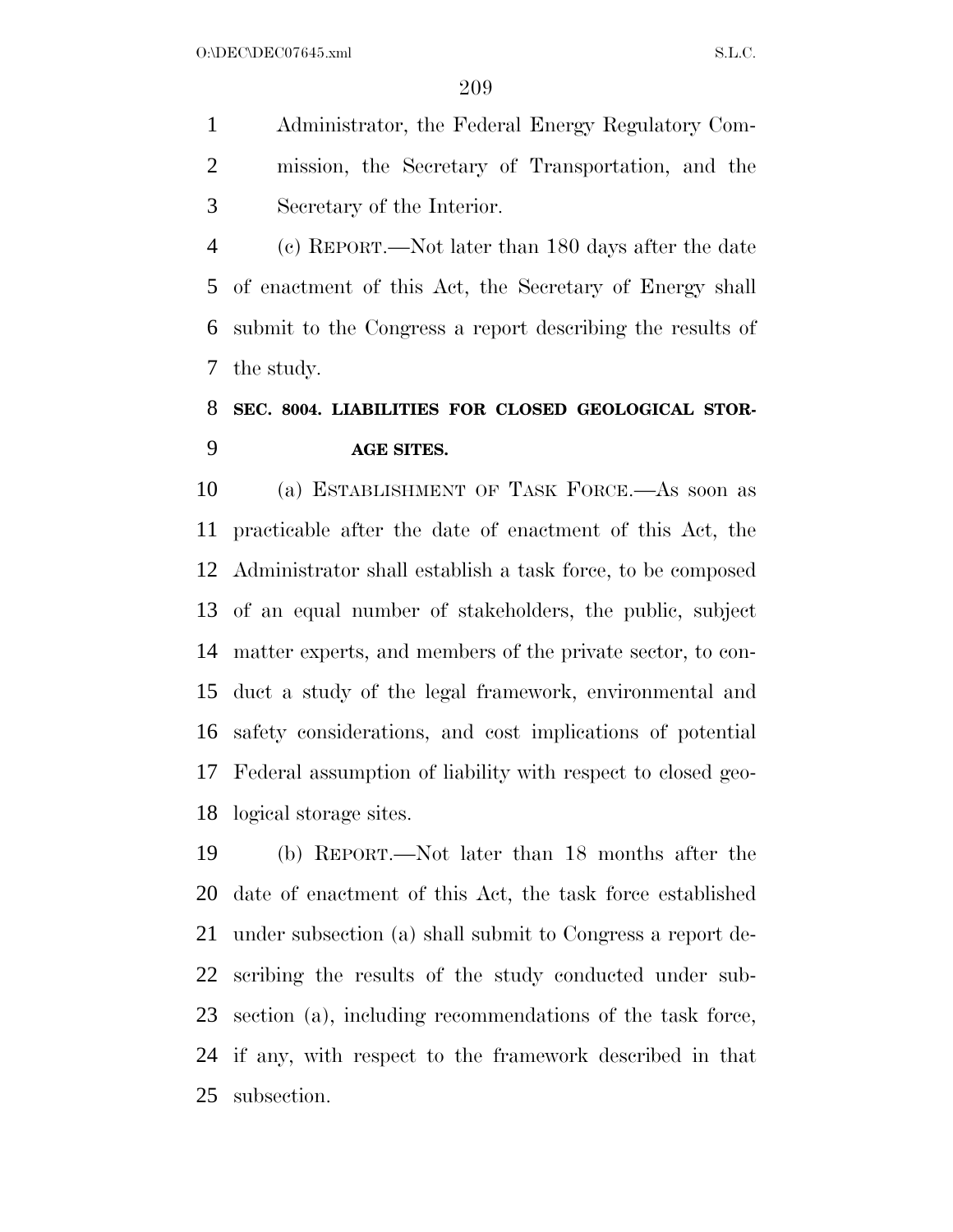### **TITLE IX—MISCELLANEOUS**

#### **SEC. 9001. PARAMOUNT INTEREST WAIVER.**

 (a) IN GENERAL.—If the President determines that a national security emergency exists and, in light of infor- mation that was not available as of the date of enactment of this Act, it is in the paramount interest of the United States to modify any requirement under this Act to mini- mize the effects of the emergency, the President may, after opportunity for public notice and comment, tempo- rarily adjust, suspend, or waive any regulations promul-gated pursuant to this Act to achieve that minimization.

 (b) CONSULTATION.—In making an emergency deter- mination under subsection (a), the President shall, to the maximum extent practicable, consult with and take into account any advice received from—

- 16 (1) the National Academy of Sciences;
- (2) the Secretary of Energy; and
- 18 (3) the Administrator.

 (c) JUDICIAL REVIEW.—An emergency determination under subsection (a) shall be subject to judicial review in accordance with section 307 of the Clean Air Act (42 U.S.C. 7607).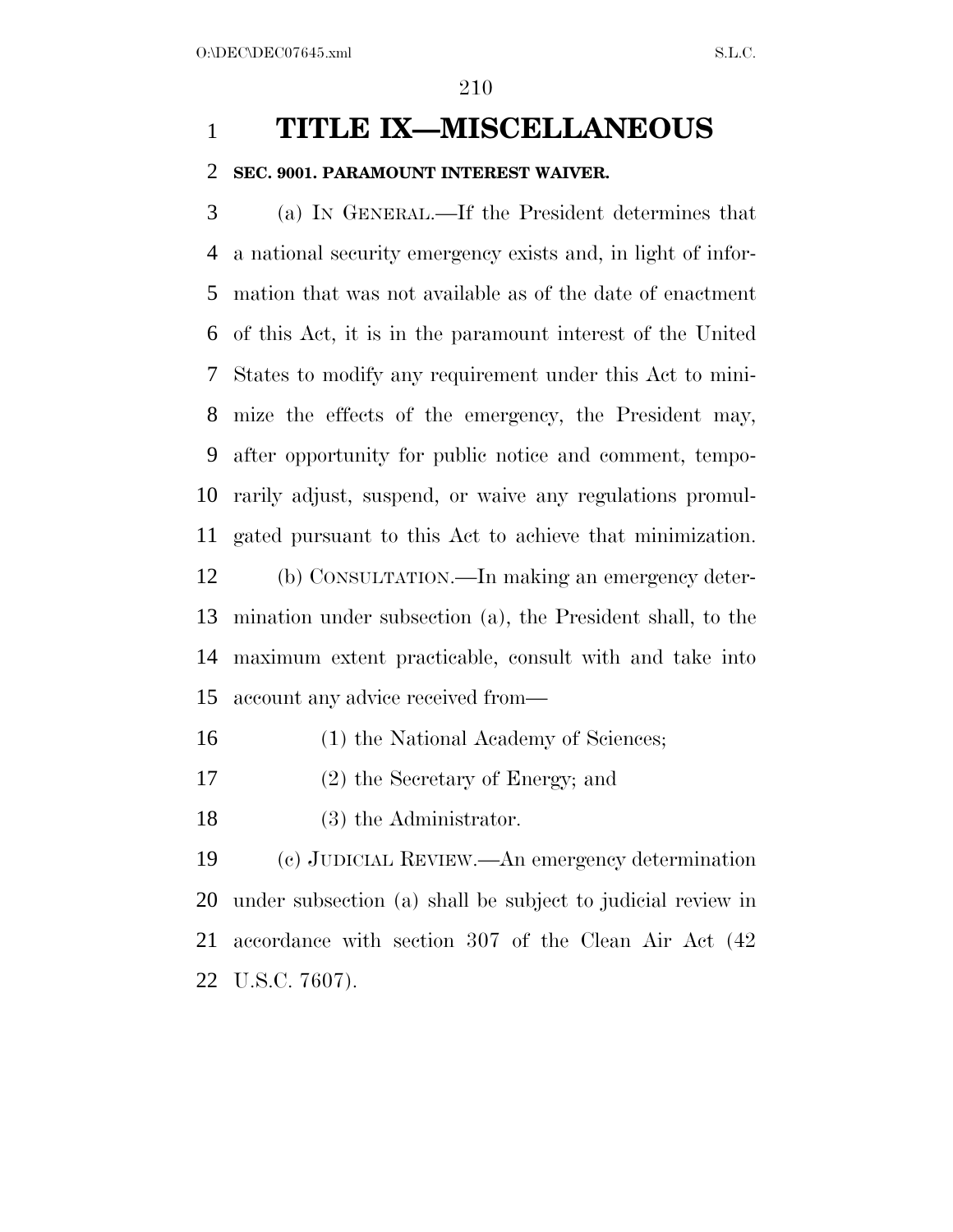# **SEC. 9002. CORPORATE ENVIRONMENTAL DISCLOSURE OF CLIMATE CHANGE RISKS.**

 (a) REGULATIONS.—Not later than 2 years after the date of enactment of this Act, the Securities and Ex- change Commission (referred to in this section as the ''Commission'') shall promulgate regulations in accord- ance with section 13 of the Securities Exchange Act of 1934 (15 U.S.C. 78m) directing each issuer of securities under that Act, to inform, based on the current expecta- tions and projections and knowledge of facts of the issuer, securities investors of material risks relating to—

 (1) the financial exposure of the issuer because of the net global warming pollution emissions of the issuer; and

 (2) the potential economic impacts of global warming on the interests of the issuer.

 (b) UNIFORM FORMAT FOR DISCLOSURE.—In car- rying out subsection (a), the Commission shall enter into an agreement with the Financial Accounting Standards Board, or another appropriate organization that estab- lishes voluntary standards, to develop a uniform format for disclosing to securities investors information on the risks described in subsection (a).

24 (c) INTERIM INTERPRETIVE RELEASE.—

 (1) IN GENERAL.—Not later than 1 year after the date of enactment of this Act, the Commission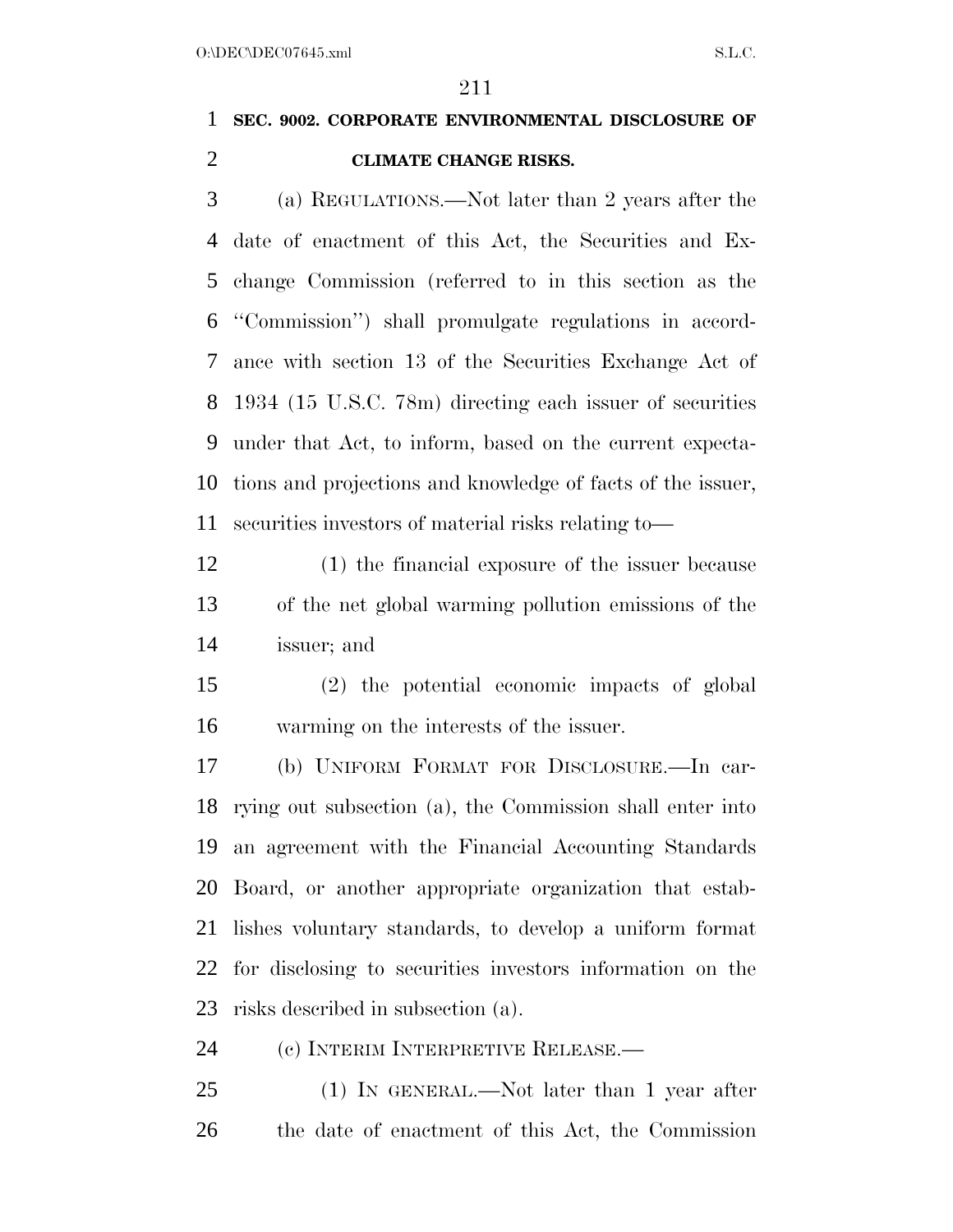| $\mathbf{1}$   | shall issue an interpretive release clarifying that           |
|----------------|---------------------------------------------------------------|
| $\overline{2}$ | under items 101 and 303 of Regulation S-K of the              |
| 3              | Commission under part 229 of title 17, Code of Fed-           |
| $\overline{4}$ | eral Regulations (as in effect on the date of enact-          |
| 5              | ment of this Act)—                                            |
| 6              | (A) the commitments of the United States                      |
| 7              | to reduce emissions of global warming pollution               |
| 8              | under the United Nations Framework Conven-                    |
| 9              | tion on Climate Change, done at New York on                   |
| 10             | May 9, 1992, are considered to be a material                  |
| 11             | effect; and                                                   |
| 12             | (B) global warming constitutes a known                        |
| 13             | trend.                                                        |
| 14             | (2) PERIOD OF EFFECTIVENESS.—The inter-                       |
| 15             | pretive release issued under paragraph (1) shall re-          |
| 16             |                                                               |
|                | main in effect until the effective date of the final          |
|                | regulations promulgated under subsection (a).                 |
|                | SEC. 9003. ADMINISTRATIVE PROCEDURE AND JUDICIAL              |
| 17<br>18<br>19 | REVIEW.                                                       |
| 20             | (a) RULEMAKING PROCEDURES.—Any rule, require-                 |
|                | ment, regulation, method, standard, program, determina-       |
| 21<br>22       | tion, or final action made or promulgated pursuant to any     |
| 23             | title of this Act, with the exception of sections 3101, 3201, |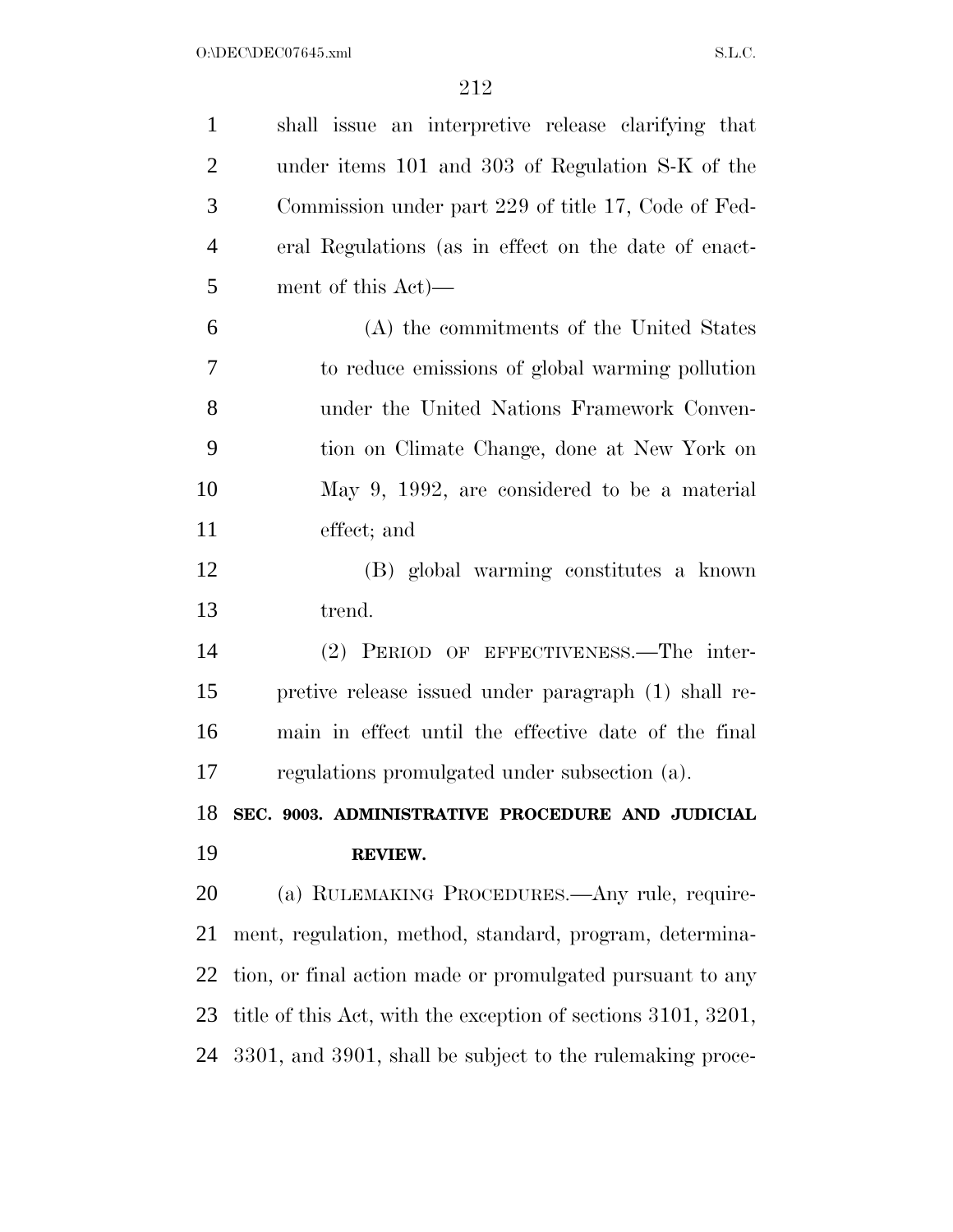$O:\Delta$ DEC $\Delta$ DEC $07645$ .xml S.L.C.

 dures described in sections 551 through 557 of title 5, United States Code.

 (b) ENFORCEMENT.—Each provision of this Act (in- cluding provisions relating to mandatory duties of the Ad- ministrator) shall be fully enforceable pursuant to sections 113, 303, and 304 of the Clean Air Act (42 U.S.C. 7413, 7603, 7604).

 (c) RECORDKEEPING, INSPECTIONS, MONITORING, ENTRY, AND SUBPOENAS.—The Administrator shall have the same powers and authority provided under sections 114 and 307(a) of the Clean Air Act (42 U.S.C. 7414, 7607(a)) in carrying out, administering, and enforcing this Act.

 (d) JUDICIAL REVIEW.—A petition for judicial review of any regulation promulgated, or final action carried out, by the Administrator pursuant to this Act may be filed only—

 (1) in the United States Court of Appeals for the District of Columbia; and

 (2) in accordance with section 307(b) of the Clean Air Act (42 U.S.C. 7607(b)).

### **SEC. 9004. RETENTION OF STATE AUTHORITY.**

 (a) IN GENERAL.—Except as provided in subsection (b), in accordance with section 116 of the Clean Air Act (42 U.S.C. 7416) and section 510 of the Federal Water